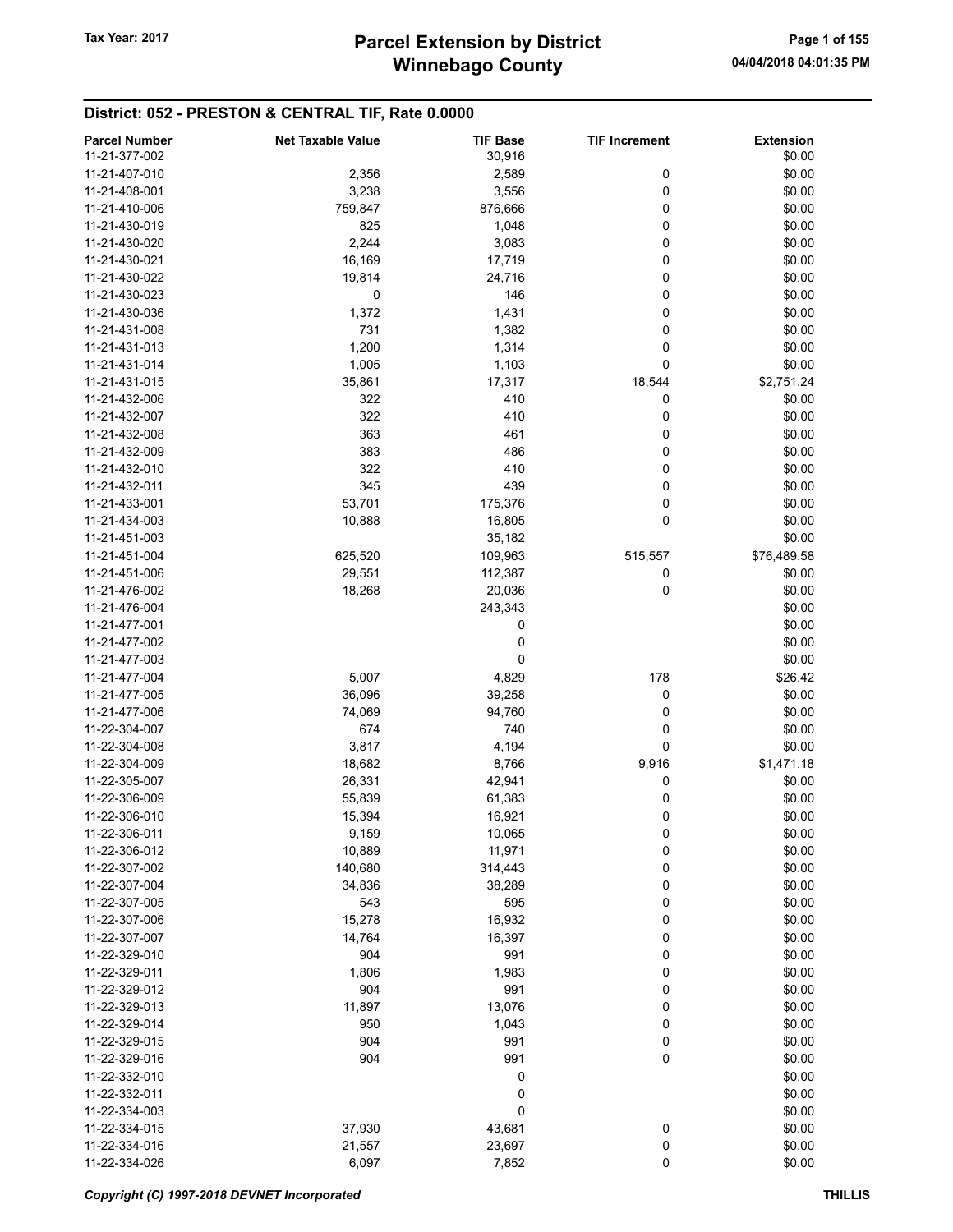#### District: 052 - PRESTON & CENTRAL TIF, Rate 0.0000

| <b>Parcel Number</b> | <b>Net Taxable Value</b> | <b>TIF Base</b> | <b>TIF Increment</b> | <b>Extension</b>  |
|----------------------|--------------------------|-----------------|----------------------|-------------------|
| 11-22-334-027        | 11.397                   | 18.487          | 0                    | \$0.00            |
| 11-22-334-028        | 6,512                    | 8.714           | 0                    | \$0.00            |
| 11-22-352-002        |                          | 0               |                      | \$0.00            |
| 11-22-352-004        | 713                      | 785             | 0                    | \$0.00            |
| 11-22-352-005        | 366                      | 400             | 0                    | \$0.00            |
| 11-22-352-006        | 2,368                    | 2,599           | 0                    | \$0.00            |
| 11-22-352-007        | 30.210                   | 33.210          | 0                    | \$0.00            |
| 11-22-376-001        | 6.751                    | 12,308          | 0                    | \$0.00            |
| 11-22-376-002        | 1,910                    | 5,020           | 0                    | \$0.00            |
| 11-22-376-011        | 14.176                   | 15.584          | 0                    | \$0.00            |
| 11-28-127-001        |                          | 0               |                      | \$0.00            |
| Totals for 052       | 2,204,961                | 2,573,581       | 544.195              | \$80,738.42       |
|                      |                          |                 |                      | <b>70 Parcels</b> |

#### District: 063 - WESTSIDE TIF #2, Rate 0.0000

| <b>Parcel Number</b> | <b>Net Taxable Value</b> | <b>TIF Base</b> | <b>TIF Increment</b> | <b>Extension</b> |
|----------------------|--------------------------|-----------------|----------------------|------------------|
| 11-22-479-002        | 11,786                   | 61,872          | 0                    | \$0.00           |
| 11-22-479-003        | 9,254                    | 10,442          | 0                    | \$0.00           |
| 11-22-479-009        | 11,088                   | 38,349          | 0                    | \$0.00           |
| 11-22-479-011        |                          | 0               |                      | \$0.00           |
| 11-22-479-012        |                          | 0               |                      | \$0.00           |
| 11-22-483-001        |                          | 0               |                      | \$0.00           |
| 11-22-483-021        |                          | 48,874          |                      | \$0.00           |
| 11-22-483-022        |                          | 79,220          |                      | \$0.00           |
| 11-22-484-001        | 802                      | 12,983          | $\mathbf 0$          | \$0.00           |
| 11-22-484-002        | 51,662                   | 70,583          | $\mathbf 0$          | \$0.00           |
| 11-22-485-003        |                          | 2,325           |                      | \$0.00           |
| 11-22-485-004        |                          | 14,660          |                      | \$0.00           |
| 11-22-486-001        |                          | 19,796          |                      | \$0.00           |
| 11-22-486-003        |                          | 15,275          |                      | \$0.00           |
| 11-22-487-001        |                          | 56,006          |                      | \$0.00           |
| 11-23-353-003        |                          | 0               |                      | \$0.00           |
| 11-23-353-004        |                          | 0               |                      | \$0.00           |
| 11-23-353-005        | 3,068                    | 0               | 3,068                | \$455.18         |
| 11-23-356-003        |                          | 0               |                      | \$0.00           |
| 11-23-357-005        |                          | 0               |                      | \$0.00           |
| Totals for 063       | 87,660                   | 430,385         | 3,068                | \$455.18         |
|                      |                          |                 |                      | 20 Parcels       |

#### District: 066 - EAST STATE & ALPINE TIF, Rate 0.0000

| <b>Parcel Number</b>                        | <b>Net Taxable Value</b> | <b>TIF Base</b> | <b>TIF Increment</b> | <b>Extension</b> |
|---------------------------------------------|--------------------------|-----------------|----------------------|------------------|
| 12-19-478-038                               |                          | 0               |                      | \$0.00           |
| 12-20-352-013                               |                          | 0               |                      | \$0.00           |
| 12-20-379-007                               | 21,426                   | 23,910          | 0                    | \$0.00           |
| 12-20-379-008                               | 543,537                  | 22,504          | 521,033              | \$77,302.02      |
| 12-29-101-001                               | 155,948                  | 739,371         | 0                    | \$0.00           |
| 12-29-101-009                               | 136,580                  | 151,272         | 0                    | \$0.00           |
| 12-29-101-012                               | 237,766                  | 292,379         | 0                    | \$0.00           |
| 12-29-101-013                               | 39,378                   | 37,337          | 2,041                | \$302.82         |
| 12-29-101-014                               | 139,023                  | 209,827         | 0                    | \$0.00           |
| 12-29-101-015                               | 57,421                   | 77,465          | 0                    | \$0.00           |
| 12-29-101-016                               | 284,595                  | 417,624         | $\Omega$             | \$0.00           |
| 12-29-101-017                               | 98,621                   | 200,475         | 0                    | \$0.00           |
| 12-29-101-018                               | 631,779                  | 780,705         | 0                    | \$0.00           |
| 12-29-102-001                               | 108,810                  | 139,388         | 0                    | \$0.00           |
| 12-29-102-002                               | 200,477                  | 152,190         | 48,287               | \$7,164.00       |
| 12-29-102-003                               | 617,537                  | 911,849         | 0                    | \$0.00           |
| 12-29-102-004                               | 278,043                  | 352,858         | 0                    | \$0.00           |
| Copyright (C) 1997-2018 DEVNET Incorporated |                          |                 |                      | <b>THILLIS</b>   |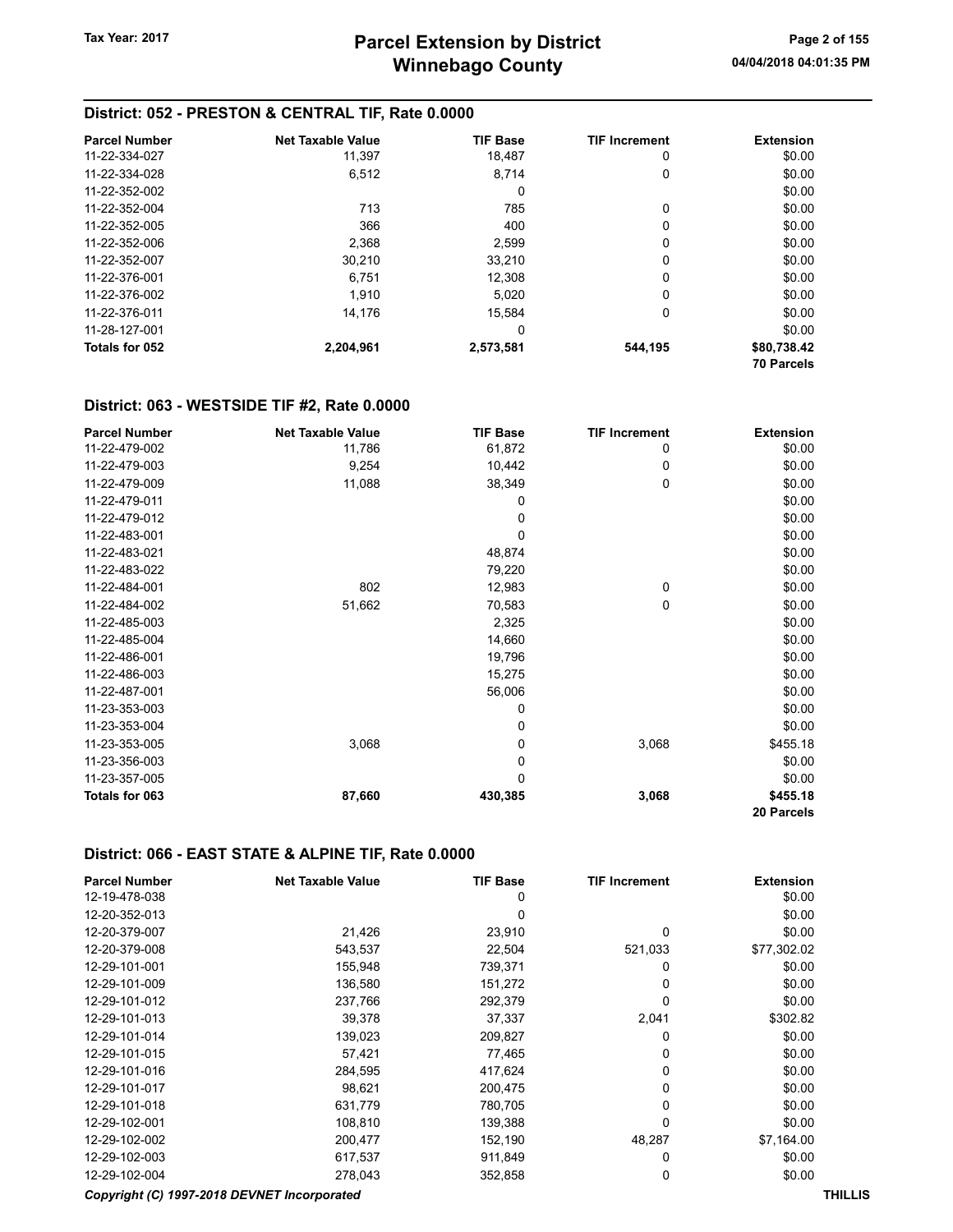#### District: 066 - EAST STATE & ALPINE TIF, Rate 0.0000

| <b>Parcel Number</b> | <b>Net Taxable Value</b> | <b>TIF Base</b> | <b>TIF Increment</b> | <b>Extension</b> |
|----------------------|--------------------------|-----------------|----------------------|------------------|
| 12-29-102-006        | 166,667                  | 323,430         | 0                    | \$0.00           |
| 12-29-102-007        |                          | 0               |                      | \$0.00           |
| 12-29-102-008        | 85,005                   | 152,520         | 0                    | \$0.00           |
| 12-29-102-009        | 509,550                  | 464,001         | 45,549               | \$6,757.80       |
| 12-29-102-010        | 63,798                   | 68,977          | 0                    | \$0.00           |
| 12-29-128-003        | 226,996                  | 379,069         | 0                    | \$0.00           |
| 12-29-128-004        | 210,170                  | 273,477         | 0                    | \$0.00           |
|                      |                          |                 |                      |                  |
| 12-29-128-005        | 718,612                  | 836,990         | 0                    | \$0.00           |
| 12-29-128-006        | 45,515                   | 80,210          | 0                    | \$0.00           |
| 12-29-128-007        | 15,937                   | 18,121          | 0                    | \$0.00           |
| 12-29-128-008        | 64,057                   | 127,584         | 0                    | \$0.00           |
| 12-29-128-010        | 106,434                  | 136,226         | 0                    | \$0.00           |
| 12-29-128-014        | 100,132                  | 136,864         | 0                    | \$0.00           |
| 12-29-128-017        | 297,238                  | 488,780         | 0                    | \$0.00           |
| 12-29-128-018        | 76,426                   | 130,426         | 0                    | \$0.00           |
| 12-29-128-019        | 153,468                  | 182,691         | 0                    | \$0.00           |
| 12-29-128-022        | 482,112                  | 589,974         | 0                    | \$0.00           |
| 12-29-129-003        | 118,021                  | 131,855         | 0                    | \$0.00           |
| 12-29-129-006        | 117,838                  | 216,665         | 0                    | \$0.00           |
| 12-29-129-007        | 44,835                   | 67,846          | 0                    | \$0.00           |
| 12-29-129-008        | 330,629                  | 356,598         | 0                    | \$0.00           |
| 12-29-129-011        | 95,919                   | 153,071         | 0                    | \$0.00           |
| 12-29-129-012        | 41,969                   | 123,985         | 0                    | \$0.00           |
| 12-29-129-013        | 241,884                  | 387,645         | $\mathbf 0$          | \$0.00           |
| 12-29-129-014        | 30,068                   | 9,586           | 20,482               | \$3,038.78       |
| 12-29-129-015        | 148,326                  | 302,009         | 0                    | \$0.00           |
| 12-29-204-001        | 49,776                   | 105,536         | 0                    | \$0.00           |
| 12-29-204-002        | 67,498                   | 83,473          | 0                    | \$0.00           |
| 12-29-204-004        | 73,278                   | 85,588          | 0                    | \$0.00           |
| 12-29-204-005        |                          | 0               |                      | \$0.00           |
|                      |                          |                 |                      | \$0.00           |
| 12-29-204-014        | 7,670                    | 17,859          | 0                    |                  |
| 12-29-204-015        | 14,945                   | 13,329          | 1,616                | \$239.76         |
| 12-29-204-016        | 23,096                   | 23,267          | 0                    | \$0.00           |
| 12-29-204-017        | 51,154                   | 69,822          | 0                    | \$0.00           |
| 12-29-205-010        | 57,959                   | 84,572          | 0                    | \$0.00           |
| 12-29-205-011        | 37,984                   | 44,583          | 0                    | \$0.00           |
| 12-29-205-012        | 13,654                   | 19,472          | 0                    | \$0.00           |
| 12-29-205-023        | 67,292                   | 97,221          | 0                    | \$0.00           |
| 12-29-205-024        | 64,331                   | 96,693          | 0                    | \$0.00           |
| 12-29-206-010        |                          | 0               |                      | \$0.00           |
| 12-29-206-028        | 52,244                   | 63,603          | 0                    | \$0.00           |
| 12-29-251-011        | 229,274                  | 425,597         | 0                    | \$0.00           |
| 12-29-251-015        | 471,324                  | 327,905         | 143,419              | \$21,278.08      |
| 12-30-204-001        | 86,007                   | 102,718         | 0                    | \$0.00           |
| 12-30-207-001        | 1,954                    | 2,174           | 0                    | \$0.00           |
| 12-30-207-002        | 112,494                  | 138,268         | 0                    | \$0.00           |
| 12-30-207-003        | 53,257                   | 71,312          | 0                    | \$0.00           |
| 12-30-226-006        | 100,000                  | 149,865         | 0                    | \$0.00           |
| 12-30-226-007        | 127,755                  | 143,819         | $\mathbf 0$          | \$0.00           |
| 12-30-226-008        | 88,322                   | 126,009         | $\boldsymbol{0}$     | \$0.00           |
| 12-30-226-009        | 951,159                  | 1,266,954       | $\mathbf 0$          | \$0.00           |
| 12-30-227-001        | 10,838                   | 9,516           | 1,322                | \$196.14         |
| 12-30-227-002        | 108,730                  | 128,103         | 0                    | \$0.00           |
| 12-30-227-003        | 45,346                   | 115,894         | 0                    | \$0.00           |
| 12-30-227-004        | 80,161                   | 157,473         | 0                    | \$0.00           |
|                      |                          |                 |                      |                  |
| 12-30-227-005        | 116,072                  | 157,525         | 0                    | \$0.00           |
| 12-30-227-006        | 27,995                   | 37,736          | $\boldsymbol{0}$     | \$0.00           |
| 12-30-227-007        | 58,613                   | 74,370          | 0                    | \$0.00           |
| 12-30-227-008        | 139,295                  | 165,269         | 0                    | \$0.00           |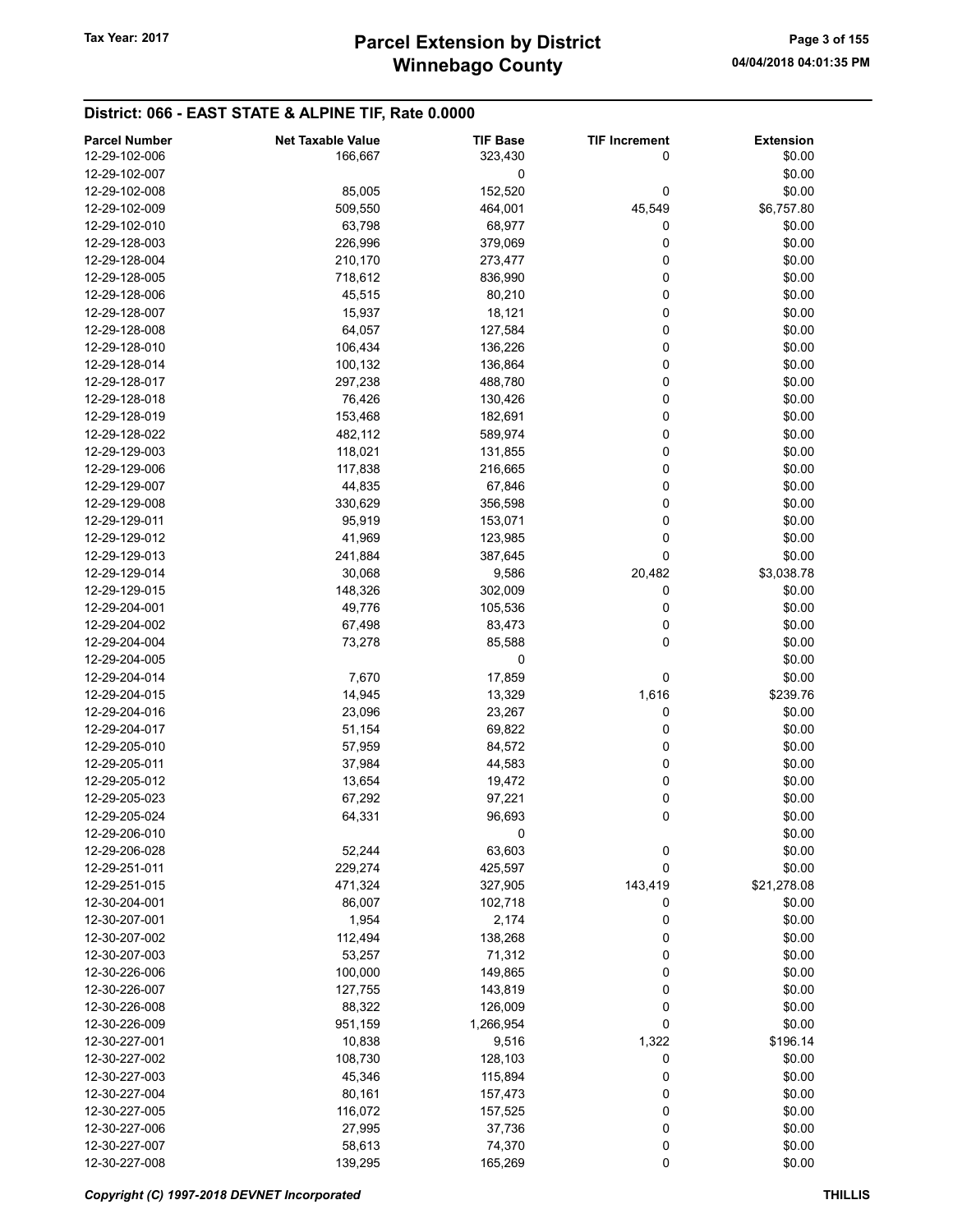# Winnebago County Tax Year: 2017 **Parcel Extension by District** Tax Year: 2017 Page 4 of 155

#### District: 066 - EAST STATE & ALPINE TIF, Rate 0.0000

| <b>Parcel Number</b> | <b>Net Taxable Value</b> | <b>TIF Base</b> | <b>TIF Increment</b> | <b>Extension</b>           |
|----------------------|--------------------------|-----------------|----------------------|----------------------------|
| 12-30-227-015        |                          |                 |                      | \$0.00                     |
| Totals for 066       | 11.432.024               | 15.053.279      | 783.749              | \$116,279.40<br>77 Parcels |

| <b>Parcel Number</b> | <b>Net Taxable Value</b> | <b>TIF Base</b> | <b>TIF Increment</b> | <b>Extension</b> |
|----------------------|--------------------------|-----------------|----------------------|------------------|
| 11-15-355-024        |                          | 14,388          |                      | \$0.00           |
| 11-15-357-026        | 326                      | 9,032           | 0                    | \$0.00           |
| 11-15-357-027        | 3,335                    | 14,585          | 0                    | \$0.00           |
| 11-15-357-028        | 13,716                   | 25,729          | 0                    | \$0.00           |
| 11-15-357-029        | 5,508                    | 13,221          | 0                    | \$0.00           |
| 11-15-357-030        | 3,218                    | 13,126          | 0                    | \$0.00           |
| 11-15-357-031        | 10,225                   | 13,639          | 0                    | \$0.00           |
| 11-15-357-032        | 5,748                    | 6,127           | 0                    | \$0.00           |
| 11-21-101-001        |                          | 0               |                      | \$0.00           |
| 11-21-102-001        | 15,826                   | 21,963          | 0                    | \$0.00           |
| 11-21-102-004        | 363                      | 461             | 0                    | \$0.00           |
| 11-21-102-005        |                          | 1,208           |                      | \$0.00           |
| 11-21-102-006        | 6,085                    | 9,200           | 0                    | \$0.00           |
| 11-21-102-007        | 5,810                    | 8,478           | 0                    | \$0.00           |
| 11-21-102-008        | 401                      | 509             | 0                    | \$0.00           |
| 11-21-102-009        | 7,113                    | 18,665          | 0                    | \$0.00           |
| 11-21-102-010        | 3,792                    | 4,401           | 0                    | \$0.00           |
| 11-21-102-011        | 0                        | 6,533           | 0                    | \$0.00           |
| 11-21-102-012        | 401                      | 509             | 0                    | \$0.00           |
| 11-21-102-013        | 6,968                    | 9,334           | 0                    | \$0.00           |
| 11-21-102-014        | 401                      | 509             | 0                    | \$0.00           |
| 11-21-102-015        | 7,322                    | 15,407          | 0                    | \$0.00           |
| 11-21-102-016        | 0                        | 7,334           | 0                    | \$0.00           |
| 11-21-103-001        | 11,641                   | 15,073          | 0                    | \$0.00           |
| 11-21-103-002        | 371                      | 471             | 0                    | \$0.00           |
| 11-21-103-003        | 598                      | 10,161          | 0                    | \$0.00           |
| 11-21-103-004        | 781                      | 4,541           | 0                    | \$0.00           |
| 11-21-103-005        | 371                      | 471             | 0                    | \$0.00           |
| 11-21-103-006        | 371                      | 471             | 0                    | \$0.00           |
| 11-21-103-007        | 6,881                    | 8,590           | 0                    | \$0.00           |
| 11-21-103-008        | 512                      | 627             | 0                    | \$0.00           |
| 11-21-103-009        | 401                      | 509             | 0                    | \$0.00           |
| 11-21-103-010        | 5,113                    | 8,397           | 0                    | \$0.00           |
| 11-21-103-011        | 1,994                    | 2,772           | 0                    | \$0.00           |
| 11-21-103-012        | 3,811                    | 3,563           | 248                  | \$36.80          |
| 11-21-103-013        | 5,561                    | 6,075           | 0                    | \$0.00           |
| 11-21-103-014        | 7,133                    | 16,188          | 0                    | \$0.00           |
| 11-21-104-001        | 829                      | 1,052           | 0                    | \$0.00           |
| 11-21-104-002        | 14,998                   | 21,872          | 0                    | \$0.00           |
| 11-21-104-005        | 8,500                    | 9,396           | $\mathbf 0$          | \$0.00           |
| 11-21-104-006        | 422                      | 536             | 0                    | \$0.00           |
| 11-21-104-007        | 6,341                    | 16,276          | 0                    | \$0.00           |
| 11-21-104-008        | 10,005                   | 14,237          | 0                    | \$0.00           |
| 11-21-104-009        | 4,636                    | 11,122          | 0                    | \$0.00           |
| 11-21-104-010        | 3,567                    | 16,096          | 0                    | \$0.00           |
| 11-21-104-011        | 6,699                    | 10,068          | 0                    | \$0.00           |
| 11-21-104-012        | 8,639                    | 11,960          | 0                    | \$0.00           |
| 11-21-104-013        | 5,160                    | 15,654          | 0                    | \$0.00           |
| 11-21-105-001        | 648                      | 12,071          | 0                    | \$0.00           |
| 11-21-105-002        | 2,941                    | 10,123          | 0                    | \$0.00           |
| 11-21-105-003        | 4,563                    | 4,879           | 0                    | \$0.00           |
| 11-21-105-004        | 0                        | 6,846           | 0                    | \$0.00           |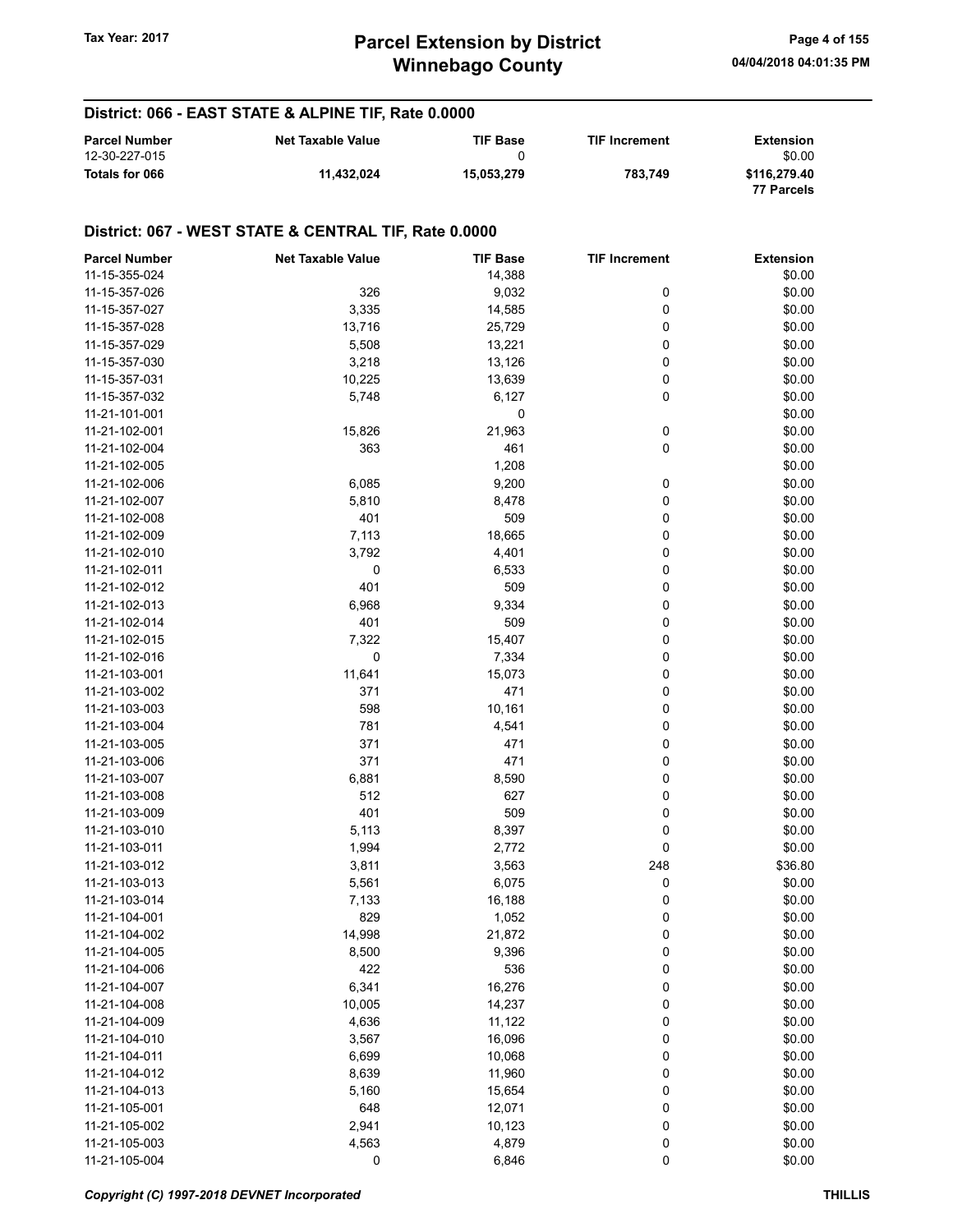# Winnebago County Tax Year: 2017 **Parcel Extension by District** Tax Year: 2017 Page 5 of 155

| 11-21-105-005<br>6,743<br>7,020<br>277<br>\$41.10<br>0<br>11-21-105-006<br>9,922<br>14,039<br>\$0.00<br>0<br>\$0.00<br>11-21-105-007<br>6,136<br>11,152<br>0<br>\$0.00<br>7,094<br>12,289<br>11-21-105-008<br>0<br>\$0.00<br>11-21-105-009<br>4,416<br>11,300<br>\$0.00<br>5,113<br>10,768<br>0<br>11-21-105-010<br>3,807<br>6,717<br>0<br>\$0.00<br>11-21-105-012<br>\$0.00<br>7,684<br>9,331<br>0<br>11-21-105-013<br>0<br>11-21-105-014<br>8,343<br>11,622<br>\$0.00<br>384<br>489<br>\$0.00<br>0<br>11-21-105-015<br>0<br>14,385<br>20,442<br>\$0.00<br>11-21-105-016<br>489<br>0<br>\$0.00<br>384<br>11-21-105-017<br>\$0.00<br>8,504<br>11,725<br>0<br>11-21-105-018<br>\$0.00<br>11-21-105-023<br>11,320<br>15,487<br>0<br>0<br>\$0.00<br>11-21-105-025<br>11,762<br>16,134<br>0<br>\$0.00<br>8,655<br>11,431<br>11-21-105-026<br>0<br>\$0.00<br>11-21-106-001<br>10,532<br>\$0.00<br>11-21-106-002<br>7,761<br>0<br>384<br>\$0.00<br>11-21-106-003<br>10,539<br>0<br>384<br>0<br>\$0.00<br>489<br>11-21-106-004<br>384<br>\$0.00<br>489<br>0<br>11-21-106-005<br>0<br>6,978<br>10,822<br>\$0.00<br>11-21-106-006<br>\$0.00<br>11-21-106-007<br>4,291<br>4,780<br>0<br>6,602<br>16,280<br>0<br>\$0.00<br>11-21-106-008<br>0<br>5,880<br>13,425<br>\$0.00<br>11-21-106-009<br>489<br>\$0.00<br>11-21-106-010<br>384<br>0<br>10,689<br>0<br>\$0.00<br>11-21-106-011<br>14,493<br>0<br>6,390<br>0<br>\$0.00<br>11-21-106-012<br>0<br>5,113<br>\$0.00<br>11-21-106-013<br>13,150<br>\$176.86<br>7,669<br>6,477<br>1,192<br>489<br>0<br>11-21-106-015<br>344<br>\$0.00<br>0<br>8,045<br>12,604<br>\$0.00<br>11-21-106-016<br>384<br>489<br>\$0.00<br>0<br>11-21-106-017<br>\$0.00<br>11-21-106-018<br>5,865<br>7,836<br>0<br>\$0.00<br>5,462<br>11,588<br>0<br>11-21-106-019<br>0<br>\$0.00<br>11-21-106-022<br>11,692<br>17,274<br>11-21-106-023<br>404<br>5,381<br>0<br>\$0.00<br>0<br>\$0.00<br>11-21-106-024<br>1,955<br>9,425<br>0<br>\$0.00<br>8,825<br>9,785<br>11-21-107-001<br>\$0.00<br>11-21-107-002<br>11,035<br>0<br>384<br>384<br>489<br>0<br>\$0.00<br>\$0.00<br>11-21-107-004<br>6,788<br>12,201<br>0<br>11-21-107-005<br>384<br>489<br>0<br>\$0.00<br>720<br>\$0.00<br>599<br>0<br>384<br>489<br>0<br>\$0.00<br>11-21-107-007<br>\$0.00<br>11-21-107-008<br>4,649<br>10,200<br>0<br>0<br>\$0.00<br>5,599<br>9,691<br>11-21-107-009<br>\$0.00<br>11-21-107-010<br>5,053<br>12,783<br>0<br>\$0.00<br>11-21-107-011<br>0<br>14,701<br>0<br>\$0.00<br>11-21-107-012<br>320<br>11,844<br>0<br>\$0.00<br>11-21-107-013<br>6,527<br>9,379<br>0<br>384<br>489<br>\$0.00<br>11-21-107-014<br>0<br>\$0.00<br>6,563<br>10,005<br>0<br>489<br>0<br>\$0.00<br>384<br>11-21-107-016<br>\$0.00<br>4,160<br>12,020<br>0<br>\$0.00<br>11-21-107-018<br>6,442<br>9,778<br>0<br>11-21-107-019<br>1,077<br>12,078<br>0<br>\$0.00<br>\$0.00<br>11-21-107-020<br>8,158<br>12,327<br>0 | <b>Parcel Number</b> | <b>Net Taxable Value</b> | <b>TIF Base</b> | <b>TIF Increment</b> | <b>Extension</b> |
|------------------------------------------------------------------------------------------------------------------------------------------------------------------------------------------------------------------------------------------------------------------------------------------------------------------------------------------------------------------------------------------------------------------------------------------------------------------------------------------------------------------------------------------------------------------------------------------------------------------------------------------------------------------------------------------------------------------------------------------------------------------------------------------------------------------------------------------------------------------------------------------------------------------------------------------------------------------------------------------------------------------------------------------------------------------------------------------------------------------------------------------------------------------------------------------------------------------------------------------------------------------------------------------------------------------------------------------------------------------------------------------------------------------------------------------------------------------------------------------------------------------------------------------------------------------------------------------------------------------------------------------------------------------------------------------------------------------------------------------------------------------------------------------------------------------------------------------------------------------------------------------------------------------------------------------------------------------------------------------------------------------------------------------------------------------------------------------------------------------------------------------------------------------------------------------------------------------------------------------------------------------------------------------------------------------------------------------------------------------------------------------------------------------------------------------------------------------------------------------------------------------------------------------------------------------------------------------------------------------------------------------------------------------------------------------------------------------------------------------------------------------------------------------------------------------------------------------------------------------------------------|----------------------|--------------------------|-----------------|----------------------|------------------|
|                                                                                                                                                                                                                                                                                                                                                                                                                                                                                                                                                                                                                                                                                                                                                                                                                                                                                                                                                                                                                                                                                                                                                                                                                                                                                                                                                                                                                                                                                                                                                                                                                                                                                                                                                                                                                                                                                                                                                                                                                                                                                                                                                                                                                                                                                                                                                                                                                                                                                                                                                                                                                                                                                                                                                                                                                                                                                    |                      |                          |                 |                      |                  |
|                                                                                                                                                                                                                                                                                                                                                                                                                                                                                                                                                                                                                                                                                                                                                                                                                                                                                                                                                                                                                                                                                                                                                                                                                                                                                                                                                                                                                                                                                                                                                                                                                                                                                                                                                                                                                                                                                                                                                                                                                                                                                                                                                                                                                                                                                                                                                                                                                                                                                                                                                                                                                                                                                                                                                                                                                                                                                    |                      |                          |                 |                      |                  |
|                                                                                                                                                                                                                                                                                                                                                                                                                                                                                                                                                                                                                                                                                                                                                                                                                                                                                                                                                                                                                                                                                                                                                                                                                                                                                                                                                                                                                                                                                                                                                                                                                                                                                                                                                                                                                                                                                                                                                                                                                                                                                                                                                                                                                                                                                                                                                                                                                                                                                                                                                                                                                                                                                                                                                                                                                                                                                    |                      |                          |                 |                      |                  |
|                                                                                                                                                                                                                                                                                                                                                                                                                                                                                                                                                                                                                                                                                                                                                                                                                                                                                                                                                                                                                                                                                                                                                                                                                                                                                                                                                                                                                                                                                                                                                                                                                                                                                                                                                                                                                                                                                                                                                                                                                                                                                                                                                                                                                                                                                                                                                                                                                                                                                                                                                                                                                                                                                                                                                                                                                                                                                    |                      |                          |                 |                      |                  |
|                                                                                                                                                                                                                                                                                                                                                                                                                                                                                                                                                                                                                                                                                                                                                                                                                                                                                                                                                                                                                                                                                                                                                                                                                                                                                                                                                                                                                                                                                                                                                                                                                                                                                                                                                                                                                                                                                                                                                                                                                                                                                                                                                                                                                                                                                                                                                                                                                                                                                                                                                                                                                                                                                                                                                                                                                                                                                    |                      |                          |                 |                      |                  |
|                                                                                                                                                                                                                                                                                                                                                                                                                                                                                                                                                                                                                                                                                                                                                                                                                                                                                                                                                                                                                                                                                                                                                                                                                                                                                                                                                                                                                                                                                                                                                                                                                                                                                                                                                                                                                                                                                                                                                                                                                                                                                                                                                                                                                                                                                                                                                                                                                                                                                                                                                                                                                                                                                                                                                                                                                                                                                    |                      |                          |                 |                      |                  |
|                                                                                                                                                                                                                                                                                                                                                                                                                                                                                                                                                                                                                                                                                                                                                                                                                                                                                                                                                                                                                                                                                                                                                                                                                                                                                                                                                                                                                                                                                                                                                                                                                                                                                                                                                                                                                                                                                                                                                                                                                                                                                                                                                                                                                                                                                                                                                                                                                                                                                                                                                                                                                                                                                                                                                                                                                                                                                    |                      |                          |                 |                      |                  |
|                                                                                                                                                                                                                                                                                                                                                                                                                                                                                                                                                                                                                                                                                                                                                                                                                                                                                                                                                                                                                                                                                                                                                                                                                                                                                                                                                                                                                                                                                                                                                                                                                                                                                                                                                                                                                                                                                                                                                                                                                                                                                                                                                                                                                                                                                                                                                                                                                                                                                                                                                                                                                                                                                                                                                                                                                                                                                    |                      |                          |                 |                      |                  |
|                                                                                                                                                                                                                                                                                                                                                                                                                                                                                                                                                                                                                                                                                                                                                                                                                                                                                                                                                                                                                                                                                                                                                                                                                                                                                                                                                                                                                                                                                                                                                                                                                                                                                                                                                                                                                                                                                                                                                                                                                                                                                                                                                                                                                                                                                                                                                                                                                                                                                                                                                                                                                                                                                                                                                                                                                                                                                    |                      |                          |                 |                      |                  |
|                                                                                                                                                                                                                                                                                                                                                                                                                                                                                                                                                                                                                                                                                                                                                                                                                                                                                                                                                                                                                                                                                                                                                                                                                                                                                                                                                                                                                                                                                                                                                                                                                                                                                                                                                                                                                                                                                                                                                                                                                                                                                                                                                                                                                                                                                                                                                                                                                                                                                                                                                                                                                                                                                                                                                                                                                                                                                    |                      |                          |                 |                      |                  |
|                                                                                                                                                                                                                                                                                                                                                                                                                                                                                                                                                                                                                                                                                                                                                                                                                                                                                                                                                                                                                                                                                                                                                                                                                                                                                                                                                                                                                                                                                                                                                                                                                                                                                                                                                                                                                                                                                                                                                                                                                                                                                                                                                                                                                                                                                                                                                                                                                                                                                                                                                                                                                                                                                                                                                                                                                                                                                    |                      |                          |                 |                      |                  |
|                                                                                                                                                                                                                                                                                                                                                                                                                                                                                                                                                                                                                                                                                                                                                                                                                                                                                                                                                                                                                                                                                                                                                                                                                                                                                                                                                                                                                                                                                                                                                                                                                                                                                                                                                                                                                                                                                                                                                                                                                                                                                                                                                                                                                                                                                                                                                                                                                                                                                                                                                                                                                                                                                                                                                                                                                                                                                    |                      |                          |                 |                      |                  |
|                                                                                                                                                                                                                                                                                                                                                                                                                                                                                                                                                                                                                                                                                                                                                                                                                                                                                                                                                                                                                                                                                                                                                                                                                                                                                                                                                                                                                                                                                                                                                                                                                                                                                                                                                                                                                                                                                                                                                                                                                                                                                                                                                                                                                                                                                                                                                                                                                                                                                                                                                                                                                                                                                                                                                                                                                                                                                    |                      |                          |                 |                      |                  |
|                                                                                                                                                                                                                                                                                                                                                                                                                                                                                                                                                                                                                                                                                                                                                                                                                                                                                                                                                                                                                                                                                                                                                                                                                                                                                                                                                                                                                                                                                                                                                                                                                                                                                                                                                                                                                                                                                                                                                                                                                                                                                                                                                                                                                                                                                                                                                                                                                                                                                                                                                                                                                                                                                                                                                                                                                                                                                    |                      |                          |                 |                      |                  |
|                                                                                                                                                                                                                                                                                                                                                                                                                                                                                                                                                                                                                                                                                                                                                                                                                                                                                                                                                                                                                                                                                                                                                                                                                                                                                                                                                                                                                                                                                                                                                                                                                                                                                                                                                                                                                                                                                                                                                                                                                                                                                                                                                                                                                                                                                                                                                                                                                                                                                                                                                                                                                                                                                                                                                                                                                                                                                    |                      |                          |                 |                      |                  |
|                                                                                                                                                                                                                                                                                                                                                                                                                                                                                                                                                                                                                                                                                                                                                                                                                                                                                                                                                                                                                                                                                                                                                                                                                                                                                                                                                                                                                                                                                                                                                                                                                                                                                                                                                                                                                                                                                                                                                                                                                                                                                                                                                                                                                                                                                                                                                                                                                                                                                                                                                                                                                                                                                                                                                                                                                                                                                    |                      |                          |                 |                      |                  |
|                                                                                                                                                                                                                                                                                                                                                                                                                                                                                                                                                                                                                                                                                                                                                                                                                                                                                                                                                                                                                                                                                                                                                                                                                                                                                                                                                                                                                                                                                                                                                                                                                                                                                                                                                                                                                                                                                                                                                                                                                                                                                                                                                                                                                                                                                                                                                                                                                                                                                                                                                                                                                                                                                                                                                                                                                                                                                    |                      |                          |                 |                      |                  |
|                                                                                                                                                                                                                                                                                                                                                                                                                                                                                                                                                                                                                                                                                                                                                                                                                                                                                                                                                                                                                                                                                                                                                                                                                                                                                                                                                                                                                                                                                                                                                                                                                                                                                                                                                                                                                                                                                                                                                                                                                                                                                                                                                                                                                                                                                                                                                                                                                                                                                                                                                                                                                                                                                                                                                                                                                                                                                    |                      |                          |                 |                      |                  |
|                                                                                                                                                                                                                                                                                                                                                                                                                                                                                                                                                                                                                                                                                                                                                                                                                                                                                                                                                                                                                                                                                                                                                                                                                                                                                                                                                                                                                                                                                                                                                                                                                                                                                                                                                                                                                                                                                                                                                                                                                                                                                                                                                                                                                                                                                                                                                                                                                                                                                                                                                                                                                                                                                                                                                                                                                                                                                    |                      |                          |                 |                      |                  |
|                                                                                                                                                                                                                                                                                                                                                                                                                                                                                                                                                                                                                                                                                                                                                                                                                                                                                                                                                                                                                                                                                                                                                                                                                                                                                                                                                                                                                                                                                                                                                                                                                                                                                                                                                                                                                                                                                                                                                                                                                                                                                                                                                                                                                                                                                                                                                                                                                                                                                                                                                                                                                                                                                                                                                                                                                                                                                    |                      |                          |                 |                      |                  |
|                                                                                                                                                                                                                                                                                                                                                                                                                                                                                                                                                                                                                                                                                                                                                                                                                                                                                                                                                                                                                                                                                                                                                                                                                                                                                                                                                                                                                                                                                                                                                                                                                                                                                                                                                                                                                                                                                                                                                                                                                                                                                                                                                                                                                                                                                                                                                                                                                                                                                                                                                                                                                                                                                                                                                                                                                                                                                    |                      |                          |                 |                      |                  |
|                                                                                                                                                                                                                                                                                                                                                                                                                                                                                                                                                                                                                                                                                                                                                                                                                                                                                                                                                                                                                                                                                                                                                                                                                                                                                                                                                                                                                                                                                                                                                                                                                                                                                                                                                                                                                                                                                                                                                                                                                                                                                                                                                                                                                                                                                                                                                                                                                                                                                                                                                                                                                                                                                                                                                                                                                                                                                    |                      |                          |                 |                      |                  |
|                                                                                                                                                                                                                                                                                                                                                                                                                                                                                                                                                                                                                                                                                                                                                                                                                                                                                                                                                                                                                                                                                                                                                                                                                                                                                                                                                                                                                                                                                                                                                                                                                                                                                                                                                                                                                                                                                                                                                                                                                                                                                                                                                                                                                                                                                                                                                                                                                                                                                                                                                                                                                                                                                                                                                                                                                                                                                    |                      |                          |                 |                      |                  |
|                                                                                                                                                                                                                                                                                                                                                                                                                                                                                                                                                                                                                                                                                                                                                                                                                                                                                                                                                                                                                                                                                                                                                                                                                                                                                                                                                                                                                                                                                                                                                                                                                                                                                                                                                                                                                                                                                                                                                                                                                                                                                                                                                                                                                                                                                                                                                                                                                                                                                                                                                                                                                                                                                                                                                                                                                                                                                    |                      |                          |                 |                      |                  |
|                                                                                                                                                                                                                                                                                                                                                                                                                                                                                                                                                                                                                                                                                                                                                                                                                                                                                                                                                                                                                                                                                                                                                                                                                                                                                                                                                                                                                                                                                                                                                                                                                                                                                                                                                                                                                                                                                                                                                                                                                                                                                                                                                                                                                                                                                                                                                                                                                                                                                                                                                                                                                                                                                                                                                                                                                                                                                    |                      |                          |                 |                      |                  |
|                                                                                                                                                                                                                                                                                                                                                                                                                                                                                                                                                                                                                                                                                                                                                                                                                                                                                                                                                                                                                                                                                                                                                                                                                                                                                                                                                                                                                                                                                                                                                                                                                                                                                                                                                                                                                                                                                                                                                                                                                                                                                                                                                                                                                                                                                                                                                                                                                                                                                                                                                                                                                                                                                                                                                                                                                                                                                    |                      |                          |                 |                      |                  |
|                                                                                                                                                                                                                                                                                                                                                                                                                                                                                                                                                                                                                                                                                                                                                                                                                                                                                                                                                                                                                                                                                                                                                                                                                                                                                                                                                                                                                                                                                                                                                                                                                                                                                                                                                                                                                                                                                                                                                                                                                                                                                                                                                                                                                                                                                                                                                                                                                                                                                                                                                                                                                                                                                                                                                                                                                                                                                    |                      |                          |                 |                      |                  |
|                                                                                                                                                                                                                                                                                                                                                                                                                                                                                                                                                                                                                                                                                                                                                                                                                                                                                                                                                                                                                                                                                                                                                                                                                                                                                                                                                                                                                                                                                                                                                                                                                                                                                                                                                                                                                                                                                                                                                                                                                                                                                                                                                                                                                                                                                                                                                                                                                                                                                                                                                                                                                                                                                                                                                                                                                                                                                    |                      |                          |                 |                      |                  |
|                                                                                                                                                                                                                                                                                                                                                                                                                                                                                                                                                                                                                                                                                                                                                                                                                                                                                                                                                                                                                                                                                                                                                                                                                                                                                                                                                                                                                                                                                                                                                                                                                                                                                                                                                                                                                                                                                                                                                                                                                                                                                                                                                                                                                                                                                                                                                                                                                                                                                                                                                                                                                                                                                                                                                                                                                                                                                    |                      |                          |                 |                      |                  |
|                                                                                                                                                                                                                                                                                                                                                                                                                                                                                                                                                                                                                                                                                                                                                                                                                                                                                                                                                                                                                                                                                                                                                                                                                                                                                                                                                                                                                                                                                                                                                                                                                                                                                                                                                                                                                                                                                                                                                                                                                                                                                                                                                                                                                                                                                                                                                                                                                                                                                                                                                                                                                                                                                                                                                                                                                                                                                    |                      |                          |                 |                      |                  |
|                                                                                                                                                                                                                                                                                                                                                                                                                                                                                                                                                                                                                                                                                                                                                                                                                                                                                                                                                                                                                                                                                                                                                                                                                                                                                                                                                                                                                                                                                                                                                                                                                                                                                                                                                                                                                                                                                                                                                                                                                                                                                                                                                                                                                                                                                                                                                                                                                                                                                                                                                                                                                                                                                                                                                                                                                                                                                    |                      |                          |                 |                      |                  |
|                                                                                                                                                                                                                                                                                                                                                                                                                                                                                                                                                                                                                                                                                                                                                                                                                                                                                                                                                                                                                                                                                                                                                                                                                                                                                                                                                                                                                                                                                                                                                                                                                                                                                                                                                                                                                                                                                                                                                                                                                                                                                                                                                                                                                                                                                                                                                                                                                                                                                                                                                                                                                                                                                                                                                                                                                                                                                    |                      |                          |                 |                      |                  |
|                                                                                                                                                                                                                                                                                                                                                                                                                                                                                                                                                                                                                                                                                                                                                                                                                                                                                                                                                                                                                                                                                                                                                                                                                                                                                                                                                                                                                                                                                                                                                                                                                                                                                                                                                                                                                                                                                                                                                                                                                                                                                                                                                                                                                                                                                                                                                                                                                                                                                                                                                                                                                                                                                                                                                                                                                                                                                    | 11-21-106-014        |                          |                 |                      |                  |
|                                                                                                                                                                                                                                                                                                                                                                                                                                                                                                                                                                                                                                                                                                                                                                                                                                                                                                                                                                                                                                                                                                                                                                                                                                                                                                                                                                                                                                                                                                                                                                                                                                                                                                                                                                                                                                                                                                                                                                                                                                                                                                                                                                                                                                                                                                                                                                                                                                                                                                                                                                                                                                                                                                                                                                                                                                                                                    |                      |                          |                 |                      |                  |
|                                                                                                                                                                                                                                                                                                                                                                                                                                                                                                                                                                                                                                                                                                                                                                                                                                                                                                                                                                                                                                                                                                                                                                                                                                                                                                                                                                                                                                                                                                                                                                                                                                                                                                                                                                                                                                                                                                                                                                                                                                                                                                                                                                                                                                                                                                                                                                                                                                                                                                                                                                                                                                                                                                                                                                                                                                                                                    |                      |                          |                 |                      |                  |
|                                                                                                                                                                                                                                                                                                                                                                                                                                                                                                                                                                                                                                                                                                                                                                                                                                                                                                                                                                                                                                                                                                                                                                                                                                                                                                                                                                                                                                                                                                                                                                                                                                                                                                                                                                                                                                                                                                                                                                                                                                                                                                                                                                                                                                                                                                                                                                                                                                                                                                                                                                                                                                                                                                                                                                                                                                                                                    |                      |                          |                 |                      |                  |
|                                                                                                                                                                                                                                                                                                                                                                                                                                                                                                                                                                                                                                                                                                                                                                                                                                                                                                                                                                                                                                                                                                                                                                                                                                                                                                                                                                                                                                                                                                                                                                                                                                                                                                                                                                                                                                                                                                                                                                                                                                                                                                                                                                                                                                                                                                                                                                                                                                                                                                                                                                                                                                                                                                                                                                                                                                                                                    |                      |                          |                 |                      |                  |
|                                                                                                                                                                                                                                                                                                                                                                                                                                                                                                                                                                                                                                                                                                                                                                                                                                                                                                                                                                                                                                                                                                                                                                                                                                                                                                                                                                                                                                                                                                                                                                                                                                                                                                                                                                                                                                                                                                                                                                                                                                                                                                                                                                                                                                                                                                                                                                                                                                                                                                                                                                                                                                                                                                                                                                                                                                                                                    |                      |                          |                 |                      |                  |
|                                                                                                                                                                                                                                                                                                                                                                                                                                                                                                                                                                                                                                                                                                                                                                                                                                                                                                                                                                                                                                                                                                                                                                                                                                                                                                                                                                                                                                                                                                                                                                                                                                                                                                                                                                                                                                                                                                                                                                                                                                                                                                                                                                                                                                                                                                                                                                                                                                                                                                                                                                                                                                                                                                                                                                                                                                                                                    |                      |                          |                 |                      |                  |
|                                                                                                                                                                                                                                                                                                                                                                                                                                                                                                                                                                                                                                                                                                                                                                                                                                                                                                                                                                                                                                                                                                                                                                                                                                                                                                                                                                                                                                                                                                                                                                                                                                                                                                                                                                                                                                                                                                                                                                                                                                                                                                                                                                                                                                                                                                                                                                                                                                                                                                                                                                                                                                                                                                                                                                                                                                                                                    |                      |                          |                 |                      |                  |
|                                                                                                                                                                                                                                                                                                                                                                                                                                                                                                                                                                                                                                                                                                                                                                                                                                                                                                                                                                                                                                                                                                                                                                                                                                                                                                                                                                                                                                                                                                                                                                                                                                                                                                                                                                                                                                                                                                                                                                                                                                                                                                                                                                                                                                                                                                                                                                                                                                                                                                                                                                                                                                                                                                                                                                                                                                                                                    |                      |                          |                 |                      |                  |
|                                                                                                                                                                                                                                                                                                                                                                                                                                                                                                                                                                                                                                                                                                                                                                                                                                                                                                                                                                                                                                                                                                                                                                                                                                                                                                                                                                                                                                                                                                                                                                                                                                                                                                                                                                                                                                                                                                                                                                                                                                                                                                                                                                                                                                                                                                                                                                                                                                                                                                                                                                                                                                                                                                                                                                                                                                                                                    |                      |                          |                 |                      |                  |
|                                                                                                                                                                                                                                                                                                                                                                                                                                                                                                                                                                                                                                                                                                                                                                                                                                                                                                                                                                                                                                                                                                                                                                                                                                                                                                                                                                                                                                                                                                                                                                                                                                                                                                                                                                                                                                                                                                                                                                                                                                                                                                                                                                                                                                                                                                                                                                                                                                                                                                                                                                                                                                                                                                                                                                                                                                                                                    |                      |                          |                 |                      |                  |
|                                                                                                                                                                                                                                                                                                                                                                                                                                                                                                                                                                                                                                                                                                                                                                                                                                                                                                                                                                                                                                                                                                                                                                                                                                                                                                                                                                                                                                                                                                                                                                                                                                                                                                                                                                                                                                                                                                                                                                                                                                                                                                                                                                                                                                                                                                                                                                                                                                                                                                                                                                                                                                                                                                                                                                                                                                                                                    |                      |                          |                 |                      |                  |
|                                                                                                                                                                                                                                                                                                                                                                                                                                                                                                                                                                                                                                                                                                                                                                                                                                                                                                                                                                                                                                                                                                                                                                                                                                                                                                                                                                                                                                                                                                                                                                                                                                                                                                                                                                                                                                                                                                                                                                                                                                                                                                                                                                                                                                                                                                                                                                                                                                                                                                                                                                                                                                                                                                                                                                                                                                                                                    | 11-21-107-003        |                          |                 |                      |                  |
|                                                                                                                                                                                                                                                                                                                                                                                                                                                                                                                                                                                                                                                                                                                                                                                                                                                                                                                                                                                                                                                                                                                                                                                                                                                                                                                                                                                                                                                                                                                                                                                                                                                                                                                                                                                                                                                                                                                                                                                                                                                                                                                                                                                                                                                                                                                                                                                                                                                                                                                                                                                                                                                                                                                                                                                                                                                                                    |                      |                          |                 |                      |                  |
|                                                                                                                                                                                                                                                                                                                                                                                                                                                                                                                                                                                                                                                                                                                                                                                                                                                                                                                                                                                                                                                                                                                                                                                                                                                                                                                                                                                                                                                                                                                                                                                                                                                                                                                                                                                                                                                                                                                                                                                                                                                                                                                                                                                                                                                                                                                                                                                                                                                                                                                                                                                                                                                                                                                                                                                                                                                                                    |                      |                          |                 |                      |                  |
|                                                                                                                                                                                                                                                                                                                                                                                                                                                                                                                                                                                                                                                                                                                                                                                                                                                                                                                                                                                                                                                                                                                                                                                                                                                                                                                                                                                                                                                                                                                                                                                                                                                                                                                                                                                                                                                                                                                                                                                                                                                                                                                                                                                                                                                                                                                                                                                                                                                                                                                                                                                                                                                                                                                                                                                                                                                                                    | 11-21-107-006        |                          |                 |                      |                  |
|                                                                                                                                                                                                                                                                                                                                                                                                                                                                                                                                                                                                                                                                                                                                                                                                                                                                                                                                                                                                                                                                                                                                                                                                                                                                                                                                                                                                                                                                                                                                                                                                                                                                                                                                                                                                                                                                                                                                                                                                                                                                                                                                                                                                                                                                                                                                                                                                                                                                                                                                                                                                                                                                                                                                                                                                                                                                                    |                      |                          |                 |                      |                  |
|                                                                                                                                                                                                                                                                                                                                                                                                                                                                                                                                                                                                                                                                                                                                                                                                                                                                                                                                                                                                                                                                                                                                                                                                                                                                                                                                                                                                                                                                                                                                                                                                                                                                                                                                                                                                                                                                                                                                                                                                                                                                                                                                                                                                                                                                                                                                                                                                                                                                                                                                                                                                                                                                                                                                                                                                                                                                                    |                      |                          |                 |                      |                  |
|                                                                                                                                                                                                                                                                                                                                                                                                                                                                                                                                                                                                                                                                                                                                                                                                                                                                                                                                                                                                                                                                                                                                                                                                                                                                                                                                                                                                                                                                                                                                                                                                                                                                                                                                                                                                                                                                                                                                                                                                                                                                                                                                                                                                                                                                                                                                                                                                                                                                                                                                                                                                                                                                                                                                                                                                                                                                                    |                      |                          |                 |                      |                  |
|                                                                                                                                                                                                                                                                                                                                                                                                                                                                                                                                                                                                                                                                                                                                                                                                                                                                                                                                                                                                                                                                                                                                                                                                                                                                                                                                                                                                                                                                                                                                                                                                                                                                                                                                                                                                                                                                                                                                                                                                                                                                                                                                                                                                                                                                                                                                                                                                                                                                                                                                                                                                                                                                                                                                                                                                                                                                                    |                      |                          |                 |                      |                  |
|                                                                                                                                                                                                                                                                                                                                                                                                                                                                                                                                                                                                                                                                                                                                                                                                                                                                                                                                                                                                                                                                                                                                                                                                                                                                                                                                                                                                                                                                                                                                                                                                                                                                                                                                                                                                                                                                                                                                                                                                                                                                                                                                                                                                                                                                                                                                                                                                                                                                                                                                                                                                                                                                                                                                                                                                                                                                                    |                      |                          |                 |                      |                  |
|                                                                                                                                                                                                                                                                                                                                                                                                                                                                                                                                                                                                                                                                                                                                                                                                                                                                                                                                                                                                                                                                                                                                                                                                                                                                                                                                                                                                                                                                                                                                                                                                                                                                                                                                                                                                                                                                                                                                                                                                                                                                                                                                                                                                                                                                                                                                                                                                                                                                                                                                                                                                                                                                                                                                                                                                                                                                                    |                      |                          |                 |                      |                  |
|                                                                                                                                                                                                                                                                                                                                                                                                                                                                                                                                                                                                                                                                                                                                                                                                                                                                                                                                                                                                                                                                                                                                                                                                                                                                                                                                                                                                                                                                                                                                                                                                                                                                                                                                                                                                                                                                                                                                                                                                                                                                                                                                                                                                                                                                                                                                                                                                                                                                                                                                                                                                                                                                                                                                                                                                                                                                                    |                      |                          |                 |                      |                  |
|                                                                                                                                                                                                                                                                                                                                                                                                                                                                                                                                                                                                                                                                                                                                                                                                                                                                                                                                                                                                                                                                                                                                                                                                                                                                                                                                                                                                                                                                                                                                                                                                                                                                                                                                                                                                                                                                                                                                                                                                                                                                                                                                                                                                                                                                                                                                                                                                                                                                                                                                                                                                                                                                                                                                                                                                                                                                                    |                      |                          |                 |                      |                  |
|                                                                                                                                                                                                                                                                                                                                                                                                                                                                                                                                                                                                                                                                                                                                                                                                                                                                                                                                                                                                                                                                                                                                                                                                                                                                                                                                                                                                                                                                                                                                                                                                                                                                                                                                                                                                                                                                                                                                                                                                                                                                                                                                                                                                                                                                                                                                                                                                                                                                                                                                                                                                                                                                                                                                                                                                                                                                                    |                      |                          |                 |                      |                  |
|                                                                                                                                                                                                                                                                                                                                                                                                                                                                                                                                                                                                                                                                                                                                                                                                                                                                                                                                                                                                                                                                                                                                                                                                                                                                                                                                                                                                                                                                                                                                                                                                                                                                                                                                                                                                                                                                                                                                                                                                                                                                                                                                                                                                                                                                                                                                                                                                                                                                                                                                                                                                                                                                                                                                                                                                                                                                                    | 11-21-107-015        |                          |                 |                      |                  |
|                                                                                                                                                                                                                                                                                                                                                                                                                                                                                                                                                                                                                                                                                                                                                                                                                                                                                                                                                                                                                                                                                                                                                                                                                                                                                                                                                                                                                                                                                                                                                                                                                                                                                                                                                                                                                                                                                                                                                                                                                                                                                                                                                                                                                                                                                                                                                                                                                                                                                                                                                                                                                                                                                                                                                                                                                                                                                    |                      |                          |                 |                      |                  |
|                                                                                                                                                                                                                                                                                                                                                                                                                                                                                                                                                                                                                                                                                                                                                                                                                                                                                                                                                                                                                                                                                                                                                                                                                                                                                                                                                                                                                                                                                                                                                                                                                                                                                                                                                                                                                                                                                                                                                                                                                                                                                                                                                                                                                                                                                                                                                                                                                                                                                                                                                                                                                                                                                                                                                                                                                                                                                    | 11-21-107-017        |                          |                 |                      |                  |
|                                                                                                                                                                                                                                                                                                                                                                                                                                                                                                                                                                                                                                                                                                                                                                                                                                                                                                                                                                                                                                                                                                                                                                                                                                                                                                                                                                                                                                                                                                                                                                                                                                                                                                                                                                                                                                                                                                                                                                                                                                                                                                                                                                                                                                                                                                                                                                                                                                                                                                                                                                                                                                                                                                                                                                                                                                                                                    |                      |                          |                 |                      |                  |
|                                                                                                                                                                                                                                                                                                                                                                                                                                                                                                                                                                                                                                                                                                                                                                                                                                                                                                                                                                                                                                                                                                                                                                                                                                                                                                                                                                                                                                                                                                                                                                                                                                                                                                                                                                                                                                                                                                                                                                                                                                                                                                                                                                                                                                                                                                                                                                                                                                                                                                                                                                                                                                                                                                                                                                                                                                                                                    |                      |                          |                 |                      |                  |
|                                                                                                                                                                                                                                                                                                                                                                                                                                                                                                                                                                                                                                                                                                                                                                                                                                                                                                                                                                                                                                                                                                                                                                                                                                                                                                                                                                                                                                                                                                                                                                                                                                                                                                                                                                                                                                                                                                                                                                                                                                                                                                                                                                                                                                                                                                                                                                                                                                                                                                                                                                                                                                                                                                                                                                                                                                                                                    |                      |                          |                 |                      |                  |
|                                                                                                                                                                                                                                                                                                                                                                                                                                                                                                                                                                                                                                                                                                                                                                                                                                                                                                                                                                                                                                                                                                                                                                                                                                                                                                                                                                                                                                                                                                                                                                                                                                                                                                                                                                                                                                                                                                                                                                                                                                                                                                                                                                                                                                                                                                                                                                                                                                                                                                                                                                                                                                                                                                                                                                                                                                                                                    | 11-21-107-021        | 5,947                    | 13,620          | 0                    | \$0.00           |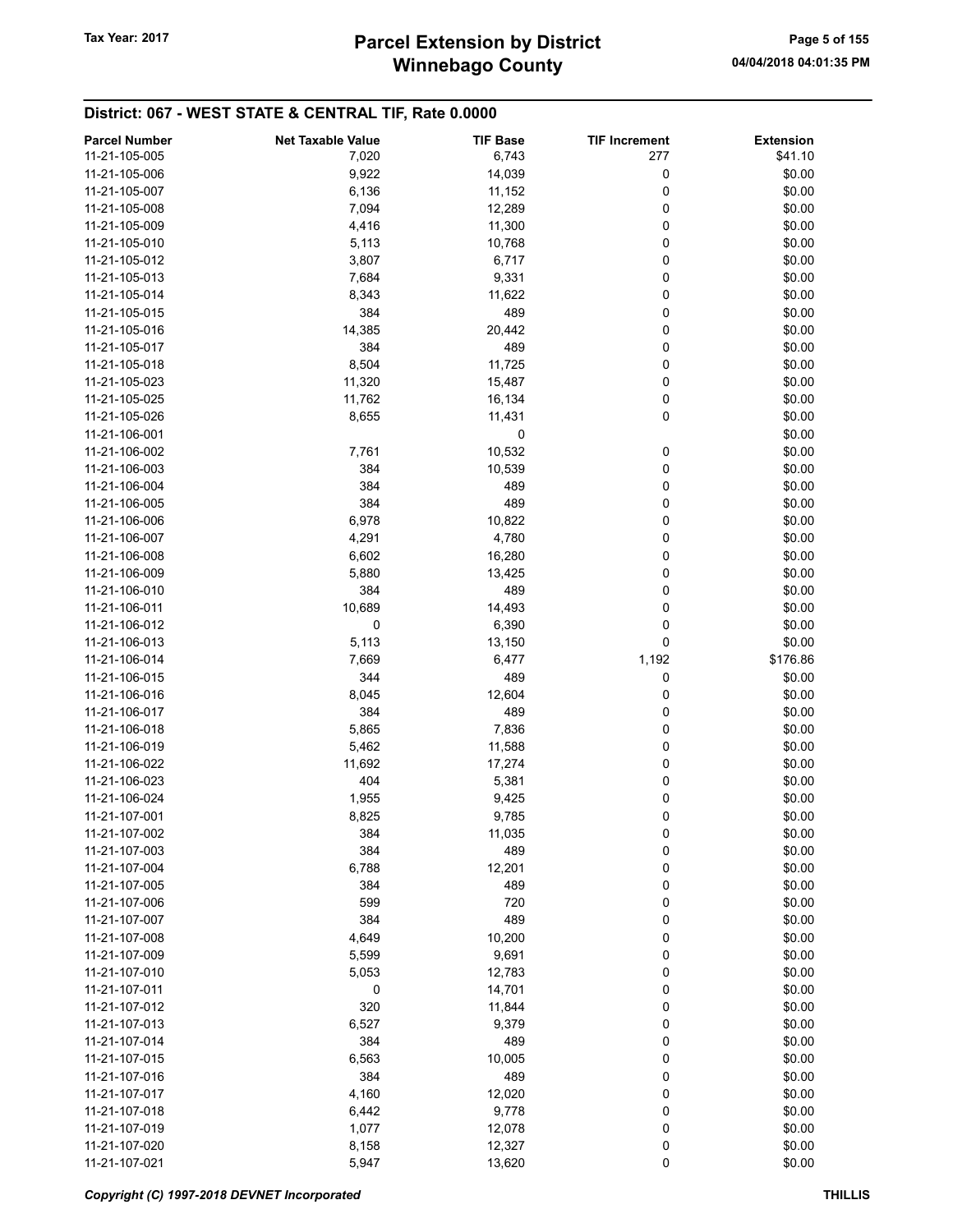# Winnebago County Tax Year: 2017 **Parcel Extension by District** Tax Year: 2017 Page 6 of 155

| <b>Parcel Number</b> | <b>Net Taxable Value</b> | <b>TIF Base</b> | <b>TIF Increment</b> | <b>Extension</b> |
|----------------------|--------------------------|-----------------|----------------------|------------------|
| 11-21-107-022        | 4,114                    | 13,819          | 0                    | \$0.00           |
| 11-21-107-023        | 10,734                   | 13,731          | 0                    | \$0.00           |
| 11-21-107-024        | 6,926                    | 15,993          | 0                    | \$0.00           |
| 11-21-108-001        | 10,657                   | 11,930          | 0                    | \$0.00           |
| 11-21-108-002        |                          |                 | 0                    | \$0.00           |
|                      | 14,021                   | 17,564          |                      |                  |
| 11-21-108-003        | 5,096                    | 14,548          | 0                    | \$0.00           |
| 11-21-108-004        | 3,577                    | 4,925           | 0                    | \$0.00           |
| 11-21-108-005        | 3,200                    | 11,618          | 0                    | \$0.00           |
| 11-21-108-006        | 3,363                    | 13,628          | 0                    | \$0.00           |
| 11-21-108-007        | 8,860                    | 12,506          | 0                    | \$0.00           |
| 11-21-108-008        | 5,462                    | 9,802           | 0                    | \$0.00           |
| 11-21-108-009        | 2,065                    | 14,746          | 0                    | \$0.00           |
| 11-21-108-010        | 11,714                   | 18,552          | 0                    | \$0.00           |
| 11-21-108-011        | 6,077                    | 12,841          | 0                    | \$0.00           |
| 11-21-108-012        | 6,918                    | 7,069           | 0                    | \$0.00           |
| 11-21-108-013        | 6,624                    | 536             | 6,088                | \$903.24         |
| 11-21-108-014        | 6,624                    | 4,221           | 2,403                | \$356.52         |
| 11-21-108-015        | 6,159                    | 14,664          | 0                    | \$0.00           |
| 11-21-108-016        | 6,194                    | 12,574          | 0                    | \$0.00           |
| 11-21-108-017        | 9,388                    | 12,902          | 0                    | \$0.00           |
| 11-21-108-018        | 50                       | 18,771          | 0                    | \$0.00           |
| 11-21-108-019        | 6,136                    | 16,197          | 0                    | \$0.00           |
| 11-21-108-020        | 5,167                    | 14,529          | 0                    | \$0.00           |
| 11-21-108-021        | 6,115                    | 10,888          | 0                    | \$0.00           |
| 11-21-108-022        | 337                      | 14,567          | 0                    | \$0.00           |
| 11-21-109-001        | 457                      | 579             | 0                    | \$0.00           |
| 11-21-109-002        | 4,874                    | 5,017           | 0                    | \$0.00           |
| 11-21-109-003        | 3,889                    | 13,285          | 0                    | \$0.00           |
| 11-21-109-006        | 8,276                    | 11,896          | 0                    | \$0.00           |
| 11-21-109-007        |                          | 0               |                      | \$0.00           |
| 11-21-109-008        |                          | 23,098          |                      | \$0.00           |
| 11-21-109-009        | 2,542                    | 12,085          | 0                    | \$0.00           |
| 11-21-110-001        | 5,857                    | 12,670          | 0                    | \$0.00           |
| 11-21-110-002        | 457                      | 579             | 0                    | \$0.00           |
|                      |                          |                 |                      |                  |
| 11-21-110-003        | 4,948                    | 4,655           | 293                  | \$43.48          |
| 11-21-110-004        | 6,103                    | 17,403          | 0                    | \$0.00           |
| 11-21-110-005        | 5,113                    | 8,387           | 0                    | \$0.00           |
| 11-21-110-006        | 5,625                    | 13,822          | 0                    | \$0.00           |
| 11-21-110-007        | 431                      | 5,838           | 0                    | \$0.00           |
| 11-21-110-008        | 22,891                   | 23,251          | 0                    | \$0.00           |
| 11-21-110-009        | 210                      | 2,420           | 0                    | \$0.00           |
| 11-21-110-010        | 7,930                    | 7,677           | 253                  | \$37.54          |
| 11-21-111-001        | 4,061                    | 13,586          | 0                    | \$0.00           |
| 11-21-111-002        | 6,991                    | 7,599           | 0                    | \$0.00           |
| 11-21-111-003        | 208                      | 4,911           | 0                    | \$0.00           |
| 11-21-111-004        | 8,573                    | 15,451          | 0                    | \$0.00           |
| 11-21-111-005        | 8,940                    | 12,846          | 0                    | \$0.00           |
| 11-21-111-006        | 3,112                    | 17,084          | 0                    | \$0.00           |
| 11-21-111-007        |                          | 11,855          |                      | \$0.00           |
| 11-21-111-008        | 4,412                    | 4,570           | 0                    | \$0.00           |
| 11-21-111-009        | 8,147                    | 7,372           | 775                  | \$114.98         |
| 11-21-112-001        | 13,634                   | 20,086          | 0                    | \$0.00           |
| 11-21-112-002        | 2,937                    | 13,790          | 0                    | \$0.00           |
| 11-21-112-003        | 8,832                    | 14,806          | 0                    | \$0.00           |
| 11-21-112-004        | 8,090                    | 12,200          | 0                    | \$0.00           |
| 11-21-112-005        | 7,065                    | 14,614          | 0                    | \$0.00           |
| 11-21-112-006        | 7,065                    | 14,271          | 0                    | \$0.00           |
| 11-21-112-007        | 12,827                   | 14,092          | 0                    | \$0.00           |
| 11-21-112-008        | 12,781                   | 19,067          | 0                    | \$0.00           |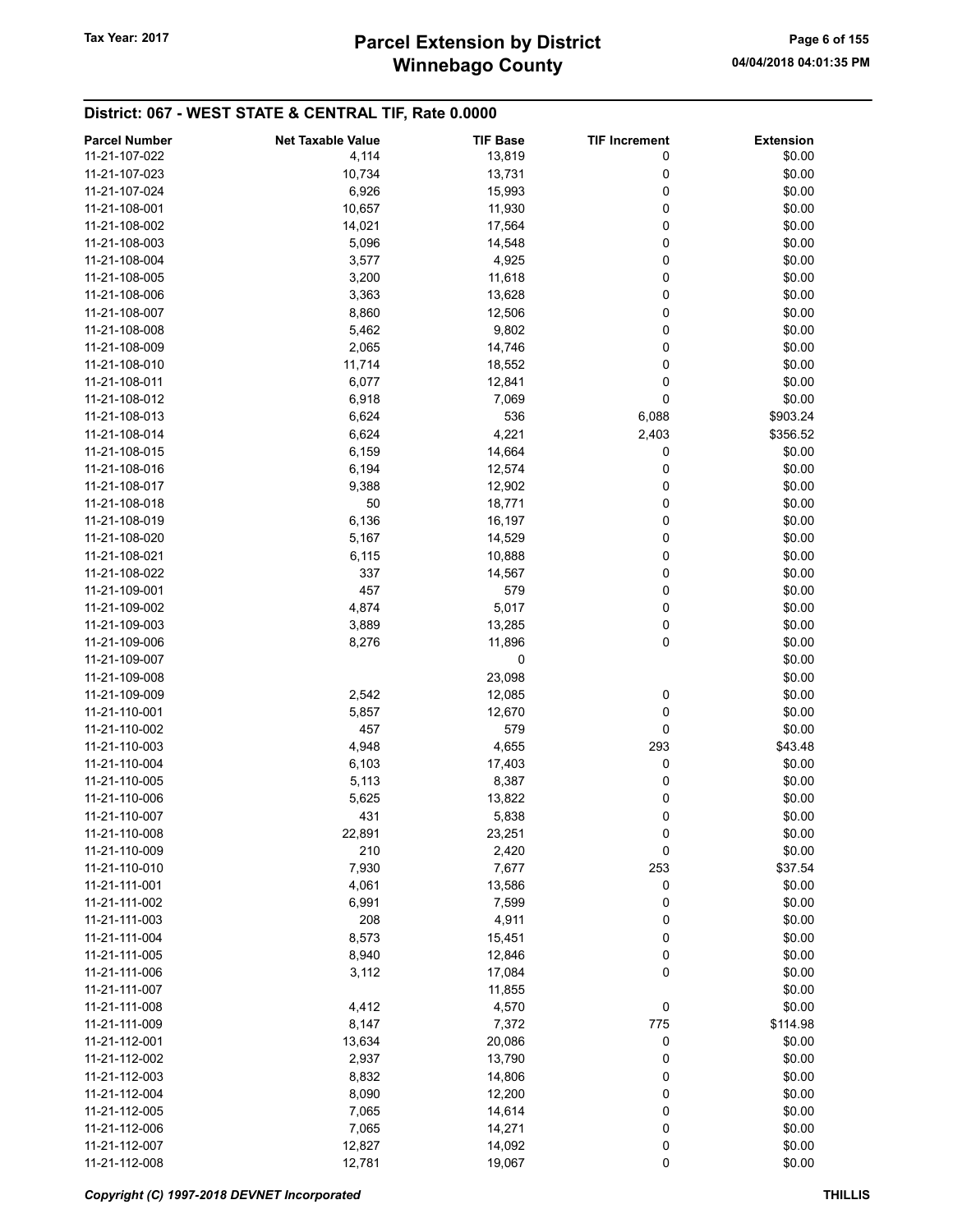| <b>Parcel Number</b> | <b>Net Taxable Value</b> | <b>TIF Base</b> | <b>TIF Increment</b> | <b>Extension</b> |
|----------------------|--------------------------|-----------------|----------------------|------------------|
| 11-21-112-011        | 21,046                   | 21,939          | 0                    | \$0.00           |
| 11-21-126-001        | 4,022                    | 10,091          | 0                    | \$0.00           |
| 11-21-126-002        | 405                      | 514             | 0                    | \$0.00           |
| 11-21-126-003        | 1,665                    | 15,707          | 0                    | \$0.00           |
| 11-21-126-004        | 30,413                   |                 | 0                    | \$0.00           |
|                      |                          | 34,937          |                      |                  |
| 11-21-126-005        | 3,930                    | 7,505           | 0                    | \$0.00           |
| 11-21-126-006        | 6,706                    | 11,659          | 0                    | \$0.00           |
| 11-21-126-007        | 422                      | 536             | 0                    | \$0.00           |
| 11-21-126-008        | 6,588                    | 13,707          | 0                    | \$0.00           |
| 11-21-126-010        | 5,687                    | 17,199          | 0                    | \$0.00           |
| 11-21-126-011        | 4,202                    | 16,922          | 0                    | \$0.00           |
| 11-21-126-014        | 6,793                    | 12,622          | 0                    | \$0.00           |
| 11-21-127-001        | 6,694                    | 11,071          | 0                    | \$0.00           |
| 11-21-127-002        | 10,075                   | 17,541          | 0                    | \$0.00           |
| 11-21-127-003        | 8,885                    | 17,436          | 0                    | \$0.00           |
| 11-21-127-004        | 13,562                   | 22,215          | 0                    | \$0.00           |
| 11-21-127-005        | 10,298                   | 20,000          | 0                    | \$0.00           |
| 11-21-127-006        | 4,982                    | 19,615          | 0                    | \$0.00           |
| 11-21-127-007        | 7,272                    | 12,085          | 0                    | \$0.00           |
| 11-21-127-008        | 1,745                    | 16,023          | 0                    | \$0.00           |
| 11-21-127-009        | 7,681                    | 17,771          | 0                    | \$0.00           |
| 11-21-127-010        | 5,842                    | 20,176          | 0                    | \$0.00           |
| 11-21-127-011        | 2,646                    | 17,131          | 0                    | \$0.00           |
| 11-21-127-014        | 14,205                   | 22,452          | 0                    | \$0.00           |
| 11-21-128-001        | 6,830                    | 16,817          | 0                    | \$0.00           |
| 11-21-128-002        | 12,170                   | 14,038          | 0                    | \$0.00           |
| 11-21-128-003        | 7,205                    | 10,070          | 0                    | \$0.00           |
| 11-21-128-004        | 7,810                    | 14,902          | 0                    | \$0.00           |
| 11-21-128-005        | 414                      | 15,978          | 0                    | \$0.00           |
| 11-21-128-006        | 9,982                    | 21,332          | 0                    | \$0.00           |
| 11-21-128-007        | 12,932                   | 20,497          | 0                    | \$0.00           |
| 11-21-128-008        | 8,675                    | 9,820           | 0                    | \$0.00           |
| 11-21-128-009        | 3,994                    | 15,156          | 0                    | \$0.00           |
| 11-21-128-010        | 3,994                    | 17,378          | 0                    | \$0.00           |
| 11-21-128-011        | 7,112                    | 10,809          | 0                    | \$0.00           |
| 11-21-128-012        | 414                      | 525             | 0                    | \$0.00           |
| 11-21-128-013        | 5,543                    | 5,000           | 543                  | \$80.56          |
| 11-21-128-014        | 7,047                    | 9,396           | 0                    | \$0.00           |
| 11-21-129-001        | 6,863                    | 11,698          | 0                    | \$0.00           |
| 11-21-129-002        | 6,562                    | 12,543          | 0                    | \$0.00           |
| 11-21-129-003        | 4,925                    | 16,467          | 0                    | \$0.00           |
| 11-21-129-004        | 6,854                    | 15,872          | 0                    | \$0.00           |
| 11-21-129-005        |                          |                 | 0                    |                  |
|                      | 10,982                   | 16,683          |                      | \$0.00           |
| 11-21-129-006        | 4,959                    | 13,641          | 0                    | \$0.00           |
| 11-21-129-007        | 8,697                    | 9,119           | 0                    | \$0.00           |
| 11-21-129-008        | 13,007                   | 22,639          | 0                    | \$0.00           |
| 11-21-129-009        | 8,856                    | 12,059          | 0                    | \$0.00           |
| 11-21-129-010        | 9,234                    | 14,757          | 0                    | \$0.00           |
| 11-21-129-011        | 4,758                    | 12,332          | 0                    | \$0.00           |
| 11-21-129-012        | 11,213                   | 16,623          | 0                    | \$0.00           |
| 11-21-129-013        | 4,366                    | 16,451          | 0                    | \$0.00           |
| 11-21-129-014        | 7,133                    | 19,365          | 0                    | \$0.00           |
| 11-21-129-015        | 9,222                    | 12,331          | 0                    | \$0.00           |
| 11-21-129-016        | 8,042                    | 13,993          | 0                    | \$0.00           |
| 11-21-130-001        | 11,302                   | 15,358          | 0                    | \$0.00           |
| 11-21-130-002        | 4,376                    | 14,164          | 0                    | \$0.00           |
| 11-21-130-003        | 880                      | 15,253          | 0                    | \$0.00           |
| 11-21-130-004        | 12,377                   | 17,710          | 0                    | \$0.00           |
| 11-21-130-005        | 12,572                   | 17,092          | 0                    | \$0.00           |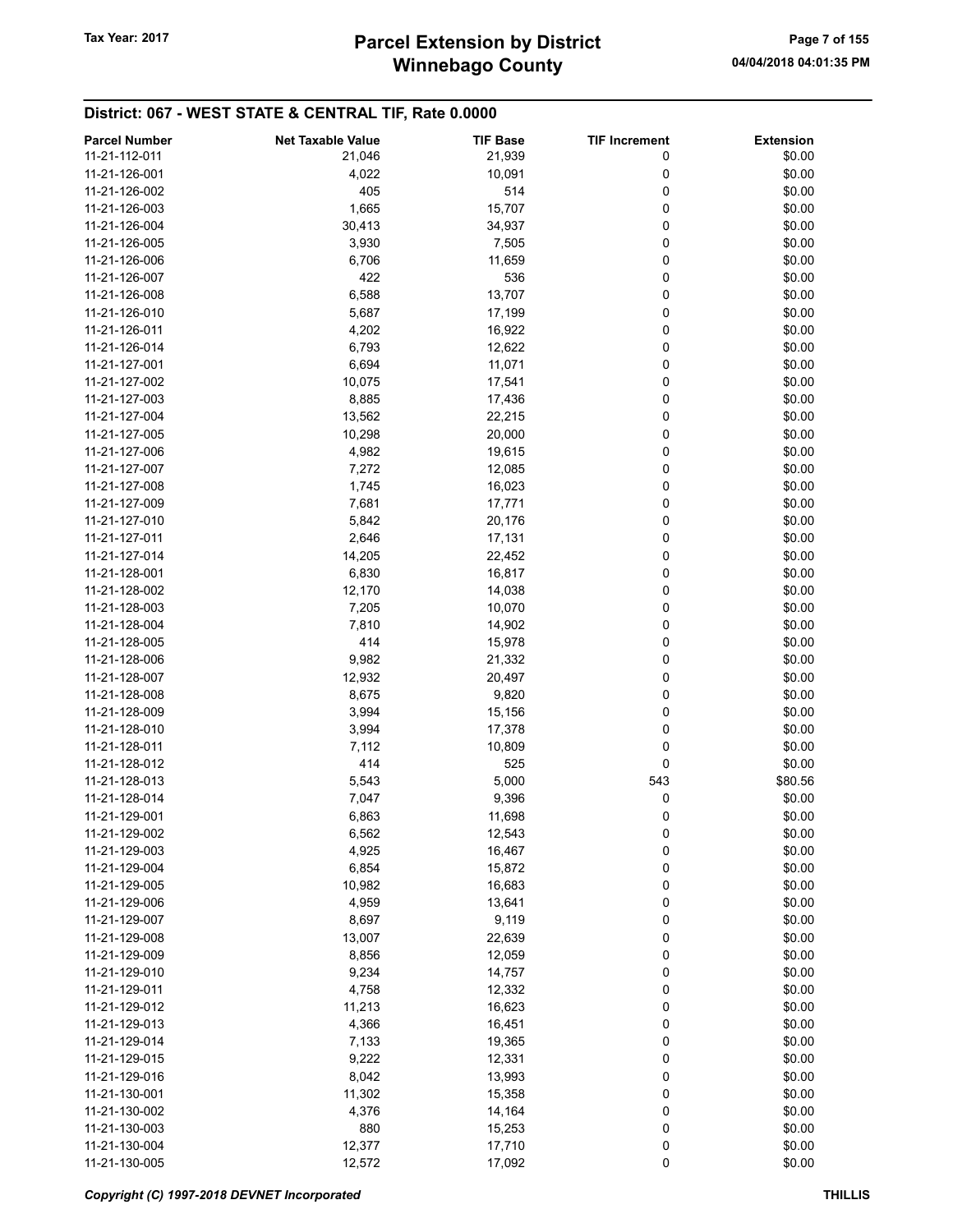| <b>Parcel Number</b> | <b>Net Taxable Value</b> | <b>TIF Base</b> | <b>TIF Increment</b> | <b>Extension</b> |
|----------------------|--------------------------|-----------------|----------------------|------------------|
| 11-21-130-006        | 7,601                    | 13,684          | 0                    | \$0.00           |
| 11-21-130-007        | 7,588                    | 14,909          | 0                    | \$0.00           |
| 11-21-130-008        |                          |                 | 0                    | \$0.00           |
|                      | 10,474                   | 14,403          |                      |                  |
| 11-21-130-009        | 0                        | 16,478          | 0                    | \$0.00           |
| 11-21-130-010        | 6,089                    | 13,087          | 0                    | \$0.00           |
| 11-21-130-011        | 1,715                    | 17,525          | 0                    | \$0.00           |
| 11-21-130-012        |                          | 0               |                      | \$0.00           |
| 11-21-130-013        | 7,073                    | 10,090          | 0                    | \$0.00           |
| 11-21-130-014        | 1,791                    | 14,616          | 0                    | \$0.00           |
| 11-21-130-015        | 1,602                    | 12,158          | 0                    | \$0.00           |
| 11-21-130-016        | 2,217                    | 14,102          | 0                    | \$0.00           |
| 11-21-130-017        | 1,426                    | 12,984          | 0                    | \$0.00           |
| 11-21-130-018        | 4,496                    | 12,312          | 0                    | \$0.00           |
| 11-21-130-019        | 8,825                    | 12,583          | 0                    | \$0.00           |
| 11-21-130-020        | 5,880                    | 4,683           | 1,197                | \$177.60         |
| 11-21-130-021        | 1,533                    | 8,552           | 0                    | \$0.00           |
| 11-21-130-022        | 12,578                   | 23,672          | 0                    | \$0.00           |
| 11-21-130-023        | 5,229                    | 8,650           | 0                    | \$0.00           |
| 11-21-130-024        | 422                      | 13,390          | 0                    | \$0.00           |
| 11-21-130-025        | 6,519                    | 9,399           | 0                    | \$0.00           |
| 11-21-131-001        | 8,098                    | 12,300          | 0                    | \$0.00           |
| 11-21-131-002        |                          |                 |                      | \$0.00           |
|                      | 9,656                    | 13,107          | 0                    |                  |
| 11-21-131-003        | 3,333                    | 11,395          | 0                    | \$0.00           |
| 11-21-131-004        | 8,957                    | 12,152          | 0                    | \$0.00           |
| 11-21-131-005        | 5,787                    | 13,244          | 0                    | \$0.00           |
| 11-21-131-006        | 6,008                    | 14,177          | 0                    | \$0.00           |
| 11-21-131-007        | 4,765                    | 11,915          | 0                    | \$0.00           |
| 11-21-131-008        | 268                      | 341             | 0                    | \$0.00           |
| 11-21-131-009        | 414                      | 17,584          | 0                    | \$0.00           |
| 11-21-131-010        | 9,474                    | 12,667          | 0                    | \$0.00           |
| 11-21-131-011        | 9,336                    | 13,269          | 0                    | \$0.00           |
| 11-21-131-012        | 5,626                    | 11,084          | 0                    | \$0.00           |
| 11-21-131-013        | 9,087                    | 15,936          | 0                    | \$0.00           |
| 11-21-131-014        | 5,694                    | 9,625           | 0                    | \$0.00           |
| 11-21-131-015        | 4,254                    | 8,767           | 0                    | \$0.00           |
| 11-21-132-001        | 414                      | 10,486          | 0                    | \$0.00           |
| 11-21-132-002        | 6,100                    | 16,051          | 0                    | \$0.00           |
| 11-21-132-003        | 6,426                    | 16,379          | 0                    | \$0.00           |
| 11-21-132-004        | 7,049                    | 8,036           | 0                    | \$0.00           |
| 11-21-132-005        | 12,853                   | 14,776          | 0                    | \$0.00           |
| 11-21-132-006        | 6,613                    | 15,210          | 0                    | \$0.00           |
| 11-21-132-007        | 11,471                   | 15,081          | 0                    | \$0.00           |
| 11-21-132-008        | 0                        | 13,494          | 0                    | \$0.00           |
| 11-21-132-009        |                          |                 | 0                    | \$0.00           |
| 11-21-132-010        | 7,054                    | 10,205          |                      | \$0.00           |
|                      | 11,791                   | 17,754          | 0                    |                  |
| 11-21-132-011        | 8,263                    | 16,805          | 0                    | \$0.00           |
| 11-21-132-012        | 12,283                   | 17,175          | 0                    | \$0.00           |
| 11-21-132-013        | 2,961                    | 14,653          | 0                    | \$0.00           |
| 11-21-132-014        | 11,056                   | 15,960          | 0                    | \$0.00           |
| 11-21-132-015        | 414                      | 4,546           | 0                    | \$0.00           |
| 11-21-133-001        | 9,370                    | 12,272          | 0                    | \$0.00           |
| 11-21-133-002        | 9,862                    | 12,077          | 0                    | \$0.00           |
| 11-21-133-003        | 3,572                    | 6,405           | 0                    | \$0.00           |
| 11-21-133-004        | 6,415                    | 8,947           | 0                    | \$0.00           |
| 11-21-133-005        | 1,473                    | 10,414          | 0                    | \$0.00           |
| 11-21-133-006        | 6,098                    | 12,111          | 0                    | \$0.00           |
| 11-21-133-007        | 6,861                    | 11,135          | 0                    | \$0.00           |
| 11-21-133-008        | 5,300                    | 13,398          | 0                    | \$0.00           |
| 11-21-133-009        | 5,636                    | 13,583          | 0                    | \$0.00           |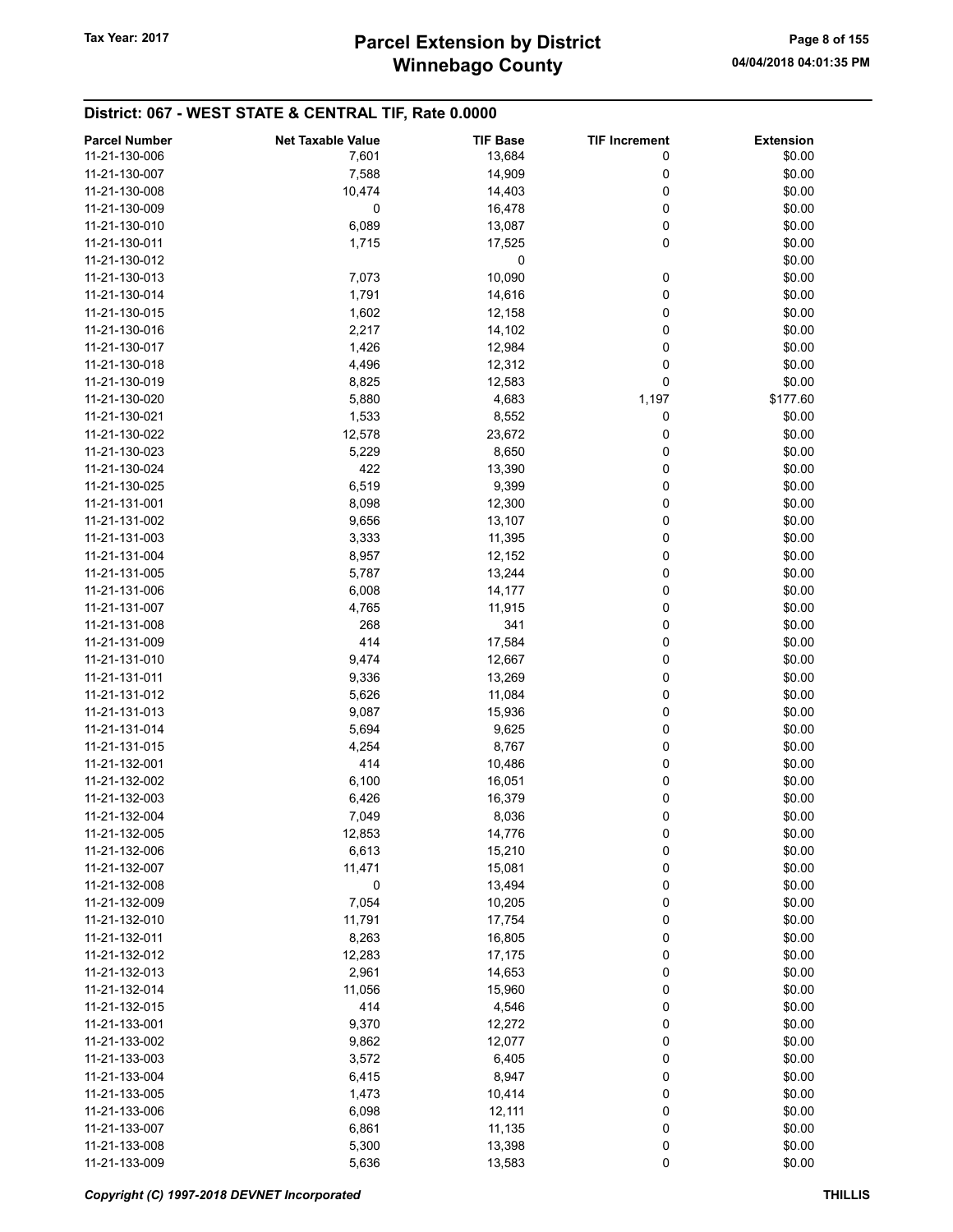| <b>Parcel Number</b> | <b>Net Taxable Value</b> | <b>TIF Base</b> | <b>TIF Increment</b> | <b>Extension</b> |
|----------------------|--------------------------|-----------------|----------------------|------------------|
| 11-21-133-010        | 409                      | 519             | 0                    | \$0.00           |
| 11-21-133-011        | 8,541                    | 8,542           | 0                    | \$0.00           |
| 11-21-133-012        | 8,768                    | 11,341          | 0                    | \$0.00           |
| 11-21-133-013        | 5,700                    | 7,433           | 0                    | \$0.00           |
| 11-21-133-014        | 4,251                    | 12,169          | 0                    | \$0.00           |
|                      |                          |                 |                      |                  |
| 11-21-133-015        | 6,511                    | 17,215          | 0                    | \$0.00           |
| 11-21-134-001        | 8,495                    | 13,757          | 0                    | \$0.00           |
| 11-21-134-002        | 826                      | 9,389           | 0                    | \$0.00           |
| 11-21-134-003        | 13,087                   | 17,339          | 0                    | \$0.00           |
| 11-21-134-004        | 6,197                    | 17,708          | 0                    | \$0.00           |
| 11-21-134-005        | 4,410                    | 9,510           | 0                    | \$0.00           |
| 11-21-134-006        | 344                      | 13,448          | 0                    | \$0.00           |
| 11-21-134-007        | 5,051                    | 12,267          | 0                    | \$0.00           |
| 11-21-134-008        | 0                        | 11,455          | 0                    | \$0.00           |
| 11-21-135-001        | 7,065                    | 13,090          | 0                    | \$0.00           |
| 11-21-135-002        | 4,167                    | 14,064          | 0                    | \$0.00           |
| 11-21-135-003        | 4,084                    | 8,640           | 0                    | \$0.00           |
| 11-21-135-004        | 11,271                   | 13,836          | 0                    | \$0.00           |
| 11-21-135-005        | 10,268                   | 10,357          | 0                    | \$0.00           |
|                      |                          |                 |                      |                  |
| 11-21-135-006        | 318                      | 0               | 318                  | \$47.18          |
| 11-21-135-007        | 2,252                    | 18,461          | 0                    | \$0.00           |
| 11-21-135-008        | 5,810                    | 15,172          | 0                    | \$0.00           |
| 11-21-135-009        | 5,183                    | 6,597           | 0                    | \$0.00           |
| 11-21-135-010        | 6,658                    | 14,119          | 0                    | \$0.00           |
| 11-21-135-011        | 860                      | 14,305          | 0                    | \$0.00           |
| 11-21-136-001        | 35,982                   | 0               | 35,982               | \$5,338.40       |
| 11-21-137-001        |                          | 0               |                      | \$0.00           |
| 11-21-137-002        | 10,927                   | 16,242          | 0                    | \$0.00           |
| 11-21-137-003        | 591                      | 750             | 0                    | \$0.00           |
| 11-21-137-004        | 5,764                    | 11,064          | 0                    | \$0.00           |
| 11-21-137-006        | 5,063                    | 4,860           | 203                  | \$30.12          |
| 11-21-137-007        | 1,418                    | 872             | 546                  | \$81.02          |
| 11-21-137-008        | 7,637                    | 7,719           | 0                    | \$0.00           |
| 11-21-138-001        | 6,449                    | 13,524          | 0                    | \$0.00           |
| 11-21-138-002        | 5,753                    | 12,188          | 0                    | \$0.00           |
|                      |                          |                 |                      |                  |
| 11-21-138-003        | 3,397                    | 10,149          | 0                    | \$0.00           |
| 11-21-138-004        | 7,182                    | 12,841          | 0                    | \$0.00           |
| 11-21-138-005        | 7,549                    | 11,565          | 0                    | \$0.00           |
| 11-21-138-006        | 6,235                    | 6,556           | 0                    | \$0.00           |
| 11-21-138-008        |                          | 20,235          |                      | \$0.00           |
| 11-21-138-009        |                          | 0               |                      | \$0.00           |
| 11-21-138-011        | 5,295                    | 5,232           | 63                   | \$9.36           |
| 11-21-138-012        | 6,041                    | 6,376           | 0                    | \$0.00           |
| 11-21-139-001        | 7,192                    | 17,701          | 0                    | \$0.00           |
| 11-21-139-002        | 6,658                    | 7,476           | 0                    | \$0.00           |
| 11-21-139-003        | 317                      | 10,382          | 0                    | \$0.00           |
| 11-21-139-004        | 11,827                   | 11,592          | 235                  | \$34.88          |
| 11-21-139-005        | 0                        | 117             | 0                    | \$0.00           |
| 11-21-139-006        | 9,107                    | 12,146          | 0                    | \$0.00           |
| 11-21-139-007        | 3,905                    | 8,891           | 0                    | \$0.00           |
|                      |                          |                 |                      |                  |
| 11-21-139-008        |                          | 13,117          |                      | \$0.00           |
| 11-21-139-009        | 8,539                    | 9,145           | 0                    | \$0.00           |
| 11-21-139-010        |                          | 8,836           |                      | \$0.00           |
| 11-21-139-011        | 8,928                    | 13,322          | 0                    | \$0.00           |
| 11-21-139-012        | 577                      | 732             | 0                    | \$0.00           |
| 11-21-139-013        | 169                      | 5,422           | 0                    | \$0.00           |
| 11-21-139-014        |                          | 0               |                      | \$0.00           |
| 11-21-139-016        | 1,123                    | 10,016          | $\pmb{0}$            | \$0.00           |
| 11-21-139-017        |                          | 9,433           |                      | \$0.00           |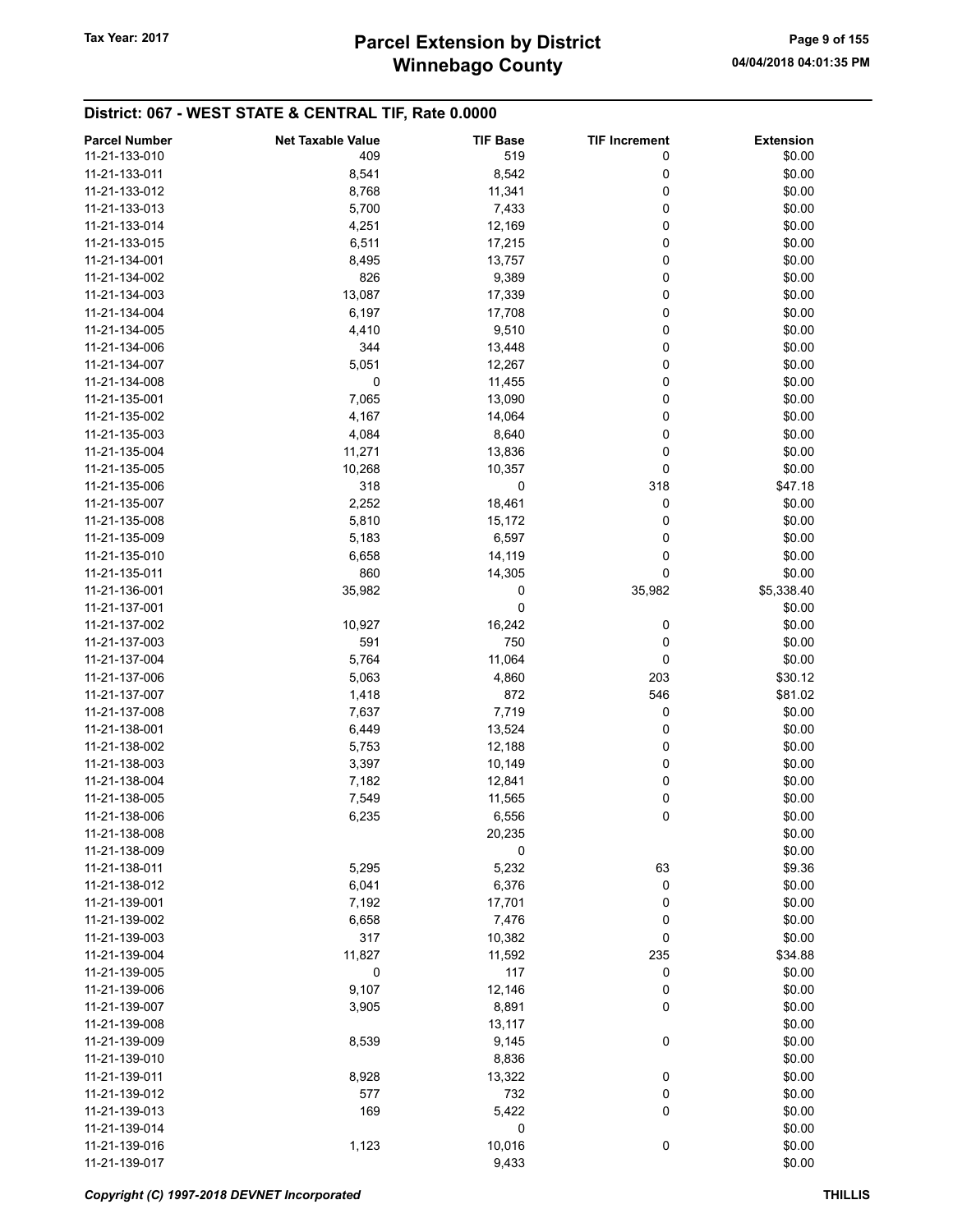| <b>Parcel Number</b> | <b>Net Taxable Value</b> | <b>TIF Base</b> | <b>TIF Increment</b> | <b>Extension</b> |
|----------------------|--------------------------|-----------------|----------------------|------------------|
| 11-21-140-001        | 7,943                    | 10,700          | 0                    | \$0.00           |
| 11-21-140-002        | 6,869                    | 11,814          | 0                    | \$0.00           |
| 11-21-140-003        | 5,339                    | 5,488           | 0                    | \$0.00           |
| 11-21-140-004        | 204                      | 12,207          | 0                    | \$0.00           |
|                      |                          |                 |                      |                  |
| 11-21-140-005        | 10,286                   | 9,018           | 1,268                | \$188.12         |
| 11-21-140-006        | 6,511                    | 18,104          | 0                    | \$0.00           |
| 11-21-140-007        | 8,935                    | 1,839           | 7,096                | \$1,052.78       |
| 11-21-140-008        | 2,629                    | 13,431          | 0                    | \$0.00           |
| 11-21-140-009        | 406                      | 515             | 0                    | \$0.00           |
| 11-21-140-010        | 0                        | 12,733          | 0                    | \$0.00           |
| 11-21-140-011        |                          | 0               |                      | \$0.00           |
| 11-21-140-012        | 6,863                    | 4,537           | 2,326                | \$345.10         |
| 11-21-140-013        | 1,339                    | 8,936           | 0                    | \$0.00           |
| 11-21-151-001        | 32,969                   | 36,238          | 0                    | \$0.00           |
| 11-21-151-002        | 2,802                    | 4,286           | 0                    | \$0.00           |
| 11-21-151-003        | 9,772                    | 11,552          | 0                    | \$0.00           |
| 11-21-151-005        | 9,757                    | 10,725          | 0                    | \$0.00           |
| 11-21-151-006        | 40,222                   | 44,513          | 0                    | \$0.00           |
| 11-21-151-007        |                          | 0               |                      | \$0.00           |
|                      |                          |                 |                      |                  |
| 11-21-151-008        | 4,182                    | 10,307          | 0                    | \$0.00           |
| 11-21-152-001        | 6,505                    | 8,408           | 0                    | \$0.00           |
| 11-21-152-002        | 3,276                    | 5,002           | 0                    | \$0.00           |
| 11-21-152-003        | 6,769                    | 7,269           | 0                    | \$0.00           |
| 11-21-152-004        | 3,112                    | 3,381           | 0                    | \$0.00           |
| 11-21-152-005        | 7,775                    | 8,168           | 0                    | \$0.00           |
| 11-21-152-006        | 889                      | 482             | 407                  | \$60.38          |
| 11-21-152-007        | 889                      | 482             | 407                  | \$60.38          |
| 11-21-152-008        | 9,935                    | 10,141          | 0                    | \$0.00           |
| 11-21-152-009        | 13,373                   | 1,057           | 12,316               | \$1,827.24       |
| 11-21-152-010        | 936                      | 16,573          | 0                    | \$0.00           |
| 11-21-152-011        | 936                      | 1,441           | 0                    | \$0.00           |
| 11-21-152-012        | 842                      | 1,325           | 0                    | \$0.00           |
| 11-21-152-013        | 842                      | 1,325           | 0                    | \$0.00           |
| 11-21-152-014        | 842                      | 1,515           | 0                    | \$0.00           |
| 11-21-153-001        | 58,160                   | 74,044          | 0                    | \$0.00           |
| 11-21-153-002        | 29,336                   | 29,722          | 0                    | \$0.00           |
|                      |                          |                 |                      |                  |
| 11-21-153-006        |                          | 0               |                      | \$0.00           |
| 11-21-153-007        | 6,959                    | 9,407           | $\bf{0}$             | \$0.00           |
| 11-21-153-008        | 5,528                    | 6,066           | 0                    | \$0.00           |
| 11-21-153-009        | 3,392                    | 3,723           | 0                    | \$0.00           |
| 11-21-153-011        | 232                      | 295             | 0                    | \$0.00           |
| 11-21-153-012        | 232                      | 295             | 0                    | \$0.00           |
| 11-21-153-013        | 0                        | 10,158          | 0                    | \$0.00           |
| 11-21-153-014        | 5,624                    | 5,609           | 15                   | \$2.24           |
| 11-21-153-015        |                          | 6,497           |                      | \$0.00           |
| 11-21-154-004        | 823                      | 1,048           | 0                    | \$0.00           |
| 11-21-154-005        | 6,137                    | 7,390           | 0                    | \$0.00           |
| 11-21-154-006        |                          | 0               |                      | \$0.00           |
| 11-21-157-001        | 207                      | 489             | 0                    | \$0.00           |
| 11-21-157-002        | 411                      | 976             | 0                    | \$0.00           |
| 11-21-157-006        | 7,112                    | 11,672          | 0                    | \$0.00           |
| 11-21-176-001        | 4,648                    | 7,393           | 0                    | \$0.00           |
| 11-21-176-002        |                          | 1,196           |                      | \$0.00           |
|                      |                          |                 |                      |                  |
| 11-21-176-003        |                          | 8,633           |                      | \$0.00           |
| 11-21-176-007        | 1,496                    | 11,425          | 0                    | \$0.00           |
| 11-21-176-008        | 5,636                    | 9,073           | 0                    | \$0.00           |
| 11-21-176-009        | 3,375                    | 14,993          | 0                    | \$0.00           |
| 11-21-176-010        | 224                      | 284             | 0                    | \$0.00           |
| 11-21-176-011        | 4,858                    | 8,375           | 0                    | \$0.00           |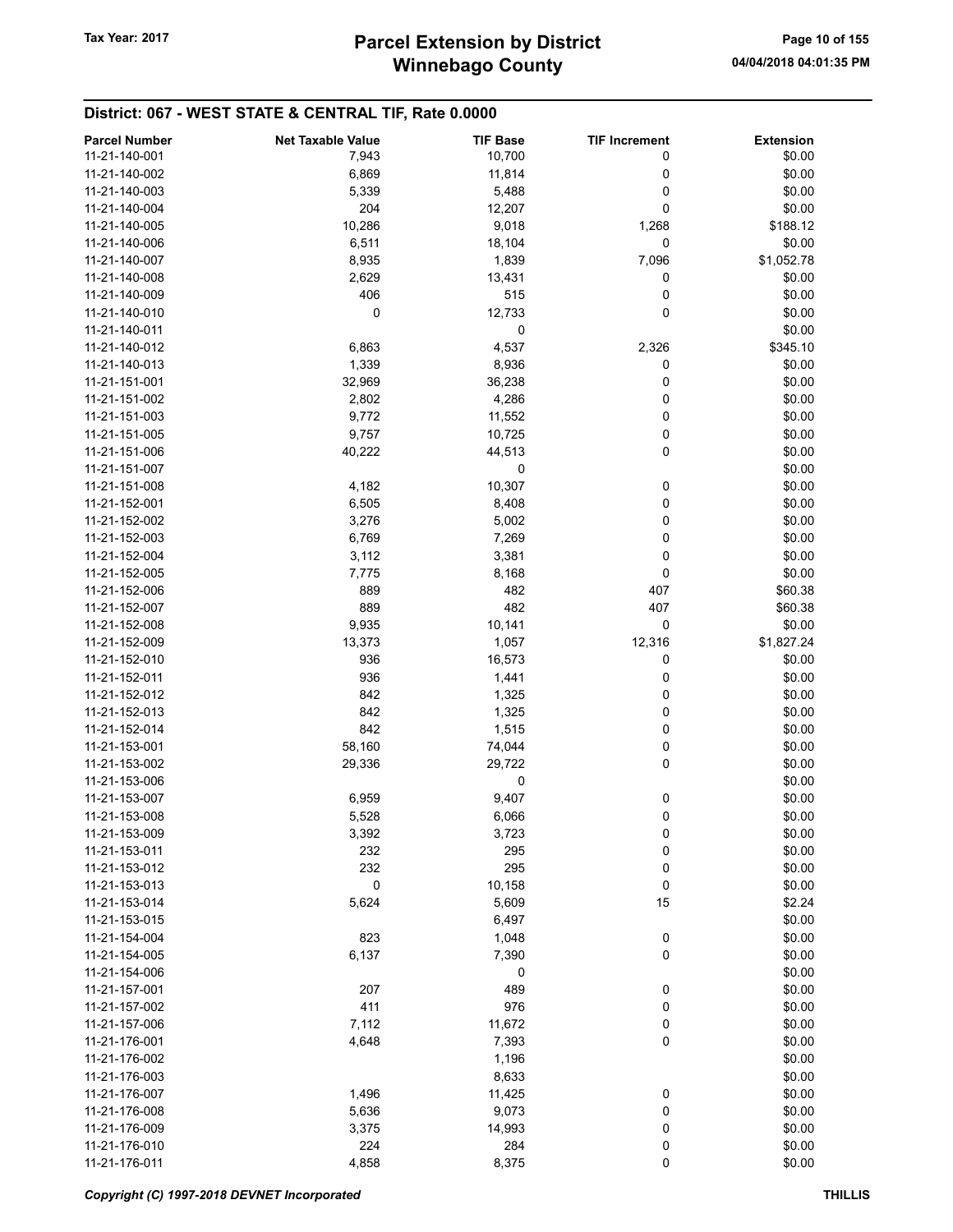| <b>Parcel Number</b> | <b>Net Taxable Value</b> | <b>TIF Base</b> | <b>TIF Increment</b> | <b>Extension</b> |
|----------------------|--------------------------|-----------------|----------------------|------------------|
| 11-21-176-012        | 4,201                    | 4,306           | 0                    | \$0.00           |
| 11-21-176-013        | 4,846                    | 9,629           | 0                    | \$0.00           |
| 11-21-176-014        | 6,252                    | 13,071          | 0                    | \$0.00           |
| 11-21-176-015        | 5,299                    | 10,773          | 0                    | \$0.00           |
| 11-21-176-016        | 973                      | 9,834           | 0                    | \$0.00           |
| 11-21-176-017        | 10,580                   | 11,327          | 0                    | \$0.00           |
| 11-21-177-001        |                          |                 |                      |                  |
|                      | 10,955                   | 9,121           | 1,834                | \$272.10         |
| 11-21-177-002        | 1,030                    | 19,758          | 0                    | \$0.00           |
| 11-21-177-003        | 1,525                    | 13,224          | 0                    | \$0.00           |
| 11-21-177-004        | 0                        | 11,461          | 0                    | \$0.00           |
| 11-21-177-005        |                          | 5,250           |                      | \$0.00           |
| 11-21-177-006        | 196                      | 10,556          | 0                    | \$0.00           |
| 11-21-177-007        | 418                      | 5,581           | 0                    | \$0.00           |
| 11-21-177-008        | 1,182                    | 10,348          | 0                    | \$0.00           |
| 11-21-177-009        | 4,810                    | 10,996          | 0                    | \$0.00           |
| 11-21-177-010        | 5,564                    | 18,726          | 0                    | \$0.00           |
| 11-21-177-011        | 5,160                    | 14,184          | 0                    | \$0.00           |
| 11-21-177-012        | 2,106                    | 4,793           | 0                    | \$0.00           |
| 11-21-177-013        | 8,619                    | 11,352          | 0                    | \$0.00           |
| 11-21-177-014        | 4,980                    | 15,232          | 0                    | \$0.00           |
| 11-21-178-004        | 7,907                    | 10,236          | 0                    | \$0.00           |
| 11-21-178-005        | 6,298                    | 12,386          | 0                    | \$0.00           |
| 11-21-178-006        |                          | 1,494           |                      | \$0.00           |
| 11-21-178-007        | 14,205                   | 14,448          | $\pmb{0}$            | \$0.00           |
| 11-21-178-008        |                          | 0               |                      | \$0.00           |
| 11-21-179-006        | 4,925                    | 9,070           | 0                    | \$0.00           |
| 11-21-179-007        | 5,880                    | 17,304          | 0                    | \$0.00           |
| 11-21-179-008        | 329                      | 418             | 0                    | \$0.00           |
| 11-21-179-009        | 5,761                    | 16,053          | 0                    | \$0.00           |
| 11-21-179-010        | 329                      | 418             | 0                    | \$0.00           |
| 11-21-179-011        | 329                      | 11,049          | 0                    | \$0.00           |
| 11-21-179-012        | 329                      | 418             | 0                    | \$0.00           |
| 11-21-180-001        | 4,277                    | 9,599           | 0                    | \$0.00           |
| 11-21-180-002        | 2,205                    | 10,724          | 0                    | \$0.00           |
| 11-21-180-003        | 4,880                    | 9,662           | 0                    | \$0.00           |
| 11-21-180-004        | 329                      | 418             | 0                    | \$0.00           |
| 11-21-180-005        | 329                      | 418             | 0                    | \$0.00           |
| 11-21-180-006        | 7,642                    | 10,209          | 0                    | \$0.00           |
| 11-21-180-007        | 329                      | 418             | $\mathbf 0$          | \$0.00           |
| 11-21-180-008        |                          | 0               |                      | \$0.00           |
|                      |                          |                 |                      |                  |
| 11-21-180-009        | 11,268                   | 15,056          | 0                    | \$0.00           |
| 11-21-180-010        | 3,615                    | 6,591           | 0                    | \$0.00           |
| 11-21-180-011        | 8,930                    | 6,099           | 2,831                | \$420.02         |
| 11-21-180-012        | 2,808                    | 9,319           | 0                    | \$0.00           |
| 11-21-180-013        | 4,416                    | 18,011          | 0                    | \$0.00           |
| 11-21-181-001        |                          | 0               |                      | \$0.00           |
| 11-21-181-002        | 2,955                    | 3,384           | 0                    | \$0.00           |
| 11-21-181-003        | 2,065                    | 9,636           | 0                    | \$0.00           |
| 11-21-181-004        | 8,182                    | 12,383          | 0                    | \$0.00           |
| 11-21-181-005        | 332                      | 14,835          | 0                    | \$0.00           |
| 11-21-181-008        | 6,115                    | 13,512          | 0                    | \$0.00           |
| 11-21-181-009        | 5,184                    | 20,223          | 0                    | \$0.00           |
| 11-21-181-010        | 5,299                    | 11,907          | 0                    | \$0.00           |
| 11-21-181-011        | 177                      | 225             | 0                    | \$0.00           |
| 11-21-181-012        | 239                      | 304             | 0                    | \$0.00           |
| 11-21-181-013        | 8,218                    | 11,669          | 0                    | \$0.00           |
| 11-21-181-014        | 9,591                    | 13,734          | 0                    | \$0.00           |
| 11-21-182-001        | 294                      | 4,029           | 0                    | \$0.00           |
| 11-21-182-002        | 294                      | 374             | 0                    | \$0.00           |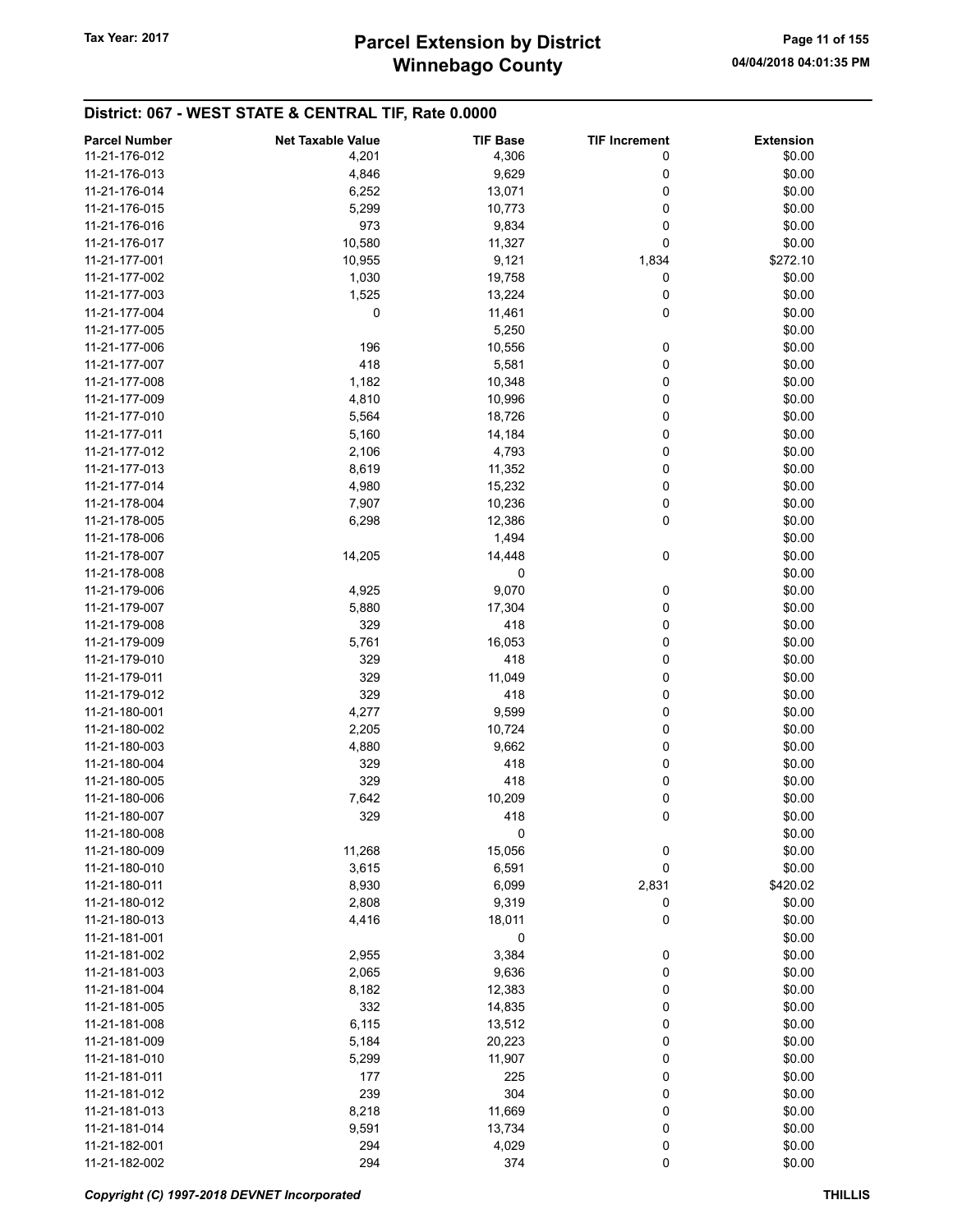| <b>Parcel Number</b> | <b>Net Taxable Value</b> | <b>TIF Base</b> | <b>TIF Increment</b> | <b>Extension</b> |
|----------------------|--------------------------|-----------------|----------------------|------------------|
| 11-21-182-003        | 294                      | 374             | 0                    | \$0.00           |
|                      |                          |                 |                      |                  |
| 11-21-182-004        | 294                      | 8,233           | 0                    | \$0.00           |
| 11-21-182-007        | 4,090                    | 15,614          | 0                    | \$0.00           |
| 11-21-182-008        | 3,911                    | 4,271           | 0                    | \$0.00           |
| 11-21-182-009        | 3,579                    | 5,627           | 0                    | \$0.00           |
| 11-21-182-010        | 294                      | 374             | 0                    | \$0.00           |
| 11-21-182-013        | 0                        | 14,121          | 0                    | \$0.00           |
| 11-21-182-014        | 7,873                    | 12,881          | 0                    | \$0.00           |
| 11-21-183-001        | 346                      | 12,999          | 0                    | \$0.00           |
| 11-21-183-002        | 294                      | 374             | 0                    | \$0.00           |
| 11-21-183-003        | 7,943                    | 25,940          | 0                    | \$0.00           |
| 11-21-183-004        | 7,674                    | 25,415          | 0                    | \$0.00           |
| 11-21-183-005        | 294                      | 374             | 0                    | \$0.00           |
|                      |                          |                 |                      |                  |
| 11-21-183-007        | 5,032                    | 8,429           | 0                    | \$0.00           |
| 11-21-183-008        | 510                      | 6,584           | 0                    | \$0.00           |
| 11-21-183-009        | 7,252                    | 6,848           | 404                  | \$59.94          |
| 11-21-183-010        | 7,461                    | 6,097           | 1,364                | \$202.38         |
| 11-21-183-011        | 0                        | 9,023           | 0                    | \$0.00           |
| 11-21-183-012        | 225                      | 286             | 0                    | \$0.00           |
| 11-21-183-013        | 4,834                    | 9,279           | 0                    | \$0.00           |
| 11-21-183-014        | 437                      | 555             | 0                    | \$0.00           |
| 11-21-184-001        | 6,647                    | 11,456          | 0                    | \$0.00           |
| 11-21-184-002        | 247                      | 6,304           | 0                    | \$0.00           |
| 11-21-184-003        | 7,074                    | 8,992           | 0                    | \$0.00           |
|                      |                          |                 |                      |                  |
| 11-21-184-004        | 4,970                    | 15,877          | 0                    | \$0.00           |
| 11-21-184-005        | 6,998                    | 9,366           | 0                    | \$0.00           |
| 11-21-184-006        | 3,375                    | 12,707          | 0                    | \$0.00           |
| 11-21-184-007        | 0                        | 5,657           | 0                    | \$0.00           |
| 11-21-184-008        | 218                      | 278             | 0                    | \$0.00           |
| 11-21-184-009        | 294                      | 15,308          | 0                    | \$0.00           |
| 11-21-184-010        | 3,845                    | 9,783           | 0                    | \$0.00           |
| 11-21-184-011        | 1,647                    | 15,401          | 0                    | \$0.00           |
| 11-21-184-012        | 8,596                    | 12,086          | 0                    | \$0.00           |
| 11-21-184-013        | 8,917                    | 11,679          | 0                    | \$0.00           |
| 11-21-184-014        | 5,439                    | 9,683           | 0                    | \$0.00           |
| 11-21-201-001        | 10,509                   | 14,571          | 0                    | \$0.00           |
| 11-21-201-002        | 7,151                    | 10,703          | 0                    | \$0.00           |
|                      |                          |                 |                      |                  |
| 11-21-201-003        | 2,831                    | 16,550          | 0                    | \$0.00           |
| 11-21-201-004        | 2,955                    | 16,890          | 0                    | \$0.00           |
| 11-21-201-005        | 396                      | 19,207          | 0                    | \$0.00           |
| 11-21-201-006        | 5,394                    | 18,207          | 0                    | \$0.00           |
| 11-21-201-007        | 8,197                    | 12,576          | 0                    | \$0.00           |
| 11-21-201-008        | 6,198                    | 9,624           | 0                    | \$0.00           |
| 11-21-201-009        | 9,055                    | 14,023          | 0                    | \$0.00           |
| 11-21-201-010        | 7,095                    | 10,595          | 0                    | \$0.00           |
| 11-21-201-011        | 325                      | 12,339          | 0                    | \$0.00           |
| 11-21-201-012        | 3,844                    | 15,761          | 0                    | \$0.00           |
| 11-21-201-013        | 9,634                    | 19,165          | 0                    | \$0.00           |
| 11-21-201-014        | 0                        | 54              | 0                    | \$0.00           |
|                      |                          |                 |                      |                  |
| 11-21-201-015        | 5,728                    | 12,225          | 0                    | \$0.00           |
| 11-21-201-016        | 4,217                    | 11,297          | 0                    | \$0.00           |
| 11-21-201-017        | 7,813                    | 10,713          | 0                    | \$0.00           |
| 11-21-202-001        | 11,375                   | 15,419          | 0                    | \$0.00           |
| 11-21-202-002        | 8,693                    | 17,256          | 0                    | \$0.00           |
| 11-21-202-003        | 8,483                    | 16,976          | 0                    | \$0.00           |
| 11-21-202-004        | 9,645                    | 19,686          | 0                    | \$0.00           |
| 11-21-202-005        | 9,764                    | 13,212          | 0                    | \$0.00           |
| 11-21-202-006        | 325                      | 9,379           | 0                    | \$0.00           |
| 11-21-202-007        | 6,508                    | 12,476          | 0                    | \$0.00           |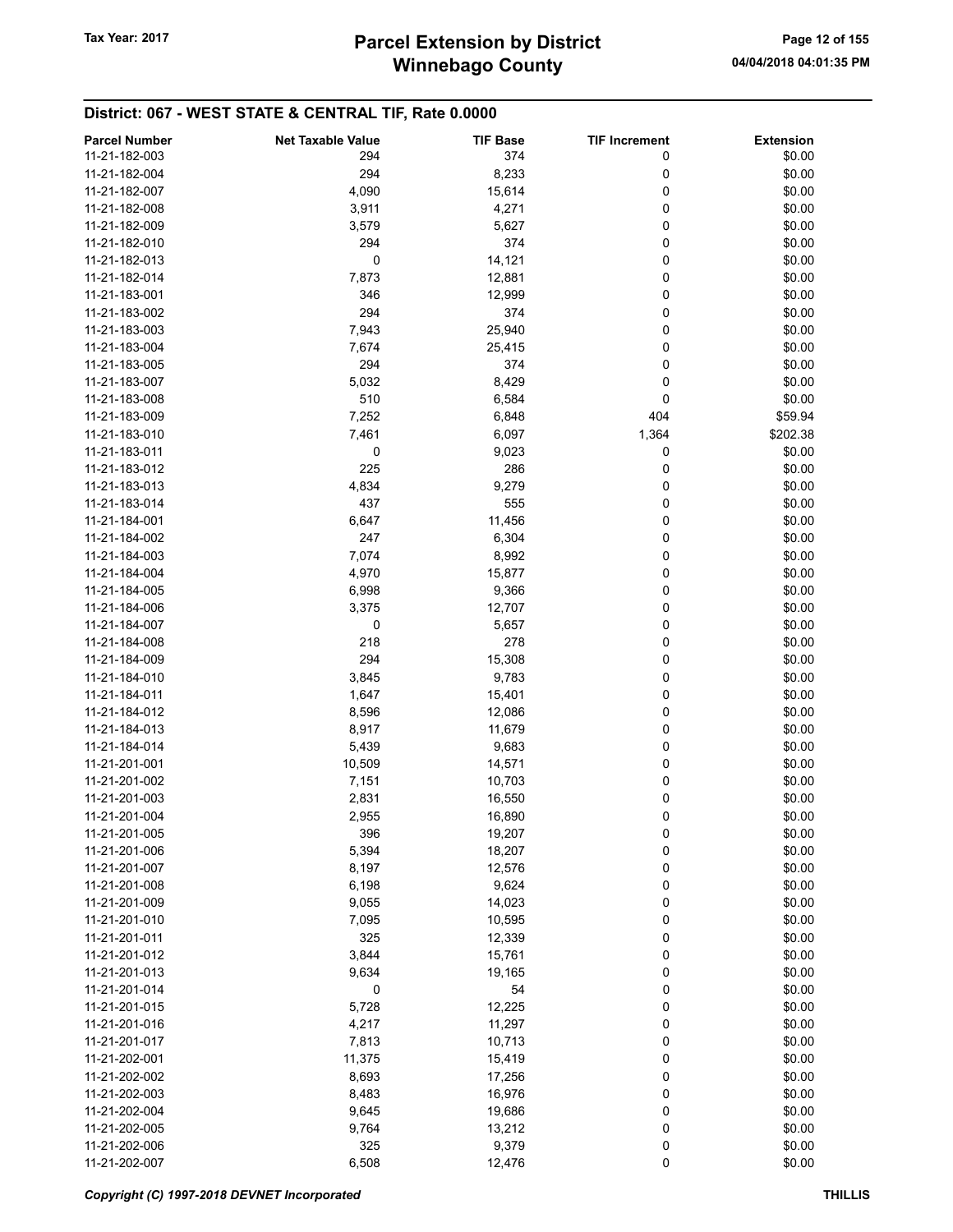| <b>Parcel Number</b> | <b>Net Taxable Value</b> | <b>TIF Base</b> | <b>TIF Increment</b> | <b>Extension</b> |
|----------------------|--------------------------|-----------------|----------------------|------------------|
| 11-21-202-008        | 8,305                    | 11,476          | 0                    | \$0.00           |
| 11-21-202-009        | 5,245                    | 7,424           | 0                    | \$0.00           |
| 11-21-202-010        | 7,461                    | 11,108          | 0                    | \$0.00           |
| 11-21-202-011        | 7,751                    | 11,599          | 0                    | \$0.00           |
|                      |                          |                 |                      |                  |
| 11-21-202-012        | 6,726                    | 3,764           | 2,962                | \$439.46         |
| 11-21-202-013        | 9,250                    | 14,320          | 0                    | \$0.00           |
| 11-21-202-014        | 10,336                   | 14,053          | 0                    | \$0.00           |
| 11-21-202-015        | 7,868                    | 13,907          | 0                    | \$0.00           |
| 11-21-202-016        | 9,461                    | 13,360          | 0                    | \$0.00           |
| 11-21-202-017        | 6,586                    | 11,795          | 0                    | \$0.00           |
| 11-21-203-001        | 4,943                    | 13,561          | 0                    | \$0.00           |
| 11-21-203-002        |                          | 13,099          |                      | \$0.00           |
| 11-21-203-003        |                          | 481             |                      | \$0.00           |
| 11-21-203-004        | 6,030                    | 13,311          | 0                    | \$0.00           |
| 11-21-203-005        | 450                      | 543             | 0                    | \$0.00           |
| 11-21-203-006        | 8,527                    | 13,142          | 0                    | \$0.00           |
| 11-21-203-007        | 6,833                    | 12,922          | 0                    | \$0.00           |
| 11-21-203-008        | 8,411                    | 11,821          | 0                    | \$0.00           |
| 11-21-203-009        |                          |                 | 0                    | \$0.00           |
|                      | 8,474                    | 12,825          |                      |                  |
| 11-21-203-010        | 8,420                    | 12,729          | 0                    | \$0.00           |
| 11-21-203-011        | 6,802                    | 10,466          | 0                    | \$0.00           |
| 11-21-203-012        | 8,146                    | 14,200          | 0                    | \$0.00           |
| 11-21-203-013        | 9,171                    | 16,886          | 0                    | \$0.00           |
| 11-21-203-014        | 6,645                    | 15,249          | 0                    | \$0.00           |
| 11-21-203-015        | 3,451                    | 8,862           | 0                    | \$0.00           |
| 11-21-203-016        | 6,104                    | 12,956          | 0                    | \$0.00           |
| 11-21-204-001        | 7,995                    | 18,481          | 0                    | \$0.00           |
| 11-21-204-002        | 0                        | 16,270          | 0                    | \$0.00           |
| 11-21-204-003        | 8,949                    | 14,252          | 0                    | \$0.00           |
| 11-21-204-004        | 5,988                    | 9,446           | 0                    | \$0.00           |
| 11-21-204-005        | 6,121                    | 14,286          | 0                    | \$0.00           |
| 11-21-204-006        | 7,516                    | 9,936           | 0                    | \$0.00           |
| 11-21-204-007        | 7,670                    | 9,748           | 0                    | \$0.00           |
| 11-21-204-008        | 405                      | 13,151          | 0                    | \$0.00           |
| 11-21-204-009        |                          |                 | 0                    | \$0.00           |
|                      | 11,064                   | 17,168          | 0                    | \$0.00           |
| 11-21-204-010        | 1,949                    | 14,918          |                      |                  |
| 11-21-204-011        | 7,740                    | 15,502          | 0                    | \$0.00           |
| 11-21-204-012        | 8,134                    | 15,933          | 0                    | \$0.00           |
| 11-21-204-013        | 7,867                    | 15,538          | 0                    | \$0.00           |
| 11-21-204-014        | 405                      | 16,777          | 0                    | \$0.00           |
| 11-21-204-015        | 3,333                    | 8,229           | 0                    | \$0.00           |
| 11-21-204-016        | 7,332                    | 14,563          | 0                    | \$0.00           |
| 11-21-204-017        | 3,837                    | 14,733          | 0                    | \$0.00           |
| 11-21-205-001        | 1,763                    | 11,073          | 0                    | \$0.00           |
| 11-21-205-002        | 10,672                   | 14,627          | 0                    | \$0.00           |
| 11-21-205-003        | 1,624                    | 11,740          | 0                    | \$0.00           |
| 11-21-205-004        | 6,105                    | 15,876          | 0                    | \$0.00           |
| 11-21-205-005        | 9,203                    | 14,052          | 0                    | \$0.00           |
| 11-21-205-006        |                          | 0               |                      | \$0.00           |
| 11-21-205-007        | 5,834                    | 12,734          | 0                    | \$0.00           |
| 11-21-205-008        | 950                      | 11,076          | 0                    | \$0.00           |
| 11-21-205-009        |                          | 9,395           |                      | \$0.00           |
|                      | 2,416                    |                 | 0                    |                  |
| 11-21-205-010        | 7,553                    | 15,009          | 0                    | \$0.00           |
| 11-21-205-011        | 2,903                    | 16,218          | 0                    | \$0.00           |
| 11-21-205-012        | 0                        | 13,225          | 0                    | \$0.00           |
| 11-21-205-013        | 5,265                    | 10,537          | 0                    | \$0.00           |
| 11-21-205-014        | 2,065                    | 13,805          | 0                    | \$0.00           |
| 11-21-205-015        | 3,693                    | 18,395          | 0                    | \$0.00           |
| 11-21-205-016        | 7,743                    | 17,468          | 0                    | \$0.00           |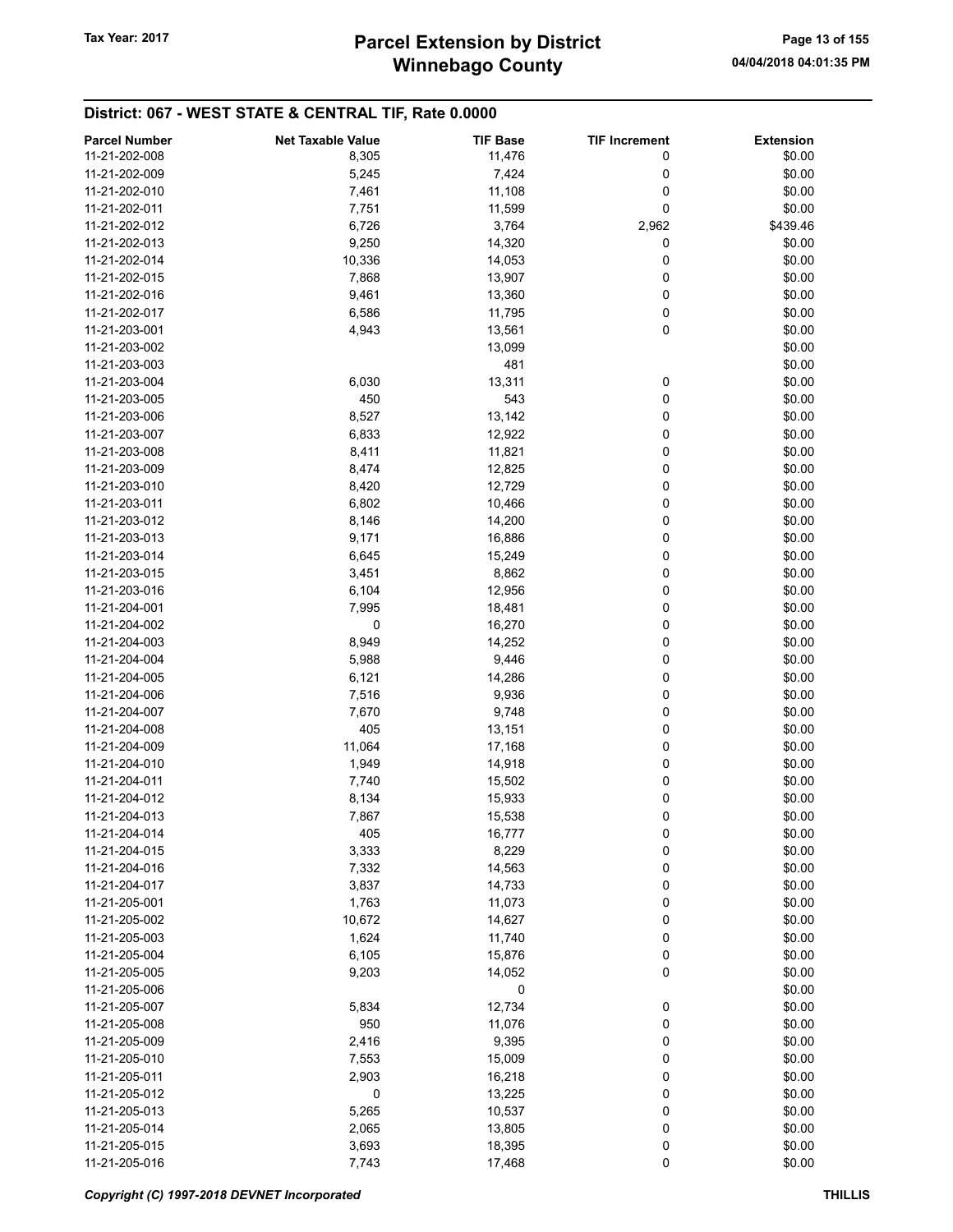| <b>Parcel Number</b> | <b>Net Taxable Value</b> | <b>TIF Base</b> | <b>TIF Increment</b> | <b>Extension</b> |
|----------------------|--------------------------|-----------------|----------------------|------------------|
| 11-21-206-003        | 3,197                    | 9,187           | 0                    | \$0.00           |
| 11-21-206-004        | 4,475                    | 4,830           | 0                    | \$0.00           |
| 11-21-206-005        |                          |                 | 0                    |                  |
|                      | 8,080                    | 11,392          |                      | \$0.00           |
| 11-21-206-006        | 5,588                    | 6,838           | 0                    | \$0.00           |
| 11-21-206-007        | 5,462                    | 12,705          | 0                    | \$0.00           |
| 11-21-206-008        | 6,402                    | 9,767           | 0                    | \$0.00           |
| 11-21-206-009        | 7,436                    | 7,640           | 0                    | \$0.00           |
| 11-21-206-010        | 8,793                    | 9,618           | 0                    | \$0.00           |
| 11-21-206-011        | 1,951                    | 6,402           | 0                    | \$0.00           |
| 11-21-206-012        | 6,336                    | 10,552          | 0                    | \$0.00           |
| 11-21-206-013        | 5,927                    | 13,383          | 0                    | \$0.00           |
| 11-21-206-014        | 8,473                    | 11,326          | 0                    | \$0.00           |
| 11-21-206-015        | 9,215                    | 12,766          | 0                    | \$0.00           |
| 11-21-206-016        | 7,270                    | 6,980           | 290                  | \$43.04          |
| 11-21-206-017        |                          | 11,032          |                      | \$0.00           |
| 11-21-207-001        | 5,755                    | 15,631          | 0                    | \$0.00           |
| 11-21-207-002        | 466                      | 592             | 0                    | \$0.00           |
| 11-21-207-003        | 10,342                   | 14,838          | 0                    | \$0.00           |
| 11-21-207-004        | 10,136                   | 14,326          | 0                    | \$0.00           |
| 11-21-207-005        | 8,718                    | 12,253          | 0                    | \$0.00           |
| 11-21-207-006        | 2,832                    | 17,406          | 0                    | \$0.00           |
| 11-21-207-007        |                          |                 | 0                    | \$0.00           |
|                      | 8,913                    | 12,721          |                      |                  |
| 11-21-207-008        | 6,830                    | 10,281          | 0                    | \$0.00           |
| 11-21-207-009        | 7,295                    | 11,234          | 0                    | \$0.00           |
| 11-21-207-010        | 11,712                   | 17,567          | 0                    | \$0.00           |
| 11-21-207-011        | 1,903                    | 10,831          | 0                    | \$0.00           |
| 11-21-207-012        | 8,343                    | 17,204          | 0                    | \$0.00           |
| 11-21-207-013        | 6,519                    | 10,268          | 0                    | \$0.00           |
| 11-21-207-014        | 4,214                    | 11,466          | 0                    | \$0.00           |
| 11-21-207-015        | 405                      | 16,331          | 0                    | \$0.00           |
| 11-21-208-001        |                          | 11,972          |                      | \$0.00           |
| 11-21-208-002        | 6,075                    | 12,895          | 0                    | \$0.00           |
| 11-21-208-003        | 7,344                    | 15,428          | 0                    | \$0.00           |
| 11-21-208-004        | 2,995                    | 16,144          | 0                    | \$0.00           |
| 11-21-208-005        | 9,390                    | 19,278          | 0                    | \$0.00           |
| 11-21-208-006        | 8,911                    | 11,465          | 0                    | \$0.00           |
| 11-21-208-007        | 6,519                    | 14,149          | 0                    | \$0.00           |
| 11-21-208-008        | 0                        | 13,783          | 0                    | \$0.00           |
| 11-21-208-009        | 8,808                    | 13,235          | 0                    | \$0.00           |
| 11-21-208-010        | 405                      | 514             | 0                    | \$0.00           |
| 11-21-208-011        | 5,683                    | 15,066          | 0                    | \$0.00           |
| 11-21-208-012        |                          | 0               |                      | \$0.00           |
| 11-21-208-013        |                          |                 |                      | \$0.00           |
|                      | 636                      | 15,396          | 0                    |                  |
| 11-21-208-014        | 13,772                   | 10,597          | 3,175                | \$471.06         |
| 11-21-209-001        | 7,949                    | 12,875          | 0                    | \$0.00           |
| 11-21-209-002        | 4,233                    | 9,569           | 0                    | \$0.00           |
| 11-21-209-003        | 3,927                    | 12,279          | 0                    | \$0.00           |
| 11-21-209-004        | 458                      | 4,499           | 0                    | \$0.00           |
| 11-21-209-005        | 414                      | 0               | 414                  | \$61.42          |
| 11-21-209-006        | 2,657                    | 14,314          | 0                    | \$0.00           |
| 11-21-209-007        | 6,415                    | 14,443          | 0                    | \$0.00           |
| 11-21-209-008        | 6,508                    | 13,137          | 0                    | \$0.00           |
| 11-21-209-009        | 8,941                    | 12,588          | 0                    | \$0.00           |
| 11-21-209-010        | 6,519                    | 13,193          | 0                    | \$0.00           |
| 11-21-209-011        | 0                        | 6,635           | 0                    | \$0.00           |
| 11-21-209-012        | 2,612                    | 12,100          | 0                    | \$0.00           |
| 11-21-209-013        | 880                      | 11,045          | 0                    | \$0.00           |
| 11-21-209-014        | 7,701                    | 3,494           | 4,207                | \$624.16         |
| 11-21-210-001        | 2,612                    | 12,901          | 0                    | \$0.00           |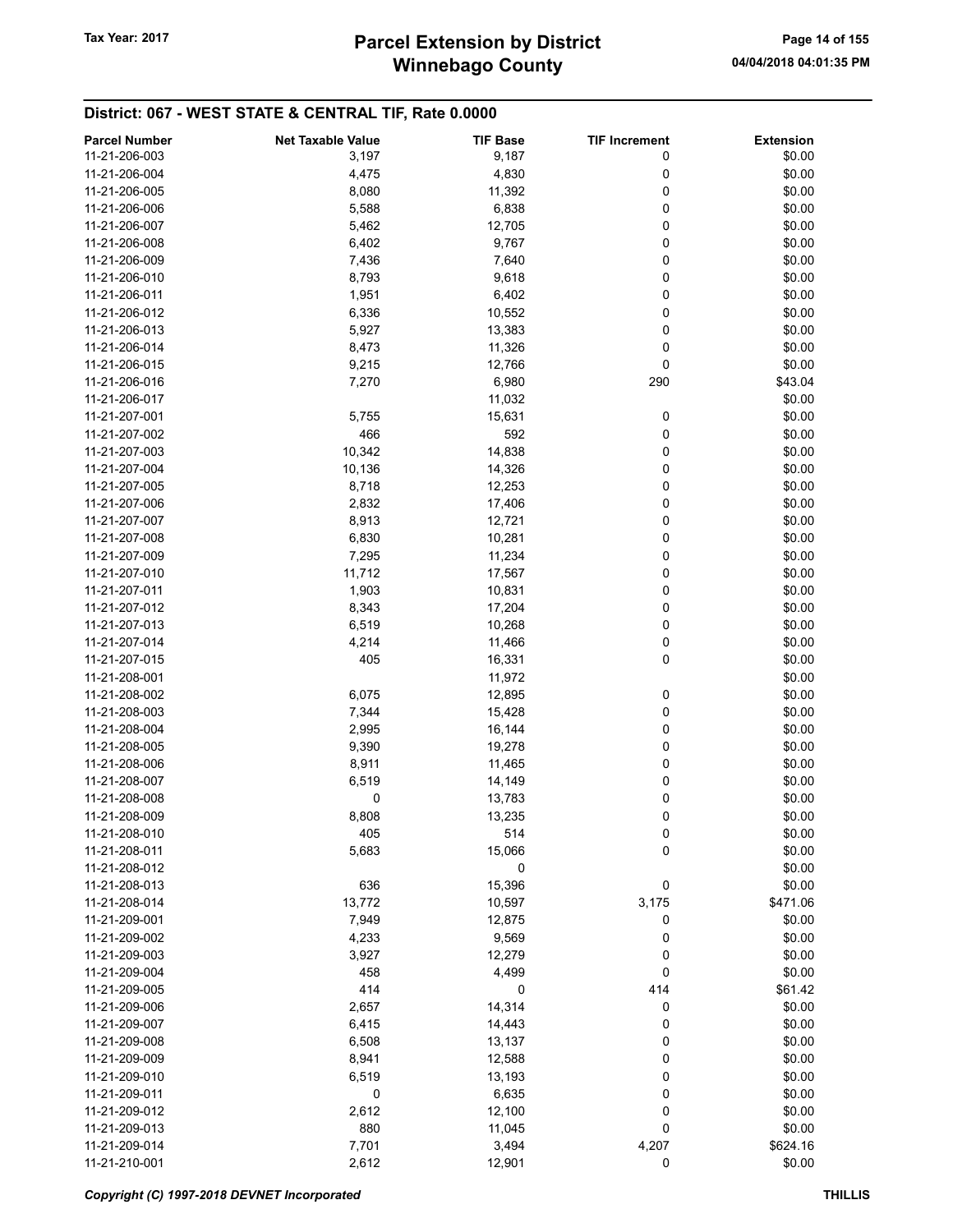# Winnebago County Tax Year: 2017 **Parcel Extension by District** Page 15 of 155

| <b>Parcel Number</b> | <b>Net Taxable Value</b> | <b>TIF Base</b> | <b>TIF Increment</b> | <b>Extension</b> |
|----------------------|--------------------------|-----------------|----------------------|------------------|
| 11-21-210-002        | 11,835                   | 16,852          | 0                    | \$0.00           |
| 11-21-210-003        | 9,171                    | 10,265          | 0                    | \$0.00           |
| 11-21-210-004        | 3,397                    | 14,579          | 0                    | \$0.00           |
| 11-21-210-008        | 7,719                    | 10,099          | 0                    | \$0.00           |
| 11-21-210-009        |                          |                 | 0                    | \$0.00           |
|                      | 8,649                    | 9,945           |                      |                  |
| 11-21-210-010        | 7,072                    | 12,915          | 0                    | \$0.00           |
| 11-21-210-011        | 5,092                    | 10,264          | 0                    | \$0.00           |
| 11-21-210-012        | 8,443                    | 15,039          | 0                    | \$0.00           |
| 11-21-210-013        | 2,716                    | 11,859          | 0                    | \$0.00           |
| 11-21-210-014        | 4,731                    | 11,742          | 0                    | \$0.00           |
| 11-21-210-015        | 7,612                    | 10,103          | 0                    | \$0.00           |
| 11-21-210-016        | 3,854                    | 10,422          | 0                    | \$0.00           |
| 11-21-210-017        | 6,789                    | 6,669           | 120                  | \$17.80          |
| 11-21-210-018        | 319                      | 8,711           | 0                    | \$0.00           |
| 11-21-210-019        | 0                        | 15,115          | 0                    | \$0.00           |
| 11-21-210-020        | 340                      | 433             | 0                    | \$0.00           |
| 11-21-211-001        | 3,736                    | 12,727          | 0                    | \$0.00           |
| 11-21-211-002        | 6,311                    | 12,341          | 0                    | \$0.00           |
| 11-21-211-003        | 3,776                    | 10,233          | 0                    | \$0.00           |
|                      |                          |                 | 0                    |                  |
| 11-21-211-004        | 6,614                    | 16,980          |                      | \$0.00           |
| 11-21-211-005        | 12,194                   | 17,181          | 0                    | \$0.00           |
| 11-21-211-006        | 6,856                    | 15,426          | 0                    | \$0.00           |
| 11-21-211-007        | 0                        | 4,898           | 0                    | \$0.00           |
| 11-21-211-008        | 7,341                    | 10,841          | 0                    | \$0.00           |
| 11-21-211-009        | 5,452                    | 15,030          | 0                    | \$0.00           |
| 11-21-211-010        | 6,118                    | 10,549          | 0                    | \$0.00           |
| 11-21-211-011        | 5,927                    | 9,470           | 0                    | \$0.00           |
| 11-21-211-012        | 9,240                    | 15,352          | 0                    | \$0.00           |
| 11-21-211-013        | 6,034                    | 6,146           | 0                    | \$0.00           |
| 11-21-211-014        | 8,500                    | 6,128           | 2,372                | \$351.92         |
| 11-21-211-015        | 8,146                    | 17,196          | 0                    | \$0.00           |
| 11-21-212-001        | 4,756                    | 16,655          | 0                    | \$0.00           |
| 11-21-212-002        | 5,301                    | 12,005          | 0                    | \$0.00           |
| 11-21-212-003        | 10,307                   | 11,726          | 0                    | \$0.00           |
| 11-21-212-004        | 5,000                    | 13,003          | 0                    | \$0.00           |
| 11-21-212-005        |                          |                 | 0                    |                  |
|                      | 6,508                    | 16,413          |                      | \$0.00           |
| 11-21-212-006        | 7,803                    | 5,807           | 1,996                | \$296.14         |
| 11-21-212-007        | 8,556                    | 12,906          | 0                    | \$0.00           |
| 11-21-212-008        | 11,168                   | 15,621          | 0                    | \$0.00           |
| 11-21-212-009        | 261                      | 7,284           | 0                    | \$0.00           |
| 11-21-212-010        | 6,856                    | 11,331          | 0                    | \$0.00           |
| 11-21-212-011        | 7,065                    | 18,010          | 0                    | \$0.00           |
| 11-21-212-012        | 5,269                    | 11,972          | 0                    | \$0.00           |
| 11-21-212-013        | 5,594                    | 8,289           | 0                    | \$0.00           |
| 11-21-212-014        | 0                        | 11,699          | 0                    | \$0.00           |
| 11-21-212-015        | 7,263                    | 12,791          | 0                    | \$0.00           |
| 11-21-212-016        | 5,439                    | 10,450          | 0                    | \$0.00           |
| 11-21-212-017        | 8,416                    | 8,872           | 0                    | \$0.00           |
| 11-21-226-001        | 6,706                    | 5,569           | 1,137                | \$168.70         |
| 11-21-226-002        | 379                      | 12,566          | 0                    | \$0.00           |
|                      |                          |                 |                      |                  |
| 11-21-226-003        | 379                      | 13,512          | 0                    | \$0.00           |
| 11-21-226-004        | 5,653                    | 14,492          | 0                    | \$0.00           |
| 11-21-226-005        | 5,675                    | 14,147          | 0                    | \$0.00           |
| 11-21-226-006        | 6,433                    | 12,008          | 0                    | \$0.00           |
| 11-21-226-007        | 7,795                    | 21,876          | 0                    | \$0.00           |
| 11-21-226-008        | 311                      | 15,665          | 0                    | \$0.00           |
| 11-21-226-009        | 9,693                    | 17,327          | 0                    | \$0.00           |
| 11-21-226-010        | 3,333                    | 14,027          | 0                    | \$0.00           |
| 11-21-226-011        |                          | 5,863           |                      | \$0.00           |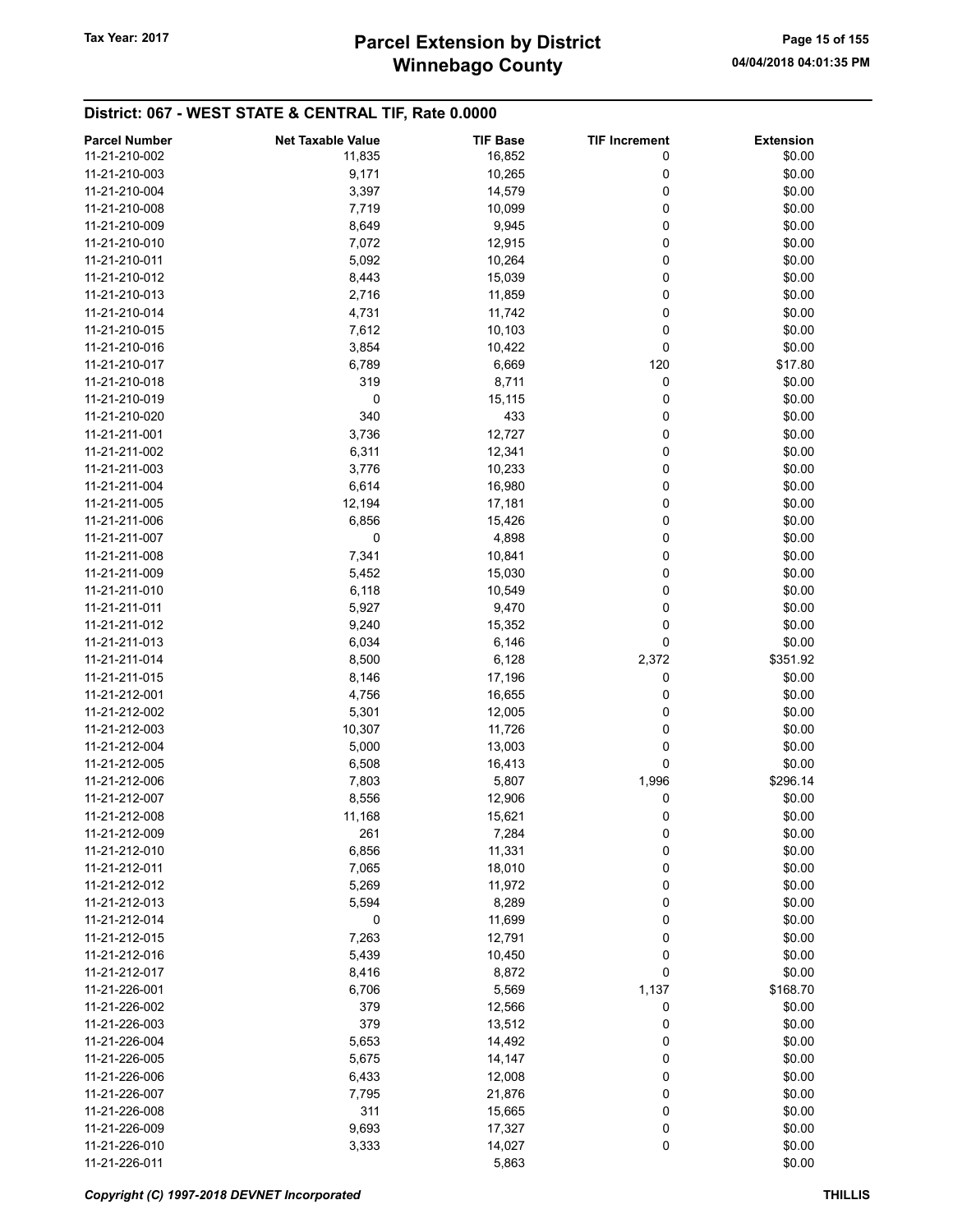| <b>Parcel Number</b> | <b>Net Taxable Value</b> | <b>TIF Base</b> | <b>TIF Increment</b> | <b>Extension</b> |
|----------------------|--------------------------|-----------------|----------------------|------------------|
| 11-21-226-012        | 405                      | 514             | 0                    | \$0.00           |
| 11-21-226-013        | 8,794                    | 10,329          | 0                    | \$0.00           |
| 11-21-226-014        | 7,205                    | 13,226          | 0                    | \$0.00           |
| 11-21-226-015        | 9,081                    | 14,169          | 0                    | \$0.00           |
| 11-21-227-001        |                          |                 | 0                    | \$0.00           |
|                      | 5,994                    | 12,039          |                      |                  |
| 11-21-227-002        | 5,530                    | 12,479          | 0                    | \$0.00           |
| 11-21-227-003        | 4,677                    | 12,459          | 0                    | \$0.00           |
| 11-21-227-004        | 6,379                    | 17,861          | 0                    | \$0.00           |
| 11-21-227-005        | 7,169                    | 14,539          | 0                    | \$0.00           |
| 11-21-227-006        | 7,274                    | 16,741          | 0                    | \$0.00           |
| 11-21-227-007        | 4,365                    | 14,855          | 0                    | \$0.00           |
| 11-21-227-008        | 6,588                    | 13,035          | 0                    | \$0.00           |
| 11-21-227-009        | 2,042                    | 13,311          | 0                    | \$0.00           |
| 11-21-227-010        | 5,264                    | 10,249          | 0                    | \$0.00           |
| 11-21-227-011        | 311                      | 395             | 0                    | \$0.00           |
| 11-21-227-012        | 4,085                    | 3,869           | 216                  | \$32.06          |
| 11-21-227-013        | 5,755                    | 6,072           | 0                    | \$0.00           |
| 11-21-227-014        | 8,346                    | 5,995           | 2,351                | \$348.80         |
| 11-21-227-015        | 11,400                   | 15,819          | 0                    | \$0.00           |
| 11-21-227-016        | 11,486                   | 15,213          | 0                    | \$0.00           |
| 11-21-227-017        | 6,892                    | 10,109          | 0                    | \$0.00           |
| 11-21-228-001        | 1,376                    | 1,509           | 0                    | \$0.00           |
| 11-21-228-002        | 5,546                    | 5,276           | 270                  | \$40.06          |
| 11-21-228-003        | 3,415                    | 16,348          | 0                    | \$0.00           |
|                      |                          |                 | 0                    |                  |
| 11-21-228-004        | 10,531                   | 16,155          |                      | \$0.00           |
| 11-21-228-005        | 6,170                    | 9,618           | 0                    | \$0.00           |
| 11-21-228-006        | 5,178                    | 4,950           | 228                  | \$33.84          |
| 11-21-228-007        | 823                      | 12,776          | 0                    | \$0.00           |
| 11-21-228-008        |                          | 0               |                      | \$0.00           |
| 11-21-228-009        | 396                      | 503             | 0                    | \$0.00           |
| 11-21-228-010        | 2,716                    | 17,317          | 0                    | \$0.00           |
| 11-21-228-011        | 5,770                    | 18,541          | 0                    | \$0.00           |
| 11-21-228-012        | 11,305                   | 18,863          | 0                    | \$0.00           |
| 11-21-228-013        | 6,632                    | 18,056          | 0                    | \$0.00           |
| 11-21-228-014        | 12,048                   | 19,711          | 0                    | \$0.00           |
| 11-21-228-015        | 9,065                    | 14,650          | 0                    | \$0.00           |
| 11-21-229-001        | 9,733                    | 13,625          | 0                    | \$0.00           |
| 11-21-229-002        | 5,755                    | 12,284          | 0                    | \$0.00           |
| 11-21-229-003        | 6,147                    | 12,266          | 0                    | \$0.00           |
| 11-21-229-004        | 9,245                    | 9,750           | 0                    | \$0.00           |
| 11-21-229-005        | 8,116                    | 13,180          | 0                    | \$0.00           |
| 11-21-229-006        | 8,110                    | 11,766          | 0                    | \$0.00           |
| 11-21-229-007        | 10,023                   | 16,037          | 0                    | \$0.00           |
| 11-21-229-008        |                          | 5,907           |                      | \$0.00           |
| 11-21-229-009        | 1,532                    | 9,527           | 0                    | \$0.00           |
| 11-21-229-010        | 11,036                   | 15,541          | 0                    | \$0.00           |
| 11-21-229-011        |                          |                 |                      | \$273.14         |
|                      | 6,839                    | 4,998           | 1,841                | \$0.00           |
| 11-21-229-012        | 6,491                    | 17,304          | 0                    |                  |
| 11-21-229-013        | 2,278                    | 15,536          | 0                    | \$0.00           |
| 11-21-229-014        | 6,892                    | 14,987          | 0                    | \$0.00           |
| 11-21-229-015        | 6,032                    | 6,830           | 0                    | \$0.00           |
| 11-21-230-001        | 6,074                    | 10,795          | 0                    | \$0.00           |
| 11-21-230-002        | 11,149                   | 12,473          | 0                    | \$0.00           |
| 11-21-230-003        | 4,757                    | 9,443           | 0                    | \$0.00           |
| 11-21-230-004        | 288                      | 17,378          | 0                    | \$0.00           |
| 11-21-230-005        | 4,617                    | 8,527           | 0                    | \$0.00           |
| 11-21-230-006        | 7,031                    | 6,637           | 394                  | \$58.46          |
| 11-21-230-007        | 3,979                    | 12,048          | 0                    | \$0.00           |
| 11-21-230-008        | 6,972                    | 12,479          | 0                    | \$0.00           |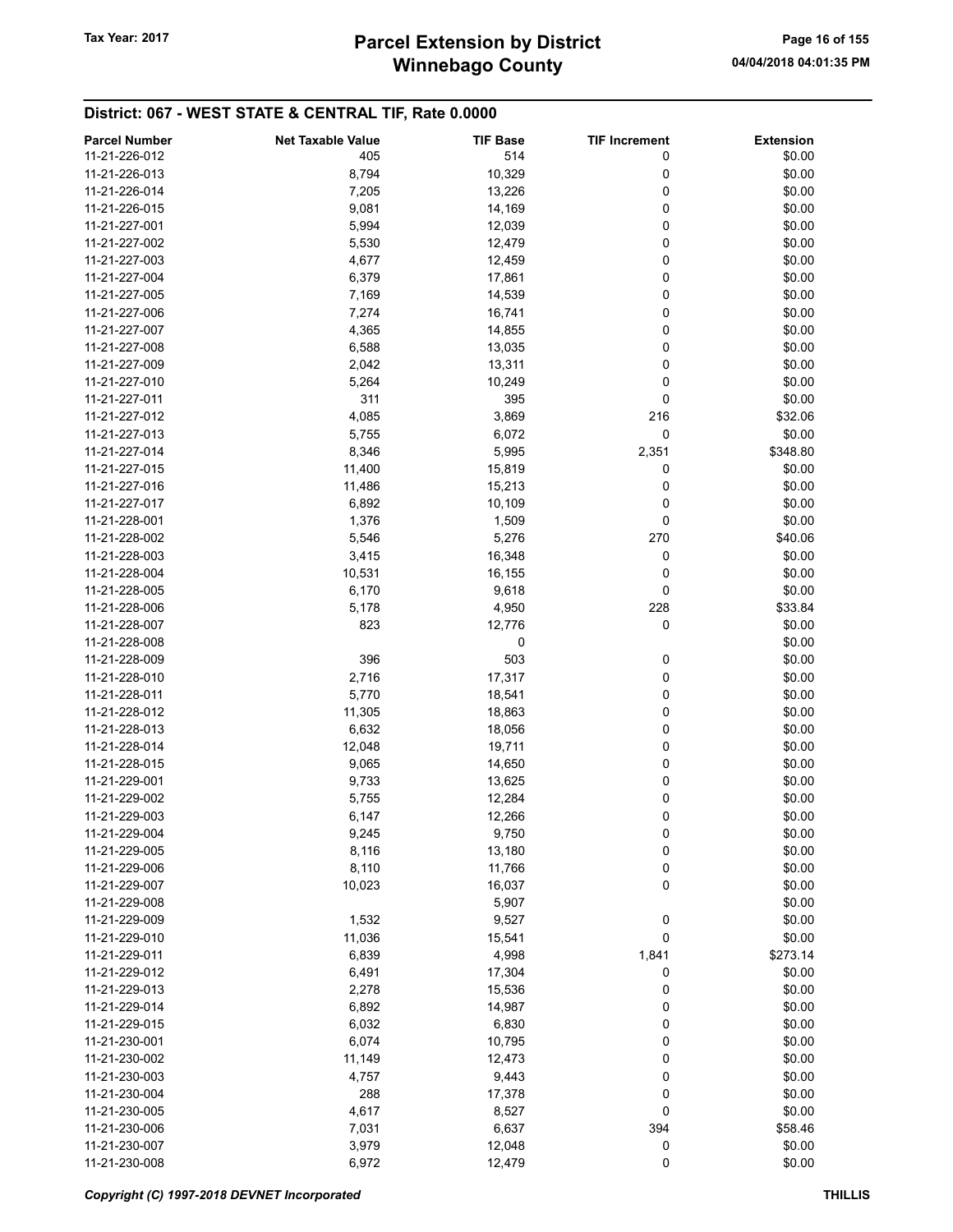# Winnebago County Tax Year: 2017 **Parcel Extension by District** Page 17 of 155

| <b>Parcel Number</b> | <b>Net Taxable Value</b> | <b>TIF Base</b> | <b>TIF Increment</b> | <b>Extension</b> |
|----------------------|--------------------------|-----------------|----------------------|------------------|
| 11-21-230-009        | 6,391                    | 15,120          | 0                    | \$0.00           |
| 11-21-230-010        | 7,724                    | 9,926           | 0                    | \$0.00           |
| 11-21-230-011        | 6,822                    | 12,549          | 0                    | \$0.00           |
| 11-21-230-012        | 6,217                    | 14,359          | 0                    | \$0.00           |
| 11-21-230-013        |                          |                 | 0                    | \$0.00           |
|                      | 7,461                    | 10,530          |                      |                  |
| 11-21-230-014        | 405                      | 11,107          | 0                    | \$0.00           |
| 11-21-230-015        | 1,010                    | 14,122          | 0                    | \$0.00           |
| 11-21-231-001        | 6,491                    | 6,598           | 0                    | \$0.00           |
| 11-21-231-002        | 4,424                    | 3,892           | 532                  | \$78.94          |
| 11-21-231-003        | 0                        | 3,590           | 0                    | \$0.00           |
| 11-21-231-004        | 8,808                    | 12,086          | 0                    | \$0.00           |
| 11-21-231-005        | 4,957                    | 4,685           | 272                  | \$40.36          |
| 11-21-231-006        | 4,892                    | 10,209          | 0                    | \$0.00           |
| 11-21-231-007        | 10,324                   | 12,005          | 0                    | \$0.00           |
| 11-21-231-008        | 6,473                    | 11,059          | 0                    | \$0.00           |
| 11-21-231-009        | 5,465                    | 10,235          | 0                    | \$0.00           |
| 11-21-231-010        | 8,151                    | 12,510          | 0                    | \$0.00           |
| 11-21-231-011        |                          |                 | 0                    | \$0.00           |
|                      | 1,159                    | 11,643          |                      |                  |
| 11-21-231-012        | 5,378                    | 11,376          | 0                    | \$0.00           |
| 11-21-231-013        | 3,333                    | 16,005          | 0                    | \$0.00           |
| 11-21-231-014        | 405                      | 18,999          | 0                    | \$0.00           |
| 11-21-231-015        | 6,794                    | 2,028           | 4,766                | \$707.10         |
| 11-21-231-016        | 7,786                    | 12,427          | 0                    | \$0.00           |
| 11-21-231-017        | 5,538                    | 9,624           | 0                    | \$0.00           |
| 11-21-232-001        | 0                        | 11,944          | 0                    | \$0.00           |
| 11-21-232-002        | 3,804                    | 14,896          | 0                    | \$0.00           |
| 11-21-232-003        | 0                        | 5,352           | 0                    | \$0.00           |
| 11-21-232-004        | 396                      | 12,183          | 0                    | \$0.00           |
| 11-21-232-005        | 0                        | 5,443           | 0                    | \$0.00           |
| 11-21-232-006        | 1,794                    | 3,166           | 0                    | \$0.00           |
|                      |                          |                 |                      |                  |
| 11-21-232-007        | 7,495                    | 11,532          | 0                    | \$0.00           |
| 11-21-232-008        | 396                      | 503             | 0                    | \$0.00           |
| 11-21-232-009        |                          | 5,182           |                      | \$0.00           |
| 11-21-232-010        | 611                      | 11,383          | 0                    | \$0.00           |
| 11-21-232-011        | 8,886                    | 11,501          | 0                    | \$0.00           |
| 11-21-232-012        | 1,170                    | 7,249           | 0                    | \$0.00           |
| 11-21-232-013        | 565                      | 11,338          | 0                    | \$0.00           |
| 11-21-232-014        |                          | 14,832          |                      | \$0.00           |
| 11-21-232-015        |                          | 21,964          |                      | \$0.00           |
| 11-21-233-001        |                          | 12,659          |                      | \$0.00           |
| 11-21-233-002        |                          | 12,777          |                      | \$0.00           |
| 11-21-233-003        | 7,785                    | 11,904          | 0                    | \$0.00           |
| 11-21-233-004        | 1,731                    | 12,940          | 0                    | \$0.00           |
| 11-21-233-005        | 1,485                    | 11,010          | 0                    | \$0.00           |
|                      |                          |                 | 0                    | \$0.00           |
| 11-21-233-006        | 7,742                    | 16,291          |                      |                  |
| 11-21-233-007        | 6,623                    | 6,743           | 0                    | \$0.00           |
| 11-21-233-008        | 10,574                   | 15,163          | 0                    | \$0.00           |
| 11-21-233-009        |                          | 10,791          |                      | \$0.00           |
| 11-21-233-010        | 7,867                    | 16,961          | 0                    | \$0.00           |
| 11-21-233-011        | 6,288                    | 8,199           | 0                    | \$0.00           |
| 11-21-233-012        | 12,744                   | 11,738          | 1,006                | \$149.26         |
| 11-21-233-013        | 7,697                    | 16,745          | 0                    | \$0.00           |
| 11-21-233-014        | 4,437                    | 9,805           | 0                    | \$0.00           |
| 11-21-233-015        | 396                      | 14,939          | 0                    | \$0.00           |
| 11-21-233-016        | 8,923                    | 7,243           | 1,680                | \$249.26         |
| 11-21-234-001        | 6,067                    | 8,355           | 0                    | \$0.00           |
| 11-21-234-002        | 7,169                    | 13,796          | 0                    | \$0.00           |
| 11-21-234-003        | 405                      | 7,422           | 0                    | \$0.00           |
| 11-21-234-004        | 8,178                    | 5,148           | 3,030                | \$449.54         |
|                      |                          |                 |                      |                  |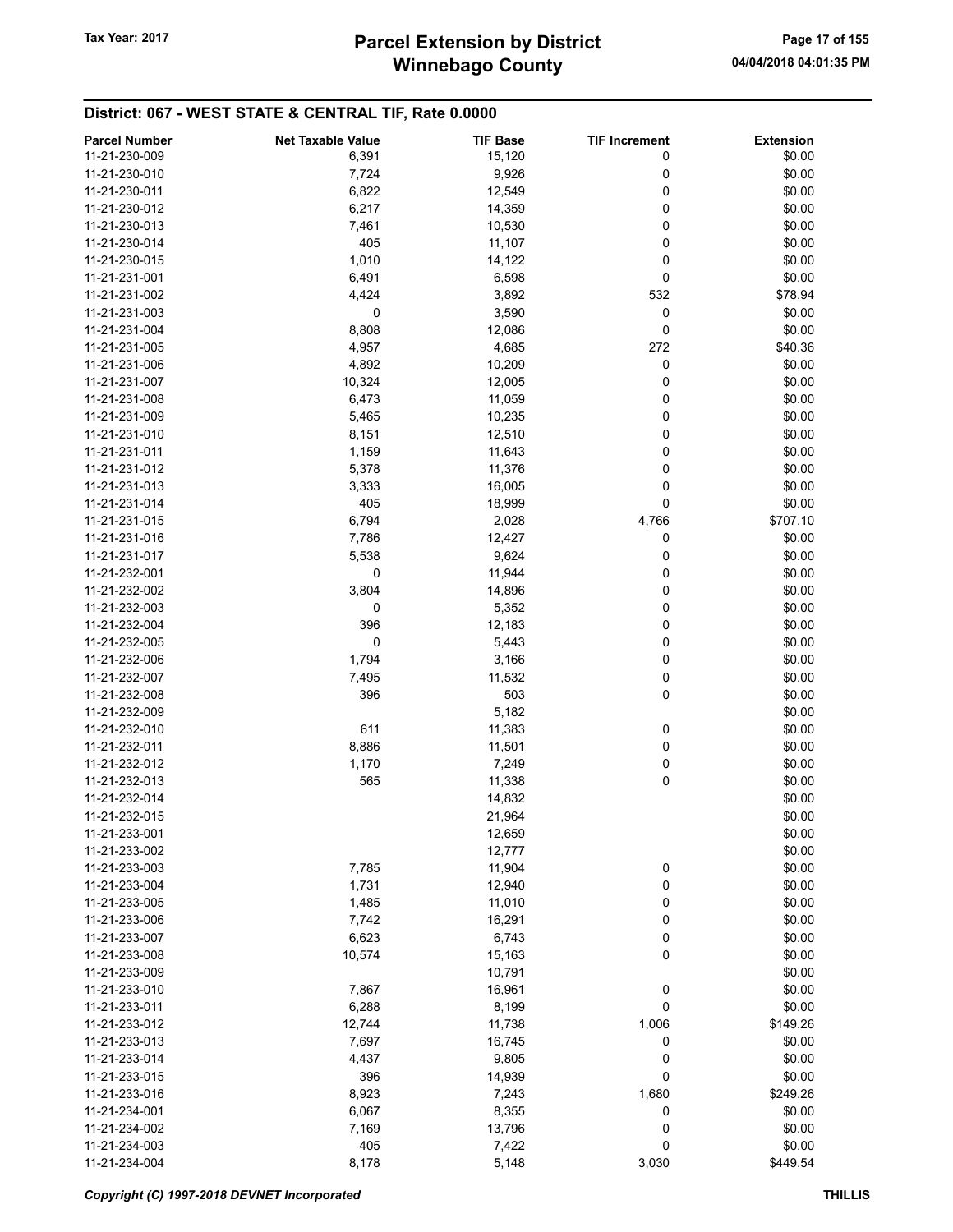# Winnebago County Tax Year: 2017 **Parcel Extension by District** Page 18 of 155

| <b>Parcel Number</b> | <b>Net Taxable Value</b> | <b>TIF Base</b> | <b>TIF Increment</b> | <b>Extension</b> |
|----------------------|--------------------------|-----------------|----------------------|------------------|
| 11-21-234-005        | 7,112                    | 11,495          | 0                    | \$0.00           |
| 11-21-234-006        | 8,920                    | 6,495           | 2,425                | \$359.78         |
| 11-21-234-007        | 8,604                    | 2,619           | 5,985                | \$887.96         |
| 11-21-234-008        | 7,092                    | 14,766          | 0                    | \$0.00           |
|                      |                          |                 |                      |                  |
| 11-21-234-009        | 6,972                    | 15,991          | 0                    | \$0.00           |
| 11-21-234-010        | 8,247                    | 11,015          | 0                    | \$0.00           |
| 11-21-234-011        | 405                      | 514             | 0                    | \$0.00           |
| 11-21-234-012        | 9,920                    | 12,897          | 0                    | \$0.00           |
| 11-21-234-013        | 8,291                    | 18,721          | 0                    | \$0.00           |
| 11-21-234-014        | 405                      | 15,467          | 0                    | \$0.00           |
| 11-21-234-015        | 3,287                    | 11,463          | 0                    | \$0.00           |
| 11-21-234-016        | 8,738                    | 8,249           | 489                  | \$72.56          |
| 11-21-234-017        | 4,786                    | 4,691           | 95                   | \$14.10          |
| 11-21-235-001        |                          | 0               |                      | \$0.00           |
| 11-21-235-002        |                          | 0               |                      | \$0.00           |
| 11-21-235-003        |                          | $\mathbf 0$     |                      | \$0.00           |
| 11-21-235-004        |                          | 0               |                      | \$0.00           |
| 11-21-235-005        |                          | 0               |                      | \$0.00           |
|                      |                          |                 |                      |                  |
| 11-21-235-006        |                          | 0               |                      | \$0.00           |
| 11-21-235-007        |                          | 0               |                      | \$0.00           |
| 11-21-235-008        |                          | 0               |                      | \$0.00           |
| 11-21-236-001        | 9,197                    | 13,692          | 0                    | \$0.00           |
| 11-21-236-002        |                          | 0               |                      | \$0.00           |
| 11-21-236-003        | 7,819                    | 5,323           | 2,496                | \$370.32         |
| 11-21-236-004        | 6,159                    | 7,892           | 0                    | \$0.00           |
| 11-21-236-005        | 6,301                    | 14,728          | 0                    | \$0.00           |
| 11-21-236-008        |                          | 4,523           |                      | \$0.00           |
| 11-21-236-009        | 10,876                   | 5,377           | 5,499                | \$815.86         |
| 11-21-236-010        | 2,169                    | 13,902          | 0                    | \$0.00           |
| 11-21-236-011        | 9,679                    | 10,609          | 0                    | \$0.00           |
| 11-21-236-016        | 6,394                    | 11,238          | 0                    | \$0.00           |
| 11-21-236-017        | 11,088                   | 15,961          | 0                    | \$0.00           |
| 11-21-236-018        | 396                      | 9,845           | 0                    | \$0.00           |
| 11-21-236-019        | 246                      |                 | 0                    | \$0.00           |
|                      |                          | 9,846           |                      |                  |
| 11-21-236-020        | 357                      | 9,845           | 0                    | \$0.00           |
| 11-21-236-023        | 0                        | 6,196           | 0                    | \$0.00           |
| 11-21-236-024        | 3,248                    | 13,860          | 0                    | \$0.00           |
| 11-21-236-025        | 1,427                    | 2,213           | 0                    | \$0.00           |
| 11-21-236-026        | 1,783                    | 12,143          | 0                    | \$0.00           |
| 11-21-236-027        | 1,207                    | 16,804          | 0                    | \$0.00           |
| 11-21-251-002        | 3,027                    | 2,620           | 407                  | \$60.38          |
| 11-21-251-003        | 5,969                    | 6,531           | 0                    | \$0.00           |
| 11-21-251-004        | 55,016                   | 57,503          | 0                    | \$0.00           |
| 11-21-251-005        | 8,896                    | 8,993           | 0                    | \$0.00           |
| 11-21-251-006        | 5,973                    | 13,319          | 0                    | \$0.00           |
| 11-21-251-007        | 5,260                    | 12,583          | 0                    | \$0.00           |
| 11-21-251-008        | 4,076                    | 13,485          | 0                    | \$0.00           |
| 11-21-251-009        | 4,000                    | 16,207          | 0                    | \$0.00           |
| 11-21-251-010        | 0                        | 84              | 0                    | \$0.00           |
| 11-21-251-011        |                          |                 | 0                    | \$0.00           |
|                      | 5,242                    | 13,622          |                      |                  |
| 11-21-251-012        | 0                        | 102             | 0                    | \$0.00           |
| 11-21-251-013        | 7,151                    | 17,585          | 0                    | \$0.00           |
| 11-21-251-014        | 8,115                    | 12,754          | 0                    | \$0.00           |
| 11-21-251-015        | 4,994                    | 4,923           | 71                   | \$10.54          |
| 11-21-251-016        | 7,488                    | 11,147          | 0                    | \$0.00           |
| 11-21-251-017        | 6,175                    | 5,927           | 248                  | \$36.80          |
| 11-21-251-018        | 7,215                    | 15,154          | 0                    | \$0.00           |
| 11-21-251-019        | 9,298                    | 7,022           | 2,276                | \$337.68         |
| 11-21-251-020        | 486                      | 11,757          | 0                    | \$0.00           |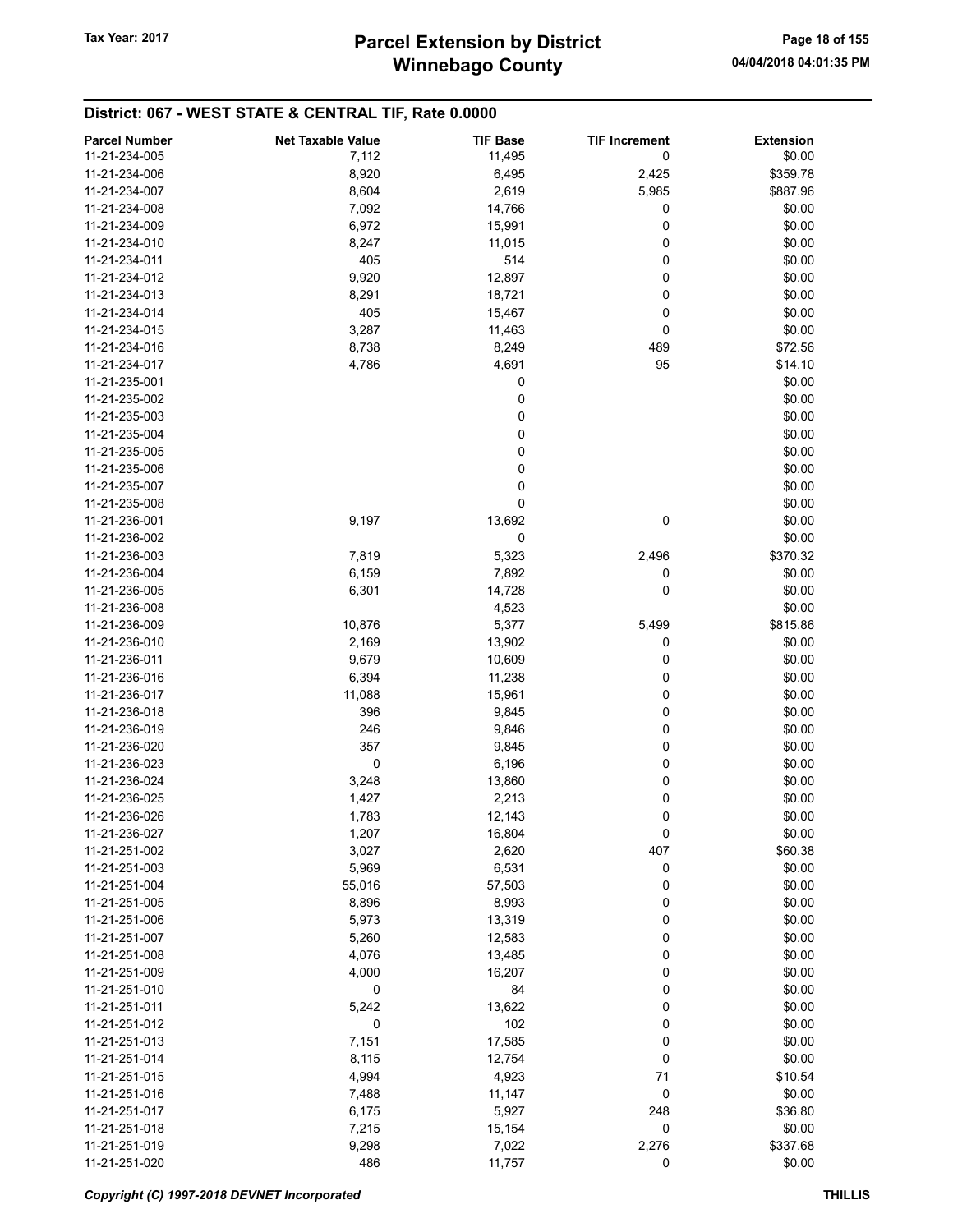| <b>Parcel Number</b> | <b>Net Taxable Value</b> | <b>TIF Base</b> | <b>TIF Increment</b> | <b>Extension</b> |
|----------------------|--------------------------|-----------------|----------------------|------------------|
| 11-21-251-021        | 6,786                    | 14,239          | 0                    | \$0.00           |
| 11-21-251-022        | 5,078                    | 5,384           | 0                    | \$0.00           |
| 11-21-251-023        | 1,453                    | 916             | 537                  | \$79.68          |
| 11-21-251-025        | 2,431                    | 2,389           | 42                   | \$6.24           |
| 11-21-251-026        |                          | 20,393          | 0                    | \$0.00           |
|                      | 18,959                   |                 |                      |                  |
| 11-21-251-027        | 2,130                    | 1,333           | 797                  | \$118.26         |
| 11-21-251-028        | 926                      | 9,313           | 0                    | \$0.00           |
| 11-21-251-029        | 7,812                    | 5,232           | 2,580                | \$382.78         |
| 11-21-251-032        |                          | 0               |                      | \$0.00           |
| 11-21-251-033        |                          | 0               |                      | \$0.00           |
| 11-21-251-034        | 4,796                    | 10,117          | 0                    | \$0.00           |
| 11-21-251-035        |                          | 8,487           |                      | \$0.00           |
| 11-21-251-036        |                          | 9,567           |                      | \$0.00           |
| 11-21-251-037        |                          | 6,242           |                      | \$0.00           |
| 11-21-251-038        | 357                      | 453             | 0                    | \$0.00           |
| 11-21-251-039        |                          | 0               |                      | \$0.00           |
| 11-21-251-040        | 396                      | 4,884           | $\pmb{0}$            | \$0.00           |
| 11-21-251-041        | 6,892                    | 11,305          | 0                    | \$0.00           |
| 11-21-251-042        |                          | 5,740           |                      | \$0.00           |
| 11-21-251-043        |                          | 0               |                      | \$0.00           |
| 11-21-251-044        |                          | 0               |                      | \$0.00           |
| 11-21-251-045        |                          | 0               |                      | \$0.00           |
| 11-21-251-046        | 0                        | 11,675          | 0                    | \$0.00           |
| 11-21-251-047        | $\pmb{0}$                | 11,472          | 0                    | \$0.00           |
| 11-21-252-001        | 5,487                    | 15,616          | 0                    | \$0.00           |
| 11-21-252-002        | 2,658                    | 18,019          | 0                    | \$0.00           |
| 11-21-252-003        | 9,429                    | 14,241          | 0                    | \$0.00           |
| 11-21-252-004        | 327                      | 416             | 0                    | \$0.00           |
| 11-21-252-005        |                          | 1,001           |                      | \$0.00           |
| 11-21-252-006        | 345                      | 16,727          | 0                    | \$0.00           |
| 11-21-252-007        | 344                      | 15,771          | 0                    | \$0.00           |
| 11-21-252-008        | 573                      | 11,741          | 0                    | \$0.00           |
| 11-21-252-009        | 1,197                    | 8,324           | 0                    | \$0.00           |
| 11-21-252-010        | 5,415                    | 7,176           | 0                    | \$0.00           |
| 11-21-252-011        |                          |                 |                      | \$0.00           |
|                      | 9,240                    | 14,489          | 0                    |                  |
| 11-21-252-012        |                          | 9,362           |                      | \$0.00           |
| 11-21-253-001        | 6,863                    | 8,910           | 0                    | \$0.00           |
| 11-21-253-002        |                          | 1,942           |                      | \$0.00           |
| 11-21-253-003        |                          | 12,344          |                      | \$0.00           |
| 11-21-253-004        |                          | 19,501          |                      | \$0.00           |
| 11-21-253-005        |                          | 4,842           |                      | \$0.00           |
| 11-21-253-007        |                          | 9,190           |                      | \$0.00           |
| 11-21-253-008        | 160                      | 4,318           | 0                    | \$0.00           |
| 11-21-253-009        | 5,160                    | 8,652           | 0                    | \$0.00           |
| 11-21-253-010        | 3,589                    | 3,569           | 20                   | \$2.98           |
| 11-21-253-011        | 3,229                    | 4,527           | 0                    | \$0.00           |
| 11-21-253-012        | 6,611                    | 4,537           | 2,074                | \$307.70         |
| 11-21-253-013        | 1,020                    | 3,867           | 0                    | \$0.00           |
| 11-21-253-014        | 4,075                    | 12,068          | 0                    | \$0.00           |
| 11-21-253-015        | 15,733                   | 13,151          | 2,582                | \$383.08         |
| 11-21-253-016        | 15,918                   | 13,101          | 2,817                | \$417.94         |
| 11-21-254-001        |                          | 9,905           |                      | \$0.00           |
| 11-21-254-002        | 5,252                    | 5,362           | 0                    | \$0.00           |
| 11-21-254-003        | 15,578                   | 16,767          | 0                    | \$0.00           |
| 11-21-254-004        | 261                      | 331             | 0                    | \$0.00           |
| 11-21-254-005        | 6,972                    | 12,263          | 0                    | \$0.00           |
| 11-21-254-006        | 256                      | 324             | 0                    | \$0.00           |
| 11-21-254-007        |                          | 10,488          |                      | \$0.00           |
| 11-21-254-008        | 11,381                   | 18,596          | 0                    | \$0.00           |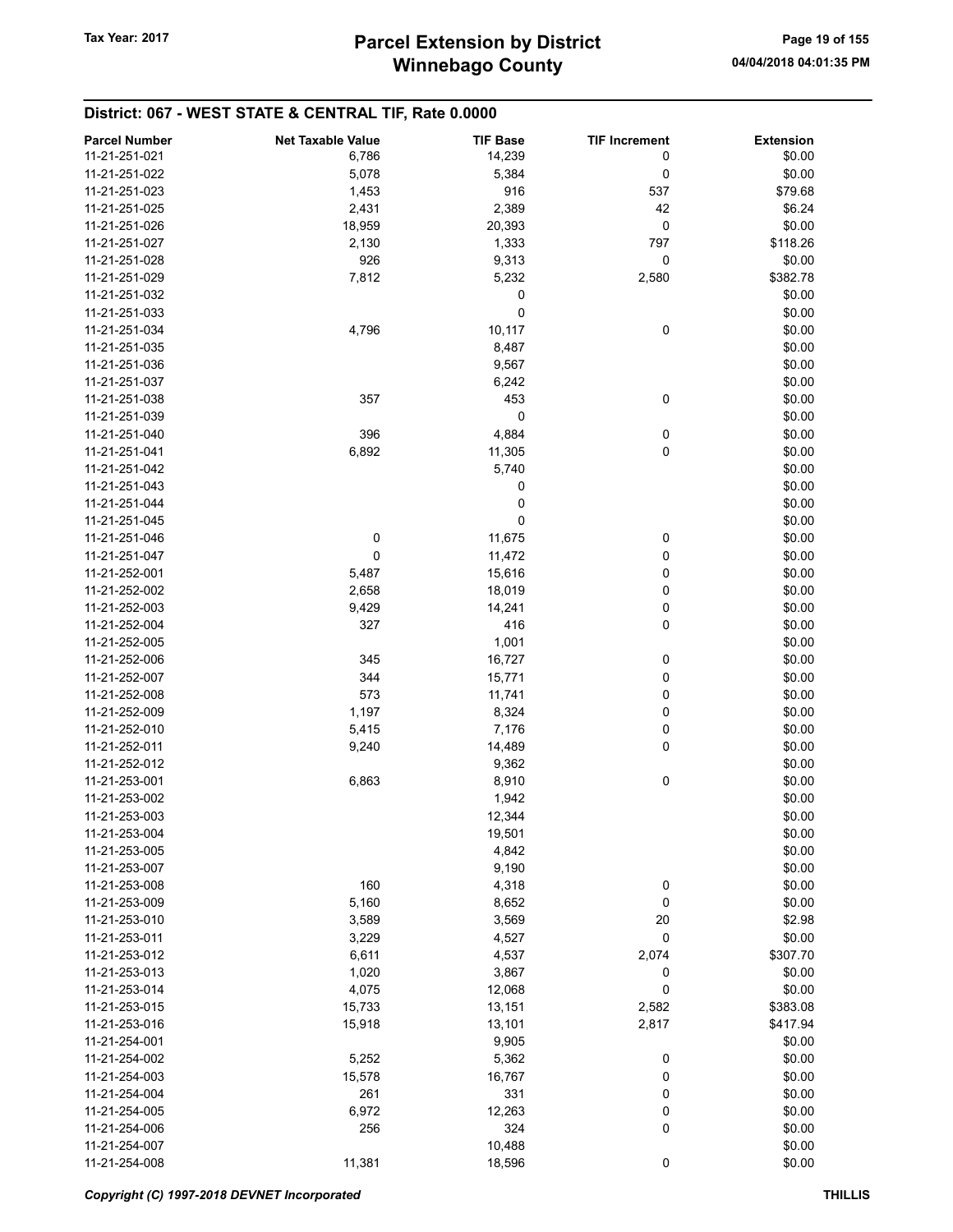| <b>Parcel Number</b> | <b>Net Taxable Value</b> | <b>TIF Base</b> | <b>TIF Increment</b> | <b>Extension</b> |
|----------------------|--------------------------|-----------------|----------------------|------------------|
| 11-21-254-009        | 968                      | 1,082           | 0                    | \$0.00           |
| 11-21-254-010        | 238                      | 302             | 0                    | \$0.00           |
|                      |                          |                 |                      |                  |
| 11-21-254-011        | 4,377                    | 5,039           | 0                    | \$0.00           |
| 11-21-254-012        | 6,233                    | 10,957          | 0                    | \$0.00           |
| 11-21-254-013        | 10,635                   | 13,845          | 0                    | \$0.00           |
| 11-21-254-014        | 1,678                    | 13,694          | 0                    | \$0.00           |
| 11-21-255-001        |                          | 0               |                      | \$0.00           |
| 11-21-255-002        | 284                      | 363             | 0                    | \$0.00           |
| 11-21-255-003        | 10,360                   | 10,155          | 205                  | \$30.42          |
| 11-21-255-004        | 8,984                    | 9,159           | 0                    | \$0.00           |
| 11-21-255-005        |                          | 274             |                      | \$0.00           |
| 11-21-255-006        |                          | 0               |                      | \$0.00           |
| 11-21-255-007        | 6,445                    | 10,248          | 0                    | \$0.00           |
| 11-21-255-008        | 810                      | 13,587          | 0                    | \$0.00           |
| 11-21-255-009        |                          |                 | 0                    |                  |
|                      | 5,950                    | 13,172          |                      | \$0.00           |
| 11-21-255-010        | 10,110                   | 13,491          | 0                    | \$0.00           |
| 11-21-255-011        | 7,925                    | 12,104          | 0                    | \$0.00           |
| 11-21-255-012        | 9,789                    | 12,873          | 0                    | \$0.00           |
| 11-21-255-013        | 5,903                    | 8,762           | 0                    | \$0.00           |
| 11-21-255-014        | 5,465                    | 8,977           | 0                    | \$0.00           |
| 11-21-255-015        | 3,215                    | 9,110           | 0                    | \$0.00           |
| 11-21-256-001        | 8,321                    | 13,554          | 0                    | \$0.00           |
| 11-21-256-002        | 7,534                    | 10,508          | 0                    | \$0.00           |
| 11-21-256-003        | 294                      | 372             | 0                    | \$0.00           |
| 11-21-256-004        | 7,984                    | 15,226          | 0                    | \$0.00           |
| 11-21-256-005        |                          |                 | 0                    | \$0.00           |
|                      | 6,555                    | 10,668          |                      |                  |
| 11-21-256-006        | 294                      | 372             | 0                    | \$0.00           |
| 11-21-256-007        | 8,045                    | 10,256          | 0                    | \$0.00           |
| 11-21-256-008        | 294                      | 372             | 0                    | \$0.00           |
| 11-21-256-009        | 8,834                    | 11,905          | 0                    | \$0.00           |
| 11-21-256-010        | $\mathbf 0$              | 16,112          | 0                    | \$0.00           |
| 11-21-256-011        | $\mathbf 0$              | 6,957           | 0                    | \$0.00           |
| 11-21-256-012        | 7,942                    | 12,293          | 0                    | \$0.00           |
| 11-21-256-013        | 8,504                    | 13,486          | 0                    | \$0.00           |
| 11-21-256-014        | 5,413                    | 6,863           | 0                    | \$0.00           |
| 11-21-256-015        | 7,112                    | 12,382          | 0                    | \$0.00           |
| 11-21-256-016        | 8,875                    | 10,550          | 0                    | \$0.00           |
| 11-21-256-017        | 6,747                    | 8,461           | 0                    | \$0.00           |
| 11-21-256-018        | 3,677                    | 6,520           | 0                    | \$0.00           |
| 11-21-256-019        |                          | 10,165          | 0                    | \$0.00           |
|                      | 8,402                    |                 |                      |                  |
| 11-21-256-020        | 5,084                    | 9,043           | 0                    | \$0.00           |
| 11-21-257-001        | 4,823                    | 10,773          | 0                    | \$0.00           |
| 11-21-257-002        | 1,322                    | 10,007          | 0                    | \$0.00           |
| 11-21-257-003        | 0                        | 12,014          | 0                    | \$0.00           |
| 11-21-257-004        | 384                      | 10,421          | 0                    | \$0.00           |
| 11-21-257-005        | 0                        | 10,398          | 0                    | \$0.00           |
| 11-21-257-006        |                          | 9,285           |                      | \$0.00           |
| 11-21-257-007        | 6,598                    | 13,317          | 0                    | \$0.00           |
| 11-21-257-008        | 11,911                   | 17,854          | 0                    | \$0.00           |
| 11-21-257-009        | 14,739                   | 16,452          | 0                    | \$0.00           |
| 11-21-257-010        | 283                      | 360             | 0                    | \$0.00           |
| 11-21-257-011        | 8,316                    | 13,989          | 0                    | \$0.00           |
| 11-21-257-012        | 7,673                    | 13,648          | 0                    | \$0.00           |
|                      |                          |                 |                      |                  |
| 11-21-257-013        | 169                      | 215             | 0                    | \$0.00           |
| 11-21-257-014        | 7,392                    | 13,604          | 0                    | \$0.00           |
| 11-21-258-001        | 13,088                   | 14,542          | 0                    | \$0.00           |
| 11-21-258-002        | 5,783                    | 16,191          | 0                    | \$0.00           |
| 11-21-258-003        | 10,010                   | 14,832          | 0                    | \$0.00           |
| 11-21-258-004        | 10,120                   | 14,675          | 0                    | \$0.00           |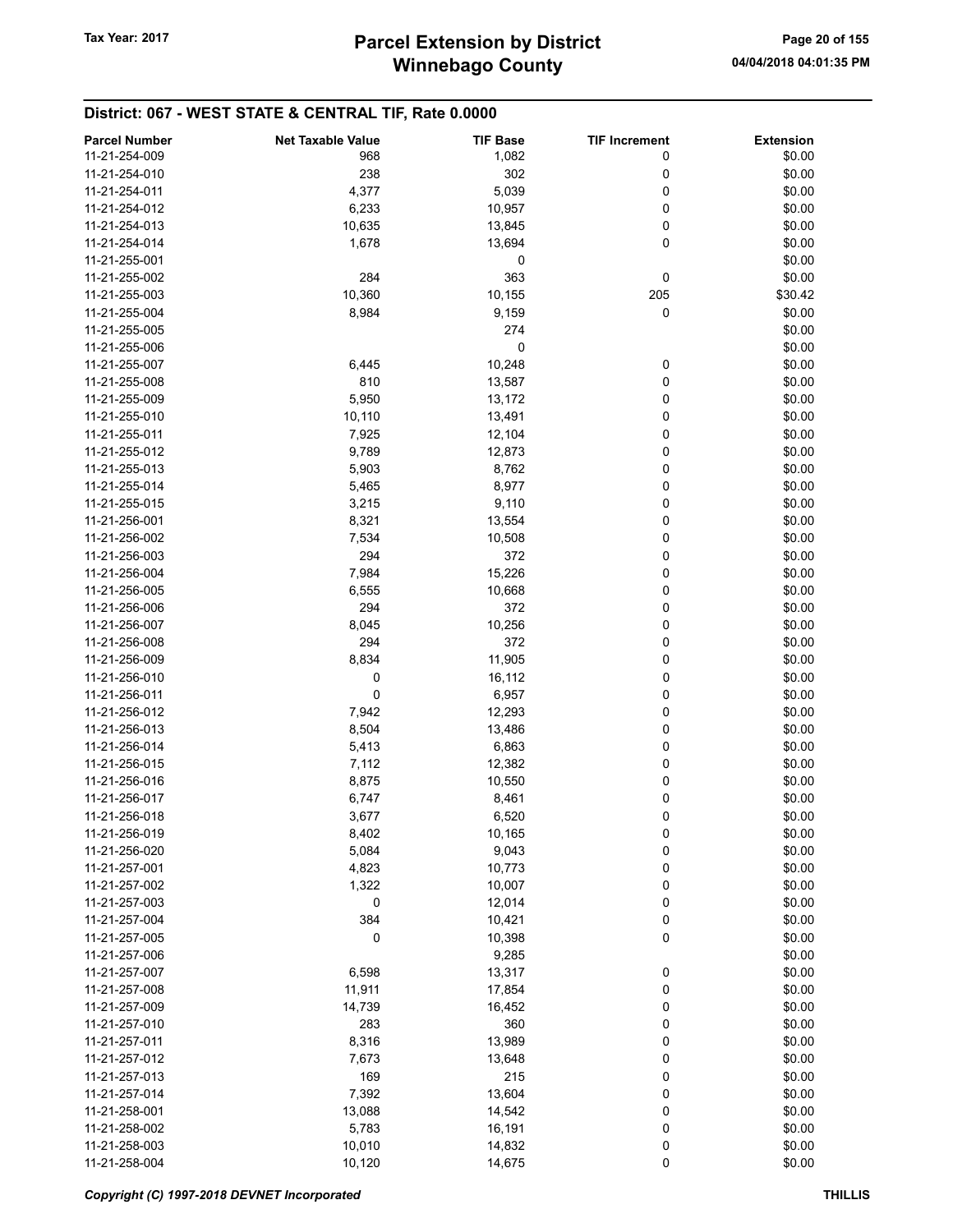# Winnebago County Tax Year: 2017 **Parcel Extension by District** Page 21 of 155

| <b>Parcel Number</b> | <b>Net Taxable Value</b> | <b>TIF Base</b> | <b>TIF Increment</b> | <b>Extension</b> |
|----------------------|--------------------------|-----------------|----------------------|------------------|
| 11-21-258-005        | 2,461                    | 11,020          | 0                    | \$0.00           |
| 11-21-258-006        | 12,539                   | 17,659          | 0                    | \$0.00           |
|                      |                          |                 |                      |                  |
| 11-21-258-007        | 5,924                    | 8,067           | 0                    | \$0.00           |
| 11-21-258-008        | 196                      | 10,601          | 0                    | \$0.00           |
| 11-21-258-009        | 7,466                    | 18,625          | 0                    | \$0.00           |
| 11-21-258-010        | 6,658                    | 11,160          | 0                    | \$0.00           |
| 11-21-258-011        | 6,780                    | 11,473          | 0                    | \$0.00           |
| 11-21-258-012        | 283                      | 360             | 0                    | \$0.00           |
| 11-21-258-013        | 5,508                    | 9,445           | 0                    | \$0.00           |
| 11-21-258-014        | 12,199                   | 12,382          | 0                    | \$0.00           |
| 11-21-258-015        | 283                      | 360             | 0                    | \$0.00           |
|                      |                          |                 |                      |                  |
| 11-21-258-016        | 9,455                    | 14,293          | 0                    | \$0.00           |
| 11-21-258-017        | 6,461                    | 13,753          | 0                    | \$0.00           |
| 11-21-258-018        | 7,913                    | 10,425          | 0                    | \$0.00           |
| 11-21-259-001        | 8,823                    | 7,224           | 1,599                | \$237.24         |
| 11-21-259-002        | 1,845                    | 11,080          | 0                    | \$0.00           |
| 11-21-259-003        | 1,577                    | 8,812           | 0                    | \$0.00           |
| 11-21-259-004        | 6,343                    | 8,731           | 0                    | \$0.00           |
| 11-21-259-005        | 2,670                    | 10,946          | 0                    | \$0.00           |
| 11-21-259-006        |                          | 14,370          | 0                    | \$0.00           |
|                      | 10,066                   |                 |                      |                  |
| 11-21-259-007        | 2,577                    | 15,170          | 0                    | \$0.00           |
| 11-21-259-008        | 7,225                    | 16,557          | 0                    | \$0.00           |
| 11-21-259-009        | 2,562                    | 12,024          | 0                    | \$0.00           |
| 11-21-259-010        | 8,418                    | 8,878           | 0                    | \$0.00           |
| 11-21-259-011        | 3,688                    | 4,388           | 0                    | \$0.00           |
| 11-21-259-012        | 4,523                    | 10,183          | 0                    | \$0.00           |
| 11-21-259-013        | 0                        | 10,845          | 0                    | \$0.00           |
| 11-21-259-014        | 6,455                    | 10,777          | 0                    | \$0.00           |
| 11-21-259-015        | 8,468                    | 6,215           | 2,253                | \$334.26         |
|                      |                          |                 |                      |                  |
| 11-21-259-016        | 6,939                    | 8,813           | 0                    | \$0.00           |
| 11-21-259-017        | 10,206                   | 15,575          | 0                    | \$0.00           |
| 11-21-259-018        | 0                        | 10,944          | 0                    | \$0.00           |
| 11-21-259-019        | 234                      | 7,427           | 0                    | \$0.00           |
| 11-21-260-001        | 10,125                   | 14,569          | 0                    | \$0.00           |
| 11-21-260-002        | 12,957                   | 19,500          | 0                    | \$0.00           |
| 11-21-260-003        | 3,461                    | 12,873          | 0                    | \$0.00           |
| 11-21-260-004        | 7,239                    | 10,443          | 0                    | \$0.00           |
| 11-21-260-005        | 6,055                    | 10,765          | 0                    | \$0.00           |
| 11-21-260-006        |                          |                 | 0                    | \$0.00           |
|                      | 6,523                    | 8,887           |                      |                  |
| 11-21-260-007        | 55                       | 9,336           | 0                    | \$0.00           |
| 11-21-260-008        | 3,375                    | 10,353          | 0                    | \$0.00           |
| 11-21-260-009        | 6,566                    | 12,330          | 0                    | \$0.00           |
| 11-21-260-010        | 3,576                    | 14,769          | 0                    | \$0.00           |
| 11-21-260-011        | 5,997                    | 8,089           | 0                    | \$0.00           |
| 11-21-260-012        | 0                        | 10,470          | 0                    | \$0.00           |
| 11-21-260-013        | 2,377                    | 13,206          | 0                    | \$0.00           |
| 11-21-260-014        | 5,240                    | 16,201          | 0                    | \$0.00           |
| 11-21-260-015        | 8,715                    | 11,199          | 0                    | \$0.00           |
|                      |                          |                 |                      | \$0.00           |
| 11-21-261-001        | 325                      | 404             | 0                    |                  |
| 11-21-261-002        | 283                      | 360             | 0                    | \$0.00           |
| 11-21-261-003        | 6,458                    | 16,467          | 0                    | \$0.00           |
| 11-21-261-006        | 331                      | 9,598           | 0                    | \$0.00           |
| 11-21-261-007        | 6,579                    | 10,900          | 0                    | \$0.00           |
| 11-21-261-008        | 8,990                    | 9,825           | 0                    | \$0.00           |
| 11-21-261-009        | 283                      | 360             | 0                    | \$0.00           |
| 11-21-261-010        | 5,555                    | 8,184           | 0                    | \$0.00           |
| 11-21-261-011        | 6,385                    | 7,056           | 0                    | \$0.00           |
| 11-21-261-012        | 465                      |                 |                      | \$0.00           |
|                      |                          | 591             | 0                    |                  |
| 11-21-261-013        | 248                      | 7,728           | 0                    | \$0.00           |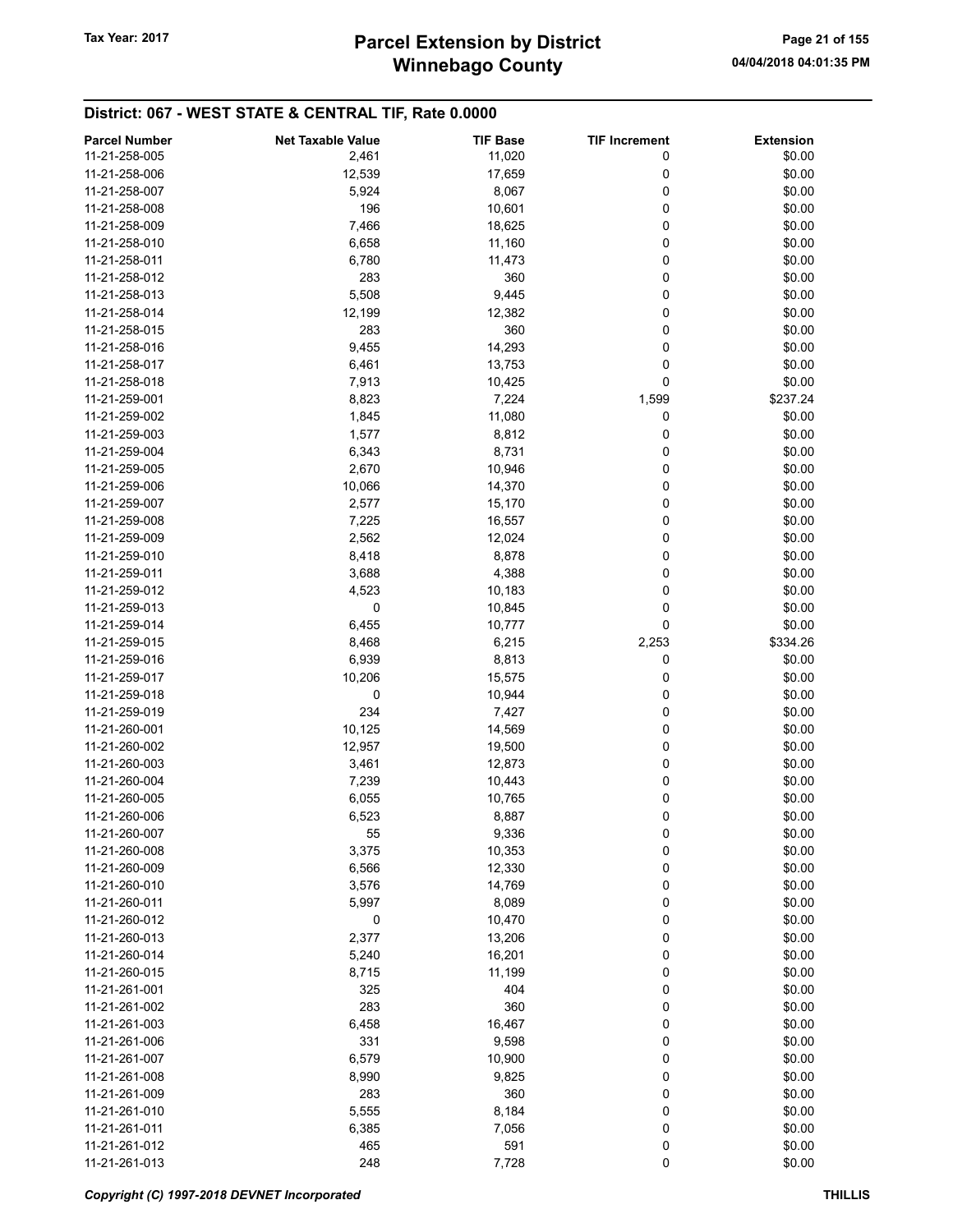| <b>Parcel Number</b> | <b>Net Taxable Value</b> | <b>TIF Base</b> | <b>TIF Increment</b> | <b>Extension</b> |
|----------------------|--------------------------|-----------------|----------------------|------------------|
| 11-21-261-014        | 1,820                    | 4,946           | 0                    | \$0.00           |
| 11-21-261-015        | 243                      | 309             | 0                    | \$0.00           |
| 11-21-261-016        | 5,038                    | 5,369           | 0                    | \$0.00           |
| 11-21-276-001        | 6,113                    | 11,801          | 0                    | \$0.00           |
| 11-21-276-002        |                          |                 | 0                    | \$0.00           |
|                      | 8,517                    | 11,562          |                      |                  |
| 11-21-276-005        | 491                      | 15,507          | 0                    | \$0.00           |
| 11-21-276-006        | 1,695                    | 11,669          | 0                    | \$0.00           |
| 11-21-276-007        | 491                      | 13,408          | 0                    | \$0.00           |
| 11-21-276-008        |                          | 1,358           |                      | \$0.00           |
| 11-21-276-009        |                          | 22,205          |                      | \$0.00           |
| 11-21-276-010        |                          | 865             |                      | \$0.00           |
| 11-21-276-011        | 17,661                   | 27,585          | 0                    | \$0.00           |
| 11-21-276-012        | 7,373                    | 2,813           | 4,560                | \$676.54         |
| 11-21-277-001        | 7,537                    | 11,509          | 0                    | \$0.00           |
| 11-21-277-002        | 6,322                    | 16,813          | 0                    | \$0.00           |
| 11-21-277-003        | 10,637                   | 15,325          | 0                    | \$0.00           |
| 11-21-277-004        | 4,682                    | 10,293          | 0                    | \$0.00           |
| 11-21-277-005        | 5,650                    | 14,276          | 0                    | \$0.00           |
| 11-21-277-006        | 4,356                    | 1,952           | 2,404                | \$356.66         |
| 11-21-277-007        | 483                      | 0               | 483                  | \$71.66          |
| 11-21-277-008        | 5,961                    | 13,011          | 0                    | \$0.00           |
| 11-21-277-009        | 3,333                    | 13,352          | 0                    | \$0.00           |
| 11-21-277-010        |                          | 8,501           |                      | \$0.00           |
| 11-21-277-011        | 6,962                    | 8,878           | 0                    | \$0.00           |
| 11-21-277-012        |                          | 0               |                      | \$0.00           |
| 11-21-278-001        | 476                      | 605             | 0                    | \$0.00           |
| 11-21-278-002        | 5,916                    | 11,596          | 0                    | \$0.00           |
| 11-21-278-003        | 476                      | 605             | 0                    | \$0.00           |
| 11-21-278-004        | 5,823                    | 5,801           | 22                   | \$3.26           |
| 11-21-278-005        | 3,416                    | 11,904          | 0                    | \$0.00           |
| 11-21-278-006        | 330                      | 420             |                      | \$0.00           |
|                      |                          |                 | 0                    |                  |
| 11-21-278-007        | 3,765                    | 15,969          | 0                    | \$0.00           |
| 11-21-278-008        | 1,215                    | 13,310          | 0                    | \$0.00           |
| 11-21-278-009        | 4,069                    | 4,124           | 0                    | \$0.00           |
| 11-21-278-015        |                          | 4,983           |                      | \$0.00           |
| 11-21-278-016        |                          | 391             |                      | \$0.00           |
| 11-21-278-017        |                          | 13,608          |                      | \$0.00           |
| 11-21-278-018        |                          | 5,831           |                      | \$0.00           |
| 11-21-278-019        |                          | 9,060           |                      | \$0.00           |
| 11-21-279-013        | 324,890                  | 72,801          | 252,089              | \$37,400.68      |
| 11-21-279-016        |                          | 0               |                      | \$0.00           |
| 11-21-279-017        |                          | 0               |                      | \$0.00           |
| 11-21-279-018        |                          | 4,832           |                      | \$0.00           |
| 11-21-280-001        | 3,767                    | 10,607          | 0                    | \$0.00           |
| 11-21-280-002        | 8,537                    | 11,433          | 0                    | \$0.00           |
| 11-21-280-003        |                          | 462             |                      | \$0.00           |
| 11-21-280-004        |                          | 16,985          |                      | \$0.00           |
| 11-21-280-005        |                          | 0               |                      | \$0.00           |
| 11-21-280-006        | 334                      | 14,142          | 0                    | \$0.00           |
| 11-21-280-007        | 4,856                    | 17,095          | 0                    | \$0.00           |
| 11-21-280-008        | 0                        | 14,118          | 0                    | \$0.00           |
| 11-21-280-009        | 8,164                    | 10,952          | 0                    | \$0.00           |
| 11-21-280-010        | 9,758                    | 10,114          | 0                    | \$0.00           |
| 11-21-280-011        | 7,205                    | 16,070          | 0                    | \$0.00           |
| 11-21-281-001        | 8,885                    | 11,975          | 0                    | \$0.00           |
| 11-21-281-002        |                          | 14,982          |                      | \$0.00           |
| 11-21-281-003        |                          | 1,859           |                      | \$0.00           |
| 11-21-281-004        | 283                      | 11,124          | 0                    | \$0.00           |
| 11-21-281-008        |                          | 0               |                      | \$0.00           |
|                      |                          |                 |                      |                  |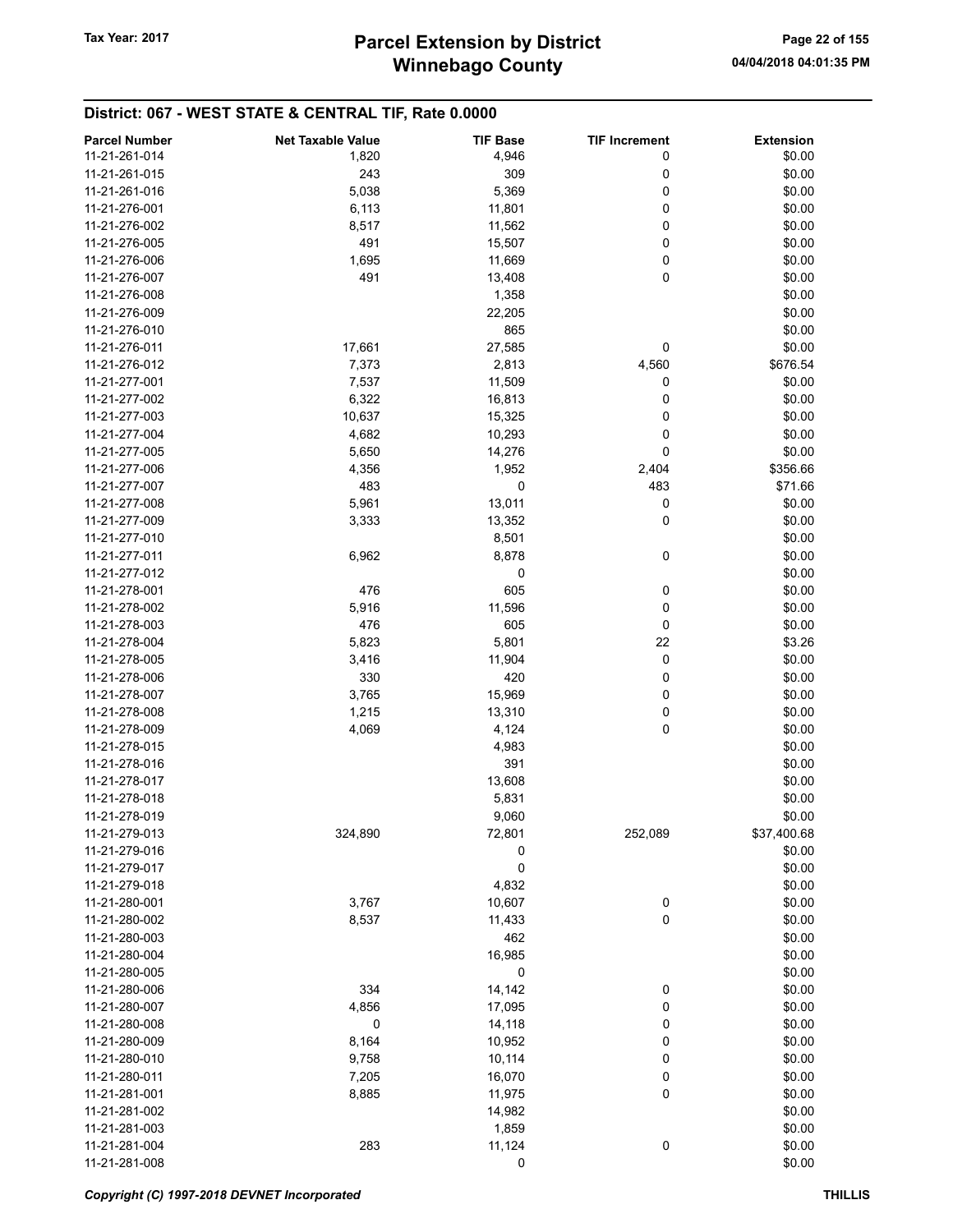| 11-21-281-009<br>0<br>\$0.00<br>3,310<br>19,176<br>0<br>\$0.00<br>11-21-281-010<br>0<br>11-21-281-011<br>4,833<br>21,569<br>\$0.00<br>\$617.04<br>11-21-281-012<br>14,840<br>10,681<br>4,159<br>\$0.00<br>11-21-281-013<br>10,009<br>13,001<br>0<br>\$0.00<br>1,577<br>9,342<br>0<br>11-21-281-014<br>\$0.00<br>6,671<br>19,167<br>0<br>11-21-281-015<br>\$0.00<br>8,969<br>23,302<br>0<br>11-21-281-016<br>0<br>197<br>\$0.00<br>11-21-281-017<br>156<br>\$0.00<br>11-21-281-018<br>0<br>0<br>\$0.00<br>11-21-281-019<br>13,009<br>17,735<br>0<br>\$0.00<br>11-21-281-021<br>0<br>\$0.00<br>239<br>7,593<br>11-21-281-022<br>\$0.00<br>11-21-282-005<br>475<br>13,131<br>0<br>\$0.00<br>8,053<br>16,278<br>0<br>11-21-282-006<br>0<br>4,033<br>\$0.00<br>11-21-282-007<br>11,715<br>0<br>\$0.00<br>11-21-282-008<br>4,277<br>4,316<br>\$0.00<br>11-21-282-009<br>24,209<br>\$1,693.28<br>11-21-282-017<br>11,413<br>0<br>11,413<br>0<br>11,103<br>11,103<br>\$1,647.28<br>11-21-282-018<br>11-21-282-019<br>13,043<br>13,860<br>0<br>\$0.00<br>11-21-282-020<br>11,495<br>12,234<br>0<br>\$0.00<br>11-21-282-021<br>5,732<br>12,231<br>0<br>\$0.00<br>15,247<br>15,247<br>0<br>\$2,262.10<br>11-21-282-022<br>0<br>9,538<br>12,231<br>\$0.00<br>11-21-282-023<br>11-21-283-001<br>0<br>9,349<br>0<br>\$0.00<br>150<br>191<br>0<br>\$0.00<br>11-21-283-002<br>0<br>1,713<br>13,021<br>\$0.00<br>11-21-283-003<br>16,101<br>\$0.00<br>11-21-283-004<br>18,066<br>0<br>11-21-283-005<br>0<br>\$0.00<br>7,135<br>17,429<br>\$0.00<br>11-21-283-006<br>415<br>0<br>13,142<br>0<br>5,217<br>9,237<br>\$0.00<br>11-21-283-007<br>0<br>\$0.00<br>11-21-283-008<br>8,804<br>12,081<br>0<br>\$0.00<br>7,201<br>15,339<br>11-21-283-009<br>\$0.00<br>11-21-283-010<br>8,312<br>11,175<br>0<br>6,640<br>8,667<br>0<br>\$0.00<br>11-21-283-011<br>5,369<br>10,296<br>0<br>\$0.00<br>11-21-283-012<br>0<br>\$0.00<br>11-21-283-013<br>278<br>14,774<br>11-21-284-001<br>0<br>\$0.00<br>\$0.00<br>11-21-284-002<br>6,108<br>7,979<br>0<br>6,946<br>0<br>\$0.00<br>11-21-284-003<br>9,513<br>\$0.00<br>11-21-284-004<br>3,136<br>3,731<br>0<br>\$0.00<br>11-21-284-005<br>4,240<br>0<br>3,758<br>\$0.00<br>11-21-284-006<br>6,114<br>10,559<br>0<br>322<br>0<br>\$0.00<br>11-21-284-007<br>13,248<br>11-21-284-008<br>3,837<br>1,544<br>2,293<br>\$340.20<br>11-21-284-009<br>4,499<br>16,843<br>0<br>\$0.00<br>0<br>11-21-284-010<br>15,351<br>19,947<br>\$0.00<br>208<br>6,845<br>6,637<br>\$30.86<br>11-21-284-011<br>\$0.00<br>10,824<br>0<br>11-21-284-012<br>4,520<br>\$0.00<br>11-21-284-013<br>8,806<br>10,786<br>0<br>\$0.00<br>11-21-284-014<br>244<br>310<br>0<br>5,089<br>16,433<br>0<br>\$0.00<br>11-21-284-017<br>\$0.00<br>11-21-284-018<br>10,146<br>13,586<br>0<br>11-21-284-019<br>7,322<br>14,330<br>0<br>\$0.00<br>\$0.00<br>11-21-284-020<br>362<br>0<br>21,361<br>5,244<br>0<br>\$0.00<br>11-21-284-021<br>12,509<br>\$0.00<br>11-21-284-025<br>8,151<br>18,964<br>0 | <b>Parcel Number</b> | <b>Net Taxable Value</b> | <b>TIF Base</b> | <b>TIF Increment</b> | <b>Extension</b> |
|-----------------------------------------------------------------------------------------------------------------------------------------------------------------------------------------------------------------------------------------------------------------------------------------------------------------------------------------------------------------------------------------------------------------------------------------------------------------------------------------------------------------------------------------------------------------------------------------------------------------------------------------------------------------------------------------------------------------------------------------------------------------------------------------------------------------------------------------------------------------------------------------------------------------------------------------------------------------------------------------------------------------------------------------------------------------------------------------------------------------------------------------------------------------------------------------------------------------------------------------------------------------------------------------------------------------------------------------------------------------------------------------------------------------------------------------------------------------------------------------------------------------------------------------------------------------------------------------------------------------------------------------------------------------------------------------------------------------------------------------------------------------------------------------------------------------------------------------------------------------------------------------------------------------------------------------------------------------------------------------------------------------------------------------------------------------------------------------------------------------------------------------------------------------------------------------------------------------------------------------------------------------------------------------------------------------------------------------------------------------------------------------------------------------------------------------------------------------------------------------------------------------------------------------------------------------------------------------------------------------------------------------------------------------------------------------------------------------------------------------------------------------------------------------------------------------------------------------------------------------------------------------------------------------------------------------------------------------------------|----------------------|--------------------------|-----------------|----------------------|------------------|
|                                                                                                                                                                                                                                                                                                                                                                                                                                                                                                                                                                                                                                                                                                                                                                                                                                                                                                                                                                                                                                                                                                                                                                                                                                                                                                                                                                                                                                                                                                                                                                                                                                                                                                                                                                                                                                                                                                                                                                                                                                                                                                                                                                                                                                                                                                                                                                                                                                                                                                                                                                                                                                                                                                                                                                                                                                                                                                                                                                             |                      |                          |                 |                      |                  |
|                                                                                                                                                                                                                                                                                                                                                                                                                                                                                                                                                                                                                                                                                                                                                                                                                                                                                                                                                                                                                                                                                                                                                                                                                                                                                                                                                                                                                                                                                                                                                                                                                                                                                                                                                                                                                                                                                                                                                                                                                                                                                                                                                                                                                                                                                                                                                                                                                                                                                                                                                                                                                                                                                                                                                                                                                                                                                                                                                                             |                      |                          |                 |                      |                  |
|                                                                                                                                                                                                                                                                                                                                                                                                                                                                                                                                                                                                                                                                                                                                                                                                                                                                                                                                                                                                                                                                                                                                                                                                                                                                                                                                                                                                                                                                                                                                                                                                                                                                                                                                                                                                                                                                                                                                                                                                                                                                                                                                                                                                                                                                                                                                                                                                                                                                                                                                                                                                                                                                                                                                                                                                                                                                                                                                                                             |                      |                          |                 |                      |                  |
|                                                                                                                                                                                                                                                                                                                                                                                                                                                                                                                                                                                                                                                                                                                                                                                                                                                                                                                                                                                                                                                                                                                                                                                                                                                                                                                                                                                                                                                                                                                                                                                                                                                                                                                                                                                                                                                                                                                                                                                                                                                                                                                                                                                                                                                                                                                                                                                                                                                                                                                                                                                                                                                                                                                                                                                                                                                                                                                                                                             |                      |                          |                 |                      |                  |
|                                                                                                                                                                                                                                                                                                                                                                                                                                                                                                                                                                                                                                                                                                                                                                                                                                                                                                                                                                                                                                                                                                                                                                                                                                                                                                                                                                                                                                                                                                                                                                                                                                                                                                                                                                                                                                                                                                                                                                                                                                                                                                                                                                                                                                                                                                                                                                                                                                                                                                                                                                                                                                                                                                                                                                                                                                                                                                                                                                             |                      |                          |                 |                      |                  |
|                                                                                                                                                                                                                                                                                                                                                                                                                                                                                                                                                                                                                                                                                                                                                                                                                                                                                                                                                                                                                                                                                                                                                                                                                                                                                                                                                                                                                                                                                                                                                                                                                                                                                                                                                                                                                                                                                                                                                                                                                                                                                                                                                                                                                                                                                                                                                                                                                                                                                                                                                                                                                                                                                                                                                                                                                                                                                                                                                                             |                      |                          |                 |                      |                  |
|                                                                                                                                                                                                                                                                                                                                                                                                                                                                                                                                                                                                                                                                                                                                                                                                                                                                                                                                                                                                                                                                                                                                                                                                                                                                                                                                                                                                                                                                                                                                                                                                                                                                                                                                                                                                                                                                                                                                                                                                                                                                                                                                                                                                                                                                                                                                                                                                                                                                                                                                                                                                                                                                                                                                                                                                                                                                                                                                                                             |                      |                          |                 |                      |                  |
|                                                                                                                                                                                                                                                                                                                                                                                                                                                                                                                                                                                                                                                                                                                                                                                                                                                                                                                                                                                                                                                                                                                                                                                                                                                                                                                                                                                                                                                                                                                                                                                                                                                                                                                                                                                                                                                                                                                                                                                                                                                                                                                                                                                                                                                                                                                                                                                                                                                                                                                                                                                                                                                                                                                                                                                                                                                                                                                                                                             |                      |                          |                 |                      |                  |
|                                                                                                                                                                                                                                                                                                                                                                                                                                                                                                                                                                                                                                                                                                                                                                                                                                                                                                                                                                                                                                                                                                                                                                                                                                                                                                                                                                                                                                                                                                                                                                                                                                                                                                                                                                                                                                                                                                                                                                                                                                                                                                                                                                                                                                                                                                                                                                                                                                                                                                                                                                                                                                                                                                                                                                                                                                                                                                                                                                             |                      |                          |                 |                      |                  |
|                                                                                                                                                                                                                                                                                                                                                                                                                                                                                                                                                                                                                                                                                                                                                                                                                                                                                                                                                                                                                                                                                                                                                                                                                                                                                                                                                                                                                                                                                                                                                                                                                                                                                                                                                                                                                                                                                                                                                                                                                                                                                                                                                                                                                                                                                                                                                                                                                                                                                                                                                                                                                                                                                                                                                                                                                                                                                                                                                                             |                      |                          |                 |                      |                  |
|                                                                                                                                                                                                                                                                                                                                                                                                                                                                                                                                                                                                                                                                                                                                                                                                                                                                                                                                                                                                                                                                                                                                                                                                                                                                                                                                                                                                                                                                                                                                                                                                                                                                                                                                                                                                                                                                                                                                                                                                                                                                                                                                                                                                                                                                                                                                                                                                                                                                                                                                                                                                                                                                                                                                                                                                                                                                                                                                                                             |                      |                          |                 |                      |                  |
|                                                                                                                                                                                                                                                                                                                                                                                                                                                                                                                                                                                                                                                                                                                                                                                                                                                                                                                                                                                                                                                                                                                                                                                                                                                                                                                                                                                                                                                                                                                                                                                                                                                                                                                                                                                                                                                                                                                                                                                                                                                                                                                                                                                                                                                                                                                                                                                                                                                                                                                                                                                                                                                                                                                                                                                                                                                                                                                                                                             |                      |                          |                 |                      |                  |
|                                                                                                                                                                                                                                                                                                                                                                                                                                                                                                                                                                                                                                                                                                                                                                                                                                                                                                                                                                                                                                                                                                                                                                                                                                                                                                                                                                                                                                                                                                                                                                                                                                                                                                                                                                                                                                                                                                                                                                                                                                                                                                                                                                                                                                                                                                                                                                                                                                                                                                                                                                                                                                                                                                                                                                                                                                                                                                                                                                             |                      |                          |                 |                      |                  |
|                                                                                                                                                                                                                                                                                                                                                                                                                                                                                                                                                                                                                                                                                                                                                                                                                                                                                                                                                                                                                                                                                                                                                                                                                                                                                                                                                                                                                                                                                                                                                                                                                                                                                                                                                                                                                                                                                                                                                                                                                                                                                                                                                                                                                                                                                                                                                                                                                                                                                                                                                                                                                                                                                                                                                                                                                                                                                                                                                                             |                      |                          |                 |                      |                  |
|                                                                                                                                                                                                                                                                                                                                                                                                                                                                                                                                                                                                                                                                                                                                                                                                                                                                                                                                                                                                                                                                                                                                                                                                                                                                                                                                                                                                                                                                                                                                                                                                                                                                                                                                                                                                                                                                                                                                                                                                                                                                                                                                                                                                                                                                                                                                                                                                                                                                                                                                                                                                                                                                                                                                                                                                                                                                                                                                                                             |                      |                          |                 |                      |                  |
|                                                                                                                                                                                                                                                                                                                                                                                                                                                                                                                                                                                                                                                                                                                                                                                                                                                                                                                                                                                                                                                                                                                                                                                                                                                                                                                                                                                                                                                                                                                                                                                                                                                                                                                                                                                                                                                                                                                                                                                                                                                                                                                                                                                                                                                                                                                                                                                                                                                                                                                                                                                                                                                                                                                                                                                                                                                                                                                                                                             |                      |                          |                 |                      |                  |
|                                                                                                                                                                                                                                                                                                                                                                                                                                                                                                                                                                                                                                                                                                                                                                                                                                                                                                                                                                                                                                                                                                                                                                                                                                                                                                                                                                                                                                                                                                                                                                                                                                                                                                                                                                                                                                                                                                                                                                                                                                                                                                                                                                                                                                                                                                                                                                                                                                                                                                                                                                                                                                                                                                                                                                                                                                                                                                                                                                             |                      |                          |                 |                      |                  |
|                                                                                                                                                                                                                                                                                                                                                                                                                                                                                                                                                                                                                                                                                                                                                                                                                                                                                                                                                                                                                                                                                                                                                                                                                                                                                                                                                                                                                                                                                                                                                                                                                                                                                                                                                                                                                                                                                                                                                                                                                                                                                                                                                                                                                                                                                                                                                                                                                                                                                                                                                                                                                                                                                                                                                                                                                                                                                                                                                                             |                      |                          |                 |                      |                  |
|                                                                                                                                                                                                                                                                                                                                                                                                                                                                                                                                                                                                                                                                                                                                                                                                                                                                                                                                                                                                                                                                                                                                                                                                                                                                                                                                                                                                                                                                                                                                                                                                                                                                                                                                                                                                                                                                                                                                                                                                                                                                                                                                                                                                                                                                                                                                                                                                                                                                                                                                                                                                                                                                                                                                                                                                                                                                                                                                                                             |                      |                          |                 |                      |                  |
|                                                                                                                                                                                                                                                                                                                                                                                                                                                                                                                                                                                                                                                                                                                                                                                                                                                                                                                                                                                                                                                                                                                                                                                                                                                                                                                                                                                                                                                                                                                                                                                                                                                                                                                                                                                                                                                                                                                                                                                                                                                                                                                                                                                                                                                                                                                                                                                                                                                                                                                                                                                                                                                                                                                                                                                                                                                                                                                                                                             |                      |                          |                 |                      |                  |
|                                                                                                                                                                                                                                                                                                                                                                                                                                                                                                                                                                                                                                                                                                                                                                                                                                                                                                                                                                                                                                                                                                                                                                                                                                                                                                                                                                                                                                                                                                                                                                                                                                                                                                                                                                                                                                                                                                                                                                                                                                                                                                                                                                                                                                                                                                                                                                                                                                                                                                                                                                                                                                                                                                                                                                                                                                                                                                                                                                             |                      |                          |                 |                      |                  |
|                                                                                                                                                                                                                                                                                                                                                                                                                                                                                                                                                                                                                                                                                                                                                                                                                                                                                                                                                                                                                                                                                                                                                                                                                                                                                                                                                                                                                                                                                                                                                                                                                                                                                                                                                                                                                                                                                                                                                                                                                                                                                                                                                                                                                                                                                                                                                                                                                                                                                                                                                                                                                                                                                                                                                                                                                                                                                                                                                                             |                      |                          |                 |                      |                  |
|                                                                                                                                                                                                                                                                                                                                                                                                                                                                                                                                                                                                                                                                                                                                                                                                                                                                                                                                                                                                                                                                                                                                                                                                                                                                                                                                                                                                                                                                                                                                                                                                                                                                                                                                                                                                                                                                                                                                                                                                                                                                                                                                                                                                                                                                                                                                                                                                                                                                                                                                                                                                                                                                                                                                                                                                                                                                                                                                                                             |                      |                          |                 |                      |                  |
|                                                                                                                                                                                                                                                                                                                                                                                                                                                                                                                                                                                                                                                                                                                                                                                                                                                                                                                                                                                                                                                                                                                                                                                                                                                                                                                                                                                                                                                                                                                                                                                                                                                                                                                                                                                                                                                                                                                                                                                                                                                                                                                                                                                                                                                                                                                                                                                                                                                                                                                                                                                                                                                                                                                                                                                                                                                                                                                                                                             |                      |                          |                 |                      |                  |
|                                                                                                                                                                                                                                                                                                                                                                                                                                                                                                                                                                                                                                                                                                                                                                                                                                                                                                                                                                                                                                                                                                                                                                                                                                                                                                                                                                                                                                                                                                                                                                                                                                                                                                                                                                                                                                                                                                                                                                                                                                                                                                                                                                                                                                                                                                                                                                                                                                                                                                                                                                                                                                                                                                                                                                                                                                                                                                                                                                             |                      |                          |                 |                      |                  |
|                                                                                                                                                                                                                                                                                                                                                                                                                                                                                                                                                                                                                                                                                                                                                                                                                                                                                                                                                                                                                                                                                                                                                                                                                                                                                                                                                                                                                                                                                                                                                                                                                                                                                                                                                                                                                                                                                                                                                                                                                                                                                                                                                                                                                                                                                                                                                                                                                                                                                                                                                                                                                                                                                                                                                                                                                                                                                                                                                                             |                      |                          |                 |                      |                  |
|                                                                                                                                                                                                                                                                                                                                                                                                                                                                                                                                                                                                                                                                                                                                                                                                                                                                                                                                                                                                                                                                                                                                                                                                                                                                                                                                                                                                                                                                                                                                                                                                                                                                                                                                                                                                                                                                                                                                                                                                                                                                                                                                                                                                                                                                                                                                                                                                                                                                                                                                                                                                                                                                                                                                                                                                                                                                                                                                                                             |                      |                          |                 |                      |                  |
|                                                                                                                                                                                                                                                                                                                                                                                                                                                                                                                                                                                                                                                                                                                                                                                                                                                                                                                                                                                                                                                                                                                                                                                                                                                                                                                                                                                                                                                                                                                                                                                                                                                                                                                                                                                                                                                                                                                                                                                                                                                                                                                                                                                                                                                                                                                                                                                                                                                                                                                                                                                                                                                                                                                                                                                                                                                                                                                                                                             |                      |                          |                 |                      |                  |
|                                                                                                                                                                                                                                                                                                                                                                                                                                                                                                                                                                                                                                                                                                                                                                                                                                                                                                                                                                                                                                                                                                                                                                                                                                                                                                                                                                                                                                                                                                                                                                                                                                                                                                                                                                                                                                                                                                                                                                                                                                                                                                                                                                                                                                                                                                                                                                                                                                                                                                                                                                                                                                                                                                                                                                                                                                                                                                                                                                             |                      |                          |                 |                      |                  |
|                                                                                                                                                                                                                                                                                                                                                                                                                                                                                                                                                                                                                                                                                                                                                                                                                                                                                                                                                                                                                                                                                                                                                                                                                                                                                                                                                                                                                                                                                                                                                                                                                                                                                                                                                                                                                                                                                                                                                                                                                                                                                                                                                                                                                                                                                                                                                                                                                                                                                                                                                                                                                                                                                                                                                                                                                                                                                                                                                                             |                      |                          |                 |                      |                  |
|                                                                                                                                                                                                                                                                                                                                                                                                                                                                                                                                                                                                                                                                                                                                                                                                                                                                                                                                                                                                                                                                                                                                                                                                                                                                                                                                                                                                                                                                                                                                                                                                                                                                                                                                                                                                                                                                                                                                                                                                                                                                                                                                                                                                                                                                                                                                                                                                                                                                                                                                                                                                                                                                                                                                                                                                                                                                                                                                                                             |                      |                          |                 |                      |                  |
|                                                                                                                                                                                                                                                                                                                                                                                                                                                                                                                                                                                                                                                                                                                                                                                                                                                                                                                                                                                                                                                                                                                                                                                                                                                                                                                                                                                                                                                                                                                                                                                                                                                                                                                                                                                                                                                                                                                                                                                                                                                                                                                                                                                                                                                                                                                                                                                                                                                                                                                                                                                                                                                                                                                                                                                                                                                                                                                                                                             |                      |                          |                 |                      |                  |
|                                                                                                                                                                                                                                                                                                                                                                                                                                                                                                                                                                                                                                                                                                                                                                                                                                                                                                                                                                                                                                                                                                                                                                                                                                                                                                                                                                                                                                                                                                                                                                                                                                                                                                                                                                                                                                                                                                                                                                                                                                                                                                                                                                                                                                                                                                                                                                                                                                                                                                                                                                                                                                                                                                                                                                                                                                                                                                                                                                             |                      |                          |                 |                      |                  |
|                                                                                                                                                                                                                                                                                                                                                                                                                                                                                                                                                                                                                                                                                                                                                                                                                                                                                                                                                                                                                                                                                                                                                                                                                                                                                                                                                                                                                                                                                                                                                                                                                                                                                                                                                                                                                                                                                                                                                                                                                                                                                                                                                                                                                                                                                                                                                                                                                                                                                                                                                                                                                                                                                                                                                                                                                                                                                                                                                                             |                      |                          |                 |                      |                  |
|                                                                                                                                                                                                                                                                                                                                                                                                                                                                                                                                                                                                                                                                                                                                                                                                                                                                                                                                                                                                                                                                                                                                                                                                                                                                                                                                                                                                                                                                                                                                                                                                                                                                                                                                                                                                                                                                                                                                                                                                                                                                                                                                                                                                                                                                                                                                                                                                                                                                                                                                                                                                                                                                                                                                                                                                                                                                                                                                                                             |                      |                          |                 |                      |                  |
|                                                                                                                                                                                                                                                                                                                                                                                                                                                                                                                                                                                                                                                                                                                                                                                                                                                                                                                                                                                                                                                                                                                                                                                                                                                                                                                                                                                                                                                                                                                                                                                                                                                                                                                                                                                                                                                                                                                                                                                                                                                                                                                                                                                                                                                                                                                                                                                                                                                                                                                                                                                                                                                                                                                                                                                                                                                                                                                                                                             |                      |                          |                 |                      |                  |
|                                                                                                                                                                                                                                                                                                                                                                                                                                                                                                                                                                                                                                                                                                                                                                                                                                                                                                                                                                                                                                                                                                                                                                                                                                                                                                                                                                                                                                                                                                                                                                                                                                                                                                                                                                                                                                                                                                                                                                                                                                                                                                                                                                                                                                                                                                                                                                                                                                                                                                                                                                                                                                                                                                                                                                                                                                                                                                                                                                             |                      |                          |                 |                      |                  |
|                                                                                                                                                                                                                                                                                                                                                                                                                                                                                                                                                                                                                                                                                                                                                                                                                                                                                                                                                                                                                                                                                                                                                                                                                                                                                                                                                                                                                                                                                                                                                                                                                                                                                                                                                                                                                                                                                                                                                                                                                                                                                                                                                                                                                                                                                                                                                                                                                                                                                                                                                                                                                                                                                                                                                                                                                                                                                                                                                                             |                      |                          |                 |                      |                  |
|                                                                                                                                                                                                                                                                                                                                                                                                                                                                                                                                                                                                                                                                                                                                                                                                                                                                                                                                                                                                                                                                                                                                                                                                                                                                                                                                                                                                                                                                                                                                                                                                                                                                                                                                                                                                                                                                                                                                                                                                                                                                                                                                                                                                                                                                                                                                                                                                                                                                                                                                                                                                                                                                                                                                                                                                                                                                                                                                                                             |                      |                          |                 |                      |                  |
|                                                                                                                                                                                                                                                                                                                                                                                                                                                                                                                                                                                                                                                                                                                                                                                                                                                                                                                                                                                                                                                                                                                                                                                                                                                                                                                                                                                                                                                                                                                                                                                                                                                                                                                                                                                                                                                                                                                                                                                                                                                                                                                                                                                                                                                                                                                                                                                                                                                                                                                                                                                                                                                                                                                                                                                                                                                                                                                                                                             |                      |                          |                 |                      |                  |
|                                                                                                                                                                                                                                                                                                                                                                                                                                                                                                                                                                                                                                                                                                                                                                                                                                                                                                                                                                                                                                                                                                                                                                                                                                                                                                                                                                                                                                                                                                                                                                                                                                                                                                                                                                                                                                                                                                                                                                                                                                                                                                                                                                                                                                                                                                                                                                                                                                                                                                                                                                                                                                                                                                                                                                                                                                                                                                                                                                             |                      |                          |                 |                      |                  |
|                                                                                                                                                                                                                                                                                                                                                                                                                                                                                                                                                                                                                                                                                                                                                                                                                                                                                                                                                                                                                                                                                                                                                                                                                                                                                                                                                                                                                                                                                                                                                                                                                                                                                                                                                                                                                                                                                                                                                                                                                                                                                                                                                                                                                                                                                                                                                                                                                                                                                                                                                                                                                                                                                                                                                                                                                                                                                                                                                                             |                      |                          |                 |                      |                  |
|                                                                                                                                                                                                                                                                                                                                                                                                                                                                                                                                                                                                                                                                                                                                                                                                                                                                                                                                                                                                                                                                                                                                                                                                                                                                                                                                                                                                                                                                                                                                                                                                                                                                                                                                                                                                                                                                                                                                                                                                                                                                                                                                                                                                                                                                                                                                                                                                                                                                                                                                                                                                                                                                                                                                                                                                                                                                                                                                                                             |                      |                          |                 |                      |                  |
|                                                                                                                                                                                                                                                                                                                                                                                                                                                                                                                                                                                                                                                                                                                                                                                                                                                                                                                                                                                                                                                                                                                                                                                                                                                                                                                                                                                                                                                                                                                                                                                                                                                                                                                                                                                                                                                                                                                                                                                                                                                                                                                                                                                                                                                                                                                                                                                                                                                                                                                                                                                                                                                                                                                                                                                                                                                                                                                                                                             |                      |                          |                 |                      |                  |
|                                                                                                                                                                                                                                                                                                                                                                                                                                                                                                                                                                                                                                                                                                                                                                                                                                                                                                                                                                                                                                                                                                                                                                                                                                                                                                                                                                                                                                                                                                                                                                                                                                                                                                                                                                                                                                                                                                                                                                                                                                                                                                                                                                                                                                                                                                                                                                                                                                                                                                                                                                                                                                                                                                                                                                                                                                                                                                                                                                             |                      |                          |                 |                      |                  |
|                                                                                                                                                                                                                                                                                                                                                                                                                                                                                                                                                                                                                                                                                                                                                                                                                                                                                                                                                                                                                                                                                                                                                                                                                                                                                                                                                                                                                                                                                                                                                                                                                                                                                                                                                                                                                                                                                                                                                                                                                                                                                                                                                                                                                                                                                                                                                                                                                                                                                                                                                                                                                                                                                                                                                                                                                                                                                                                                                                             |                      |                          |                 |                      |                  |
|                                                                                                                                                                                                                                                                                                                                                                                                                                                                                                                                                                                                                                                                                                                                                                                                                                                                                                                                                                                                                                                                                                                                                                                                                                                                                                                                                                                                                                                                                                                                                                                                                                                                                                                                                                                                                                                                                                                                                                                                                                                                                                                                                                                                                                                                                                                                                                                                                                                                                                                                                                                                                                                                                                                                                                                                                                                                                                                                                                             |                      |                          |                 |                      |                  |
|                                                                                                                                                                                                                                                                                                                                                                                                                                                                                                                                                                                                                                                                                                                                                                                                                                                                                                                                                                                                                                                                                                                                                                                                                                                                                                                                                                                                                                                                                                                                                                                                                                                                                                                                                                                                                                                                                                                                                                                                                                                                                                                                                                                                                                                                                                                                                                                                                                                                                                                                                                                                                                                                                                                                                                                                                                                                                                                                                                             |                      |                          |                 |                      |                  |
|                                                                                                                                                                                                                                                                                                                                                                                                                                                                                                                                                                                                                                                                                                                                                                                                                                                                                                                                                                                                                                                                                                                                                                                                                                                                                                                                                                                                                                                                                                                                                                                                                                                                                                                                                                                                                                                                                                                                                                                                                                                                                                                                                                                                                                                                                                                                                                                                                                                                                                                                                                                                                                                                                                                                                                                                                                                                                                                                                                             |                      |                          |                 |                      |                  |
|                                                                                                                                                                                                                                                                                                                                                                                                                                                                                                                                                                                                                                                                                                                                                                                                                                                                                                                                                                                                                                                                                                                                                                                                                                                                                                                                                                                                                                                                                                                                                                                                                                                                                                                                                                                                                                                                                                                                                                                                                                                                                                                                                                                                                                                                                                                                                                                                                                                                                                                                                                                                                                                                                                                                                                                                                                                                                                                                                                             |                      |                          |                 |                      |                  |
|                                                                                                                                                                                                                                                                                                                                                                                                                                                                                                                                                                                                                                                                                                                                                                                                                                                                                                                                                                                                                                                                                                                                                                                                                                                                                                                                                                                                                                                                                                                                                                                                                                                                                                                                                                                                                                                                                                                                                                                                                                                                                                                                                                                                                                                                                                                                                                                                                                                                                                                                                                                                                                                                                                                                                                                                                                                                                                                                                                             |                      |                          |                 |                      |                  |
|                                                                                                                                                                                                                                                                                                                                                                                                                                                                                                                                                                                                                                                                                                                                                                                                                                                                                                                                                                                                                                                                                                                                                                                                                                                                                                                                                                                                                                                                                                                                                                                                                                                                                                                                                                                                                                                                                                                                                                                                                                                                                                                                                                                                                                                                                                                                                                                                                                                                                                                                                                                                                                                                                                                                                                                                                                                                                                                                                                             |                      |                          |                 |                      |                  |
|                                                                                                                                                                                                                                                                                                                                                                                                                                                                                                                                                                                                                                                                                                                                                                                                                                                                                                                                                                                                                                                                                                                                                                                                                                                                                                                                                                                                                                                                                                                                                                                                                                                                                                                                                                                                                                                                                                                                                                                                                                                                                                                                                                                                                                                                                                                                                                                                                                                                                                                                                                                                                                                                                                                                                                                                                                                                                                                                                                             |                      |                          |                 |                      |                  |
|                                                                                                                                                                                                                                                                                                                                                                                                                                                                                                                                                                                                                                                                                                                                                                                                                                                                                                                                                                                                                                                                                                                                                                                                                                                                                                                                                                                                                                                                                                                                                                                                                                                                                                                                                                                                                                                                                                                                                                                                                                                                                                                                                                                                                                                                                                                                                                                                                                                                                                                                                                                                                                                                                                                                                                                                                                                                                                                                                                             |                      |                          |                 |                      |                  |
|                                                                                                                                                                                                                                                                                                                                                                                                                                                                                                                                                                                                                                                                                                                                                                                                                                                                                                                                                                                                                                                                                                                                                                                                                                                                                                                                                                                                                                                                                                                                                                                                                                                                                                                                                                                                                                                                                                                                                                                                                                                                                                                                                                                                                                                                                                                                                                                                                                                                                                                                                                                                                                                                                                                                                                                                                                                                                                                                                                             |                      |                          |                 |                      |                  |
|                                                                                                                                                                                                                                                                                                                                                                                                                                                                                                                                                                                                                                                                                                                                                                                                                                                                                                                                                                                                                                                                                                                                                                                                                                                                                                                                                                                                                                                                                                                                                                                                                                                                                                                                                                                                                                                                                                                                                                                                                                                                                                                                                                                                                                                                                                                                                                                                                                                                                                                                                                                                                                                                                                                                                                                                                                                                                                                                                                             |                      |                          |                 |                      |                  |
|                                                                                                                                                                                                                                                                                                                                                                                                                                                                                                                                                                                                                                                                                                                                                                                                                                                                                                                                                                                                                                                                                                                                                                                                                                                                                                                                                                                                                                                                                                                                                                                                                                                                                                                                                                                                                                                                                                                                                                                                                                                                                                                                                                                                                                                                                                                                                                                                                                                                                                                                                                                                                                                                                                                                                                                                                                                                                                                                                                             |                      |                          |                 |                      |                  |
|                                                                                                                                                                                                                                                                                                                                                                                                                                                                                                                                                                                                                                                                                                                                                                                                                                                                                                                                                                                                                                                                                                                                                                                                                                                                                                                                                                                                                                                                                                                                                                                                                                                                                                                                                                                                                                                                                                                                                                                                                                                                                                                                                                                                                                                                                                                                                                                                                                                                                                                                                                                                                                                                                                                                                                                                                                                                                                                                                                             |                      |                          |                 |                      |                  |
|                                                                                                                                                                                                                                                                                                                                                                                                                                                                                                                                                                                                                                                                                                                                                                                                                                                                                                                                                                                                                                                                                                                                                                                                                                                                                                                                                                                                                                                                                                                                                                                                                                                                                                                                                                                                                                                                                                                                                                                                                                                                                                                                                                                                                                                                                                                                                                                                                                                                                                                                                                                                                                                                                                                                                                                                                                                                                                                                                                             | 11-21-284-026        | 8,738                    | 0               | 8,738                | \$1,296.40       |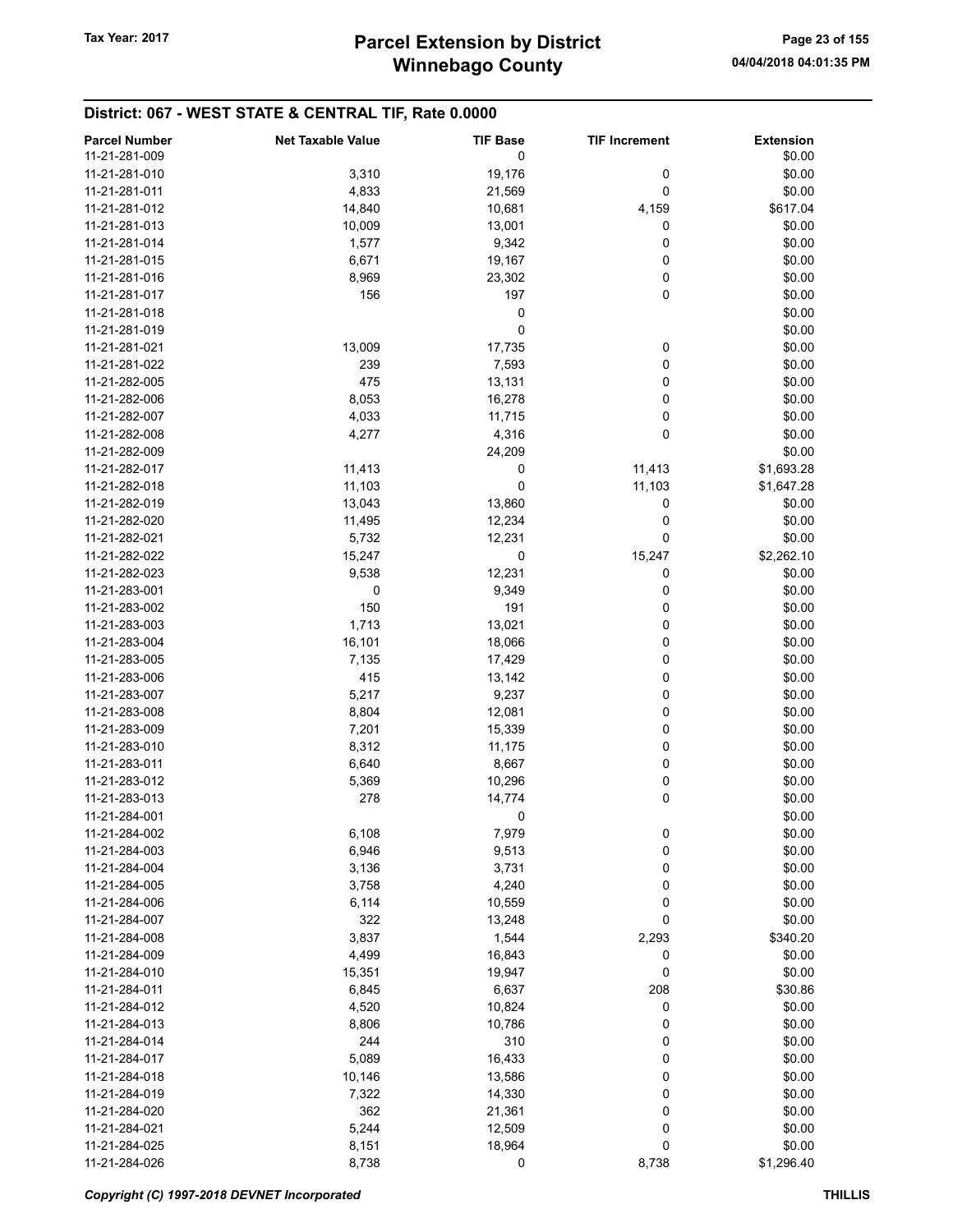| <b>Parcel Number</b> | <b>Net Taxable Value</b> | <b>TIF Base</b> | <b>TIF Increment</b> | <b>Extension</b> |
|----------------------|--------------------------|-----------------|----------------------|------------------|
| 11-21-284-027        | 0                        | 25,404          | 0                    | \$0.00           |
| 11-21-285-004        |                          | 0               |                      | \$0.00           |
| 11-21-285-005        | 5,246                    | 10,707          | 0                    | \$0.00           |
| 11-21-285-006        | 4,671                    | 10,639          | 0                    | \$0.00           |
|                      |                          |                 |                      |                  |
| 11-21-285-007        | 2,385                    | 7,426           | 0                    | \$0.00           |
| 11-21-285-008        | 4,927                    | 9,359           | 0                    | \$0.00           |
| 11-21-285-009        |                          | 0               |                      | \$0.00           |
| 11-21-285-010        | 404                      | 513             | 0                    | \$0.00           |
| 11-21-285-011        |                          | 12,460          |                      | \$0.00           |
| 11-21-285-015        | 0                        | 12,159          | 0                    | \$0.00           |
| 11-21-285-016        | 10,141                   | 13,530          | 0                    | \$0.00           |
| 11-21-285-017        | 4,738                    | 5,270           | 0                    | \$0.00           |
| 11-21-285-018        | 230                      | 292             | 0                    | \$0.00           |
| 11-21-285-019        | 14,016                   | 25,971          | 0                    | \$0.00           |
| 11-21-285-020        | 7,858                    | 25,675          | 0                    | \$0.00           |
| 11-21-286-001        | 4,796                    | 16,832          | 0                    | \$0.00           |
| 11-21-286-002        | 0                        | 9,348           | 0                    | \$0.00           |
| 11-21-286-003        | 6,716                    | 4,455           | 2,261                | \$335.46         |
| 11-21-286-004        | 8,231                    |                 |                      | \$0.00           |
|                      |                          | 10,967          | 0                    |                  |
| 11-21-286-005        | 3,948                    | 12,800          | 0                    | \$0.00           |
| 11-21-286-006        | 278                      | 353             | 0                    | \$0.00           |
| 11-21-286-007        | 0                        | 11,104          | 0                    | \$0.00           |
| 11-21-286-008        | 5,485                    | 9,226           | 0                    | \$0.00           |
| 11-21-287-001        | 6,916                    | 9,327           | 0                    | \$0.00           |
| 11-21-287-002        | 55                       | 10,050          | 0                    | \$0.00           |
| 11-21-287-003        | 257                      | 326             | 0                    | \$0.00           |
| 11-21-287-004        | 8,203                    | 6,237           | 1,966                | \$291.68         |
| 11-21-287-005        | 10,849                   | 10,348          | 501                  | \$74.34          |
| 11-21-287-006        | 5,798                    | 14,367          | 0                    | \$0.00           |
| 11-21-287-007        | 555                      | 5,161           | 0                    | \$0.00           |
| 11-21-287-011        | 315                      | 400             | 0                    | \$0.00           |
| 11-21-287-012        | 14,038                   | 23,173          | 0                    | \$0.00           |
| 11-21-287-013        | 0                        | 7,513           | 0                    | \$0.00           |
| 11-21-287-014        | 16,231                   | 0               | 16,231               | \$2,408.08       |
| 11-21-288-001        |                          | 508             |                      |                  |
|                      | 10,651<br>399            |                 | 10,143               | \$1,504.86       |
| 11-21-288-002        |                          | 16,959          | 0                    | \$0.00           |
| 11-21-288-003        | 12,059                   | 15,862          | 0                    | \$0.00           |
| 11-21-288-004        | 4,927                    | 7,140           | 0                    | \$0.00           |
| 11-21-288-005        | 125                      | 18,681          | 0                    | \$0.00           |
| 11-21-288-006        | 6,055                    | 18,586          | 0                    | \$0.00           |
| 11-21-327-020        | 414                      | 525             | 0                    | \$0.00           |
| 11-21-426-001        | 10,545                   | 13,674          | 0                    | \$0.00           |
| 11-21-426-002        |                          | 0               |                      | \$0.00           |
| 11-21-426-003        | 13,837                   | 12,849          | 988                  | \$146.58         |
| 11-21-426-004        | 9,098                    | 12,183          | 0                    | \$0.00           |
| 11-21-426-005        | 4,179                    | 9,394           | 0                    | \$0.00           |
| 11-21-426-006        | 13,326                   | 15,645          | 0                    | \$0.00           |
| 11-21-427-001        | 2,288                    | 10,436          | 0                    | \$0.00           |
| 11-21-427-002        | 269                      | 341             | 0                    | \$0.00           |
| 11-21-427-003        | 322                      | 409             | 0                    | \$0.00           |
| 11-21-427-004        | 4,131                    | 4,888           | 0                    | \$0.00           |
|                      |                          |                 |                      |                  |
| 11-21-427-005        |                          | 0               |                      | \$0.00           |
| 11-21-427-006        |                          | 0               |                      | \$0.00           |
| 11-21-427-007        |                          | 0               |                      | \$0.00           |
| 11-21-427-008        | 6,566                    | 11,994          | 0                    | \$0.00           |
| 11-21-427-009        | 0                        | 9,199           | 0                    | \$0.00           |
| 11-21-427-010        | 330                      | 5,397           | 0                    | \$0.00           |
| 11-21-427-011        | 5,055                    | 14,347          | 0                    | \$0.00           |
| 11-21-428-001        | 6,485                    | 9,577           | 0                    | \$0.00           |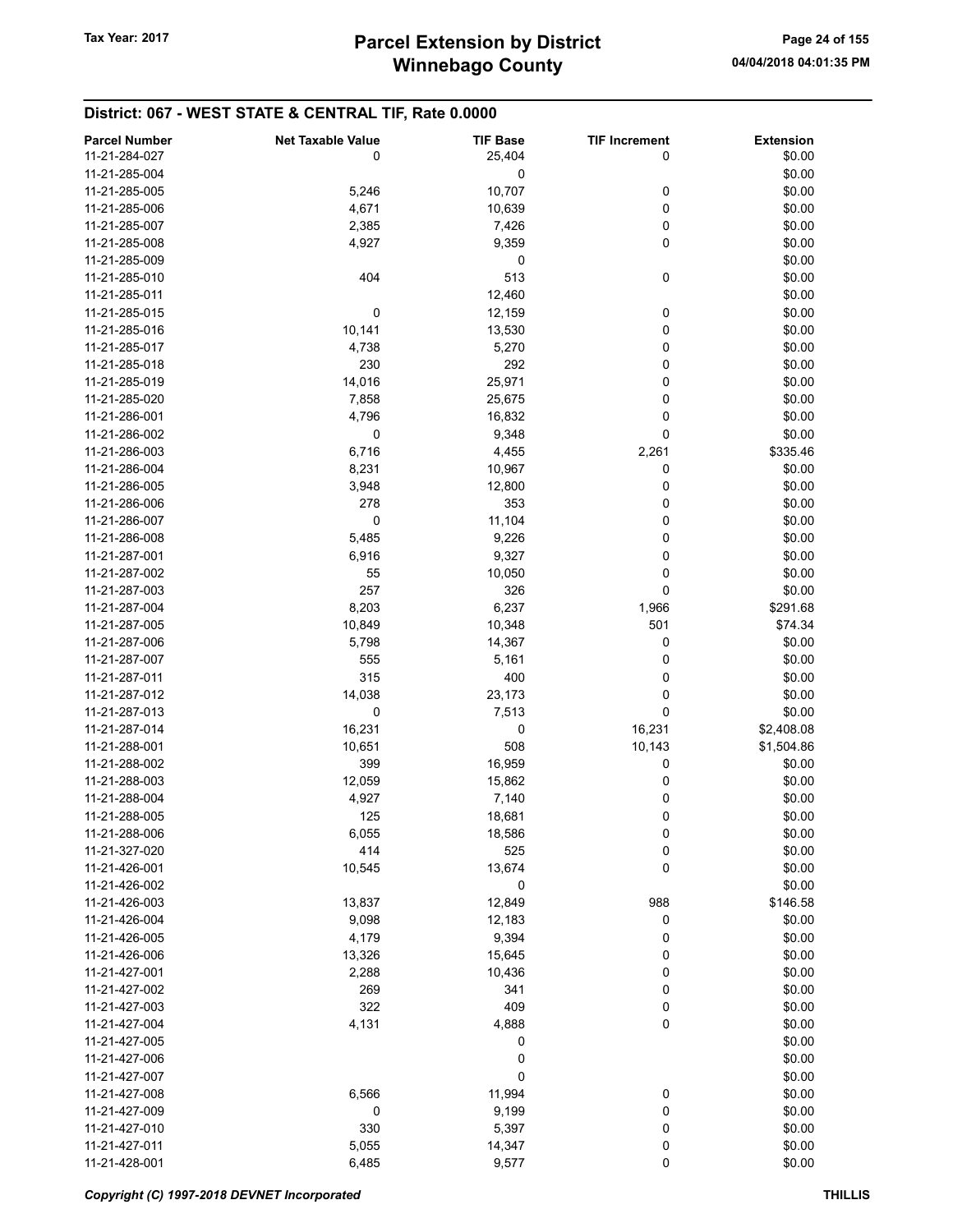| <b>Parcel Number</b> | <b>Net Taxable Value</b> | <b>TIF Base</b>  | <b>TIF Increment</b> | <b>Extension</b> |
|----------------------|--------------------------|------------------|----------------------|------------------|
| 11-21-428-002        | 4,551                    | 6,709            | 0                    | \$0.00           |
| 11-21-428-003        | 7,098                    | 9,202            | 0                    | \$0.00           |
| 11-21-428-004        | 7,007                    | 4,726            | 2,281                | \$338.42         |
| 11-21-428-005        | 5,148                    | 9,760            | 0                    | \$0.00           |
| 11-21-428-006        | 6,043                    | 11,462           | 0                    | \$0.00           |
| 11-21-428-007        | 4,963                    | 8,767            | 0                    | \$0.00           |
| 11-22-101-001        | 6,929                    | 11,387           | 0                    | \$0.00           |
| 11-22-101-002        | 4,729                    | 9,819            | 0                    | \$0.00           |
| 11-22-101-003        | 12,293                   | 16,872           | 0                    | \$0.00           |
| 11-22-101-004        | 12,504                   | 13,007           | 0                    | \$0.00           |
| 11-22-101-005        | 7,151                    | 11,484           | 0                    | \$0.00           |
| 11-22-101-006        | 7,692                    | 19,021           | 0                    | \$0.00           |
| 11-22-101-007        | 5,846                    | 9,930            | 0                    | \$0.00           |
| 11-22-101-008        | 8,247                    | 9,941            | 0                    | \$0.00           |
| 11-22-101-009        | 5,095                    | 10,717           | 0                    | \$0.00           |
| 11-22-101-010        | 0                        | 13,605           | 0                    | \$0.00           |
| 11-22-101-011        | 6,681                    | 10,945           | 0                    | \$0.00           |
| 11-22-101-012        | 6,632                    | 14,710           | 0                    | \$0.00           |
| 11-22-101-013        | 6,062                    | 9,300            | 0                    | \$0.00           |
| 11-22-101-014        | 13,494                   | 12,737           | 757                  | \$112.32         |
| 11-22-101-015        | 399                      | 508              | 0                    | \$0.00           |
| 11-22-101-016        | 399                      | 508              | 0                    | \$0.00           |
| 11-22-101-017        | 5,000                    | 17,554           | 0                    | \$0.00           |
| 11-22-101-018        | 14,144                   | 15,884           | 0                    | \$0.00           |
| 11-22-101-019        | 3,227                    | 11,333           | 0                    | \$0.00           |
| 11-22-101-020        | 5,939                    | 10,843           | 0                    | \$0.00           |
| 11-22-101-023        | 7,249                    | 8,536            | 0                    | \$0.00           |
| 11-22-101-024        | 2,259                    | 17,585           | 0                    | \$0.00           |
| 11-22-101-025        | 0                        | 27,312           | 0                    | \$0.00           |
| 11-22-102-001        | 10,135                   | 13,830           | 0                    | \$0.00           |
| 11-22-102-002        | 274                      |                  | 0                    | \$0.00           |
| 11-22-102-003        | 9,817                    | 12,781<br>10,889 | 0                    | \$0.00           |
| 11-22-102-004        | 7,490                    | 10,811           | 0                    | \$0.00           |
| 11-22-102-005        | 7,288                    | 16,620           | 0                    | \$0.00           |
| 11-22-102-006        |                          | 0                |                      | \$0.00           |
| 11-22-102-007        | 8,472                    | 4,552            | 3,920                | \$581.58         |
| 11-22-102-008        | 6,434                    | 10,451           | 0                    | \$0.00           |
| 11-22-102-009        | 10,499                   | 6,189            | 4,310                | \$639.44         |
| 11-22-102-010        | 9,269                    | 11,319           | 0                    | \$0.00           |
| 11-22-102-011        | 399                      | 14,684           | 0                    | \$0.00           |
| 11-22-102-012        | 2,270                    | 11,416           | 0                    | \$0.00           |
| 11-22-102-013        | 13,448                   | 24,934           | 0                    | \$0.00           |
| 11-22-102-014        | 1,549                    | 13,090           | 0                    | \$0.00           |
| 11-22-102-015        | 4,799                    | 18,438           | 0                    | \$0.00           |
| 11-22-102-016        | 13,057                   | 14,916           | 0                    | \$0.00           |
| 11-22-102-017        | 5,861                    | 10,546           | 0                    | \$0.00           |
| 11-22-102-018        | 399                      | 508              | 0                    | \$0.00           |
| 11-22-102-019        | 4,320                    | 11,428           | 0                    | \$0.00           |
| 11-22-102-020        | 13,448                   | 15,088           | 0                    | \$0.00           |
| 11-22-102-023        |                          | 378              |                      | \$0.00           |
| 11-22-102-024        |                          |                  |                      | \$0.00           |
| 11-22-102-025        | 4,625<br>10,343          | 12,434<br>14,455 | 0<br>0               | \$0.00           |
| 11-22-102-026        | 171                      | 4,161            | 0                    | \$0.00           |
| 11-22-102-027        | 10,813                   | 14,790           | 0                    | \$0.00           |
| 11-22-102-029        | 13,448                   | 24,934           | 0                    | \$0.00           |
| 11-22-102-030        | 13,263                   | 24,245           | 0                    | \$0.00           |
| 11-22-103-001        | 5,922                    | 14,553           | 0                    | \$0.00           |
| 11-22-103-002        | 5,636                    | 6,888            | 0                    | \$0.00           |
| 11-22-103-003        | 5,869                    | 10,278           | $\pmb{0}$            | \$0.00           |
|                      |                          |                  |                      |                  |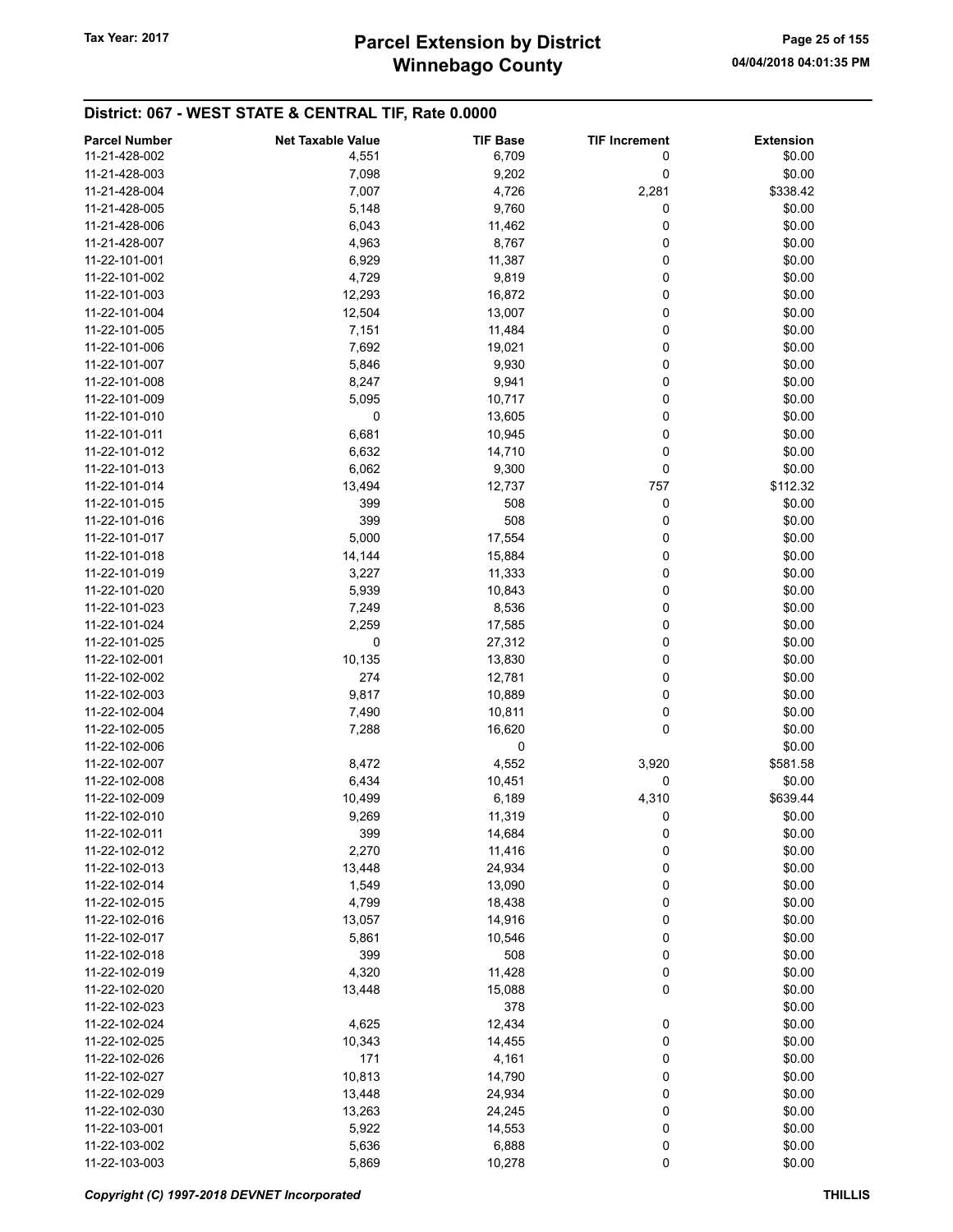| <b>Parcel Number</b> | <b>Net Taxable Value</b> | <b>TIF Base</b> | <b>TIF Increment</b> | <b>Extension</b> |
|----------------------|--------------------------|-----------------|----------------------|------------------|
| 11-22-103-004        | 6,585                    | 21,675          | 0                    | \$0.00           |
|                      |                          |                 |                      |                  |
| 11-22-103-005        | 1,866                    | 11,924          | 0                    | \$0.00           |
| 11-22-103-006        | 9,408                    | 10,398          | 0                    | \$0.00           |
| 11-22-103-007        | 5,670                    | 14,539          | 0                    | \$0.00           |
| 11-22-103-008        | 9,490                    | 6,718           | 2,772                | \$411.26         |
| 11-22-103-009        | 5,160                    | 11,590          | 0                    | \$0.00           |
| 11-22-103-010        | 6,433                    | 11,390          | 0                    | \$0.00           |
| 11-22-103-011        | 8,528                    | 16,374          | 0                    | \$0.00           |
| 11-22-103-012        | 436                      | 8,332           | 0                    | \$0.00           |
| 11-22-103-013        | 9,920                    | 11,998          | 0                    | \$0.00           |
| 11-22-103-014        | 9,339                    | 15,231          | 0                    | \$0.00           |
| 11-22-103-015        | 6,449                    | 14,058          | 0                    | \$0.00           |
|                      | 6,449                    |                 | 0                    | \$0.00           |
| 11-22-103-016        |                          | 17,401          |                      |                  |
| 11-22-103-017        | 8,148                    | 12,976          | 0                    | \$0.00           |
| 11-22-103-018        | 5,764                    | 14,052          | 0                    | \$0.00           |
| 11-22-103-019        |                          | 0               |                      | \$0.00           |
| 11-22-103-020        | 14,348                   | 18,377          | 0                    | \$0.00           |
| 11-22-103-021        | 6,624                    | 14,571          | 0                    | \$0.00           |
| 11-22-103-022        | 6,194                    | 13,887          | 0                    | \$0.00           |
| 11-22-103-023        | 6,275                    | 13,620          | 0                    | \$0.00           |
| 11-22-103-024        | 6,576                    | 5,965           | 611                  | \$90.66          |
| 11-22-103-025        | 286                      | 5,961           | 0                    | \$0.00           |
| 11-22-103-026        | 286                      | 11,774          | 0                    | \$0.00           |
| 11-22-103-027        | 14,774                   | 12,622          | 2,152                | \$319.28         |
|                      |                          |                 |                      |                  |
| 11-22-103-028        | 8,861                    | 17,795          | 0                    | \$0.00           |
| 11-22-103-029        | 13,799                   | 15,748          | 0                    | \$0.00           |
| 11-22-103-030        | 8,717                    | 10,246          | 0                    | \$0.00           |
| 11-22-103-031        | 2,520                    | 11,124          | 0                    | \$0.00           |
| 11-22-103-032        | 418                      | 12,445          | 0                    | \$0.00           |
| 11-22-103-033        | 9,456                    | 11,045          | 0                    | \$0.00           |
| 11-22-103-034        | 10,396                   | 10,730          | 0                    | \$0.00           |
| 11-22-103-035        | 13,694                   | 15,908          | 0                    | \$0.00           |
| 11-22-103-036        | 11,545                   | 24,458          | 0                    | \$0.00           |
| 11-22-103-037        | 5,878                    | 14,518          | 0                    | \$0.00           |
| 11-22-103-038        | 14,404                   | 16,220          | 0                    | \$0.00           |
| 11-22-103-039        | 389                      | 494             | 0                    | \$0.00           |
| 11-22-103-040        | 242                      | 8,849           | 0                    | \$0.00           |
| 11-22-103-041        | 10,135                   | 11,730          | 0                    | \$0.00           |
| 11-22-103-042        |                          |                 |                      |                  |
|                      | 389                      | 494             | 0                    | \$0.00           |
| 11-22-103-043        | 8,653                    | 9,976           | 0                    | \$0.00           |
| 11-22-103-044        | 389                      | 11,821          | 0                    | \$0.00           |
| 11-22-103-045        | 10,508                   | 11,706          | 0                    | \$0.00           |
| 11-22-103-046        | 0                        | 4,339           | 0                    | \$0.00           |
| 11-22-103-047        | 5,709                    | 5,324           | 385                  | \$57.12          |
| 11-22-104-001        | 153                      | 7,606           | 0                    | \$0.00           |
| 11-22-104-002        | 1,443                    | 13,087          | 0                    | \$0.00           |
| 11-22-104-003        | 6,775                    | 13,788          | 0                    | \$0.00           |
| 11-22-104-004        | 7,135                    | 6,227           | 908                  | \$134.72         |
| 11-22-104-005        | 335                      | 15,666          | 0                    | \$0.00           |
| 11-22-104-006        | 10,129                   | 13,193          | 0                    | \$0.00           |
| 11-22-104-007        | 2,960                    | 15,467          | 0                    | \$0.00           |
| 11-22-104-008        |                          |                 |                      | \$0.00           |
|                      | 6,275                    | 13,787          | 0                    |                  |
| 11-22-104-009        | 7,914                    | 10,309          | 0                    | \$0.00           |
| 11-22-104-010        | $\mathbf 0$              | 9,854           | 0                    | \$0.00           |
| 11-22-104-011        | 11,221                   | 12,662          | 0                    | \$0.00           |
| 11-22-104-012        | 6,368                    | 13,373          | 0                    | \$0.00           |
| 11-22-104-013        | 10,367                   | 11,547          | 0                    | \$0.00           |
| 11-22-104-014        | 5,810                    | 11,579          | 0                    | \$0.00           |
| 11-22-104-015        | 328                      | 416             | 0                    | \$0.00           |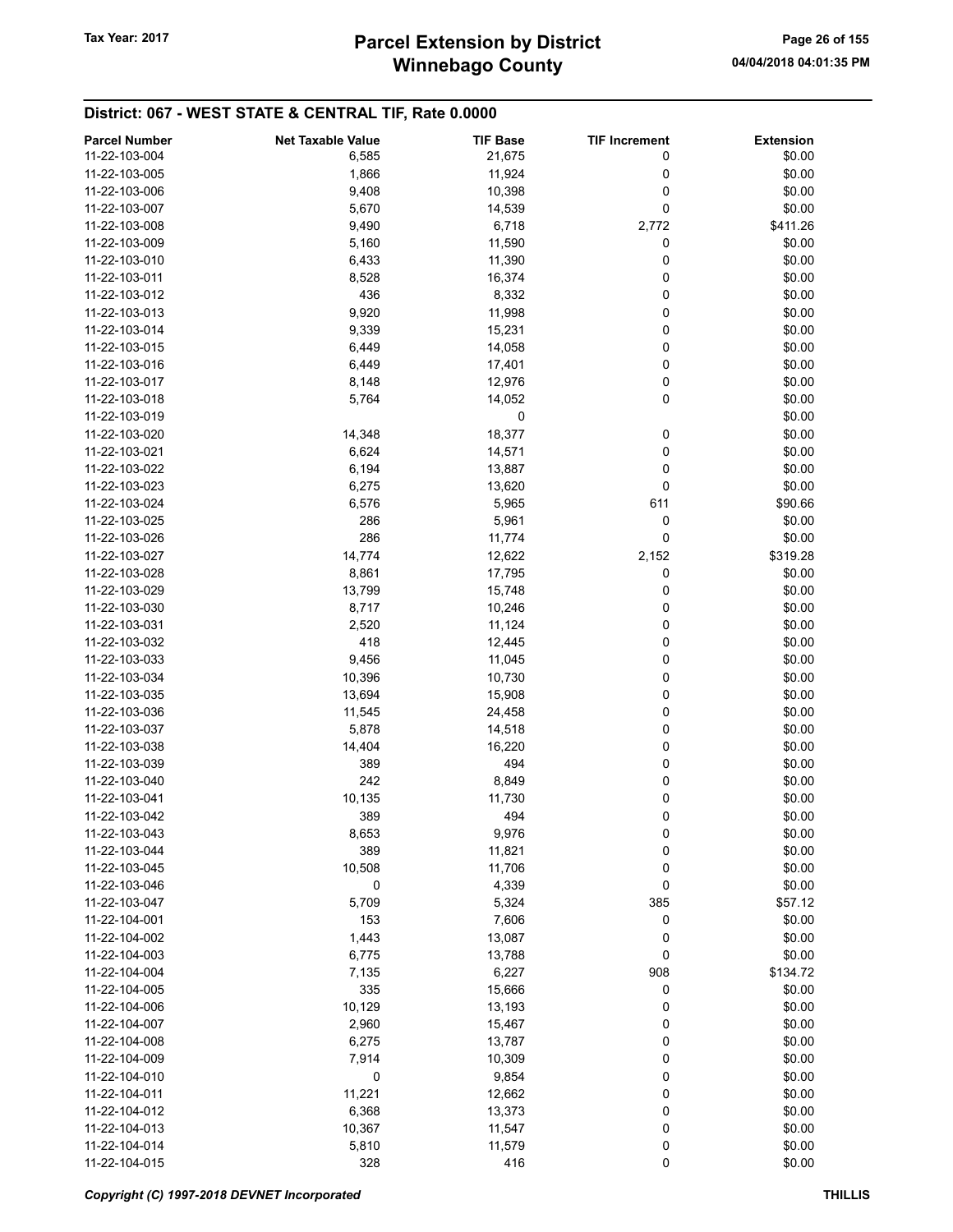| <b>Parcel Number</b> | <b>Net Taxable Value</b> | <b>TIF Base</b> | <b>TIF Increment</b> | <b>Extension</b> |
|----------------------|--------------------------|-----------------|----------------------|------------------|
| 11-22-105-001        | 9,449                    | 11,267          | 0                    | \$0.00           |
| 11-22-105-002        | 7,826                    | 15,857          | 0                    | \$0.00           |
| 11-22-105-003        | 3,918                    | 8,719           | 0                    | \$0.00           |
|                      | 0                        |                 | 0                    | \$0.00           |
| 11-22-105-004        |                          | 11,657          |                      |                  |
| 11-22-105-005        | 9,725                    | 11,779          | 0                    | \$0.00           |
| 11-22-105-006        | 5,462                    | 7,629           | 0                    | \$0.00           |
| 11-22-105-007        | 9,804                    | 13,791          | 0                    | \$0.00           |
| 11-22-105-008        | 10,520                   | 11,696          | 0                    | \$0.00           |
| 11-22-105-009        | 14,971                   | 16,891          | 0                    | \$0.00           |
| 11-22-105-010        | 3,607                    | 12,255          | 0                    | \$0.00           |
| 11-22-105-011        | 5,892                    | 12,252          | 0                    | \$0.00           |
| 11-22-105-012        | 5,774                    | 15,365          | 0                    | \$0.00           |
| 11-22-105-013        |                          | 12,316          |                      | \$0.00           |
| 11-22-105-014        | 9,024                    | 10,997          | 0                    | \$0.00           |
| 11-22-105-015        | 8,418                    | 10,956          | 0                    | \$0.00           |
| 11-22-105-016        | 8,148                    | 10,540          | 0                    | \$0.00           |
| 11-22-105-017        | 6,020                    | 13,212          | 0                    | \$0.00           |
| 11-22-106-003        | 4,020                    | 11,667          | 0                    | \$0.00           |
| 11-22-106-004        | 2,054                    | 9,877           | 0                    | \$0.00           |
| 11-22-106-005        | 1,322                    | 13,030          | 0                    | \$0.00           |
| 11-22-106-006        |                          |                 | 0                    |                  |
|                      | 5,975                    | 11,350          |                      | \$0.00           |
| 11-22-106-007        | 5,034                    | 4,494           | 540                  | \$80.12          |
| 11-22-106-008        | 6,450                    | 6,101           | 349                  | \$51.78          |
| 11-22-106-009        | 1,240                    | 5,603           | 0                    | \$0.00           |
| 11-22-106-010        | 2,718                    | 16,312          | 0                    | \$0.00           |
| 11-22-106-013        | 6,121                    | 12,043          | 0                    | \$0.00           |
| 11-22-106-014        | 6,494                    | 9,644           | 0                    | \$0.00           |
| 11-22-106-015        | 5,589                    | 12,188          | 0                    | \$0.00           |
| 11-22-106-016        | 0                        | 9,354           | 0                    | \$0.00           |
| 11-22-106-017        | 6,590                    | 15,875          | 0                    | \$0.00           |
| 11-22-106-018        | 405                      | 10,977          | 0                    | \$0.00           |
| 11-22-106-019        | 54                       | 12,363          | 0                    | \$0.00           |
| 11-22-106-020        | 5,207                    | 6,928           | 0                    | \$0.00           |
| 11-22-106-021        | 848                      | 2,755           | 0                    | \$0.00           |
| 11-22-106-022        | 4,913                    | 6,854           | 0                    | \$0.00           |
| 11-22-106-023        | 4,026                    | 4,552           | 0                    | \$0.00           |
| 11-22-106-024        |                          | 0               |                      | \$0.00           |
| 11-22-106-025        |                          | 0               |                      | \$0.00           |
|                      |                          |                 |                      |                  |
| 11-22-106-026        | 8,611                    | 9,666           | 0                    | \$0.00           |
| 11-22-106-027        | 5,836                    | 18,984          | 0                    | \$0.00           |
| 11-22-106-028        | 373                      | 12,348          | 0                    | \$0.00           |
| 11-22-106-029        |                          | 4,869           |                      | \$0.00           |
| 11-22-106-030        | 373                      | 475             | 0                    | \$0.00           |
| 11-22-106-031        |                          | 12,010          |                      | \$0.00           |
| 11-22-106-032        |                          | 0               |                      | \$0.00           |
| 11-22-106-034        | 571                      | 642             | 0                    | \$0.00           |
| 11-22-106-035        | 0                        | 12,206          | 0                    | \$0.00           |
| 11-22-106-036        | 7,627                    | 15,879          | 0                    | \$0.00           |
| 11-22-107-001        | 218                      | 301             | 0                    | \$0.00           |
| 11-22-107-002        | 1,919                    | 8,740           | 0                    | \$0.00           |
| 11-22-107-003        | 8,152                    | 12,772          | 0                    | \$0.00           |
| 11-22-107-006        | 10,040                   | 11,266          | 0                    | \$0.00           |
| 11-22-107-007        | 358                      | 455             | 0                    | \$0.00           |
| 11-22-107-008        | 6,798                    | 13,867          | 0                    | \$0.00           |
|                      |                          |                 |                      |                  |
| 11-22-107-009        | 4,729                    | 10,139          | 0                    | \$0.00           |
| 11-22-107-010        | 4,520                    | 9,679           | 0                    | \$0.00           |
| 11-22-107-012        | 11,421                   | 12,678          | 0                    | \$0.00           |
| 11-22-107-013        | 358                      | 455             | 0                    | \$0.00           |
| 11-22-107-014        | 358                      | 455             | 0                    | \$0.00           |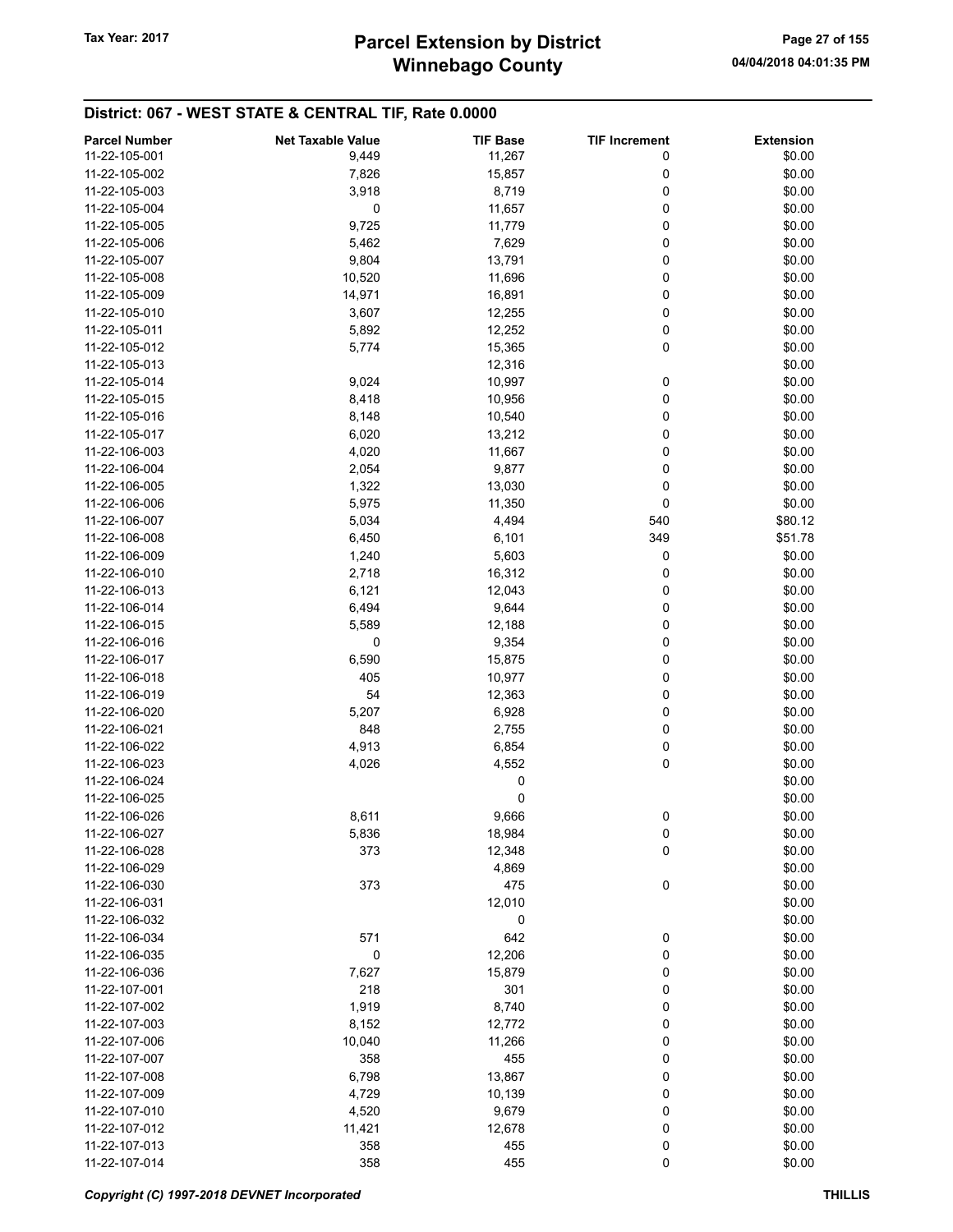# Winnebago County Tax Year: 2017 **Parcel Extension by District** Page 28 of 155

| <b>Parcel Number</b> | <b>Net Taxable Value</b> | <b>TIF Base</b> | <b>TIF Increment</b> | <b>Extension</b> |
|----------------------|--------------------------|-----------------|----------------------|------------------|
| 11-22-107-015        | 4,863                    | 4,278           | 585                  | \$86.80          |
| 11-22-107-016        | 4,520                    | 12,990          | 0                    | \$0.00           |
| 11-22-107-017        | 4,435                    | 12,736          | 0                    | \$0.00           |
| 11-22-107-018        | 9,737                    | 12,680          | 0                    | \$0.00           |
| 11-22-107-020        | 0                        | 173             | 0                    | \$0.00           |
|                      |                          |                 |                      |                  |
| 11-22-107-023        | 384                      | 488             | 0                    | \$0.00           |
| 11-22-107-024        | 6,492                    | 7,007           | 0                    | \$0.00           |
| 11-22-108-001        | 5,907                    | 12,831          | 0                    | \$0.00           |
| 11-22-108-002        | 5,849                    | 15,395          | 0                    | \$0.00           |
| 11-22-108-003        | 351                      | 446             | 0                    | \$0.00           |
| 11-22-108-004        | 348                      | 9,039           | 0                    | \$0.00           |
| 11-22-108-005        | 10,349                   | 12,315          | 0                    | \$0.00           |
| 11-22-108-006        | 263                      | 334             | 0                    | \$0.00           |
| 11-22-108-007        | 5,019                    | 4,737           | 282                  | \$41.84          |
| 11-22-108-008        | 8,341                    | 4,256           | 4,085                | \$606.06         |
| 11-22-108-009        | 5,670                    | 13,212          | 0                    | \$0.00           |
| 11-22-108-010        |                          | 0               |                      | \$0.00           |
| 11-22-108-011        | 281                      | 12,356          | 0                    | \$0.00           |
| 11-22-108-012        | 351                      | 13,965          | 0                    | \$0.00           |
| 11-22-108-013        | 9,907                    | 11,227          | 0                    | \$0.00           |
| 11-22-108-014        | 0                        | 11,965          | 0                    | \$0.00           |
| 11-22-108-015        | 11,728                   | 13,207          | 0                    | \$0.00           |
| 11-22-108-016        | 12,058                   | 13,600          | 0                    | \$0.00           |
| 11-22-108-017        |                          | 11,943          |                      | \$0.00           |
| 11-22-109-001        | 4,729                    | 8,967           | 0                    | \$0.00           |
| 11-22-109-002        | 332                      | 421             | 0                    | \$0.00           |
| 11-22-109-003        | 373                      | 13,009          | 0                    | \$0.00           |
| 11-22-109-004        | 4,520                    | 11,518          | 0                    | \$0.00           |
| 11-22-109-005        | 4,347                    | 10,610          | 0                    | \$0.00           |
| 11-22-109-006        | 4,970                    | 6,344           | 0                    | \$0.00           |
| 11-22-109-007        | 8,721                    | 13,560          | 0                    | \$0.00           |
| 11-22-109-008        | 535                      | 0               | 535                  | \$79.38          |
| 11-22-109-009        | 295                      | 363             | 0                    | \$0.00           |
| 11-22-109-010        | 196                      | 242             | 0                    | \$0.00           |
| 11-22-109-011        | 373                      | 12,608          | 0                    | \$0.00           |
| 11-22-109-012        |                          | 5,124           |                      | \$0.00           |
| 11-22-109-013        | 10,428                   | 12,647          | 0                    | \$0.00           |
| 11-22-109-014        | 359                      | 11,105          | 0                    | \$0.00           |
| 11-22-109-015        | 4,937                    | 13,610          | $\pmb{0}$            | \$0.00           |
| 11-22-109-016        |                          | 0               |                      | \$0.00           |
| 11-22-109-017        | 373                      | 3,993           | 0                    | \$0.00           |
| 11-22-109-018        | 5,287                    | 11,376          | 0                    | \$0.00           |
| 11-22-109-019        |                          |                 |                      |                  |
|                      | 10,048                   | 11,909          | 0                    | \$0.00           |
| 11-22-109-020        | 4,083                    | 10,937          | 0                    | \$0.00           |
| 11-22-109-021        | 5,213                    | 16,994          | $\pmb{0}$            | \$0.00           |
| 11-22-109-022        | 5,910                    | 5,092           | 818                  | \$121.36         |
| 11-22-109-023        | 5,091                    | 10,956          | 0                    | \$0.00           |
| 11-22-109-024        |                          | 12,704          |                      | \$0.00           |
| 11-22-109-025        | 333                      | 423             | 0                    | \$0.00           |
| 11-22-109-026        |                          | 0               |                      | \$0.00           |
| 11-22-109-027        | 4,950                    | 11,707          | 0                    | \$0.00           |
| 11-22-109-028        | 2,927                    | 7,979           | 0                    | \$0.00           |
| 11-22-109-029        | 4,299                    | 4,712           | 0                    | \$0.00           |
| 11-22-109-030        | 302                      | 383             | 0                    | \$0.00           |
| 11-22-109-031        | 302                      | 5,185           | 0                    | \$0.00           |
| 11-22-109-032        |                          | 0               |                      | \$0.00           |
| 11-22-109-033        | 239                      | 10,297          | 0                    | \$0.00           |
| 11-22-109-034        | 7,982                    | 8,887           | 0                    | \$0.00           |
| 11-22-109-035        | 4,918                    | 14,305          | 0                    | \$0.00           |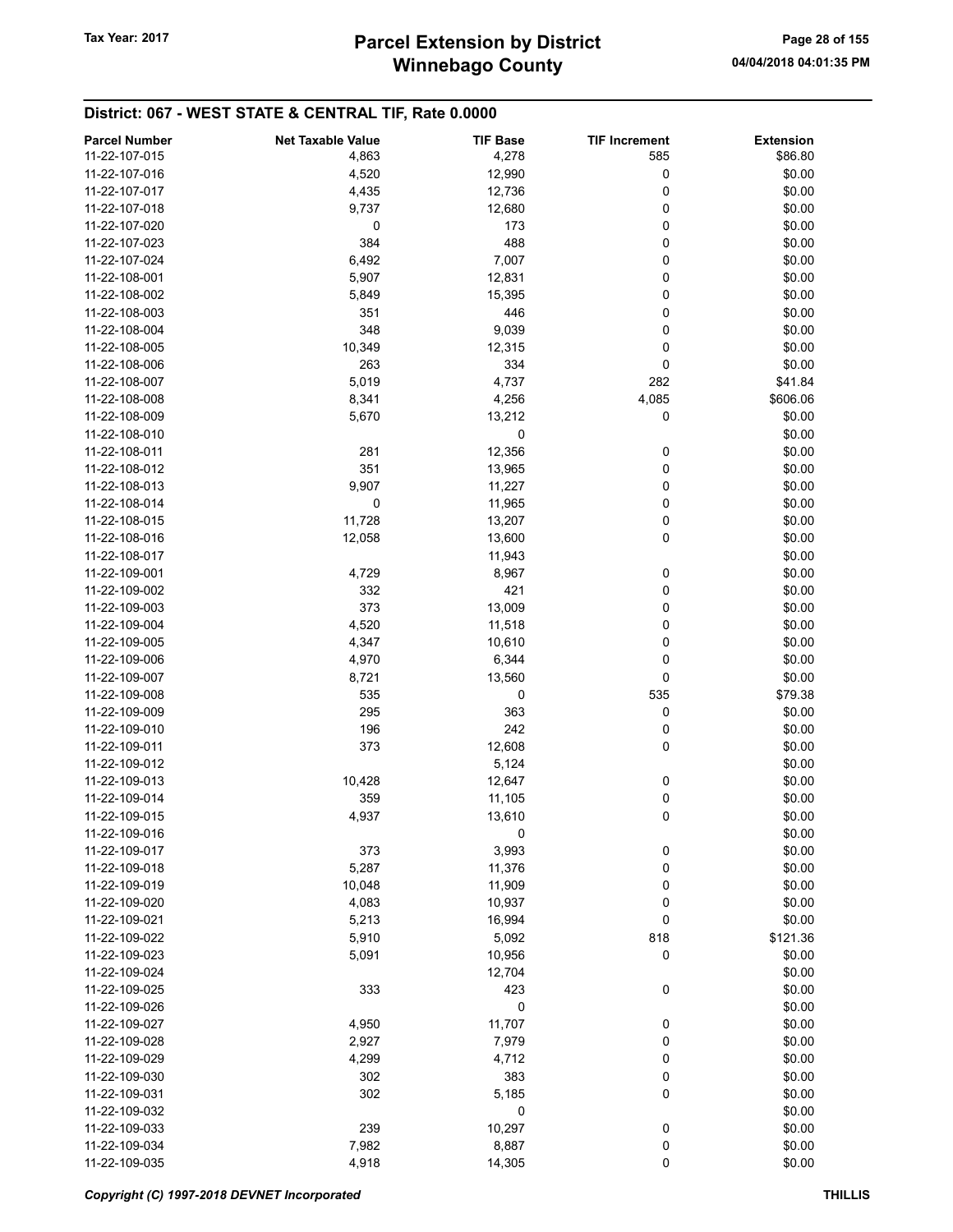| <b>Parcel Number</b> | <b>Net Taxable Value</b> | <b>TIF Base</b> | <b>TIF Increment</b> | <b>Extension</b> |
|----------------------|--------------------------|-----------------|----------------------|------------------|
| 11-22-126-001        | 2,691                    | 15,945          | 0                    | \$0.00           |
| 11-22-126-002        |                          | 53              |                      | \$0.00           |
|                      | 0                        |                 | 0                    |                  |
| 11-22-126-003        | $\mathbf 0$              | 13,126          | 0                    | \$0.00           |
| 11-22-126-004        | 2,824                    | 16,397          | 0                    | \$0.00           |
| 11-22-126-005        | 13,369                   | 10,806          | 2,563                | \$380.26         |
| 11-22-126-006        | 3,709                    | 8,640           | 0                    | \$0.00           |
| 11-22-126-007        | 6,666                    | 9,644           | 0                    | \$0.00           |
| 11-22-126-008        | 331                      | 12,755          | 0                    | \$0.00           |
| 11-22-126-009        | 7,260                    | 6,362           | 898                  | \$133.24         |
| 11-22-126-010        | 6,797                    | 5,819           | 978                  | \$145.10         |
| 11-22-126-011        | 2,070                    | 11,199          | 0                    | \$0.00           |
| 11-22-126-012        | 10,722                   | 12,019          | 0                    | \$0.00           |
| 11-22-126-013        | 6,613                    | 6,485           | 128                  | \$19.00          |
| 11-22-126-014        |                          |                 |                      |                  |
|                      | 6,532                    | 10,284          | 0                    | \$0.00           |
| 11-22-126-015        | 14,956                   | 16,905          | 0                    | \$0.00           |
| 11-22-126-016        | 8,184                    | 15,513          | 0                    | \$0.00           |
| 11-22-126-017        | 11,557                   | 12,873          | 0                    | \$0.00           |
| 11-22-126-018        | 410                      | 13,710          | 0                    | \$0.00           |
| 11-22-126-019        | 11,906                   | 13,219          | 0                    | \$0.00           |
| 11-22-126-020        | 2,263                    | 14,602          | 0                    | \$0.00           |
| 11-22-126-021        | 5,415                    | 11,448          | 0                    | \$0.00           |
| 11-22-126-022        | 314                      | 4,011           | 0                    | \$0.00           |
| 11-22-126-023        | 5,544                    | 11,554          | 0                    | \$0.00           |
| 11-22-126-024        | 467                      | 11,460          | 0                    | \$0.00           |
| 11-22-126-025        | 261                      | 12,021          | 0                    | \$0.00           |
| 11-22-126-026        |                          |                 | 0                    |                  |
|                      | 3,138                    | 7,124           |                      | \$0.00           |
| 11-22-126-027        | 8,354                    | 10,703          | 0                    | \$0.00           |
| 11-22-126-028        | 10,506                   | 11,687          | 0                    | \$0.00           |
| 11-22-126-029        | 10,982                   | 14,901          | 0                    | \$0.00           |
| 11-22-126-034        | 280                      | 9,506           | 0                    | \$0.00           |
| 11-22-126-035        | 210                      | 9,682           | 0                    | \$0.00           |
| 11-22-126-036        | 10,664                   | 19,436          | 0                    | \$0.00           |
| 11-22-126-037        | 11,788                   | 22,410          | 0                    | \$0.00           |
| 11-22-126-038        | 11,006                   | 10,493          | 513                  | \$76.12          |
| 11-22-127-001        | 0                        | 10,042          | 0                    | \$0.00           |
| 11-22-127-002        | 6,108                    | 13,037          | 0                    | \$0.00           |
| 11-22-127-003        | 5,439                    | 11,533          | 0                    | \$0.00           |
| 11-22-127-004        | 7,693                    | 14,010          | 0                    | \$0.00           |
| 11-22-127-005        | 4,755                    | 13,170          | 0                    | \$0.00           |
| 11-22-127-006        |                          |                 |                      |                  |
|                      | 8,906                    | 10,575          | 0                    | \$0.00           |
| 11-22-127-007        | 8,168                    | 9,387           | 0                    | \$0.00           |
| 11-22-127-008        | 585                      | 10,852          | 0                    | \$0.00           |
| 11-22-127-009        | 6,393                    | 13,194          | 0                    | \$0.00           |
| 11-22-127-010        | 310                      | 394             | 0                    | \$0.00           |
| 11-22-127-011        | 6,160                    | 13,864          | 0                    | \$0.00           |
| 11-22-127-012        | 8,609                    | 17,172          | 0                    | \$0.00           |
| 11-22-127-013        | 453                      | 576             | 0                    | \$0.00           |
| 11-22-127-014        | 8,801                    | 12,463          | 0                    | \$0.00           |
| 11-22-127-015        | 0                        | 9,380           | 0                    | \$0.00           |
| 11-22-127-016        | 6,391                    | 20,016          | 0                    | \$0.00           |
| 11-22-127-017        | 0                        | 5,267           | 0                    | \$0.00           |
| 11-22-127-018        | 558                      | 5,177           | 0                    | \$0.00           |
| 11-22-127-019        | 308                      | 390             | 0                    | \$0.00           |
| 11-22-127-020        |                          |                 |                      | \$0.00           |
|                      | 5,772                    | 10,206          | 0                    |                  |
| 11-22-127-021        | 4,669                    | 8,910           | 0                    | \$0.00           |
| 11-22-127-022        | 5,938                    | 12,983          | 0                    | \$0.00           |
| 11-22-127-023        | 10,339                   | 14,966          | 0                    | \$0.00           |
| 11-22-127-024        | 0                        | 377             | 0                    | \$0.00           |
| 11-22-127-025        | 0                        | 761             | 0                    | \$0.00           |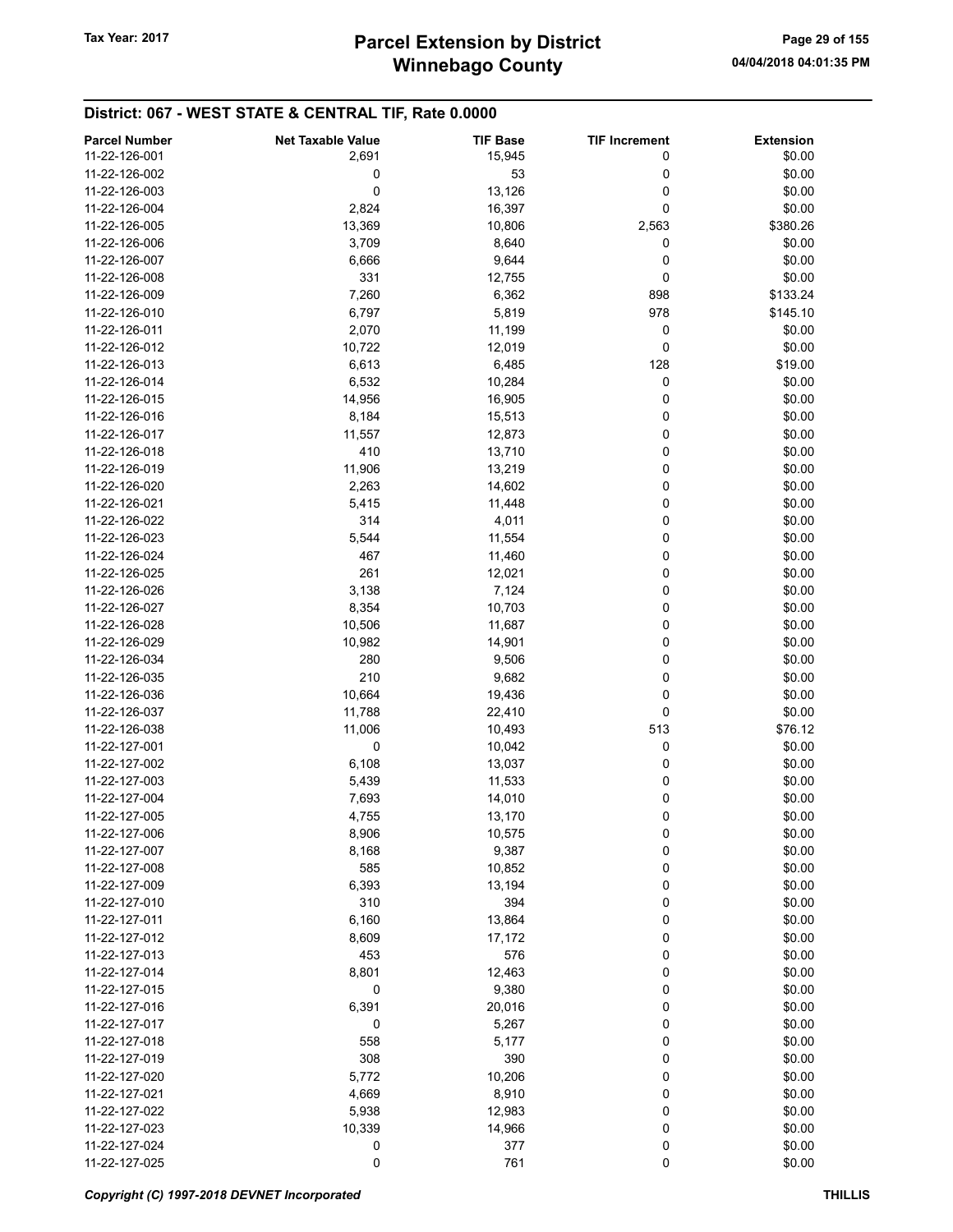| <b>Parcel Number</b> | <b>Net Taxable Value</b> | <b>TIF Base</b> | <b>TIF Increment</b> | <b>Extension</b> |
|----------------------|--------------------------|-----------------|----------------------|------------------|
| 11-22-127-026        | 10,426                   | 20,734          | 0                    | \$0.00           |
| 11-22-127-027        | 4,801                    | 4,239           | 562                  | \$83.38          |
| 11-22-127-028        | 3,396                    | 13,210          | $\mathbf 0$          | \$0.00           |
| 11-22-127-029        | 366                      | 12,686          | 0                    | \$0.00           |
| 11-22-127-030        |                          |                 | 0                    |                  |
|                      | 12,697                   | 15,192          |                      | \$0.00           |
| 11-22-127-031        | 5,314                    | 9,972           | 0                    | \$0.00           |
| 11-22-127-032        | 6,625                    | 8,400           | 0                    | \$0.00           |
| 11-22-127-035        | 4,950                    | 13,522          | 0                    | \$0.00           |
| 11-22-127-036        | 293                      | 15,309          | 0                    | \$0.00           |
| 11-22-128-001        | 4,044                    | 8,920           | 0                    | \$0.00           |
| 11-22-128-002        | 0                        | 9,521           | 0                    | \$0.00           |
| 11-22-128-003        | 5,865                    | 8,171           | 0                    | \$0.00           |
| 11-22-128-004        | 5,206                    | 9,551           | 0                    | \$0.00           |
| 11-22-128-005        | 5,589                    | 5,565           | 24                   | \$3.56           |
| 11-22-128-008        | 0                        | 12,854          | 0                    | \$0.00           |
| 11-22-128-009        | 13,396                   | 17,624          | 0                    | \$0.00           |
| 11-22-128-010        | 2,667                    | 18,515          | 0                    | \$0.00           |
| 11-22-128-011        | 5,086                    | 16,280          | 0                    | \$0.00           |
| 11-22-128-012        | 3,197                    | 16,810          | 0                    | \$0.00           |
| 11-22-128-014        |                          | 0               |                      | \$0.00           |
| 11-22-128-016        | 332                      | 422             | $\mathbf 0$          | \$0.00           |
| 11-22-128-017        |                          | 2,843           |                      | \$0.00           |
| 11-22-128-018        | 5,524                    | 12,824          | 0                    | \$0.00           |
| 11-22-128-019        | 350                      | 1,695           | 0                    | \$0.00           |
| 11-22-128-020        | 400                      |                 | 0                    |                  |
|                      |                          | 11,706          |                      | \$0.00           |
| 11-22-128-021        | 1,346                    | 12,237          | 0                    | \$0.00           |
| 11-22-128-022        | 333                      | 5,843           | 0                    | \$0.00           |
| 11-22-128-023        | 1,075                    | 7,451           | 0                    | \$0.00           |
| 11-22-128-024        | 434                      | 9,455           | 0                    | \$0.00           |
| 11-22-128-025        |                          | 0               |                      | \$0.00           |
| 11-22-128-026        |                          | 0               |                      | \$0.00           |
| 11-22-128-027        | 150                      | 191             | 0                    | \$0.00           |
| 11-22-128-028        | 7,018                    | 10,150          | 0                    | \$0.00           |
| 11-22-128-029        | 731                      | 952             | 0                    | \$0.00           |
| 11-22-128-030        | 1,358                    | 5,805           | 0                    | \$0.00           |
| 11-22-129-001        | 5,089                    | 12,828          | 0                    | \$0.00           |
| 11-22-129-002        | 5,810                    | 10,386          | 0                    | \$0.00           |
| 11-22-129-003        | 5,096                    | 11,184          | 0                    | \$0.00           |
| 11-22-129-004        | 503                      | 12,774          | 0                    | \$0.00           |
| 11-22-129-007        | 112                      | 4,550           | 0                    | \$0.00           |
| 11-22-129-010        | 373                      | 474             | 0                    | \$0.00           |
| 11-22-129-011        | 8,334                    | 15,727          | 0                    | \$0.00           |
| 11-22-129-012        | 7,724                    | 16,589          | 0                    | \$0.00           |
| 11-22-129-013        | 373                      | 475             | 0                    | \$0.00           |
| 11-22-129-014        | 373                      | 475             | 0                    | \$0.00           |
| 11-22-129-015        | 4,862                    | 9,535           | 0                    | \$0.00           |
| 11-22-129-016        | 373                      |                 | 0                    | \$0.00           |
|                      |                          | 6,635           |                      |                  |
| 11-22-129-017        | 4,846                    | 11,259          | 0                    | \$0.00           |
| 11-22-129-018        | 4,880                    | 7,813           | 0                    | \$0.00           |
| 11-22-129-019        | 8,856                    | 9,840           | 0                    | \$0.00           |
| 11-22-129-020        | 4,963                    | 10,744          | 0                    | \$0.00           |
| 11-22-129-021        | 9,066                    | 10,122          | 0                    | \$0.00           |
| 11-22-129-022        |                          | 10,220          |                      | \$0.00           |
| 11-22-129-023        | 4,448                    | 7,892           | 0                    | \$0.00           |
| 11-22-129-024        | 4,425                    | 8,101           | 0                    | \$0.00           |
| 11-22-129-025        | 2,124                    | 4,841           | 0                    | \$0.00           |
| 11-22-129-026        | 5,369                    | 6,306           | 0                    | \$0.00           |
| 11-22-129-029        | 8,319                    | 9,353           | 0                    | \$0.00           |
| 11-22-129-030        | 6,786                    | 14,594          | 0                    | \$0.00           |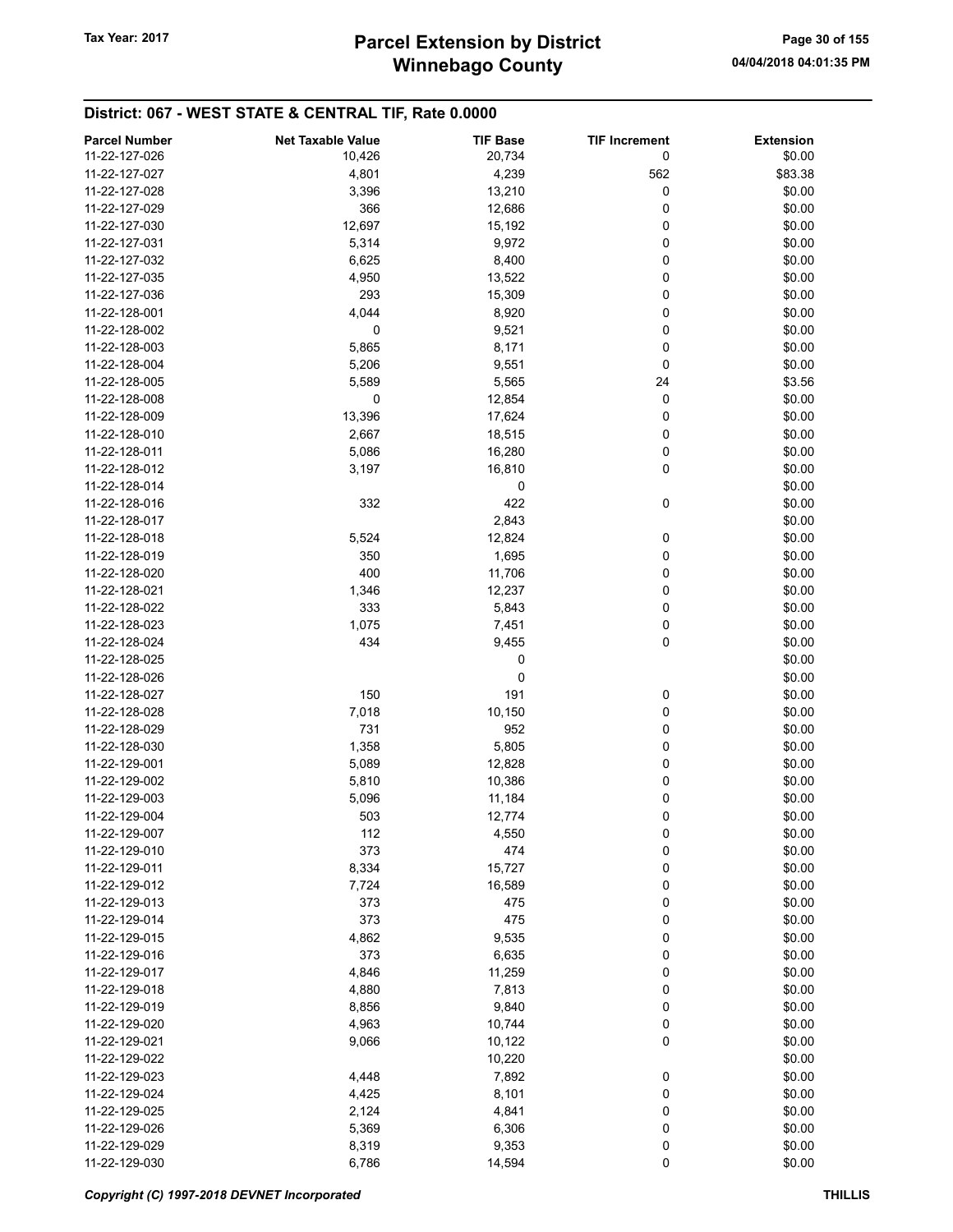| <b>Parcel Number</b> | <b>Net Taxable Value</b> | <b>TIF Base</b> | <b>TIF Increment</b> | <b>Extension</b> |
|----------------------|--------------------------|-----------------|----------------------|------------------|
| 11-22-129-031        | 7,270                    | 9,339           | 0                    | \$0.00           |
| 11-22-129-032        | 4,277                    | 6,257           | 0                    | \$0.00           |
| 11-22-129-033        | 5,688                    | 9,861           | 0                    | \$0.00           |
| 11-22-129-034        | 370                      | 12,104          | 0                    | \$0.00           |
| 11-22-129-035        | 1,366                    | 11,303          | 0                    | \$0.00           |
| 11-22-129-036        |                          |                 | 0                    | \$0.00           |
|                      | 2,575                    | 8,952           | 0                    |                  |
| 11-22-129-037        | 5,854                    | 13,564          |                      | \$0.00           |
| 11-22-130-001        | 9,026                    | 9,393           | 0                    | \$0.00           |
| 11-22-130-002        | 9,100                    | 11,872          | 0                    | \$0.00           |
| 11-22-130-003        | 8,794                    | 9,830           | 0                    | \$0.00           |
| 11-22-130-004        | 4,218                    | 9,240           | 0                    | \$0.00           |
| 11-22-130-005        | 97                       | 4,349           | 0                    | \$0.00           |
| 11-22-130-006        | 6,529                    | 5,839           | 690                  | \$102.38         |
| 11-22-130-007        | 2,826                    | 6,079           | 0                    | \$0.00           |
| 11-22-130-008        | 9,717                    | 11,779          | 0                    | \$0.00           |
| 11-22-130-009        | 287                      | 5,591           | 0                    | \$0.00           |
| 11-22-130-010        | 9,417                    | 10,457          | 0                    | \$0.00           |
| 11-22-130-011        | 6,811                    | 9,333           | 0                    | \$0.00           |
| 11-22-130-012        | 5,369                    | 5,608           | 0                    | \$0.00           |
| 11-22-130-013        | 370                      | 470             | 0                    | \$0.00           |
| 11-22-130-014        | 4,068                    | 4,448           | 0                    | \$0.00           |
| 11-22-130-015        | 5,404                    | 4,780           | 624                  | \$92.58          |
| 11-22-130-016        | 466                      | 5,111           | 0                    | \$0.00           |
| 11-22-130-017        | 185                      | 8,997           | 0                    | \$0.00           |
| 11-22-130-018        |                          |                 | 0                    | \$0.00           |
|                      | 11,013                   | 13,402          |                      |                  |
| 11-22-130-019        | 10,888                   | 6,270           | 4,618                | \$685.14         |
| 11-22-130-020        | 1,566                    | 7,677           | 0                    | \$0.00           |
| 11-22-130-021        | 1,415                    | 6,309           | 0                    | \$0.00           |
| 11-22-130-022        | 337                      | 15,419          | 0                    | \$0.00           |
| 11-22-130-023        | 0                        | 15,275          | 0                    | \$0.00           |
| 11-22-130-024        | 6,963                    | 6,098           | 865                  | \$128.34         |
| 11-22-130-025        | 337                      | 5,674           | 0                    | \$0.00           |
| 11-22-130-026        | 870                      | 6,644           | 0                    | \$0.00           |
| 11-22-130-027        | 15,204                   | 18,843          | 0                    | \$0.00           |
| 11-22-130-028        | 6,690                    | 11,889          | 0                    | \$0.00           |
| 11-22-130-029        | 5,856                    | 5,218           | 638                  | \$94.66          |
| 11-22-130-030        | 364                      | 11,579          | 0                    | \$0.00           |
| 11-22-130-031        | 5,961                    | 13,292          | 0                    | \$0.00           |
| 11-22-130-032        | 9,737                    | 18,067          | 0                    | \$0.00           |
| 11-22-131-002        | 11,743                   | 12,295          | 0                    | \$0.00           |
| 11-22-131-003        | 683                      | 724             | 0                    | \$0.00           |
| 11-22-131-004        | 343                      | 437             | 0                    | \$0.00           |
| 11-22-131-005        | 7,684                    | 15,488          | 0                    | \$0.00           |
| 11-22-131-006        | 7,056                    | 7,577           | 0                    | \$0.00           |
| 11-22-131-007        | 5,846                    | 6,165           | 0                    | \$0.00           |
| 11-22-131-009        | 428                      | 13,263          | 0                    | \$0.00           |
| 11-22-131-010        |                          |                 |                      | \$0.00           |
| 11-22-131-011        |                          | 5,969           |                      |                  |
|                      | 15,185                   | 16,602          | 0                    | \$0.00           |
| 11-22-131-012        | 452                      | 574             | 0                    | \$0.00           |
| 11-22-131-013        | $\boldsymbol{0}$         | 148             | 0                    | \$0.00           |
| 11-22-131-014        | 5,160                    | 13,387          | 0                    | \$0.00           |
| 11-22-131-015        | 5,113                    | 4,935           | 178                  | \$26.42          |
| 11-22-131-016        | 11,796                   | 15,840          | 0                    | \$0.00           |
| 11-22-131-017        | 14,588                   | 18,473          | 0                    | \$0.00           |
| 11-22-131-018        | 339                      | 432             | 0                    | \$0.00           |
| 11-22-131-019        | 160                      | 6,994           | 0                    | \$0.00           |
| 11-22-131-020        | $\mathbf 0$              | 19,372          | 0                    | \$0.00           |
| 11-22-131-021        | 7,101                    | 12,456          | 0                    | \$0.00           |
| 11-22-131-022        | 392                      | 4,716           | 0                    | \$0.00           |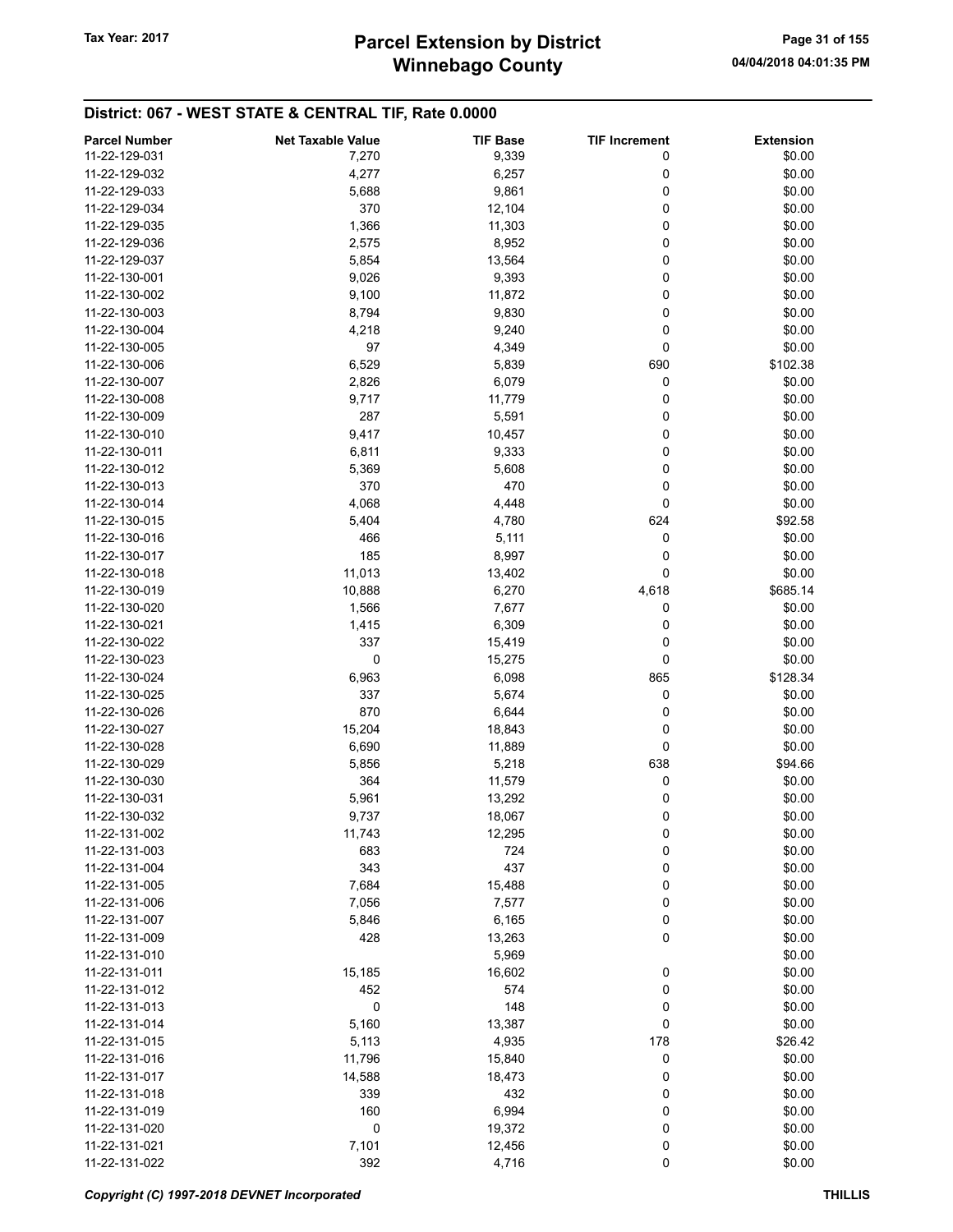| <b>Parcel Number</b> | <b>Net Taxable Value</b> | <b>TIF Base</b> | <b>TIF Increment</b> | <b>Extension</b> |
|----------------------|--------------------------|-----------------|----------------------|------------------|
| 11-22-131-023        | 707                      | 6,730           | 0                    | \$0.00           |
| 11-22-131-024        |                          | 4,173           |                      | \$0.00           |
| 11-22-131-025        | 498                      | 11,754          | 0                    | \$0.00           |
| 11-22-131-028        | 8,126                    | 11,828          | 0                    | \$0.00           |
| 11-22-131-029        | 4,125                    | 8,275           | 0                    | \$0.00           |
| 11-22-132-001        | 239                      | 303             |                      | \$0.00           |
|                      |                          |                 | 0                    |                  |
| 11-22-132-002        | 8,341                    | 9,735           | 0                    | \$0.00           |
| 11-22-132-003        | 3,824                    | 6,210           | 0                    | \$0.00           |
| 11-22-132-004        | 7,963                    | 10,959          | 0                    | \$0.00           |
| 11-22-132-005        | 1,428                    | 6,457           | 0                    | \$0.00           |
| 11-22-132-006        | 364                      | 462             | 0                    | \$0.00           |
| 11-22-132-007        | 364                      | 462             | 0                    | \$0.00           |
| 11-22-132-008        | 407                      | 5,766           | 0                    | \$0.00           |
| 11-22-132-009        | 3,104                    | 12,645          | 0                    | \$0.00           |
| 11-22-132-010        | 8,588                    | 15,560          | 0                    | \$0.00           |
| 11-22-132-011        | 9,181                    | 14,584          | 0                    | \$0.00           |
| 11-22-132-012        | 343                      | 436             | 0                    | \$0.00           |
| 11-22-132-013        | 10,961                   | 12,301          | 0                    | \$0.00           |
|                      |                          |                 |                      |                  |
| 11-22-132-014        | 7,007                    | 14,101          | 0                    | \$0.00           |
| 11-22-132-015        | 8,192                    | 14,501          | 0                    | \$0.00           |
| 11-22-132-016        | 6,364                    | 6,418           | 0                    | \$0.00           |
| 11-22-132-017        | 5,424                    | 5,212           | 212                  | \$31.46          |
| 11-22-132-020        | 211                      | 269             | 0                    | \$0.00           |
| 11-22-132-021        | 4,970                    | 9,682           | 0                    | \$0.00           |
| 11-22-132-022        | 5,096                    | 10,485          | 0                    | \$0.00           |
| 11-22-132-023        | 0                        | 176             | 0                    | \$0.00           |
| 11-22-132-024        | 276                      | 351             | 0                    | \$0.00           |
| 11-22-132-025        | 0                        | 141             | 0                    | \$0.00           |
| 11-22-132-026        | 247                      | 313             | 0                    | \$0.00           |
| 11-22-132-027        | 5,751                    | 6,002           | 0                    | \$0.00           |
| 11-22-132-028        | 596                      | 758             |                      | \$0.00           |
|                      |                          |                 | 0                    |                  |
| 11-22-132-029        | 1,500                    | 14,777          | 0                    | \$0.00           |
| 11-22-132-030        | 313                      | 5,196           | 0                    | \$0.00           |
| 11-22-132-031        | 263                      | 333             | 0                    | \$0.00           |
| 11-22-132-032        | 0                        | 103             | 0                    | \$0.00           |
| 11-22-132-035        | 6,727                    | 9,635           | 0                    | \$0.00           |
| 11-22-132-036        | 10,580                   | 19,679          | 0                    | \$0.00           |
| 11-22-151-001        | 1,461                    | 11,294          | 0                    | \$0.00           |
| 11-22-151-002        | 2,886                    | 9,438           | 0                    | \$0.00           |
| 11-22-151-003        | 1,707                    | 11,316          | 0                    | \$0.00           |
| 11-22-151-004        | 274                      | 10,071          | 0                    | \$0.00           |
| 11-22-151-005        | 7,019                    | 7,091           | 0                    | \$0.00           |
| 11-22-151-006        | 8,464                    | 10,059          | 0                    | \$0.00           |
| 11-22-151-007        | 7,647                    | 10,734          | 0                    | \$0.00           |
| 11-22-151-008        | 396                      |                 | 0                    | \$0.00           |
|                      |                          | 12,429          |                      |                  |
| 11-22-151-009        |                          | 0               |                      | \$0.00           |
| 11-22-151-017        |                          | 17,991          |                      | \$0.00           |
| 11-22-151-018        |                          | 2,400           |                      | \$0.00           |
| 11-22-151-019        |                          | 2,400           |                      | \$0.00           |
| 11-22-151-020        |                          | 2,452           |                      | \$0.00           |
| 11-22-151-021        |                          | 11,703          |                      | \$0.00           |
| 11-22-151-022        |                          | 0               |                      | \$0.00           |
| 11-22-152-001        | 7,162                    | 6,265           | 897                  | \$133.08         |
| 11-22-152-002        | 6,107                    | 4,965           | 1,142                | \$169.44         |
| 11-22-152-003        | 7,611                    | 10,445          | 0                    | \$0.00           |
| 11-22-152-004        |                          | 817             |                      | \$0.00           |
| 11-22-152-005        |                          | 424             |                      | \$0.00           |
| 11-22-152-006        |                          | 0               |                      | \$0.00           |
| 11-22-152-007        | 4,684                    | 9,821           | $\pmb{0}$            | \$0.00           |
|                      |                          |                 |                      |                  |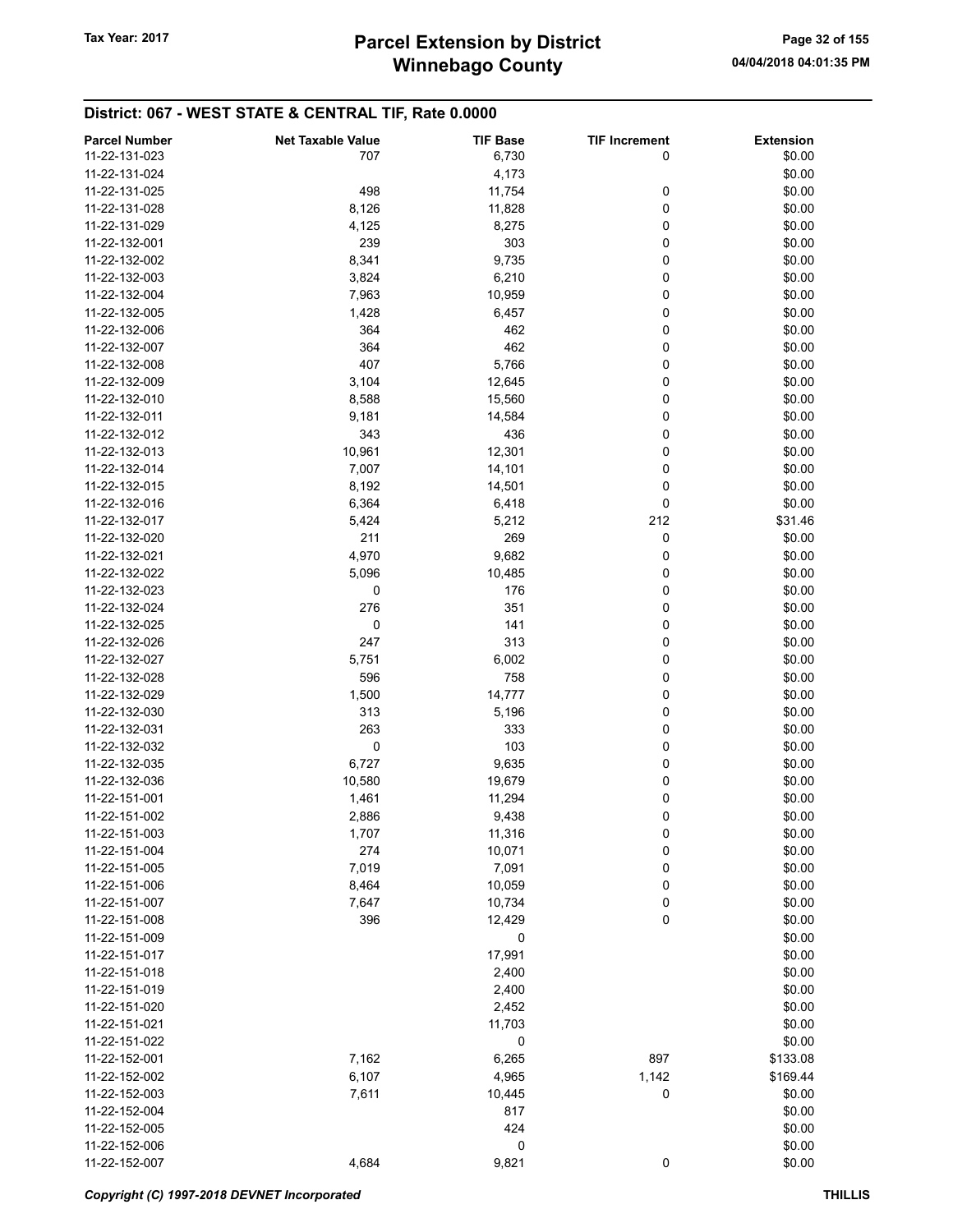| <b>Parcel Number</b> | <b>Net Taxable Value</b> | <b>TIF Base</b> | <b>TIF Increment</b> | <b>Extension</b> |
|----------------------|--------------------------|-----------------|----------------------|------------------|
| 11-22-152-008        |                          | 0               |                      | \$0.00           |
| 11-22-152-009        | 4,520                    | 13,137          | $\boldsymbol{0}$     | \$0.00           |
| 11-22-152-010        | 9,048                    | 10,043          | $\pmb{0}$            | \$0.00           |
| 11-22-152-015        |                          | 18,296          |                      | \$0.00           |
| 11-22-152-016        |                          |                 |                      |                  |
|                      |                          | 0               |                      | \$0.00           |
| 11-22-152-017        |                          | 0               |                      | \$0.00           |
| 11-22-152-018        |                          | 0               |                      | \$0.00           |
| 11-22-153-001        |                          | 809             |                      | \$0.00           |
| 11-22-153-002        |                          | 12,098          |                      | \$0.00           |
| 11-22-153-003        | 5,362                    | 13,126          | 0                    | \$0.00           |
| 11-22-153-004        | 683                      | 483             | 200                  | \$29.68          |
| 11-22-153-005        |                          | 14,439          |                      | \$0.00           |
| 11-22-153-006        | 5,939                    | 12,845          | 0                    | \$0.00           |
| 11-22-153-007        | 0                        | 51              | 0                    | \$0.00           |
| 11-22-153-008        | 4,900                    | 5,289           | 0                    | \$0.00           |
| 11-22-153-009        | 476                      | 605             | 0                    | \$0.00           |
| 11-22-153-010        | 6,449                    | 10,708          | 0                    | \$0.00           |
| 11-22-153-011        | 6,062                    | 5,373           | 689                  | \$102.22         |
| 11-22-153-012        | 4,475                    | 4,771           | 0                    | \$0.00           |
| 11-22-153-013        | 294                      | 372             |                      |                  |
|                      |                          |                 | 0                    | \$0.00           |
| 11-22-153-014        | 171                      | 4,567           | 0                    | \$0.00           |
| 11-22-153-015        | 228                      | 10,515          | 0                    | \$0.00           |
| 11-22-153-017        |                          | 0               |                      | \$0.00           |
| 11-22-153-018        |                          | 0               |                      | \$0.00           |
| 11-22-153-019        |                          | 0               |                      | \$0.00           |
| 11-22-153-021        | 24,820                   | 27,929          | 0                    | \$0.00           |
| 11-22-153-023        |                          | 0               |                      | \$0.00           |
| 11-22-153-024        |                          | 0               |                      | \$0.00           |
| 11-22-154-011        |                          | 0               |                      | \$0.00           |
| 11-22-154-012        |                          | $\mathbf 0$     |                      | \$0.00           |
| 11-22-154-013        |                          | 0               |                      | \$0.00           |
| 11-22-154-014        |                          | 0               |                      | \$0.00           |
| 11-22-154-023        |                          | 0               |                      | \$0.00           |
| 11-22-154-024        |                          | 0               |                      | \$0.00           |
| 11-22-154-025        |                          | 0               |                      | \$0.00           |
| 11-22-154-026        |                          | $\mathbf 0$     |                      | \$0.00           |
| 11-22-154-027        |                          |                 |                      |                  |
|                      |                          | $\mathbf 0$     |                      | \$0.00           |
| 11-22-154-028        |                          | 0               |                      | \$0.00           |
| 11-22-154-029        |                          | 0               |                      | \$0.00           |
| 11-22-154-030        |                          | 0               |                      | \$0.00           |
| 11-22-154-031        |                          | 0               |                      | \$0.00           |
| 11-22-154-032        |                          | 0               |                      | \$0.00           |
| 11-22-156-009        | 9,924                    | 13,323          | 0                    | \$0.00           |
| 11-22-156-010        | 0                        | 12,788          | 0                    | \$0.00           |
| 11-22-156-011        | 5,195                    | 15,895          | 0                    | \$0.00           |
| 11-22-156-012        | 6,186                    | 15,814          | 0                    | \$0.00           |
| 11-22-156-013        | 5,302                    | 15,646          | 0                    | \$0.00           |
| 11-22-156-014        | 14,628                   | 369             | 14,259               | \$2,115.52       |
| 11-22-156-015        | 6,508                    | 11,547          | 0                    | \$0.00           |
| 11-22-156-016        | 9,767                    | 14,828          | 0                    | \$0.00           |
| 11-22-156-017        | 4,684                    | 12,021          | 0                    | \$0.00           |
|                      | 0                        |                 | $\mathbf 0$          |                  |
| 11-22-156-018        |                          | 14,418          |                      | \$0.00           |
| 11-22-156-021        |                          | 0               |                      | \$0.00           |
| 11-22-156-022        |                          | 11,236          |                      | \$0.00           |
| 11-22-156-023        |                          | 369             |                      | \$0.00           |
| 11-22-156-024        |                          | 5,248           |                      | \$0.00           |
| 11-22-156-025        |                          | 0               |                      | \$0.00           |
| 11-22-156-026        |                          | 0               |                      | \$0.00           |
| 11-22-156-027        |                          | 0               |                      | \$0.00           |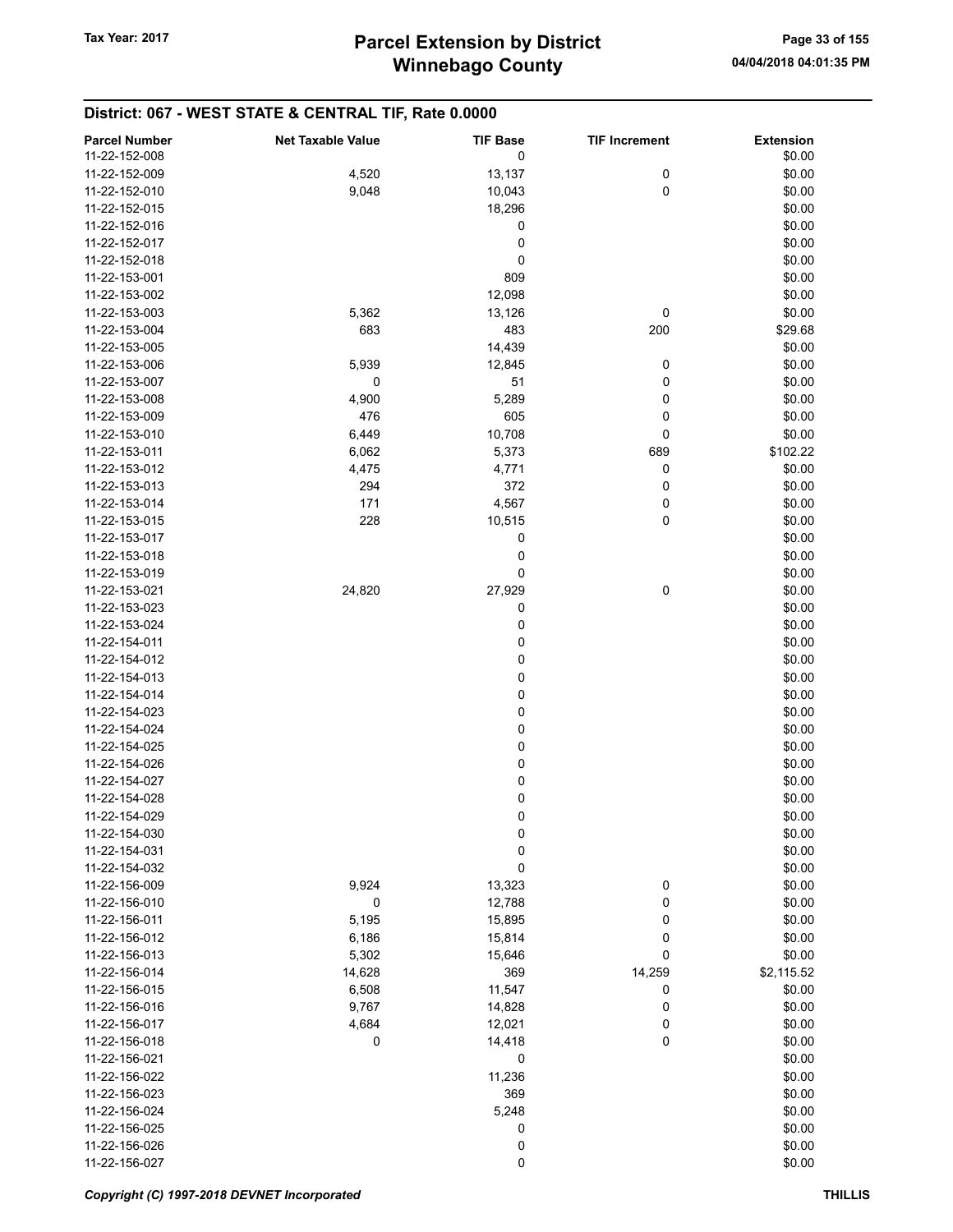# Winnebago County Tax Year: 2017 **Parcel Extension by District** Page 34 of 155

| 11-22-156-028<br>0<br>\$0.00<br>11-22-157-009<br>0<br>\$0.00<br>0<br>\$0.00<br>11-22-157-010<br>0<br>\$0.00<br>11-22-158-004<br>0<br>\$0.00<br>11-22-158-005<br>\$0.00<br>11-22-159-001<br>8,119<br>17,678<br>0<br>0<br>\$0.00<br>13,200<br>0<br>11-22-159-002<br>11-22-159-003<br>5,640<br>11,371<br>0<br>\$0.00<br>\$0.00<br>11-22-159-004<br>1,937<br>17,506<br>0<br>400<br>0<br>11-22-159-005<br>315<br>\$0.00<br>0<br>\$0.00<br>11-22-159-006<br>4,321<br>15,588<br>\$0.00<br>322<br>17,658<br>0<br>11-22-159-007<br>\$0.00<br>11-22-159-008<br>5,305<br>16,299<br>0<br>0<br>\$0.00<br>11-22-159-009<br>6,303<br>8,237<br>0<br>0<br>\$0.00<br>11-22-159-010<br>14,327<br>207<br>263<br>0<br>\$0.00<br>11-22-159-011<br>0<br>\$0.00<br>11-22-159-012<br>9,202<br>11,437<br>11,719<br>0<br>\$0.00<br>11-22-159-013<br>4,929<br>0<br>\$0.00<br>11-22-159-014<br>5,253<br>6,829<br>\$149.26<br>11-22-159-015<br>5,847<br>4,841<br>1,006<br>6,379<br>0<br>\$0.00<br>11-22-159-016<br>5,134<br>\$0.00<br>11-22-159-017<br>4,261<br>13,857<br>0<br>0<br>\$0.00<br>11-22-159-018<br>13,069<br>13,347<br>224<br>0<br>11-22-159-019<br>176<br>\$0.00<br>4,033<br>10,031<br>0<br>\$0.00<br>11-22-159-020<br>0<br>\$0.00<br>11-22-159-021<br>76<br>12,532<br>\$0.00<br>11-22-159-022<br>4,411<br>12,408<br>0<br>0<br>\$0.00<br>11-22-176-001<br>395<br>502<br>0<br>475<br>0<br>\$0.00<br>11-22-176-002<br>0<br>\$0.00<br>11-22-176-003<br>8,608<br>\$0.00<br>11-22-176-004<br>6,166<br>0<br>0<br>0<br>\$0.00<br>10,915<br>11-22-176-010<br>\$115.14<br>11-22-176-011<br>5,709<br>4,933<br>776<br>407<br>0<br>11-22-176-012<br>516<br>\$0.00<br>11-22-176-013<br>4,932<br>4,308<br>624<br>\$92.58<br>253<br>\$0.00<br>11-22-176-014<br>11-22-176-018<br>0<br>\$0.00<br>\$0.00<br>11-22-176-019<br>0<br>\$0.00<br>11-22-176-020<br>352<br>\$0.00<br>11-22-176-021<br>0<br>0<br>\$0.00<br>11-22-176-022<br>15,611<br>\$0.00<br>11-22-176-023<br>370<br>470<br>0<br>\$0.00<br>11-22-177-001<br>11-22-177-002<br>0<br>\$0.00<br>0<br>\$0.00<br>11-22-177-003<br>370<br>470<br>0<br>\$0.00<br>11-22-177-004<br>0<br>\$0.00<br>11-22-177-005<br>\$0.00<br>11-22-177-006<br>6,813<br>8,481<br>0<br>420<br>\$0.00<br>11-22-177-007<br>330<br>0<br>364<br>11,950<br>0<br>\$0.00<br>11-22-177-008<br>$\pmb{0}$<br>11-22-177-009<br>330<br>420<br>\$0.00<br>11-22-177-019<br>\$0.00<br>0<br>0<br>\$0.00<br>11-22-177-021<br>0<br>\$0.00<br>11-22-177-022<br>0<br>\$0.00<br>11-22-177-023<br>425<br>\$0.00<br>11-22-177-024<br>\$0.00<br>11-22-177-025<br>5,645<br>6,954<br>\$0.00<br>11-22-178-001<br>8,661<br>0 | <b>Parcel Number</b> | <b>Net Taxable Value</b> | <b>TIF Base</b> | <b>TIF Increment</b> | <b>Extension</b> |
|-----------------------------------------------------------------------------------------------------------------------------------------------------------------------------------------------------------------------------------------------------------------------------------------------------------------------------------------------------------------------------------------------------------------------------------------------------------------------------------------------------------------------------------------------------------------------------------------------------------------------------------------------------------------------------------------------------------------------------------------------------------------------------------------------------------------------------------------------------------------------------------------------------------------------------------------------------------------------------------------------------------------------------------------------------------------------------------------------------------------------------------------------------------------------------------------------------------------------------------------------------------------------------------------------------------------------------------------------------------------------------------------------------------------------------------------------------------------------------------------------------------------------------------------------------------------------------------------------------------------------------------------------------------------------------------------------------------------------------------------------------------------------------------------------------------------------------------------------------------------------------------------------------------------------------------------------------------------------------------------------------------------------------------------------------------------------------------------------------------------------------------------------------------------------------------------------------------------------------------------------------------------------------------------------------------------------------------------------------------------------------------------------------------------------------------------------------------------------------------------------------------------------------------------------------------------------------------------------|----------------------|--------------------------|-----------------|----------------------|------------------|
|                                                                                                                                                                                                                                                                                                                                                                                                                                                                                                                                                                                                                                                                                                                                                                                                                                                                                                                                                                                                                                                                                                                                                                                                                                                                                                                                                                                                                                                                                                                                                                                                                                                                                                                                                                                                                                                                                                                                                                                                                                                                                                                                                                                                                                                                                                                                                                                                                                                                                                                                                                                               |                      |                          |                 |                      |                  |
|                                                                                                                                                                                                                                                                                                                                                                                                                                                                                                                                                                                                                                                                                                                                                                                                                                                                                                                                                                                                                                                                                                                                                                                                                                                                                                                                                                                                                                                                                                                                                                                                                                                                                                                                                                                                                                                                                                                                                                                                                                                                                                                                                                                                                                                                                                                                                                                                                                                                                                                                                                                               |                      |                          |                 |                      |                  |
|                                                                                                                                                                                                                                                                                                                                                                                                                                                                                                                                                                                                                                                                                                                                                                                                                                                                                                                                                                                                                                                                                                                                                                                                                                                                                                                                                                                                                                                                                                                                                                                                                                                                                                                                                                                                                                                                                                                                                                                                                                                                                                                                                                                                                                                                                                                                                                                                                                                                                                                                                                                               |                      |                          |                 |                      |                  |
|                                                                                                                                                                                                                                                                                                                                                                                                                                                                                                                                                                                                                                                                                                                                                                                                                                                                                                                                                                                                                                                                                                                                                                                                                                                                                                                                                                                                                                                                                                                                                                                                                                                                                                                                                                                                                                                                                                                                                                                                                                                                                                                                                                                                                                                                                                                                                                                                                                                                                                                                                                                               |                      |                          |                 |                      |                  |
|                                                                                                                                                                                                                                                                                                                                                                                                                                                                                                                                                                                                                                                                                                                                                                                                                                                                                                                                                                                                                                                                                                                                                                                                                                                                                                                                                                                                                                                                                                                                                                                                                                                                                                                                                                                                                                                                                                                                                                                                                                                                                                                                                                                                                                                                                                                                                                                                                                                                                                                                                                                               |                      |                          |                 |                      |                  |
|                                                                                                                                                                                                                                                                                                                                                                                                                                                                                                                                                                                                                                                                                                                                                                                                                                                                                                                                                                                                                                                                                                                                                                                                                                                                                                                                                                                                                                                                                                                                                                                                                                                                                                                                                                                                                                                                                                                                                                                                                                                                                                                                                                                                                                                                                                                                                                                                                                                                                                                                                                                               |                      |                          |                 |                      |                  |
|                                                                                                                                                                                                                                                                                                                                                                                                                                                                                                                                                                                                                                                                                                                                                                                                                                                                                                                                                                                                                                                                                                                                                                                                                                                                                                                                                                                                                                                                                                                                                                                                                                                                                                                                                                                                                                                                                                                                                                                                                                                                                                                                                                                                                                                                                                                                                                                                                                                                                                                                                                                               |                      |                          |                 |                      |                  |
|                                                                                                                                                                                                                                                                                                                                                                                                                                                                                                                                                                                                                                                                                                                                                                                                                                                                                                                                                                                                                                                                                                                                                                                                                                                                                                                                                                                                                                                                                                                                                                                                                                                                                                                                                                                                                                                                                                                                                                                                                                                                                                                                                                                                                                                                                                                                                                                                                                                                                                                                                                                               |                      |                          |                 |                      |                  |
|                                                                                                                                                                                                                                                                                                                                                                                                                                                                                                                                                                                                                                                                                                                                                                                                                                                                                                                                                                                                                                                                                                                                                                                                                                                                                                                                                                                                                                                                                                                                                                                                                                                                                                                                                                                                                                                                                                                                                                                                                                                                                                                                                                                                                                                                                                                                                                                                                                                                                                                                                                                               |                      |                          |                 |                      |                  |
|                                                                                                                                                                                                                                                                                                                                                                                                                                                                                                                                                                                                                                                                                                                                                                                                                                                                                                                                                                                                                                                                                                                                                                                                                                                                                                                                                                                                                                                                                                                                                                                                                                                                                                                                                                                                                                                                                                                                                                                                                                                                                                                                                                                                                                                                                                                                                                                                                                                                                                                                                                                               |                      |                          |                 |                      |                  |
|                                                                                                                                                                                                                                                                                                                                                                                                                                                                                                                                                                                                                                                                                                                                                                                                                                                                                                                                                                                                                                                                                                                                                                                                                                                                                                                                                                                                                                                                                                                                                                                                                                                                                                                                                                                                                                                                                                                                                                                                                                                                                                                                                                                                                                                                                                                                                                                                                                                                                                                                                                                               |                      |                          |                 |                      |                  |
|                                                                                                                                                                                                                                                                                                                                                                                                                                                                                                                                                                                                                                                                                                                                                                                                                                                                                                                                                                                                                                                                                                                                                                                                                                                                                                                                                                                                                                                                                                                                                                                                                                                                                                                                                                                                                                                                                                                                                                                                                                                                                                                                                                                                                                                                                                                                                                                                                                                                                                                                                                                               |                      |                          |                 |                      |                  |
|                                                                                                                                                                                                                                                                                                                                                                                                                                                                                                                                                                                                                                                                                                                                                                                                                                                                                                                                                                                                                                                                                                                                                                                                                                                                                                                                                                                                                                                                                                                                                                                                                                                                                                                                                                                                                                                                                                                                                                                                                                                                                                                                                                                                                                                                                                                                                                                                                                                                                                                                                                                               |                      |                          |                 |                      |                  |
|                                                                                                                                                                                                                                                                                                                                                                                                                                                                                                                                                                                                                                                                                                                                                                                                                                                                                                                                                                                                                                                                                                                                                                                                                                                                                                                                                                                                                                                                                                                                                                                                                                                                                                                                                                                                                                                                                                                                                                                                                                                                                                                                                                                                                                                                                                                                                                                                                                                                                                                                                                                               |                      |                          |                 |                      |                  |
|                                                                                                                                                                                                                                                                                                                                                                                                                                                                                                                                                                                                                                                                                                                                                                                                                                                                                                                                                                                                                                                                                                                                                                                                                                                                                                                                                                                                                                                                                                                                                                                                                                                                                                                                                                                                                                                                                                                                                                                                                                                                                                                                                                                                                                                                                                                                                                                                                                                                                                                                                                                               |                      |                          |                 |                      |                  |
|                                                                                                                                                                                                                                                                                                                                                                                                                                                                                                                                                                                                                                                                                                                                                                                                                                                                                                                                                                                                                                                                                                                                                                                                                                                                                                                                                                                                                                                                                                                                                                                                                                                                                                                                                                                                                                                                                                                                                                                                                                                                                                                                                                                                                                                                                                                                                                                                                                                                                                                                                                                               |                      |                          |                 |                      |                  |
|                                                                                                                                                                                                                                                                                                                                                                                                                                                                                                                                                                                                                                                                                                                                                                                                                                                                                                                                                                                                                                                                                                                                                                                                                                                                                                                                                                                                                                                                                                                                                                                                                                                                                                                                                                                                                                                                                                                                                                                                                                                                                                                                                                                                                                                                                                                                                                                                                                                                                                                                                                                               |                      |                          |                 |                      |                  |
|                                                                                                                                                                                                                                                                                                                                                                                                                                                                                                                                                                                                                                                                                                                                                                                                                                                                                                                                                                                                                                                                                                                                                                                                                                                                                                                                                                                                                                                                                                                                                                                                                                                                                                                                                                                                                                                                                                                                                                                                                                                                                                                                                                                                                                                                                                                                                                                                                                                                                                                                                                                               |                      |                          |                 |                      |                  |
|                                                                                                                                                                                                                                                                                                                                                                                                                                                                                                                                                                                                                                                                                                                                                                                                                                                                                                                                                                                                                                                                                                                                                                                                                                                                                                                                                                                                                                                                                                                                                                                                                                                                                                                                                                                                                                                                                                                                                                                                                                                                                                                                                                                                                                                                                                                                                                                                                                                                                                                                                                                               |                      |                          |                 |                      |                  |
|                                                                                                                                                                                                                                                                                                                                                                                                                                                                                                                                                                                                                                                                                                                                                                                                                                                                                                                                                                                                                                                                                                                                                                                                                                                                                                                                                                                                                                                                                                                                                                                                                                                                                                                                                                                                                                                                                                                                                                                                                                                                                                                                                                                                                                                                                                                                                                                                                                                                                                                                                                                               |                      |                          |                 |                      |                  |
|                                                                                                                                                                                                                                                                                                                                                                                                                                                                                                                                                                                                                                                                                                                                                                                                                                                                                                                                                                                                                                                                                                                                                                                                                                                                                                                                                                                                                                                                                                                                                                                                                                                                                                                                                                                                                                                                                                                                                                                                                                                                                                                                                                                                                                                                                                                                                                                                                                                                                                                                                                                               |                      |                          |                 |                      |                  |
|                                                                                                                                                                                                                                                                                                                                                                                                                                                                                                                                                                                                                                                                                                                                                                                                                                                                                                                                                                                                                                                                                                                                                                                                                                                                                                                                                                                                                                                                                                                                                                                                                                                                                                                                                                                                                                                                                                                                                                                                                                                                                                                                                                                                                                                                                                                                                                                                                                                                                                                                                                                               |                      |                          |                 |                      |                  |
|                                                                                                                                                                                                                                                                                                                                                                                                                                                                                                                                                                                                                                                                                                                                                                                                                                                                                                                                                                                                                                                                                                                                                                                                                                                                                                                                                                                                                                                                                                                                                                                                                                                                                                                                                                                                                                                                                                                                                                                                                                                                                                                                                                                                                                                                                                                                                                                                                                                                                                                                                                                               |                      |                          |                 |                      |                  |
|                                                                                                                                                                                                                                                                                                                                                                                                                                                                                                                                                                                                                                                                                                                                                                                                                                                                                                                                                                                                                                                                                                                                                                                                                                                                                                                                                                                                                                                                                                                                                                                                                                                                                                                                                                                                                                                                                                                                                                                                                                                                                                                                                                                                                                                                                                                                                                                                                                                                                                                                                                                               |                      |                          |                 |                      |                  |
|                                                                                                                                                                                                                                                                                                                                                                                                                                                                                                                                                                                                                                                                                                                                                                                                                                                                                                                                                                                                                                                                                                                                                                                                                                                                                                                                                                                                                                                                                                                                                                                                                                                                                                                                                                                                                                                                                                                                                                                                                                                                                                                                                                                                                                                                                                                                                                                                                                                                                                                                                                                               |                      |                          |                 |                      |                  |
|                                                                                                                                                                                                                                                                                                                                                                                                                                                                                                                                                                                                                                                                                                                                                                                                                                                                                                                                                                                                                                                                                                                                                                                                                                                                                                                                                                                                                                                                                                                                                                                                                                                                                                                                                                                                                                                                                                                                                                                                                                                                                                                                                                                                                                                                                                                                                                                                                                                                                                                                                                                               |                      |                          |                 |                      |                  |
|                                                                                                                                                                                                                                                                                                                                                                                                                                                                                                                                                                                                                                                                                                                                                                                                                                                                                                                                                                                                                                                                                                                                                                                                                                                                                                                                                                                                                                                                                                                                                                                                                                                                                                                                                                                                                                                                                                                                                                                                                                                                                                                                                                                                                                                                                                                                                                                                                                                                                                                                                                                               |                      |                          |                 |                      |                  |
|                                                                                                                                                                                                                                                                                                                                                                                                                                                                                                                                                                                                                                                                                                                                                                                                                                                                                                                                                                                                                                                                                                                                                                                                                                                                                                                                                                                                                                                                                                                                                                                                                                                                                                                                                                                                                                                                                                                                                                                                                                                                                                                                                                                                                                                                                                                                                                                                                                                                                                                                                                                               |                      |                          |                 |                      |                  |
|                                                                                                                                                                                                                                                                                                                                                                                                                                                                                                                                                                                                                                                                                                                                                                                                                                                                                                                                                                                                                                                                                                                                                                                                                                                                                                                                                                                                                                                                                                                                                                                                                                                                                                                                                                                                                                                                                                                                                                                                                                                                                                                                                                                                                                                                                                                                                                                                                                                                                                                                                                                               |                      |                          |                 |                      |                  |
|                                                                                                                                                                                                                                                                                                                                                                                                                                                                                                                                                                                                                                                                                                                                                                                                                                                                                                                                                                                                                                                                                                                                                                                                                                                                                                                                                                                                                                                                                                                                                                                                                                                                                                                                                                                                                                                                                                                                                                                                                                                                                                                                                                                                                                                                                                                                                                                                                                                                                                                                                                                               |                      |                          |                 |                      |                  |
|                                                                                                                                                                                                                                                                                                                                                                                                                                                                                                                                                                                                                                                                                                                                                                                                                                                                                                                                                                                                                                                                                                                                                                                                                                                                                                                                                                                                                                                                                                                                                                                                                                                                                                                                                                                                                                                                                                                                                                                                                                                                                                                                                                                                                                                                                                                                                                                                                                                                                                                                                                                               |                      |                          |                 |                      |                  |
|                                                                                                                                                                                                                                                                                                                                                                                                                                                                                                                                                                                                                                                                                                                                                                                                                                                                                                                                                                                                                                                                                                                                                                                                                                                                                                                                                                                                                                                                                                                                                                                                                                                                                                                                                                                                                                                                                                                                                                                                                                                                                                                                                                                                                                                                                                                                                                                                                                                                                                                                                                                               |                      |                          |                 |                      |                  |
|                                                                                                                                                                                                                                                                                                                                                                                                                                                                                                                                                                                                                                                                                                                                                                                                                                                                                                                                                                                                                                                                                                                                                                                                                                                                                                                                                                                                                                                                                                                                                                                                                                                                                                                                                                                                                                                                                                                                                                                                                                                                                                                                                                                                                                                                                                                                                                                                                                                                                                                                                                                               |                      |                          |                 |                      |                  |
|                                                                                                                                                                                                                                                                                                                                                                                                                                                                                                                                                                                                                                                                                                                                                                                                                                                                                                                                                                                                                                                                                                                                                                                                                                                                                                                                                                                                                                                                                                                                                                                                                                                                                                                                                                                                                                                                                                                                                                                                                                                                                                                                                                                                                                                                                                                                                                                                                                                                                                                                                                                               |                      |                          |                 |                      |                  |
|                                                                                                                                                                                                                                                                                                                                                                                                                                                                                                                                                                                                                                                                                                                                                                                                                                                                                                                                                                                                                                                                                                                                                                                                                                                                                                                                                                                                                                                                                                                                                                                                                                                                                                                                                                                                                                                                                                                                                                                                                                                                                                                                                                                                                                                                                                                                                                                                                                                                                                                                                                                               |                      |                          |                 |                      |                  |
|                                                                                                                                                                                                                                                                                                                                                                                                                                                                                                                                                                                                                                                                                                                                                                                                                                                                                                                                                                                                                                                                                                                                                                                                                                                                                                                                                                                                                                                                                                                                                                                                                                                                                                                                                                                                                                                                                                                                                                                                                                                                                                                                                                                                                                                                                                                                                                                                                                                                                                                                                                                               |                      |                          |                 |                      |                  |
|                                                                                                                                                                                                                                                                                                                                                                                                                                                                                                                                                                                                                                                                                                                                                                                                                                                                                                                                                                                                                                                                                                                                                                                                                                                                                                                                                                                                                                                                                                                                                                                                                                                                                                                                                                                                                                                                                                                                                                                                                                                                                                                                                                                                                                                                                                                                                                                                                                                                                                                                                                                               |                      |                          |                 |                      |                  |
|                                                                                                                                                                                                                                                                                                                                                                                                                                                                                                                                                                                                                                                                                                                                                                                                                                                                                                                                                                                                                                                                                                                                                                                                                                                                                                                                                                                                                                                                                                                                                                                                                                                                                                                                                                                                                                                                                                                                                                                                                                                                                                                                                                                                                                                                                                                                                                                                                                                                                                                                                                                               |                      |                          |                 |                      |                  |
|                                                                                                                                                                                                                                                                                                                                                                                                                                                                                                                                                                                                                                                                                                                                                                                                                                                                                                                                                                                                                                                                                                                                                                                                                                                                                                                                                                                                                                                                                                                                                                                                                                                                                                                                                                                                                                                                                                                                                                                                                                                                                                                                                                                                                                                                                                                                                                                                                                                                                                                                                                                               |                      |                          |                 |                      |                  |
|                                                                                                                                                                                                                                                                                                                                                                                                                                                                                                                                                                                                                                                                                                                                                                                                                                                                                                                                                                                                                                                                                                                                                                                                                                                                                                                                                                                                                                                                                                                                                                                                                                                                                                                                                                                                                                                                                                                                                                                                                                                                                                                                                                                                                                                                                                                                                                                                                                                                                                                                                                                               |                      |                          |                 |                      |                  |
|                                                                                                                                                                                                                                                                                                                                                                                                                                                                                                                                                                                                                                                                                                                                                                                                                                                                                                                                                                                                                                                                                                                                                                                                                                                                                                                                                                                                                                                                                                                                                                                                                                                                                                                                                                                                                                                                                                                                                                                                                                                                                                                                                                                                                                                                                                                                                                                                                                                                                                                                                                                               |                      |                          |                 |                      |                  |
|                                                                                                                                                                                                                                                                                                                                                                                                                                                                                                                                                                                                                                                                                                                                                                                                                                                                                                                                                                                                                                                                                                                                                                                                                                                                                                                                                                                                                                                                                                                                                                                                                                                                                                                                                                                                                                                                                                                                                                                                                                                                                                                                                                                                                                                                                                                                                                                                                                                                                                                                                                                               |                      |                          |                 |                      |                  |
|                                                                                                                                                                                                                                                                                                                                                                                                                                                                                                                                                                                                                                                                                                                                                                                                                                                                                                                                                                                                                                                                                                                                                                                                                                                                                                                                                                                                                                                                                                                                                                                                                                                                                                                                                                                                                                                                                                                                                                                                                                                                                                                                                                                                                                                                                                                                                                                                                                                                                                                                                                                               |                      |                          |                 |                      |                  |
|                                                                                                                                                                                                                                                                                                                                                                                                                                                                                                                                                                                                                                                                                                                                                                                                                                                                                                                                                                                                                                                                                                                                                                                                                                                                                                                                                                                                                                                                                                                                                                                                                                                                                                                                                                                                                                                                                                                                                                                                                                                                                                                                                                                                                                                                                                                                                                                                                                                                                                                                                                                               |                      |                          |                 |                      |                  |
|                                                                                                                                                                                                                                                                                                                                                                                                                                                                                                                                                                                                                                                                                                                                                                                                                                                                                                                                                                                                                                                                                                                                                                                                                                                                                                                                                                                                                                                                                                                                                                                                                                                                                                                                                                                                                                                                                                                                                                                                                                                                                                                                                                                                                                                                                                                                                                                                                                                                                                                                                                                               |                      |                          |                 |                      |                  |
|                                                                                                                                                                                                                                                                                                                                                                                                                                                                                                                                                                                                                                                                                                                                                                                                                                                                                                                                                                                                                                                                                                                                                                                                                                                                                                                                                                                                                                                                                                                                                                                                                                                                                                                                                                                                                                                                                                                                                                                                                                                                                                                                                                                                                                                                                                                                                                                                                                                                                                                                                                                               |                      |                          |                 |                      |                  |
|                                                                                                                                                                                                                                                                                                                                                                                                                                                                                                                                                                                                                                                                                                                                                                                                                                                                                                                                                                                                                                                                                                                                                                                                                                                                                                                                                                                                                                                                                                                                                                                                                                                                                                                                                                                                                                                                                                                                                                                                                                                                                                                                                                                                                                                                                                                                                                                                                                                                                                                                                                                               |                      |                          |                 |                      |                  |
|                                                                                                                                                                                                                                                                                                                                                                                                                                                                                                                                                                                                                                                                                                                                                                                                                                                                                                                                                                                                                                                                                                                                                                                                                                                                                                                                                                                                                                                                                                                                                                                                                                                                                                                                                                                                                                                                                                                                                                                                                                                                                                                                                                                                                                                                                                                                                                                                                                                                                                                                                                                               |                      |                          |                 |                      |                  |
|                                                                                                                                                                                                                                                                                                                                                                                                                                                                                                                                                                                                                                                                                                                                                                                                                                                                                                                                                                                                                                                                                                                                                                                                                                                                                                                                                                                                                                                                                                                                                                                                                                                                                                                                                                                                                                                                                                                                                                                                                                                                                                                                                                                                                                                                                                                                                                                                                                                                                                                                                                                               |                      |                          |                 |                      |                  |
|                                                                                                                                                                                                                                                                                                                                                                                                                                                                                                                                                                                                                                                                                                                                                                                                                                                                                                                                                                                                                                                                                                                                                                                                                                                                                                                                                                                                                                                                                                                                                                                                                                                                                                                                                                                                                                                                                                                                                                                                                                                                                                                                                                                                                                                                                                                                                                                                                                                                                                                                                                                               |                      |                          |                 |                      |                  |
|                                                                                                                                                                                                                                                                                                                                                                                                                                                                                                                                                                                                                                                                                                                                                                                                                                                                                                                                                                                                                                                                                                                                                                                                                                                                                                                                                                                                                                                                                                                                                                                                                                                                                                                                                                                                                                                                                                                                                                                                                                                                                                                                                                                                                                                                                                                                                                                                                                                                                                                                                                                               |                      |                          |                 |                      |                  |
|                                                                                                                                                                                                                                                                                                                                                                                                                                                                                                                                                                                                                                                                                                                                                                                                                                                                                                                                                                                                                                                                                                                                                                                                                                                                                                                                                                                                                                                                                                                                                                                                                                                                                                                                                                                                                                                                                                                                                                                                                                                                                                                                                                                                                                                                                                                                                                                                                                                                                                                                                                                               |                      |                          |                 |                      |                  |
|                                                                                                                                                                                                                                                                                                                                                                                                                                                                                                                                                                                                                                                                                                                                                                                                                                                                                                                                                                                                                                                                                                                                                                                                                                                                                                                                                                                                                                                                                                                                                                                                                                                                                                                                                                                                                                                                                                                                                                                                                                                                                                                                                                                                                                                                                                                                                                                                                                                                                                                                                                                               |                      |                          |                 |                      |                  |
|                                                                                                                                                                                                                                                                                                                                                                                                                                                                                                                                                                                                                                                                                                                                                                                                                                                                                                                                                                                                                                                                                                                                                                                                                                                                                                                                                                                                                                                                                                                                                                                                                                                                                                                                                                                                                                                                                                                                                                                                                                                                                                                                                                                                                                                                                                                                                                                                                                                                                                                                                                                               |                      |                          |                 |                      |                  |
|                                                                                                                                                                                                                                                                                                                                                                                                                                                                                                                                                                                                                                                                                                                                                                                                                                                                                                                                                                                                                                                                                                                                                                                                                                                                                                                                                                                                                                                                                                                                                                                                                                                                                                                                                                                                                                                                                                                                                                                                                                                                                                                                                                                                                                                                                                                                                                                                                                                                                                                                                                                               |                      |                          |                 |                      |                  |
|                                                                                                                                                                                                                                                                                                                                                                                                                                                                                                                                                                                                                                                                                                                                                                                                                                                                                                                                                                                                                                                                                                                                                                                                                                                                                                                                                                                                                                                                                                                                                                                                                                                                                                                                                                                                                                                                                                                                                                                                                                                                                                                                                                                                                                                                                                                                                                                                                                                                                                                                                                                               |                      |                          |                 |                      |                  |
|                                                                                                                                                                                                                                                                                                                                                                                                                                                                                                                                                                                                                                                                                                                                                                                                                                                                                                                                                                                                                                                                                                                                                                                                                                                                                                                                                                                                                                                                                                                                                                                                                                                                                                                                                                                                                                                                                                                                                                                                                                                                                                                                                                                                                                                                                                                                                                                                                                                                                                                                                                                               |                      |                          |                 |                      |                  |
|                                                                                                                                                                                                                                                                                                                                                                                                                                                                                                                                                                                                                                                                                                                                                                                                                                                                                                                                                                                                                                                                                                                                                                                                                                                                                                                                                                                                                                                                                                                                                                                                                                                                                                                                                                                                                                                                                                                                                                                                                                                                                                                                                                                                                                                                                                                                                                                                                                                                                                                                                                                               |                      |                          |                 |                      |                  |
|                                                                                                                                                                                                                                                                                                                                                                                                                                                                                                                                                                                                                                                                                                                                                                                                                                                                                                                                                                                                                                                                                                                                                                                                                                                                                                                                                                                                                                                                                                                                                                                                                                                                                                                                                                                                                                                                                                                                                                                                                                                                                                                                                                                                                                                                                                                                                                                                                                                                                                                                                                                               |                      |                          |                 |                      |                  |
|                                                                                                                                                                                                                                                                                                                                                                                                                                                                                                                                                                                                                                                                                                                                                                                                                                                                                                                                                                                                                                                                                                                                                                                                                                                                                                                                                                                                                                                                                                                                                                                                                                                                                                                                                                                                                                                                                                                                                                                                                                                                                                                                                                                                                                                                                                                                                                                                                                                                                                                                                                                               |                      |                          |                 |                      |                  |
|                                                                                                                                                                                                                                                                                                                                                                                                                                                                                                                                                                                                                                                                                                                                                                                                                                                                                                                                                                                                                                                                                                                                                                                                                                                                                                                                                                                                                                                                                                                                                                                                                                                                                                                                                                                                                                                                                                                                                                                                                                                                                                                                                                                                                                                                                                                                                                                                                                                                                                                                                                                               |                      |                          |                 |                      |                  |
|                                                                                                                                                                                                                                                                                                                                                                                                                                                                                                                                                                                                                                                                                                                                                                                                                                                                                                                                                                                                                                                                                                                                                                                                                                                                                                                                                                                                                                                                                                                                                                                                                                                                                                                                                                                                                                                                                                                                                                                                                                                                                                                                                                                                                                                                                                                                                                                                                                                                                                                                                                                               |                      |                          |                 |                      |                  |
|                                                                                                                                                                                                                                                                                                                                                                                                                                                                                                                                                                                                                                                                                                                                                                                                                                                                                                                                                                                                                                                                                                                                                                                                                                                                                                                                                                                                                                                                                                                                                                                                                                                                                                                                                                                                                                                                                                                                                                                                                                                                                                                                                                                                                                                                                                                                                                                                                                                                                                                                                                                               |                      |                          |                 |                      |                  |
|                                                                                                                                                                                                                                                                                                                                                                                                                                                                                                                                                                                                                                                                                                                                                                                                                                                                                                                                                                                                                                                                                                                                                                                                                                                                                                                                                                                                                                                                                                                                                                                                                                                                                                                                                                                                                                                                                                                                                                                                                                                                                                                                                                                                                                                                                                                                                                                                                                                                                                                                                                                               |                      |                          |                 |                      |                  |
|                                                                                                                                                                                                                                                                                                                                                                                                                                                                                                                                                                                                                                                                                                                                                                                                                                                                                                                                                                                                                                                                                                                                                                                                                                                                                                                                                                                                                                                                                                                                                                                                                                                                                                                                                                                                                                                                                                                                                                                                                                                                                                                                                                                                                                                                                                                                                                                                                                                                                                                                                                                               |                      |                          |                 |                      |                  |
|                                                                                                                                                                                                                                                                                                                                                                                                                                                                                                                                                                                                                                                                                                                                                                                                                                                                                                                                                                                                                                                                                                                                                                                                                                                                                                                                                                                                                                                                                                                                                                                                                                                                                                                                                                                                                                                                                                                                                                                                                                                                                                                                                                                                                                                                                                                                                                                                                                                                                                                                                                                               |                      |                          |                 |                      |                  |
|                                                                                                                                                                                                                                                                                                                                                                                                                                                                                                                                                                                                                                                                                                                                                                                                                                                                                                                                                                                                                                                                                                                                                                                                                                                                                                                                                                                                                                                                                                                                                                                                                                                                                                                                                                                                                                                                                                                                                                                                                                                                                                                                                                                                                                                                                                                                                                                                                                                                                                                                                                                               |                      |                          |                 |                      |                  |
|                                                                                                                                                                                                                                                                                                                                                                                                                                                                                                                                                                                                                                                                                                                                                                                                                                                                                                                                                                                                                                                                                                                                                                                                                                                                                                                                                                                                                                                                                                                                                                                                                                                                                                                                                                                                                                                                                                                                                                                                                                                                                                                                                                                                                                                                                                                                                                                                                                                                                                                                                                                               |                      |                          |                 |                      |                  |
|                                                                                                                                                                                                                                                                                                                                                                                                                                                                                                                                                                                                                                                                                                                                                                                                                                                                                                                                                                                                                                                                                                                                                                                                                                                                                                                                                                                                                                                                                                                                                                                                                                                                                                                                                                                                                                                                                                                                                                                                                                                                                                                                                                                                                                                                                                                                                                                                                                                                                                                                                                                               | 11-22-178-002        | 330                      | 420             | $\pmb{0}$            | \$0.00           |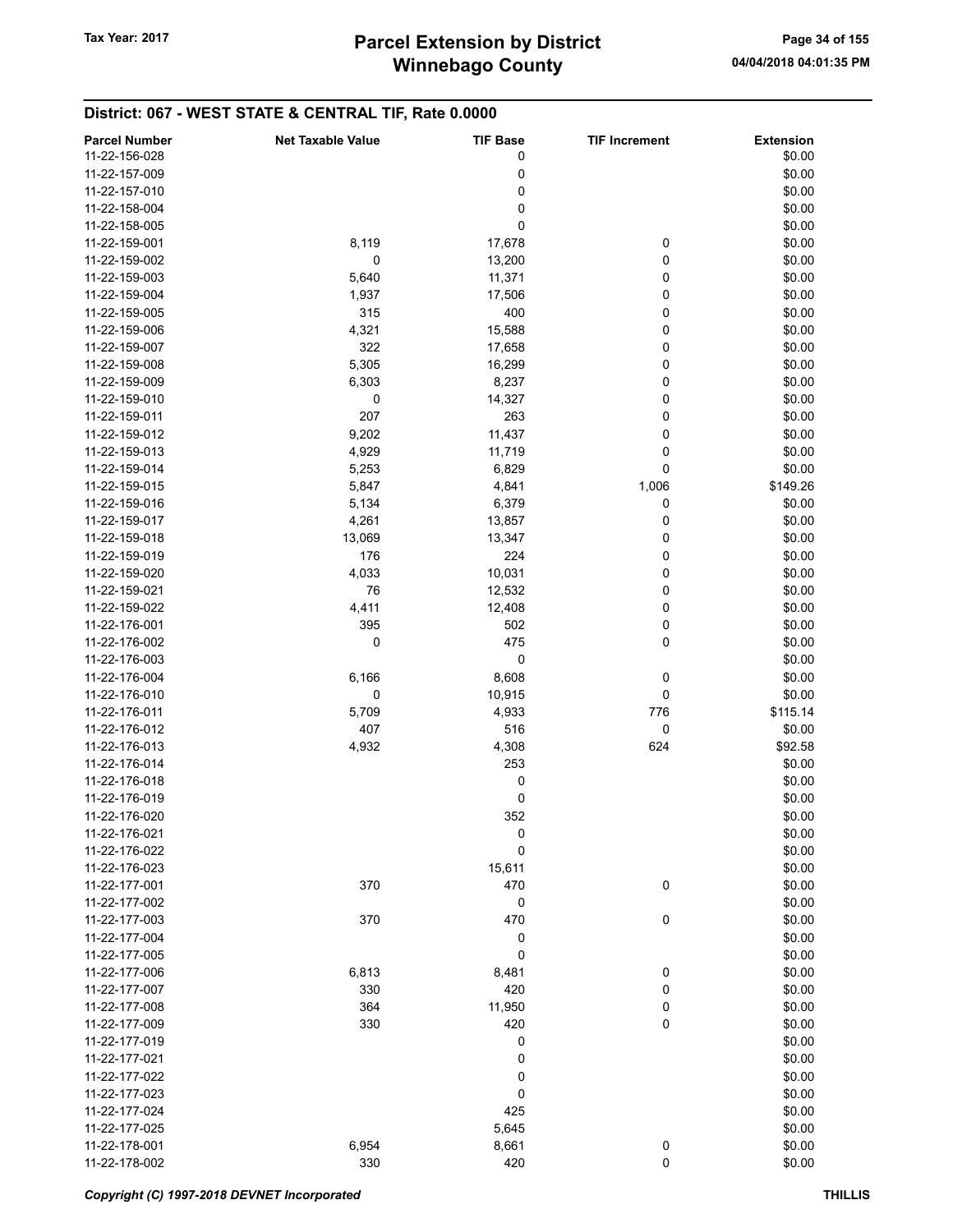| <b>Parcel Number</b> | <b>Net Taxable Value</b> | <b>TIF Base</b> | <b>TIF Increment</b> | <b>Extension</b> |
|----------------------|--------------------------|-----------------|----------------------|------------------|
| 11-22-178-003        | 3,124                    | 2,800           | 324                  | \$48.08          |
| 11-22-178-004        | 5,823                    | 17,838          | 0                    | \$0.00           |
| 11-22-178-006        | 5,477                    | 4,730           | 747                  | \$110.84         |
| 11-22-178-007        | 5,768                    | 5,412           | 356                  | \$52.82          |
| 11-22-178-008        |                          |                 |                      | \$0.00           |
|                      | 0                        | 8,828           | 0                    |                  |
| 11-22-178-009        | 511                      | 648             | 0                    | \$0.00           |
| 11-22-178-016        |                          | 0               |                      | \$0.00           |
| 11-22-178-019        |                          | 0               |                      | \$0.00           |
| 11-22-178-022        |                          | 0               |                      | \$0.00           |
| 11-22-178-023        |                          | 0               |                      | \$0.00           |
| 11-22-178-024        |                          | 0               |                      | \$0.00           |
| 11-22-178-025        |                          | 0               |                      | \$0.00           |
| 11-22-178-026        |                          | 0               |                      | \$0.00           |
| 11-22-179-001        | 5,694                    | 5,537           | 157                  | \$23.30          |
| 11-22-179-002        | 2,531                    | 4,189           | 0                    | \$0.00           |
| 11-22-179-003        | 4,531                    | 11,686          | 0                    | \$0.00           |
| 11-22-179-004        | 7,306                    | 8,763           | 0                    | \$0.00           |
| 11-22-179-005        | 184                      | 235             | 0                    | \$0.00           |
| 11-22-179-006        | 355                      | 451             | 0                    | \$0.00           |
| 11-22-179-007        | 153                      | 8,989           | 0                    | \$0.00           |
| 11-22-179-008        | 0                        | 8,615           | 0                    | \$0.00           |
| 11-22-179-012        |                          | 10,373          |                      | \$0.00           |
| 11-22-179-013        |                          | 3,092           |                      | \$0.00           |
| 11-22-179-014        |                          | 0               |                      | \$0.00           |
| 11-22-180-008        |                          | 0               |                      | \$0.00           |
| 11-22-180-009        | 4,452                    | 9,551           | 0                    | \$0.00           |
| 11-22-180-010        | 14,043                   | 14,173          | 0                    | \$0.00           |
| 11-22-180-011        | 8,746                    | 11,489          | 0                    | \$0.00           |
| 11-22-180-012        | 3,458                    | 16,740          | 0                    | \$0.00           |
| 11-22-180-013        | 5,985                    | 8,991           | 0                    | \$0.00           |
| 11-22-180-014        | 11,313                   | 14,876          | 0                    | \$0.00           |
| 11-22-180-015        | 1,380                    | 8,169           | 0                    | \$0.00           |
| 11-22-180-016        | 0                        | 5,691           | 0                    | \$0.00           |
| 11-22-180-017        | 8,190                    | 9,917           | 0                    | \$0.00           |
| 11-22-180-021        |                          | 14,651          |                      | \$0.00           |
| 11-22-180-022        |                          | 0               |                      | \$0.00           |
| 11-22-180-023        |                          | 0               |                      | \$0.00           |
| 11-22-180-024        |                          | 0               |                      | \$0.00           |
| 11-22-180-025        |                          | 0               |                      | \$0.00           |
| 11-22-180-026        |                          | 10,125          |                      | \$0.00           |
| 11-22-180-027        |                          | 0               |                      | \$0.00           |
| 11-22-181-001        |                          | 0               |                      | \$0.00           |
| 11-22-181-002        |                          | 287             |                      | \$0.00           |
| 11-22-181-003        |                          | 0               |                      | \$0.00           |
| 11-22-181-004        |                          | 0               |                      | \$0.00           |
| 11-22-181-005        |                          | 0               |                      | \$0.00           |
| 11-22-181-007        |                          | 0               |                      | \$0.00           |
| 11-22-181-008        |                          | 0               |                      | \$0.00           |
| 11-22-181-009        |                          | 0               |                      | \$0.00           |
| 11-22-181-010        |                          | 0               |                      | \$0.00           |
| 11-22-181-011        |                          | 0               |                      | \$0.00           |
| 11-22-181-012        | 229                      | 14,841          |                      | \$0.00           |
| 11-22-181-013        | 3,319                    | 9,958           | 0<br>0               | \$0.00           |
| 11-22-181-014        |                          | 0               |                      | \$0.00           |
|                      |                          |                 |                      |                  |
| 11-22-181-015        |                          | 0               |                      | \$0.00           |
| 11-22-181-016        | 11,312                   | 9,429           | 1,883                | \$279.38         |
| 11-22-181-017        | 1,073                    | 16,803          | 0                    | \$0.00           |
| 11-22-181-018        | 190                      | 241             | 0                    | \$0.00           |
| 11-22-181-019        |                          | 0               |                      | \$0.00           |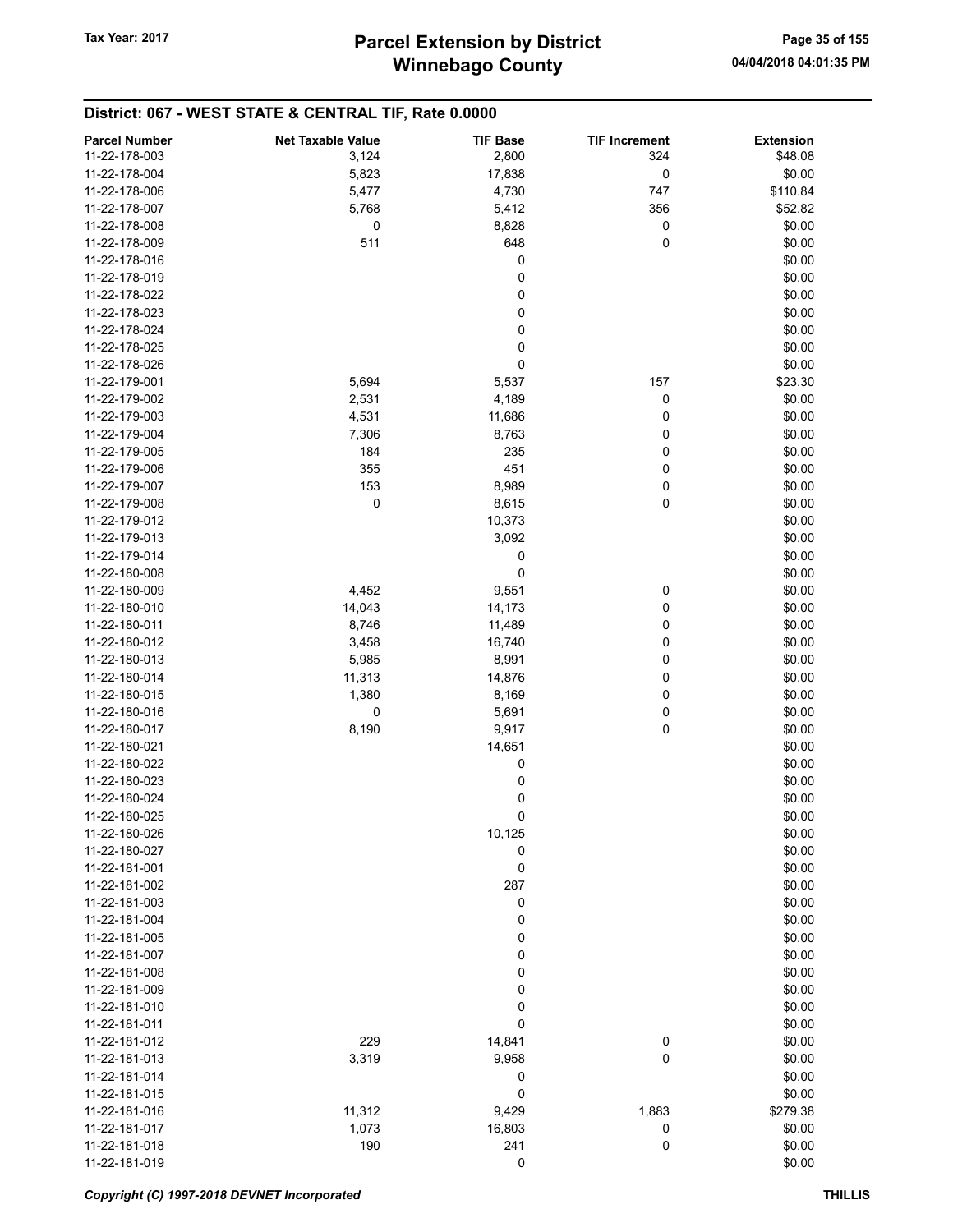| <b>Parcel Number</b> | <b>Net Taxable Value</b> | <b>TIF Base</b> | <b>TIF Increment</b> | <b>Extension</b> |
|----------------------|--------------------------|-----------------|----------------------|------------------|
| 11-22-182-001        | 10,908                   | 6,616           | 4,292                | \$636.78         |
| 11-22-182-002        |                          | 11,139          |                      | \$0.00           |
|                      |                          |                 |                      |                  |
| 11-22-182-003        | 8,428                    | 11,264          | 0                    | \$0.00           |
| 11-22-182-004        | 0                        | 7,083           | 0                    | \$0.00           |
| 11-22-182-005        | 3,823                    | 13,522          | 0                    | \$0.00           |
| 11-22-182-006        | 322                      | 409             | 0                    | \$0.00           |
| 11-22-182-009        |                          | 0               |                      | \$0.00           |
| 11-22-182-010        |                          | 0               |                      | \$0.00           |
| 11-22-182-011        | 5,206                    | 5,247           | 0                    | \$0.00           |
| 11-22-182-012        | 7,833                    | 10,599          | 0                    | \$0.00           |
| 11-22-182-013        | 14,535                   | 20,552          | 0                    | \$0.00           |
|                      |                          |                 |                      |                  |
| 11-22-182-014        | 12,704                   | 15,166          | 0                    | \$0.00           |
| 11-22-182-015        | 6,798                    | 21,150          | 0                    | \$0.00           |
| 11-22-182-016        | 767                      | 1,066           | 0                    | \$0.00           |
| 11-22-182-017        | 15,992                   | 18,667          | 0                    | \$0.00           |
| 11-22-183-001        | 291                      | 370             | 0                    | \$0.00           |
| 11-22-183-002        |                          | 7,940           |                      | \$0.00           |
| 11-22-183-003        | 727                      | 1,099           | 0                    | \$0.00           |
| 11-22-183-004        | 424                      | 19,493          | 0                    | \$0.00           |
| 11-22-183-005        | 12,580                   | 18,689          | 0                    | \$0.00           |
|                      |                          |                 |                      |                  |
| 11-22-183-006        | 4,082                    | 13,435          | 0                    | \$0.00           |
| 11-22-183-007        | 3,417                    | 9,395           | 0                    | \$0.00           |
| 11-22-183-008        | 4,475                    | 10,807          | 0                    | \$0.00           |
| 11-22-183-009        | 0                        | 12,929          | 0                    | \$0.00           |
| 11-22-183-010        | 5,531                    | 14,751          | 0                    | \$0.00           |
| 11-22-183-011        | 12,998                   | 14,412          | 0                    | \$0.00           |
| 11-22-183-012        | 4,045                    | 4,163           | 0                    | \$0.00           |
| 11-22-183-013        | 6,605                    | 8,803           | 0                    | \$0.00           |
|                      |                          |                 |                      |                  |
| 11-22-183-014        | 4,776                    | 4,816           | 0                    | \$0.00           |
| 11-22-183-015        | 6,350                    | 7,181           | 0                    | \$0.00           |
| 11-22-184-001        | 296                      | 4,650           | 0                    | \$0.00           |
| 11-22-184-002        | 4,033                    | 4,190           | 0                    | \$0.00           |
| 11-22-184-003        | 191                      | 242             | 0                    | \$0.00           |
| 11-22-184-004        | 3,975                    | 12,443          | 0                    | \$0.00           |
| 11-22-184-005        | 254                      | 322             | 0                    | \$0.00           |
| 11-22-184-006        | 424                      | 539             | 0                    | \$0.00           |
| 11-22-184-007        | 4,861                    | 14,087          | 0                    | \$0.00           |
| 11-22-184-008        | 424                      | 539             | 0                    | \$0.00           |
|                      |                          |                 |                      |                  |
| 11-22-184-009        | 8,633                    | 6,756           | 1,877                | \$278.48         |
| 11-22-184-010        | 4,531                    | 12,350          | 0                    | \$0.00           |
| 11-22-184-011        | 4,454                    | 4,783           | 0                    | \$0.00           |
| 11-22-184-012        | 4,246                    | 17,214          | 0                    | \$0.00           |
| 11-22-184-013        | 10,863                   | 15,316          | 0                    | \$0.00           |
| 11-22-184-014        | 3,011                    | 2,970           | 41                   | \$6.08           |
| 11-22-184-015        | 318                      | 403             | 0                    | \$0.00           |
| 11-22-184-016        | 0                        | 12,754          | 0                    | \$0.00           |
| 11-22-301-001        | 5,689                    | 7,557           | 0                    | \$0.00           |
|                      |                          |                 |                      |                  |
| 11-22-301-002        | 172                      | 12,321          | 0                    | \$0.00           |
| 11-22-301-003        |                          | 11,140          |                      | \$0.00           |
| 11-22-301-004        | 6,899                    | 12,408          | 0                    | \$0.00           |
| 11-22-301-005        | 4,569                    | 5,177           | 0                    | \$0.00           |
| 11-22-301-006        | 6,230                    | 8,450           | 0                    | \$0.00           |
| 11-22-301-007        | 6,228                    | 10,019          | 0                    | \$0.00           |
| 11-22-301-008        | 315                      | 400             | 0                    | \$0.00           |
| 11-22-301-009        | 1,624                    | 10,138          | 0                    | \$0.00           |
|                      |                          |                 |                      |                  |
| 11-22-301-010        | 315                      | 400             | 0                    | \$0.00           |
| 11-22-301-011        | 6,984                    | 13,026          | 0                    | \$0.00           |
| 11-22-301-012        | 2,483                    | 11,451          | 0                    | \$0.00           |
| 11-22-301-013        | 810                      | 6,936           | 0                    | \$0.00           |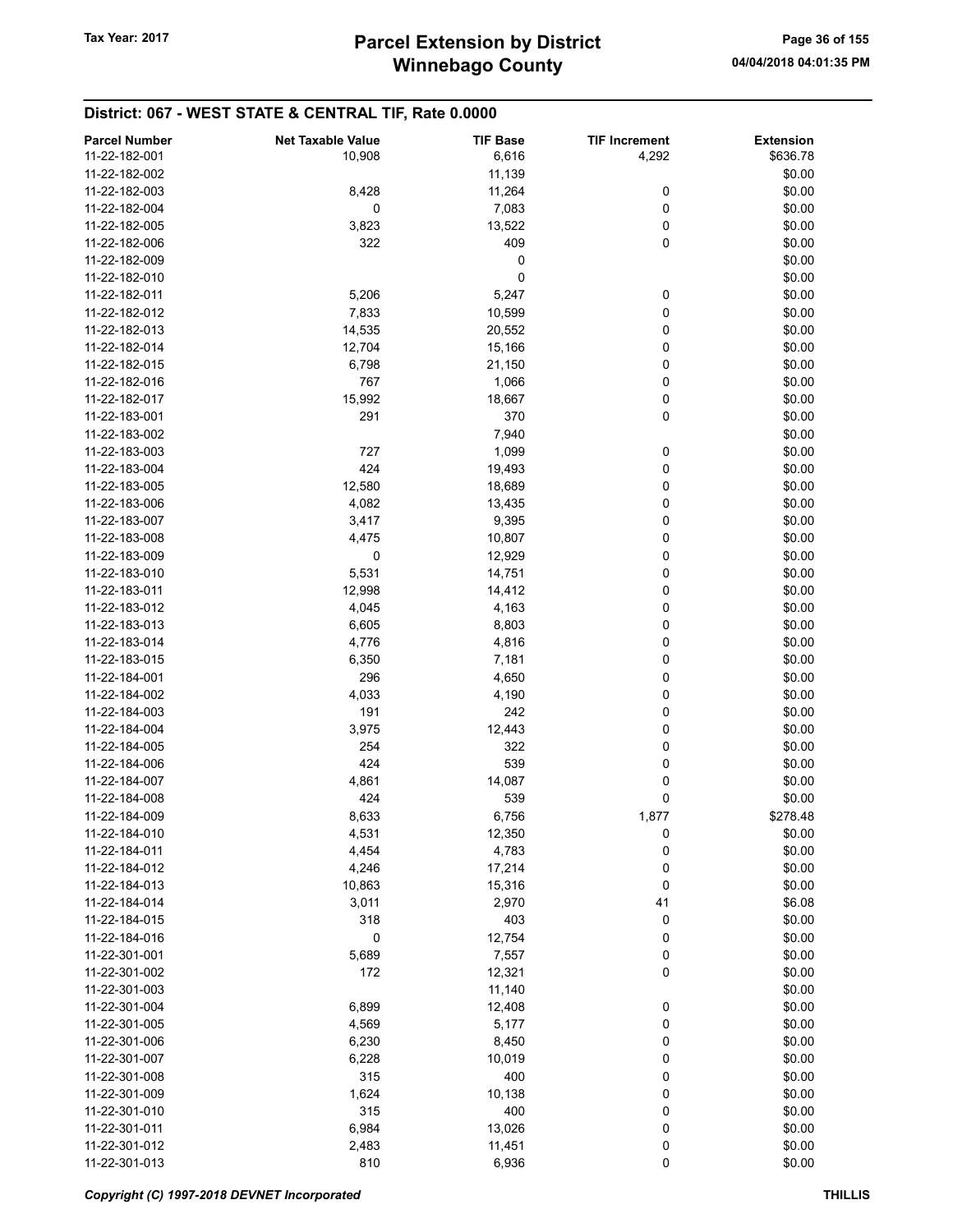## District: 067 - WEST STATE & CENTRAL TIF, Rate 0.0000

| <b>Parcel Number</b> | <b>Net Taxable Value</b> | <b>TIF Base</b> | <b>TIF Increment</b> | <b>Extension</b> |
|----------------------|--------------------------|-----------------|----------------------|------------------|
| 11-22-301-014        | 589                      | 14,613          | 0                    | \$0.00           |
| 11-22-301-015        | 16,931                   | 20,185          | 0                    | \$0.00           |
| 11-22-301-016        | 5,380                    | 9,572           | 0                    | \$0.00           |
| 11-22-301-017        | 419                      | 11,104          | 0                    | \$0.00           |
|                      | 0                        |                 | 0                    | \$0.00           |
| 11-22-301-018        |                          | 10,691          |                      |                  |
| 11-22-301-019        | 4,985                    | 9,942           | 0                    | \$0.00           |
| 11-22-302-001        | 12,309                   | 16,474          | 0                    | \$0.00           |
| 11-22-302-002        | 9,849                    | 14,187          | 0                    | \$0.00           |
| 11-22-302-003        | 6,394                    | 18,158          | 0                    | \$0.00           |
| 11-22-302-004        | 0                        | 5,531           | 0                    | \$0.00           |
| 11-22-302-005        | 4,967                    | 7,414           | 0                    | \$0.00           |
| 11-22-302-006        | 7,880                    | 11,648          | 0                    | \$0.00           |
| 11-22-302-007        | 1,342                    | 19,344          | 0                    | \$0.00           |
| 11-22-302-008        | 816                      | 8,918           | 0                    | \$0.00           |
| 11-22-302-009        | 3,660                    | 14,661          | 0                    | \$0.00           |
| 11-22-302-010        | 354                      | 2,942           | 0                    | \$0.00           |
| 11-22-302-011        | 3,544                    | 10,154          | 0                    | \$0.00           |
| 11-22-302-012        | 6,020                    | 8,241           | 0                    | \$0.00           |
| 11-22-302-013        | 5,115                    | 6,408           | 0                    | \$0.00           |
|                      |                          |                 |                      |                  |
| 11-22-302-014        | 4,911                    | 7,928           | 0                    | \$0.00           |
| 11-22-302-015        | 322                      | 409             | 0                    | \$0.00           |
| 11-22-302-016        | 1,496                    | 6,098           | 0                    | \$0.00           |
| 11-22-302-017        | 4,729                    | 9,516           | 0                    | \$0.00           |
| 11-22-302-018        | 7,593                    | 9,576           | 0                    | \$0.00           |
| 11-22-302-019        | 5,883                    | 7,564           | 0                    | \$0.00           |
| 11-22-303-001        | 1,502                    | 9,408           | 0                    | \$0.00           |
| 11-22-303-002        | 321                      | 19,166          | 0                    | \$0.00           |
| 11-22-303-003        | 5,620                    | 13,352          | 0                    | \$0.00           |
| 11-22-303-004        | 322                      | 409             | 0                    | \$0.00           |
| 11-22-303-005        | 6,368                    | 13,552          | 0                    | \$0.00           |
| 11-22-303-006        | 322                      | 12,719          | 0                    | \$0.00           |
| 11-22-303-007        | 322                      | 12,411          | 0                    | \$0.00           |
| 11-22-303-008        | 9,016                    | 16,733          | 0                    | \$0.00           |
| 11-22-303-009        | 1,749                    | 9,316           | 0                    | \$0.00           |
| 11-22-303-010        | 6,585                    | 8,964           | 0                    | \$0.00           |
|                      |                          |                 |                      |                  |
| 11-22-303-011        | 8,795                    | 4,940           | 3,855                | \$571.94         |
| 11-22-303-012        | 10,129                   | 14,304          | 0                    | \$0.00           |
| 11-22-303-013        | 5,012                    | 6,061           | 0                    | \$0.00           |
| 11-22-303-014        | 17,513                   | 14,206          | 3,307                | \$490.64         |
| 11-22-303-015        | 6,879                    | 11,813          | 0                    | \$0.00           |
| 11-22-303-016        | 2,411                    | 15,198          | 0                    | \$0.00           |
| 11-22-303-017        | 321                      | 7,984           | 0                    | \$0.00           |
| 11-22-326-001        | 9,165                    | 12,018          | 0                    | \$0.00           |
| 11-22-326-002        | 5,337                    | 5,620           | 0                    | \$0.00           |
| 11-22-326-003        | 6,073                    | 11,316          | 0                    | \$0.00           |
| 11-22-326-004        |                          | 6,172           |                      | \$0.00           |
| 11-22-326-005        |                          | 0               |                      | \$0.00           |
| 11-22-326-006        |                          | 0               |                      | \$0.00           |
| 11-22-326-007        |                          | 0               |                      | \$0.00           |
| 11-22-326-008        | 321                      | 13,039          | 0                    | \$0.00           |
| 11-22-326-009        | 1,598                    | 11,207          | 0                    | \$0.00           |
| 11-22-326-010        | 7,277                    | 8,036           | 0                    | \$0.00           |
|                      | 611                      |                 |                      | \$0.00           |
| 11-22-326-011        |                          | 9,881           | 0                    |                  |
| 11-22-326-012        | 7,626                    | 9,006           | 0                    | \$0.00           |
| 11-22-326-013        | 321                      | 15,552          | 0                    | \$0.00           |
| 11-22-326-014        | 6,114                    | 12,820          | 0                    | \$0.00           |
| 11-22-326-015        | 4,879                    | 15,183          | 0                    | \$0.00           |
| 11-22-326-016        | 7,195                    | 11,491          | 0                    | \$0.00           |
| 11-22-326-017        | 6,260                    | 8,737           | 0                    | \$0.00           |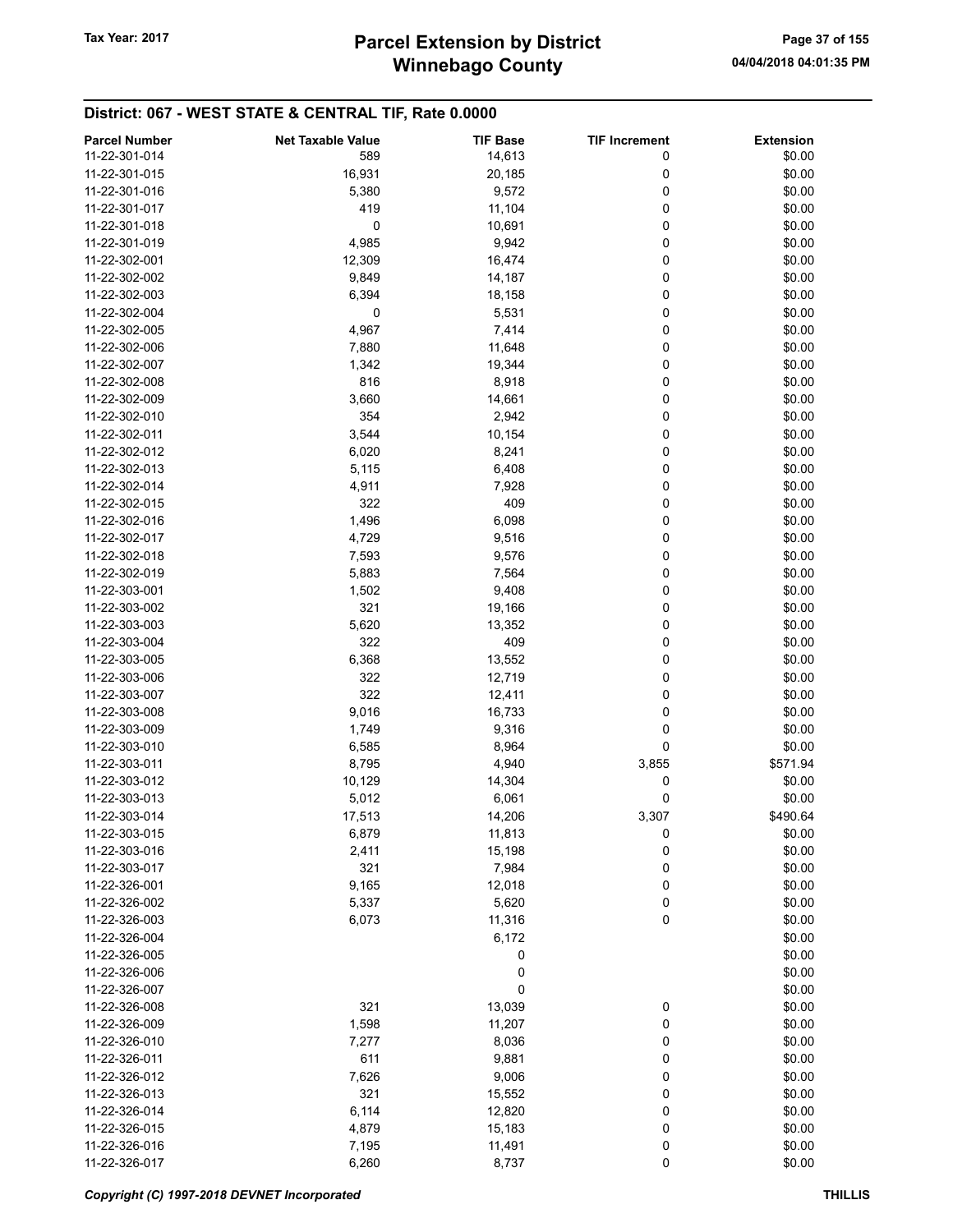### District: 067 - WEST STATE & CENTRAL TIF, Rate 0.0000

| <b>Parcel Number</b> | <b>Net Taxable Value</b> | <b>TIF Base</b> | <b>TIF Increment</b> | <b>Extension</b> |
|----------------------|--------------------------|-----------------|----------------------|------------------|
| 11-22-326-018        | 4,690                    | 11,463          | 0                    | \$0.00           |
| 11-22-327-001        | 8,799                    | 24,102          | 0                    | \$0.00           |
| 11-22-327-002        | 424                      | 539             | 0                    | \$0.00           |
| 11-22-327-003        | 12,742                   | 10,861          | 1,881                | \$279.08         |
| 11-22-327-004        | 8,230                    | 19,420          | 0                    | \$0.00           |
| 11-22-327-005        | 6,209                    | 18,445          | 0                    | \$0.00           |
| 11-22-327-006        | 171                      | 10,230          | 0                    | \$0.00           |
| 11-22-327-007        | 6,290                    | 7,867           | 0                    | \$0.00           |
| 11-22-327-008        | 424                      | 539             | 0                    | \$0.00           |
| 11-22-327-009        | 7,850                    | 8,995           | 0                    | \$0.00           |
| 11-22-327-010        | 467                      | 593             | 0                    | \$0.00           |
| 11-22-327-011        | 10,206                   | 13,598          | 0                    | \$0.00           |
| 11-22-327-012        | 5,577                    | 5,731           | 0                    | \$0.00           |
| 11-22-328-001        | 315                      | 400             | 0                    | \$0.00           |
| 11-22-328-002        | 412                      | 522             | 0                    | \$0.00           |
| 11-22-328-003        | 0                        | 11,998          | 0                    | \$0.00           |
| 11-22-328-004        | 258                      | 328             | 0                    | \$0.00           |
| 11-22-328-005        | 10,129                   | 5,374           | 4,755                | \$705.48         |
| 11-22-328-006        | 5,594                    | 14,493          | 0                    | \$0.00           |
| 11-22-328-007        | 8,490                    | 10,893          | 0                    | \$0.00           |
| 11-22-328-008        | 2,164                    | 2,749           | 0                    | \$0.00           |
| Totals for 067       | 9,799,912                | 19,606,659      | 576,298              | \$85,501.96      |
|                      |                          |                 |                      | 2020 Parcels     |

### District: 068 - WEST STATE & KILBURN TIF, Rate 0.0000

| <b>Parcel Number</b> | <b>Net Taxable Value</b> | <b>TIF Base</b> | <b>TIF Increment</b> | <b>Extension</b> |
|----------------------|--------------------------|-----------------|----------------------|------------------|
| 11-22-252-001        |                          | 0               |                      | \$0.00           |
| 11-22-252-002        |                          | 0               |                      | \$0.00           |
| 11-22-252-003        |                          | 0               |                      | \$0.00           |
| 11-22-252-005        |                          | 0               |                      | \$0.00           |
| 11-22-252-006        |                          | 4,433           |                      | \$0.00           |
| 11-22-252-007        |                          | 515             |                      | \$0.00           |
| 11-22-252-018        |                          | 0               |                      | \$0.00           |
| 11-22-252-025        | 1,163                    | 511             | 652                  | \$96.74          |
| 11-22-252-034        |                          | 0               |                      | \$0.00           |
| 11-22-252-035        |                          | 7,183           |                      | \$0.00           |
| 11-22-252-036        |                          | 0               |                      | \$0.00           |
| 11-22-252-037        |                          | 0               |                      | \$0.00           |
| 11-22-252-038        |                          | 0               |                      | \$0.00           |
| 11-22-252-039        |                          | 0               |                      | \$0.00           |
| 11-22-252-040        |                          | 0               |                      | \$0.00           |
| 11-22-252-041        |                          | 0               |                      | \$0.00           |
| 11-22-252-042        |                          | 3,022           |                      | \$0.00           |
| 11-22-252-043        |                          |                 |                      | \$0.00           |
| 11-22-252-044        |                          | 3,022           |                      | \$0.00           |
| 11-22-252-045        |                          | 0               |                      | \$0.00           |
| 11-22-252-046        |                          | 3,022           |                      | \$0.00           |
| 11-22-252-047        |                          | 0               |                      | \$0.00           |
| 11-22-252-048        |                          |                 |                      | \$0.00           |
| 11-22-252-049        |                          | 0               |                      | \$0.00           |
| 11-22-253-005        | 330                      | 935             | 0                    | \$0.00           |
| 11-22-253-006        | 1,689                    | 1,894           | 0                    | \$0.00           |
| 11-22-253-007        | 16,644                   | 11,340          | 5,304                | \$786.92         |
| 11-22-253-013        | 9,441                    | 16,631          | 0                    | \$0.00           |
| 11-22-253-014        | 15,287                   | 26,397          | 0                    | \$0.00           |
| 11-22-253-015        | 16,983                   | 11,250          | 5,733                | \$850.58         |
| 11-22-253-016        | 2,864                    | 3,140           | 0                    | \$0.00           |
| 11-22-253-020        |                          | 0               |                      | \$0.00           |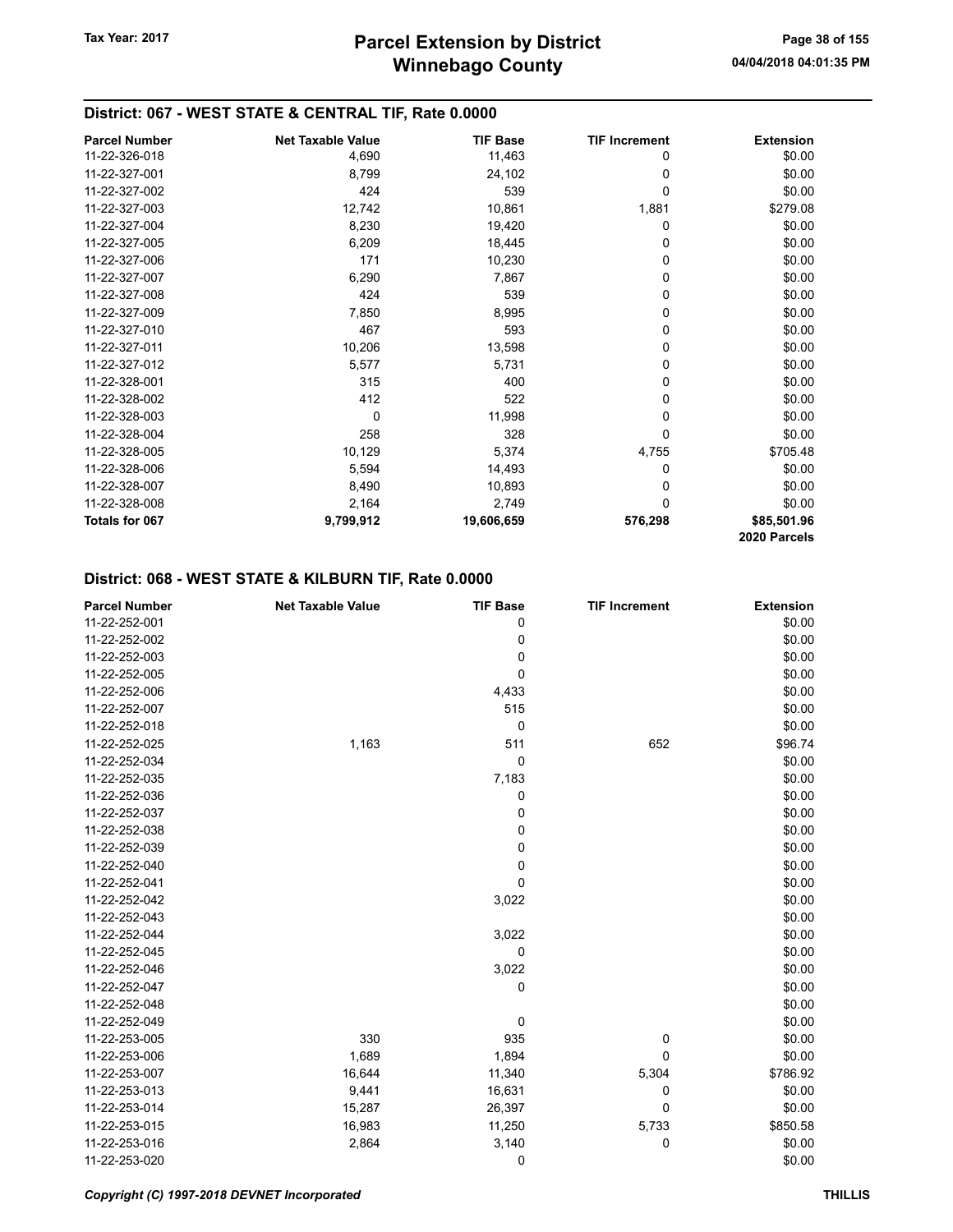# District: 068 - WEST STATE & KILBURN TIF, Rate 0.0000

| <b>Parcel Number</b> | <b>Net Taxable Value</b> | <b>TIF Base</b> | <b>TIF Increment</b> | <b>Extension</b> |
|----------------------|--------------------------|-----------------|----------------------|------------------|
| 11-22-253-021        |                          | 0               |                      | \$0.00           |
| 11-22-253-022        |                          | 0               |                      | \$0.00           |
| 11-22-253-023        |                          | 0               |                      | \$0.00           |
| 11-22-254-001        | 784                      | 862             | 0                    | \$0.00           |
| 11-22-254-002        | 5,482                    | 15,499          | 0                    | \$0.00           |
|                      |                          |                 |                      |                  |
| 11-22-254-012        | 72,688                   | 17,429          | 55,259               | \$8,198.40       |
| 11-22-254-013        | 17,031                   | 18,721          | 0                    | \$0.00           |
| 11-22-255-002        |                          | 0               |                      | \$0.00           |
| 11-22-255-003        |                          | 0               |                      | \$0.00           |
| 11-22-255-004        |                          | 0               |                      | \$0.00           |
| 11-22-256-002        |                          | 0               |                      | \$0.00           |
| 11-22-256-004        | 23,779                   | 558             | 23,221               | \$3,445.14       |
| 11-22-256-005        | 3,129                    | $\pmb{0}$       | 3,129                | \$464.24         |
| 11-22-256-008        | 3,934                    | 206             | 3,728                | \$553.10         |
| 11-22-256-009        | 1,819                    | 95              | 1,724                | \$255.78         |
| 11-22-257-001        |                          | 0               |                      | \$0.00           |
| 11-22-257-002        |                          | 0               |                      | \$0.00           |
| 11-22-258-001        |                          |                 |                      |                  |
|                      | 0                        | 98              | 0                    | \$0.00           |
| 11-22-258-011        |                          | 0               |                      | \$0.00           |
| 11-22-258-012        |                          | 0               |                      | \$0.00           |
| 11-22-258-013        |                          | 0               |                      | \$0.00           |
| 11-22-258-014        | 1,209                    | 10,209          | 0                    | \$0.00           |
| 11-22-258-015        |                          | 0               |                      | \$0.00           |
| 11-22-258-016        |                          | 0               |                      | \$0.00           |
| 11-22-258-017        |                          | 9,683           |                      | \$0.00           |
| 11-22-258-018        |                          | 0               |                      | \$0.00           |
| 11-22-258-019        |                          | 0               |                      | \$0.00           |
| 11-22-258-020        |                          | 0               |                      | \$0.00           |
| 11-22-258-021        |                          | 0               |                      | \$0.00           |
| 11-22-258-022        |                          | 0               |                      | \$0.00           |
|                      |                          |                 |                      |                  |
| 11-22-258-023        |                          | 0               |                      | \$0.00           |
| 11-22-258-024        |                          | 0               |                      | \$0.00           |
| 11-22-286-001        |                          | 5,028           |                      | \$0.00           |
| 11-22-286-005        |                          | 9,591           |                      | \$0.00           |
| 11-22-286-006        |                          | 4,659           |                      | \$0.00           |
| 11-22-286-012        |                          | 7,508           |                      | \$0.00           |
| 11-22-286-013        |                          | 7,555           |                      | \$0.00           |
| 11-22-286-015        |                          | 2,625           |                      | \$0.00           |
| 11-22-377-001        | 304                      | 333             | 0                    | \$0.00           |
| 11-22-377-002        | 10,320                   | 10,674          | 0                    | \$0.00           |
| 11-22-377-003        | 5,089                    | 10,398          | 0                    | \$0.00           |
| 11-22-377-004        | 7,141                    | 9,034           | 0                    | \$0.00           |
| 11-22-377-005        | 2,493                    | 3,530           | 0                    | \$0.00           |
| 11-22-377-006        | 1,192                    | 1,308           | 0                    | \$0.00           |
| 11-22-377-007        | 979                      | 1,074           | 0                    | \$0.00           |
|                      |                          |                 |                      |                  |
| 11-22-377-008        | 5,424                    | 7,225           | 0                    | \$0.00           |
| 11-22-377-009        | 1,192                    | 1,308           | 0                    | \$0.00           |
| 11-22-377-010        | 1,012                    | 1,138           | 0                    | \$0.00           |
| 11-22-377-011        | 673                      | 738             | 0                    | \$0.00           |
| 11-22-401-001        | 29,605                   | 76,805          | 0                    | \$0.00           |
| 11-22-401-002        | 3,167                    | 3,479           | 0                    | \$0.00           |
| 11-22-402-001        |                          | 0               |                      | \$0.00           |
| 11-22-403-018        |                          | 0               |                      | \$0.00           |
| 11-22-403-037        | 368                      | 142             | 226                  | \$33.54          |
| 11-22-403-038        | 2,778                    | 3,053           | 0                    | \$0.00           |
| 11-22-403-039        | 743                      | 931             | 0                    | \$0.00           |
| 11-22-403-040        | 198                      | 2,638           | 0                    | \$0.00           |
| 11-22-403-041        | 198                      | 4,389           | 0                    | \$0.00           |
| 11-22-403-042        | 2,060                    | 2,261           | 0                    | \$0.00           |
|                      |                          |                 |                      |                  |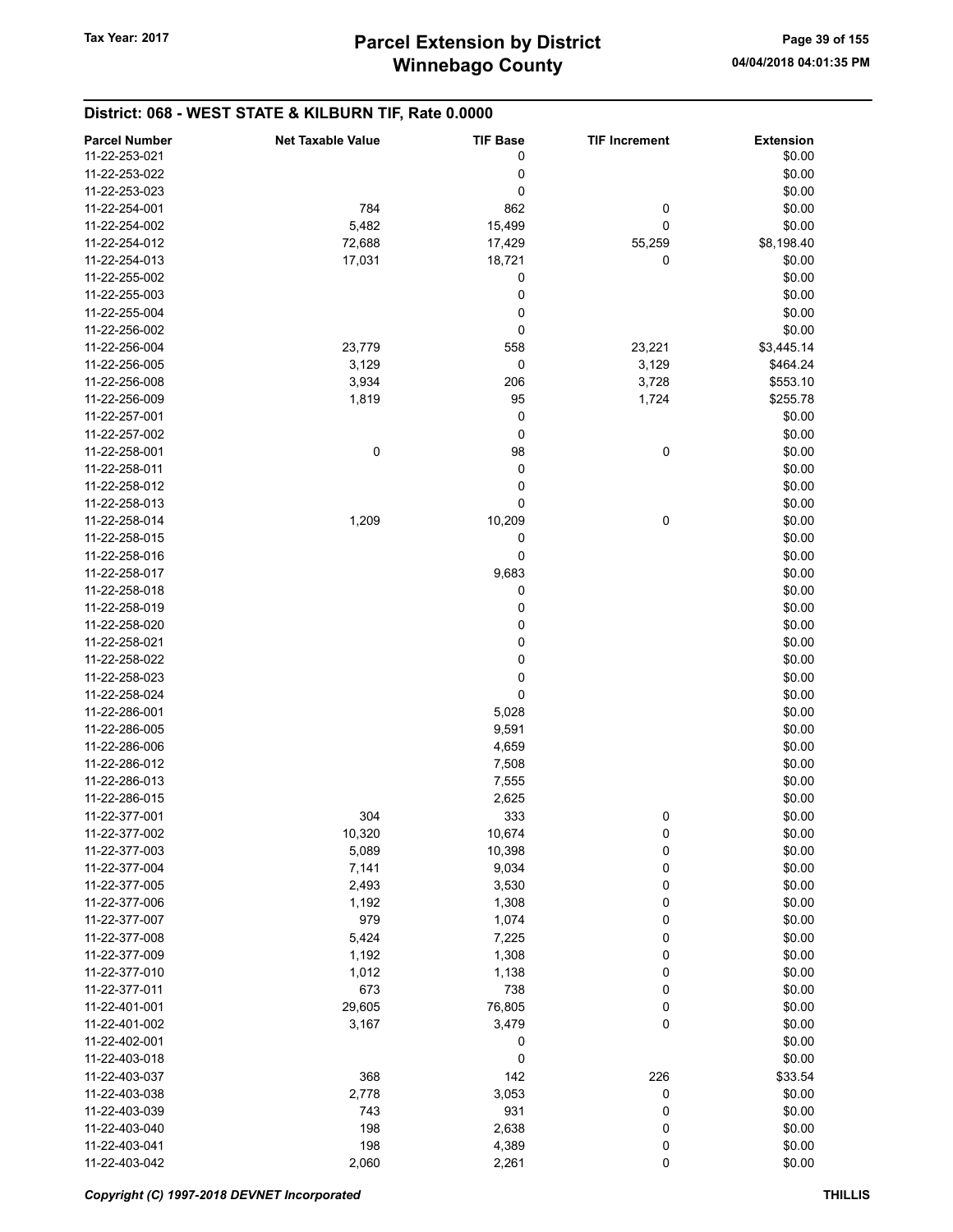# District: 068 - WEST STATE & KILBURN TIF, Rate 0.0000

| <b>Parcel Number</b> | <b>Net Taxable Value</b> | <b>TIF Base</b> | <b>TIF Increment</b> | <b>Extension</b> |
|----------------------|--------------------------|-----------------|----------------------|------------------|
| 11-22-403-043        | 5,540                    | 6,082           | 0                    | \$0.00           |
| 11-22-403-044        | 2,677                    | 2,940           | 0                    | \$0.00           |
| 11-22-403-045        | 459                      | 502             | 0                    | \$0.00           |
| 11-22-403-046        | 916                      | 1,007           | 0                    | \$0.00           |
|                      |                          |                 | 0                    |                  |
| 11-22-403-047        | 1,148                    | 1,259           |                      | \$0.00           |
| 11-22-403-050        |                          | 0               |                      | \$0.00           |
| 11-22-403-051        | 151                      | 272             | 0                    | \$0.00           |
| 11-22-403-057        | 198,297                  | 114,078         | 84,219               | \$12,494.98      |
| 11-22-403-058        | 914                      | 1,043           | 0                    | \$0.00           |
| 11-22-403-059        | 1,314                    | 363             | 951                  | \$141.10         |
| 11-22-403-061        |                          | 0               |                      | \$0.00           |
| 11-22-403-062        |                          | 362             |                      | \$0.00           |
| 11-22-403-063        | 992                      | 4,276           | 0                    | \$0.00           |
| 11-22-404-001        |                          | 155,887         |                      | \$0.00           |
| 11-22-404-003        |                          | 6,806           |                      | \$0.00           |
| 11-22-405-001        | 6,426                    | 16,916          | 0                    | \$0.00           |
| 11-22-405-005        | 0                        | 5,500           | 0                    | \$0.00           |
| 11-22-405-006        | 275                      | 302             | 0                    | \$0.00           |
| 11-22-405-007        | 212                      | 269             | 0                    | \$0.00           |
| 11-22-405-008        |                          |                 |                      | \$807.70         |
|                      | 7,657                    | 2,213           | 5,444                |                  |
| 11-22-405-009        | 327                      | 361             | 0                    | \$0.00           |
| 11-22-405-010        | 327                      | 361             | 0                    | \$0.00           |
| 11-22-405-011        |                          | 654             |                      | \$0.00           |
| 11-22-405-012        |                          | 16,428          |                      | \$0.00           |
| 11-22-405-013        |                          | 436             |                      | \$0.00           |
| 11-22-405-014        | 398                      | 1,382           | 0                    | \$0.00           |
| 11-22-405-016        | 700                      | 13,169          | 0                    | \$0.00           |
| 11-22-405-017        | 385                      | 7,408           | 0                    | \$0.00           |
| 11-22-405-018        |                          | 0               |                      | \$0.00           |
| 11-22-429-025        |                          | 10,328          |                      | \$0.00           |
| 11-22-429-026        |                          | 10,328          |                      | \$0.00           |
| 11-22-433-015        |                          | 33,091          |                      | \$0.00           |
| 11-22-433-020        |                          | 35,454          |                      | \$0.00           |
| 11-22-451-001        | 26,309                   | 28,917          | 0                    | \$0.00           |
| 11-22-451-003        | 39,242                   | 58,816          | 0                    | \$0.00           |
|                      |                          | 0               |                      |                  |
| 11-22-452-001        |                          |                 |                      | \$0.00           |
| 11-22-453-002        | 33,292                   | 37,517          | 0                    | \$0.00           |
| 11-22-453-004        | 41,122                   | 45,199          | 0                    | \$0.00           |
| 11-22-453-005        | 12,568                   | 12,125          | 443                  | \$65.72          |
| 11-22-453-006        | 6,793                    | 4,944           | 1,849                | \$274.32         |
| 11-22-453-007        | 1,070                    | 1,173           | 0                    | \$0.00           |
| 11-22-453-008        | 534                      | 588             | 0                    | \$0.00           |
| 11-22-453-010        |                          | 0               |                      | \$0.00           |
| 11-22-453-012        | 9,291                    | 10,229          | 0                    | \$0.00           |
| 11-22-453-015        |                          | 0               |                      | \$0.00           |
| 11-22-454-001        | 596                      | 654             | 0                    | \$0.00           |
| 11-22-454-002        | 296                      | 375             | 0                    | \$0.00           |
| 11-22-454-003        | 4,383                    | 5,862           | 0                    | \$0.00           |
| 11-22-454-005        | 118,577                  | 158,871         | 0                    | \$0.00           |
| 11-22-454-006        | 31,211                   | 37,387          | 0                    | \$0.00           |
|                      |                          |                 |                      |                  |
| 11-22-457-001        | 19,817                   | 43,559          | 0                    | \$0.00           |
| 11-22-457-002        | 27,897                   | 37,554          | $\mathbf 0$          | \$0.00           |
| 11-22-458-001        |                          | 0               |                      | \$0.00           |
| 11-22-476-001        |                          | 2,906           |                      | \$0.00           |
| 11-22-476-002        |                          | 0               |                      | \$0.00           |
| 11-22-476-003        | 993                      | 2,393           | 0                    | \$0.00           |
| 11-22-476-005        |                          | 1,308           |                      | \$0.00           |
| 11-22-476-006        |                          | 5,854           |                      | \$0.00           |
| 11-22-476-007        |                          | 654             |                      | \$0.00           |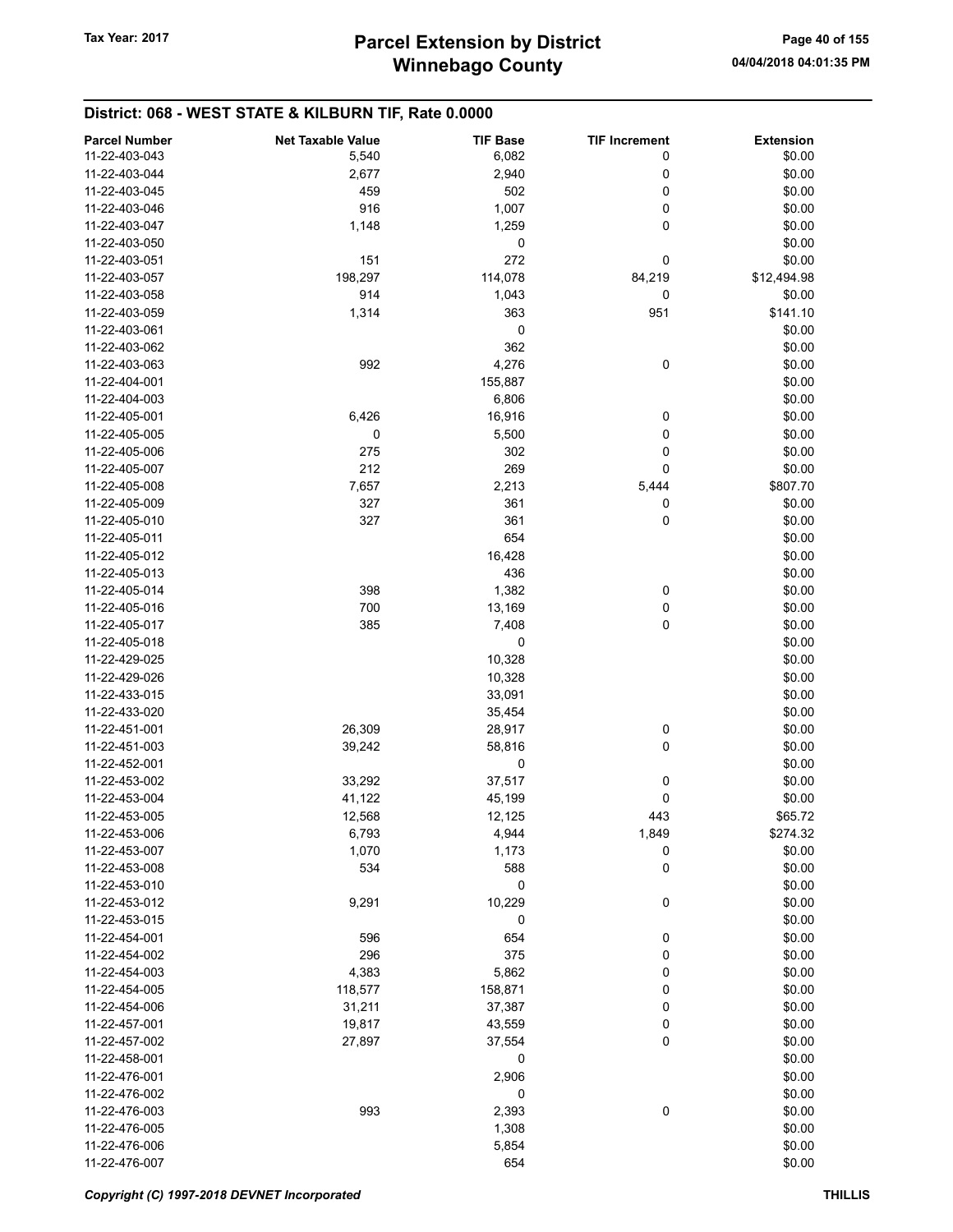### District: 068 - WEST STATE & KILBURN TIF, Rate 0.0000

| <b>Parcel Number</b> | <b>Net Taxable Value</b> | <b>TIF Base</b> | <b>TIF Increment</b> | <b>Extension</b> |
|----------------------|--------------------------|-----------------|----------------------|------------------|
| 11-22-476-008        | 1,192                    | 1,308           | 0                    | \$0.00           |
| 11-22-476-009        | 1,192                    | 1,308           | 0                    | \$0.00           |
| 11-22-480-001        | 3,301                    | 1,811           | 1,490                | \$221.06         |
| 11-22-480-002        | 1.250                    | 1.371           |                      | \$0.00           |
| 11-22-480-009        | 15.958                   | 9.524           | 6.434                | \$954.58         |
| 11-22-480-013        | 12.213                   | 17.217          | 0                    | \$0.00           |
| Totals for 068       | 907,404                  | 1,322,980       | 199.806              | \$29,643.90      |
|                      |                          |                 |                      | 156 Parcels      |

#### District: 088 - NORTH MAIN & AUBURN TIF, Rate 0.0000

| <b>Parcel Number</b> | <b>Net Taxable Value</b> | <b>TIF Base</b> | <b>TIF Increment</b> | <b>Extension</b> |
|----------------------|--------------------------|-----------------|----------------------|------------------|
| 11-14-280-008        | 8,157                    | 24,227          | 0                    | \$0.00           |
| 11-14-280-009        | 9,494                    | 26,483          | 0                    | \$0.00           |
| 11-14-280-010        | 7,669                    | 23,297          | 0                    | \$0.00           |
| 11-14-280-015        | 15,359                   | 25,078          | 0                    | \$0.00           |
| 11-14-280-017        | 28,817                   | 0               | 28,817               | \$4,243.62       |
| 11-14-281-006        | 10,854                   | 18,361          | 0                    | \$0.00           |
| 11-14-281-007        | 9,686                    | 26,444          | 0                    | \$0.00           |
| 11-14-281-008        | 2,171                    | 2,389           | 0                    | \$0.00           |
| 11-14-281-009        | 4,559                    | 6,321           | 0                    | \$0.00           |
| 11-14-281-010        | 2,023                    | 2,580           | 0                    | \$0.00           |
| 11-14-281-014        | 2,467                    | 3,147           | 0                    | \$0.00           |
| 11-14-281-015        | 2,023                    | 2,580           | 0                    | \$0.00           |
| 11-14-281-016        | 3,618                    | 10,548          | 0                    | \$0.00           |
| 11-14-282-001        | 1,900                    | 25,530          | 0                    | \$0.00           |
| 11-14-282-002        | 1,658                    | 20,327          | 0                    | \$0.00           |
| 11-14-282-003        | 2,467                    | 21,861          | 0                    | \$0.00           |
| 11-14-282-004        | 2,467                    | 24,667          | 0                    | \$0.00           |
| 11-14-282-005        |                          |                 | 0                    | \$0.00           |
|                      | 2,171                    | 6,990           |                      |                  |
| 11-14-282-014        | 2,945                    | 0               | 2,945                | \$433.68         |
| 11-14-282-015        | 9,405                    | 77,611          | 0                    | \$0.00           |
| 11-14-282-016        | 12,152                   | 78,632          | 0                    | \$0.00           |
| 11-14-404-010        | 35,521                   | 122,416         | 0                    | \$0.00           |
| 11-14-404-011        | 6,100                    | 23,796          | 0                    | \$0.00           |
| 11-14-404-012        | 8,459                    | 22,740          | 0                    | \$0.00           |
| 11-14-404-013        | 7,867                    | 20,547          | 0                    | \$0.00           |
| 11-14-404-014        | 8,134                    | 21,737          | 0                    | \$0.00           |
| 11-14-404-015        | 8,547                    | 24,812          | 0                    | \$0.00           |
| 11-14-404-016        | 4,262                    | 22,538          | 0                    | \$0.00           |
| 11-14-404-017        | 8,646                    | 17,350          | 0                    | \$0.00           |
| 11-14-426-001        | 16,328                   | 21,667          | 0                    | \$0.00           |
| 11-14-426-002        | 11,313                   | 19,489          | 0                    | \$0.00           |
| 11-14-426-003        |                          | 0               |                      | \$0.00           |
| 11-14-426-004        | 21,191                   | 26,238          | 0                    | \$0.00           |
| 11-14-426-006        | 33,984                   | 38,702          | 0                    | \$0.00           |
| 11-14-426-007        | 23,147                   | 26,061          | 0                    | \$0.00           |
| 11-14-426-008        | 26,455                   | 29,724          | 0                    | \$0.00           |
| 11-14-426-009        | 31,016                   | 32,736          | 0                    | \$0.00           |
| 11-14-426-010        | 19,393                   | 22,467          | 0                    | \$0.00           |
| 11-14-426-011        | 23,030                   | 32,722          | 0                    | \$0.00           |
| 11-14-426-012        | 26,951                   | 28,256          | 0                    | \$0.00           |
| 11-14-426-013        | 19,475                   | 27,793          | 0                    | \$0.00           |
| 11-14-426-014        | 26,408                   | 29,912          | 0                    | \$0.00           |
| 11-14-426-015        | 50,000                   | 64,302          | 0                    | \$0.00           |
| 11-14-427-012        | 18,041                   | 0               | 18,041               | \$2,656.74       |
| 11-14-427-013        | 112,661                  | 0               | 112,661              | \$16,590.58      |
| 11-14-428-002        | 30,827                   | 52,308          | 0                    | \$0.00           |
| 11-14-428-003        | 24,455                   | 31,827          | 0                    | \$0.00           |
|                      |                          |                 |                      |                  |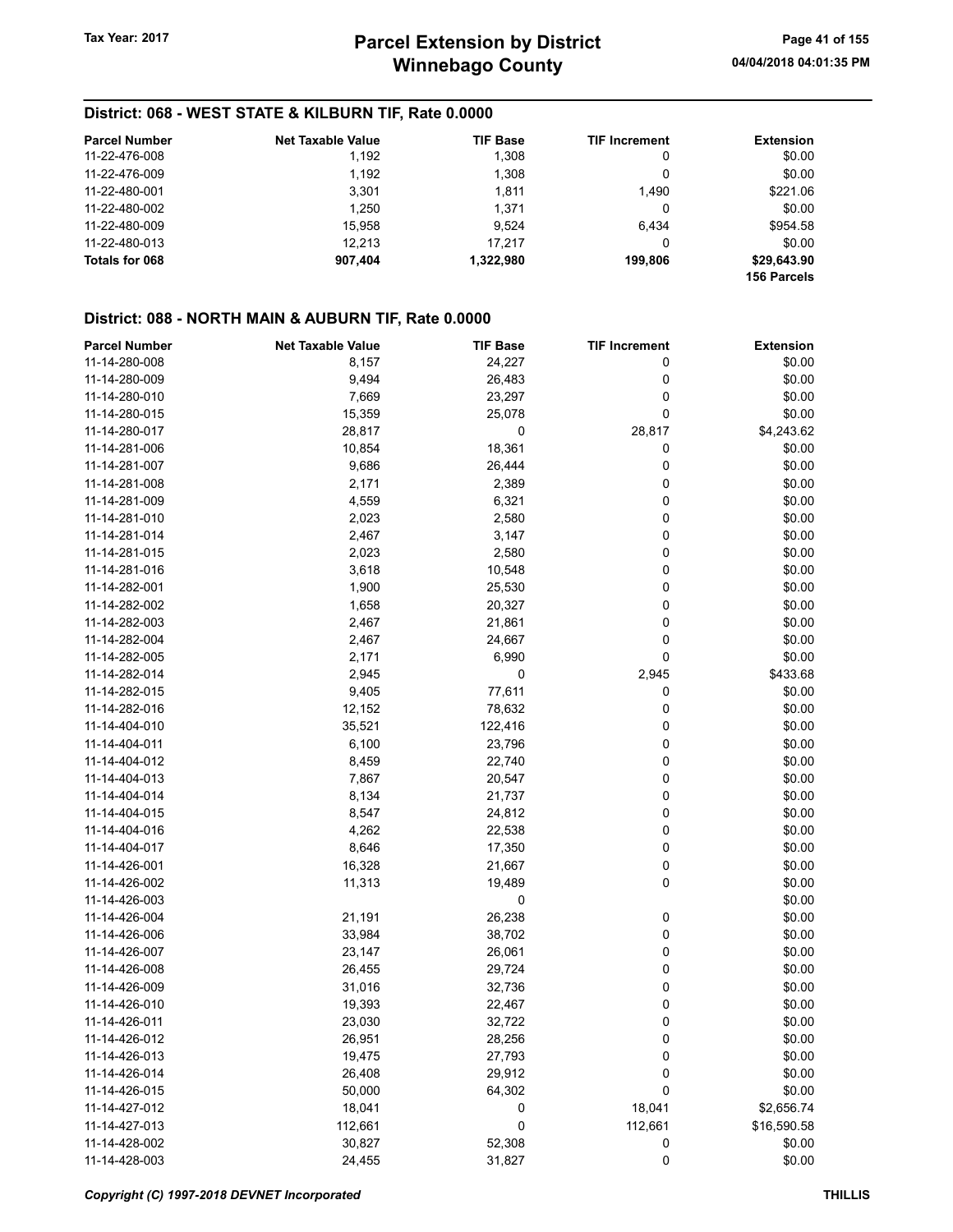### District: 088 - NORTH MAIN & AUBURN TIF, Rate 0.0000

| <b>Parcel Number</b>  | <b>Net Taxable Value</b> | <b>TIF Base</b> | <b>TIF Increment</b> | <b>Extension</b>  |
|-----------------------|--------------------------|-----------------|----------------------|-------------------|
| 11-14-428-004         | 20,331                   | 36,496          | 0                    | \$0.00            |
| 11-14-428-005         | 3,184                    | 6,151           | 0                    | \$0.00            |
| 11-14-428-006         | 24,956                   | 34,457          | 0                    | \$0.00            |
| 11-14-428-008         | 36,269                   | 45,032          | 0                    | \$0.00            |
| 11-14-428-009         | 36,004                   | 24,022          | 11,982               | \$1,764.48        |
| 11-14-428-010         | 36,177                   | 37,554          | 0                    | \$0.00            |
| 11-14-428-011         | 12,874                   | 30,951          | 0                    | \$0.00            |
| 11-14-428-012         | 7,667                    | 24,217          | 0                    | \$0.00            |
| 11-14-428-013         | 14,423                   | 20,778          | 0                    | \$0.00            |
| 11-14-428-015         | 16,297                   | 22,709          | 0                    | \$0.00            |
| 11-14-428-016         | 10,764                   | 23,413          | 0                    | \$0.00            |
| 11-14-428-017         | 12,500                   | 20,876          | 0                    | \$0.00            |
| 11-14-428-018         | 16,100                   | 22,179          | 0                    | \$0.00            |
| 11-14-428-019         | 196                      | 204             | 0                    | \$0.00            |
| 11-14-428-020         | 20,031                   | 20,292          | 0                    | \$0.00            |
| 11-14-428-021         | 23,505                   | 26,737          | 0                    | \$0.00            |
| 11-14-428-022         | 24,584                   | 28,310          | 0                    | \$0.00            |
| 11-14-428-024         | 14,015                   | 22,632          | 0                    | \$0.00            |
| 11-14-428-026         | 44,819                   | 38,482          | 6,337                | \$933.20          |
| 11-14-430-003         |                          | 14,405          |                      | \$0.00            |
| 11-14-430-004         | 38,981                   | 45,645          | 0                    | \$0.00            |
| 11-14-430-005         | 17,440                   | 25,431          | 0                    | \$0.00            |
| 11-14-430-033         |                          | 66,791          |                      | \$0.00            |
| 11-14-430-034         | 67,817                   | 88,641          | 0                    | \$0.00            |
| 11-14-430-035         | 64,076                   | 88,882          | 0                    | \$0.00            |
| <b>Totals for 088</b> | 1,307,283                | 2,002,500       | 180,783              | \$26,622.30       |
|                       |                          |                 |                      | <b>72 Parcels</b> |

| <b>Parcel Number</b> | <b>Net Taxable Value</b> | <b>TIF Base</b> | <b>TIF Increment</b> | <b>Extension</b> |
|----------------------|--------------------------|-----------------|----------------------|------------------|
| 11-23-429-004        | 20,783                   | 31,896          | 0                    | \$0.00           |
| 11-23-429-006        | 1,789                    | 34,403          | 0                    | \$0.00           |
| 11-23-429-020        | 0                        | 159             | 0                    | \$0.00           |
| 11-23-429-021        | 6,079                    | 21,212          | 0                    | \$0.00           |
| 11-23-429-022        | 9,001                    | 22,781          | 0                    | \$0.00           |
| 11-23-429-023        | 11,606                   | 21,627          | 0                    | \$0.00           |
| 11-23-429-024        | 2,496                    | 22,767          | 0                    | \$0.00           |
| 11-23-429-025        | 6,892                    | 23,546          | 0                    | \$0.00           |
| 11-23-429-026        | 6,996                    | 15,020          | 0                    | \$0.00           |
| 11-23-429-029        | 8,739                    | 32,317          | 0                    | \$0.00           |
| 11-23-429-030        | 5,961                    | 20,877          | 0                    | \$0.00           |
| 11-23-429-031        | 7,933                    | 16,607          | 0                    | \$0.00           |
| 11-23-429-032        | 4,917                    | 30,143          | 0                    | \$0.00           |
| 11-23-429-033        | 13,464                   | 25,682          | 0                    | \$0.00           |
| 11-23-429-034        | 13,464                   | 25,682          | 0                    | \$0.00           |
| 11-23-429-035        | 7,814                    | 11,732          | 0                    | \$0.00           |
| 11-23-430-001        | 3,717                    | 27,776          | 0                    | \$0.00           |
| 11-23-430-002        | 308                      | 20,194          | 0                    | \$0.00           |
| 11-23-430-003        | 4,997                    | 19,245          | 0                    | \$0.00           |
| 11-23-430-004        | 19,249                   | 31,662          | 0                    | \$0.00           |
| 11-23-430-005        | 19,250                   | 30,887          | 0                    | \$0.00           |
| 11-23-430-006        | 19,249                   | 31,097          | 0                    | \$0.00           |
| 11-23-430-007        | 6,658                    | 22,989          | 0                    | \$0.00           |
| 11-23-430-008        | 6,845                    | 34,507          | 0                    | \$0.00           |
| 11-23-430-009        | 13,308                   | 26,471          | 0                    | \$0.00           |
| 11-23-430-010        | 7,193                    | 21,817          | 0                    | \$0.00           |
| 11-23-430-011        | 6,159                    | 23,641          | 0                    | \$0.00           |
| 11-23-430-012        | 6,345                    | 22,227          | 0                    | \$0.00           |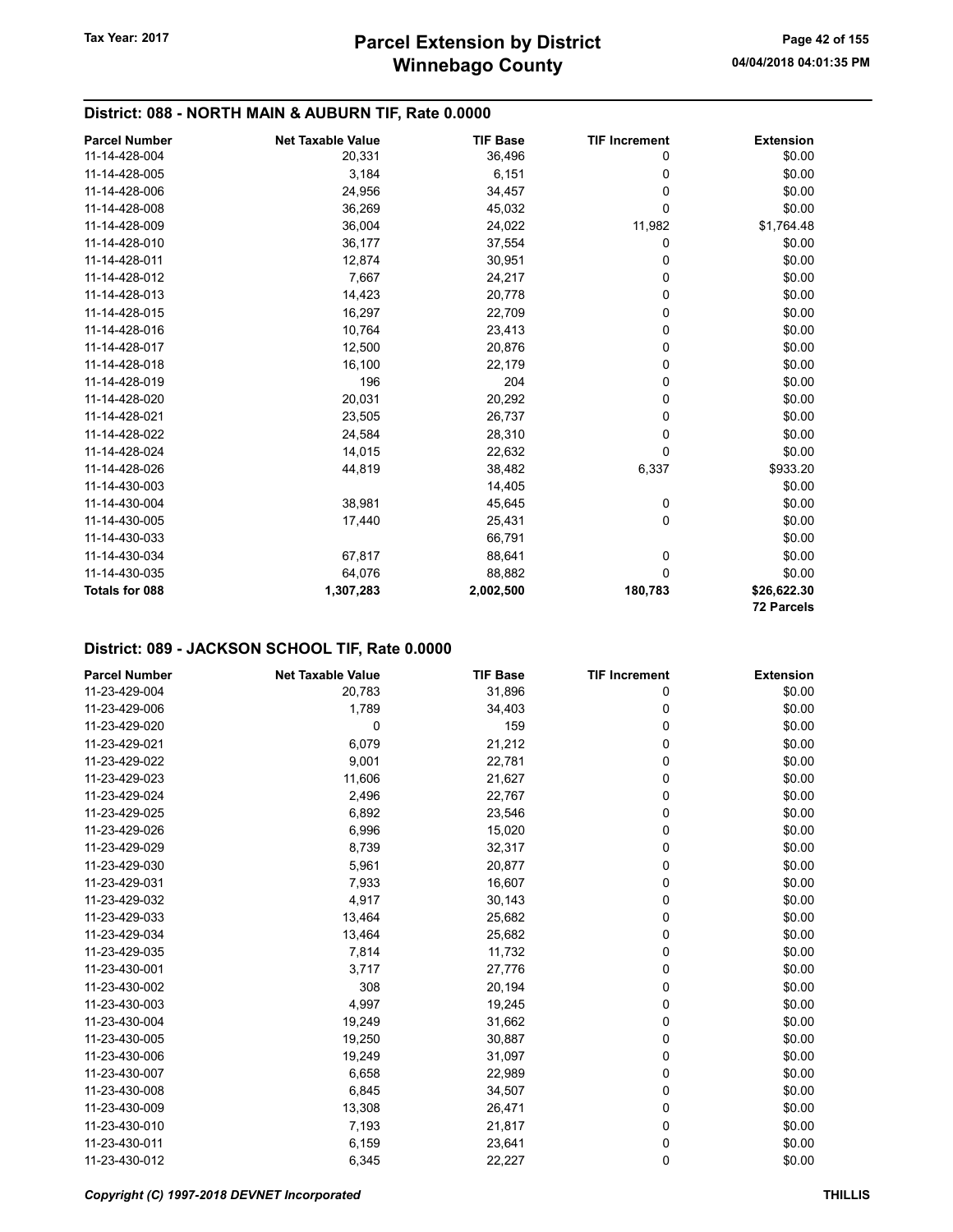# Winnebago County Tax Year: 2017 **Parcel Extension by District** Page 43 of 155

| <b>Parcel Number</b> | <b>Net Taxable Value</b> | <b>TIF Base</b> | <b>TIF Increment</b> | <b>Extension</b> |
|----------------------|--------------------------|-----------------|----------------------|------------------|
| 11-23-430-015        | 6,915                    | 30,857          | 0                    | \$0.00           |
| 11-23-430-016        | 11,190                   | 28,221          | 0                    | \$0.00           |
| 11-23-430-017        | 18,658                   | 21,219          | 0                    | \$0.00           |
| 11-23-430-018        | 11,137                   | 19,840          | 0                    | \$0.00           |
| 11-23-430-019        | 9,240                    | 27,242          | 0                    | \$0.00           |
| 11-23-430-020        | 9,176                    | 11,561          | 0                    | \$0.00           |
| 11-23-430-021        | 10,011                   | 16,861          | 0                    | \$0.00           |
| 11-23-430-022        | 5,647                    | 18,395          | 0                    | \$0.00           |
| 11-23-430-023        | 9,461                    | 16,097          | 0                    | \$0.00           |
| 11-23-430-026        | 12,037                   | 13,038          | 0                    | \$0.00           |
| 11-23-430-027        | 3,300                    | 10,244          | 0                    | \$0.00           |
| 11-23-430-028        | 4,756                    | 13,407          | 0                    | \$0.00           |
| 11-23-430-029        | 7,627                    | 15,072          | 0                    | \$0.00           |
| 11-23-430-030        | 9,582                    | 22,831          | 0                    | \$0.00           |
| 11-23-430-031        | 6,602                    | 13,526          | 0                    | \$0.00           |
| 11-23-480-001        | 15,986                   | 25,324          | 0                    | \$0.00           |
| 11-23-480-002        | 18,117                   | 18,493          | 0                    | \$0.00           |
| 11-23-480-003        | 17,951                   | 18,317          | 0                    | \$0.00           |
| 11-23-480-004        | 22,990                   | 36,337          | 0                    | \$0.00           |
| 11-23-480-005        | 3,743                    | 5,759           | 0                    | \$0.00           |
| 11-23-480-006        |                          |                 | 0                    | \$0.00           |
|                      | 24,798                   | 35,026          |                      |                  |
| 11-23-480-007        | 21,741                   | 35,462          | 0                    | \$0.00           |
| 11-23-480-008        | 11,580                   | 14,897          | 0                    | \$0.00           |
| 11-23-480-009        | 22,380                   | 28,636          | 0                    | \$0.00           |
| 11-23-480-010        | 8,126                    | 20,188          | 0                    | \$0.00           |
| 11-23-480-011        | 1,162                    | 24,572          | 0                    | \$0.00           |
| 11-23-480-012        |                          | 0               |                      | \$0.00           |
| 11-23-480-013        | 7,496                    | 12,529          | 0                    | \$0.00           |
| 11-23-480-014        | 7,472                    | 21,954          | 0                    | \$0.00           |
| 11-23-480-015        | 5,868                    | 19,768          | 0                    | \$0.00           |
| 11-23-480-016        | 7,114                    | 16,603          | 0                    | \$0.00           |
| 11-23-480-017        | 10,347                   | 11,905          | 0                    | \$0.00           |
| 11-23-480-018        | 25,814                   | 39,001          | 0                    | \$0.00           |
| 11-23-480-019        | 1,147                    | 17,105          | 0                    | \$0.00           |
| 11-23-480-020        | 9,192                    | 17,363          | 0                    | \$0.00           |
| 11-23-480-021        | 12,308                   | 26,810          | 0                    | \$0.00           |
| 11-23-480-022        | 20,382                   | 36,439          | 0                    | \$0.00           |
| 11-23-480-023        | 7,353                    | 16,347          | 0                    | \$0.00           |
| 11-23-480-024        | 6,473                    | 18,003          | 0                    | \$0.00           |
| 11-23-480-025        | 5,798                    | 20,313          | 0                    | \$0.00           |
| 11-23-480-026        | 10,067                   | 18,947          | 0                    | \$0.00           |
| 11-23-480-027        | 5,625                    | 19,602          | 0                    | \$0.00           |
| 11-23-480-028        | 17,039                   | 25,162          | 0                    | \$0.00           |
| 11-23-481-001        | 61,820                   | 40,863          | 20,957               | \$3,109.24       |
| 11-23-481-002        | 3,262                    | 1,649           | 1,613                | \$239.32         |
| 11-23-481-003        | 4,416                    | 17,871          | 0                    | \$0.00           |
| 11-23-481-004        | 204                      | 1,767           | 0                    | \$0.00           |
| 11-23-481-005        | 0                        | 87              | 0                    | \$0.00           |
| 11-23-481-006        | 272                      | 399             | 0                    | \$0.00           |
| 11-23-481-007        | 3,998                    | 11,399          | 0                    | \$0.00           |
| 11-23-481-008        | 10,350                   | 19,876          | 0                    | \$0.00           |
| 11-23-481-009        | 4,997                    | 10,572          | 0                    | \$0.00           |
| 11-23-481-010        | 6,275                    | 14,605          | 0                    | \$0.00           |
| 11-23-481-011        | 779                      | 14,988          | 0                    | \$0.00           |
| 11-23-481-012        | 8,144                    | 14,754          | 0                    | \$0.00           |
| 11-23-481-013        | 12,566                   | 21,646          | 0                    | \$0.00           |
| 11-23-481-014        | 5,402                    | 20,489          | 0                    | \$0.00           |
| 11-23-481-015        | 9,064                    | 20,025          | 0                    | \$0.00           |
| 11-23-481-016        | 0                        | 12,917          | 0                    | \$0.00           |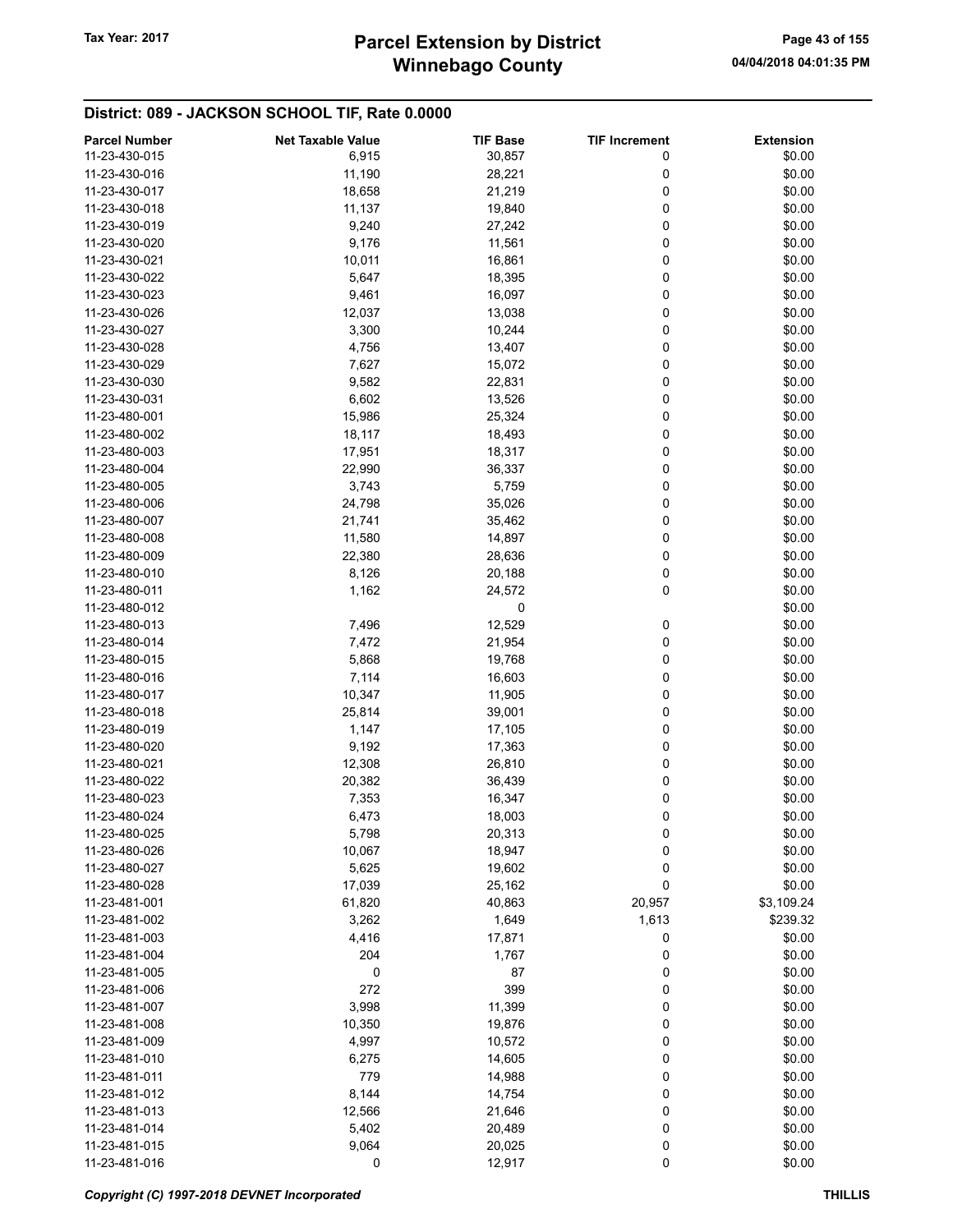| <b>Parcel Number</b> | <b>Net Taxable Value</b> | <b>TIF Base</b> | <b>TIF Increment</b> | <b>Extension</b> |
|----------------------|--------------------------|-----------------|----------------------|------------------|
| 11-23-481-017        | 14,500                   | 27,332          | 0                    | \$0.00           |
| 11-23-481-018        | 6,496                    | 20,619          | 0                    | \$0.00           |
| 11-23-481-019        | 10,665                   | 19,765          | 0                    | \$0.00           |
| 11-23-481-020        | 14,133                   | 22,400          | 0                    | \$0.00           |
| 11-23-481-021        | 5,470                    | 19,951          | 0                    | \$0.00           |
|                      |                          |                 | 0                    |                  |
| 11-23-481-022        | 5,857                    | 12,486          |                      | \$0.00           |
| 11-23-481-023        | 536                      | 16,237          | 0                    | \$0.00           |
| 11-23-481-024        | 10,663                   | 20,340          | 0                    | \$0.00           |
| 11-23-481-025        | 7,437                    | 20,885          | 0                    | \$0.00           |
| 11-23-481-026        | 23,779                   | 49,125          | 0                    | \$0.00           |
| 11-23-481-027        | 13,170                   | 16,672          | 0                    | \$0.00           |
| 11-23-481-028        | 6,229                    | 16,152          | 0                    | \$0.00           |
| 11-23-481-029        | 12,192                   | 23,865          | 0                    | \$0.00           |
| 11-23-481-030        | 8,096                    | 22,506          | 0                    | \$0.00           |
| 11-23-481-031        | 10,330                   | 17,026          | 0                    | \$0.00           |
| 11-23-481-032        | 7,007                    | 17,472          | 0                    | \$0.00           |
| 11-23-482-001        | 2,710                    | 3,605           | 0                    | \$0.00           |
| 11-23-482-002        | 14,389                   | 23,393          | 0                    | \$0.00           |
| 11-23-482-003        | 9,352                    | 21,768          | 0                    | \$0.00           |
| 11-23-482-004        | 6,508                    | 20,292          | 0                    | \$0.00           |
| 11-23-482-005        | 9,183                    | 25,578          | 0                    | \$0.00           |
| 11-23-482-006        | 6,508                    | 20,282          | 0                    | \$0.00           |
| 11-23-482-007        | 155,678                  | 188,117         | 0                    | \$0.00           |
| 11-23-482-008        | 6,856                    | 22,652          | 0                    | \$0.00           |
| 11-23-482-009        | 781                      | 2,565           | 0                    | \$0.00           |
| 11-23-482-010        | 0                        | 407             | 0                    | \$0.00           |
|                      |                          |                 |                      |                  |
| 11-23-482-011        | 2,477                    | 2,978           | 0                    | \$0.00           |
| 11-23-482-012        | 21,744                   | 50,619          | 0                    | \$0.00           |
| 11-23-482-013        | 43,044                   | 51,870          | 0                    | \$0.00           |
| 11-23-482-014        | 264,939                  | 391,298         | 0                    | \$0.00           |
| 11-23-482-015        | 6,297                    | 6,783           | 0                    | \$0.00           |
| 11-23-482-016        | 140,885                  | 170,838         | 0                    | \$0.00           |
| 11-23-483-001        | 1,480                    | 1,604           | 0                    | \$0.00           |
| 11-23-483-002        | 12,542                   | 24,750          | 0                    | \$0.00           |
| 11-23-484-001        | 28,741                   | 35,430          | 0                    | \$0.00           |
| 11-23-485-001        | 9,088                    | 16,626          | 0                    | \$0.00           |
| 11-23-485-002        | 9,561                    | 21,974          | 0                    | \$0.00           |
| 11-23-485-003        | 10,615                   | 21,115          | 0                    | \$0.00           |
| 11-23-485-004        | 6,136                    | 13,154          | 0                    | \$0.00           |
| 11-23-485-005        | 1,829                    | 2,313           | 0                    | \$0.00           |
| 11-23-485-006        |                          | 96,177          |                      | \$0.00           |
| 11-24-305-009        | 7,463                    | 19,461          | 0                    | \$0.00           |
| 11-24-305-010        | 8,297                    | 25,947          | 0                    | \$0.00           |
| 11-24-305-011        | 13,210                   | 24,679          | 0                    | \$0.00           |
| 11-24-305-012        | 7,496                    | 22,476          | 0                    | \$0.00           |
| 11-24-305-013        | 18,461                   | 32,575          | 0                    | \$0.00           |
| 11-24-305-014        | 13,205                   | 26,054          | 0                    | \$0.00           |
| 11-24-305-015        | 12,734                   | 27,388          | 0                    | \$0.00           |
| 11-24-306-003        |                          |                 | 0                    |                  |
|                      | 9,592                    | 24,964          |                      | \$0.00           |
| 11-24-306-004        | 11,157                   | 23,592          | 0                    | \$0.00           |
| 11-24-306-016        | 9,336                    | 23,728          | 0                    | \$0.00           |
| 11-24-306-017        | 8,193                    | 24,285          | 0                    | \$0.00           |
| 11-24-306-018        | 10,289                   | 16,897          | 0                    | \$0.00           |
| 11-24-306-019        | 8,495                    | 24,614          | 0                    | \$0.00           |
| 11-24-306-020        | 11,440                   | 21,789          | 0                    | \$0.00           |
| 11-24-306-021        | 8,890                    | 17,559          | 0                    | \$0.00           |
| 11-24-306-022        | 8,809                    | 23,962          | 0                    | \$0.00           |
| 11-24-306-023        | 7,448                    | 17,420          | 0                    | \$0.00           |
| 11-24-306-024        | 8,494                    | 21,227          | $\mathbf 0$          | \$0.00           |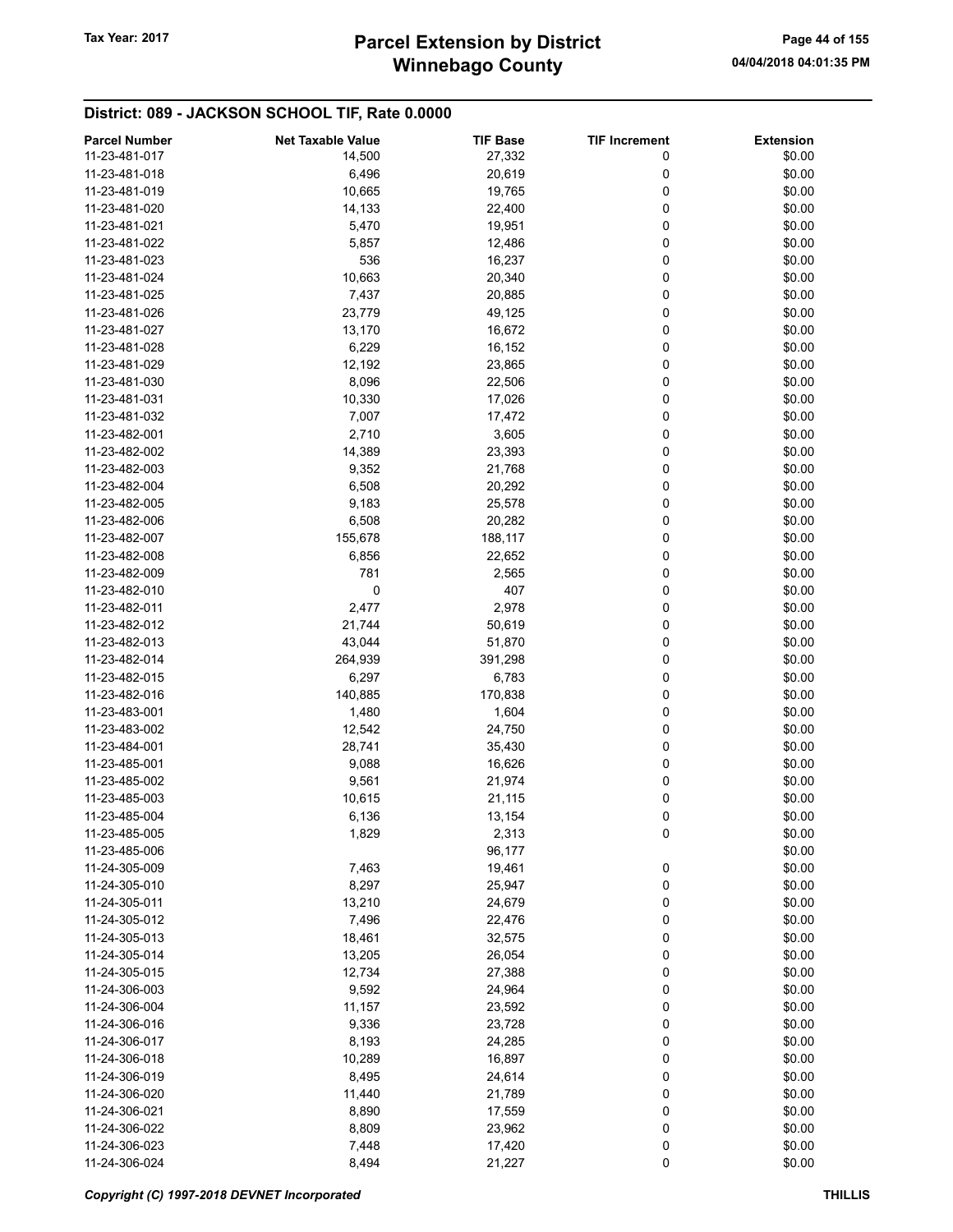# Winnebago County Tax Year: 2017 **Parcel Extension by District** Page 45 of 155

| <b>Parcel Number</b> | <b>Net Taxable Value</b> | <b>TIF Base</b> | <b>TIF Increment</b> | <b>Extension</b> |
|----------------------|--------------------------|-----------------|----------------------|------------------|
| 11-24-306-025        | 5,116                    | 19,948          | 0                    | \$0.00           |
| 11-24-306-026        | 9,141                    | 30,670          | 0                    | \$0.00           |
| 11-24-307-005        | 5,791                    | 22,727          | 0                    | \$0.00           |
| 11-24-307-006        | 1,577                    | 13,604          | 0                    | \$0.00           |
| 11-24-307-014        |                          |                 | 0                    | \$0.00           |
|                      | 15,435                   | 26,952          |                      |                  |
| 11-24-307-015        | 10,497                   | 22,061          | 0                    | \$0.00           |
| 11-24-307-016        | 16,631                   | 22,442          | 0                    | \$0.00           |
| 11-24-307-017        | 9,530                    | 19,916          | 0                    | \$0.00           |
| 11-24-307-018        | 9,317                    | 26,214          | 0                    | \$0.00           |
| 11-24-307-019        | 11,205                   | 24,732          | 0                    | \$0.00           |
| 11-24-307-020        | 7,241                    | 24,145          | 0                    | \$0.00           |
| 11-24-307-021        | 20,101                   | 31,177          | 0                    | \$0.00           |
| 11-24-307-024        | 1,425                    | 18,166          | 0                    | \$0.00           |
| 11-24-307-025        | 10,891                   | 17,667          | 0                    | \$0.00           |
| 11-24-308-001        | 21,451                   | 28,541          | 0                    | \$0.00           |
| 11-24-308-002        | 21,451                   | 28,541          | 0                    | \$0.00           |
| 11-24-308-003        | 13,167                   | 24,656          | 0                    | \$0.00           |
| 11-24-308-004        | 14,947                   | 28,295          | 0                    | \$0.00           |
| 11-24-308-005        | 13,033                   | 24,220          | 0                    | \$0.00           |
| 11-24-308-006        | 11,750                   | 22,823          | 0                    | \$0.00           |
| 11-24-308-007        | 1,476                    | 1,865           | 0                    | \$0.00           |
| 11-24-308-008        | 7,656                    | 20,507          | 0                    | \$0.00           |
| 11-24-308-009        | 8,343                    | 22,994          | 0                    | \$0.00           |
| 11-24-308-010        | 2,022                    | 24,422          | 0                    | \$0.00           |
|                      |                          |                 | 0                    | \$0.00           |
| 11-24-308-011        | 6,461                    | 19,803          |                      |                  |
| 11-24-308-012        | 5,996                    | 22,923          | 0                    | \$0.00           |
| 11-24-308-013        | 11,341                   | 22,837          | 0                    | \$0.00           |
| 11-24-309-001        | 13,508                   | 25,505          | 0                    | \$0.00           |
| 11-24-309-002        | 12,487                   | 22,425          | 0                    | \$0.00           |
| 11-24-309-003        | 10,796                   | 21,139          | 0                    | \$0.00           |
| 11-24-309-004        | 10,979                   | 17,068          | 0                    | \$0.00           |
| 11-24-309-005        | 7,496                    | 18,209          | 0                    | \$0.00           |
| 11-24-309-006        | 6,170                    | 20,617          | 0                    | \$0.00           |
| 11-24-309-007        | 6,147                    | 17,427          | 0                    | \$0.00           |
| 11-24-309-008        | 11,399                   | 21,140          | 0                    | \$0.00           |
| 11-24-309-009        | 1,685                    | 23,921          | 0                    | \$0.00           |
| 11-24-309-012        | 6,602                    | 25,341          | 0                    | \$0.00           |
| 11-24-309-013        | 6,289                    | 26,350          | 0                    | \$0.00           |
| 11-24-309-014        | 24,986                   | 34,225          | 0                    | \$0.00           |
| 11-24-309-015        | 4,997                    | 18,276          | 0                    | \$0.00           |
| 11-24-309-016        | 12,517                   | 16,335          | 0                    | \$0.00           |
| 11-24-309-017        | 9,567                    | 23,259          | 0                    | \$0.00           |
| 11-24-309-018        | 3,693                    | 19,309          | 0                    | \$0.00           |
| 11-24-309-019        | 4,754                    | 20,173          | 0                    | \$0.00           |
| 11-24-309-020        | 8,046                    | 16,971          | 0                    | \$0.00           |
| 11-24-309-021        | 11,501                   | 13,340          | 0                    | \$0.00           |
| 11-24-309-022        |                          |                 | 0                    | \$0.00           |
|                      | 7,263                    | 19,402          |                      |                  |
| 11-24-309-023        | 12,404                   | 20,003          | 0                    | \$0.00           |
| 11-24-309-024        | 10,491                   | 25,821          | 0                    | \$0.00           |
| 11-24-309-025        | 7,496                    | 22,000          | 0                    | \$0.00           |
| 11-24-309-026        | 5,868                    | 16,710          | 0                    | \$0.00           |
| 11-24-309-027        | 9,023                    | 18,348          | 0                    | \$0.00           |
| 11-24-309-028        | 8,469                    | 27,838          | 0                    | \$0.00           |
| 11-24-310-001        | 14,016                   | 23,666          | 0                    | \$0.00           |
| 11-24-310-004        | 20,188                   | 27,385          | 0                    | \$0.00           |
| 11-24-310-005        | 13,418                   | 34,053          | 0                    | \$0.00           |
| 11-24-310-006        | 15,239                   | 27,855          | 0                    | \$0.00           |
| 11-24-310-007        | 20,620                   | 35,250          | 0                    | \$0.00           |
| 11-24-310-008        | 19,767                   | 24,051          | 0                    | \$0.00           |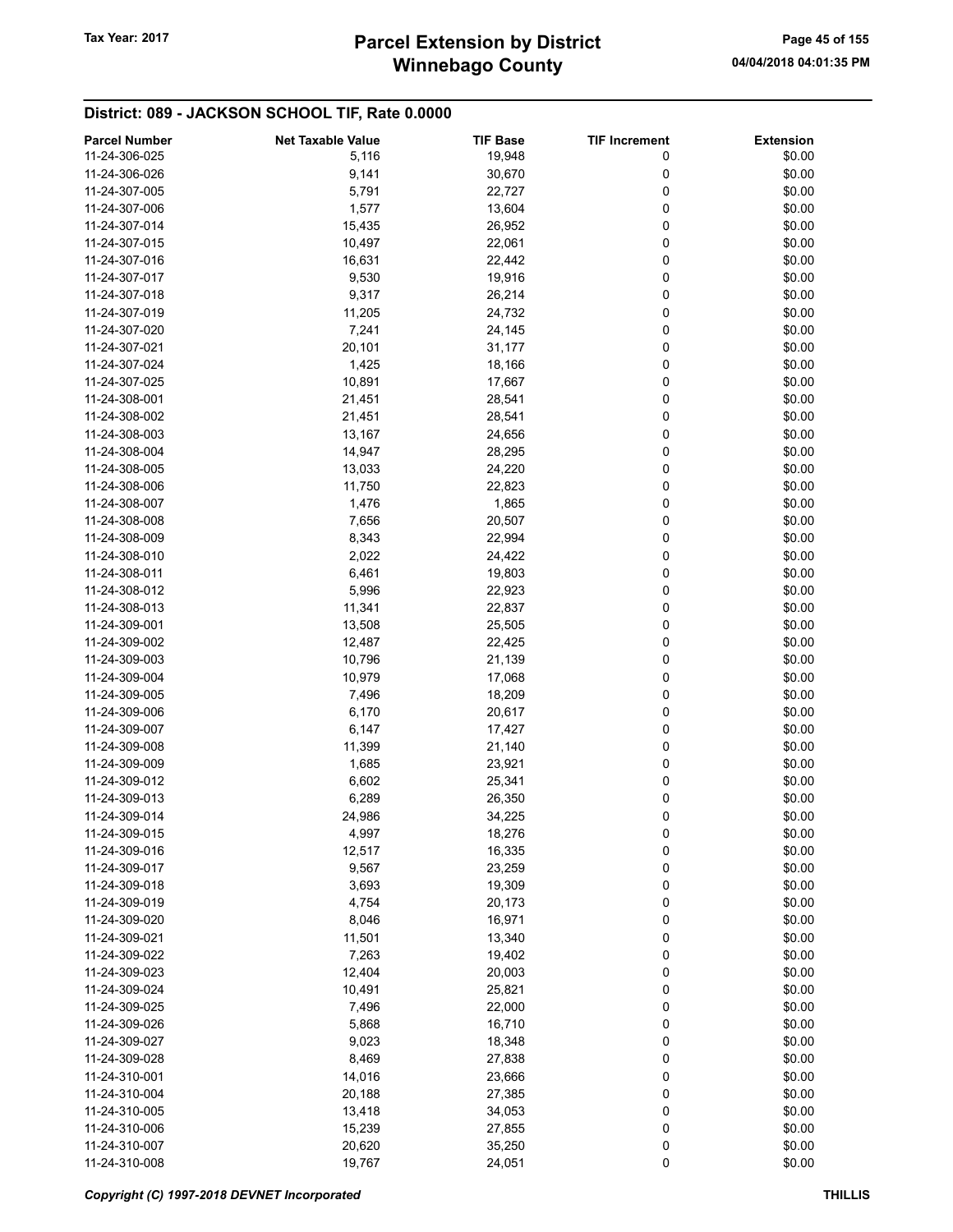# Winnebago County Tax Year: 2017 **Parcel Extension by District** Page 46 of 155

| <b>Parcel Number</b> | <b>Net Taxable Value</b> | <b>TIF Base</b> | <b>TIF Increment</b> | <b>Extension</b> |
|----------------------|--------------------------|-----------------|----------------------|------------------|
| 11-24-310-009        | 12,489                   | 22,104          | 0                    | \$0.00           |
| 11-24-310-010        | 11,319                   | 21,293          | 0                    | \$0.00           |
| 11-24-310-011        | 10,175                   | 27,434          | 0                    | \$0.00           |
| 11-24-310-012        | 20,615                   | 34,274          | 0                    | \$0.00           |
| 11-24-310-013        |                          |                 | 0                    | \$0.00           |
|                      | 16,103                   | 19,416          |                      |                  |
| 11-24-310-014        | 10,758                   | 21,444          | 0                    | \$0.00           |
| 11-24-310-015        | 8,270                    | 19,002          | 0                    | \$0.00           |
| 11-24-310-016        | 11,667                   | 19,583          | 0                    | \$0.00           |
| 11-24-310-017        | 13,356                   | 30,420          | 0                    | \$0.00           |
| 11-24-310-018        | 13,109                   | 21,615          | 0                    | \$0.00           |
| 11-24-310-019        | 8,430                    | 16,694          | 0                    | \$0.00           |
| 11-24-310-020        | 10,585                   | 22,162          | 0                    | \$0.00           |
| 11-24-310-021        | 8,365                    | 16,161          | 0                    | \$0.00           |
| 11-24-310-022        | 11,810                   | 16,668          | 0                    | \$0.00           |
| 11-24-310-024        | 18,752                   | 6,434           | 12,318               | \$1,827.54       |
| 11-24-310-025        | 8,872                    | 19,501          | 0                    | \$0.00           |
| 11-24-310-026        | 11,538                   | 21,214          | 0                    | \$0.00           |
| 11-24-310-027        | 18,970                   | 21,688          | 0                    | \$0.00           |
| 11-24-351-001        | 6,008                    | 16,717          | 0                    | \$0.00           |
| 11-24-351-002        | 9,617                    | 20,358          | 0                    | \$0.00           |
| 11-24-351-003        | 7,099                    | 16,349          | 0                    | \$0.00           |
| 11-24-351-004        | 11,821                   | 17,770          | 0                    | \$0.00           |
| 11-24-351-005        | 4,924                    | 21,891          | 0                    | \$0.00           |
| 11-24-351-006        | 8,373                    | 26,034          | 0                    | \$0.00           |
| 11-24-351-007        | 9,599                    | 29,569          | 0                    | \$0.00           |
| 11-24-351-008        |                          |                 | 0                    | \$0.00           |
|                      | 5,579                    | 25,654          |                      |                  |
| 11-24-351-009        | 1,815                    | 14,112          | 0                    | \$0.00           |
| 11-24-351-010        | 8,630                    | 21,077          | 0                    | \$0.00           |
| 11-24-351-011        | 8,321                    | 22,117          | 0                    | \$0.00           |
| 11-24-351-012        | 11,478                   | 20,281          | 0                    | \$0.00           |
| 11-24-351-013        | 6,602                    | 20,714          | 0                    | \$0.00           |
| 11-24-352-003        | 9,088                    | 16,389          | 0                    | \$0.00           |
| 11-24-352-004        | 10,254                   | 20,033          | 0                    | \$0.00           |
| 11-24-352-005        | 4,985                    | 19,679          | 0                    | \$0.00           |
| 11-24-352-006        | 14,398                   | 26,635          | 0                    | \$0.00           |
| 11-24-352-007        | 4,893                    | 13,247          | 0                    | \$0.00           |
| 11-24-352-008        | 6,435                    | 20,215          | 0                    | \$0.00           |
| 11-24-352-009        | 3,072                    | 19,350          | 0                    | \$0.00           |
| 11-24-352-010        | 6,194                    | 19,671          | 0                    | \$0.00           |
| 11-24-352-011        | 1,364                    | 1,673           | 0                    | \$0.00           |
| 11-24-352-012        | 7,713                    | 11,244          | 0                    | \$0.00           |
| 11-24-352-013        | 8,646                    | 24,333          | 0                    | \$0.00           |
| 11-24-352-014        | 13,450                   | 26,305          | 0                    | \$0.00           |
| 11-24-352-015        | 4,279                    | 18,171          | 0                    | \$0.00           |
| 11-24-352-016        | 11,039                   | 27,284          | 0                    | \$0.00           |
| 11-24-352-017        | 6,998                    | 21,768          | 0                    | \$0.00           |
| 11-24-352-018        | 16,688                   | 30,673          | 0                    | \$0.00           |
| 11-24-352-019        | 4,247                    | 16,814          | 0                    | \$0.00           |
| 11-24-352-020        | 5,496                    | 16,895          | 0                    | \$0.00           |
| 11-24-352-021        |                          |                 | 0                    | \$0.00           |
|                      | 8,990                    | 22,193          |                      |                  |
| 11-24-352-022        | 7,455                    | 25,163          | 0                    | \$0.00           |
| 11-24-352-023        | 5,838                    | 23,909          | 0                    | \$0.00           |
| 11-24-352-024        | 14,285                   | 26,448          | 0                    | \$0.00           |
| 11-24-352-025        | 1,286                    | 22,077          | 0                    | \$0.00           |
| 11-24-352-026        | 9,926                    | 17,957          | 0                    | \$0.00           |
| 11-24-352-027        | 5,496                    | 15,817          | 0                    | \$0.00           |
| 11-24-352-028        | 18,031                   | 25,674          | 0                    | \$0.00           |
| 11-24-353-001        |                          | 0               |                      | \$0.00           |
| 11-24-353-002        | 19,959                   | 31,050          | $\mathbf 0$          | \$0.00           |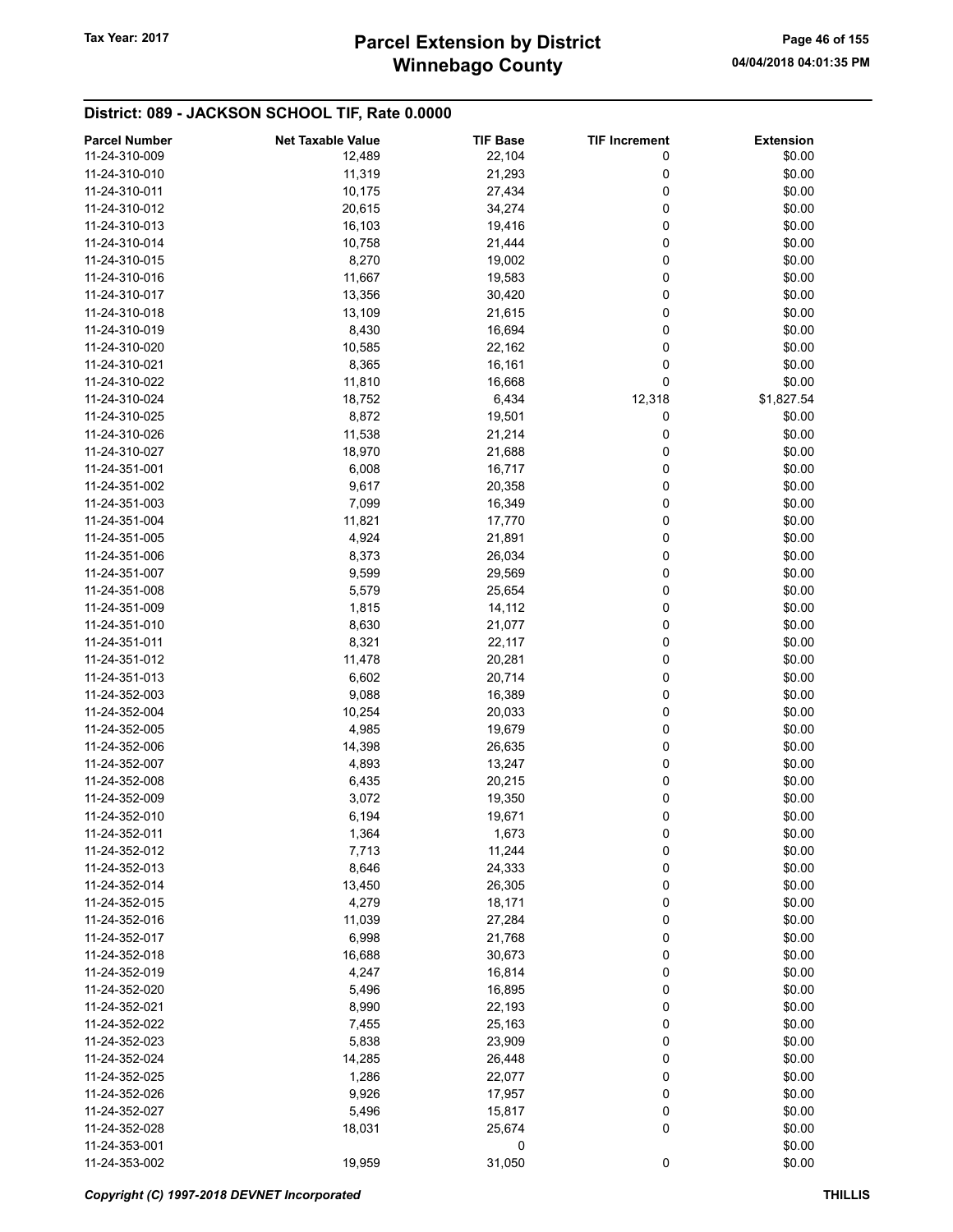# Winnebago County Tax Year: 2017 **Parcel Extension by District** Page 47 of 155

| <b>Parcel Number</b> | <b>Net Taxable Value</b> | <b>TIF Base</b> | <b>TIF Increment</b> | <b>Extension</b> |
|----------------------|--------------------------|-----------------|----------------------|------------------|
| 11-24-353-003        | 11,931                   | 12,302          | 0                    | \$0.00           |
| 11-24-353-006        | 18,112                   | 30,133          | 0                    | \$0.00           |
| 11-24-353-007        | 9,342                    | 22,088          | 0                    | \$0.00           |
| 11-24-353-008        | 19,543                   | 32,734          | 0                    | \$0.00           |
| 11-24-353-009        |                          |                 | 0                    | \$0.00           |
|                      | 17,592                   | 25,583          |                      |                  |
| 11-24-353-010        | 14,808                   | 24,377          | 0                    | \$0.00           |
| 11-24-353-011        | 17,808                   | 27,984          | 0                    | \$0.00           |
| 11-24-353-012        | 17,639                   | 29,697          | 0                    | \$0.00           |
| 11-24-354-001        | 13,248                   | 26,453          | 0                    | \$0.00           |
| 11-24-354-002        | 7,751                    | 22,690          | 0                    | \$0.00           |
| 11-24-354-003        | 13,617                   | 25,966          | 0                    | \$0.00           |
| 11-24-354-004        | 22,381                   | 38,374          | 0                    | \$0.00           |
| 11-24-354-005        | 16,547                   | 25,393          | 0                    | \$0.00           |
| 11-24-354-006        | 10,129                   | 16,721          | 0                    | \$0.00           |
| 11-24-354-007        | 7,437                    | 18,777          | 0                    | \$0.00           |
| 11-24-354-008        | 10,046                   | 17,230          | 0                    | \$0.00           |
| 11-24-354-009        | 5,125                    | 22,051          | 0                    | \$0.00           |
| 11-24-354-010        | 693                      | 25,596          | 0                    | \$0.00           |
| 11-24-354-011        | 12,209                   | 12,662          | 0                    | \$0.00           |
| 11-24-354-012        | 6,496                    | 17,673          | 0                    | \$0.00           |
| 11-24-354-013        | 6,996                    | 19,095          | 0                    | \$0.00           |
| 11-24-354-014        | 13,823                   | 19,521          | 0                    | \$0.00           |
| 11-24-354-015        | 4,846                    | 13,726          | 0                    | \$0.00           |
| 11-24-354-016        | 4,649                    | 16,343          | 0                    | \$0.00           |
|                      |                          |                 | 0                    | \$0.00           |
| 11-24-354-017        | 8,100                    | 15,232          |                      |                  |
| 11-24-355-001        | 11,656                   | 22,092          | 0                    | \$0.00           |
| 11-24-355-002        | 8,823                    | 18,102          | 0                    | \$0.00           |
| 11-24-355-003        | 7,995                    | 20,535          | 0                    | \$0.00           |
| 11-24-355-004        | 5,496                    | 13,979          | 0                    | \$0.00           |
| 11-24-355-005        | 2,813                    | 15,579          | 0                    | \$0.00           |
| 11-24-355-006        | 6,496                    | 21,509          | 0                    | \$0.00           |
| 11-24-355-007        | 6,496                    | 25,874          | 0                    | \$0.00           |
| 11-24-355-008        | 3,998                    | 11,073          | 0                    | \$0.00           |
| 11-24-355-009        | 6,996                    | 23,619          | 0                    | \$0.00           |
| 11-24-355-010        | 10,356                   | 18,518          | 0                    | \$0.00           |
| 11-24-355-011        | 14,477                   | 29,647          | 0                    | \$0.00           |
| 11-24-355-012        | 5,253                    | 16,908          | 0                    | \$0.00           |
| 11-24-355-013        | 6,991                    | 11,833          | 0                    | \$0.00           |
| 11-24-355-014        | 4,141                    | 14,559          | 0                    | \$0.00           |
| 11-24-355-015        | 6,792                    | 11,926          | 0                    | \$0.00           |
| 11-24-355-016        | 6,496                    | 15,540          | 0                    | \$0.00           |
| 11-24-355-017        | 9,557                    | 13,509          | 0                    | \$0.00           |
| 11-24-355-018        | 4,076                    | 14,196          | 0                    | \$0.00           |
| 11-24-355-021        | 8,373                    | 10,931          | 0                    | \$0.00           |
| 11-24-355-022        | 6,283                    | 20,819          | 0                    | \$0.00           |
| 11-24-355-023        | 10,352                   | 18,930          | 0                    | \$0.00           |
| 11-24-355-024        | 9,543                    | 21,625          | 0                    | \$0.00           |
| 11-24-355-026        | 6,866                    | 23,766          | 0                    | \$0.00           |
| 11-24-355-027        |                          |                 | 0                    | \$0.00           |
|                      | 815                      | 18,471          |                      |                  |
| 11-24-355-028        | 10,253                   | 17,071          | 0                    | \$0.00           |
| 11-24-355-029        | 1,129                    | 1,427           | 0                    | \$0.00           |
| 11-24-355-030        | 10,118                   | 20,539          | 0                    | \$0.00           |
| 11-24-355-031        | 8,378                    | 26,943          | 0                    | \$0.00           |
| 11-24-355-032        | 11,245                   | 19,095          | 0                    | \$0.00           |
| 11-24-355-033        | 11,701                   | 26,889          | 0                    | \$0.00           |
| 11-24-355-036        | 18,296                   | 33,980          | 0                    | \$0.00           |
| 11-24-356-001        | 1,096                    | 1,704           | 0                    | \$0.00           |
| 11-24-356-002        | 8,862                    | 21,986          | 0                    | \$0.00           |
| 11-24-356-003        | 5,846                    | 12,861          | 0                    | \$0.00           |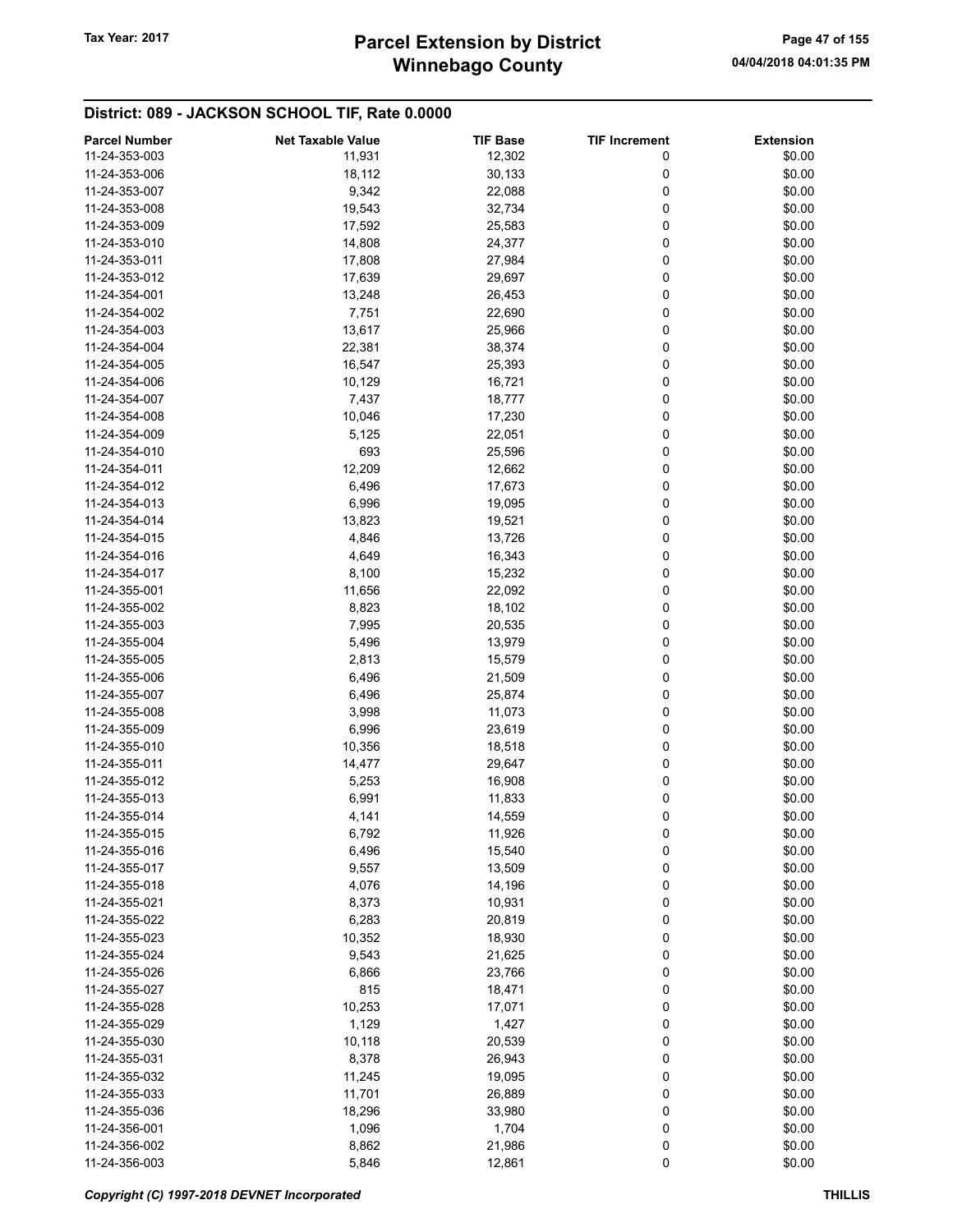# Winnebago County Tax Year: 2017 **Parcel Extension by District** Page 48 of 155

| <b>Parcel Number</b> | <b>Net Taxable Value</b> | <b>TIF Base</b> | <b>TIF Increment</b> | <b>Extension</b> |
|----------------------|--------------------------|-----------------|----------------------|------------------|
| 11-24-356-004        | 5,798                    | 12,201          | 0                    | \$0.00           |
| 11-24-356-005        | 6,496                    | 14,703          | 0                    | \$0.00           |
| 11-24-356-006        | 7,934                    | 17,363          | 0                    | \$0.00           |
| 11-24-356-007        | 8,877                    | 18,773          | 0                    | \$0.00           |
| 11-24-356-008        | 5,544                    | 11,678          | 0                    | \$0.00           |
| 11-24-356-009        | 16,304                   | 35,059          | 0                    | \$0.00           |
| 11-24-356-010        | 8,611                    | 24,714          | 0                    | \$0.00           |
| 11-24-356-011        | 5,753                    | 17,966          | 0                    | \$0.00           |
| 11-24-356-012        | 9,510                    | 34,800          | 0                    | \$0.00           |
| 11-24-356-013        | 78,383                   | 107,557         | 0                    | \$0.00           |
| 11-24-356-014        | 25,001                   | 133,854         | 0                    | \$0.00           |
| 11-24-356-015        |                          |                 |                      | \$189.46         |
|                      | 3,796                    | 2,519           | 1,277                |                  |
| 11-24-356-018        | 13,670                   | 20,366          | 0                    | \$0.00           |
| 11-24-356-019        | 0                        | 83              | 0                    | \$0.00           |
| 11-24-356-020        | 11,978                   | 17,507          | 0                    | \$0.00           |
| 11-24-356-021        | 0                        | 83              | 0                    | \$0.00           |
| 11-24-356-022        | 55,533                   | 51,686          | 3,847                | \$570.76         |
| 11-24-356-024        | 2,325                    | 22,787          | 0                    | \$0.00           |
| 11-24-356-025        | 24,675                   | 26,980          | 0                    | \$0.00           |
| 11-24-356-026        | 7,598                    | 22,828          | 0                    | \$0.00           |
| 11-24-356-030        | 36,942                   | 39,195          | 0                    | \$0.00           |
| 11-24-356-033        | 43,164                   | 74,288          | 0                    | \$0.00           |
| 11-24-356-034        | 12,874                   | 21,552          | 0                    | \$0.00           |
| 11-24-356-035        | 59,382                   | 69,313          | 0                    | \$0.00           |
| 11-24-356-036        | 166,857                  | 213,419         | 0                    | \$0.00           |
| 11-24-356-037        | 214,811                  | 41,925          | 172,886              | \$25,649.90      |
| 11-24-356-038        | 27,506                   | 32,519          | 0                    | \$0.00           |
| 11-24-357-001        | 0                        | 14,423          | 0                    | \$0.00           |
| 11-24-357-002        | 3,340                    | 14,086          | 0                    | \$0.00           |
| 11-24-357-003        | 0                        | 13,746          | 0                    | \$0.00           |
| 11-24-357-004        | 4,604                    | 14,371          | 0                    | \$0.00           |
| 11-24-357-005        | 2,882                    | 12,003          | 0                    | \$0.00           |
| 11-24-357-006        | 3,006                    | 12,171          | 0                    | \$0.00           |
| 11-24-357-007        | 0                        | 13,770          | 0                    | \$0.00           |
| 11-24-357-008        | 10,171                   | 13,770          | 0                    | \$0.00           |
| 11-24-357-009        | 10,262                   | 13,895          | 0                    | \$0.00           |
| 11-24-357-010        | 8,941                    | 12,095          | 0                    | \$0.00           |
| 11-24-357-011        | 4,971                    | 14,489          | 0                    | \$0.00           |
| 11-24-357-012        | 4,757                    | 14,204          | 0                    | \$0.00           |
| 11-24-357-013        | 10,505                   | 13,864          |                      | \$0.00           |
| 11-24-357-014        |                          |                 | 0<br>0               | \$0.00           |
|                      | 10,971                   | 14,489          |                      |                  |
| 11-24-357-015        | 3,195                    | 12,121          | 0                    | \$0.00           |
| 11-24-357-016        | 0                        | 12,399          | 0                    | \$0.00           |
| 11-24-357-017        | 4,463                    | 13,805          | 0                    | \$0.00           |
| 11-24-357-018        | 2,407                    | 13,805          | 0                    | \$0.00           |
| 11-24-357-019        | 4,530                    | 13,895          | 0                    | \$0.00           |
| 11-24-357-020        | 9,168                    | 12,085          | 0                    | \$0.00           |
| 11-24-358-001        | 16,529                   | 25,785          | 0                    | \$0.00           |
| 11-24-358-002        | 8,924                    | 21,042          | 0                    | \$0.00           |
| 11-24-358-003        | 13,885                   | 25,971          | 0                    | \$0.00           |
| 11-24-358-004        | 14,352                   | 27,225          | 0                    | \$0.00           |
| 11-24-358-005        | 3,546                    | 13,586          | 0                    | \$0.00           |
| 11-24-358-006        | 10,655                   | 25,156          | 0                    | \$0.00           |
| 11-24-358-008        | 175                      | 24,061          | 0                    | \$0.00           |
| 11-24-358-010        | 6,438                    | 13,879          | 0                    | \$0.00           |
| 11-24-358-011        | 17,627                   | 23,628          | 0                    | \$0.00           |
| 11-24-358-012        | 10,963                   | 22,220          | 0                    | \$0.00           |
| 11-24-358-013        | 6,770                    | 20,188          | 0                    | \$0.00           |
| 11-24-358-014        | 14,514                   | 20,069          | 0                    | \$0.00           |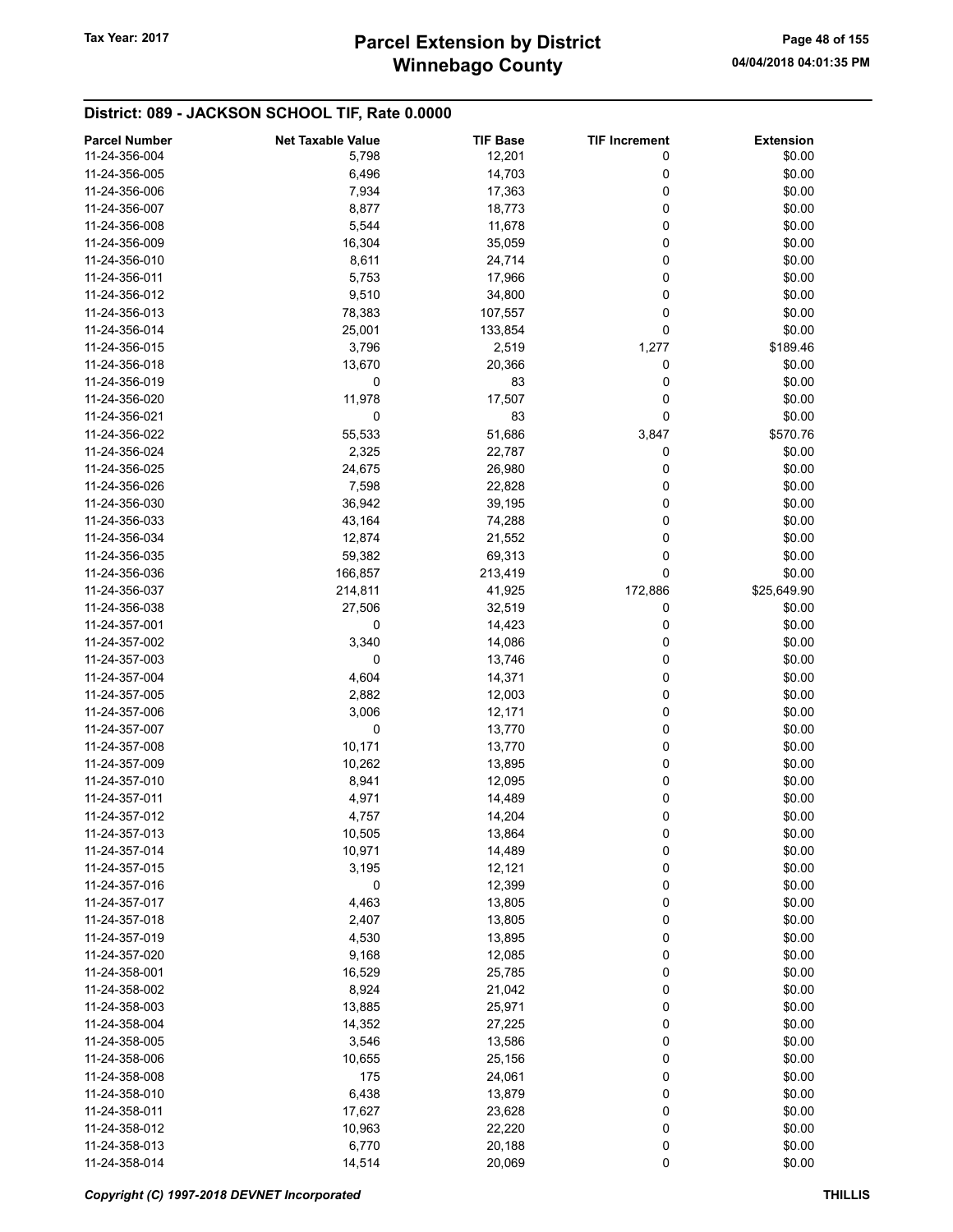# Winnebago County Tax Year: 2017 **Parcel Extension by District** Page 49 of 155

| <b>Parcel Number</b> | <b>Net Taxable Value</b> | <b>TIF Base</b> | <b>TIF Increment</b> | <b>Extension</b> |
|----------------------|--------------------------|-----------------|----------------------|------------------|
| 11-24-358-015        | 13,587                   | 25,078          | 0                    | \$0.00           |
| 11-24-358-016        | 21,334                   | 28,769          | 0                    | \$0.00           |
| 11-24-358-017        | 13,845                   | 26,107          | 0                    | \$0.00           |
| 11-24-358-018        | 18,333                   | 30,536          | 0                    | \$0.00           |
| 11-24-358-019        | 2,049                    | 2,236           | 0                    | \$0.00           |
| 11-24-358-020        | 10,691                   | 28,598          | 0                    | \$0.00           |
| 11-24-358-021        | 8,492                    | 24,108          | 0                    | \$0.00           |
| 11-24-358-022        | 19,025                   | 29,461          | 0                    | \$0.00           |
| 11-24-358-023        | 17,501                   | 41,594          | 0                    | \$0.00           |
| 11-24-358-024        | 5,764                    |                 | 0                    | \$0.00           |
| 11-24-358-025        |                          | 18,310          | 0                    | \$0.00           |
|                      | 7,390                    | 21,406          |                      |                  |
| 11-24-358-026        | 14,113                   | 25,816          | 0                    | \$0.00           |
| 11-24-358-027        | 14,429                   | 24,028          | 0                    | \$0.00           |
| 11-24-358-028        | 22,049                   | 35,761          | 0                    | \$0.00           |
| 11-24-358-029        | 11,380                   | 27,307          | 0                    | \$0.00           |
| 11-24-358-030        | 19,706                   | 42,234          | 0                    | \$0.00           |
| 11-24-358-031        | 1,869                    | 3,921           | 0                    | \$0.00           |
| 11-24-358-032        | 20,766                   | 35,256          | 0                    | \$0.00           |
| 11-24-358-033        | 18,017                   | 31,180          | 0                    | \$0.00           |
| 11-24-358-034        | 88,246                   | 135,349         | 0                    | \$0.00           |
| 11-24-358-035        | 60,748                   | 96,353          | 0                    | \$0.00           |
| 11-24-358-036        | 138,485                  | 131,340         | 7,145                | \$1,060.06       |
| 11-24-358-037        | 1,223                    | 34,933          | 0                    | \$0.00           |
| 11-24-358-038        | 10,900                   | 22,284          | 0                    | \$0.00           |
| 11-24-378-001        | 16,225                   | 37,605          | 0                    | \$0.00           |
| 11-24-378-002        | 11,810                   | 23,309          | 0                    | \$0.00           |
| 11-24-378-003        | 13,395                   | 34,541          | 0                    | \$0.00           |
| 11-24-378-004        | 21,367                   | 32,612          | 0                    | \$0.00           |
| 11-24-378-005        | 16,409                   | 28,586          | 0                    | \$0.00           |
| 11-24-378-006        | 4,812                    | 20,900          | 0                    | \$0.00           |
| 11-24-378-007        | 2,880                    | 21,258          | 0                    | \$0.00           |
| 11-24-378-008        | 7,412                    | 6,678           | 734                  | \$108.90         |
| 11-24-378-009        | 15,196                   | 28,608          | 0                    | \$0.00           |
| 11-24-378-010        | 10,506                   | 26,038          | 0                    | \$0.00           |
| 11-24-378-011        | 6,647                    | 25,360          | 0                    | \$0.00           |
| 11-24-378-012        | 10,844                   | 24,924          | 0                    | \$0.00           |
| 11-24-378-013        | 20,091                   | 37,581          | 0                    | \$0.00           |
| 11-24-378-014        | 15,504                   | 24,256          | 0                    | \$0.00           |
| 11-24-378-015        | 2,880                    | 20,426          | 0                    | \$0.00           |
| 11-24-378-016        | 3,891                    | 22,533          | 0                    | \$0.00           |
| 11-24-378-017        | 12,236                   | 21,527          | 0                    | \$0.00           |
| 11-24-378-018        | 16,398                   | 26,659          | 0                    | \$0.00           |
| 11-24-378-019        | 9,704                    | 22,257          | 0                    | \$0.00           |
| 11-24-378-020        | 13,111                   | 27,654          | 0                    | \$0.00           |
| 11-24-378-021        | 14,402                   | 26,966          | 0                    | \$0.00           |
| 11-24-378-022        | 17,054                   | 26,070          | 0                    | \$0.00           |
| 11-24-378-023        | 2,468                    | 18,444          | 0                    | \$0.00           |
| 11-24-378-024        | 14,263                   | 24,608          | 0                    | \$0.00           |
| 11-24-378-025        | 9,105                    | 18,950          | 0                    | \$0.00           |
| 11-24-378-026        | 1,646                    | 12,780          | 0                    | \$0.00           |
| 11-24-378-027        |                          |                 |                      | \$0.00           |
| 11-24-378-028        | 4,915                    | 15,100          | 0                    | \$0.00           |
|                      | 4,851                    | 21,910          | 0<br>0               | \$0.00           |
| 11-24-379-001        | 59,581                   | 83,859          |                      |                  |
| 11-24-379-002        | 14,458                   | 21,955          | 0                    | \$0.00           |
| 11-24-379-003        | 18,246                   | 28,412          | 0                    | \$0.00           |
| 11-24-379-004        | 15,558                   | 26,196          | 0                    | \$0.00           |
| 11-24-379-005        | 10,919                   | 22,332          | 0                    | \$0.00           |
| 11-24-380-001        | 16,107                   | 35,339          | 0                    | \$0.00           |
| 11-24-380-002        | 10,847                   | 22,724          | 0                    | \$0.00           |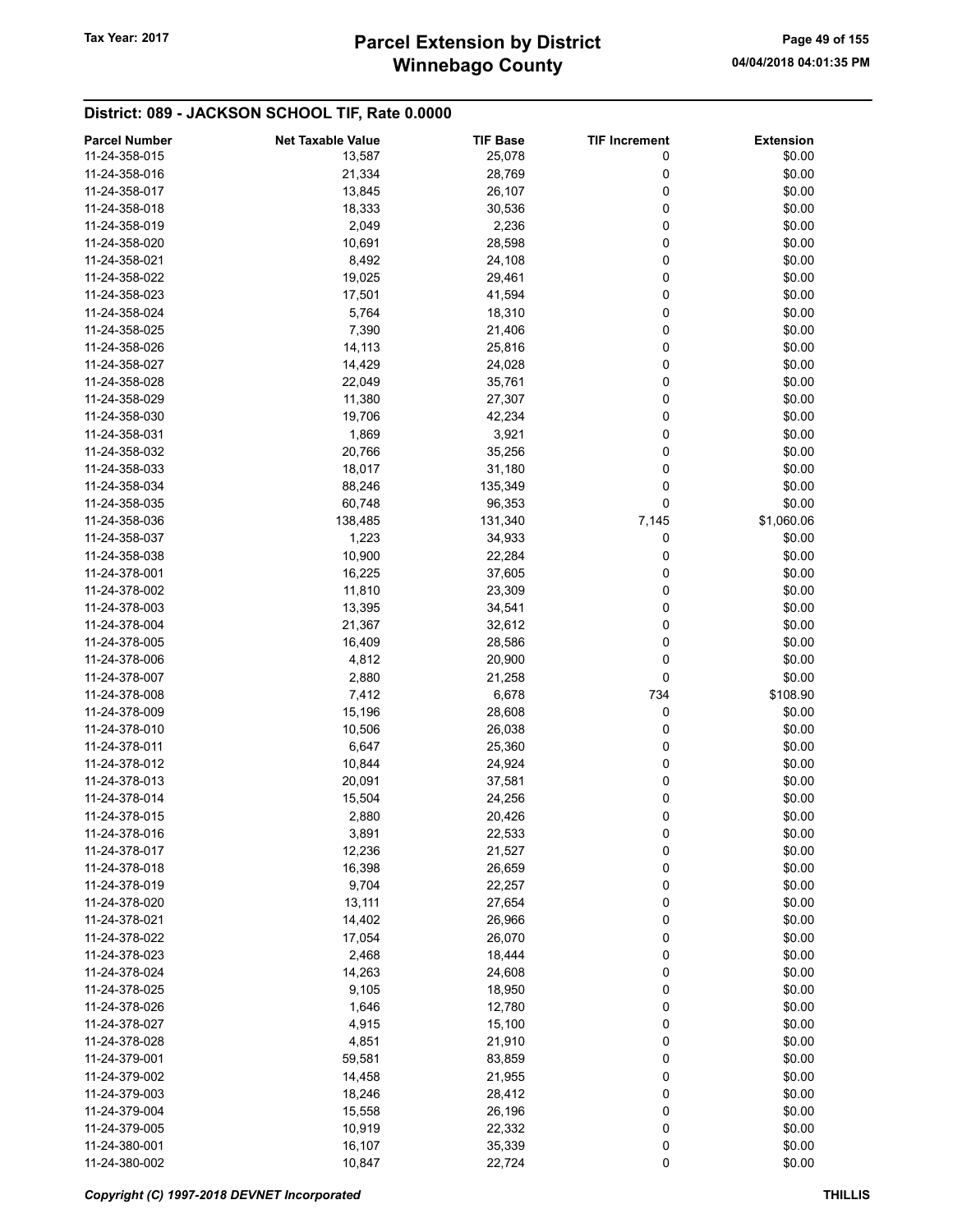### District: 089 - JACKSON SCHOOL TIF, Rate 0.0000

| <b>Parcel Number</b> | <b>Net Taxable Value</b> | <b>TIF Base</b> | <b>TIF Increment</b> | <b>Extension</b>           |
|----------------------|--------------------------|-----------------|----------------------|----------------------------|
| 11-24-380-003        | 22,038                   | 37,809          | 0                    | \$0.00                     |
| 11-24-380-004        | 13,583                   | 23,079          | 0                    | \$0.00                     |
| 11-24-380-005        |                          | $\mathbf 0$     |                      | \$0.00                     |
| 11-24-380-006        | 30,055                   | 43,897          | 0                    | \$0.00                     |
| 11-24-380-007        | 12,357                   | 23,831          | 0                    | \$0.00                     |
| 11-24-380-008        | 19,622                   | 25,731          | 0                    | \$0.00                     |
| 11-24-380-009        | 15,029                   | 22,536          | 0                    | \$0.00                     |
| 11-24-380-010        | 13,338                   | 24,735          | 0                    | \$0.00                     |
| 11-24-380-011        | 14,745                   | 28,283          | 0                    | \$0.00                     |
| 11-24-380-012        | 14,635                   | 26,924          | 0                    | \$0.00                     |
| 11-24-380-013        | 10,997                   | 23,935          | 0                    | \$0.00                     |
| 11-24-380-014        | 18,096                   | 23,053          | 0                    | \$0.00                     |
| 11-24-380-015        | 20,564                   | 35,334          | 0                    | \$0.00                     |
| 11-24-380-016        | 29,734                   | 38,969          | 0                    | \$0.00                     |
| 11-24-380-017        | 6,104                    | 26,304          | 0                    | \$0.00                     |
| 11-24-380-018        | 21,718                   | 37,338          | 0                    | \$0.00                     |
| 11-24-380-019        | 23,525                   | 30,696          | 0                    | \$0.00                     |
| 11-24-380-020        | 11,514                   | 34,269          | 0                    | \$0.00                     |
| 11-24-380-021        | 14,476                   | 23,241          | 0                    | \$0.00                     |
| 11-24-380-022        |                          | 0               |                      | \$0.00                     |
| 11-24-380-023        |                          | 0               |                      | \$0.00                     |
| 11-24-380-024        | 4,470                    | 4,795           | 0                    | \$0.00                     |
| 11-24-380-025        | 4,470                    | 4,795           | 0                    | \$0.00                     |
| 11-24-380-026        | 4,470                    | 4,795           | 0                    | \$0.00                     |
| 11-24-380-027        | 4,470                    | 4,795           | 0                    | \$0.00                     |
| 11-24-380-028        | 9,730                    | 21,434          | 0                    | \$0.00                     |
| 11-24-380-029        | 8,948                    | 27,415          | 0                    | \$0.00                     |
| 11-24-380-030        | 18,772                   | 24,162          | $\mathbf 0$          | \$0.00                     |
| 11-24-382-001        | 16,524                   | 25,680          | 0                    | \$0.00                     |
| 11-24-382-002        | 3,872                    | 19,870          | 0                    | \$0.00                     |
| 11-24-382-003        | 18,100                   | 28,056          | 0                    | \$0.00                     |
| 11-24-382-004        | 15,470                   | 25,312          | 0                    | \$0.00                     |
| 11-24-382-005        | 3,184                    | 25,291          | 0                    | \$0.00                     |
| 11-24-382-006        | 6,794                    | 28,221          | $\mathbf 0$          | \$0.00                     |
| 11-24-382-016        | 76,413                   | 94,469          | $\Omega$             | \$0.00                     |
| Totals for 089       | 6,257,810                | 11,818,885      | 220,777              | \$32,755.18<br>476 Parcels |

#### District: 093 - NORTH MAIN TIF, Rate 0.0000

| <b>Parcel Number</b> | <b>Net Taxable Value</b> | <b>TIF Base</b> | <b>TIF Increment</b> | <b>Extension</b> |
|----------------------|--------------------------|-----------------|----------------------|------------------|
| 11-11-427-002        | 31,255                   | 54,941          | 0                    | \$0.00           |
| 11-11-427-010        | 125,300                  | 121,117         | 4,183                | \$620.60         |
| 11-11-427-011        | 126,966                  | 117,646         | 9,320                | \$1,382.74       |
| 11-11-479-011        | 32,549                   | 28,125          | 4,424                | \$656.36         |
| 11-11-479-016        | 51,739                   | 57,496          | 0                    | \$0.00           |
| 11-11-479-017        | 7,950                    | 23,405          | 0                    | \$0.00           |
| 11-12-301-031        | 420                      | 8,000           | 0                    | \$0.00           |
| 11-12-301-036        | 1,879                    | 46              | 1,833                | \$271.96         |
| 11-12-301-037        | 133,313                  | 164,036         | 0                    | \$0.00           |
| 11-12-301-042        | 102,165                  | 151,291         | 0                    | \$0.00           |
| 11-12-303-005        | 212,966                  | 66,666          | 146,300              | \$21,705.52      |
| 11-12-303-006        | 19,714                   | 133,333         | 0                    | \$0.00           |
| 11-12-303-007        | 10,840                   | 66,667          | 0                    | \$0.00           |
| 11-12-304-001        | 15,637                   | 14,666          | 971                  | \$144.06         |
| 11-12-304-002        | 10,696                   | 14,666          | 0                    | \$0.00           |
| 11-12-304-003        | 15,637                   | 14,666          | 971                  | \$144.06         |
| 11-12-304-004        | 15,637                   | 14,666          | 971                  | \$144.06         |
| 11-12-304-005        | 20,790                   | 14,666          | 6,124                | \$908.58         |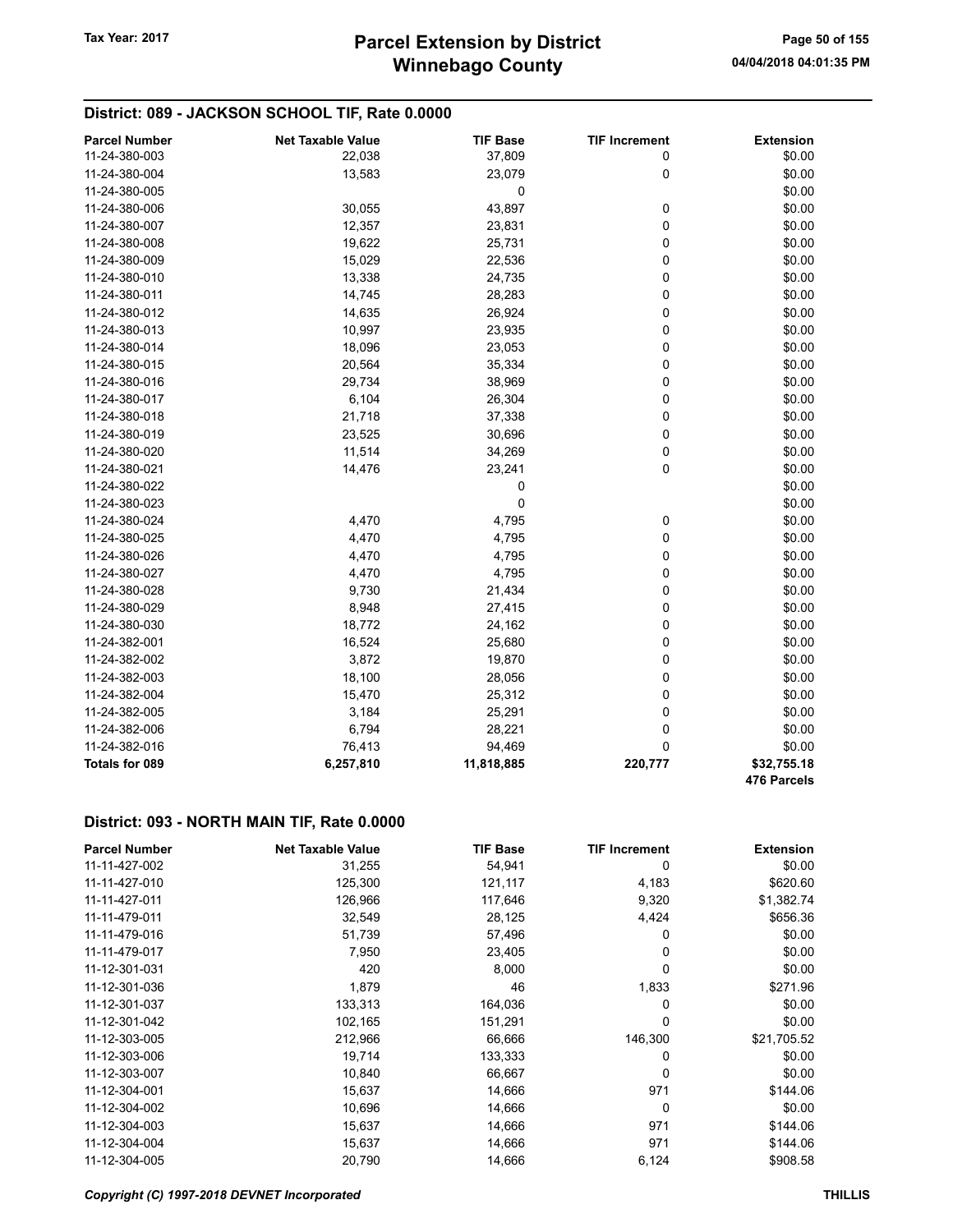### District: 093 - NORTH MAIN TIF, Rate 0.0000

| <b>Parcel Number</b> | <b>Net Taxable Value</b> | <b>TIF Base</b> | <b>TIF Increment</b> | <b>Extension</b> |
|----------------------|--------------------------|-----------------|----------------------|------------------|
| 11-12-304-006        | 20,790                   | 14,666          | 6,124                | \$908.58         |
| 11-12-304-007        | 22,567                   | 28,374          | 0                    | \$0.00           |
| 11-12-304-008        | 16,567                   | 2,240           | 14,327               | \$2,125.60       |
| 11-12-304-009        | 11,268                   | 1,075           | 10,193               | \$1,512.26       |
| 11-12-304-010        | 11,208                   | 1,075           | 10,133               | \$1,503.36       |
| 11-12-304-011        | 11,268                   | 868             | 10,400               | \$1,542.98       |
| 11-12-304-012        | 11,208                   | 868             | 10,340               | \$1,534.08       |
| 11-12-304-013        | 11,208                   | 808             | 10,400               | \$1,542.98       |
| 11-12-304-014        | 11,268                   | 809             | 10,459               | \$1,551.74       |
| 11-12-304-015        | 11,439                   | 530             | 10,909               | \$1,618.50       |
| 11-12-304-016        | 11,208                   | 641             | 10,567               | \$1,567.76       |
| 11-12-351-011        |                          | 18,148          |                      | \$0.00           |
| 11-12-351-019        | 2,080                    | 7,148           | 0                    | \$0.00           |
| 11-12-351-020        | 2,144                    | 7,148           | 0                    | \$0.00           |
| 11-12-351-021        | 1,444                    | 5,130           | 0                    | \$0.00           |
| 11-12-351-022        | 405                      | 1,710           | 0                    | \$0.00           |
| 11-12-351-023        | 1,256                    | 2,736           | 0                    | \$0.00           |
| 11-12-351-024        | 2,015                    | 7,572           | 0                    | \$0.00           |
| 11-12-351-025        | 11,305                   | 45,570          | 0                    | \$0.00           |
| Totals for 093       | 1,106,101                | 1,213,215       | 278,949              | \$41,385.78      |
|                      |                          |                 |                      | 37 Parcels       |

| <b>Parcel Number</b> | <b>Net Taxable Value</b> | <b>TIF Base</b> | <b>TIF Increment</b> | <b>Extension</b> |
|----------------------|--------------------------|-----------------|----------------------|------------------|
| 15-11-277-001        | 15,764                   | 15,388          | 376                  | \$55.78          |
| 15-11-277-002        | 231,713                  | 386,911         | 0                    | \$0.00           |
| 15-11-277-003        | 24,124                   | 27,748          | 0                    | \$0.00           |
| 15-11-277-004        | 356,883                  | 440,441         | 0                    | \$0.00           |
| 15-11-278-004        | 424,165                  | 600,000         | 0                    | \$0.00           |
| 15-11-301-009        |                          | 0               |                      | \$0.00           |
| 15-11-376-001        | 50,950                   | 41,793          | 9,157                | \$1,358.56       |
| 15-11-376-002        | 345,606                  | 393,641         | 0                    | \$0.00           |
| 15-11-376-003        | 54,265                   | 89,374          | 0                    | \$0.00           |
| 15-11-376-004        | 91,253                   | 84,995          | 6,258                | \$928.46         |
| 15-11-376-005        | 157,581                  | 180,680         | 0                    | \$0.00           |
| 15-11-426-006        | 1,470,260                | 1,856,650       | $\mathbf 0$          | \$0.00           |
| 15-11-426-007        | 24,035                   | 22,510          | 1,525                | \$226.26         |
| 15-11-426-008        | 24,154                   | 22,650          | 1,504                | \$223.14         |
| 15-11-426-009        | 517,584                  | 547,019         | 0                    | \$0.00           |
| 15-11-426-010        | 21,090                   | 17,668          | 3,422                | \$507.70         |
| 15-11-426-011        | 14,501                   | 10,012          | 4,489                | \$666.00         |
| 15-11-427-003        | 1,303,544                | 68,497          | 1,235,047            | \$183,235.28     |
| 15-11-427-004        | 11,832                   | 19,071          | 0                    | \$0.00           |
| 15-11-428-006        | 1,598,894                | 518,101         | 1,080,793            | \$160,349.70     |
| 15-11-451-005        | 135,786                  | 140,000         | 0                    | \$0.00           |
| 15-11-451-007        | 134,193                  | 171,599         | 0                    | \$0.00           |
| 15-11-451-008        |                          | 0               |                      | \$0.00           |
| 15-11-451-010        |                          | 0               |                      | \$0.00           |
| 15-11-451-011        | 14,322                   | 0               | 14,322               | \$2,124.86       |
| 15-11-451-012        | 17,526                   | 0               | 17,526               | \$2,600.22       |
| 15-11-451-013        | 20,511                   | 0               | 20,511               | \$3,043.08       |
| 15-11-452-001        |                          | 0               |                      | \$0.00           |
| 15-11-476-002        | 66,667                   | 164,781         | 0                    | \$0.00           |
| 15-11-476-005        | 95,410                   | 73,094          | 22,316               | \$3,310.88       |
| 15-11-476-006        | 14,308                   | 11,096          | 3,212                | \$476.54         |
| 15-11-477-001        |                          | 14,985          |                      | \$0.00           |
| 15-11-490-001        |                          | 347             |                      | \$0.00           |
| 15-12-151-002        | 375,538                  | 498,306         | 0                    | \$0.00           |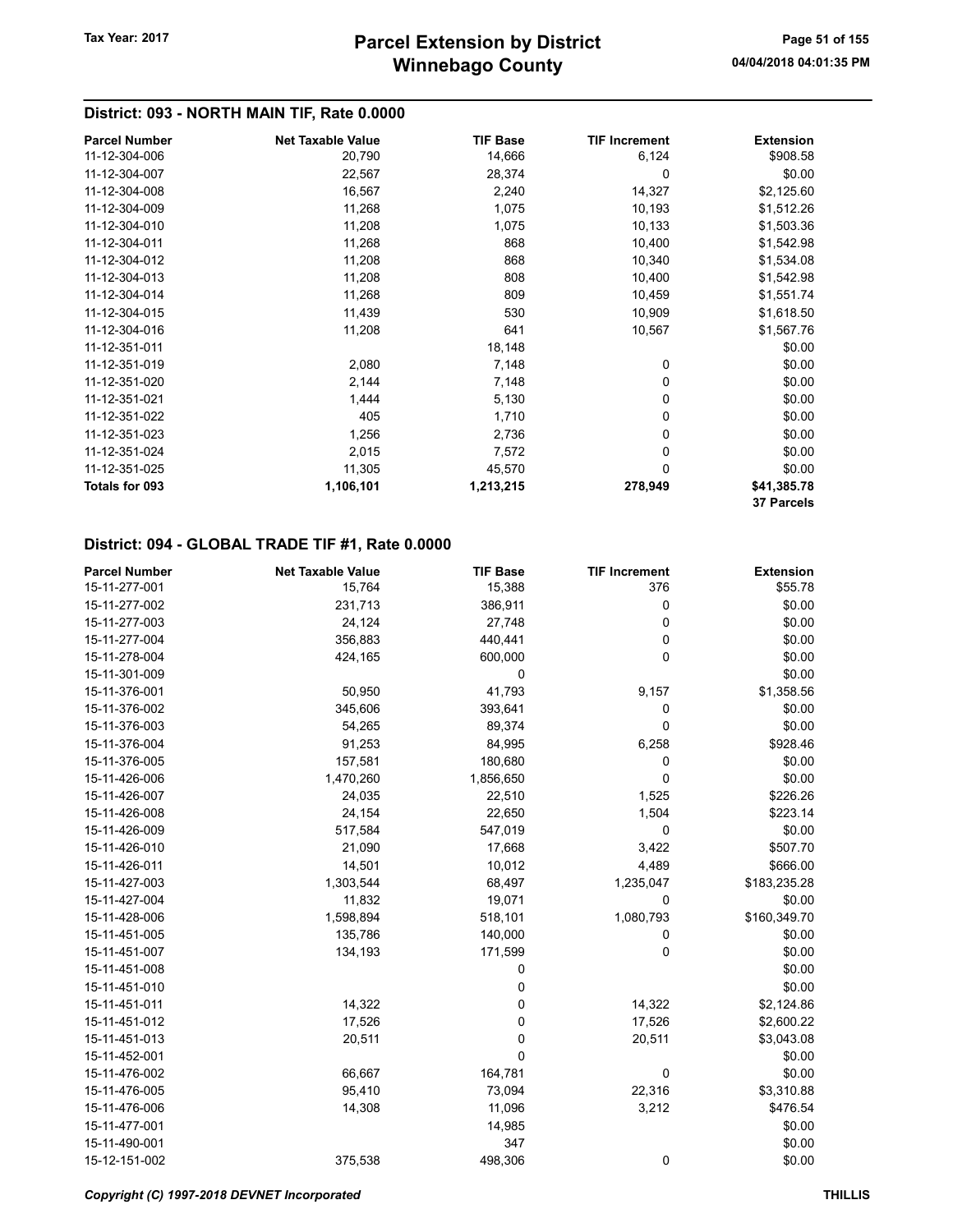| <b>Parcel Number</b> | <b>Net Taxable Value</b> | <b>TIF Base</b> | <b>TIF Increment</b> | <b>Extension</b> |
|----------------------|--------------------------|-----------------|----------------------|------------------|
| 15-12-303-001        | 233,481                  | 280,000         | 0                    | \$0.00           |
| 15-12-303-006        | 25,522                   | 25,867          | $\mathbf 0$          | \$0.00           |
| 15-12-303-007        | 24,011                   | 0               | 24,011               | \$3,562.34       |
| 15-12-303-008        |                          | 0               |                      | \$0.00           |
|                      |                          |                 |                      |                  |
| 15-12-352-005        | 52,598                   | 61,841          | 0                    | \$0.00           |
| 15-12-352-006        | 125,396                  | 189,332         | 0                    | \$0.00           |
| 15-12-352-007        | 213,563                  | 253,341         | 0                    | \$0.00           |
| 15-12-352-008        | 9,837                    | 22,050          | 0                    | \$0.00           |
| 15-12-352-009        | 173,938                  | 169,382         | 4,556                | \$675.94         |
| 15-12-352-014        | 38,379                   | 12,111          | 26,268               | \$3,897.20       |
| 15-12-352-015        | 57,563                   | 73,419          | 0                    | \$0.00           |
| 15-12-352-016        | 100,887                  | 188,821         | 0                    | \$0.00           |
| 15-12-352-017        | 122,938                  | 155,266         | 0                    | \$0.00           |
| 15-12-352-018        | 87,925                   | 200,000         | 0                    | \$0.00           |
| 15-12-352-019        | 556,121                  | 794,142         | 0                    | \$0.00           |
| 15-12-352-020        |                          | 273,331         |                      | \$0.00           |
| 15-13-101-001        | 10,238                   | 7,946           | 2,292                | \$340.06         |
| 15-13-101-002        | 18,375                   | 25,337          | 0                    | \$0.00           |
| 15-13-101-003        |                          |                 | 0                    | \$0.00           |
|                      | 210,593                  | 346,373         |                      |                  |
| 15-13-101-004        | 9,470                    | 5,562           | 3,908                | \$579.80         |
| 15-13-101-005        | 696,501                  | 608,373         | 88,128               | \$13,074.94      |
| 15-13-151-002        | 156,764                  | 196,075         | 0                    | \$0.00           |
| 15-13-151-004        | 757,755                  | 300,000         | 457,755              | \$67,913.92      |
| 15-13-151-005        | 955,052                  | 600,866         | 354,186              | \$52,548.10      |
| 15-13-151-006        | 505,265                  | 600,866         | 0                    | \$0.00           |
| 15-13-301-001        | 40,681                   | 33,076          | 7,605                | \$1,128.30       |
| 15-13-301-002        | 105,727                  | 100,536         | 5,191                | \$770.16         |
| 15-13-301-003        |                          | 0               |                      | \$0.00           |
| 15-13-302-001        | 128,881                  | 121,098         | 7,783                | \$1,154.72       |
| 15-13-302-002        | 36,087                   | 25,206          | 10,881               | \$1,614.34       |
| 15-13-302-003        | 356,515                  | 506,298         | 0                    | \$0.00           |
| 15-13-302-004        | 12,077                   | 10,358          | 1,719                | \$255.04         |
| 15-13-302-005        | 22,380                   | 47,304          | 0                    | \$0.00           |
| 15-13-302-006        | 65,689                   | 92,330          | 0                    | \$0.00           |
| 15-13-351-004        | 42,233                   | 23,838          | 18,395               | \$2,729.14       |
|                      | 743,726                  |                 | 0                    |                  |
| 15-13-351-006        |                          | 908,828         |                      | \$0.00           |
| 15-13-351-007        |                          | 498             |                      | \$0.00           |
| 15-14-151-001        |                          | 0               |                      | \$0.00           |
| 15-14-151-002        | 62,835                   | 62,461          | 374                  | \$55.50          |
| 15-14-151-003        |                          | 2,246           |                      | \$0.00           |
| 15-14-151-004        | 71,337                   | 65,758          | 5,579                | \$827.72         |
| 15-14-151-005        | 37,460                   | 37,091          | 369                  | \$54.76          |
| 15-14-151-006        | 40,056                   | 68,683          | 0                    | \$0.00           |
| 15-14-152-001        | 0                        | 44,035          | 0                    | \$0.00           |
| 15-14-152-002        | 38,143                   | 33,400          | 4,743                | \$703.70         |
| 15-14-152-003        | 32,302                   | 38,668          | 0                    | \$0.00           |
| 15-14-152-004        | 275,937                  | 314,764         | 0                    | \$0.00           |
| 15-14-152-006        | 235,400                  | 288,933         | 0                    | \$0.00           |
| 15-14-152-008        | 1,102                    | 3,434           | 0                    | \$0.00           |
| 15-14-152-009        | 0                        | 3,434           | 0                    | \$0.00           |
| 15-14-152-010        | 1,102                    | 3,434           | 0                    | \$0.00           |
| 15-14-152-014        | 30,312                   | 34,568          |                      | \$0.00           |
|                      |                          |                 | 0<br>0               |                  |
| 15-14-152-015        | 0                        | 26,966          |                      | \$0.00           |
| 15-14-176-001        |                          | 0               |                      | \$0.00           |
| 15-14-201-002        | 91,267                   | 186,698         | 0                    | \$0.00           |
| 15-14-201-003        | 63,771                   | 6,001           | 57,770               | \$8,570.94       |
| 15-14-201-005        | 273,906                  | 138,066         | 135,840              | \$20,153.64      |
| 15-14-201-006        | 29,628                   | 15,633          | 13,995               | \$2,076.34       |
| 15-14-201-007        | 20,818                   | 18,602          | 2,216                | \$328.78         |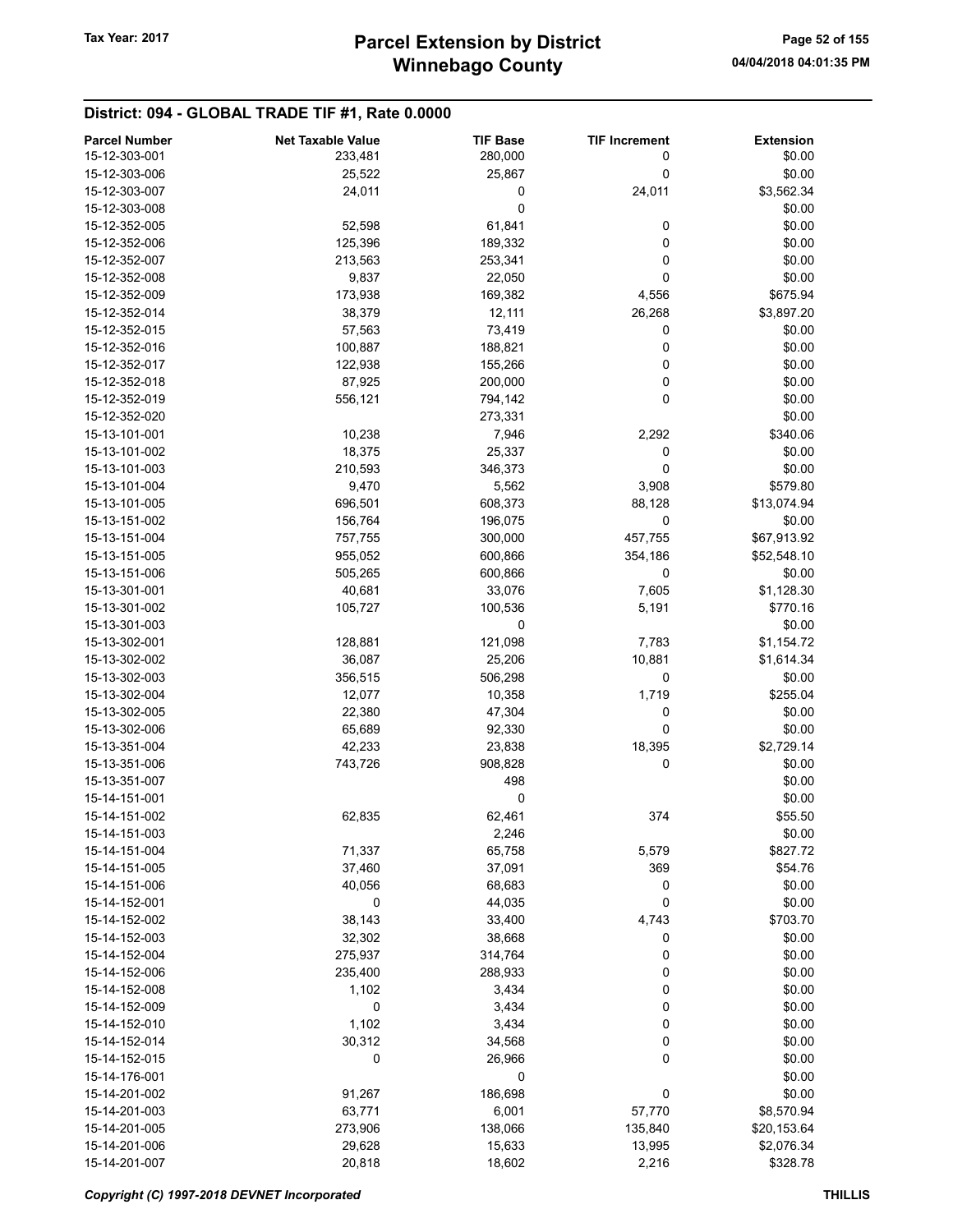| <b>Parcel Number</b> | <b>Net Taxable Value</b> | <b>TIF Base</b> | <b>TIF Increment</b> | <b>Extension</b> |
|----------------------|--------------------------|-----------------|----------------------|------------------|
| 15-14-201-008        | 49,704                   | 47,501          | 2,203                | \$326.84         |
| 15-14-201-009        | 35,893                   | 42,831          | 0                    | \$0.00           |
|                      |                          |                 |                      |                  |
| 15-14-201-010        | 31,441                   | 36,634          | 0                    | \$0.00           |
| 15-14-201-012        | 30,134                   | 88,568          | 0                    | \$0.00           |
| 15-14-201-014        | 0                        | 4,350           | 0                    | \$0.00           |
| 15-14-201-015        |                          | 4,350           |                      | \$0.00           |
| 15-14-202-002        |                          | 13,118          |                      | \$0.00           |
| 15-14-202-004        | 252,957                  | 293,484         | 0                    | \$0.00           |
| 15-14-202-005        | 43,455                   | 59,615          | 0                    | \$0.00           |
| 15-14-202-006        |                          | 0               |                      | \$0.00           |
| 15-14-226-001        |                          | 16,846          |                      | \$0.00           |
| 15-14-226-006        |                          |                 |                      |                  |
|                      | 856,827                  | 1,219,908       | 0                    | \$0.00           |
| 15-14-226-007        |                          | 64,206          |                      | \$0.00           |
| 15-14-276-005        | 95,255                   | 49,028          | 46,227               | \$6,858.38       |
| 15-14-276-006        |                          | 6,686           |                      | \$0.00           |
| 15-14-301-001        |                          | 0               |                      | \$0.00           |
| 15-14-351-001        | 15,795                   | 10,735          | 5,060                | \$750.72         |
| 15-14-401-001        |                          | 0               |                      | \$0.00           |
| 15-14-401-002        |                          | 0               |                      | \$0.00           |
| 15-14-401-003        | 0                        | 1,851           | 0                    | \$0.00           |
|                      |                          |                 |                      |                  |
| 15-14-402-002        | 57,771                   | 87,957          | 0                    | \$0.00           |
| 15-14-402-003        |                          | 120,259         |                      | \$0.00           |
| 15-14-402-004        | 261,037                  | 344,465         | 0                    | \$0.00           |
| 15-14-402-005        | 252,386                  | 327,771         | 0                    | \$0.00           |
| 15-14-402-006        | 612,749                  | 1,048,353       | 0                    | \$0.00           |
| 15-14-402-007        | 877,090                  | 1,313,430       | 0                    | \$0.00           |
| 15-14-402-008        | 21,865                   | 14,885          | 6,980                | \$1,035.58       |
| 15-14-402-010        |                          | 0               |                      | \$0.00           |
| 15-14-426-001        | 971,164                  | 1,592,889       | 0                    | \$0.00           |
|                      |                          |                 |                      |                  |
| 15-14-426-002        | 41,824                   | 41,191          | 633                  | \$93.92          |
| 15-14-426-003        | 37,617                   | 32,440          | 5,177                | \$768.08         |
| 15-14-426-004        | 61,461                   | 53,005          | 8,456                | \$1,254.56       |
| 15-14-426-005        | 34,041                   | 27,725          | 6,316                | \$937.06         |
| 15-14-426-007        |                          | 0               |                      | \$0.00           |
| 15-14-426-008        | 1,121                    | 1,661           | 0                    | \$0.00           |
| 15-14-426-009        |                          | 4,982           |                      | \$0.00           |
| 15-14-427-001        | 81,780                   | 85,848          | 0                    | \$0.00           |
| 15-14-427-002        | 118,208                  | 112,437         | 5,771                | \$856.20         |
| 15-14-428-002        | 23,609                   | 56,658          | 0                    | \$0.00           |
| 15-14-428-003        | 7,058                    |                 |                      | \$0.00           |
|                      |                          | 7,347           | $\pmb{0}$            |                  |
| 15-14-428-007        | 39,669                   | 98,265          | 0                    | \$0.00           |
| 15-14-428-008        | 15,897                   | 7,680           | 8,217                | \$1,219.10       |
| 15-14-428-009        | 23,205                   | 41,003          | 0                    | \$0.00           |
| 15-14-476-006        | 7,995                    | 15              | 7,980                | \$1,183.94       |
| 15-14-477-003        |                          | 0               |                      | \$0.00           |
| 15-14-477-004        | 470,287                  | 0               | 470,287              | \$69,773.20      |
| 15-14-477-006        | 354,649                  | 0               | 354,649              | \$52,616.80      |
| 15-14-477-007        | 755,646                  | 0               | 755,646              | \$112,109.92     |
| 15-15-176-003        |                          | 10,234          |                      |                  |
|                      | 10,037                   |                 | 0                    | \$0.00           |
| 15-15-176-004        | 0                        | 7,798           | 0                    | \$0.00           |
| 15-15-176-007        | 1,223                    | 853             | 370                  | \$54.90          |
| 15-15-177-001        |                          | 0               |                      | \$0.00           |
| 15-15-178-001        |                          | 0               |                      | \$0.00           |
| 15-15-179-001        |                          | 0               |                      | \$0.00           |
| 15-15-277-001        |                          | 0               |                      | \$0.00           |
| 15-15-278-001        |                          | 0               |                      | \$0.00           |
| 15-15-301-003        | 423                      | 796             | 0                    | \$0.00           |
| 15-15-301-004        |                          |                 | 371                  |                  |
|                      | 3,881                    | 3,510           |                      | \$55.04          |
| 15-15-301-005        | 600,512                  | 12,600          | 587,912              | \$87,224.40      |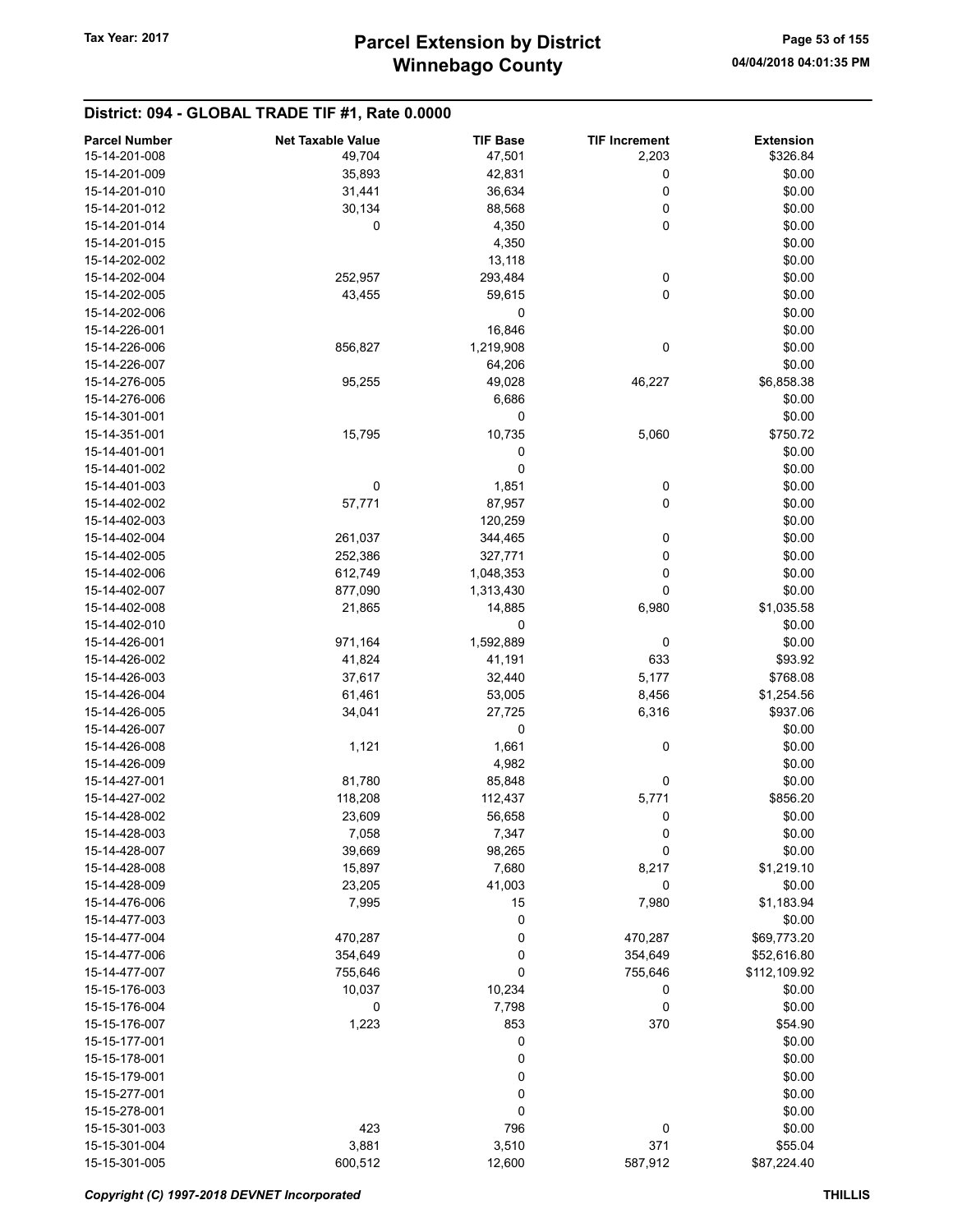| <b>Parcel Number</b> | <b>Net Taxable Value</b> | <b>TIF Base</b> | <b>TIF Increment</b> | <b>Extension</b> |
|----------------------|--------------------------|-----------------|----------------------|------------------|
| 15-15-351-003        | 0                        | 1,006           | 0                    | \$0.00           |
| 15-15-376-007        |                          | 0               |                      | \$0.00           |
| 15-15-401-001        |                          | 0               |                      | \$0.00           |
| 15-15-401-002        | 4,490,307                | 5,075,100       | 0                    | \$0.00           |
| 15-15-426-007        |                          | 0               |                      | \$0.00           |
|                      |                          |                 |                      |                  |
| 15-16-400-006        | 1,575                    | 2,012           | $\pmb{0}$            | \$0.00           |
| 15-16-400-008        |                          | 222             |                      | \$0.00           |
| 15-16-400-009        |                          | 223             |                      | \$0.00           |
| 15-21-100-004        | 1,160                    | 1,061           | 99                   | \$14.70          |
| 15-21-204-001        |                          | 0               |                      | \$0.00           |
| 15-21-204-002        |                          | $\pmb{0}$       |                      | \$0.00           |
| 15-21-204-003        |                          | 0               |                      | \$0.00           |
| 15-21-226-004        |                          | 0               |                      | \$0.00           |
| 15-21-226-007        |                          | 0               |                      | \$0.00           |
| 15-21-226-008        |                          | 0               |                      | \$0.00           |
| 15-21-227-001        |                          | 0               |                      | \$0.00           |
| 15-21-251-010        |                          | 0               |                      | \$0.00           |
| 15-21-251-013        |                          | $\pmb{0}$       |                      | \$0.00           |
| 15-21-276-004        |                          | 0               |                      | \$0.00           |
|                      |                          |                 |                      |                  |
| 15-21-276-005        |                          | 93,751          |                      | \$0.00           |
| 15-21-400-004        | 166,470                  | 93,750          | 72,720               | \$10,788.96      |
| 15-22-100-010        |                          | 0               |                      | \$0.00           |
| 15-22-100-020        | 384                      | 424             | 0                    | \$0.00           |
| 15-22-100-021        |                          | 0               |                      | \$0.00           |
| 15-22-100-023        | 8,838                    | 15,892          | 0                    | \$0.00           |
| 15-22-100-024        |                          | 0               |                      | \$0.00           |
| 15-22-100-025        | 1,414                    | 612             | 802                  | \$119.00         |
| 15-22-100-026        |                          | 0               |                      | \$0.00           |
| 15-22-203-001        | 8,074                    | 2,609           | 5,465                | \$810.80         |
| 15-22-203-002        |                          | 0               |                      | \$0.00           |
| 15-22-203-003        |                          | 0               |                      | \$0.00           |
| 15-22-226-004        | 30,517                   | 2,946           |                      | \$4,090.52       |
|                      |                          |                 | 27,571               |                  |
| 15-22-226-005        |                          | 0               |                      | \$0.00           |
| 15-22-251-004        |                          | 0               |                      | \$0.00           |
| 15-22-251-005        |                          | 0               |                      | \$0.00           |
| 15-22-251-006        |                          | $\pmb{0}$       |                      | \$0.00           |
| 15-22-300-004        | 250                      | 0               | 250                  | \$37.10          |
| 15-22-300-005        | 5,251                    | 5,597           | 0                    | \$0.00           |
| 15-22-300-006        | 9,188                    | 13,813          | 0                    | \$0.00           |
| 15-22-401-003        | 19,150                   | 7,106           | 12,044               | \$1,786.88       |
| 15-22-402-001        | 514                      | 7,106           | 0                    | \$0.00           |
| 15-22-426-003        | 2,086                    | 363             | 1,723                | \$255.64         |
| 15-23-101-003        | 496                      | 7,666           | 0                    | \$0.00           |
| 15-23-101-004        | 66,283                   | 75,698          | 0                    | \$0.00           |
| 15-23-101-005        | 118,433                  | 121,735         | 0                    | \$0.00           |
| 15-23-101-006        |                          | 176,533         |                      | \$0.00           |
| 15-23-101-007        |                          | 0               |                      | \$0.00           |
|                      |                          |                 |                      |                  |
| 15-23-101-008        | 618,646                  | 223,565         | 395,081              | \$58,615.40      |
| 15-23-176-001        |                          | 0               |                      | \$0.00           |
| 15-23-176-003        | 156,794                  | 304,993         | $\pmb{0}$            | \$0.00           |
| 15-23-176-004        | 237,789                  | 452,085         | 0                    | \$0.00           |
| 15-23-301-001        |                          | 0               |                      | \$0.00           |
| 15-23-326-001        | 68,359                   | 90,879          | 0                    | \$0.00           |
| 15-23-351-001        | 889                      | 885             | 4                    | \$0.60           |
| 15-23-351-002        | 0                        | 164             | 0                    | \$0.00           |
| 15-23-376-002        | 37,250                   | 39,878          | 0                    | \$0.00           |
| 15-23-376-004        |                          | 0               |                      | \$0.00           |
| 15-26-101-001        | 270                      | 381             | $\boldsymbol{0}$     | \$0.00           |
| 15-26-101-002        | 0                        | 9               | 0                    | \$0.00           |
|                      |                          |                 |                      |                  |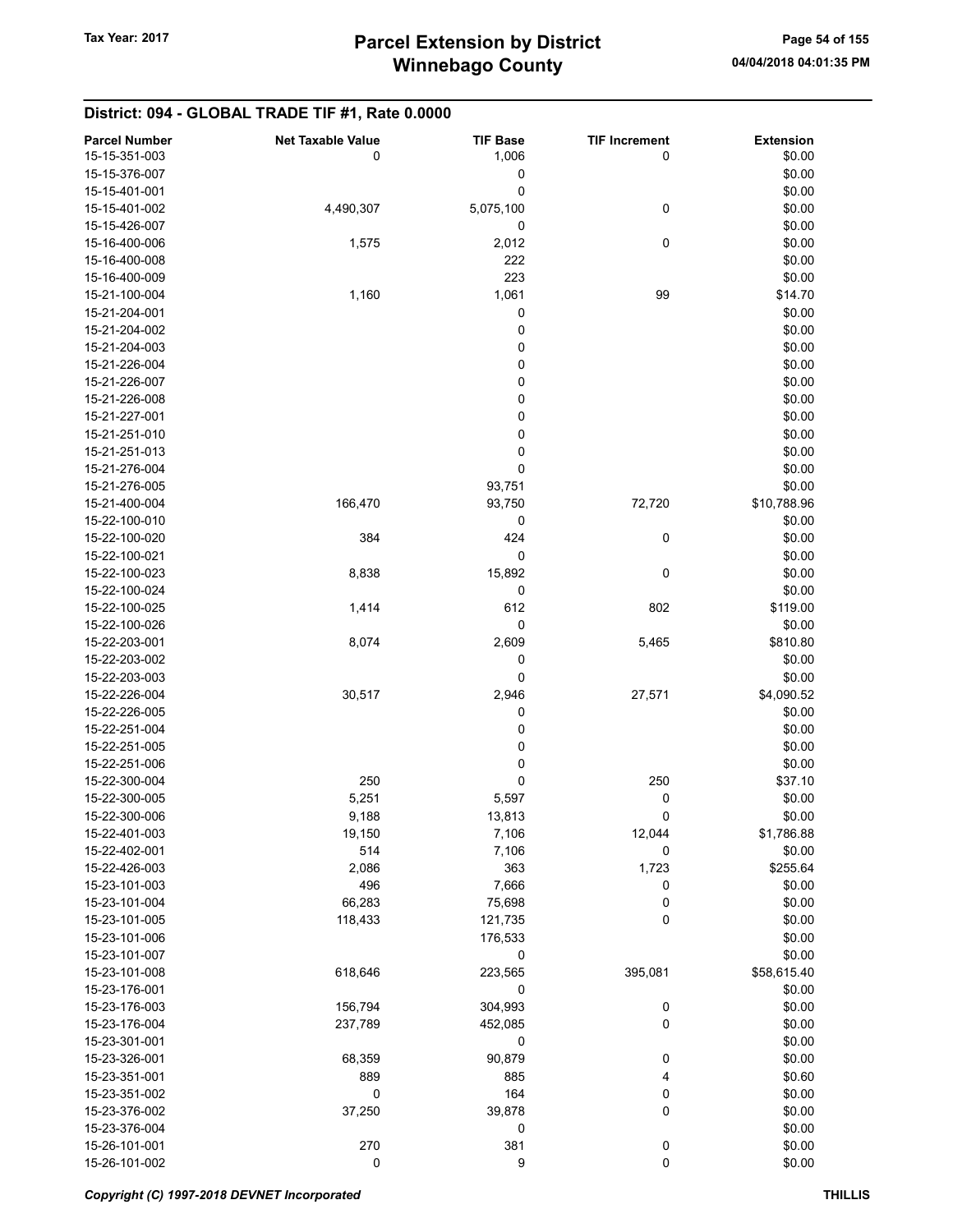| <b>Parcel Number</b> | <b>Net Taxable Value</b> | <b>TIF Base</b> | <b>TIF Increment</b> | <b>Extension</b> |
|----------------------|--------------------------|-----------------|----------------------|------------------|
| 15-27-100-004        | 4.203                    | 4.293           |                      | \$0.00           |
| 15-27-201-002        | 3.487                    | 1.916           | 1.571                | \$233.08         |
| 15-27-226-001        | 1.522                    | 247             | 1.275                | \$189.16         |
| Totals for 094       | 28.829.268               | 29,310,191      | 6.444.882            | \$956,182.32     |
|                      |                          |                 |                      | 214 Parcels      |

#### District: 098 - MACHESNEY PARK TIF, Rate 0.0000

| <b>Parcel Number</b>  | <b>Net Taxable Value</b> | <b>TIF Base</b> | <b>TIF Increment</b> | <b>Extension</b>  |
|-----------------------|--------------------------|-----------------|----------------------|-------------------|
| 08-20-101-001         | 3,650                    | 2,619           | 1,031                | \$115.64          |
| 08-20-101-002         | 2,510                    | 6,160           | 0                    | \$0.00            |
| 08-20-101-003         | 75,420                   | 49,922          | 25,498               | \$2,859.64        |
| 08-20-101-005         | 2,769                    | 1,989           | 780                  | \$87.48           |
| 08-20-101-011         | 51,302                   | 14,977          | 36,325               | \$4,073.90        |
| 08-20-101-012         | 11,067                   | 4,004           | 7,063                | \$792.12          |
| 08-20-101-014         | 81,214                   | 62,793          | 18,421               | \$2,065.94        |
| 08-20-101-015         | 2,377                    | 10,099          | 0                    | \$0.00            |
| 08-20-101-016         | 480,440                  | 10,960          | 469,480              | \$52,652.66       |
| 08-20-101-017         | 7,568                    | 8,722           | 0                    | \$0.00            |
| 08-20-101-018         | 65,758                   | 61,322          | 4,436                | \$497.50          |
| 08-20-104-001         | $\mathbf 0$              | 117             | 0                    | \$0.00            |
| 08-20-126-004         | 1,360,399                | 52,443          | 1,307,956            | \$149,356.80      |
| 08-20-132-035         | 190,373                  | 438             | 189,935              | \$21,688.88       |
| 08-20-132-036         | 139,819                  | 9,212           | 130,607              | \$14,914.14       |
| 08-20-132-037         | 251,090                  | 15,352          | 235,738              | \$26,919.16       |
| 08-20-132-041         | 139,913                  | 8,331           | 131,582              | \$15,025.48       |
| 08-20-132-042         | 1,658                    | 438             | 1,220                | \$139.32          |
| 08-20-133-043         | 1,450,000                | 55,794          | 1,394,206            | \$159,205.78      |
| 08-20-176-023         | 404,423                  | 4,640           | 399,783              | \$45,651.62       |
| 08-20-176-027         | 131,039                  | 12,938          | 118,101              | \$13,486.08       |
| 08-20-176-028         | 105,225                  | 3,299           | 101,926              | \$11,639.04       |
| 08-20-176-029         | 103,011                  | 3,299           | 99,712               | \$11,386.22       |
| 08-20-176-030         | 412,015                  | 12,809          | 399,206              | \$45,585.74       |
| 08-20-180-023         | 159,608                  | 10,538          | 149,070              | \$17,022.46       |
| 08-20-180-024         | 134,567                  | 4,768           | 129,799              | \$14,821.88       |
| 08-20-180-029         | 448,971                  | 6,754           | 442,217              | \$50,497.20       |
| 08-20-180-030         | 662,932                  | 13,231          | 649,701              | \$74,190.02       |
| 08-20-181-026         | 95,953                   | 26,420          | 69,533               | \$7,940.04        |
| 08-20-181-027         | 2,226,216                | 126,294         | 2,099,922            | \$239,792.20      |
| <b>Totals for 098</b> | 9,201,287                | 600,682         | 8,613,248            | \$982,406.94      |
|                       |                          |                 |                      | <b>30 Parcels</b> |

| <b>Parcel Number</b> | <b>Net Taxable Value</b>                    | <b>TIF Base</b> | <b>TIF Increment</b> | <b>Extension</b> |
|----------------------|---------------------------------------------|-----------------|----------------------|------------------|
| 11-22-484-003        | 3,579                                       | 3,639           | 0                    | \$0.00           |
| 11-22-484-004        | 0                                           | 166             | 0                    | \$0.00           |
| 11-22-488-001        | 30,586                                      | 27,385          | 3,201                | \$474.92         |
| 11-22-489-001        |                                             | 0               |                      | \$0.00           |
| 11-22-489-002        |                                             | 2,999           |                      | \$0.00           |
| 11-26-151-001        | 8,838                                       | 10,549          | $\mathbf 0$          | \$0.00           |
| 11-26-152-001        |                                             | 19,358          |                      | \$0.00           |
| 11-26-153-001        |                                             | 4,073           |                      | \$0.00           |
| 11-26-153-002        | 483                                         | 1,164           | $\Omega$             | \$0.00           |
| 11-26-153-004        | 32,496                                      | 31,647          | 849                  | \$125.96         |
| 11-26-154-001        |                                             | 67,972          |                      | \$0.00           |
| 11-26-155-003        | 1,286                                       | 1,377           | 0                    | \$0.00           |
| 11-26-155-004        | 27,649                                      | 31,504          | 0                    | \$0.00           |
| 11-26-156-001        | 7,133                                       | 21,597          | 0                    | \$0.00           |
| 11-26-156-002        | 22,079                                      | 11,229          | 10,850               | \$1,609.74       |
|                      | Copyright (C) 1997-2018 DEVNET Incorporated |                 |                      | <b>THILLIS</b>   |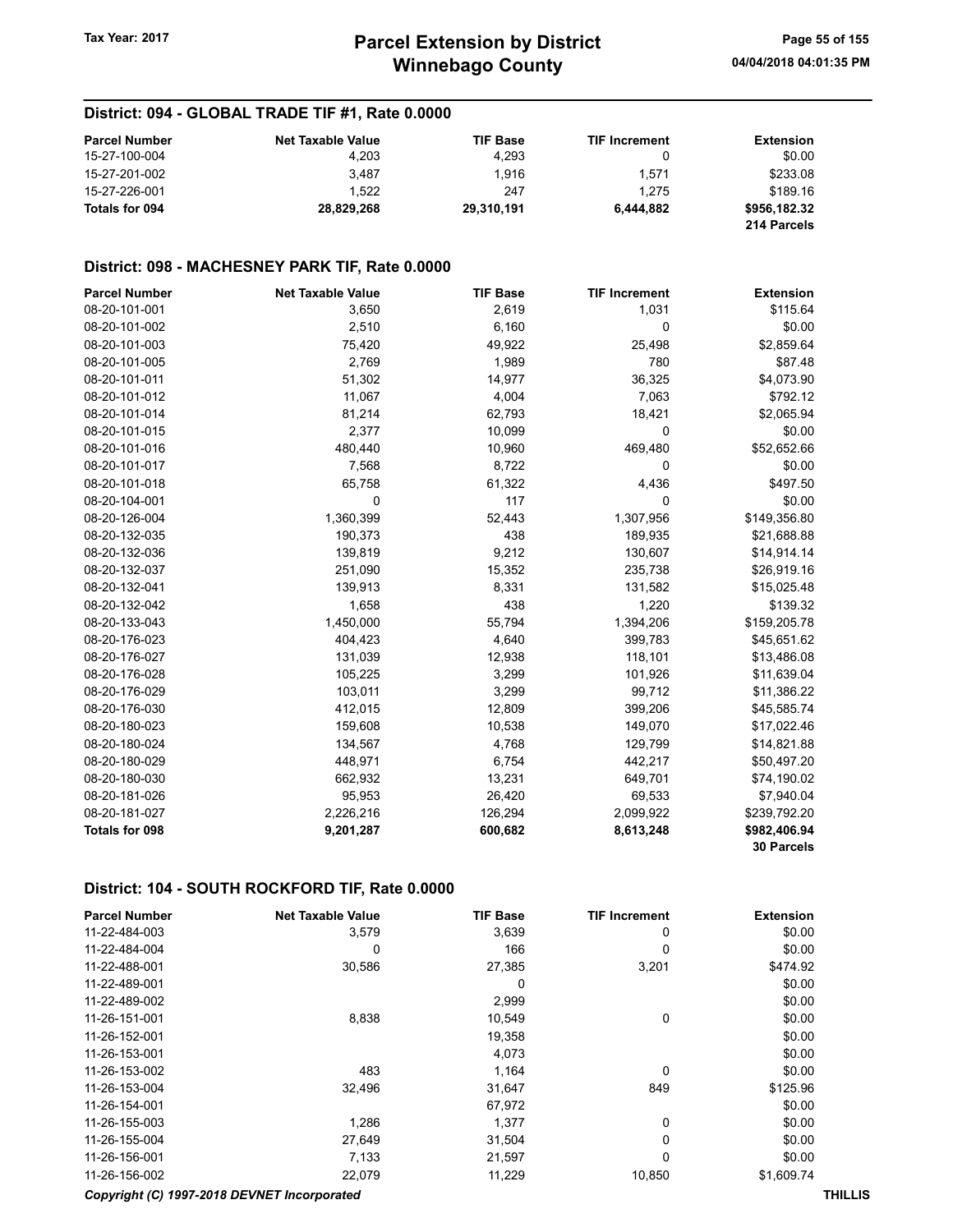| <b>Parcel Number</b><br>11-26-156-003 | <b>Net Taxable Value</b> | <b>TIF Base</b><br>11,688 | <b>TIF Increment</b> | <b>Extension</b><br>\$0.00 |
|---------------------------------------|--------------------------|---------------------------|----------------------|----------------------------|
| 11-26-156-004                         | 47,348                   | 45,155                    | 2,193                | \$325.36                   |
| 11-26-156-005                         | 165                      | 713                       | 0                    | \$0.00                     |
| 11-26-156-006                         | 3,872                    | 5,606                     | 0                    | \$0.00                     |
| 11-26-156-007                         | 0                        | 0                         | 0                    | \$0.00                     |
| 11-26-301-001                         | 30,407                   | 35,300                    | 0                    | \$0.00                     |
| 11-27-206-003                         | 468                      | 2,789                     | 0                    | \$0.00                     |
| 11-27-211-002                         |                          | 0                         |                      | \$0.00                     |
| 11-27-211-003                         |                          | 0                         |                      | \$0.00                     |
| 11-27-211-004                         |                          | 0                         |                      | \$0.00                     |
| 11-27-211-006                         |                          | 0                         |                      | \$0.00                     |
| 11-27-211-008                         |                          | 6,742                     |                      | \$0.00                     |
| 11-27-211-009                         | 13,158                   | 6,606                     | 6,552                | \$972.08                   |
| 11-27-211-010                         | 574                      | 613                       | 0                    | \$0.00                     |
| 11-27-211-012                         |                          | 0                         |                      | \$0.00                     |
| 11-27-211-013                         |                          | 0                         |                      | \$0.00                     |
| 11-27-211-014                         |                          | 0                         |                      | \$0.00                     |
| 11-27-211-015                         |                          | 0                         |                      | \$0.00                     |
| 11-27-211-016                         |                          | 0                         |                      | \$0.00                     |
| 11-27-211-017                         | 17,441                   |                           | 0                    |                            |
|                                       |                          | 28,006                    |                      | \$0.00                     |
| 11-27-211-019                         |                          | 1,395                     |                      | \$0.00                     |
| 11-27-211-020                         |                          | 71,525                    |                      | \$0.00                     |
| 11-27-211-021                         |                          | 0                         |                      | \$0.00                     |
| 11-27-211-022                         |                          | 0                         |                      | \$0.00                     |
| 11-27-211-023                         | 1,409                    | 49,434                    | $\pmb{0}$            | \$0.00                     |
| 11-27-211-024                         |                          | 0                         |                      | \$0.00                     |
| 11-27-226-001                         |                          | 0                         |                      | \$0.00                     |
| 11-27-226-010                         |                          | 0                         |                      | \$0.00                     |
| 11-27-226-011                         | 9,171                    | 3,555                     | 5,616                | \$833.22                   |
| 11-27-226-012                         | 5,054                    | 3,556                     | 1,498                | \$222.26                   |
| 11-27-229-001                         | 0                        | 395                       | 0                    | \$0.00                     |
| 11-27-229-013                         |                          | 0<br>0                    |                      | \$0.00                     |
| 11-27-229-014                         |                          |                           |                      | \$0.00                     |
| 11-27-230-010                         | 49,222                   | 45,252                    | 3,970                | \$589.00                   |
| 11-27-230-016                         | 379                      | 911                       | 0                    | \$0.00                     |
| 11-27-230-017                         |                          | 4,247                     |                      | \$0.00                     |
| 11-27-230-019                         | 600,399                  | 750,728                   | 0                    | \$0.00                     |
| 11-27-231-002                         |                          | 924                       |                      | \$0.00                     |
| 11-27-232-002                         | 5,096                    | 7,342                     | 0                    | \$0.00<br>\$0.00           |
| 11-27-232-003                         | 11,889                   | 13,512                    | 0                    |                            |
| 11-27-232-004<br>11-27-232-005        | 17,044                   | 20,412                    | 0                    | \$0.00                     |
|                                       | 27,509                   | 30,533                    | 0                    | \$0.00                     |
| 11-27-232-006                         | 0                        | 344                       | 0                    | \$0.00                     |
| 11-27-232-007<br>11-27-232-008        | 18,987                   | 22,191                    | 0                    | \$0.00                     |
|                                       | 70,604                   | 72,205                    | 0                    | \$0.00                     |
| 11-27-232-009                         | 6,531                    | 7,065                     | 0                    | \$0.00                     |
| 11-27-232-010                         | 3,795                    | 3,971                     | 0                    | \$0.00                     |
| 11-27-232-011                         | 12,957                   | 17,192                    | 0                    | \$0.00                     |
| 11-27-233-003                         |                          | 441                       |                      | \$0.00                     |
| 11-27-257-001                         | 7,785                    | 11,599                    | 0                    | \$0.00                     |
| 11-27-257-002                         | 8,388                    | 7,367                     | 1,021                | \$151.48                   |
| 11-27-257-003                         | 4,874                    | 10,834                    | 0                    | \$0.00                     |
| 11-27-257-004                         | 1,948                    | 2,080                     | 0                    | \$0.00                     |
| 11-27-257-005                         | 55                       | 6,765                     | 0                    | \$0.00                     |
| 11-27-257-007                         | 10,688                   | 3,297                     | 7,391                | \$1,096.56                 |
| 11-27-257-008                         | 3,126                    | 7,266                     | 0                    | \$0.00                     |
| 11-27-257-009                         | 8,881                    | 12,942                    | 0                    | \$0.00                     |
| 11-27-257-010                         | 14,708                   | 11,582                    | 3,126                | \$463.78                   |
| 11-27-257-011                         | 5,217                    | 7,221                     | 0                    | \$0.00                     |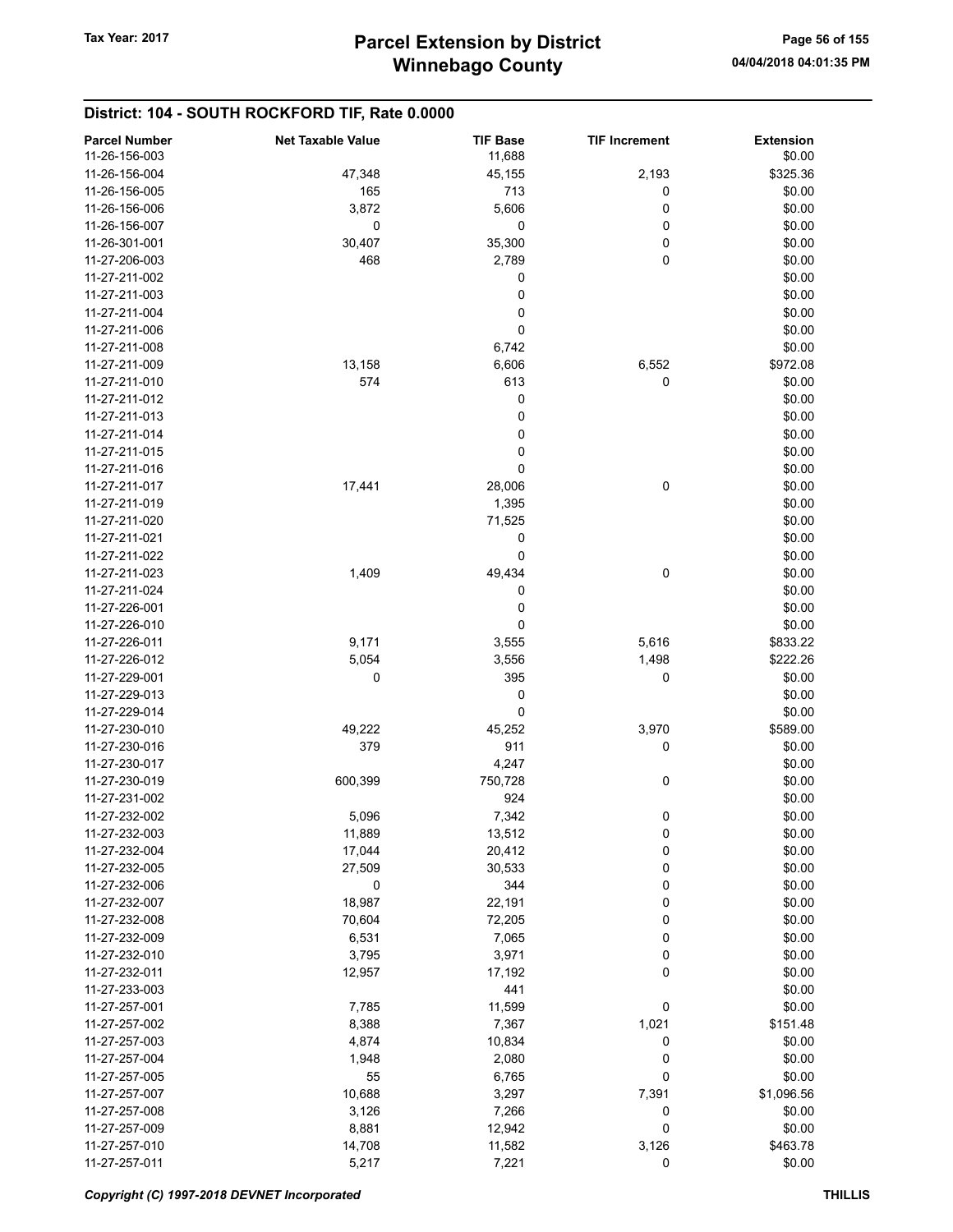| <b>Parcel Number</b> | <b>Net Taxable Value</b> | <b>TIF Base</b> | <b>TIF Increment</b> | <b>Extension</b> |
|----------------------|--------------------------|-----------------|----------------------|------------------|
| 11-27-257-012        | 10,299                   | 100             | 10,199               | \$1,513.16       |
| 11-27-257-013        | 10,643                   | 3,035           | 7,608                | \$1,128.76       |
| 11-27-276-001        | 923                      | 9,807           | 0                    |                  |
|                      |                          |                 |                      | \$0.00           |
| 11-27-276-002        | 30,078                   | 21,076          | 9,002                | \$1,335.56       |
| 11-27-276-003        |                          | 0               |                      | \$0.00           |
| 11-27-276-006        | 5,434                    | 5,001           | 433                  | \$64.24          |
| 11-27-276-007        | 839                      | 100             | 739                  | \$109.64         |
| 11-27-276-008        | 7,033                    | 6,636           | 397                  | \$58.90          |
| 11-27-276-009        | 6,762                    | 5,589           | 1,173                | \$174.04         |
| 11-27-276-011        | 14,267                   | 11,713          | 2,554                | \$378.92         |
| 11-27-276-018        | 690                      | 626             | 64                   | \$9.50           |
| 11-27-276-019        | 15,006                   | 15,902          | 0                    | \$0.00           |
| 11-27-276-020        | 15,006                   | 17,711          | 0                    | \$0.00           |
| 11-27-276-022        | 33,581                   | 32,009          | 1,572                | \$233.24         |
| 11-27-276-023        |                          | 0               |                      | \$0.00           |
| 11-27-276-024        | 11,209                   | 22,090          | 0                    | \$0.00           |
| 11-27-276-025        | 8,996                    | 8,266           | 730                  | \$108.30         |
| 11-27-277-005        | 15,402                   | 814             | 14,588               | \$2,164.32       |
| 11-27-277-006        | 15,420                   | 814             | 14,606               | \$2,167.00       |
| 11-27-277-007        | 0                        | 8,650           | 0                    | \$0.00           |
| 11-27-277-011        | 20,028                   | 0               | 20,028               | \$2,971.42       |
| 11-27-277-012        | 2,384                    | 0               | 2,384                | \$353.70         |
| 11-27-277-014        | 15,785                   | 5,537           | 10,248               | \$1,520.42       |
| 11-27-277-015        |                          | 2,690           |                      | \$0.00           |
| 11-27-277-016        | 7,383                    | 12,757          | 0                    | \$0.00           |
| 11-27-278-001        | 4,241                    | 3,925           | 316                  | \$46.88          |
| 11-27-278-002        | 715                      | 421             | 294                  | \$43.62          |
| 11-27-278-003        | 4,904                    | 4,904           | 0                    | \$0.00           |
| 11-27-278-004        | 762                      | 6,685           | 0                    | \$0.00           |
| 11-27-278-005        | 7,832                    | 9,191           | 0                    | \$0.00           |
| 11-27-278-006        | 4,474                    | 12,474          | 0                    | \$0.00           |
| 11-27-278-007        | 448                      | 8,151           | 0                    | \$0.00           |
| 11-27-278-012        | 4,277                    | 4,932           | 0                    | \$0.00           |
| 11-27-278-017        | 1,605                    | 5,283           | 0                    | \$0.00           |
| 11-27-278-018        |                          | 6,689           | 0                    | \$0.00           |
| 11-27-278-019        | 4,124                    |                 |                      |                  |
|                      | 13,393                   | 11,052          | 2,341                | \$347.32         |
| 11-27-278-020        | 28,785                   | 28,193          | 592                  | \$87.84          |
| 11-27-278-021        | 62,845                   | 1,628           | 61,217               | \$9,082.34       |
| 11-27-278-022        | 8,871                    | 2,358           | 6,513                | \$966.30         |
| 11-27-279-011        | 1,344                    | 1,218           | 126                  | \$18.70          |
| 11-27-279-012        | 17,108                   | 22,602          | 0                    | \$0.00           |
| 11-27-279-013        | 18,681                   | 15,726          | 2,955                | \$438.42         |
| 11-27-279-018        |                          | 17,749          |                      | \$0.00           |
| 11-27-279-019        | 11,301                   | 18,643          | 0                    | \$0.00           |
| 11-27-279-020        |                          | 0               |                      | \$0.00           |
| 11-27-279-021        |                          | 0               |                      | \$0.00           |
| 11-27-279-022        | 14,945                   | 8,266           | 6,679                | \$990.92         |
| 11-27-279-023        | 1,358                    | 9,052           | 0                    | \$0.00           |
| 11-27-279-024        |                          | 0               |                      | \$0.00           |
| 11-27-279-025        |                          | 0               |                      | \$0.00           |
| 11-27-279-026        | 16,498                   | 15,000          | 1,498                | \$222.26         |
| 11-27-279-027        |                          | 10,605          |                      | \$0.00           |
| 11-27-279-028        | 12,230                   | 10,606          | 1,624                | \$240.94         |
| 11-27-280-002        | 9,086                    | 8,258           | 828                  | \$122.84         |
| 11-27-280-003        | 26,969                   | 24,510          | 2,459                | \$364.82         |
| 11-27-280-004        | 22,079                   | 14,364          | 7,715                | \$1,144.62       |
| 11-27-280-005        | 42,855                   | 21,539          | 21,316               | \$3,162.52       |
| 11-27-280-006        | 12,851                   | 6,338           | 6,513                | \$966.30         |
| 11-27-280-007        |                          | 0               |                      | \$0.00           |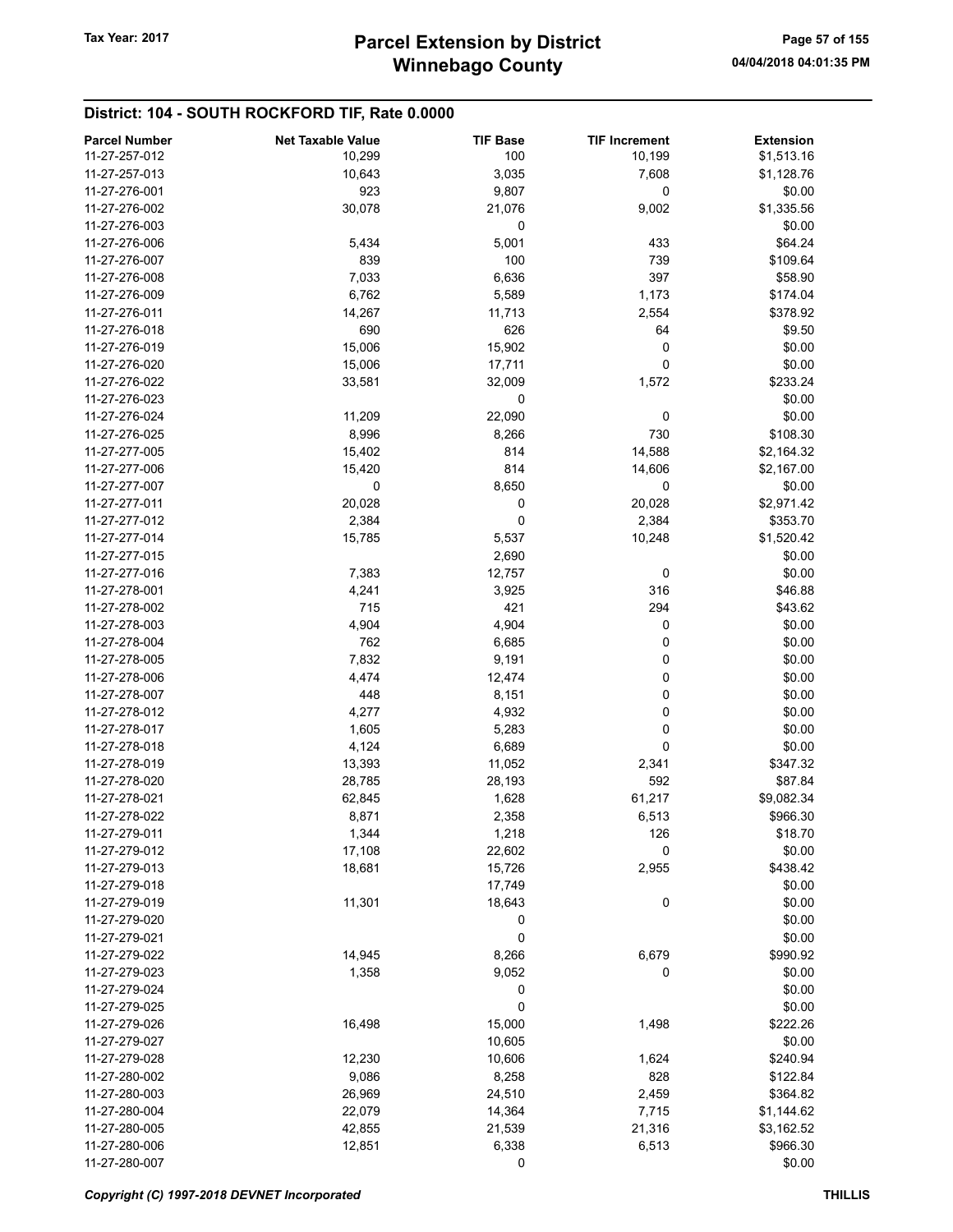| <b>Parcel Number</b> | <b>Net Taxable Value</b> | <b>TIF Base</b> | <b>TIF Increment</b> | <b>Extension</b> |
|----------------------|--------------------------|-----------------|----------------------|------------------|
| 11-27-280-008        |                          | 609             |                      | \$0.00           |
| 11-27-280-009        |                          | 7,233           |                      | \$0.00           |
| 11-27-280-010        |                          | 3,517           |                      | \$0.00           |
| 11-27-280-011        |                          | 5,795           |                      | \$0.00           |
|                      |                          |                 |                      |                  |
| 11-27-280-012        | 13,406                   | 14,902          | 0                    | \$0.00           |
| 11-27-280-013        | 1,190                    | 386             | 804                  | \$119.28         |
| 11-27-280-014        | 1,343                    | 664             | 679                  | \$100.74         |
| 11-27-280-015        | 2,536                    | 1,862           | 674                  | \$100.00         |
| 11-27-280-016        | 15,000                   | 20,711          | 0                    | \$0.00           |
| 11-27-280-017        | 2,765                    | 2,273           | 492                  | \$73.00          |
| 11-27-280-018        |                          | 0               |                      | \$0.00           |
| 11-27-281-008        |                          | 500             |                      | \$0.00           |
| 11-27-281-009        |                          |                 |                      | \$0.00           |
|                      |                          | 18,555          |                      |                  |
| 11-27-281-010        |                          | 0               |                      | \$0.00           |
| 11-27-281-011        |                          | 19,240          |                      | \$0.00           |
| 11-27-281-012        |                          | 3,244           |                      | \$0.00           |
| 11-27-281-013        |                          | 1,525           |                      | \$0.00           |
| 11-27-281-014        |                          | 1,723           |                      | \$0.00           |
| 11-27-281-015        |                          | 3,244           |                      | \$0.00           |
| 11-27-281-016        |                          | 16,168          |                      | \$0.00           |
| 11-27-282-002        |                          | 0               |                      | \$0.00           |
|                      |                          |                 |                      |                  |
| 11-27-282-003        |                          | 0               |                      | \$0.00           |
| 11-27-282-005        |                          | 7,463           |                      | \$0.00           |
| 11-27-282-006        |                          | 14,491          |                      | \$0.00           |
| 11-27-282-007        | 1,872                    | 1,988           | $\pmb{0}$            | \$0.00           |
| 11-27-283-001        |                          | 2,929           |                      | \$0.00           |
| 11-27-283-002        |                          | 7,333           |                      | \$0.00           |
| 11-27-284-001        |                          | 8,125           |                      | \$0.00           |
| 11-27-284-002        | 10,393                   | 11,211          | 0                    | \$0.00           |
| 11-27-284-003        | 9,420                    | 8,096           | 1,324                | \$196.44         |
|                      |                          |                 |                      |                  |
| 11-27-284-004        | 1,194                    | 814             | 380                  | \$56.38          |
| 11-27-284-005        | 10,207                   | 24,553          | 0                    | \$0.00           |
| 11-27-284-006        | 596                      | 1,429           | 0                    | \$0.00           |
| 11-27-284-007        | 596                      | 626             | 0                    | \$0.00           |
| 11-27-284-010        | 5,852                    | 24,505          | 0                    | \$0.00           |
| 11-27-285-002        |                          | 3,521           |                      | \$0.00           |
| 11-27-285-003        |                          | 0               |                      | \$0.00           |
| 11-27-286-002        | 1,063                    | 2,378           | 0                    | \$0.00           |
| 11-27-286-003        |                          | 1,980           |                      | \$0.00           |
| 11-27-287-001        |                          | 294             |                      | \$0.00           |
|                      |                          |                 |                      |                  |
| 11-27-403-001        | 402                      | 326             | 76                   | \$11.28          |
| 11-27-403-002        | $\pmb{0}$                | 2,789           | 0                    | \$0.00           |
| 11-27-403-003        | 7,323                    | 5,204           | 2,119                | \$314.38         |
| 11-27-403-004        | 10,158                   | 5,481           | 4,677                | \$693.90         |
| 11-27-403-005        | 3,045                    | 3,045           | 0                    | \$0.00           |
| 11-27-403-006        | 12,511                   | 11,011          | 1,500                | \$222.54         |
| 11-27-403-007        | 3,504                    | 1,252           | 2,252                | \$334.12         |
| 11-27-403-008        | 2,018                    | 794             | 1,224                | \$181.60         |
| 11-27-403-009        |                          | 794             |                      | \$181.60         |
|                      | 2,018                    |                 | 1,224                |                  |
| 11-27-403-012        | 7,769                    | 3,432           | 4,337                | \$643.46         |
| 11-27-403-014        | 9,251                    | 4,698           | 4,553                | \$675.50         |
| 11-27-403-015        | 18,134                   | 14,986          | 3,148                | \$467.06         |
| 11-27-403-016        | 33,117                   | 28,218          | 4,899                | \$726.84         |
| 11-27-426-003        |                          | 7,467           |                      | \$0.00           |
| 11-27-426-009        |                          | 8,120           |                      | \$0.00           |
| 11-27-426-010        |                          | 5,942           |                      | \$0.00           |
| 11-27-426-011        |                          | 3,648           |                      | \$0.00           |
|                      |                          |                 |                      |                  |
| 11-27-426-012        |                          | 19,240          |                      | \$0.00           |
| 11-27-426-013        |                          | 546             |                      | \$0.00           |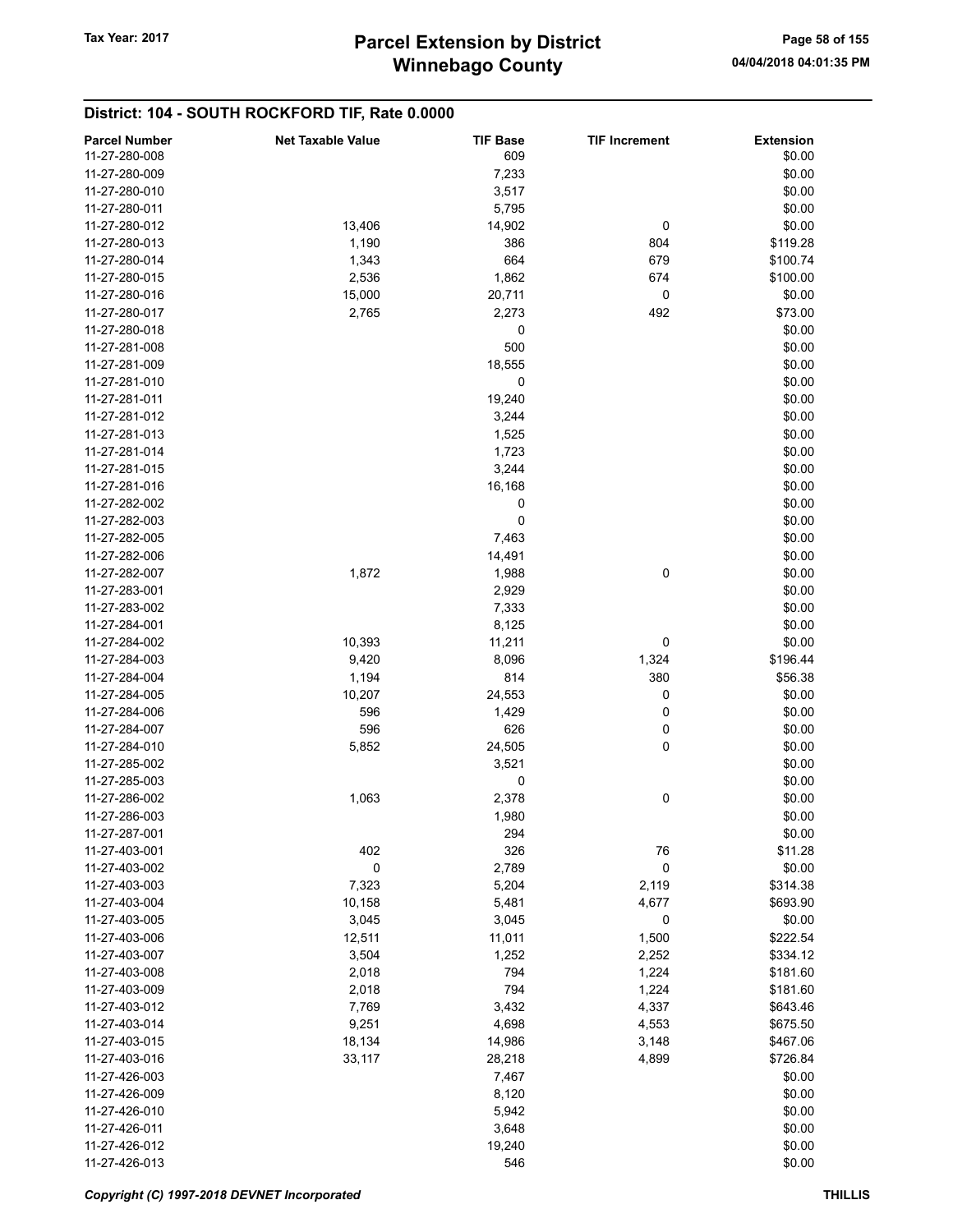| <b>Parcel Number</b> | <b>Net Taxable Value</b> | <b>TIF Base</b> | <b>TIF Increment</b> | <b>Extension</b> |
|----------------------|--------------------------|-----------------|----------------------|------------------|
| 11-27-426-014        |                          | 2,845           |                      | \$0.00           |
| 11-27-426-015        |                          | 28,793          |                      | \$0.00           |
| 11-27-426-016        |                          | 11,965          |                      | \$0.00           |
| 11-27-426-017        |                          | 7,751           |                      | \$0.00           |
| 11-27-426-018        |                          | 9,936           |                      | \$0.00           |
| 11-27-427-004        |                          | 0               |                      | \$0.00           |
| 11-27-427-005        |                          | 0               |                      | \$0.00           |
| 11-27-427-006        |                          | 0               |                      | \$0.00           |
| 11-27-428-020        |                          | $\mathbf 0$     |                      | \$0.00           |
| 11-27-428-021        | 288,745                  | 16,205          | 272,540              | \$40,434.86      |
| 11-27-428-024        | 51,756                   | 280             | 51,476               | \$7,637.14       |
| 11-27-428-025        | 185,354                  | 5,713           | 179,641              | \$26,652.08      |
| 11-27-428-026        | 51,898                   | 22,197          | 29,701               | \$4,406.54       |
| 11-27-429-005        | 6,766                    | 2,491           | 4,275                | \$634.26         |
| 11-27-429-006        |                          | 3,825           |                      | \$0.00           |
| 11-27-429-007        |                          | 5,496           |                      | \$0.00           |
| 11-27-429-008        |                          | 9,534           |                      | \$0.00           |
| 11-27-429-009        | 1,035                    | 842             | 193                  | \$28.64          |
| 11-27-429-013        | 7,505                    | 2,487           | 5,018                | \$744.50         |
| 11-27-429-016        |                          | 0               |                      | \$0.00           |
| 11-27-429-017        |                          | 0               |                      | \$0.00           |
| Totals for 104       | 2,534,769                | 2,588,485       | 842,784              | \$125,038.26     |
|                      |                          |                 |                      | 213 Parcels      |

#### District: 105 - LINCOLNWOOD TIF, Rate 0.0000

| <b>Parcel Number</b>  | <b>Net Taxable Value</b> | <b>TIF Base</b> | <b>TIF Increment</b> | <b>Extension</b> |
|-----------------------|--------------------------|-----------------|----------------------|------------------|
| 11-21-301-002         | 22,828                   | 148             | 22,680               | \$3,364.88       |
| 11-21-301-003         | 16,829                   | 148             | 16,681               | \$2,474.84       |
| 11-21-301-004         | 9,053                    | 148             | 8,905                | \$1,321.18       |
| 11-21-301-005         | 15,650                   | 148             | 15,502               | \$2,299.92       |
| 11-21-301-006         | 15,605                   | 148             | 15,457               | \$2,293.26       |
| 11-21-301-007         | 16,696                   | 148             | 16,548               | \$2,455.12       |
| 11-21-301-008         | 9,234                    | 148             | 9,086                | \$1,348.04       |
| 11-21-301-009         | 17,006                   | 148             | 16,858               | \$2,501.10       |
| 11-21-301-010         | 14,423                   | 148             | 14,275               | \$2,117.88       |
| 11-21-301-011         | 15,742                   | 148             | 15,594               | \$2,313.58       |
| 11-21-302-023         | 16,339                   | 148             | 16,191               | \$2,402.16       |
| 11-21-302-024         | 15,699                   | 148             | 15,551               | \$2,307.20       |
| 11-21-302-025         | 12,705                   | 148             | 12,557               | \$1,863.00       |
| 11-21-302-026         | 10,485                   | 149             | 10,336               | \$1,533.48       |
| 11-21-302-027         | 16,319                   | 149             | 16,170               | \$2,399.04       |
| 11-21-302-028         | 15,744                   | 149             | 15,595               | \$2,313.72       |
| 11-21-302-029         | 8,181                    | 149             | 8,032                | \$1,191.66       |
| 11-21-303-022         | 14,431                   | 149             | 14,282               | \$2,118.92       |
| 11-21-303-023         | 13,090                   | 149             | 12,941               | \$1,919.98       |
| 11-21-303-024         | 15,216                   | 149             | 15,067               | \$2,235.40       |
| 11-21-303-025         | 12,492                   | 149             | 12,343               | \$1,831.24       |
| 11-21-303-026         | 15,286                   | 149             | 15,137               | \$2,245.78       |
| 11-21-303-027         | 10,313                   | 149             | 10,164               | \$1,507.96       |
| 11-21-303-028         | 13,606                   | 149             | 13,457               | \$1,996.52       |
| 11-21-303-029         | 12,540                   | 149             | 12,391               | \$1,838.38       |
| 11-21-303-030         | 14,223                   | 149             | 14,074               | \$2,088.06       |
| <b>Totals for 105</b> | 369,735                  | 3,861           | 365,874              | \$54,282.30      |
|                       |                          |                 |                      | 26 Parcels       |

### District: 106 - DURAND VILLAGE TIF, Rate 0.0000

| <b>Parcel Number</b> | <b>Net Taxable Value</b>                    | TIF Base | <b>TIF Increment</b> | Extension      |
|----------------------|---------------------------------------------|----------|----------------------|----------------|
| 05-10-332-004        | 5.689                                       | 4.834    | 855                  | \$93.94        |
|                      | Copyright (C) 1997-2018 DEVNET Incorporated |          |                      | <b>THILLIS</b> |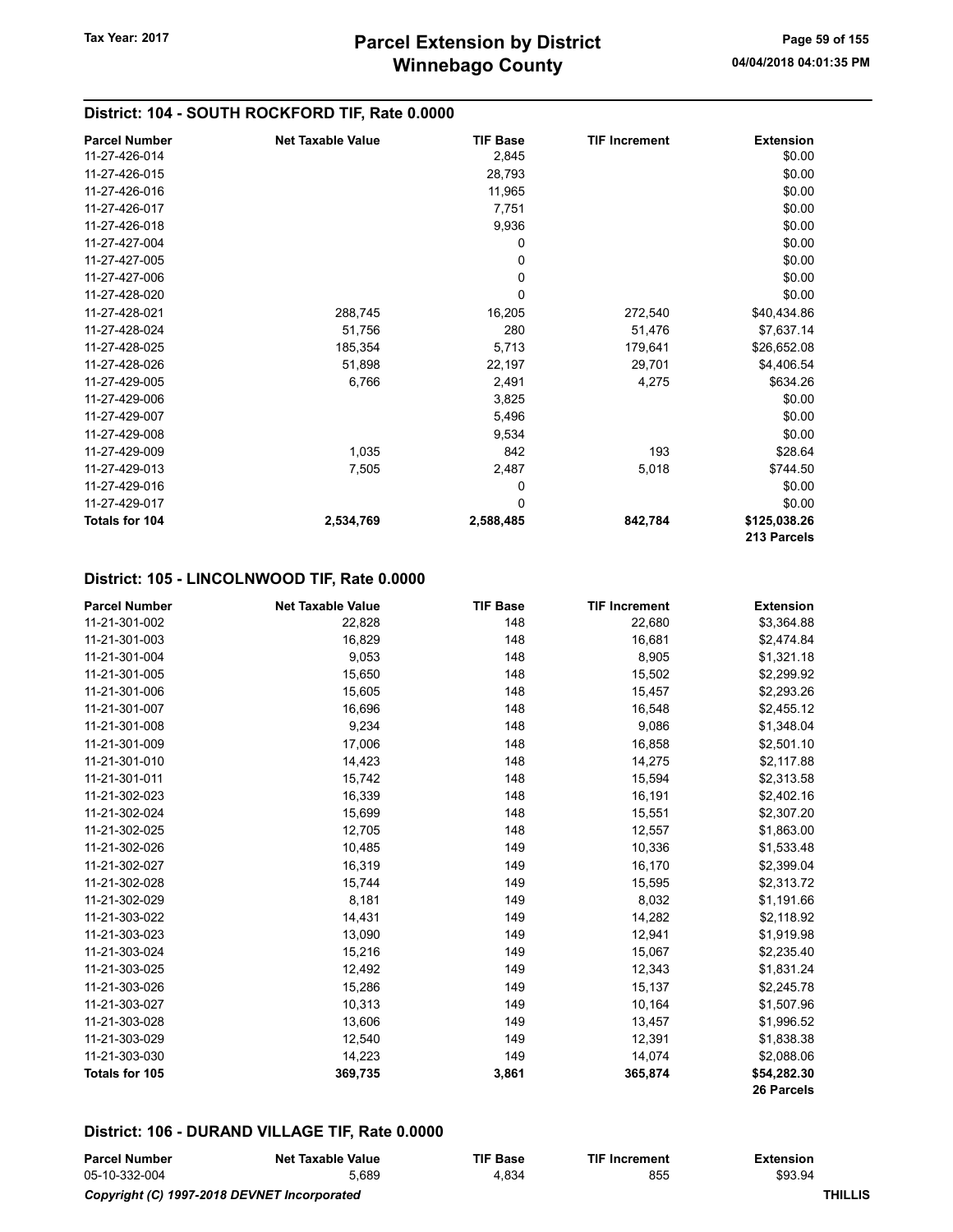### District: 106 - DURAND VILLAGE TIF, Rate 0.0000

| <b>Parcel Number</b>           | <b>Net Taxable Value</b> | <b>TIF Base</b> | <b>TIF Increment</b> | <b>Extension</b> |
|--------------------------------|--------------------------|-----------------|----------------------|------------------|
| 05-10-332-008                  | 51,176                   | 43,477          | 7,699                | \$845.88         |
| 05-10-378-002                  | 10,044                   | 8,534           | 1,510                | \$165.90         |
| 05-10-378-003                  | 48,322                   | 41,053          | 7,269                | \$798.64         |
| 05-10-378-004                  | 24,679                   | 21,666          | 3,013                | \$331.04         |
| 05-10-378-005                  |                          | 0               |                      | \$0.00           |
| 05-10-378-006                  |                          | 0               |                      | \$0.00           |
| 05-10-378-007                  |                          |                 | 0                    | \$0.00           |
|                                | 3,640                    | 24,266          |                      |                  |
| 05-10-378-008                  | 9,970                    | 8,469           | 1,501                | \$164.92         |
| 05-10-378-009                  | 12,353                   | 10,496          | 1,857                | \$204.02         |
| 05-10-378-010                  | 11,695                   | 9,936           | 1,759                | \$193.26         |
| 05-10-378-011                  | 22,351                   | 18,990          | 3,361                | \$369.28         |
| 05-10-378-012                  | 21,553                   | 27,654          | 0                    | \$0.00           |
| 05-10-378-013                  | 2,334                    | 25,113          | 0                    | \$0.00           |
| 05-10-378-014                  | 2,334                    | 18,632          | 0                    | \$0.00           |
| 05-10-382-001                  | 31,263                   | 27,845          | 3,418                | \$375.54         |
| 05-10-382-002                  | 18,488                   | 20,805          | 0                    | \$0.00           |
| 05-10-382-003                  | 11,879                   | 15,189          | 0                    | \$0.00           |
| 05-10-382-004                  | 11,797                   | 15,119          | 0                    | \$0.00           |
| 05-10-382-005                  | 47,265                   | 51,860          | 0                    | \$0.00           |
| 05-10-382-006                  | 2,729                    | 2,317           | 412                  | \$45.28          |
| 05-10-382-008                  | 4,217                    | 3,583           | 634                  | \$69.66          |
| 05-10-382-010                  | 465                      | 394             | 71                   | \$7.80           |
| 05-10-382-011                  | 733                      | 622             | 111                  | \$12.20          |
| 05-10-382-012                  | 1,463                    | 1,244           | 219                  | \$24.06          |
| 05-10-382-013                  | 1,623                    | 1,379           | 244                  | \$26.82          |
| 05-10-382-014                  | 1,622                    | 14,248          | 0                    | \$0.00           |
| 05-10-382-017                  | 24,634                   | 4,508           | 20,126               | \$2,211.20       |
| 05-10-382-019                  | 34,031                   | 57,162          | 0                    | \$0.00           |
| 05-10-384-001                  | 7,444                    | 6,324           | 1,120                | \$123.06         |
| 05-10-384-002                  | 3,094                    | 2,628           | 466                  | \$51.20          |
| 05-10-384-004                  | 12,078                   | 10,260          | 1,818                | \$199.74         |
| 05-10-384-006                  | 45,461                   | 20,847          | 24,614               | \$2,704.30       |
| 05-10-385-002                  | 27,745                   | 21,318          | 6,427                | \$706.12         |
| 05-10-385-003                  | 10,291                   | 8,742           | 1,549                | \$170.20         |
| 05-10-385-004                  | 48,268                   | 41,007          | 7,261                | \$797.76         |
| 05-10-385-005                  | 1,840                    |                 | 276                  | \$30.32          |
| 05-10-385-006                  |                          | 1,564           |                      |                  |
| 05-10-405-005                  | 33,943                   | 26,595<br>0     | 7,348                | \$807.32         |
|                                |                          |                 |                      | \$0.00           |
| 05-10-405-006<br>05-10-451-001 |                          | 16,466          |                      | \$0.00           |
|                                | 27,386                   | 23,265          | 4,121                | \$452.78         |
| 05-10-451-002                  | 5,602                    | 10,439          | 0                    | \$0.00           |
| 05-10-451-003                  | 29,882                   | 25,386          | 4,496                | \$493.98         |
| 05-10-451-004                  | 1,178                    | 1,001           | 177                  | \$19.46          |
| 05-10-451-005                  | 7,243                    | 9,792           | 0                    | \$0.00           |
| 05-10-451-008                  | 11,831                   | 13,744          | 0                    | \$0.00           |
| 05-10-451-009                  | 12,883                   | 10,945          | 1,938                | \$212.92         |
| 05-10-451-010                  | 15,509                   | 13,175          | 2,334                | \$256.44         |
| 05-10-451-011                  | 16,674                   | 12,352          | 4,322                | \$474.86         |
| 05-10-451-012                  | 27,965                   | 30,378          | 0                    | \$0.00           |
| 05-10-451-013                  | 26,196                   | 22,254          | 3,942                | \$433.10         |
| 05-10-451-014                  | 4,616                    | 5,533           | 0                    | \$0.00           |
| 05-10-451-015                  | 15,941                   | 16,104          | 0                    | \$0.00           |
| 05-10-451-016                  | 1,394                    | 1,185           | 209                  | \$22.96          |
| 05-10-451-017                  | 598                      | 508             | 90                   | \$9.90           |
| 05-10-451-018                  | 1,035                    | 880             | 155                  | \$17.04          |
| 05-10-451-019                  | 3,452                    | 2,932           | 520                  | \$57.14          |
| 05-10-451-020                  | 10,253                   | 8,710           | 1,543                | \$169.54         |
| 05-10-451-021                  | 18,197                   | 14,821          | 3,376                | \$370.92         |
| 05-10-454-004                  | 13,109                   | 11,137          | 1,972                | \$216.66         |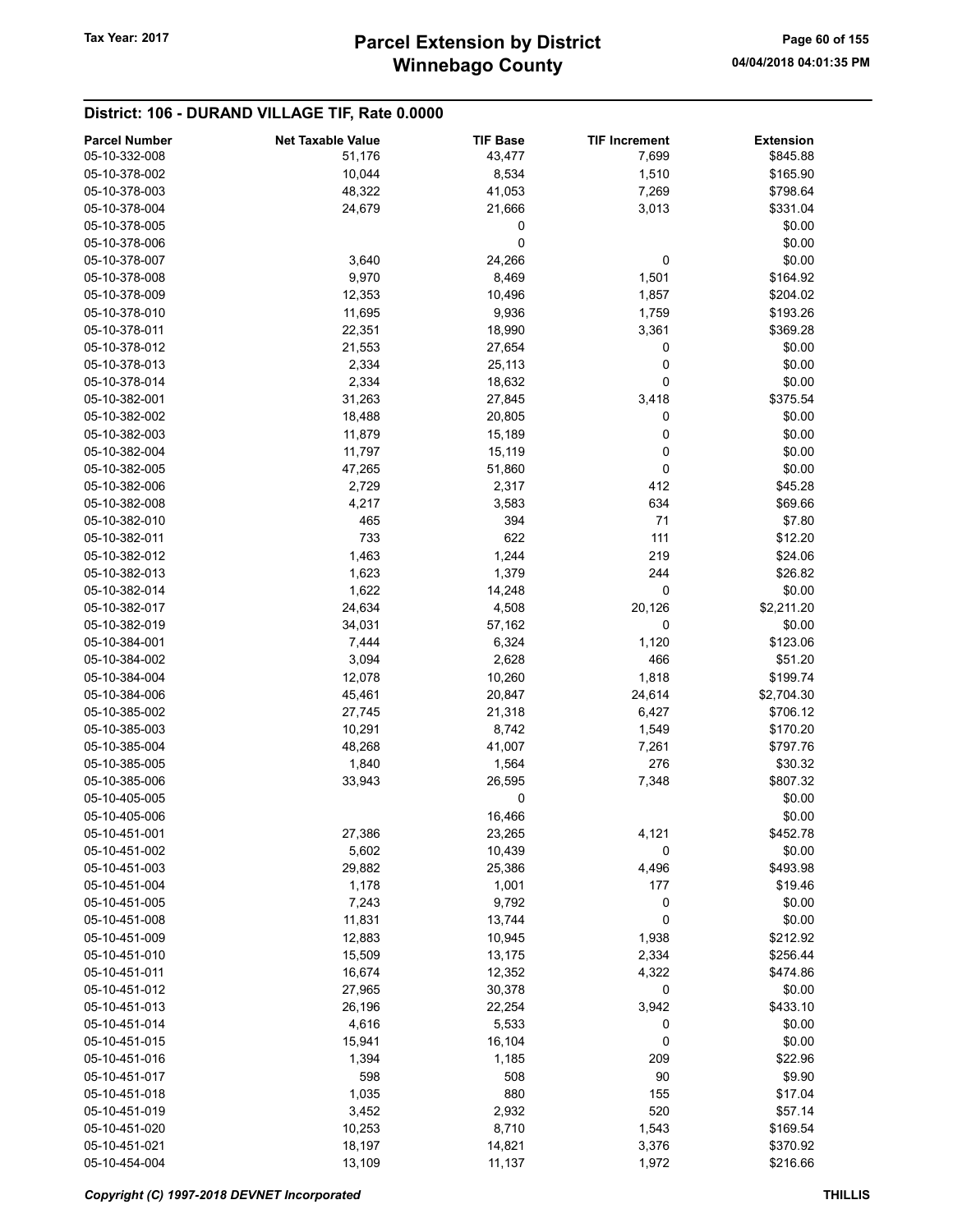### District: 106 - DURAND VILLAGE TIF, Rate 0.0000

| <b>Parcel Number</b> | <b>Net Taxable Value</b> | <b>TIF Base</b> | <b>TIF Increment</b> | <b>Extension</b>          |
|----------------------|--------------------------|-----------------|----------------------|---------------------------|
| 05-10-454-005        | 17,480                   | 14,849          | 2,631                | \$289.06                  |
| 05-10-454-006        | 3,833                    | 3,257           | 576                  | \$63.28                   |
| 05-10-454-008        | 18,680                   | 20,967          | 0                    | \$0.00                    |
| 05-10-454-009        | 16,389                   | 19,021          | 0                    | \$0.00                    |
| 05-10-454-011        | 3,452                    | 2,932           | 520                  | \$57.14                   |
| 05-10-454-014        | 214,561                  | 171,243         | 43,318               | \$4,759.26                |
| 05-10-455-001        |                          | 0               |                      | \$0.00                    |
| 05-10-455-002        | 1,918                    | 1,629           | 289                  | \$31.76                   |
| 05-10-455-004        | 961                      | 818             | 143                  | \$15.72                   |
| 05-10-455-007        | 1,532                    | 1,303           | 229                  | \$25.16                   |
| 05-10-455-008        | 1,337                    | 1,137           | 200                  | \$21.98                   |
| 05-10-455-009        | 2,875                    | 2,443           | 432                  | \$47.46                   |
| 05-10-455-013        | 17,682                   | 11,770          | 5,912                | \$649.54                  |
| 05-10-455-015        | 4,570                    | 3,882           | 688                  | \$75.60                   |
| 05-10-455-016        | 2,327                    | 1,977           | 350                  | \$38.46                   |
| 05-10-455-017        | 25,769                   | 21,893          | 3,876                | \$425.86                  |
| 05-10-456-001        | 6,656                    | 5,655           | 1,001                | \$109.98                  |
| 05-10-456-002        | 4,175                    | 3,547           | 628                  | \$69.00                   |
| 05-10-456-003        | 1,475                    | 1,254           | 221                  | \$24.28                   |
| 05-10-456-004        | 1,455                    | 1,236           | 219                  | \$24.06                   |
| 05-10-456-005        | 2,267                    | 2,567           | 0                    | \$0.00                    |
| 05-10-457-001        | 25,356                   | 21,543          | 3,813                | \$418.94                  |
| 05-10-457-002        | 35,729                   | 32,457          | 3,272                | \$359.50                  |
| 05-10-457-003        | 25,156                   | 21,373          | 3,783                | \$415.64                  |
| 05-10-457-004        | 6,706                    | 15,043          | 0                    | \$0.00                    |
| 05-10-457-005        |                          | 0               |                      | \$0.00                    |
| 05-10-459-004        | 1,688                    | 1,434           | 254                  | \$27.92                   |
| 05-10-459-005        | 15,949                   | 9,770           | 6,179                | \$678.88                  |
| 05-10-461-002        | 19,067                   | 16,199          | 2,868                | \$315.10                  |
| 05-10-461-012        | 35,355                   | 35,831          | 0                    | \$0.00                    |
| 05-10-461-015        | 21,048                   | 16,922          | 4,126                | \$453.32                  |
| 05-10-461-016        | 37,679                   | 72,319          | 0                    | \$0.00                    |
| 05-15-201-004        | 1,770                    | 1,504           | 266                  | \$29.22                   |
| 05-15-201-007        | 52,361                   | 38,360          | 14,001               | \$1,538.26                |
| 05-15-201-008        | 42,105                   | 38,361          | 3,744                | \$411.36                  |
| 05-15-204-001        |                          | 0               |                      | \$0.00                    |
| Totals for 106       | 1,528,820                | 1,484,183       | 237,672              | \$26,112.90<br>96 Parcels |

#### District: 107 - SPRINGFIELD CORNERS TIF, Rate 0.0000

| <b>Parcel Number</b> | <b>Net Taxable Value</b> | <b>TIF Base</b> | <b>TIF Increment</b> | <b>Extension</b> |
|----------------------|--------------------------|-----------------|----------------------|------------------|
| 11-17-402-001        | 13,740                   | 193             | 13,547               | \$2,009.88       |
| 11-17-402-002        | 10,567                   | 193             | 10.374               | \$1,539.12       |
| 11-17-402-003        | 311                      | 5               | 306                  | \$45.40          |
| 11-17-402-004        | 311                      | 5               | 306                  | \$45.40          |
| 11-17-402-005        | 18,328                   | 5               | 18,323               | \$2,718.46       |
| 11-17-402-006        | 311                      | 5               | 306                  | \$45.40          |
| 11-17-402-007        | 311                      | 5               | 306                  | \$45.40          |
| 11-17-402-008        | 311                      | 5               | 306                  | \$45.40          |
| 11-17-402-009        | 311                      | 5               | 306                  | \$45.40          |
| 11-17-402-010        | 311                      | 5               | 306                  | \$45.40          |
| 11-17-403-001        | 311                      | 5               | 306                  | \$45.40          |
| 11-17-403-002        | 311                      | 5               | 306                  | \$45.40          |
| 11-17-403-003        | 311                      | 5               | 306                  | \$45.40          |
| 11-17-403-004        | 311                      | 5               | 306                  | \$45.40          |
| 11-17-403-005        | 311                      | 5               | 306                  | \$45.40          |
| 11-17-403-006        | 311                      | 5               | 306                  | \$45.40          |
| 11-17-403-007        | 311                      | 5               | 306                  | \$45.40          |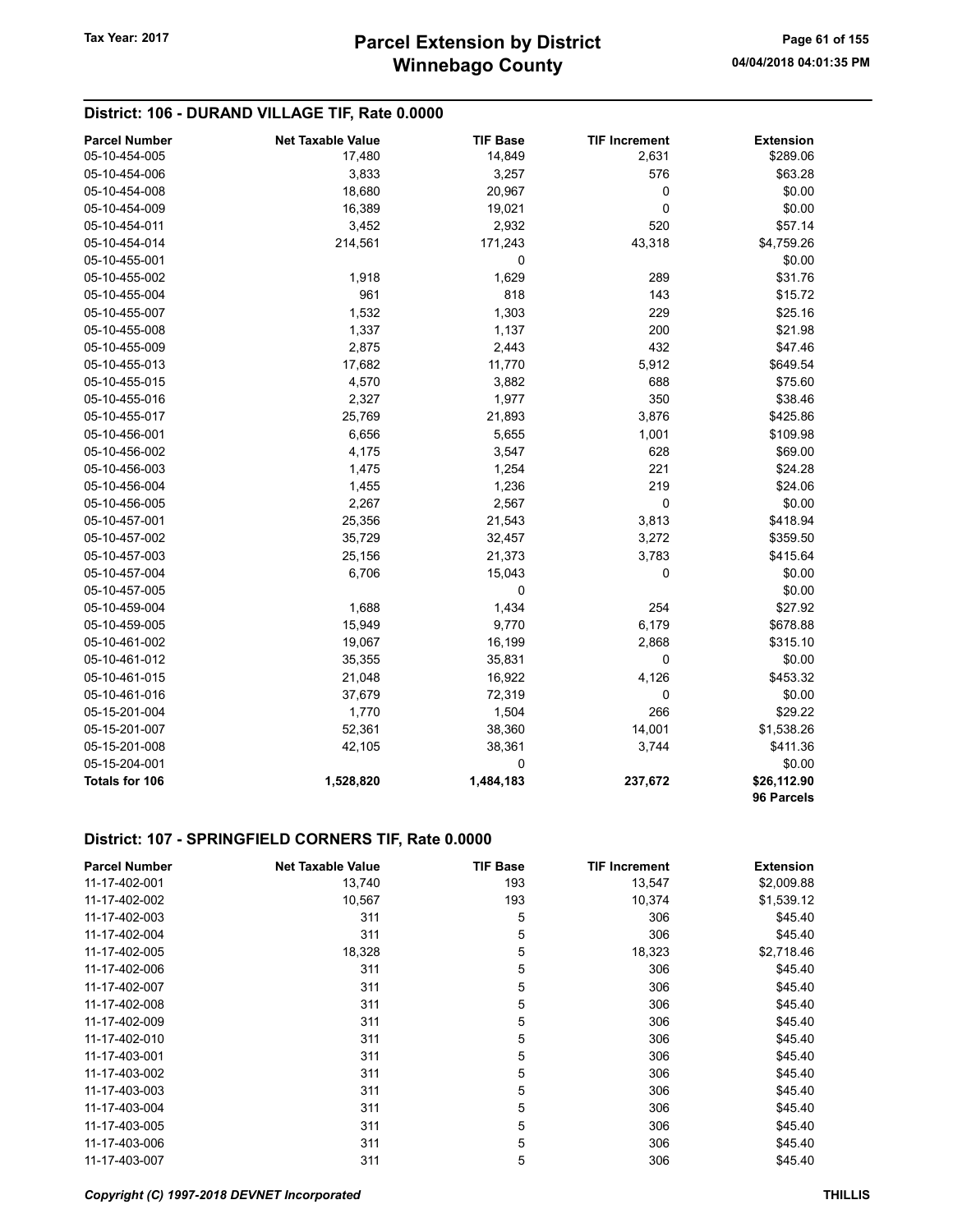### District: 107 - SPRINGFIELD CORNERS TIF, Rate 0.0000

| <b>Parcel Number</b> | <b>Net Taxable Value</b> | <b>TIF Base</b> | <b>TIF Increment</b> | <b>Extension</b> |
|----------------------|--------------------------|-----------------|----------------------|------------------|
| 11-17-403-008        | 311                      | 5               | 306                  | \$45.40          |
| 11-17-404-001        | 19,137                   | 5               | 19,132               | \$2,838.48       |
| 11-17-404-002        | 311                      | 5               | 306                  | \$45.40          |
| 11-17-404-003        | 311                      | 5               | 306                  | \$45.40          |
|                      |                          |                 |                      |                  |
| 11-17-404-004        | 18,000                   | 5               | 17,995               | \$2,669.80       |
| 11-17-404-005        | 311                      | 5               | 306                  | \$45.40          |
| 11-17-404-006        | 10,796                   | 5               | 10,791               | \$1,601.00       |
| 11-17-404-007        | 10,796                   | 5               | 10,791               | \$1,601.00       |
| 11-17-404-008        | 311                      | 5               | 306                  | \$45.40          |
| 11-17-404-009        | 17,072                   | 5               | 17,067               | \$2,532.12       |
| 11-17-404-010        | 311                      | 5               | 306                  | \$45.40          |
| 11-17-404-011        | 311                      | 5               | 306                  | \$45.40          |
| 11-17-404-012        | 311                      | 5               | 306                  | \$45.40          |
| 11-17-404-013        | 22,470                   | 5               | 22,465               | \$3,332.98       |
| 11-17-404-014        | 21,103                   | 5               | 21,098               | \$3,130.16       |
| 11-17-404-015        | 311                      | 5               | 306                  | \$45.40          |
|                      |                          |                 |                      |                  |
| 11-17-404-016        | 311                      | 5               | 306                  | \$45.40          |
| 11-17-404-017        | 311                      | 5               | 306                  | \$45.40          |
| 11-17-451-014        | 3,753                    | 193             | 3,560                | \$528.18         |
| 11-17-451-015        | 19,503                   | 193             | 19,310               | \$2,864.90       |
| 11-17-453-012        | 16,964                   | 193             | 16,771               | \$2,488.20       |
| 11-17-453-013        | 18,376                   | 193             | 18,183               | \$2,697.68       |
| 11-17-453-014        | 20,017                   | 193             | 19,824               | \$2,941.16       |
| 11-17-454-001        | 21,750                   | 193             | 21,557               | \$3,198.26       |
| 11-17-454-002        | 18,814                   | 5               | 18,809               | \$2,790.56       |
| 11-17-454-003        | 18,522                   | 5               | 18,517               | \$2,747.24       |
| 11-17-455-001        | 18,384                   | 193             | 18,191               | \$2,698.88       |
| 11-17-455-002        |                          | 193             |                      |                  |
|                      | 18,705                   |                 | 18,512               | \$2,746.50       |
| 11-17-455-003        | 20,169                   | 193             | 19,976               | \$2,963.70       |
| 11-17-455-004        | 19,288                   | 193             | 19,095               | \$2,833.00       |
| 11-17-455-005        | 20,603                   | 193             | 20,410               | \$3,028.10       |
| 11-17-455-006        | 311                      | 5               | 306                  | \$45.40          |
| 11-17-455-007        | 311                      | 5               | 306                  | \$45.40          |
| 11-17-455-008        | 311                      | 5               | 306                  | \$45.40          |
| 11-17-455-009        | 311                      | 5               | 306                  | \$45.40          |
| 11-17-455-010        | 311                      | 5               | 306                  | \$45.40          |
| 11-17-455-011        | 24,978                   | 5               | 24,973               | \$3,705.08       |
| 11-17-456-001        | 19,028                   | 193             | 18,835               | \$2,794.42       |
| 11-17-456-002        | 12,790                   | 193             | 12,597               | \$1,868.94       |
| 11-17-456-003        | 15,749                   | 193             | 15,556               | \$2,307.94       |
| 11-17-456-004        | 11,325                   | 194             |                      |                  |
|                      |                          |                 | 11,131               | \$1,651.44       |
| 11-17-456-005        | 20,659                   | 194             | 20,465               | \$3,036.26       |
| 11-17-456-006        | 14,052                   | 194             | 13,858               | \$2,056.02       |
| 11-17-456-007        | 18,505                   | 194             | 18,311               | \$2,716.68       |
| 11-17-456-008        | 18,973                   | 194             | 18,779               | \$2,786.12       |
| 11-17-456-009        | 13,809                   | 194             | 13,615               | \$2,019.96       |
| 11-17-456-010        | 25,630                   | 194             | 25,436               | \$3,773.76       |
| 11-17-456-011        | 14,249                   | 194             | 14,055               | \$2,085.24       |
| 11-17-456-012        | 14,180                   | 194             | 13,986               | \$2,075.00       |
| 11-17-456-013        | 10,854                   | 194             | 10,660               | \$1,581.56       |
| 11-17-456-014        | 18,047                   | 194             | 17,853               | \$2,648.72       |
| 11-17-456-015        | 21,862                   | 194             | 21,668               | \$3,214.74       |
| 11-17-456-017        | 5,377                    | 65              | 5,312                | \$788.10         |
| 11-17-456-018        | 1,885                    | 65              | 1,820                | \$270.02         |
|                      |                          |                 |                      |                  |
| 11-17-456-019        | 191,448                  | 65              | 191,383              | \$28,394.16      |
| 11-17-457-001        | 222,261                  | 194             | 222,067              | \$32,946.54      |
| 11-20-131-001        | 4,960                    | 5,538           | 0                    | \$0.00           |
| 11-20-131-002        | 0                        | 10,803          | 0                    | \$0.00           |
| 11-20-131-004        | 8,939                    | 10,476          | 0                    | \$0.00           |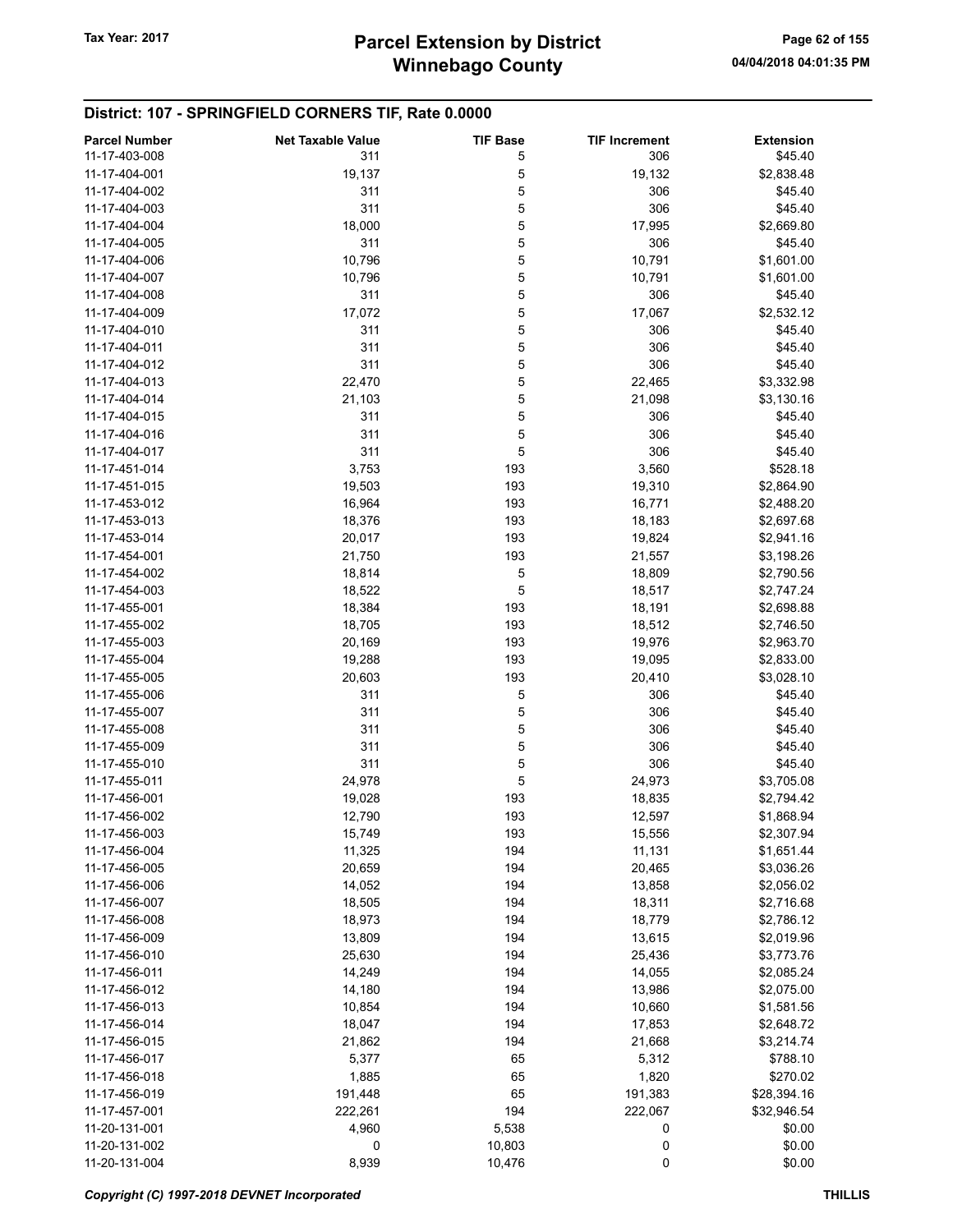#### District: 107 - SPRINGFIELD CORNERS TIF, Rate 0.0000

| <b>Parcel Number</b>  | <b>Net Taxable Value</b> | <b>TIF Base</b> | <b>TIF Increment</b> | <b>Extension</b> |
|-----------------------|--------------------------|-----------------|----------------------|------------------|
| 11-20-131-011         | 0                        | 8,211           | 0                    | \$0.00           |
| 11-20-131-012         | 13,898                   | 9,483           | 4,415                | \$655.02         |
| 11-20-201-008         | 11,516                   | 3,369           | 8,147                | \$1,208.72       |
| 11-20-202-001         | 15,733                   | 819             | 14,914               | \$2,212.70       |
| 11-20-202-002         | 15,556                   | 819             | 14,737               | \$2,186.44       |
| 11-20-203-001         | 51,242                   | 98,759          | 0                    | \$0.00           |
| 11-20-204-001         | 11,556                   | 596             | 10,960               | \$1,626.06       |
| 11-20-226-003         |                          | 4,170           |                      | \$0.00           |
| 11-20-226-004         |                          | 2,612           |                      | \$0.00           |
| 11-20-226-005         |                          | 0               |                      | \$0.00           |
| 11-20-226-006         | 1,591                    | 604             | 987                  | \$146.44         |
| 11-20-226-008         |                          | 798             |                      | \$0.00           |
| 11-20-226-009         |                          | 423             |                      | \$0.00           |
| 11-20-226-010         |                          | 29,725          |                      | \$0.00           |
| 11-20-226-011         |                          | 1,588           |                      | \$0.00           |
| 11-20-226-012         | 8,858                    | 7,254           | 1,604                | \$237.98         |
| 11-20-226-013         | 7,836                    | 373             | 7,463                | \$1,107.24       |
| 11-20-226-014         | 180,428                  | 373             | 180,055              | \$26,713.50      |
| 11-20-226-015         | 664                      | 74              | 590                  | \$87.54          |
| 11-20-226-016         | 441                      | 42              | 399                  | \$59.20          |
| 11-20-227-001         | 23,608                   | 283,340         | 0                    | \$0.00           |
| 11-20-227-002         | 13,355                   | 1,389           | 11,966               | \$1,775.32       |
| 11-20-277-001         | 3,135                    | 1,196           | 1,939                | \$287.68         |
| 11-20-277-002         |                          | 485             |                      | \$0.00           |
| 11-20-277-003         |                          | 15,372          |                      | \$0.00           |
| 11-20-277-004         |                          | 509             |                      | \$0.00           |
| 11-20-277-005         |                          | 3,587           |                      | \$0.00           |
| 11-20-277-006         | 3,536                    | 6,906           | $\pmb{0}$            | \$0.00           |
| 11-20-278-001         |                          | 6,274           |                      | \$0.00           |
| 11-20-278-002         |                          | 6,495           |                      | \$0.00           |
| 11-20-278-003         |                          | 728             |                      | \$0.00           |
| 11-20-278-006         | 7,668                    | 7,007           | 661                  | \$98.08          |
| 11-20-278-007         | 8,139                    | 6,756           | 1,383                | \$205.20         |
| <b>Totals for 107</b> | 1,494,507                | 542,963         | 1,356,058            | \$201,189.18     |
|                       |                          |                 |                      | 109 Parcels      |

## District: 125 - WAGON WHEEL TIF, Rate 0.0000

| <b>Parcel Number</b> | <b>Net Taxable Value</b> | <b>TIF Base</b> | <b>TIF Increment</b> | <b>Extension</b> |
|----------------------|--------------------------|-----------------|----------------------|------------------|
| 03-23-476-008        | 21,224                   | 61,633          | 0                    | \$0.00           |
| 03-23-476-013        | 21,460                   | 13,798          | 7,662                | \$782.38         |
| 03-23-477-001        | 33,733                   | 27,662          | 6,071                | \$619.92         |
| 03-23-477-002        | 7,116                    | 5,895           | 1,221                | \$124.68         |
| 03-23-477-003        | 7,105                    | 5,895           | 1,210                | \$123.56         |
| 03-23-477-004        | 7,085                    | 5,895           | 1,190                | \$121.52         |
| 03-24-302-013        | 57,826                   | 50,370          | 7,456                | \$761.36         |
| 03-24-302-014        | 78,456                   | 73,189          | 5,267                | \$537.82         |
| 03-24-302-015        | 48,734                   | 45,460          | 3,274                | \$334.32         |
| 03-24-302-016        | 44,892                   | 41,879          | 3,013                | \$307.66         |
| 03-24-302-017        | 28,252                   | 26,357          | 1,895                | \$193.50         |
| 03-24-302-018        | 1,688                    | 1,575           | 113                  | \$11.54          |
| 03-24-302-019        | 27,593                   | 25,740          | 1,853                | \$189.22         |
| 03-24-302-020        | 702                      | 654             | 48                   | \$4.90           |
| 03-24-303-021        |                          | 0               |                      | \$0.00           |
| 03-24-305-006        | 186,942                  | 438             | 186,504              | \$19,044.30      |
| 03-24-305-007        | 10,731                   | 175             | 10,556               | \$1,077.90       |
| 03-24-305-008        | 15,595                   | 263             | 15,332               | \$1,565.58       |
| 03-24-351-004        | 70,755                   | 68,931          | 1,824                | \$186.26         |
| 03-24-351-008        | 269,547                  | 29,072          | 240,475              | \$24,555.38      |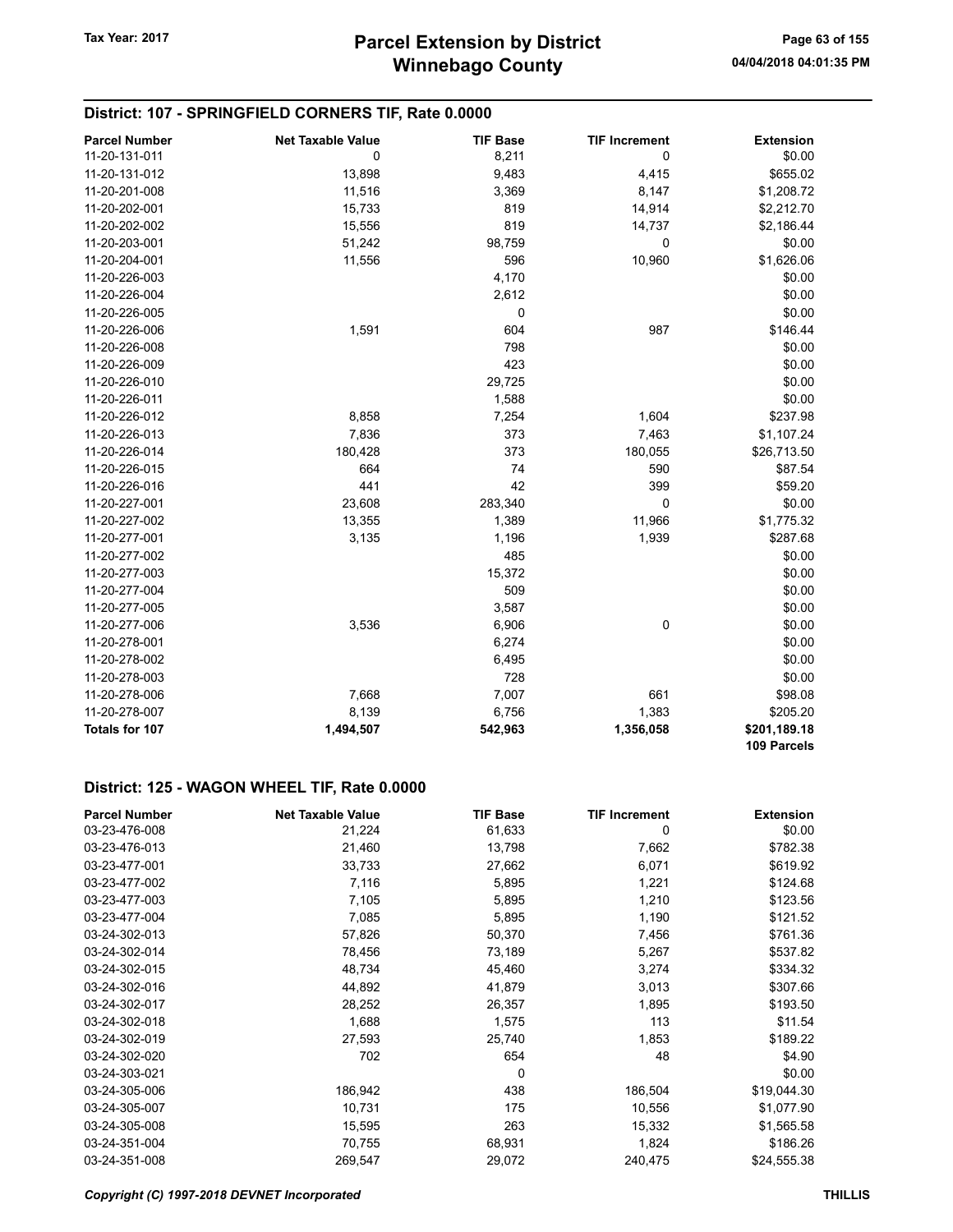### District: 125 - WAGON WHEEL TIF, Rate 0.0000

| <b>Parcel Number</b> | <b>Net Taxable Value</b> | <b>TIF Base</b> | <b>TIF Increment</b> | Extension         |
|----------------------|--------------------------|-----------------|----------------------|-------------------|
| 03-24-351-009        | 42.644                   | 209             | 42.435               | \$4.333.12        |
| 03-24-351-010        | 656.018                  | 86.707          | 569.311              | \$58.133.48       |
| Totals for 125       | 1.638.098                | 571.797         | 1.106.710            | \$113.008.40      |
|                      |                          |                 |                      | <b>22 Parcels</b> |

#### District: 126 - RIVER OAKS TIF, Rate 0.0000

| <b>Parcel Number</b> | <b>Net Taxable Value</b> | <b>TIF Base</b> | <b>TIF Increment</b> | <b>Extension</b> |
|----------------------|--------------------------|-----------------|----------------------|------------------|
| 11-34-179-003        | 1,459                    | 2,897           | 0                    | \$0.00           |
| 11-34-204-001        |                          | 0               |                      | \$0.00           |
| 11-34-204-006        | 349                      | 724             | 0                    | \$0.00           |
| 11-34-205-002        | 1,005                    | 2,173           | 0                    | \$0.00           |
| 11-34-206-001        | 13,503                   | 5,069           | 8,434                | \$1,251.30       |
| 11-34-206-002        | 11,584                   | 5,794           | 5,790                | \$859.02         |
| 11-34-206-003        | 17,584                   | 5,794           | 11,790               | \$1,749.20       |
| 11-34-206-004        | 11,584                   | 5,794           | 5,790                | \$859.02         |
| 11-34-206-005        | 9,985                    | 5,069           | 4,916                | \$729.36         |
| 11-34-206-006        | 14,782                   | 3,621           | 11,161               | \$1,655.88       |
| 11-34-206-007        | 9,985                    | 4,345           | 5,640                | \$836.78         |
| 11-34-206-008        | 11,584                   | 4,345           | 7,239                | \$1,074.00       |
| 11-34-206-009        | 12,860                   | 4,345           | 8,515                | \$1,263.32       |
| 11-34-206-010        | 18,315                   | 3,621           | 14,694               | \$2,180.06       |
| 11-34-206-011        | 18,315                   | 4,345           | 13,970               | \$2,072.64       |
| 11-34-206-012        | 24,315                   | 2,897           | 21,418               | \$3,177.64       |
| 11-34-206-013        | 11,584                   | 2,897           | 8,687                | \$1,288.84       |
| 11-34-206-014        | 11,584                   | 2,897           | 8,687                | \$1,288.84       |
| 11-34-206-015        | 11,584                   | 2,897           | 8,687                | \$1,288.84       |
| 11-34-206-016        | 24,315                   | 2,897           | 21,418               | \$3,177.64       |
| Totals for 126       | 236,276                  | 72,421          | 166,836              | \$24,752.38      |
|                      |                          |                 |                      | 20 Parcels       |

#### District: 127 - GARRISON SCHOOL TIF, Rate 0.0000

| <b>Parcel Number</b>                        | <b>Net Taxable Value</b> | <b>TIF Base</b> | <b>TIF Increment</b> | <b>Extension</b> |
|---------------------------------------------|--------------------------|-----------------|----------------------|------------------|
| 11-14-380-010                               | 8,130                    | 19,462          | 0                    | \$0.00           |
| 11-14-380-011                               | 16,946                   | 33,990          | 0                    | \$0.00           |
| 11-14-380-012                               | 12,329                   | 17,062          | 0                    | \$0.00           |
| 11-14-380-013                               | 14,683                   | 22,636          | 0                    | \$0.00           |
| 11-14-380-014                               | 10,507                   | 10,526          | 0                    | \$0.00           |
| 11-14-380-015                               | 6,588                    | 19,978          | 0                    | \$0.00           |
| 11-14-452-014                               | 11,932                   | 17,253          | 0                    | \$0.00           |
| 11-14-452-015                               | 14,878                   | 22,387          | 0                    | \$0.00           |
| 11-14-452-016                               | 10,773                   | 27,776          | 0                    | \$0.00           |
| 11-14-452-017                               | 5,123                    | 31,258          | 0                    | \$0.00           |
| 11-14-452-018                               | 10,164                   | 25,295          | 0                    | \$0.00           |
| 11-14-452-019                               | 11,038                   | 21,851          | 0                    | \$0.00           |
| 11-14-452-020                               | 10,550                   | 15,844          | 0                    | \$0.00           |
| 11-14-452-021                               | 4,857                    | 13,465          | 0                    | \$0.00           |
| 11-14-452-022                               | 11,267                   | 22,221          | 0                    | \$0.00           |
| 11-14-452-023                               | 9,362                    | 4,567           | 4,795                | \$711.40         |
| 11-14-452-024                               | 13,586                   | 18,617          | 0                    | \$0.00           |
| 11-14-452-025                               | 11,982                   | 22,071          | 0                    | \$0.00           |
| 11-14-452-026                               | 5,979                    | 11,772          | 0                    | \$0.00           |
| 11-14-452-027                               | 13,753                   | 13,813          | 0                    | \$0.00           |
| 11-14-452-028                               | 10,190                   | 21,800          | 0                    | \$0.00           |
| 11-14-452-029                               | 11,318                   | 15,932          | 0                    | \$0.00           |
| 11-14-452-030                               | 388                      | 468             | 0                    | \$0.00           |
| 11-14-452-031                               | 6,548                    | 12,483          | 0                    | \$0.00           |
| 11-14-452-032                               | 6,892                    | 16,339          | 0                    | \$0.00           |
| 11-14-452-033                               | 12,913                   | 16,741          | 0                    | \$0.00           |
| Copyright (C) 1997-2018 DEVNET Incorporated |                          |                 |                      |                  |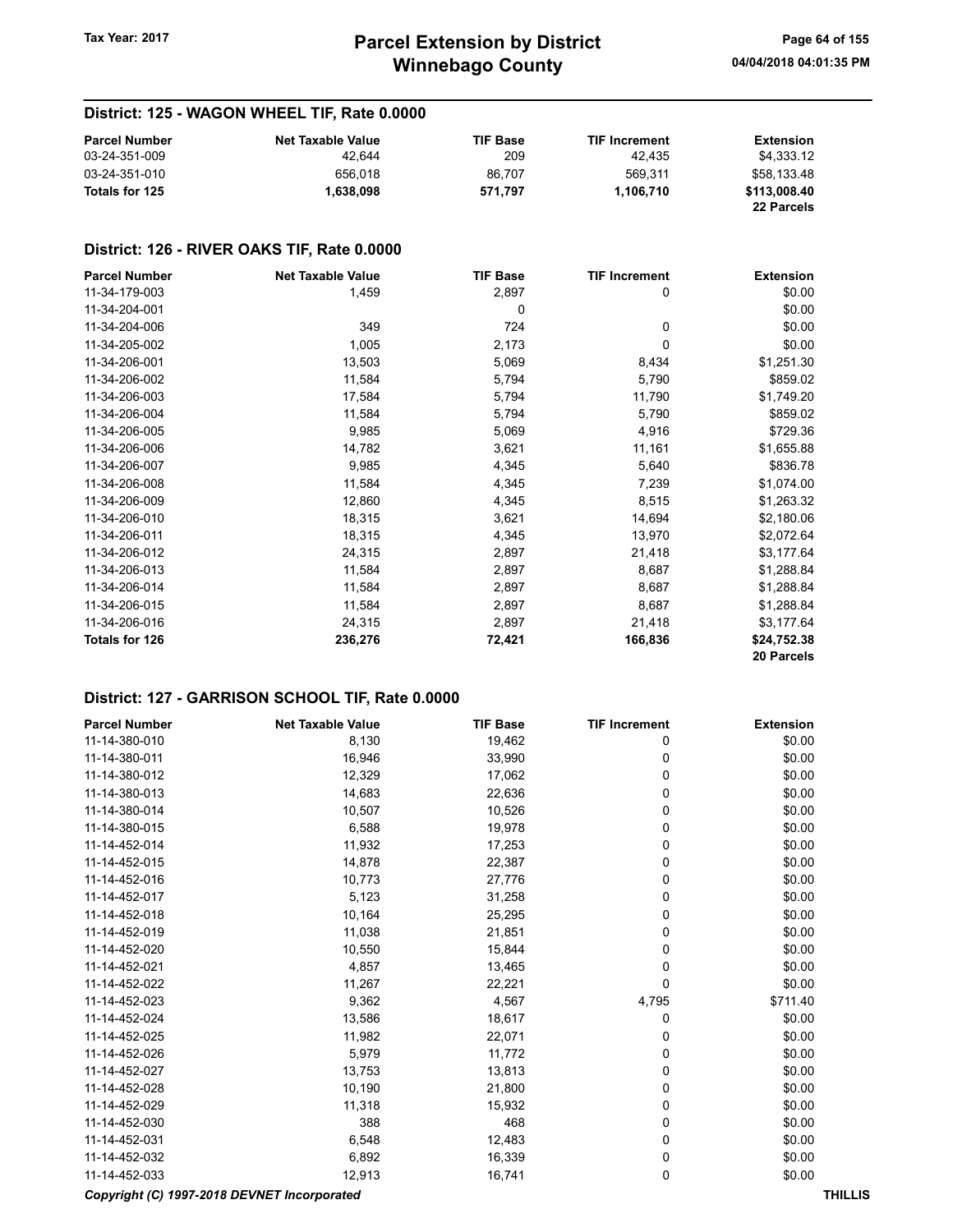### District: 127 - GARRISON SCHOOL TIF, Rate 0.0000

| <b>Parcel Number</b> | <b>Net Taxable Value</b> | <b>TIF Base</b> | <b>TIF Increment</b> | <b>Extension</b> |
|----------------------|--------------------------|-----------------|----------------------|------------------|
| 11-14-452-034        | 11,158                   | 13,712          | 0                    | \$0.00           |
| 11-14-452-035        | 10,506                   | 17,741          | 0                    | \$0.00           |
| 11-14-453-001        |                          | 0               |                      | \$0.00           |
| 11-14-453-019        |                          | 0               |                      | \$0.00           |
| 11-14-453-020        |                          | 0               |                      | \$0.00           |
| 11-14-453-021        |                          | 0               |                      | \$0.00           |
|                      |                          |                 |                      |                  |
| 11-14-453-022        |                          | 0               |                      | \$0.00           |
| 11-14-453-023        |                          | 0               |                      | \$0.00           |
| 11-14-454-010        | 20,845                   | 34,135          | 0                    | \$0.00           |
| 11-14-454-011        |                          | 25,720          |                      | \$0.00           |
| 11-14-454-041        |                          | 0               |                      | \$0.00           |
| 11-14-454-042        | 23,616                   | 24,210          | 0                    | \$0.00           |
| 11-14-454-044        | 10,472                   | 20,587          | 0                    | \$0.00           |
| 11-14-454-045        | 4,874                    | 18,366          | 0                    | \$0.00           |
| 11-14-454-046        | 17,331                   | 27,713          | 0                    | \$0.00           |
| 11-14-455-005        | 16,625                   | 26,634          | 0                    | \$0.00           |
| 11-14-455-017        | 17,686                   | 28,265          | $\mathbf 0$          | \$0.00           |
| 11-14-455-021        | 23,423                   | 1,319           | 22,104               | \$3,279.42       |
| 11-14-455-022        | 31,695                   | 1,319           | 30,376               | \$4,506.68       |
| 11-14-455-025        | 31,334                   | 660             | 30,674               | \$4,550.90       |
| 11-14-455-026        | 25,536                   | 1,979           | 23,557               | \$3,495.00       |
| 11-14-455-027        | 17,921                   | 1,979           | 15,942               | \$2,365.20       |
| 11-14-455-028        | 26,969                   | 1,319           | 25,650               | \$3,805.52       |
| 11-14-455-029        | 25,632                   | 659             | 24,973               | \$3,705.08       |
|                      |                          | 659             |                      |                  |
| 11-14-455-030        | 31,632                   |                 | 30,973               | \$4,595.26       |
| 11-14-455-031        | 26,705                   | 1,979           | 24,726               | \$3,668.42       |
| 11-14-455-032        | 0                        | 5,276           | 0                    | \$0.00           |
| 11-14-455-034        | 18,482                   | 1,702           | 16,780               | \$2,489.54       |
| 11-14-455-035        | 0                        | 1               | 0                    | \$0.00           |
| 11-14-455-036        | 12,880                   | 17,866          | 0                    | \$0.00           |
| 11-14-455-037        | 8,403                    | 21,083          | 0                    | \$0.00           |
| 11-14-455-038        | 1,733                    | 12,116          | 0                    | \$0.00           |
| 11-14-455-039        | 15,287                   | 17,532          | 0                    | \$0.00           |
| 11-14-455-040        | 20,382                   | 16,633          | 3,749                | \$556.22         |
| 11-14-456-001        | 381                      | 461             | 0                    | \$0.00           |
| 11-14-456-002        | 16,631                   | 19,411          | 0                    | \$0.00           |
| 11-14-456-003        | 10,852                   | 19,898          | 0                    | \$0.00           |
| 11-14-456-004        | 12,442                   | 13,218          | 0                    | \$0.00           |
| 11-14-456-005        | 17,205                   | 20,640          | 0                    | \$0.00           |
| 11-14-456-006        | 15,068                   | 14,968          | 100                  | \$14.84          |
| 11-14-456-007        | 10,870                   | 18,863          | 0                    | \$0.00           |
| 11-14-456-008        | 9,866                    | 16,412          | 0                    | \$0.00           |
| 11-14-456-009        | 14,000                   | 34,100          | 0                    | \$0.00           |
| 11-14-456-010        | 8,182                    | 22,204          | 0                    | \$0.00           |
| 11-14-456-011        | 14,946                   | 17,273          | 0                    | \$0.00           |
| 11-14-456-013        |                          |                 | 0                    |                  |
|                      | 8,859                    | 14,993          |                      | \$0.00           |
| 11-14-456-014        | 3,579                    | 10,564          | 0                    | \$0.00           |
| 11-14-456-026        | 23,601                   | 25,492          | 0                    | \$0.00           |
| 11-14-456-032        | 2,909                    | 11,689          | 0                    | \$0.00           |
| 11-14-456-034        | 10,994                   | 12,503          | 0                    | \$0.00           |
| 11-14-456-035        | 10,629                   | 12,106          | 0                    | \$0.00           |
| 11-14-456-037        |                          | 0               |                      | \$0.00           |
| 11-14-458-001        | 5,167                    | 18,328          | 0                    | \$0.00           |
| 11-14-458-002        | 7,670                    | 12,151          | 0                    | \$0.00           |
| 11-14-459-001        | 16,898                   | 20,229          | 0                    | \$0.00           |
| 11-14-459-002        | 15,332                   | 23,221          | 0                    | \$0.00           |
| 11-14-459-003        | 16,484                   | 14,064          | 2,420                | \$359.04         |
| 11-14-459-004        | 10,852                   | 21,770          | 0                    | \$0.00           |
| 11-14-459-005        | 7,112                    | 24,598          | $\pmb{0}$            | \$0.00           |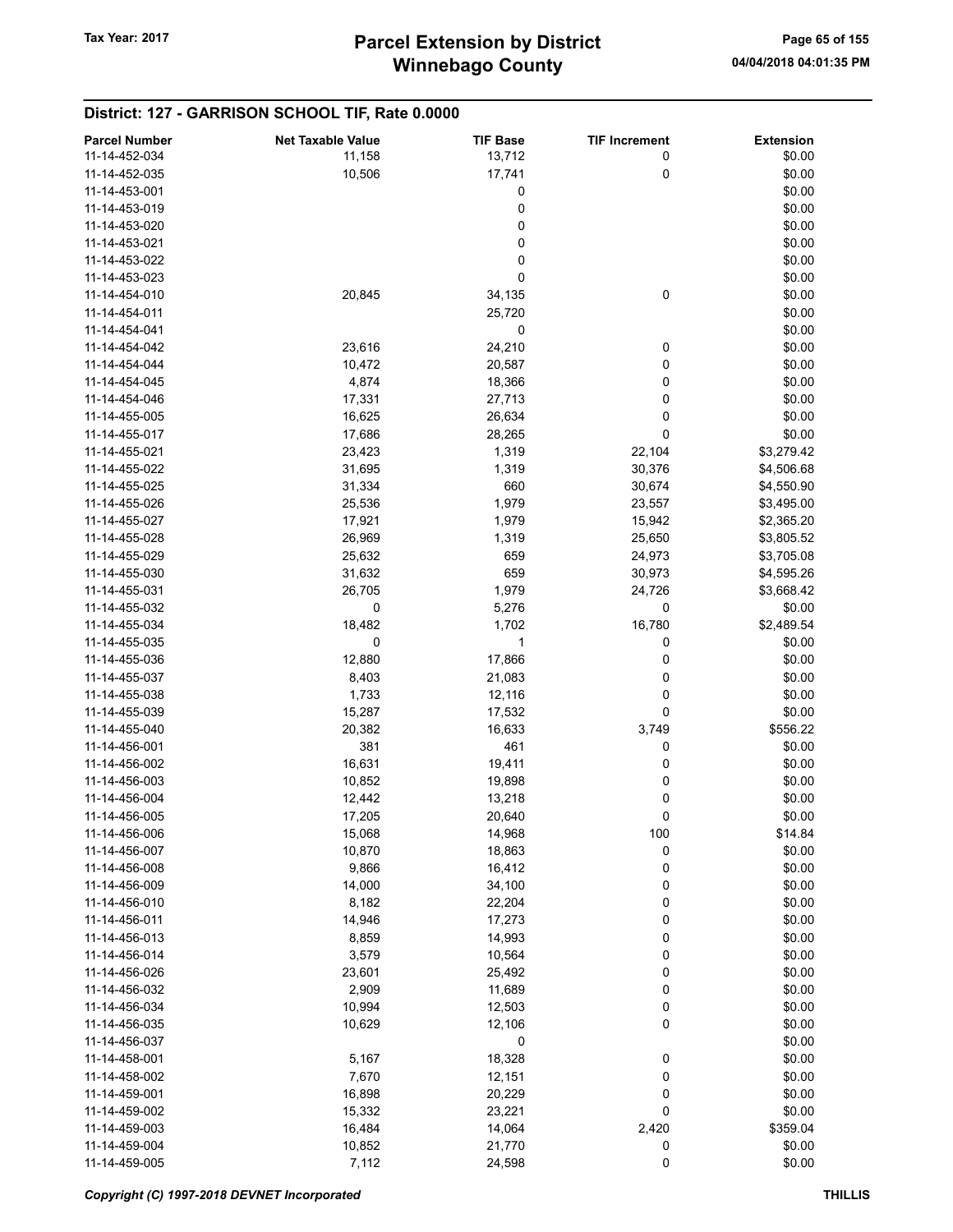# Winnebago County Tax Year: 2017 **Parcel Extension by District** Page 66 of 155

### District: 127 - GARRISON SCHOOL TIF, Rate 0.0000

| <b>Parcel Number</b>           | <b>Net Taxable Value</b> | <b>TIF Base</b> | <b>TIF Increment</b> | <b>Extension</b>     |
|--------------------------------|--------------------------|-----------------|----------------------|----------------------|
| 11-14-459-006                  | 9,837                    | 15,404          | 0                    | \$0.00               |
| 11-14-459-007                  | 6,711                    | 12,590          | 0                    | \$0.00               |
| 11-14-459-008                  | 7,209                    | 17,079          | 0                    | \$0.00               |
| 11-14-459-009                  | 12,681                   | 12,847          | 0                    | \$0.00               |
| 11-14-459-010                  | 9,797                    | 18,343          | 0                    | \$0.00               |
| 11-14-459-011                  | 6,667                    | 19,496          | 0                    | \$0.00               |
| 11-14-459-012                  | 6,379                    | 17,778          | 0                    | \$0.00               |
| 11-14-459-013                  | 488                      | 1,009           | 0                    | \$0.00               |
| 11-14-459-014                  | 23,021                   | 50,231          | 0                    | \$0.00               |
| 11-14-459-015                  | 488                      | 589             | 0                    | \$0.00               |
| 11-14-459-016                  | 14,869                   | 20,550          | 0                    | \$0.00               |
| 11-14-460-002                  | 8,481                    | 22,140          | 0                    | \$0.00               |
| 11-14-460-003                  | 5,456                    | 17,049          | 0                    | \$0.00               |
| 11-14-460-004                  | 14,310                   | 19,945          | 0                    | \$0.00               |
| 11-14-460-005                  | 16,424                   | 12,637          | 3,787                | \$561.86             |
| 11-14-460-006                  | 9,564                    | 18,184          | 0                    | \$0.00               |
| 11-14-460-007                  | 25,360                   | 29,777          | 0                    | \$0.00               |
| 11-14-460-008                  | 9,272                    | 18,032          | 0                    | \$0.00               |
| 11-14-460-009                  | 9,149                    | 19,830          | 0                    | \$0.00               |
| 11-14-460-010                  | 6,609                    | 19,490          | 0                    | \$0.00               |
| 11-14-460-016                  | 15,581                   | 17,776          | 0                    | \$0.00               |
| 11-14-460-017                  | 7,438                    | 19,296          | 0                    | \$0.00               |
| 11-14-464-001                  | 21,533                   | 2,986           | 18,547               | \$2,751.70           |
| 11-14-464-002                  | 30,907                   | 2,834           | 28,073               | \$4,165.00           |
| 11-14-464-003                  | 32,052                   | 2,944           | 29,108               | \$4,318.56           |
| 11-14-464-004                  | 32,333                   | 2,960           | 29,373               | \$4,357.88           |
| 11-14-464-005                  | 32,272                   | 2,966           | 29,306               | \$4,347.94           |
| 11-14-464-006                  | 33,057                   | 3,035           | 30,022               | \$4,454.16           |
| 11-14-464-007                  | 29,245                   | 3,236           | 26,009               | \$3,858.78           |
| 11-14-464-008                  | 32,480                   | 3,532           | 28,948               | \$4,294.82           |
| 11-14-464-009                  | 28,315                   | 2,600           | 25,715               | \$3,815.16           |
| 11-14-464-010                  | 28,315                   | 2,600           | 25,715               | \$3,815.16           |
| 11-14-464-011                  | 29,882                   | 2,741           | 27,141               | \$4,026.72           |
| 11-14-464-012                  | 30,225                   | 2,774           | 27,451               | \$4,072.72           |
| 11-14-464-013                  | 29,882                   | 2,741           | 27,141               | \$4,026.72           |
| 11-14-464-014                  | 36,531                   | 3,353           | 33,178               | \$4,922.40           |
| 11-14-464-015                  | 32,322                   | 2,967           | 29,355               | \$4,355.20           |
| 11-14-464-016                  | 1,367                    | 127             | 1,240                | \$183.98             |
| 11-14-464-017                  | 1,367                    | 127             | 1,240                | \$183.98             |
| 11-14-464-018                  | 1,367                    | 127             | 1,240                | \$183.98             |
| 11-14-464-019                  | 1,367                    | 127             | 1,240                | \$183.98             |
| 11-14-464-020                  | 1,594                    | 146             | 1,448                | \$214.84             |
| 11-14-464-021                  | 1,594                    | 146             | 1,448                | \$214.84             |
| 11-14-464-022                  |                          | 146             |                      |                      |
| 11-14-464-023                  | 1,594                    |                 | 1,448                | \$214.84             |
| 11-14-464-024                  | 1,594                    | 135             | 1,459                | \$216.46<br>\$183.54 |
| 11-14-464-025                  | 1,367                    | 130             | 1,237                |                      |
| 11-14-464-026                  | 1,367                    | 123             | 1,244                | \$184.56             |
| 11-14-464-027                  | 1,367                    | 123<br>142      | 1,244                | \$184.56             |
|                                | 1,367                    |                 | 1,225                | \$181.74             |
| 11-14-464-028<br>11-14-464-029 | 1,414                    | 120             | 1,294                | \$191.98             |
|                                | 1,198                    | 116             | 1,082                | \$160.54             |
| 11-14-464-030                  | 1,198                    | 108             | 1,090                | \$161.72             |
| 11-14-464-031                  | 1,306                    | 110             | 1,196                | \$177.44             |
| 11-14-464-032                  | 1,306                    | 125             | 1,181                | \$175.22             |
| 11-14-464-033                  | 1,598                    | 132             | 1,466                | \$217.50             |
| 11-14-464-034                  | 1,353                    | 126             | 1,227                | \$182.04             |
| 11-14-464-035                  | 1,353                    | 126             | 1,227                | \$182.04             |
| 11-14-464-036                  | 1,414                    | 129             | 1,285                | \$190.66             |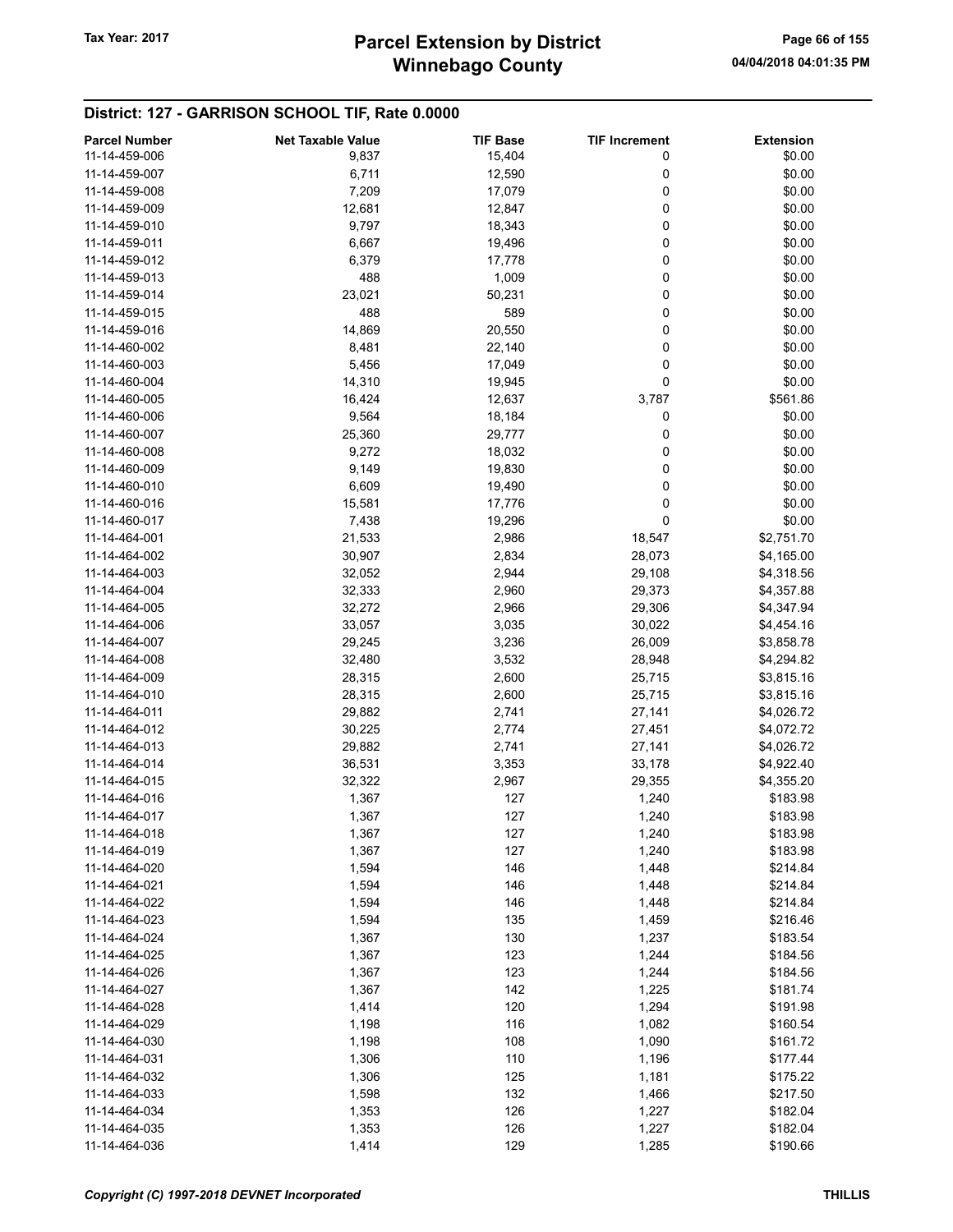## Winnebago County Tax Year: 2017 **Parcel Extension by District** Page 67 of 155

#### District: 127 - GARRISON SCHOOL TIF, Rate 0.0000

| <b>Parcel Number</b> | <b>Net Taxable Value</b> | <b>TIF Base</b> | <b>TIF Increment</b> | Extension                   |
|----------------------|--------------------------|-----------------|----------------------|-----------------------------|
| 11-14-464-037        | 1.414                    | 144             | 1.270                | \$188.42                    |
| Totals for 127       | 1.700.340                | 1.683.103       | 703.719              | \$104,406.16<br>144 Parcels |

#### District: 128 - KISHWAUKEE & HARRISON TIF, Rate 0.0000

| <b>Parcel Number</b>  | <b>Net Taxable Value</b> | <b>TIF Base</b> | <b>TIF Increment</b> | <b>Extension</b> |
|-----------------------|--------------------------|-----------------|----------------------|------------------|
| 11-35-376-001         | 5,648                    | 5,875           | 0                    | \$0.00           |
| 11-35-376-004         | 17,761                   | 22,488          | 0                    | \$0.00           |
| 11-35-376-005         | 17,748                   | 18,479          | 0                    | \$0.00           |
| 11-35-377-004         | 77,104                   | 129,644         | 0                    | \$0.00           |
| 11-35-377-005         | 2,031                    | 3,862           | 0                    | \$0.00           |
| 11-35-377-006         | 16,393                   | 26,955          | 0                    | \$0.00           |
| 11-35-451-002         | 25,347                   | 26,301          | 0                    | \$0.00           |
| 11-35-451-003         | 1,006                    | 1,048           | 0                    | \$0.00           |
| 11-35-451-004         | 222,061                  | 231,254         | 0                    | \$0.00           |
| 11-35-451-008         | 314,285                  | 328,370         | 0                    | \$0.00           |
| 11-35-451-010         | 1,853                    | 7,867           | 0                    | \$0.00           |
| 11-35-451-011         | 36,247                   | 34,780          | 1,467                | \$217.66         |
| 11-35-451-012         | 401,676                  | 132,981         | 268,695              | \$39,864.40      |
| 11-35-453-011         | 4,104                    | 3,827           | 277                  | \$41.10          |
| 11-35-476-001         | 78,926                   | 136,795         | 0                    | \$0.00           |
| 11-35-476-002         | 8,121                    | 10,626          | 0                    | \$0.00           |
| 11-35-476-003         | 244,579                  | 333,747         | 0                    | \$0.00           |
| 11-35-476-004         | 59,337                   | 72,614          | 0                    | \$0.00           |
| 11-35-476-005         | 56,570                   | 67,031          | 0                    | \$0.00           |
| 11-35-476-006         | 2,142                    | 0               | 2,142                | \$317.80         |
| 11-35-477-001         | 3,256                    | 3,358           | 0                    | \$0.00           |
| 11-35-477-006         | 33,628                   | 216,668         | 0                    | \$0.00           |
| 11-35-477-007         | 2,825                    | 2,938           | 0                    | \$0.00           |
| 11-35-477-008         | 24,393                   | 24,256          | 137                  | \$20.34          |
| 11-35-477-009         | 13,322                   | 22,367          | 0                    | \$0.00           |
| <b>Totals for 128</b> | 1,670,363                | 1,864,131       | 272,718              | \$40,461.30      |
|                       |                          |                 |                      | 25 Parcels       |

### District: 129 - LINCOLNWOOD TIF #2, Rate 0.0000

| <b>Parcel Number</b> | <b>Net Taxable Value</b> | <b>TIF Base</b> | <b>TIF Increment</b> | <b>Extension</b> |
|----------------------|--------------------------|-----------------|----------------------|------------------|
| 11-21-154-020        | 15,189                   | 586             | 14,603               | \$2,166.54       |
| 11-21-154-021        | 20,581                   | 586             | 19,995               | \$2,966.52       |
| 11-21-154-022        | 14,707                   | 586             | 14,121               | \$2,095.04       |
| 11-21-154-023        | 23,634                   | 586             | 23,048               | \$3,419.48       |
| 11-21-154-024        | 14,491                   | 586             | 13,905               | \$2,063.00       |
| 11-21-154-025        | 17,589                   | 586             | 17,003               | \$2,522.62       |
| 11-21-154-026        | 14,491                   | 586             | 13,905               | \$2,063.00       |
| 11-21-154-027        | 11,060                   | 586             | 10,474               | \$1,553.96       |
| 11-21-154-028        | 15,760                   | 586             | 15,174               | \$2,251.26       |
| 11-21-158-003        | 14,469                   | 586             | 13,883               | \$2,059.72       |
| 11-21-158-004        | 17,723                   | 586             | 17,137               | \$2,542.50       |
| 11-21-158-005        | 14,491                   | 586             | 13,905               | \$2,063.00       |
| 11-21-158-006        | 17,999                   | 586             | 17,413               | \$2,583.44       |
| 11-21-158-007        | 14,596                   | 586             | 14,010               | \$2,078.58       |
| 11-21-158-008        | 16,380                   | 586             | 15,794               | \$2,343.26       |
| 11-21-158-009        | 17,708                   | 586             | 17,122               | \$2,540.28       |
| 11-21-158-010        | 15,319                   | 1,172           | 14,147               | \$2,098.90       |
| Totals for 129       | 276,187                  | 10,548          | 265,639              | \$39,411.10      |
|                      |                          |                 |                      | 17 Parcels       |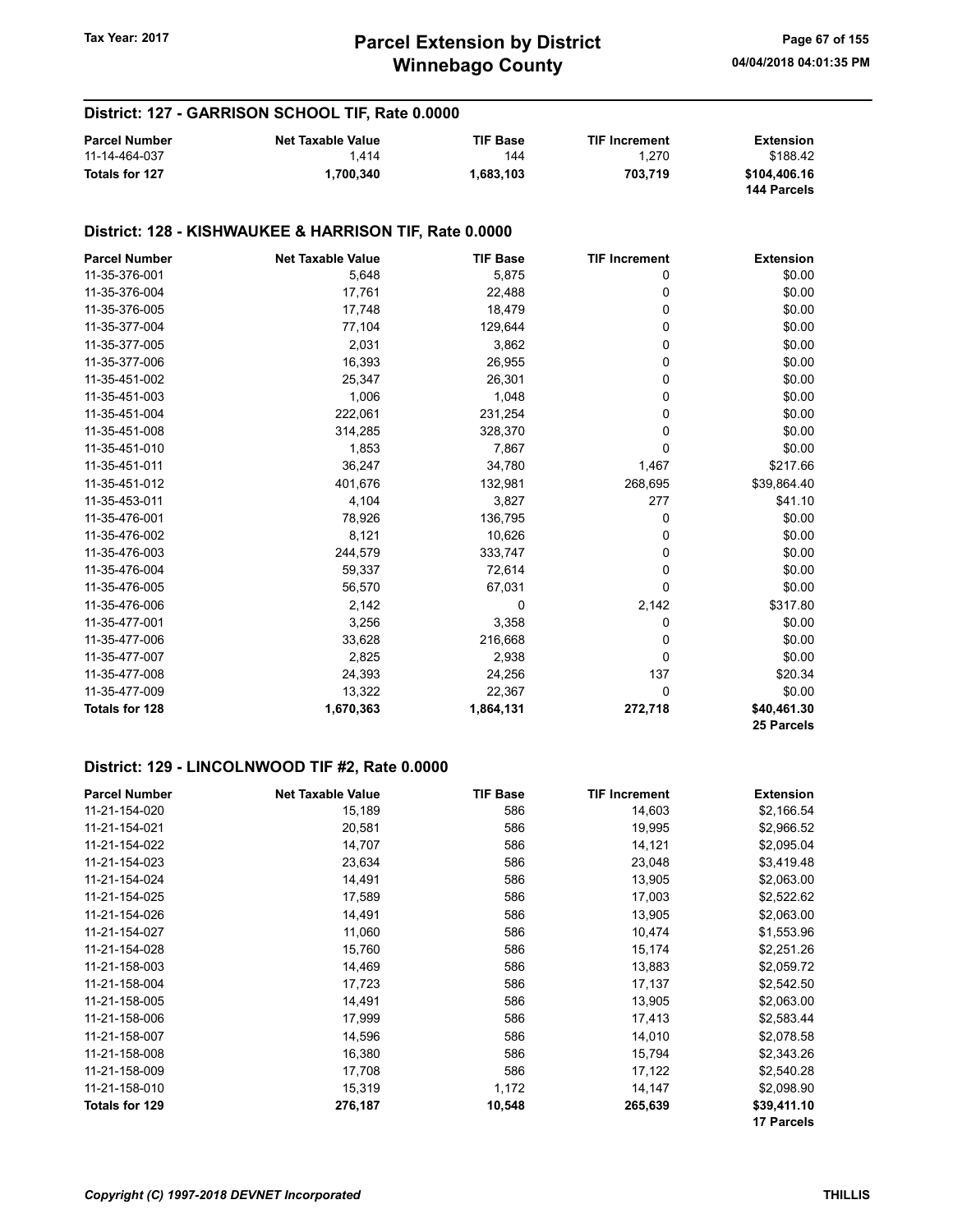# Winnebago County Tax Year: 2017 **Parcel Extension by District** Page 68 of 155

| <b>Parcel Number</b> | <b>Net Taxable Value</b> | <b>TIF Base</b> | <b>TIF Increment</b> | <b>Extension</b> |
|----------------------|--------------------------|-----------------|----------------------|------------------|
| 11-20-255-001        | 7,325                    | 7,736           | 0                    | \$0.00           |
| 11-20-255-002        | 0                        | 8,043           | 0                    | \$0.00           |
| 11-20-255-003        | 243                      | 13,631          | 0                    | \$0.00           |
| 11-20-255-004        | 243                      | 293             | 0                    | \$0.00           |
| 11-20-255-007        | 221                      | 266             | 0                    | \$0.00           |
| 11-20-255-008        | 221                      | 266             | 0                    | \$0.00           |
| 11-20-255-009        | 165                      | 266             | 0                    | \$0.00           |
| 11-20-255-010        | 165                      | 266             | 0                    | \$0.00           |
| 11-20-255-011        | 6,201                    | 439             | 5,762                | \$854.88         |
| 11-20-402-002        | 3,363                    | 7,758           | 0                    | \$0.00           |
| 11-20-402-008        | 7,914                    | 4,497           | 3,417                | \$506.96         |
| 11-20-402-009        | 4,985                    | 5,543           | 0                    | \$0.00           |
| 11-20-402-010        | 3,561                    | 3,569           | 0                    | \$0.00           |
| 11-20-402-013        | 213                      | 222             | 0                    | \$0.00           |
| 11-20-402-014        |                          | 6,534           |                      | \$0.00           |
| 11-20-402-015        | 165                      | 266             | 0                    | \$0.00           |
| 11-20-402-016        | 165                      | 266             | 0                    | \$0.00           |
| 11-20-402-017        | 165                      | 266             | 0                    | \$0.00           |
| 11-20-402-018        | 165                      | 266             | 0                    | \$0.00           |
| 11-20-402-019        | 165                      | 266             | 0                    | \$0.00           |
| 11-20-402-020        | 165                      | 266             | 0                    | \$0.00           |
| 11-20-402-021        | $\pmb{0}$                | 5,278           | 0                    | \$0.00           |
| 11-20-402-022        | 6,609                    | 8,021           | 0                    | \$0.00           |
| 11-20-402-023        | 154                      | 186             | 0                    | \$0.00           |
| 11-20-402-024        | 0                        | 6,125           | 0                    | \$0.00           |
| 11-20-402-025        | 0                        | 3,317           | 0                    | \$0.00           |
| 11-20-402-026        | 364                      | 5,342           | 0                    | \$0.00           |
| 11-20-402-027        | 7,636                    | 4,438           | 3,198                | \$474.46         |
| 11-20-403-004        |                          | 0               |                      | \$0.00           |
| 11-20-404-011        | 6,286                    | 569             | 5,717                | \$848.20         |
| 11-20-404-017        | 300                      | 810             | 0                    | \$0.00           |
| 11-20-404-018        | 300                      | 361             | 0                    | \$0.00           |
| 11-20-404-019        | 300                      | 361             | 0                    | \$0.00           |
| 11-20-404-020        | 3,730                    | 6,329           | 0                    | \$0.00           |
| 11-20-404-021        | 200                      | 6,334           | 0                    | \$0.00           |
| 11-20-404-022        | 3,875                    | 6,204           | 0                    | \$0.00           |
| 11-20-404-025        | 4,122                    | 546             | 3,576                | \$530.56         |
| 11-20-404-026        | 0                        | 6,001           | 0                    | \$0.00           |
| 11-20-405-001        | 163                      | 198             | 0                    | \$0.00           |
| 11-20-405-002        | 6,201                    | 3,471           | 2,730                | \$405.04         |
| 11-20-405-003        | 9,210                    | 6,915           | 2,295                | \$340.50         |
| 11-20-405-004        | 0                        | 4,656           | 0                    | \$0.00           |
| 11-20-405-005        | 160                      | 193             | 0                    | \$0.00           |
| 11-20-405-006        | 160                      | 193             | 0                    | \$0.00           |
| 11-20-405-007        | 160                      | 193             | 0                    | \$0.00           |
| 11-20-405-008        | 160                      | 193             | 0                    | \$0.00           |
| 11-20-405-009        | 3,475                    | 3,190           | 285                  | \$42.28          |
| 11-20-405-010        | 6,430                    | 8,919           | $\pmb{0}$            | \$0.00           |
| 11-20-405-011        | 160                      | 193             | 0                    | \$0.00           |
| 11-20-405-012        | 3,126                    | 9,833           | 0                    | \$0.00           |
| 11-20-405-015        | 163                      | 198             | 0                    | \$0.00           |
| 11-20-405-016        | 163                      | 198             | 0                    | \$0.00           |
| 11-20-405-017        | 163                      | 3,982           | 0                    | \$0.00           |
| 11-20-405-018        | 163                      | 198             | 0                    | \$0.00           |
| 11-20-405-021        | 328                      | 395             | $\pmb{0}$            | \$0.00           |
| 11-20-405-022        | 4,122                    | 387             | 3,735                | \$554.14         |
| 11-20-406-002        | 163                      | 198             | 0                    | \$0.00           |
| 11-20-406-003        | 6,038                    | 7,745           | 0                    | \$0.00           |
| 11-20-406-007        | 160                      | 193             | 0                    | \$0.00           |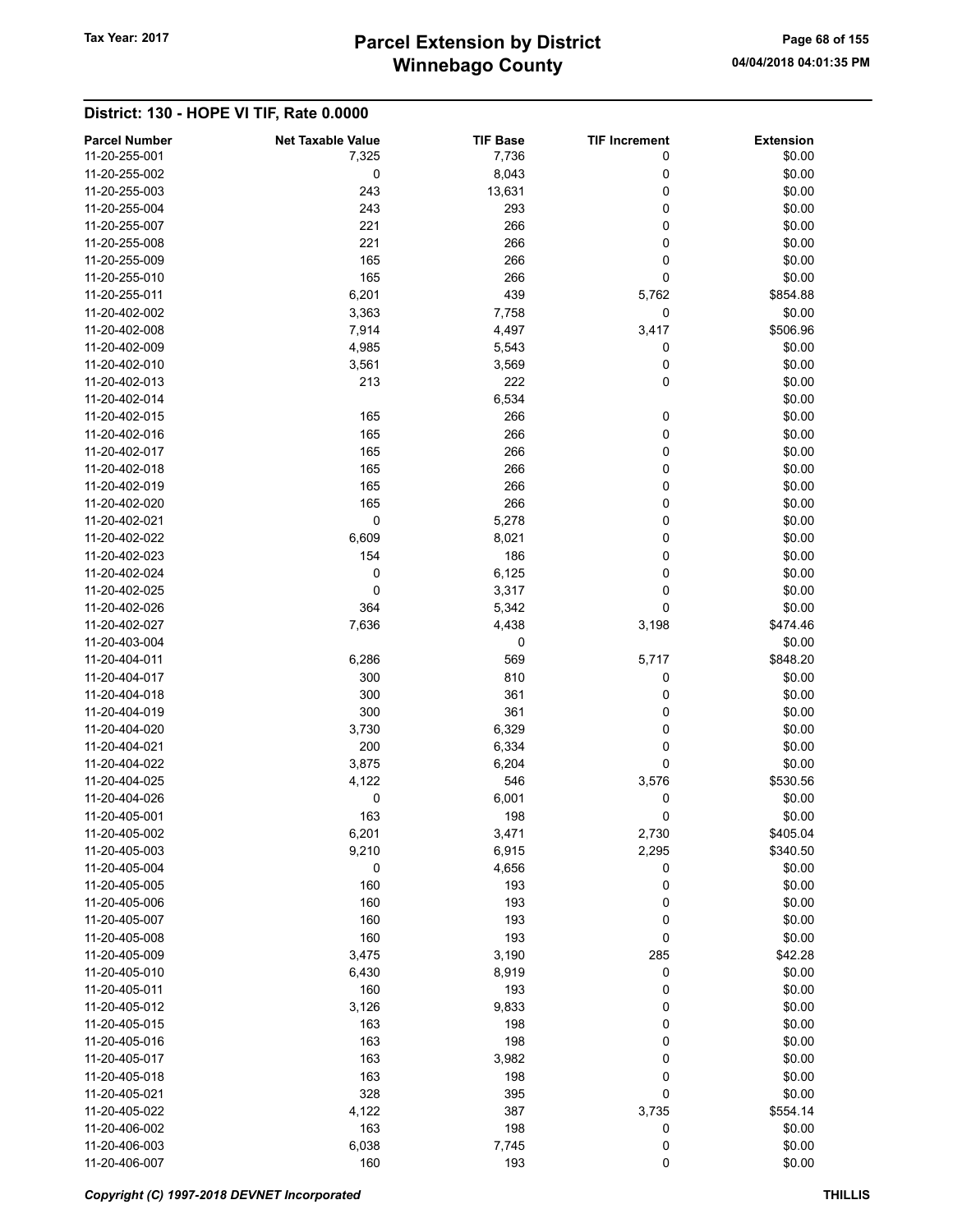# Winnebago County Tax Year: 2017 **Parcel Extension by District** Page 69 of 155

| <b>Parcel Number</b><br>11-20-406-008 | <b>Net Taxable Value</b><br>160 | <b>TIF Base</b><br>193 | <b>TIF Increment</b><br>0 | <b>Extension</b><br>\$0.00 |
|---------------------------------------|---------------------------------|------------------------|---------------------------|----------------------------|
| 11-20-406-014                         | 163                             | 3,205                  | 0                         | \$0.00                     |
| 11-20-406-015                         | 0                               | 10,212                 | 0                         | \$0.00                     |
| 11-20-406-016                         | 163                             | 5,354                  | 0                         | \$0.00                     |
| 11-20-406-017                         | 1,642                           | 4,515                  | 0                         | \$0.00                     |
| 11-20-406-018                         | 11,151                          | 11,723                 | 0                         | \$0.00                     |
| 11-20-406-019                         | 0                               | 9,243                  | 0                         | \$0.00                     |
| 11-20-406-020                         | $\mathbf 0$                     | 8,242                  | 0                         | \$0.00                     |
| 11-20-406-021                         | 6,202                           | 290                    | 5,912                     | \$877.12                   |
| 11-20-406-022                         | 4,123                           | 290                    | 3,833                     | \$568.68                   |
| 11-20-428-001                         | 160                             | 192                    | 0                         | \$0.00                     |
| 11-20-428-002                         | 163                             | 198                    | 0                         | \$0.00                     |
| 11-20-428-003                         | 7,842                           | 9,090                  | 0                         | \$0.00                     |
| 11-20-428-004                         |                                 | 3,024                  |                           | \$0.00                     |
| 11-20-428-005                         | 160                             | 192                    | 0                         | \$0.00                     |
| 11-20-428-006                         | 8,161                           | 10,646                 | 0                         | \$0.00                     |
| 11-20-428-010                         | 216                             | 7,852                  | 0                         | \$0.00                     |
| 11-20-428-011                         | 181                             | 219                    | 0                         | \$0.00                     |
| 11-20-428-012                         | 181                             | 219                    | 0                         | \$0.00                     |
| 11-20-428-013                         | 181                             | 219                    | 0                         | \$0.00                     |
| 11-20-428-014                         | 181                             | 219                    | 0                         | \$0.00                     |
| 11-20-428-015                         | 181                             | 1,353                  | 0                         | \$0.00                     |
| 11-20-428-016                         | 172                             | 5,351                  | 0                         | \$0.00                     |
| 11-20-428-017                         | 5,554                           | 6,660                  | 0                         | \$0.00                     |
| 11-20-428-018                         | 799                             | 843                    | 0                         |                            |
| 11-20-428-019                         |                                 |                        | 0                         | \$0.00<br>\$0.00           |
| 11-20-428-020                         | 1,767                           | 5,415                  | 0                         | \$0.00                     |
| 11-20-428-021                         | 3,182<br>7,621                  | 5,117<br>14,589        | 0                         | \$0.00                     |
| 11-20-428-022                         | 172                             | 207                    | 0                         | \$0.00                     |
| 11-20-428-023                         | 285                             | 344                    | 0                         | \$0.00                     |
| 11-20-428-024                         | 6,202                           | 299                    |                           | \$875.80                   |
| 11-20-429-005                         | 172                             | 0                      | 5,903<br>172              |                            |
| 11-20-429-006                         | 172                             | 0                      | 172                       | \$25.52<br>\$25.52         |
| 11-20-429-007                         | 172                             | 0                      | 172                       | \$25.52                    |
| 11-20-429-012                         |                                 | 4,317                  |                           | \$0.00                     |
| 11-20-429-015                         | 7,983                           | 319                    | 7,664                     | \$1,137.06                 |
| 11-20-429-018                         | 0                               | 3,726                  | 0                         | \$0.00                     |
| 11-20-429-019                         | 5,379                           | 4,170                  | 1,209                     | \$179.38                   |
| 11-20-429-020                         | 6,881                           | 10,566                 | 0                         | \$0.00                     |
| 11-20-429-021                         | 258                             | 1,994                  | 0                         | \$0.00                     |
| 11-20-429-022                         | 7,449                           | 5,539                  | 1,910                     | \$283.38                   |
| 11-20-429-023                         | 172                             | 5,972                  | 0                         | \$0.00                     |
| 11-20-429-025                         | 6,201                           | 414                    | 5,787                     | \$858.58                   |
| 11-20-429-026                         | 6,201                           | 319                    | 5,882                     | \$872.68                   |
| 11-20-429-027                         | 6,201                           | 319                    | 5,882                     | \$872.68                   |
| 11-20-429-028                         | 6,202                           | 426                    | 5,776                     | \$856.94                   |
| 11-20-429-029                         | 6,201                           | 319                    | 5,882                     | \$872.68                   |
| 11-20-429-030                         | 349                             | 1,308                  | 0                         | \$0.00                     |
| 11-20-429-031                         |                                 | 1,308                  |                           | \$0.00                     |
| 11-20-430-001                         | 6,114                           | 3,967                  | 2,147                     | \$318.54                   |
| 11-20-430-002                         | 3,928                           | 4,650                  | 0                         | \$0.00                     |
| 11-20-430-003                         | 4,223                           | 5,162                  | 0                         | \$0.00                     |
| 11-20-430-004                         | 0                               | 158                    | 0                         | \$0.00                     |
| 11-20-430-007                         | 6,201                           | 453                    | 5,748                     | \$852.80                   |
| 11-20-430-008                         | 6,201                           | 1,106                  | 5,095                     | \$755.92                   |
| 11-20-430-009                         | 188                             | 226                    | 0                         | \$0.00                     |
| 11-20-430-012                         | 1,777                           | 4,187                  | 0                         | \$0.00                     |
| 11-20-430-015                         | 188                             | 226                    | 0                         | \$0.00                     |
| 11-20-430-016                         | 188                             | 226                    | 0                         | \$0.00                     |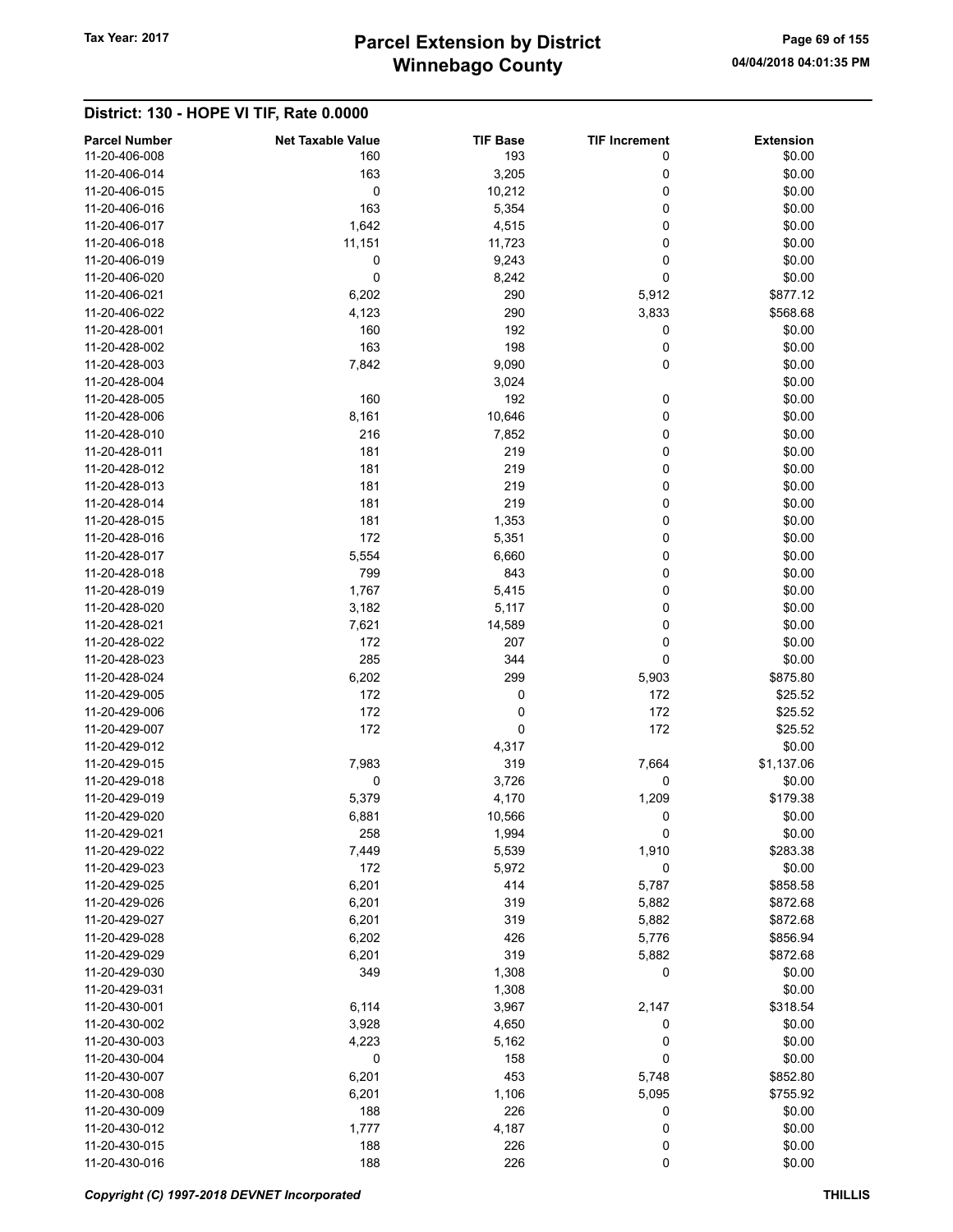# Winnebago County Tax Year: 2017 **Parcel Extension by District** Page 70 of 155

|                                       |                               |                        |                           | <b>Extension</b> |
|---------------------------------------|-------------------------------|------------------------|---------------------------|------------------|
| <b>Parcel Number</b><br>11-20-430-017 | <b>Net Taxable Value</b><br>0 | <b>TIF Base</b><br>111 | <b>TIF Increment</b><br>0 | \$0.00           |
| 11-20-430-018                         | 4,239                         |                        | $\mathbf 0$               | \$0.00           |
|                                       |                               | 4,265                  |                           |                  |
| 11-20-430-019                         | 4,104                         | 3,195                  | 909                       | \$134.86         |
| 11-20-430-021                         | 6,201                         | 453                    | 5,748                     | \$852.80         |
| 11-20-430-022                         | 376                           | 478                    | $\pmb{0}$                 | \$0.00           |
| 11-20-430-023                         | 20,858                        | 453                    | 20,405                    | \$3,027.36       |
| 11-20-431-001                         | 2,116                         | 3,700                  | 0                         | \$0.00           |
| 11-20-431-004                         | 5,000                         | 6,686                  | 0                         | \$0.00           |
| 11-20-431-005                         | 207                           | 248                    | 0                         | \$0.00           |
| 11-20-431-006                         | 3,115                         | 3,524                  | 0                         | \$0.00           |
| 11-20-431-007                         | 2,160                         | 11,441                 | 0                         | \$0.00           |
| 11-20-431-008                         | 349                           | 1,337                  | 0                         | \$0.00           |
| 11-20-431-009                         | 8,300                         | 9,357                  | 0                         | \$0.00           |
| 11-20-431-010                         | 275                           | 332                    | 0                         | \$0.00           |
| 11-20-431-011                         | 7,984                         | 11,954                 | 0                         | \$0.00           |
| 11-20-431-012                         | 183                           | 221                    | 0                         | \$0.00           |
| 11-20-431-015                         | 6,202                         | 650                    | 5,552                     | \$823.72         |
| 11-20-431-016                         |                               | 584                    |                           | \$0.00           |
| 11-20-431-017                         | 10,175                        | 11,426                 | 0                         | \$0.00           |
| 11-20-431-018                         | 45                            | 6,600                  | 0                         | \$0.00           |
| 11-20-452-001                         | 8,403                         | 428                    | 7,975                     | \$1,183.20       |
| 11-20-452-002                         | 1,966                         | 4,514                  | 0                         | \$0.00           |
| 11-20-452-003                         | 4,124                         | 361                    | 3,763                     | \$558.30         |
| 11-20-452-004                         | 183                           | 221                    | 0                         | \$0.00           |
| 11-20-452-016                         | 5,715                         | 4,660                  | 1,055                     | \$156.52         |
| 11-20-452-017                         | 4,797                         | 4,660                  | 137                       | \$20.34          |
| 11-20-452-028                         | 6,202                         | 294                    | 5,908                     | \$876.54         |
| 11-20-452-029                         | 4,124                         | 294                    | 3,830                     | \$568.24         |
| 11-20-452-031                         | 6,202                         | 293                    | 5,909                     | \$876.68         |
| 11-20-452-032                         | 4,124                         | 293                    | 3,831                     | \$568.38         |
| 11-20-452-033                         | 6,202                         | 293                    | 5,909                     | \$876.68         |
| 11-20-452-034                         | 4,124                         | 293                    | 3,831                     | \$568.38         |
| 11-20-452-035                         | 8,402                         | 391                    | 8,011                     | \$1,188.54       |
| 11-20-452-036                         | 6,201                         | 391                    | 5,810                     | \$862.00         |
| 11-20-452-037                         | 324                           | 412                    | 0                         | \$0.00           |
|                                       | 171                           | 206                    | 0                         | \$0.00           |
| 11-20-453-001                         |                               |                        |                           |                  |
| 11-20-453-002                         | 0                             | 4,004                  | 0                         | \$0.00           |
| 11-20-453-003                         | 3,373                         | 3,064                  | 309                       | \$45.84          |
| 11-20-453-009                         | 1,837                         | 7,639                  | 0                         | \$0.00           |
| 11-20-453-010                         | 1,125                         | 2,364                  | 0                         | \$0.00           |
| 11-20-453-013                         | 160                           | 193                    | $\pmb{0}$                 | \$0.00           |
| 11-20-453-014                         | 160                           | 193                    | 0                         | \$0.00           |
| 11-20-453-015                         | 7,680                         | 10,215                 | 0                         | \$0.00           |
| 11-20-453-016                         | 160                           | 193                    | 0                         | \$0.00           |
| 11-20-453-017                         | 160                           | 193                    | 0                         | \$0.00           |
| 11-20-453-018                         | 3,185                         | 5,441                  | 0                         | \$0.00           |
| 11-20-453-021                         | 321                           | 5,452                  | 0                         | \$0.00           |
| 11-20-453-022                         | $\pmb{0}$                     | 3,690                  | 0                         | \$0.00           |
| 11-20-453-025                         | 160                           | 193                    | 0                         | \$0.00           |
| 11-20-453-026                         | 160                           | 193                    | 0                         | \$0.00           |
| 11-20-453-027                         | 197                           | 237                    | 0                         | \$0.00           |
| 11-20-453-029                         | 6,201                         | 387                    | 5,814                     | \$862.58         |
| 11-20-453-030                         | 6,201                         | 377                    | 5,824                     | \$864.08         |
| 11-20-453-031                         | 6,201                         | 309                    | 5,892                     | \$874.16         |
| 11-20-453-032                         | 4,122                         | 309                    | 3,813                     | \$565.72         |
| 11-20-453-033                         | 8,402                         | 387                    | 8,015                     | \$1,189.14       |
| 11-20-453-034                         | 6,201                         | 1,173                  | 5,028                     | \$745.98         |
| 11-20-454-003                         | 2,033                         | 4,096                  | 0                         | \$0.00           |
| 11-20-454-004                         | 4,942                         | 13,362                 | $\mathbf 0$               | \$0.00           |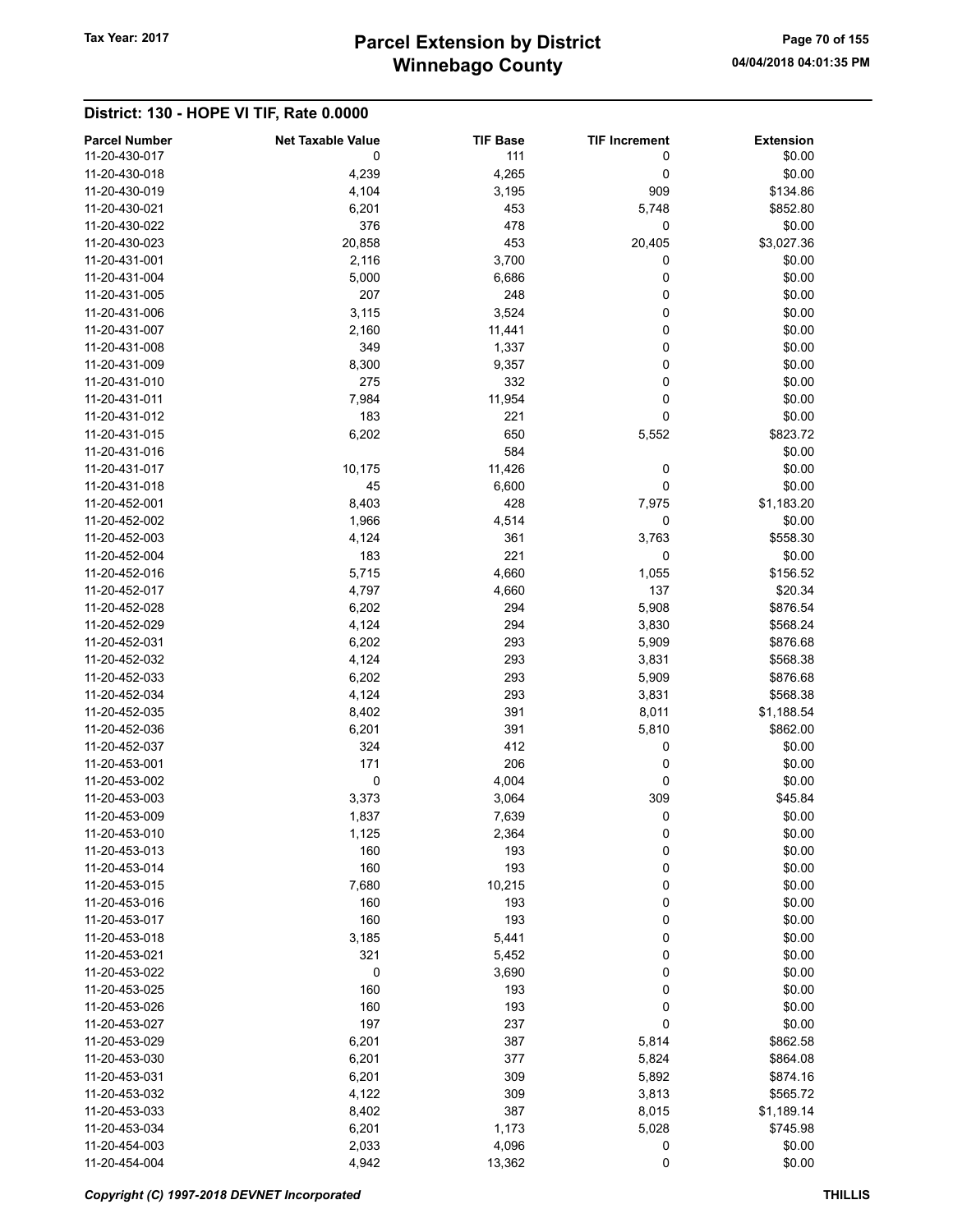| <b>Parcel Number</b> | <b>Net Taxable Value</b> | <b>TIF Base</b> | <b>TIF Increment</b> | <b>Extension</b> |
|----------------------|--------------------------|-----------------|----------------------|------------------|
| 11-20-454-005        | 8,158                    | 5,154           | 3,004                | \$445.68         |
| 11-20-454-006        |                          | 7,056           |                      | \$0.00           |
| 11-20-454-011        | 160                      | 193             | 0                    | \$0.00           |
| 11-20-454-014        | 160                      | 193             | 0                    | \$0.00           |
| 11-20-454-015        | 5,487                    | 3,813           | 1,674                | \$248.36         |
| 11-20-454-016        | 160                      | 193             | 0                    | \$0.00           |
| 11-20-454-017        | 160                      | 193             | 0                    | \$0.00           |
| 11-20-454-018        | 160                      | 193             | 0                    | \$0.00           |
| 11-20-454-019        | 160                      | 193             | 0                    | \$0.00           |
| 11-20-454-020        | 160                      | 193             | 0                    | \$0.00           |
| 11-20-454-021        | 160                      | 1,763           | 0                    | \$0.00           |
| 11-20-454-022        | 160                      | 193             | 0                    | \$0.00           |
| 11-20-454-023        | 160                      | 193             | 0                    | \$0.00           |
| 11-20-454-024        | 160                      | 193             | 0                    | \$0.00           |
| 11-20-454-025        | 160                      | 1,531           | 0                    | \$0.00           |
| 11-20-454-026        | 160                      | 3,990           | 0                    | \$0.00           |
| 11-20-454-027        | 0                        | 5,811           | 0                    | \$0.00           |
| 11-20-454-028        | 6,201                    | 387             | 5,814                | \$862.58         |
| 11-20-454-029        | 4,122                    | 309             | 3,813                | \$565.72         |
| 11-20-454-030        | 6,201                    | 8,463           | 0                    | \$0.00           |
| 11-20-454-031        | 8,402                    | 387             | 8,015                | \$1,189.14       |
| 11-20-455-003        | 199                      | 287             | 0                    | \$0.00           |
| 11-20-455-004        | 8,750                    | 13,477          | 0                    | \$0.00           |
| 11-20-455-005        | 12,234                   | 13,506          | 0                    | \$0.00           |
| 11-20-455-006        |                          |                 |                      | \$0.00           |
|                      | 9,610                    | 10,336          | 0                    |                  |
| 11-20-455-010        | 9,483                    | 9,126           | 357                  | \$52.98          |
| 11-20-455-011        | 7,190                    | 13,030          | 0                    | \$0.00           |
| 11-20-455-017        | 7,539                    | 343             | 7,196                | \$1,067.62       |
| 11-20-455-018        | 12,261                   | 343             | 11,918               | \$1,768.20       |
| 11-20-455-019        | 12,539                   | 343             | 12,196               | \$1,809.44       |
| 11-20-455-020        |                          | 0               |                      | \$0.00           |
| 11-20-455-021        |                          | 0               |                      | \$0.00           |
| 11-20-455-022        | 11,084                   | 362             | 10,722               | \$1,590.76       |
| 11-20-456-001        | 160                      | 193             | 0                    | \$0.00           |
| 11-20-456-002        | 160                      | 193             | 0                    | \$0.00           |
| 11-20-456-003        | 160                      | 193             | 0                    | \$0.00           |
| 11-20-456-004        | 160                      | 3,474           | 0                    | \$0.00           |
| 11-20-456-009        | 160                      | 3,615           | 0                    | \$0.00           |
| 11-20-456-010        | 160                      | 193             | 0                    | \$0.00           |
| 11-20-456-011        | 0                        | 5,616           | 0                    | \$0.00           |
| 11-20-456-020        | 0                        | 101             | 0                    | \$0.00           |
| 11-20-456-025        | 160                      | 193             | 0                    | \$0.00           |
| 11-20-456-026        | 3,103                    | 3,710           | 0                    | \$0.00           |
| 11-20-456-027        | 2,370                    | 3,500           | 0                    | \$0.00           |
| 11-20-456-028        | 4,421                    | 4,438           | 0                    | \$0.00           |
| 11-20-456-029        | 160                      | 1,541           | 0                    | \$0.00           |
| 11-20-456-033        | 160                      | 193             | 0                    | \$0.00           |
| 11-20-456-037        | 10,237                   | 290             | 9,947                | \$1,475.78       |
| 11-20-456-038        | 0                        | 97              | 0                    | \$0.00           |
| 11-20-456-039        | 13,092                   | 464             | 12,628               | \$1,873.54       |
| 11-20-456-040        | 4,144                    | 10,296          | 0                    | \$0.00           |
| 11-20-456-042        | 321                      | 387             | 0                    | \$0.00           |
| 11-20-456-043        | 11,881                   | 290             | 11,591               | \$1,719.68       |
| 11-20-456-045        | 11,963                   | 290             | 11,673               | \$1,731.84       |
| 11-20-456-046        | 11,963                   | 290             | 11,673               | \$1,731.84       |
| 11-20-456-047        | 11,961                   | 387             | 11,574               | \$1,717.16       |
| 11-20-456-048        | 10,237                   | 290             | 9,947                | \$1,475.78       |
| 11-20-456-049        | 11,963                   | 290             | 11,673               | \$1,731.84       |
| 11-20-456-050        | 481                      | 580             | 0                    | \$0.00           |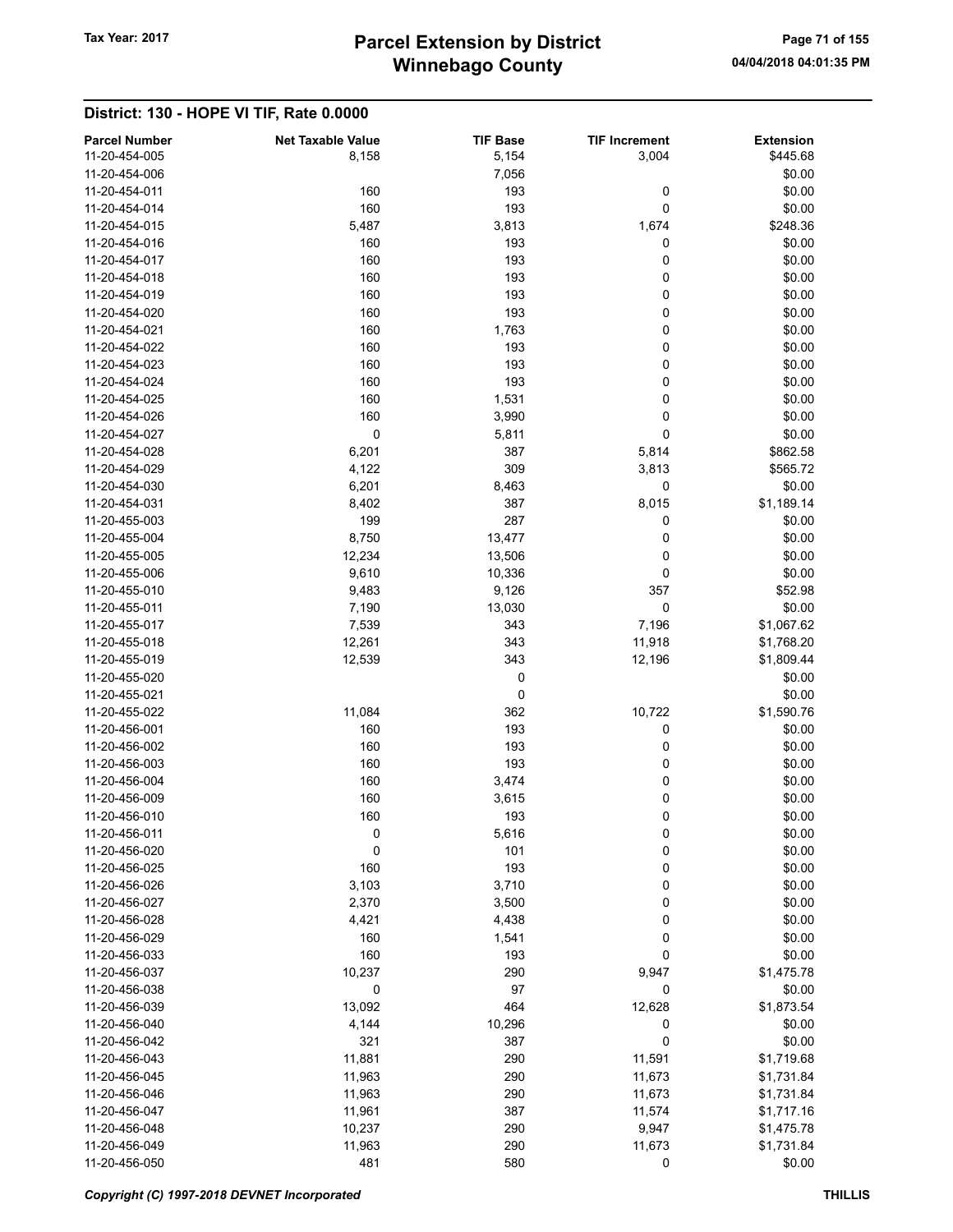# Winnebago County Tax Year: 2017 **Parcel Extension by District** Page 72 of 155

| <b>Parcel Number</b> | <b>Net Taxable Value</b> | <b>TIF Base</b> | <b>TIF Increment</b> | <b>Extension</b> |
|----------------------|--------------------------|-----------------|----------------------|------------------|
| 11-20-456-052        | 12,218                   | 3,354           | 8,864                | \$1,315.10       |
| 11-20-456-053        | 12,496                   | 290             | 12,206               | \$1,810.92       |
| 11-20-456-054        | 0                        | 145             | 0                    | \$0.00           |
| 11-20-456-055        | 6,933                    | 4,586           | 2,347                | \$348.22         |
| 11-20-457-004        | 160                      | 193             | 0                    | \$0.00           |
| 11-20-457-010        | 160                      | 193             | 0                    | \$0.00           |
| 11-20-457-011        | 160                      | 4,676           | 0                    | \$0.00           |
| 11-20-457-018        | 160                      | 1,249           | 0                    | \$0.00           |
| 11-20-457-028        | 160                      | 193             | 0                    | \$0.00           |
| 11-20-457-029        | 9,575                    | 10,558          | 0                    | \$0.00           |
| 11-20-457-030        | 160                      | 193             | 0                    | \$0.00           |
| 11-20-457-034        | 160                      | 1,308           | 0                    | \$0.00           |
| 11-20-457-042        | 0                        | 11,138          | 0                    | \$0.00           |
| 11-20-457-043        | 11,881                   | 290             | 11,591               | \$1,719.68       |
| 11-20-457-044        | 11,881                   | 290             | 11,591               | \$1,719.68       |
| 11-20-457-045        | 11,881                   | 290             | 11,591               | \$1,719.68       |
| 11-20-457-046        |                          | 290             |                      | \$0.00           |
| 11-20-457-047        | 11,881                   | 290             | 11,591               | \$1,719.68       |
| 11-20-457-048        | 12,247                   | 338             | 11,909               | \$1,766.86       |
| 11-20-457-049        | 13,746                   | 193             | 13,553               | \$2,010.76       |
| 11-20-457-050        | 12,218                   | 306             | 11,912               | \$1,767.30       |
| 11-20-457-051        | 12,218                   | 306             | 11,912               | \$1,767.30       |
| 11-20-457-052        | 12,298                   | 386             | 11,912               | \$1,767.30       |
| 11-20-457-053        | 12,576                   | 386             | 12,190               | \$1,808.54       |
| 11-20-457-054        | 12,298                   | 386             | 11,912               | \$1,767.30       |
| 11-20-457-055        | 12,576                   | 386             | 12,190               | \$1,808.54       |
| 11-20-457-056        | 12,245                   | 386             | 11,859               | \$1,759.44       |
| 11-20-457-057        | 12,298                   | 386             | 11,912               | \$1,767.30       |
| 11-20-457-058        | 6,004                    | 7,318           | $\mathbf 0$          | \$0.00           |
| 11-20-476-002        | 6,202                    | 361             | 5,841                | \$866.60         |
| 11-20-476-003        | 300                      | 5,828           | 0                    | \$0.00           |
| 11-20-476-004        | 4,277                    | 6,894           | 0                    | \$0.00           |
| 11-20-476-005        | 174                      | 210             | 0                    | \$0.00           |
| 11-20-476-006        | 198                      | 227             | 0                    | \$0.00           |
| 11-20-476-007        | 176                      | 212             | 0                    | \$0.00           |
| 11-20-476-008        | 176                      | 212             | 0                    | \$0.00           |
| 11-20-476-009        | 176                      | 212             | 0                    | \$0.00           |
| 11-20-476-013        |                          | 0               |                      | \$0.00           |
| 11-20-476-014        |                          | 0               |                      | \$0.00           |
| 11-20-476-015        | 498                      | 3,970           | 0                    | \$0.00           |
| 11-20-476-016        | 176                      | 212             | 0                    | \$0.00           |
| 11-20-476-017        | 176                      | 1,242           | 0                    | \$0.00           |
| 11-20-476-020        | 6,342                    | 6,191           | 151                  | \$22.40          |
| 11-20-476-021        | 349                      | 6,932           | $\boldsymbol{0}$     | \$0.00           |
| 11-20-476-022        | 7,897                    | 10,125          | 0                    | \$0.00           |
| 11-20-476-023        | 4,122                    | 319             | 3,803                | \$564.22         |
| 11-20-476-024        | 6,201                    | 319             | 5,882                | \$872.68         |
| 11-20-476-025        | 8,403                    | 425             | 7,978                | \$1,183.64       |
| 11-20-477-001        | 0                        | 5,664           | 0                    | \$0.00           |
| 11-20-477-007        | 0                        | 5,108           | 0                    | \$0.00           |
| 11-20-477-010        | 2,812                    | 6,849           | 0                    | \$0.00           |
| 11-20-477-013        |                          | 3,603           |                      | \$0.00           |
| 11-20-477-016        | 2,812                    | 4,678           | $\boldsymbol{0}$     | \$0.00           |
| 11-20-477-019        | 4,122                    | 319             | 3,803                | \$564.22         |
| 11-20-477-020        | 0                        | 106             | 0                    | \$0.00           |
| 11-20-477-021        | 176                      | 212             | 0                    | \$0.00           |
| 11-20-477-022        | 6,954                    | 10,863          | 0                    | \$0.00           |
| 11-20-477-023        | 322                      | 9,700           | 0                    | \$0.00           |
| 11-20-477-024        | 9,994                    | 426             | 9,568                | \$1,419.54       |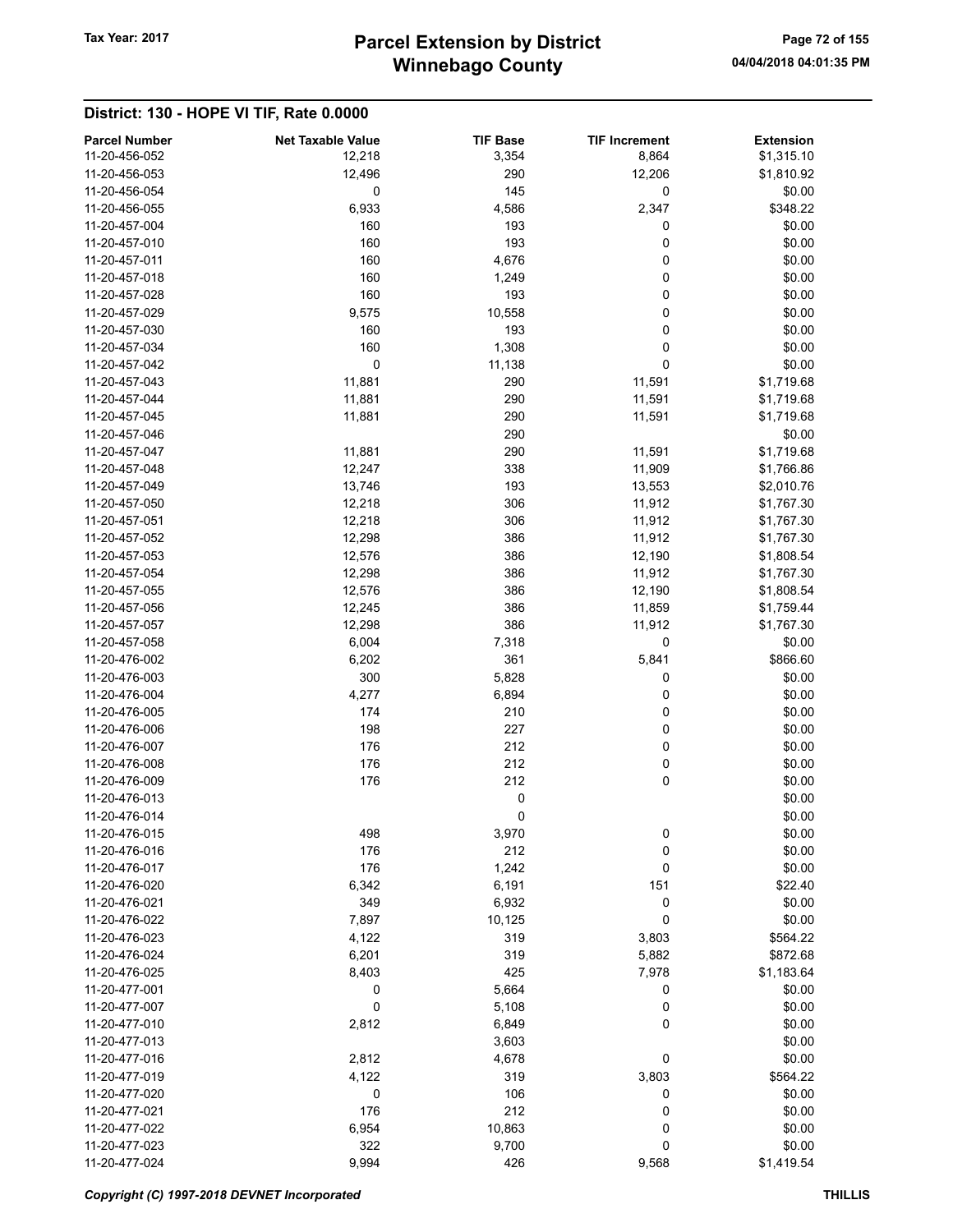# Winnebago County Tax Year: 2017 **Parcel Extension by District** Page 73 of 155

#### District: 130 - HOPE VI TIF, Rate 0.0000

| <b>Parcel Number</b><br>11-20-477-025 | <b>Net Taxable Value</b><br>9,994 | <b>TIF Base</b><br>426 | <b>TIF Increment</b><br>9,568 | <b>Extension</b><br>\$1,419.54 |
|---------------------------------------|-----------------------------------|------------------------|-------------------------------|--------------------------------|
| 11-20-477-026                         | 8,403                             | 426                    | 7,977                         | \$1,183.50                     |
| 11-20-477-027                         | 6,201                             | 388                    | 5,813                         | \$862.44                       |
| 11-20-477-028                         |                                   | 722                    |                               | \$0.00                         |
| 11-20-478-001                         | 237                               | 286                    | 0                             | \$0.00                         |
| 11-20-478-002                         | 4,612                             | 5,343                  | 0                             | \$0.00                         |
| 11-20-478-011                         | 3,894                             | 5,601                  | 0                             | \$0.00                         |
| 11-20-478-012                         | 0                                 | 166                    | 0                             | \$0.00                         |
| 11-20-478-013                         | 8,213                             | 8,107                  | 106                           | \$15.74                        |
| 11-20-478-014                         | 0                                 | 166                    | 0                             | \$0.00                         |
| 11-20-478-015                         | 8,999                             | 10,626                 | 0                             | \$0.00                         |
| 11-20-478-016                         | 11,030                            | 12,719                 | 0                             | \$0.00                         |
| 11-20-478-017                         | 17,971                            | 9,928                  | 8,043                         | \$1,193.28                     |
| 11-20-478-018                         | 275                               | 332                    | 0                             | \$0.00                         |
| 11-20-478-019                         | 5,299                             | 6,587                  | 0                             | \$0.00                         |
| 11-20-478-020                         | 3,487                             | 5,183                  | 0                             | \$0.00                         |
| 11-20-478-021                         | 825                               | 873                    | 0                             | \$0.00                         |
| 11-20-478-022                         | 183                               | 221                    | 0                             | \$0.00                         |
| 11-20-478-023                         | 183                               | 221                    | 0                             | \$0.00                         |
| 11-20-478-024                         | 2,649                             | 4,191                  | 0                             | \$0.00                         |
| 11-20-478-025                         | 2,638                             | 4,185                  | 0                             | \$0.00                         |
| 11-20-478-026                         | 12,713                            | 18,358                 | 0                             | \$0.00                         |
| 11-20-478-028                         | 4,115                             | 370                    | 3,745                         | \$555.62                       |
| 11-20-478-030                         | 6,201                             | 382                    | 5,819                         | \$863.32                       |
| 11-20-478-031                         | 6,201                             | 312                    | 5,889                         | \$873.72                       |
| 11-20-479-001                         | 233                               | 6,180                  | 0                             | \$0.00                         |
| 11-20-479-002                         | 228                               | 276                    | 0                             | \$0.00                         |
| 11-20-479-003                         | 10,577                            | 14,519                 | 0                             | \$0.00                         |
| 11-20-479-008                         | 367                               | 6,295                  | 0                             | \$0.00                         |
| 11-20-479-009                         | 179                               | 215                    | 0                             | \$0.00                         |
| 11-20-479-010                         | 7,383                             | 10,756                 | 0                             | \$0.00                         |
| 11-20-479-011                         | 321                               | 387                    | 0                             | \$0.00                         |
| 11-20-479-012                         | 183                               | 221                    | 0                             | \$0.00                         |
| 11-20-479-013                         | 2,487                             | 3,512                  | 0                             | \$0.00                         |
| 11-20-479-014                         | 6,643                             | 9,399                  | 0                             | \$0.00                         |
| 11-20-479-015                         | 0                                 | 11,612                 | 0                             | \$0.00                         |
| 11-20-479-016                         | 5,331                             | 7,896                  | 0                             | \$0.00                         |
| 11-20-479-017                         | 6,530                             | 7,772                  | 0                             | \$0.00                         |
| 11-20-479-020                         | 2,501                             | 7,797                  | 0                             | \$0.00                         |
| 11-20-479-021                         | 0                                 | 11,399                 | 0                             | \$0.00                         |
| 11-20-479-022                         | 179                               | 215                    | 0                             | \$0.00                         |
| 11-20-479-023                         | 551                               | 664                    | 0                             | \$0.00                         |
| 11-20-479-025                         | 1,683                             | 10,874                 | 0                             | \$0.00                         |
| 11-20-479-026                         | 6,201                             | 442                    | 5,759                         | \$854.42                       |
| 11-20-479-028                         | 4,122                             | 332                    | 3,790                         | \$562.30                       |
| 11-20-479-029                         | 6,201                             | 332                    | 5,869                         | \$870.74                       |
| 11-20-480-001                         |                                   | 0                      |                               | \$0.00                         |
| 11-20-480-002                         |                                   | 0                      |                               | \$0.00                         |
| 11-20-480-003                         | 16,607                            | 13,175                 | 3,432                         | \$509.18                       |
| 11-20-480-004                         | 176                               | 212                    | 0                             | \$0.00                         |
| 11-20-480-005                         | 176                               | 212                    | 0                             | \$0.00                         |
| 11-20-480-006                         | 176                               | 212                    | 0                             | \$0.00                         |
| 11-20-480-007                         | 176                               | 212                    | 0                             | \$0.00                         |
| 11-20-480-008                         | 3,181                             | 3,139                  | 42                            | \$6.24                         |
| 11-20-480-009                         | 3,533                             | 4,655                  | 0                             | \$0.00                         |
| 11-20-480-010                         | 176                               | 212                    | 0                             | \$0.00                         |
| 11-20-480-011                         | 176                               | 212                    | 0                             | \$0.00                         |
| 11-20-480-012                         | 176                               | 212                    | 0                             | \$0.00                         |
| 11-20-480-013                         | 353                               | 426                    | $\pmb{0}$                     | \$0.00                         |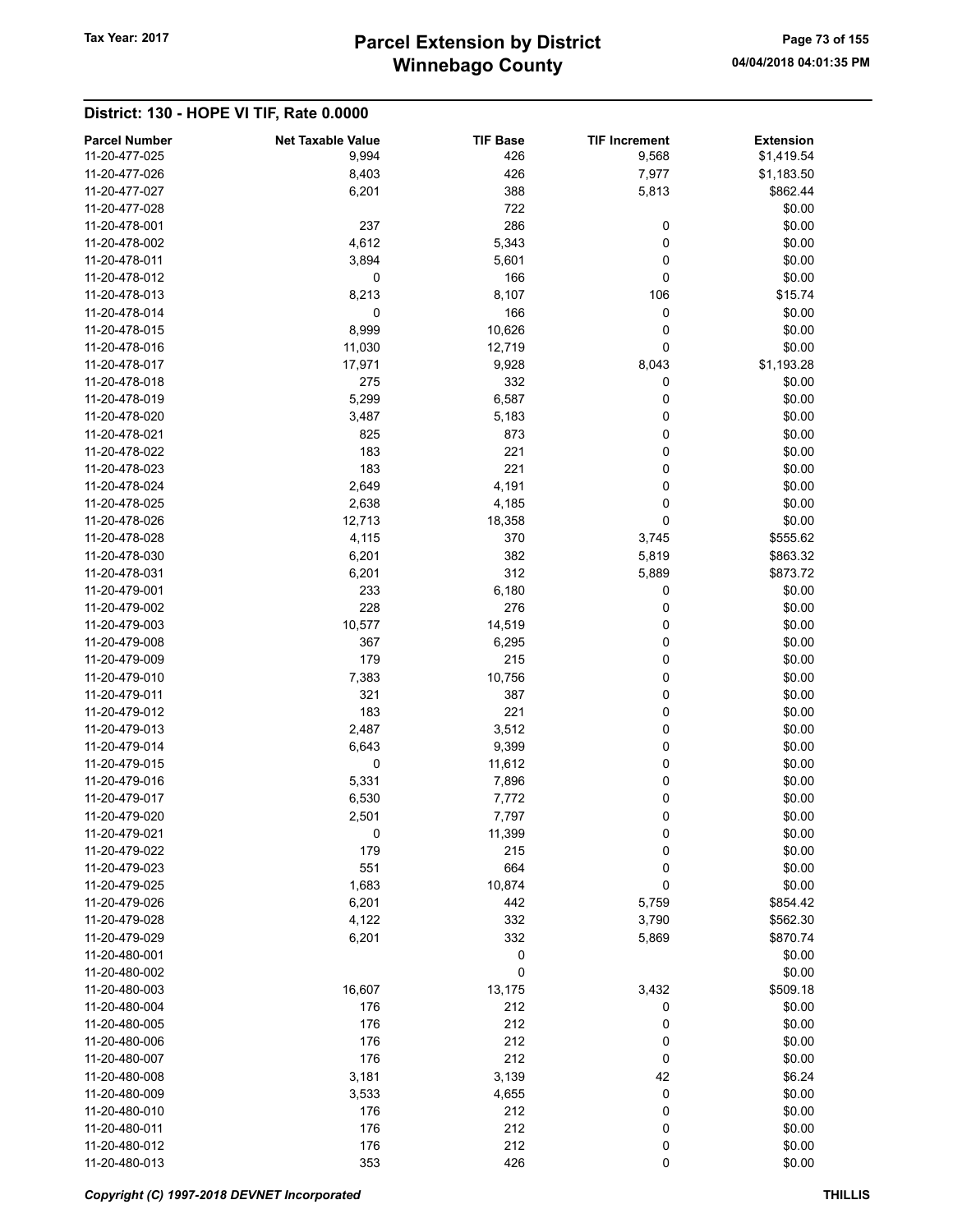#### District: 130 - HOPE VI TIF, Rate 0.0000

| <b>Parcel Number</b><br>11-20-480-017 | <b>Net Taxable Value</b><br>12,273 | <b>TIF Base</b><br>356 | <b>TIF Increment</b><br>11,917 | <b>Extension</b><br>\$1,768.04 |
|---------------------------------------|------------------------------------|------------------------|--------------------------------|--------------------------------|
| 11-20-480-018                         | 4,966                              | 5,271                  | 0                              | \$0.00                         |
| 11-20-480-019                         | 235                                | 284                    | 0                              | \$0.00                         |
| 11-20-480-020                         | 0                                  | 154                    | 0                              | \$0.00                         |
| 11-20-480-021                         | 12,188                             | 319                    | 11,869                         | \$1,760.92                     |
| 11-20-480-027                         | 176                                | 212                    | 0                              | \$0.00                         |
| 11-20-480-028                         | 3,864                              | 3,828                  | 36                             | \$5.34                         |
| 11-20-480-038                         |                                    | 319                    |                                | \$0.00                         |
| 11-20-480-039                         |                                    | 319                    |                                | \$0.00                         |
| 11-20-480-040                         | 11,904                             | 319                    | 11,585                         | \$1,718.80                     |
| 11-20-480-041                         | 11,904                             | 319                    | 11,585                         | \$1,718.80                     |
| 11-20-480-042                         | 6,568                              | 319                    | 6,249                          | \$927.12                       |
| 11-20-480-043                         | 13,065                             | 436                    | 12,629                         | \$1,873.68                     |
| 11-20-480-044                         | 12,330                             | 426                    | 11,904                         | \$1,766.12                     |
| 11-20-480-045                         | 13,722                             | 5,826                  | 7,896                          | \$1,171.48                     |
| 11-20-480-048                         | 19,587                             | 638                    | 18,949                         | \$2,811.34                     |
| 11-20-481-001                         | 475                                | 4,831                  | 0                              | \$0.00                         |
| 11-20-481-002                         | 305                                | 367                    | 0                              | \$0.00                         |
| 11-20-481-003                         | 264                                | 319                    | 0                              | \$0.00                         |
| 11-20-481-019                         |                                    | $\mathbf 0$            |                                | \$0.00                         |
| 11-20-481-020                         | 264                                | 319                    | 0                              | \$0.00                         |
| 11-20-481-023                         | 176                                | 212                    | 0                              | \$0.00                         |
| 11-20-481-036                         |                                    | 0                      |                                | \$0.00                         |
| 11-20-481-038                         |                                    | 0                      |                                | \$0.00                         |
| 11-20-481-039                         | 441                                | 532                    | 0                              | \$0.00                         |
| 11-20-481-040                         | 13,499                             | 531                    | 12,968                         | \$1,923.98                     |
| 11-20-481-041                         | 4,143                              | 424                    | 3,719                          | \$551.76                       |
| 11-20-481-042                         | 7,301                              | 424                    | 6,877                          | \$1,020.30                     |
| 11-20-481-043                         | 11,418                             | 424                    | 10,994                         | \$1,631.10                     |
| 11-20-482-003                         | 5,102                              | 5,629                  | 0                              | \$0.00                         |
| 11-20-482-004                         | 11,751                             | 11,230                 | 521                            | \$77.30                        |
| 11-20-482-005                         | 183                                | 3,737                  | 0                              | \$0.00                         |
| 11-20-482-009                         | 183                                | 221                    | 0                              | \$0.00                         |
| 11-20-482-010                         | 11,941                             | 11,504                 | 437                            | \$64.84                        |
| 11-20-482-019                         | 198                                | 238                    | 0                              | \$0.00                         |
| 11-20-482-020                         | 3,696                              | 4,568                  | 0                              | \$0.00                         |
| 11-20-482-021                         | 5,599                              | 8,640                  | 0                              | \$0.00                         |
| 11-20-482-022                         | 183                                | 221                    | 0                              | \$0.00                         |
| 11-20-482-023                         | 367                                | 443                    | 0                              | \$0.00                         |
| 11-20-482-024                         | 5,831                              | 9,412                  | 0                              | \$0.00                         |
| 11-20-482-025                         | 183                                | 3,597                  | 0                              | \$0.00                         |
| 11-20-482-026                         | 183                                | 221                    | 0                              | \$0.00                         |
| 11-20-482-027                         | 7,764                              | 7,840                  | 0                              | \$0.00                         |
| 11-20-482-028                         | 0                                  | 111                    | 0                              | \$0.00                         |
| 11-20-482-029                         | 1,261                              | 8,605                  | 0                              | \$0.00                         |
| 11-20-482-030                         | 183                                | 221                    | 0                              | \$0.00                         |
| 11-20-482-037                         | 11,069                             | 332                    | 10,737                         | \$1,592.98                     |
| 11-20-482-038                         | 9,569                              | 332                    | 9,237                          | \$1,370.44                     |
| 11-20-482-042                         | 12,636                             | 238                    | 12,398                         | \$1,839.40                     |
| 11-20-482-043                         | 13,333                             | 608                    | 12,725                         | \$1,887.92                     |
| 11-20-482-045                         |                                    | 5,599                  |                                | \$0.00                         |
| 11-20-483-001                         | 198                                | 238                    | 0                              | \$0.00                         |
| 11-20-483-002                         | 2,649                              | 4,131                  | 0                              | \$0.00                         |
| 11-20-483-003                         | 3,836                              | 3,860                  | 0                              | \$0.00                         |
| 11-20-483-004                         | 183                                | 221                    | 0                              | \$0.00                         |
| 11-20-483-005                         | 10,307                             | 8,512                  | 1,795                          | \$266.32                       |
| 11-20-483-006                         | 203                                | 242                    | 0                              | \$0.00                         |
| 11-20-483-007                         | 183                                | 221                    | 0                              | \$0.00                         |
| 11-20-483-008                         | $\pmb{0}$                          | 111                    | 0                              | \$0.00                         |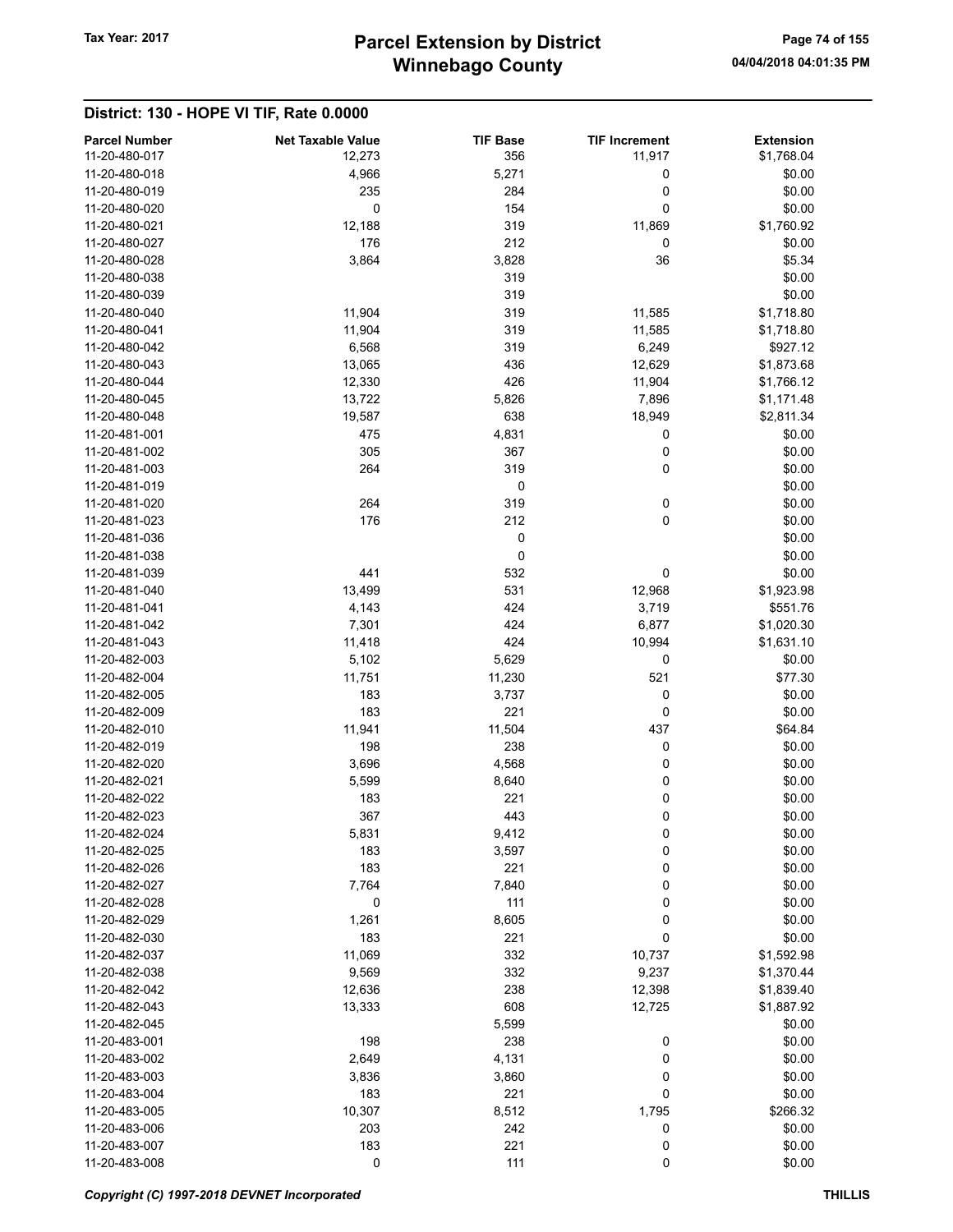# District: 130 - HOPE VI TIF, Rate 0.0000

| <b>Parcel Number</b> | <b>Net Taxable Value</b> | <b>TIF Base</b> | <b>TIF Increment</b> | <b>Extension</b>            |
|----------------------|--------------------------|-----------------|----------------------|-----------------------------|
| 11-20-483-009        | 4,423                    | 9,590           | 0                    | \$0.00                      |
| 11-20-483-012        | 257                      | 309             | 0                    | \$0.00                      |
| 11-20-483-019        | 5,821                    | 5,738           | 83                   | \$12.32                     |
| 11-20-483-024        | 11.121                   | 1,433           | 9.688                | \$1,437.34                  |
| 11-20-483-025        | 2.937                    | 8,663           | 0                    | \$0.00                      |
| 11-20-483-026        | 275                      | 332             | 0                    | \$0.00                      |
| 11-20-483-027        | 0                        | 111             | 0                    | \$0.00                      |
| 11-20-483-028        | $\Omega$                 | 111             | $\mathbf{0}$         | \$0.00                      |
| 11-20-483-036        | 12.007                   | 443             | 11.564               | \$1,715.68                  |
| 11-20-483-037        | 367                      | 443             | 0                    | \$0.00                      |
| 11-20-483-040        | 17.210                   | 221             | 16.989               | \$2,520.54                  |
| 11-20-483-041        | 12.973                   | 586             | 12,387               | \$1,837.78                  |
| Totals for 130       | 1,575,758                | 1,189,820       | 910,212              | \$135,042.38<br>425 Parcels |

| <b>Parcel Number</b> | <b>Net Taxable Value</b> | <b>TIF Base</b> | <b>TIF Increment</b> | <b>Extension</b> |
|----------------------|--------------------------|-----------------|----------------------|------------------|
| 11-01-230-009        |                          | 0               |                      | \$0.00           |
| 11-01-230-025        |                          | $\mathbf 0$     |                      | \$0.00           |
| 11-01-277-027        | 33,832                   | 76,681          | 0                    | \$0.00           |
| 11-01-277-028        | 27,198                   | 31,070          | 0                    | \$0.00           |
| 11-01-277-030        | 16,393                   | 18,496          | $\mathbf 0$          | \$0.00           |
| 11-01-277-031        | 12,195                   | 8,747           | 3,448                | \$411.16         |
| 11-01-277-032        | 232,799                  | 166,196         | 66,603               | \$7,942.14       |
| 11-01-280-033        | 47,959                   | 46,703          | 1,256                | \$149.78         |
| 11-01-429-001        | 24,465                   | 37,991          | 0                    | \$0.00           |
| 11-01-429-003        | 78,720                   | 91,178          | 0                    | \$0.00           |
| 11-01-429-004        | 64,270                   | 75,572          | $\mathbf 0$          | \$0.00           |
| 11-01-429-011        |                          | 0               |                      | \$0.00           |
| 11-01-429-012        | 93,418                   | 129,446         | 0                    | \$0.00           |
| 11-01-429-013        | 9,782                    | 10,238          | 0                    | \$0.00           |
| 11-01-431-012        | 177,516                  | 218,385         | 0                    | \$0.00           |
| 11-01-431-014        | 12,575                   | 14,291          | $\mathbf 0$          | \$0.00           |
| 11-01-431-028        | 20,215                   | 23,037          | $\mathbf 0$          | \$0.00           |
| 11-01-452-046        |                          | 0               |                      | \$0.00           |
| 11-01-476-011        |                          | 0               |                      | \$0.00           |
| 11-01-476-012        |                          | 0               |                      | \$0.00           |
| 11-01-476-013        | 10,171                   | 12,173          | $\pmb{0}$            | \$0.00           |
| 11-01-476-014        | 22,154                   | 27,982          | 0                    | \$0.00           |
| 11-01-476-015        | 2,026                    | 2,695           | 0                    | \$0.00           |
| 11-01-476-016        | 2,837                    | 3,604           | 0                    | \$0.00           |
| 11-01-476-017        | 5,200                    | 11,458          | $\mathbf 0$          | \$0.00           |
| 11-01-476-018        | 119,898                  | 99,852          | 20,046               | \$2,390.42       |
| 11-01-476-019        | 40,202                   | 46,074          | 0                    | \$0.00           |
| 11-01-476-021        | 32,734                   | 37,474          | 0                    | \$0.00           |
| 11-01-477-001        |                          | $\mathbf 0$     |                      | \$0.00           |
| 11-01-477-002        | 15,313                   | 13,751          | 1,562                | \$186.26         |
| 11-01-477-003        | 9,425                    | 13,859          | 0                    | \$0.00           |
| 11-01-477-004        | 7,750                    | 12,384          | 0                    | \$0.00           |
| 11-01-477-005        | 4,056                    | 3,700           | 356                  | \$42.46          |
| 11-01-477-006        | 14,758                   | 5,769           | 8,989                | \$1,071.90       |
| 11-01-477-007        | 10,471                   | 12,045          | 0                    | \$0.00           |
| 11-01-477-008        | 3,305                    | 3,982           | $\mathbf 0$          | \$0.00           |
| 11-01-477-009        | 34,307                   | 25,957          | 8,350                | \$995.70         |
| 11-01-477-010        | 9,724                    | 21,796          | 0                    | \$0.00           |
| 11-01-477-011        |                          | 0               |                      | \$0.00           |
| 11-01-477-012        |                          | 0               |                      | \$0.00           |
| 11-01-477-013        |                          | 0               |                      | \$0.00           |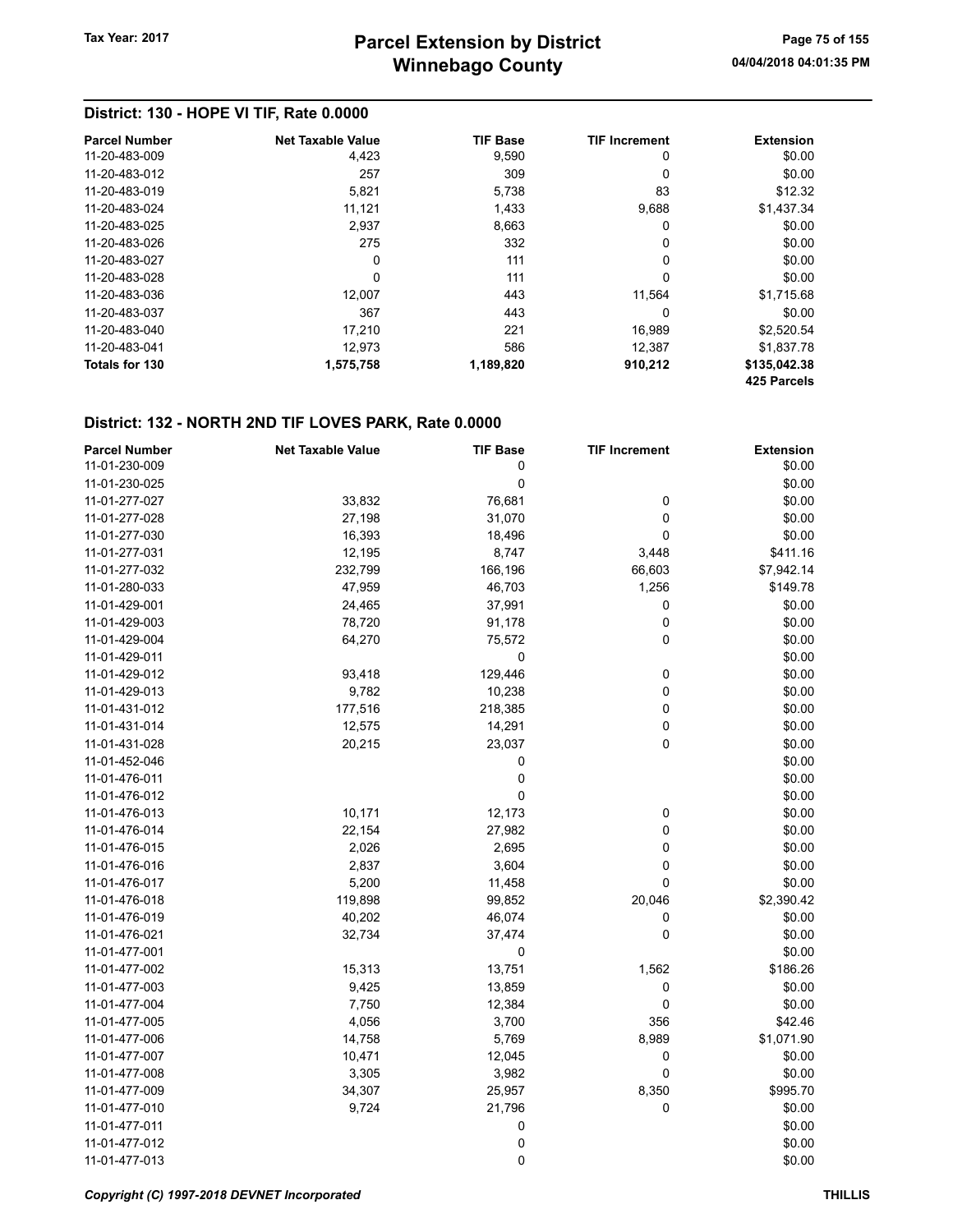| <b>Parcel Number</b> | <b>Net Taxable Value</b> | <b>TIF Base</b> | <b>TIF Increment</b> | <b>Extension</b> |
|----------------------|--------------------------|-----------------|----------------------|------------------|
| 11-01-477-014        | 4,146                    | 6,107           | 0                    | \$0.00           |
| 11-01-477-015        | 15,436                   | 20,272          | 0                    | \$0.00           |
|                      |                          |                 |                      |                  |
| 11-01-477-021        | 76,433                   | 87,642          | 0                    | \$0.00           |
| 11-01-478-007        |                          | 0               |                      | \$0.00           |
| 11-01-478-016        | 5,158                    | 5,821           | 0                    | \$0.00           |
| 11-01-478-017        | 45,043                   | 51,630          | 0                    | \$0.00           |
| 11-01-479-014        | 91,357                   | 130,774         | 0                    | \$0.00           |
| 11-01-479-025        | 20,464                   | 22,579          | 0                    | \$0.00           |
| 11-01-479-026        | 19,192                   | 23,616          | 0                    | \$0.00           |
| 11-01-479-027        |                          | 60,444          |                      | \$0.00           |
| 11-12-226-017        |                          | 0               |                      | \$0.00           |
|                      |                          |                 |                      |                  |
| 11-12-226-019        | 9,816                    | 11,235          | 0                    | \$0.00           |
| 11-12-226-021        | 27,629                   | 31,770          | 0                    | \$0.00           |
| 11-12-226-022        |                          | 0               |                      | \$0.00           |
| 11-12-226-023        |                          | 0               |                      | \$0.00           |
| 11-12-226-024        | 43,817                   | 41,467          | 2,350                | \$280.24         |
| 11-12-226-054        | 46,195                   | 40,295          | 5,900                | \$703.56         |
| 11-12-226-064        | 14,832                   | 16,991          | 0                    | \$0.00           |
| 11-12-226-065        | 17,229                   | 19,774          | 0                    | \$0.00           |
| 11-12-226-066        | 17,257                   | 18,908          | 0                    | \$0.00           |
|                      |                          |                 |                      |                  |
| 11-12-226-067        | 3,695                    | 4,285           | 0                    | \$0.00           |
| 11-12-226-068        | 3,326                    | 3,760           | 0                    | \$0.00           |
| 11-12-226-069        | 4,527                    | 5,119           | 0                    | \$0.00           |
| 11-12-226-070        | 44,136                   | 93,711          | 0                    | \$0.00           |
| 11-12-226-072        | 60,315                   | 24,530          | 35,785               | \$4,267.22       |
| 11-12-226-083        | 91,874                   | 114,705         | 0                    | \$0.00           |
| 11-12-226-084        | 4,325                    | 8,121           | 0                    | \$0.00           |
| 11-12-226-085        | 5,891                    | 9,673           | 0                    | \$0.00           |
|                      |                          |                 |                      |                  |
| 11-12-226-086        |                          | 0               |                      | \$0.00           |
| 11-12-226-089        |                          | 0               |                      | \$0.00           |
| 11-12-226-091        | 239,727                  | 289,190         | 0                    | \$0.00           |
| 11-12-226-099        | 2,972                    | 2,350           | 622                  | \$74.18          |
| 11-12-226-100        | 37,520                   | 44,648          | 0                    | \$0.00           |
| 11-12-278-014        | 38,243                   | 43,793          | 0                    | \$0.00           |
| 11-12-278-015        | 65,543                   | 88,164          | 0                    | \$0.00           |
| 11-12-278-016        | 29,554                   | 45,572          | 0                    | \$0.00           |
| 11-12-278-017        | 30,374                   | 73,114          | 0                    | \$0.00           |
| 11-12-278-018        | 22,938                   | 26,223          | 0                    | \$0.00           |
|                      |                          |                 |                      |                  |
| 11-12-278-019        | 32,842                   | 42,603          | 0                    | \$0.00           |
| 11-12-278-020        | 9,554                    | 11,113          | 0                    | \$0.00           |
| 11-12-278-021        | 9,554                    | 11,113          | 0                    | \$0.00           |
| 11-12-278-022        | 9,554                    | 15,617          | 0                    | \$0.00           |
| 11-12-281-013        | 63,107                   | 112,085         | 0                    | \$0.00           |
| 11-12-281-014        | 32,408                   | 38,801          | 0                    | \$0.00           |
| 11-12-281-015        | 8,285                    | 10,587          | 0                    | \$0.00           |
| 11-12-281-016        | 29,851                   | 34,183          | 0                    | \$0.00           |
| 11-12-281-017        | 22,757                   | 42,309          | 0                    | \$0.00           |
|                      |                          |                 |                      |                  |
| 11-12-281-018        | 28,402                   | 35,670          | 0                    | \$0.00           |
| 11-12-281-019        | 34,006                   | 38,970          | 0                    | \$0.00           |
| 11-12-281-020        | 8,746                    | 10,666          | 0                    | \$0.00           |
| 11-12-281-021        | 26,076                   | 26,463          | 0                    | \$0.00           |
| 11-12-281-022        | 9,106                    | 11,606          | 0                    | \$0.00           |
| 11-12-428-013        | 21,119                   | 24,132          | 0                    | \$0.00           |
| 11-12-428-018        | 17,063                   | 19,439          | 0                    | \$0.00           |
| 11-12-428-019        | 8,187                    | 9,239           | 0                    | \$0.00           |
| 11-12-428-020        | 18,776                   | 21,432          | 0                    | \$0.00           |
| 11-12-428-021        | 30,420                   | 34,651          | 0                    | \$0.00           |
|                      |                          |                 |                      |                  |
| 11-12-428-022        | 47,439                   | 54,442          | 0                    | \$0.00           |
| 11-12-428-023        | 31,260                   | 35,807          | 0                    | \$0.00           |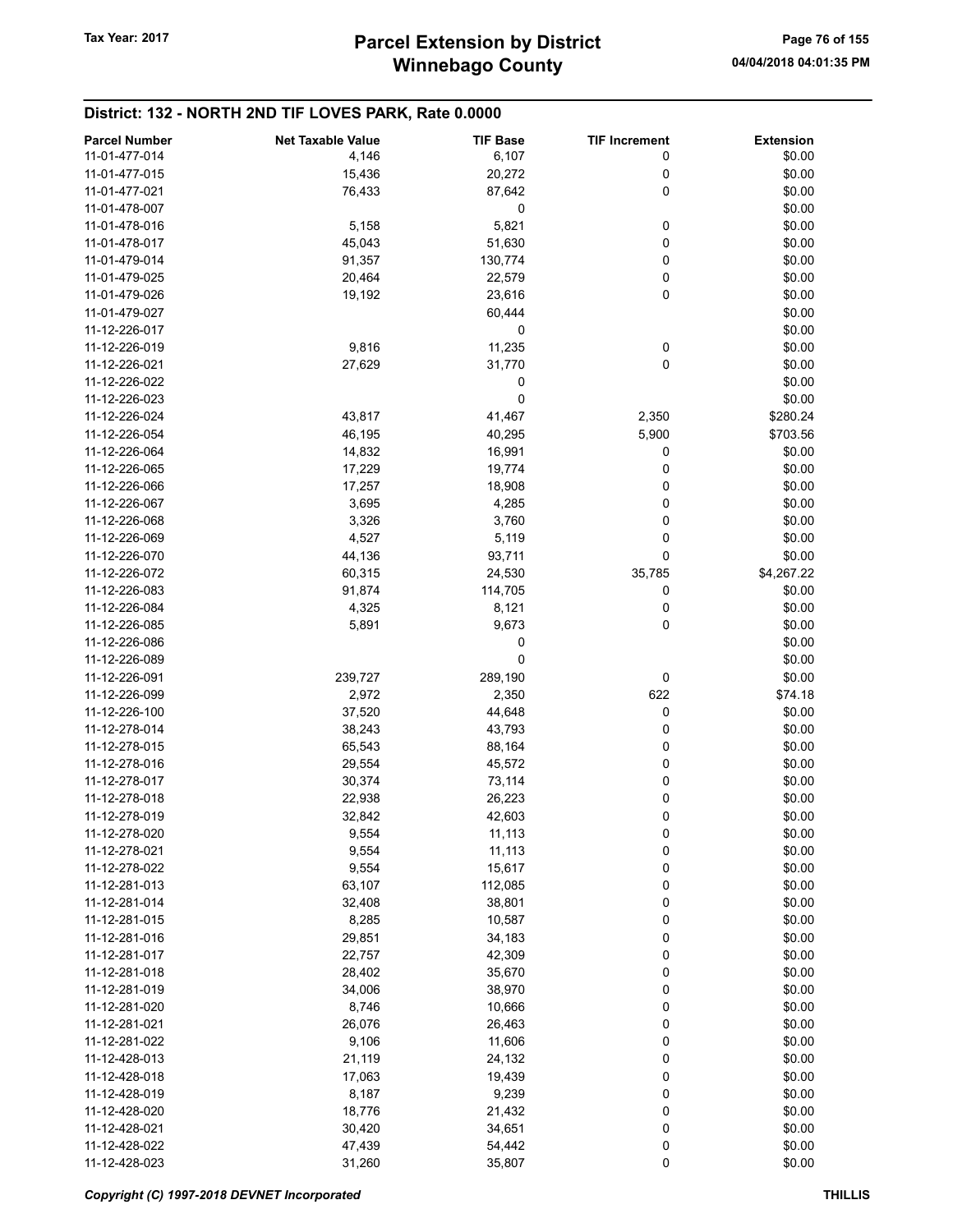# Winnebago County Tax Year: 2017 **Parcel Extension by District** Page 77 of 155

| <b>Parcel Number</b> | <b>Net Taxable Value</b> | <b>TIF Base</b> | <b>TIF Increment</b> | <b>Extension</b> |
|----------------------|--------------------------|-----------------|----------------------|------------------|
| 11-12-428-024        | 20,844                   | 27,059          | 0                    | \$0.00           |
| 11-12-428-025        | 50,611                   | 93,809          | 0                    | \$0.00           |
| 11-12-431-015        | 30,543                   | 38,705          | 0                    | \$0.00           |
| 11-12-431-016        | 21,631                   | 27,820          | 0                    | \$0.00           |
| 11-12-431-017        | 77,206                   | 93,502          | 0                    | \$0.00           |
|                      |                          |                 |                      |                  |
| 11-12-431-018        | 118,896                  | 159,202         | 0                    | \$0.00           |
| 11-12-431-019        | 8,187                    | 9,239           | 0                    | \$0.00           |
| 11-12-480-011        | 55,018                   | 67,201          | 0                    | \$0.00           |
| 11-12-480-012        | 12,888                   | 14,653          | 0                    | \$0.00           |
| 11-12-480-013        | 20,166                   | 25,611          | 0                    | \$0.00           |
| 11-12-480-014        | 41,667                   | 76,845          | 0                    | \$0.00           |
| 11-12-480-015        | 37,179                   | 42,469          | 0                    | \$0.00           |
| 11-12-480-016        | 74,831                   | 86,279          | 0                    | \$0.00           |
| 11-12-484-009        | 1,315                    | 6,071           | 0                    | \$0.00           |
| 11-12-484-010        | 19,825                   | 28,960          | 0                    | \$0.00           |
| 11-12-484-012        | 122,292                  | 182,978         | 0                    | \$0.00           |
| 12-06-101-019        | 104,193                  | 179,352         | 0                    | \$0.00           |
| 12-06-101-020        | 1,225,955                | 1,826,805       | 0                    | \$0.00           |
|                      |                          |                 |                      |                  |
| 12-06-104-001        |                          | 0               |                      | \$0.00           |
| 12-06-151-001        | 0                        | 2,762           | 0                    | \$0.00           |
| 12-06-151-002        | 112,335                  | 125,000         | 0                    | \$0.00           |
| 12-06-151-003        | 160,421                  | 196,004         | 0                    | \$0.00           |
| 12-06-151-004        | 28,293                   | 32,781          | 0                    | \$0.00           |
| 12-06-152-001        | 61,215                   | 47,381          | 13,834               | \$1,649.66       |
| 12-06-152-002        | 6,966                    | 10,786          | 0                    | \$0.00           |
| 12-06-152-003        | 124,163                  | 150,413         | 0                    | \$0.00           |
| 12-06-153-001        | 91,667                   | 146,722         | 0                    | \$0.00           |
| 12-06-153-002        | 62,655                   | 78,878          | 0                    | \$0.00           |
| 12-06-153-005        | 6,771                    | 10,449          | 0                    | \$0.00           |
| 12-06-153-031        | 168,741                  | 15,239          |                      | \$18,304.50      |
|                      |                          |                 | 153,502              |                  |
| 12-06-153-034        |                          | 142,763         |                      | \$0.00           |
| 12-06-301-001        | 162,916                  | 188,190         | 0                    | \$0.00           |
| 12-06-301-002        | 12,025                   | 13,569          | 0                    | \$0.00           |
| 12-06-301-003        | 15,801                   | 9,491           | 6,310                | \$752.44         |
| 12-06-302-001        | 29,041                   | 33,166          | 0                    | \$0.00           |
| 12-06-302-009        | 115,313                  | 170,032         | 0                    | \$0.00           |
| 12-06-304-001        | 196,886                  | 216,388         | 0                    | \$0.00           |
| 12-06-304-002        | 79,713                   | 85,937          | 0                    | \$0.00           |
| 12-06-304-003        | 15,358                   | 17,598          | 0                    | \$0.00           |
| 12-06-304-004        | 27,158                   | 31,175          | 0                    | \$0.00           |
| 12-06-304-005        | 21,378                   | 24,540          | 0                    | \$0.00           |
| 12-06-304-006        | 30,604                   | 35,177          | 0                    | \$0.00           |
| 12-06-304-007        | 5,872                    | 6,671           | 0                    | \$0.00           |
| 12-06-304-008        | 4,559                    |                 |                      | \$0.00           |
|                      |                          | 6,671           | 0                    |                  |
| 12-06-304-009        | 4,559                    | 6,740           | 0                    | \$0.00           |
| 12-06-304-010        | 4,559                    | 6,671           | 0                    | \$0.00           |
| 12-06-304-011        | 4,559                    | 5,900           | 0                    | \$0.00           |
| 12-06-304-012        | 109,271                  | 108,029         | 1,242                | \$148.10         |
| 12-06-304-017        | 119,920                  | 138,396         | 0                    | \$0.00           |
| 12-06-304-019        | 22,494                   | 13,340          | 9,154                | \$1,091.58       |
| 12-06-304-020        | 42,789                   | 49,059          | 0                    | \$0.00           |
| 12-06-305-003        | 37,644                   | 43,734          | 0                    | \$0.00           |
| 12-06-305-004        | 8,337                    | 11,041          | 0                    | \$0.00           |
| 12-06-305-012        | 140,936                  | 166,501         | 0                    | \$0.00           |
| 12-06-351-001        | 5,509                    | 8,061           | 0                    | \$0.00           |
| 12-06-351-002        | 31,929                   | 22,805          | 9,124                | \$1,088.00       |
| 12-06-351-008        | 13,307                   | 15,448          | 0                    | \$0.00           |
| 12-06-351-010        | 47,954                   | 59,979          | 0                    | \$0.00           |
| 12-06-351-017        |                          |                 |                      | \$899.00         |
|                      | 39,225                   | 31,686          | 7,539                |                  |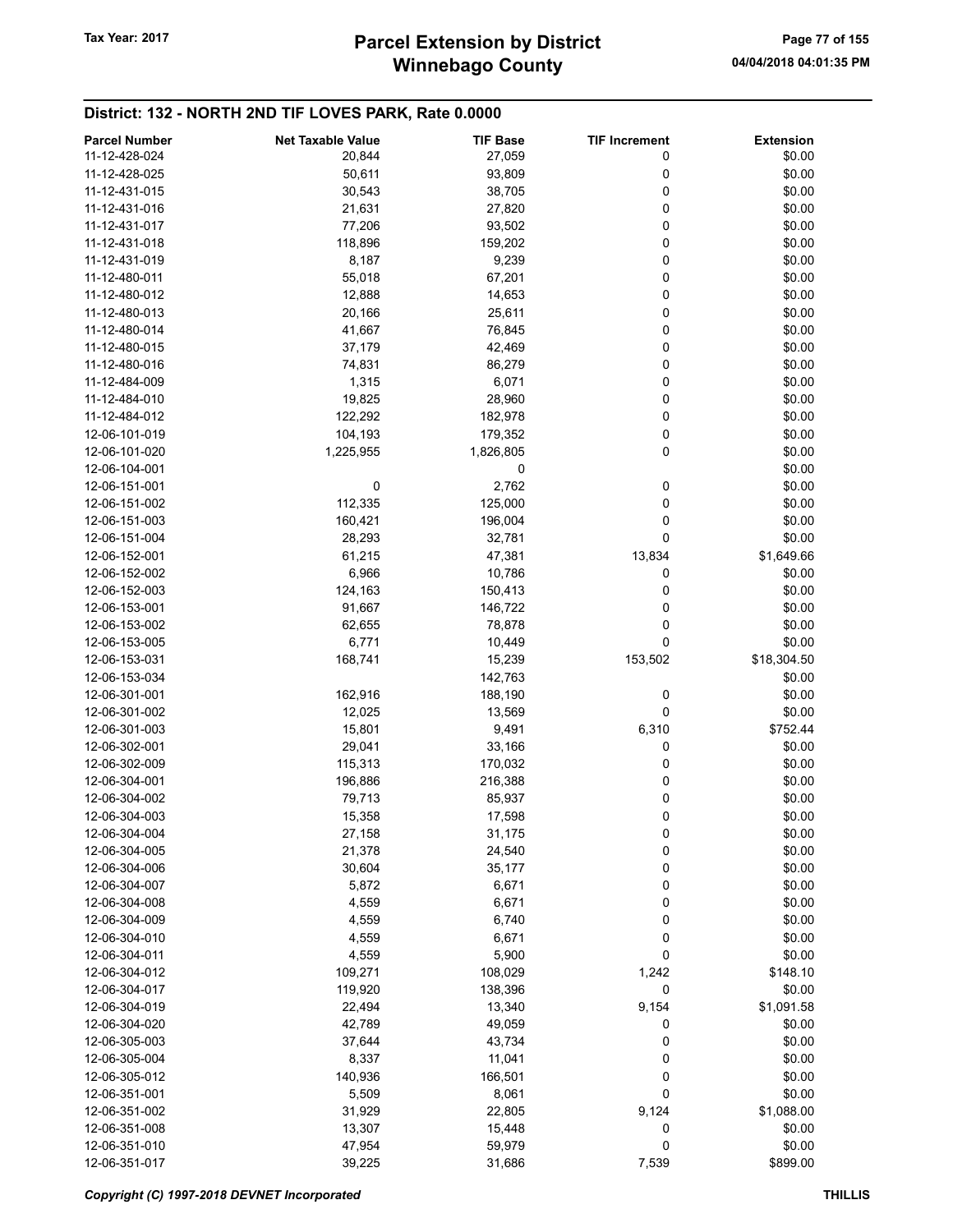| <b>Parcel Number</b> | <b>Net Taxable Value</b> | <b>TIF Base</b> | <b>TIF Increment</b> | <b>Extension</b> |
|----------------------|--------------------------|-----------------|----------------------|------------------|
| 12-06-351-018        | 23,908                   | 22,894          | 1,014                | \$120.92         |
| 12-06-351-019        | 107,925                  | 128,992         | 0                    | \$0.00           |
| 12-06-351-020        |                          | 0               |                      | \$0.00           |
| 12-06-351-022        | 48,172                   | 55,002          | 0                    | \$0.00           |
| 12-06-351-023        | 21,414                   | 25,539          | 0                    | \$0.00           |
| 12-06-352-001        | 48,231                   | 61,328          | 0                    | \$0.00           |
| 12-06-352-002        | 14,518                   | 16,652          | 0                    | \$0.00           |
| 12-06-352-003        | 3,685                    | 4,164           | 0                    | \$0.00           |
| 12-06-352-004        | 44,118                   | 53,902          | 0                    | \$0.00           |
| 12-06-352-005        | 20,003                   | 24,263          | 0                    | \$0.00           |
| 12-06-352-006        | 52,594                   | 62,039          | 0                    | \$0.00           |
| 12-06-352-012        | 30,622                   | 38,703          | 0                    | \$0.00           |
| 12-06-352-013        | 17,917                   | 20,824          | 0                    | \$0.00           |
| 12-06-352-014        | 19,493                   | 26,764          | 0                    | \$0.00           |
| 12-06-352-015        | 18,651                   | 8,464           | 10,187               | \$1,214.76       |
| 12-06-352-016        | 18,413                   | 7,057           | 11,356               | \$1,354.16       |
| 12-06-352-018        |                          | 0               |                      | \$0.00           |
| 12-06-352-025        | $\pmb{0}$                | 23,161          | 0                    | \$0.00           |
| 12-06-353-001        | 36,933                   | 42,265          | 0                    | \$0.00           |
| 12-06-353-002        | 29,924                   | 34,303          | 0                    | \$0.00           |
| 12-06-353-003        | 14,473                   | 14,909          | 0                    | \$0.00           |
| 12-06-353-004        | 13,547                   | 15,576          | 0                    | \$0.00           |
| 12-06-353-005        | 36,921                   | 42,176          | 0                    | \$0.00           |
| 12-06-353-006        | 17,734                   | 23,773          | 0                    | \$0.00           |
| 12-06-353-030        |                          | 0               |                      | \$0.00           |
| 12-06-353-031        | 10,664                   | 2,518           | 8,146                | \$971.38         |
| 12-06-353-032        | 47,442                   | 55,139          | 0                    | \$0.00           |
| 12-06-354-001        | 29,431                   | 30,721          | 0                    | \$0.00           |
| 12-06-354-004        | 14,418                   | 16,267          | 0                    | \$0.00           |
| 12-06-354-005        | 32,293                   | 42,607          | 0                    | \$0.00           |
| 12-06-354-006        |                          | 0               |                      | \$0.00           |
| 12-06-354-019        | 3,511                    | 4,634           | 0                    | \$0.00           |
| 12-06-354-020        | 4,712                    | 6,240           | 0                    | \$0.00           |
| 12-06-354-021        | 4,712                    | 6,240           | 0                    | \$0.00           |
| 12-06-354-031        | 17,044                   | 26,286          | 0                    | \$0.00           |
| 12-07-101-001        |                          | 18,161          |                      | \$0.00           |
| 12-07-101-002        |                          | 22,073          |                      | \$0.00           |
| 12-07-101-003        |                          | 0               |                      | \$0.00           |
| 12-07-101-004        |                          | 0               |                      | \$0.00           |
| 12-07-101-006        | 58,908                   | 68,487          | 0                    | \$0.00           |
| 12-07-101-007        |                          | 439             |                      | \$0.00           |
| 12-07-101-008        | 704                      | 173             | 531                  | \$63.32          |
| 12-07-102-003        | 35,393                   | 40,065          | 0                    | \$0.00           |
| 12-07-102-004        | 14,390                   | 22,276          | 0                    | \$0.00           |
| 12-07-102-006        |                          | 0               |                      | \$0.00           |
| 12-07-102-007        |                          | 0               |                      | \$0.00           |
| 12-07-102-008        | 24,860                   | 28,268          | 0                    | \$0.00           |
| 12-07-102-009        | 3,584                    | 3,774           | 0                    | \$0.00           |
| 12-07-102-013        | 13,927                   | 24,680          | 0                    | \$0.00           |
| 12-07-102-039        | 24,604                   | 28,067          | 0                    | \$0.00           |
| 12-07-102-040        | 14,890                   | 22,356          | 0                    | \$0.00           |
| 12-07-102-041        | 25,135                   | 28,133          | 0                    | \$0.00           |
| 12-07-104-047        | 21,983                   | 21,749          | 234                  | \$27.90          |
| 12-07-104-049        | 261,617                  | 167,011         | 94,606               | \$11,281.40      |
| 12-07-105-001        | 98,820                   | 120,654         | 0                    | \$0.00           |
| 12-07-105-002        | 67,727                   | 102,582         | 0                    | \$0.00           |
| 12-07-154-001        | 1,359,598                | 966,666         | 392,932              | \$46,855.58      |
| 12-07-177-003        | 33,068                   | 41,692          | 0                    | \$0.00           |
| 12-07-301-001        | 14,330                   | 17,144          | 0                    | \$0.00           |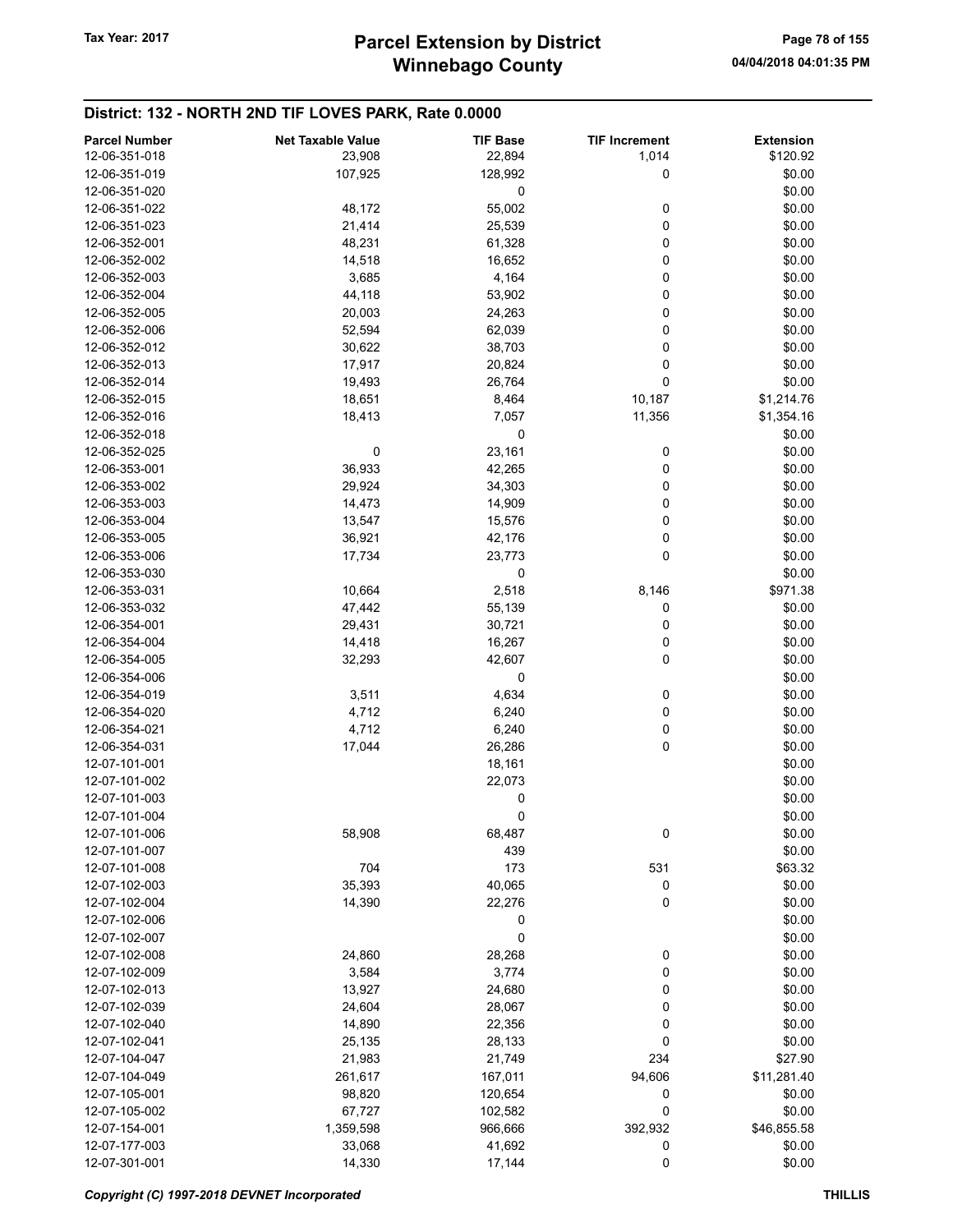# Winnebago County Tax Year: 2017 **Parcel Extension by District** Page 79 of 155

#### District: 132 - NORTH 2ND TIF LOVES PARK, Rate 0.0000

| <b>Parcel Number</b>  | <b>Net Taxable Value</b> | <b>TIF Base</b> | <b>TIF Increment</b> | <b>Extension</b> |
|-----------------------|--------------------------|-----------------|----------------------|------------------|
| 12-07-301-002         | 26,549                   | 31,652          | 0                    | \$0.00           |
| 12-07-302-001         | 105,557                  | 196,689         | 0                    | \$0.00           |
| 12-07-303-001         | 31,452                   | 53,808          | 0                    | \$0.00           |
| 12-07-303-002         | 16,881                   | 19,046          | 0                    | \$0.00           |
| 12-07-303-003         | 19,948                   | 21,216          | 0                    | \$0.00           |
| 12-07-303-004         | 5,216                    | 6,165           | 0                    | \$0.00           |
| 12-07-303-005         | 3,599                    | 6,165           | 0                    | \$0.00           |
| 12-07-303-006         | 5,216                    | 6,165           | 0                    | \$0.00           |
| 12-07-303-007         | 15,074                   | 17,961          | 0                    | \$0.00           |
| 12-07-303-008         | 34,507                   | 64,312          | 0                    | \$0.00           |
| 12-07-303-009         | 8,834                    | 13,628          | 0                    | \$0.00           |
| 12-07-303-010         | 8,967                    | 12,915          | 0                    | \$0.00           |
| 12-07-303-011         | 20,380                   | 26,590          | 0                    | \$0.00           |
| 12-07-303-012         | 2,325                    | 5,436           | 0                    | \$0.00           |
| 12-07-303-013         | 3,599                    | 5,436           | 0                    | \$0.00           |
| 12-07-303-014         | 3,599                    | 5,436           | 0                    | \$0.00           |
| 12-07-303-015         | 49,884                   | 56,968          | 0                    | \$0.00           |
| 12-07-304-001         | 4,224                    | 4,766           | 0                    | \$0.00           |
| 12-07-304-002         | 31,735                   | 38,378          | 0                    | \$0.00           |
| 12-07-304-010         | 20,411                   | 23,780          | 0                    | \$0.00           |
| 12-07-304-011         | 43,054                   | 55,854          | 0                    | \$0.00           |
| 12-07-305-001         | 17,511                   | 20,000          | 0                    | \$0.00           |
| 12-07-305-002         |                          |                 |                      | \$1,660.74       |
| 12-07-305-006         | 20,236<br>7,915          | 6,309           | 13,927               | \$0.00           |
|                       |                          | 8,951           | 0                    |                  |
| 12-07-305-007         | 20,927                   | 23,934          | 0                    | \$0.00           |
| 12-07-307-001         | 23,732                   | 53,437          | 0                    | \$0.00           |
| 12-07-307-006         | 6,920                    | 7,828           | 0                    | \$0.00           |
| 12-07-307-007         | 4,152                    | 4,453           | 0                    | \$0.00           |
| 12-07-307-008         | 3,293                    | 3,461           | 0                    | \$0.00           |
| 12-07-308-001         | 5,453                    | 6,489           | 0                    | \$0.00           |
| 12-07-308-002         | 4,449                    | 6,047           | 0                    | \$0.00           |
| 12-07-308-003         | 100,608                  | 116,586         | 0                    | \$0.00           |
| 12-07-308-004         | 78,391                   | 99,418          | 0                    | \$0.00           |
| 12-07-308-005         | 3,146                    | 3,858           | 0                    | \$0.00           |
| 12-07-308-006         | 86,267                   | 100,389         | 0                    | \$0.00           |
| 12-07-326-001         | 12,737                   | 15,461          | 0                    | \$0.00           |
| 12-07-326-002         | 6,712                    | 8,229           | 0                    | \$0.00           |
| 12-07-326-003         | 7,108                    | 8,713           | 0                    | \$0.00           |
| 12-07-326-004         | 19,628                   | 23,395          | 0                    | \$0.00           |
| 12-07-326-005         | 5,216                    | 6,395           | 0                    | \$0.00           |
| 12-07-326-006         | 5,868                    | 28,474          | 0                    | \$0.00           |
| 12-07-326-007         | 45,079                   | 52,203          | 0                    | \$0.00           |
| 12-07-326-010         | 11,502                   | 13,497          | 0                    | \$0.00           |
| 12-07-326-011         | 11,431                   | 13,392          | 0                    | \$0.00           |
| 12-07-326-012         | 10,807                   | 33,914          | 0                    | \$0.00           |
| 12-07-326-013         | 10,754                   | 12,600          | 0                    | \$0.00           |
| 12-07-326-014         | 52,933                   | 75,000          | 0                    | \$0.00           |
| 12-07-351-005         | 8,993                    | 18,944          | 0                    | \$0.00           |
| 12-07-351-006         | 4,177                    | 4,713           | 0                    | \$0.00           |
| 12-07-351-007         | 129,325                  | 162,576         | 0                    | \$0.00           |
| <b>Totals for 132</b> | 11, 112, 476             | 13,180,414      | 888,905              | \$105,998.46     |
|                       |                          |                 |                      | 268 Parcels      |

#### District: 133 - GLOBAL TRADE TIF #2, Rate 0.0000

| <b>Parcel Number</b> | Net Taxable Value | TIF Base  | <b>TIF Increment</b> | Extension |
|----------------------|-------------------|-----------|----------------------|-----------|
| 15-03-351-011        | 522.070           | 831.325   |                      | \$0.00    |
| 15-03-351-012        | 858.198           | 1.356.782 |                      | \$0.00    |
| 15-03-351-013        | 99.460            | 169.690   |                      | \$0.00    |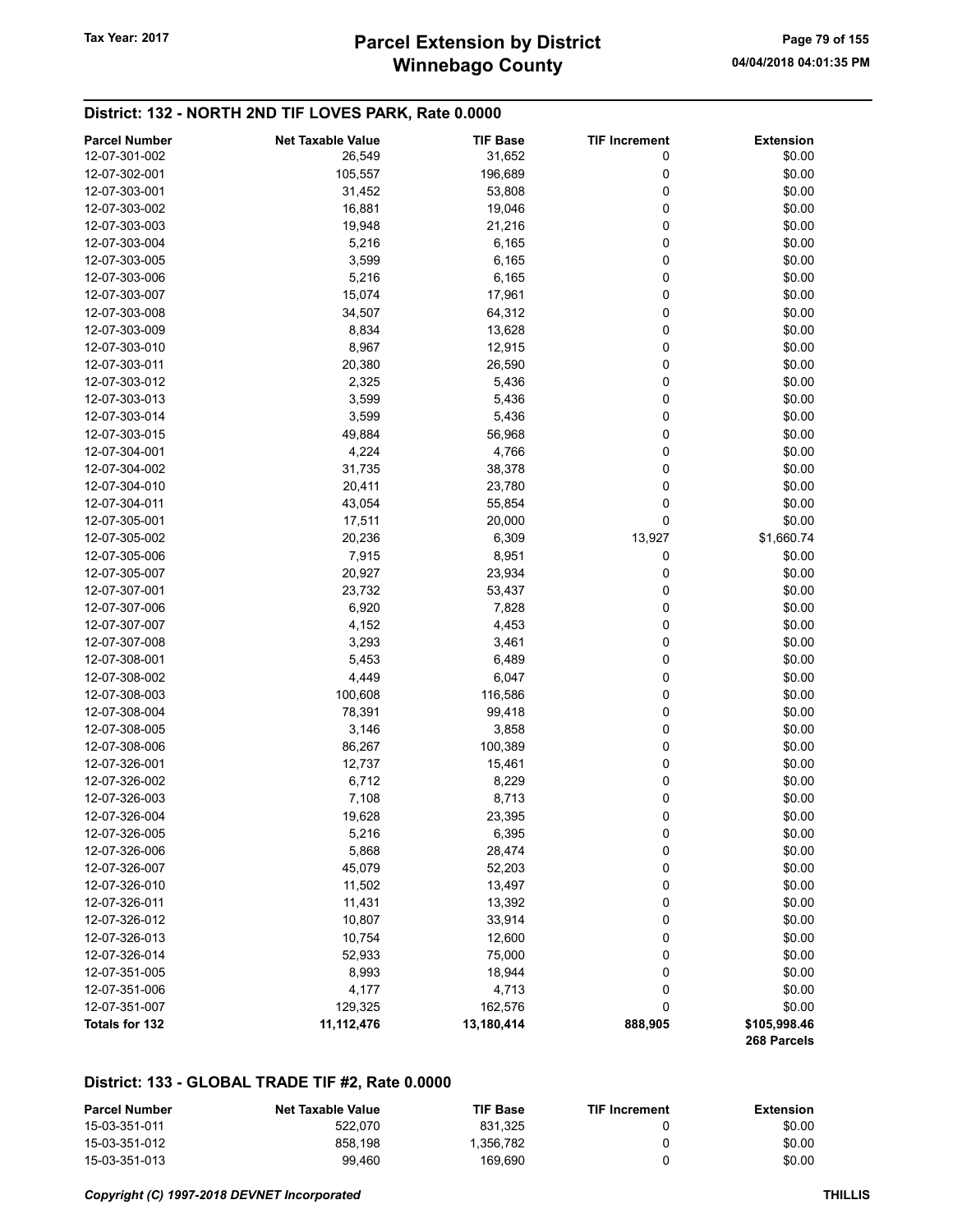# District: 133 - GLOBAL TRADE TIF #2, Rate 0.0000

| <b>Parcel Number</b>  | <b>Net Taxable Value</b> | <b>TIF Base</b> | <b>TIF Increment</b> | <b>Extension</b>  |
|-----------------------|--------------------------|-----------------|----------------------|-------------------|
| 15-03-351-014         | 114,924                  | 143,390         | 0                    | \$0.00            |
| 15-03-352-030         | 247,600                  | 312,820         | 0                    | \$0.00            |
| 15-03-352-032         | 146,114                  | 240,881         | $\mathbf 0$          | \$0.00            |
| 15-03-352-033         | 109,456                  | 165,692         | 0                    | \$0.00            |
| 15-03-352-041         |                          | $\mathbf 0$     |                      | \$0.00            |
| 15-03-352-042         | 512,461                  | 651,981         | $\mathbf 0$          | \$0.00            |
| 15-03-353-009         | 11,636                   | 17,275          | 0                    | \$0.00            |
| 15-03-353-017         | 1,631                    | 2,175           | 0                    | \$0.00            |
| 15-03-353-018         | 33,666                   | 19,306          | 14,360               | \$2,130.50        |
| 15-03-353-019         | 1,088                    | 1,450           | 0                    | \$0.00            |
| 15-03-353-020         | 8,382                    | 13,712          | 0                    | \$0.00            |
| 15-03-353-021         | 181,592                  | 276,732         | 0                    | \$0.00            |
| 15-03-354-001         | 11,505                   | 23,681          | $\pmb{0}$            | \$0.00            |
| 15-03-354-002         | 13,446                   | 29,712          | $\pmb{0}$            | \$0.00            |
| 15-03-377-001         | 88,778                   | 102,202         | 0                    | \$0.00            |
| 15-03-451-009         | 77,116                   | 190,460         | $\mathbf 0$          | \$0.00            |
| 15-04-428-008         | 670,179                  | 492,511         | 177,668              | \$26,359.36       |
| 15-04-453-005         | 3,996                    | 5,317           | 0                    | \$0.00            |
| 15-04-453-006         | 62,401                   | 73,862          | 0                    | \$0.00            |
| 15-04-453-007         | 1,542,261                | 2,128,626       | 0                    | \$0.00            |
| 15-04-476-002         | 792,780                  | 916,667         | 0                    | \$0.00            |
| 15-04-477-008         | 164,445                  | 169,955         | $\pmb{0}$            | \$0.00            |
| 15-04-477-009         | 24,426                   | 28,265          | 0                    | \$0.00            |
| 15-04-477-010         | 383,898                  | 440,752         | $\mathbf 0$          | \$0.00            |
| 15-04-477-011         | 237,877                  | 341,711         | $\pmb{0}$            | \$0.00            |
| 15-09-226-004         | 1,047,471                | 73,537          | 973,934              | \$144,495.78      |
| 15-09-226-005         | 0                        | 66              | 0                    | \$0.00            |
| 15-09-226-006         | 1,210                    | 148             | 1,062                | \$157.56          |
| 15-09-426-001         | 410                      | 32,921          | 0                    | \$0.00            |
| 15-10-101-004         | 4,746                    | 6,315           | 0                    | \$0.00            |
| 15-10-101-013         | 49,001                   | 1,690,349       | 0                    | \$0.00            |
| 15-10-101-015         | 17,055                   | 31,009          | $\pmb{0}$            | \$0.00            |
| 15-10-101-016         | 7,936                    | 5,208           | 2,728                | \$404.74          |
| 15-10-101-018         | 446,495                  | 17,146          | 429,349              | \$63,699.52       |
| 15-10-251-001         | 3,405                    | 1,379           | 2,026                | \$300.58          |
| 15-10-301-003         | 3,707                    | 1,406           | 2,301                | \$341.38          |
| 15-10-301-004         | 14,044                   | 5,920           | 8,124                | \$1,205.30        |
| 15-10-326-001         | 5,048                    | 31,263          | 0                    | \$0.00            |
| 15-10-326-002         | 1,981                    | 19,525          | $\pmb{0}$            | \$0.00            |
| 15-10-326-003         | 5,319                    | 7,094           | $\mathbf 0$          | \$0.00            |
| 15-10-326-011         |                          | 0               |                      | \$0.00            |
| 15-10-401-009         | 26,996                   | 14,937          | 12,059               | \$1,789.12        |
| 15-10-476-002         | 14,599                   | 6,076           | 8,523                | \$1,264.50        |
| 15-15-226-001         | 1,736                    | 187             | 1,549                | \$229.82          |
| <b>Totals for 133</b> | 8,572,545                | 11,091,418      | 1,633,683            | \$242,378.16      |
|                       |                          |                 |                      | <b>47 Parcels</b> |

# District: 134 - ASSISTED LIVING/ RIVER HOUSING TIF, Rate 0.0000

| <b>Parcel Number</b> | <b>Net Taxable Value</b> | <b>TIF Base</b> | <b>TIF Increment</b> | <b>Extension</b> |
|----------------------|--------------------------|-----------------|----------------------|------------------|
| 15-03-126-017        | 6.406                    | 7.383           |                      | \$0.00           |
| 15-03-126-021        | 25.946                   | 40.802          |                      | \$0.00           |
| 15-03-126-022        | 27,228                   | 36.096          | 0                    | \$0.00           |
| 15-03-126-026        | 6,112                    | 8,133           |                      | \$0.00           |
| 15-03-126-027        | 5.582                    | 7.116           |                      | \$0.00           |
| 15-03-127-001        | 6.510                    | 14.034          | n                    | \$0.00           |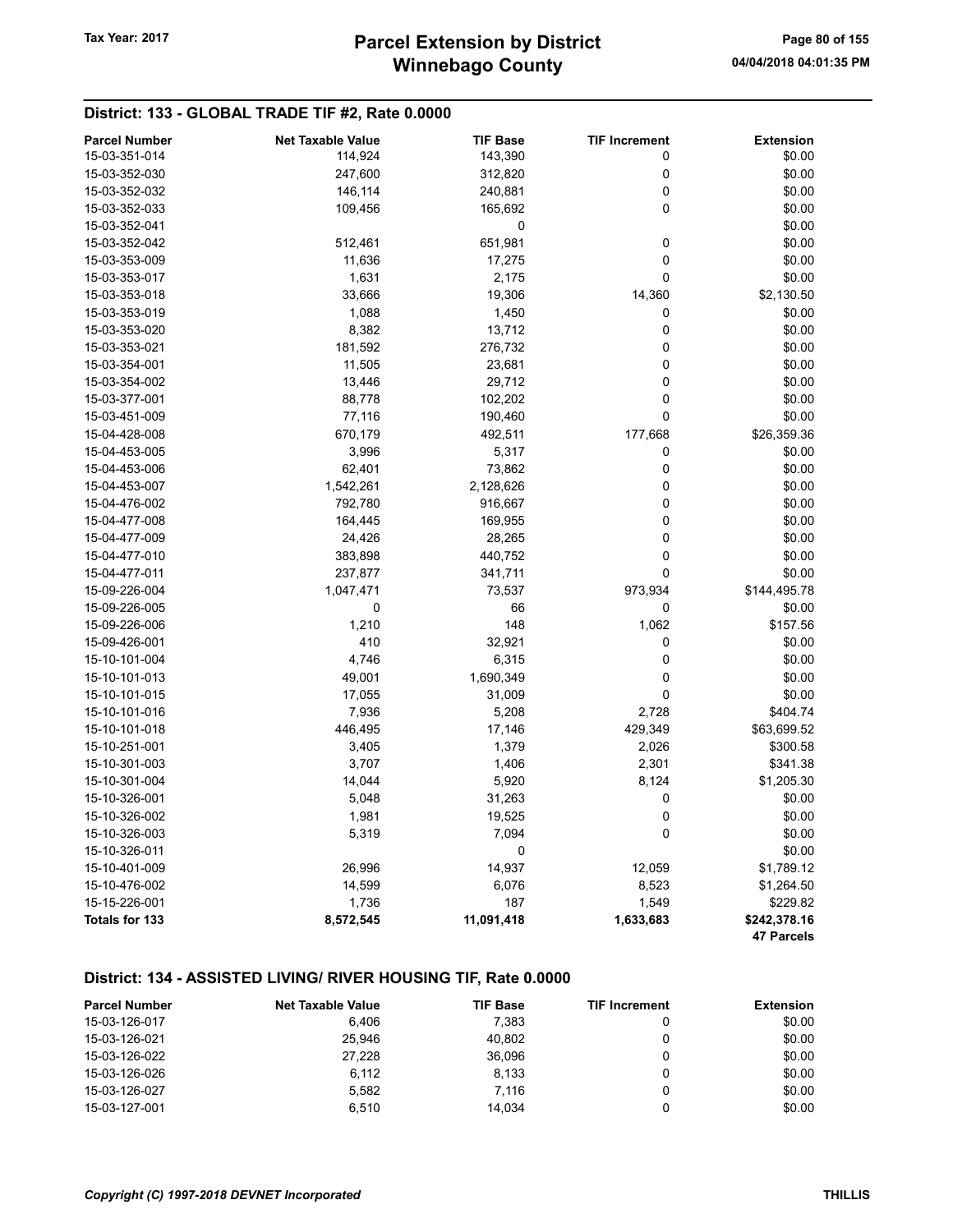District: 134 - ASSISTED LIVING/ RIVER HOUSING TIF, Rate 0.0000

#### Parcel Number **Net Taxable Value** TIF Base TIF Increment Extension 15-03-127-002 6,226 13,522 0 \$0.00 Totals for 134 84,010 127,086 0 \$0.00 7 Parcels District: 135 - NORTH 2ND TIF MACHESNEY PARK, Rate 0.0000 Parcel Number **Net Taxable Value** TIF Base TIF Increment Extension 08-19-228-017 31,248 35,898 0 \$0.00 08-19-228-018 11,512 20,670 0 \$0.00 08-19-228-019 12,946 20,802 0 \$0.00 08-19-228-020 37,985 36,707 1,278 \$143.34 08-19-228-022 128,837 5,801 123,036 \$13,798.62 08-19-228-023 95,844 110,697 0 \$0.00 08-19-277-012 **51,219** 51,219 56,238 0 56,238 08-19-277-013 4,892 14,066 0 \$0.00 08-19-277-014 18,255 20,044 0 \$0.00 08-19-277-015 57,754 33,868 23,886 \$2,678.84 08-19-277-016 72,108 78,706 0 \$0.00 08-19-277-018 **8,538** 12,103 0 \$0.00 08-19-326-004 23,414 33,226 0 \$0.00 08-19-426-001 1,191 1,308 0 \$0.00 08-19-426-002 **1,191** 1,191 1,308 0 0 \$0.00 08-19-426-003 3,619 3,619 3,972 0 \$0.00 08-19-426-004 13,867 18,803 0 \$0.00 08-19-426-005 16,549 19,757 0 \$0.00 08-19-426-006 3,619 3,972 0 \$0.00 08-19-426-007 **16,034** 24,192 0 \$0.00 08-19-426-010 11,308 20,631 0 \$0.00 08-19-426-011 5,573 16,628 0 \$0.00 08-19-426-013 **10,493** 10,493 19,839 0 0 \$0.00 08-19-426-014 **13,323** 30,104 0 \$0.00 08-19-426-016 14,495 17,564 0 \$0.00 08-19-426-019 1,222 3,972 0 \$0.00 08-19-427-001 **857** 0 \$0.00 08-19-428-007 27,932 30,668 0 \$0.00 08-19-428-008 69,127 69,127 75,900 0 0 \$0.00 08-19-428-009 22,134 17,260 4,874 \$556.58 08-19-428-010 12,671 21,531 0 \$0.00 08-19-452-015 23,824 23,824 27,749 0 \$0.00 08-19-453-013 8,596 17,345 \$0.00 08-19-453-014 61,931 67,998 0 \$0.00 08-19-454-001 3,619 3,972 0 \$0.00 08-19-454-002 21,827 10,971 10,971 10,856 \$1,239.66 08-19-454-003 **16,448** 27,009 0 \$0.00 08-19-454-004 36,489 38,004 0 \$0.00 08-19-454-005 3,496 5,543 0 \$0.00 08-19-454-006 11,900 18,450 0 \$0.00 08-19-454-007 **16,825** 16,825 14,243 2,582 \$294.84 08-19-454-008 29,971 39,123 0 \$0.00 08-19-454-009 67,170 73,754 0 \$0.00 08-19-454-010 **24,154** 24,154 26,522 0 \$0.00 08-19-454-011 **4,154** 2,494 1,660 \$189.56 08-19-454-012 2,805 1,702 1,103 \$125.96 08-19-454-013 18,191 19,974 0 \$0.00 08-19-454-014 73,424 56,204 17,220 \$1,966.38 08-19-478-001 **8,146** 8,146 8,943 0 \$0.00 08-20-102-007 52,595 60,710 0 \$0.00 08-20-102-008 7,428 8,150 0 \$0.00 08-20-102-009 14,670 14,670 11,126 3,544 \$397.46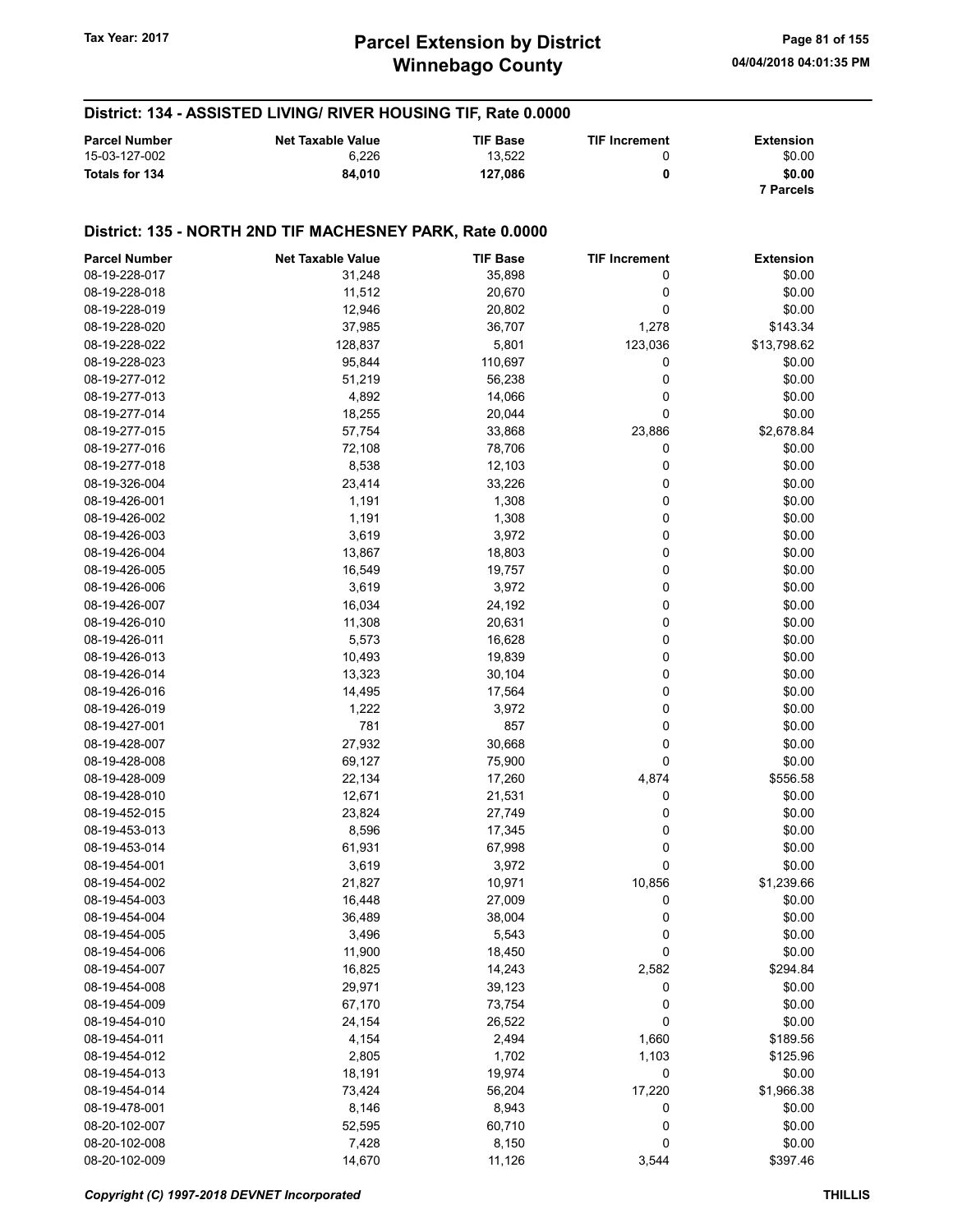| <b>Parcel Number</b> | <b>Net Taxable Value</b> | <b>TIF Base</b> | <b>TIF Increment</b> | <b>Extension</b> |
|----------------------|--------------------------|-----------------|----------------------|------------------|
| 08-20-103-003        |                          | 0               |                      | \$0.00           |
| 08-20-103-004        |                          | 0               |                      | \$0.00           |
| 08-20-103-005        |                          | 0               |                      | \$0.00           |
|                      |                          |                 |                      |                  |
| 08-20-103-006        |                          | 0               |                      | \$0.00           |
| 08-20-151-001        | 20,300                   | 11,851          | 8,449                | \$964.80         |
| 08-20-151-002        | 144,595                  | 158,762         | 0                    | \$0.00           |
| 08-20-151-003        | 127,693                  | 140,204         | 0                    | \$0.00           |
| 08-20-151-004        | 642                      | 703             | 0                    | \$0.00           |
| 08-20-151-005        | 59,801                   | 36,333          | 23,468               | \$2,631.96       |
| 08-20-151-006        | 31,181                   | 34,237          | 0                    | \$0.00           |
| 08-30-129-019        | 85,046                   | 32,828          | 52,218               | \$5,802.20       |
| 08-30-130-006        | 67,401                   | 28,818          | 38,583               | \$4,287.16       |
| 08-30-131-001        | 36,818                   | 5,850           | 30,968               | \$3,441.02       |
| 08-30-131-002        | 54,415                   | 184,192         | 0                    | \$0.00           |
| 08-30-152-005        | 94,877                   | 80,534          | 14,343               | \$1,593.72       |
| 08-30-152-006        | 563,031                  | 601,172         | 0                    | \$0.00           |
| 08-30-152-011        | 1,754,213                | 98,190          | 1,656,023            | \$184,009.00     |
| 08-30-152-013        | 858,021                  | 418,602         | 439,419              | \$48,826.04      |
| 08-30-152-014        |                          | 0               |                      | \$0.00           |
| 08-30-152-015        | 59,654                   | 470,446         | 0                    | \$0.00           |
| 08-30-153-003        |                          | 470,446         |                      | \$0.00           |
| 08-30-153-004        |                          |                 |                      | \$0.00           |
|                      |                          | 15,806          |                      |                  |
| 08-30-176-002        | 119,802                  | 135,843         | 0                    | \$0.00           |
| 08-30-176-005        | 1,128                    | 32,775          | 0                    | \$0.00           |
| 08-30-176-006        | 121,818                  | 112,891         | 8,927                | \$991.92         |
| 08-30-176-007        | 40,745                   | 18,208          | 22,537               | \$2,504.20       |
| 08-30-176-008        | 39,359                   | 18,208          | 21,151               | \$2,350.20       |
| 08-30-176-009        | 38,444                   | 18,208          | 20,236               | \$2,248.52       |
| 08-30-177-001        | 819                      | 25,492          | 0                    | \$0.00           |
| 08-30-177-002        | 41,027                   | 18,208          | 22,819               | \$2,535.54       |
| 08-30-177-003        | 40,889                   | 18,208          | 22,681               | \$2,520.20       |
| 08-30-177-004        | 42,846                   | 21,850          | 20,996               | \$2,332.98       |
| 08-30-177-005        | 86,107                   | 80,116          | 5,991                | \$665.70         |
| 08-30-201-005        | 33,401                   | 38,262          | 0                    | \$0.00           |
| 08-30-201-006        | 63,440                   | 10,741          | 52,699               | \$5,855.66       |
| 08-30-202-013        | 65,975                   | 42,946          | 23,029               | \$2,558.88       |
| 08-30-206-003        | 269,108                  | 295,478         | 0                    | \$0.00           |
| 08-30-251-001        |                          | 0               |                      | \$0.00           |
| 08-30-251-002        |                          | 0               |                      | \$0.00           |
| 08-30-251-003        |                          | 0               |                      | \$0.00           |
| 08-30-251-004        |                          | $\mathbf 0$     |                      | \$0.00           |
| 08-30-251-005        |                          | 0               |                      | \$0.00           |
| 08-30-326-001        | 19,804                   | 14,717          | 5,087                | \$565.24         |
| 08-30-326-002        | 15,295                   | 21,877          | 0                    | \$0.00           |
| 08-30-326-003        | 2,370                    | 2,134           | 236                  | \$26.22          |
| 08-30-326-004        |                          |                 | 236                  | \$26.22          |
|                      | 2,370                    | 2,134           |                      |                  |
| 08-30-326-005        | 2,370                    | 7,241           | 0                    | \$0.00           |
| 08-30-326-006        | 12,764                   | 18,671          | 0                    | \$0.00           |
| 08-30-326-007        | 15,394                   | 17,894          | 0                    | \$0.00           |
| 08-30-326-008        | 2,521                    | 2,325           | 196                  | \$21.78          |
| 08-30-326-009        | 12,060                   | 11,848          | 212                  | \$23.56          |
| 08-30-326-010        | 22,400                   | 16,967          | 5,433                | \$603.70         |
| 08-30-326-011        | 16,083                   | 15,964          | 119                  | \$13.22          |
| 08-30-326-012        | 7,490                    | 6,747           | 743                  | \$82.56          |
| 08-30-326-013        | 6,470                    | 3,172           | 3,298                | \$366.46         |
| 08-30-326-014        | 6,979                    | 5,249           | 1,730                | \$192.24         |
| 08-30-326-015        | 65,846                   | 72,299          | 0                    | \$0.00           |
| 08-30-327-001        | 11,960                   | 14,143          | 0                    | \$0.00           |
| 08-30-327-002        | 12,341                   | 18,243          | 0                    | \$0.00           |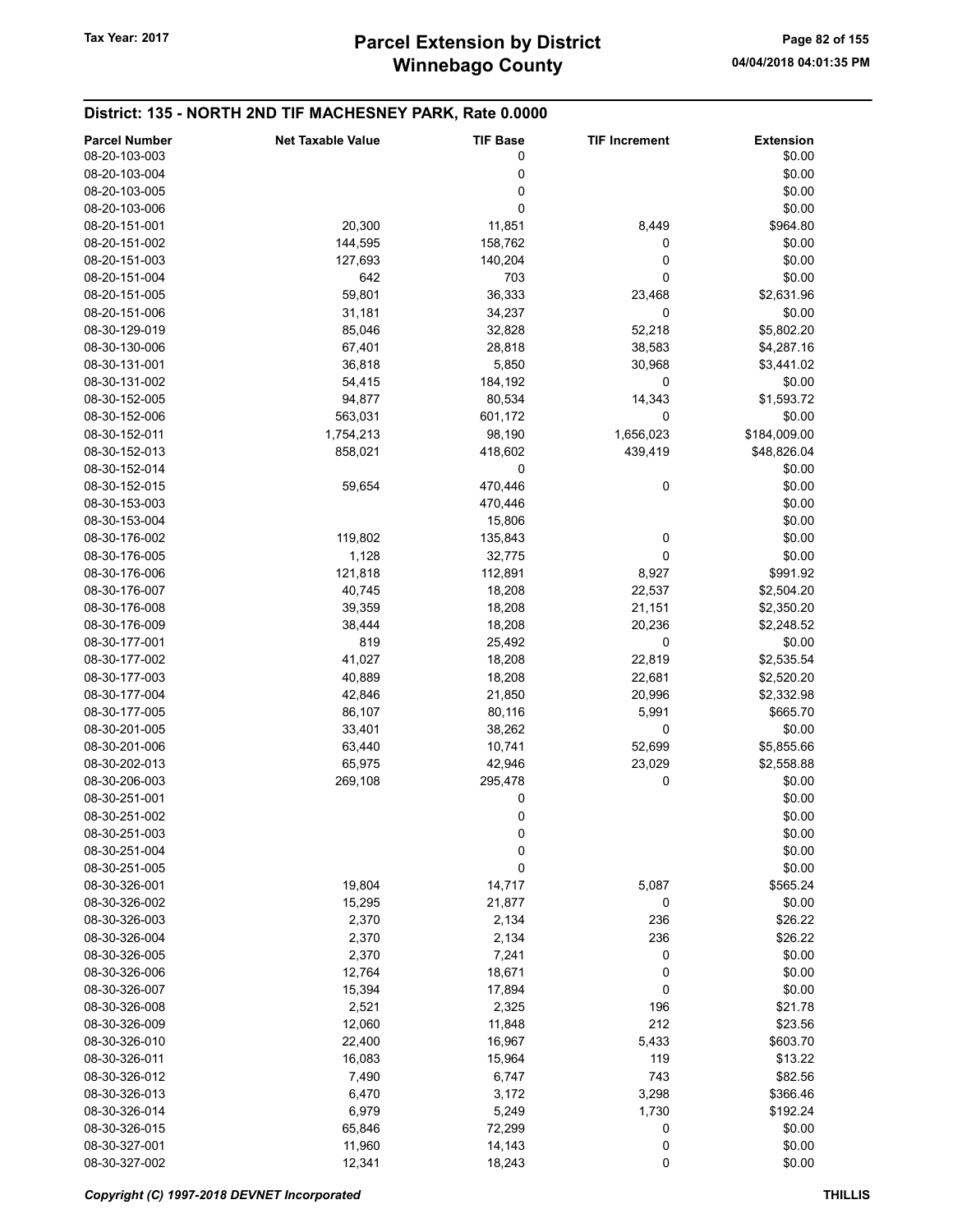| <b>Parcel Number</b> | <b>Net Taxable Value</b> | <b>TIF Base</b> | <b>TIF Increment</b> | <b>Extension</b> |
|----------------------|--------------------------|-----------------|----------------------|------------------|
| 08-30-327-003        | 7,796                    | 6,988           | 808                  | \$89.78          |
| 08-30-327-004        | 8,192                    | 10,840          | 0                    | \$0.00           |
| 08-30-327-005        | 13,903                   | 10,707          | 3,196                | \$355.12         |
| 08-30-327-006        | 9,232                    | 14,517          | 0                    | \$0.00           |
| 08-30-327-007        |                          |                 | 2,811                | \$312.34         |
|                      | 13,025                   | 10,214          |                      |                  |
| 08-30-327-008        | 4,938                    | 8,658           | 0                    | \$0.00           |
| 08-30-327-009        | 14,842                   | 20,764          | 0                    | \$0.00           |
| 08-30-327-010        | 13,404                   | 19,317          | 0                    | \$0.00           |
| 08-30-327-011        | 14,537                   | 9,407           | 5,130                | \$570.02         |
| 08-30-327-014        | 8,250                    | 10,267          | 0                    | \$0.00           |
| 08-30-327-015        | 7,590                    | 18,297          | 0                    | \$0.00           |
| 08-30-327-018        | 19,368                   | 15,274          | 4,094                | \$454.90         |
| 08-30-327-019        | 5,468                    | 16,826          | 0                    | \$0.00           |
| 08-30-327-020        | 12,842                   | 13,658          | 0                    | \$0.00           |
| 08-30-327-021        | 12,139                   | 12,565          | 0                    | \$0.00           |
| 08-30-327-022        | 17,980                   | 18,932          | 0                    | \$0.00           |
| 08-30-327-023        | 16,995                   | 17,938          | 0                    | \$0.00           |
| 08-30-327-024        | 19,149                   | 20,112          | 0                    | \$0.00           |
| 08-30-327-025        | 19,523                   | 20,635          | 0                    | \$0.00           |
| 08-30-327-026        | 23,817                   | 24,819          | 0                    | \$0.00           |
| 08-30-327-027        | 5,490                    | 12,017          | 0                    | \$0.00           |
| 08-30-327-028        | 20,985                   | 27,669          | 0                    | \$0.00           |
| 08-30-327-031        | 5,099                    | 4,594           | 505                  | \$56.12          |
| 08-30-327-032        | 10,847                   | 19,070          | 0                    | \$0.00           |
| 08-30-327-033        |                          | 0               |                      | \$0.00           |
| 08-30-327-034        | 9,470                    | 14,552          | 0                    | \$0.00           |
| 08-30-327-035        | 25,393                   | 25,388          | 5                    | \$0.56           |
| 08-30-327-036        | 6,223                    | 27,027          | 0                    | \$0.00           |
| 08-30-328-001        | 10,670                   | 16,761          | 0                    | \$0.00           |
| 08-30-328-002        | 22,628                   | 24,654          | 0                    | \$0.00           |
| 08-30-328-003        | 20,297                   | 27,526          | 0                    | \$0.00           |
| 08-30-328-004        | 2,370                    | 2,134           | 236                  | \$26.22          |
| 08-30-328-005        | 2,370                    | 2,134           | 236                  | \$26.22          |
| 08-30-328-006        | 13,291                   | 20,188          | 0                    | \$0.00           |
| 08-30-328-007        | 2,370                    | 2,134           | 236                  | \$26.22          |
| 08-30-328-008        | 14,536                   | 23,336          | 0                    | \$0.00           |
| 08-30-328-009        | 18,580                   | 24,534          | 0                    | \$0.00           |
| 08-30-328-010        | 17,414                   | 20,157          | 0                    | \$0.00           |
| 08-30-328-011        | 21,895                   | 23,003          | 0                    | \$0.00           |
| 08-30-328-013        |                          |                 |                      |                  |
| 08-30-328-014        | 26,349                   | 34,511          | 0                    | \$0.00           |
|                      | 5,441                    | 4,409           | 1,032                | \$114.68         |
| 08-30-328-015        | 11,591                   | 14,091          | 0                    | \$0.00           |
| 08-30-328-016        | 14,255                   | 14,121          | 134                  | \$14.90          |
| 08-30-328-017        | 15,274                   | 3,340           | 11,934               | \$1,326.06       |
| 08-30-328-018        | 10,615                   | 18,423          | 0                    | \$0.00           |
| 08-30-328-019        | 22,427                   | 17,365          | 5,062                | \$562.46         |
| 08-30-328-022        | 2,148                    | 11,229          | 0                    | \$0.00           |
| 08-30-328-023        | 12,389                   | 13,195          | 0                    | \$0.00           |
| 08-30-328-025        | 25,183                   | 18,489          | 6,694                | \$743.80         |
| 08-30-328-026        | 5,983                    | 5,468           | 515                  | \$57.22          |
| 08-30-328-027        | 14,209                   | 15,604          | 0                    | \$0.00           |
| 08-30-328-028        | 25,221                   | 24,754          | 467                  | \$51.90          |
| 08-30-328-029        | 19,414                   | 19,065          | 349                  | \$38.78          |
| 08-30-328-030        | 28,836                   | 26,666          | 2,170                | \$241.12         |
| 08-30-328-031        | 26,156                   | 36,291          | 0                    | \$0.00           |
| 08-30-328-032        | 15,152                   | 21,277          | 0                    | \$0.00           |
| 08-30-328-033        | 22,935                   | 23,323          | 0                    | \$0.00           |
| 08-30-329-001        | 22,186                   | 22,122          | 64                   | \$7.12           |
| 08-30-329-002        | 22,884                   | 17,825          | 5,059                | \$562.14         |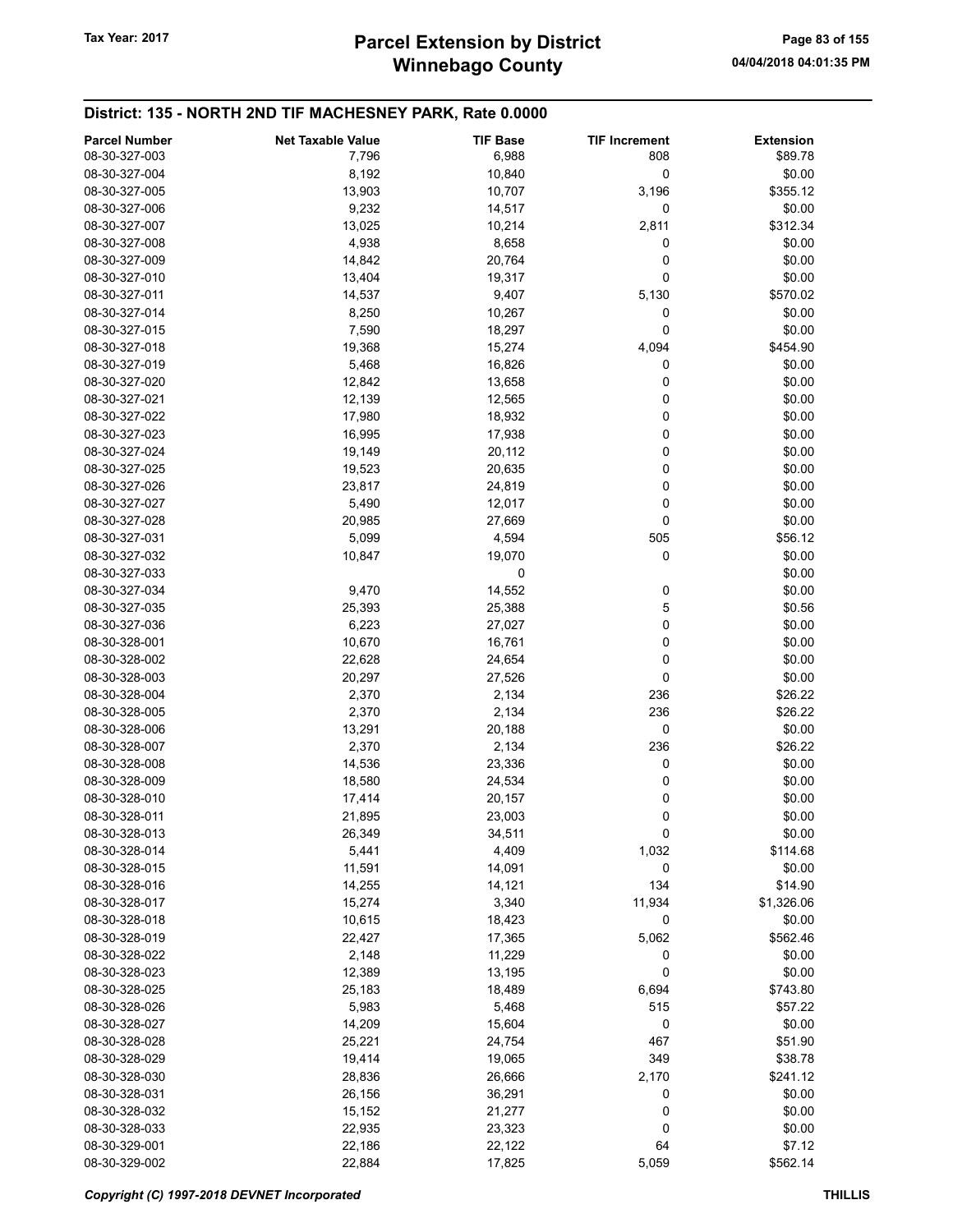| <b>Parcel Number</b> | <b>Net Taxable Value</b> | <b>TIF Base</b> | <b>TIF Increment</b> | <b>Extension</b> |
|----------------------|--------------------------|-----------------|----------------------|------------------|
| 08-30-329-003        | 12,885                   | 12,541          | 344                  | \$38.22          |
| 08-30-329-004        | 14,148                   | 14,758          | 0                    | \$0.00           |
| 08-30-329-005        | 14,406                   | 14,779          | 0                    | \$0.00           |
| 08-30-329-006        | 20,748                   | 16,148          | 4,600                | \$511.14         |
| 08-30-329-007        | 20,363                   | 20,284          | 79                   | \$8.78           |
|                      |                          |                 |                      |                  |
| 08-30-329-008        | 15,825                   | 21,798          | 0                    | \$0.00           |
| 08-30-329-009        | 2,370                    | 2,134           | 236                  | \$26.22          |
| 08-30-329-010        | 28,816                   | 28,810          | 6                    | \$0.68           |
| 08-30-329-012        | 19,560                   | 22,056          | 0                    | \$0.00           |
| 08-30-329-013        | 2,370                    | 2,134           | 236                  | \$26.22          |
| 08-30-329-016        | 20,318                   | 15,238          | 5,080                | \$564.46         |
| 08-30-329-017        | 19,536                   | 14,449          | 5,087                | \$565.24         |
| 08-30-329-019        | 27,407                   | 27,524          | 0                    | \$0.00           |
| 08-30-329-022        | 55,103                   | 64,843          | 0                    | \$0.00           |
| 08-30-329-028        | 14,674                   | 22,570          | 0                    | \$0.00           |
| 08-30-329-029        | 40,277                   | 44,225          | 0                    | \$0.00           |
| 08-30-329-030        | 21,365                   | 8,628           | 12,737               | \$1,415.28       |
| 08-30-329-031        | 36,859                   | 40,472          | 0                    | \$0.00           |
| 08-30-329-032        | 47,342                   | 51,981          | 0                    | \$0.00           |
| 08-30-329-033        | 7,395                    | 5,561           | 1,834                | \$203.78         |
| 08-30-329-034        | 1,185                    | 1,067           | 118                  | \$13.12          |
| 08-30-329-036        | 16,927                   | 22,660          | 0                    | \$0.00           |
| 08-30-357-001        | 25,421                   | 30,706          | 0                    | \$0.00           |
| 08-30-357-002        | 17,684                   | 12,589          | 5,095                | \$566.14         |
| 08-30-357-003        | 2,323                    | 2,069           | 254                  | \$28.22          |
| 08-30-357-004        | 34,079                   | 15,579          | 18,500               | \$2,055.64       |
| 08-30-357-007        | 34,707                   | 31,839          | 2,868                | \$318.68         |
| 08-30-357-008        | 13,680                   | 19,372          | 0                    | \$0.00           |
| 08-30-357-009        | 2,296                    | 2,069           | 227                  | \$25.22          |
| 08-30-357-010        | 11,771                   | 15,516          | 0                    | \$0.00           |
| 08-30-357-013        | 2,296                    | 2,069           | 227                  | \$25.22          |
| 08-30-357-014        | 20,203                   | 20,712          | 0                    | \$0.00           |
| 08-30-357-015        | 27,150                   | 28,188          | 0                    | \$0.00           |
| 08-30-357-016        | 20,717                   | 13,597          | 7,120                | \$791.14         |
| 08-30-357-017        | 23,523                   | 24,036          | 0                    | \$0.00           |
| 08-30-358-001        | 22,414                   | 17,361          | 5,053                | \$561.46         |
| 08-30-358-002        | 18,746                   | 13,102          | 5,644                | \$627.14         |
| 08-30-358-003        |                          |                 | 227                  | \$25.22          |
| 08-30-358-004        | 2,296                    | 2,069<br>14,480 | 0                    | \$0.00           |
| 08-30-358-005        | 13,555                   |                 |                      |                  |
|                      | 7,846                    | 15,746          | 0                    | \$0.00           |
| 08-30-358-006        | 19,798                   | 20,775          | 0                    | \$0.00           |
| 08-30-358-007        | 7,264                    | 17,474          | 0                    | \$0.00           |
| 08-30-358-008        | 13,819                   | 14,745          | 0                    | \$0.00           |
| 08-30-358-011        | 12,318                   | 15,974          | 0                    | \$0.00           |
| 08-30-358-012        | 10,878                   | 8,297           | 2,581                | \$286.80         |
| 08-30-358-013        | 13,964                   | 14,259          | 0                    | \$0.00           |
| 08-30-358-014        | 16,654                   | 16,552          | 102                  | \$11.34          |
| 08-30-358-015        | 23,494                   | 27,932          | 0                    | \$0.00           |
| 08-30-358-016        | 16,848                   | 17,120          | 0                    | \$0.00           |
| 08-30-358-017        | 11,435                   | 13,677          | 0                    | \$0.00           |
| 08-30-358-018        | 21,622                   | 18,966          | 2,656                | \$295.12         |
| 08-30-358-019        | 2,960                    | 4,971           | 0                    | \$0.00           |
| 08-30-358-020        | 18,650                   | 18,348          | 302                  | \$33.56          |
| 08-30-359-001        | 19,428                   | 19,348          | 80                   | \$8.90           |
| 08-30-359-002        | 17,597                   | 11,897          | 5,700                | \$633.36         |
| 08-30-359-003        | 8,508                    | 19,267          | 0                    | \$0.00           |
| 08-30-359-004        | 14,025                   | 19,950          | 0                    | \$0.00           |
| 08-30-359-005        | 11,769                   | 12,676          | 0                    | \$0.00           |
| 08-30-359-006        | 15,547                   | 16,487          | 0                    | \$0.00           |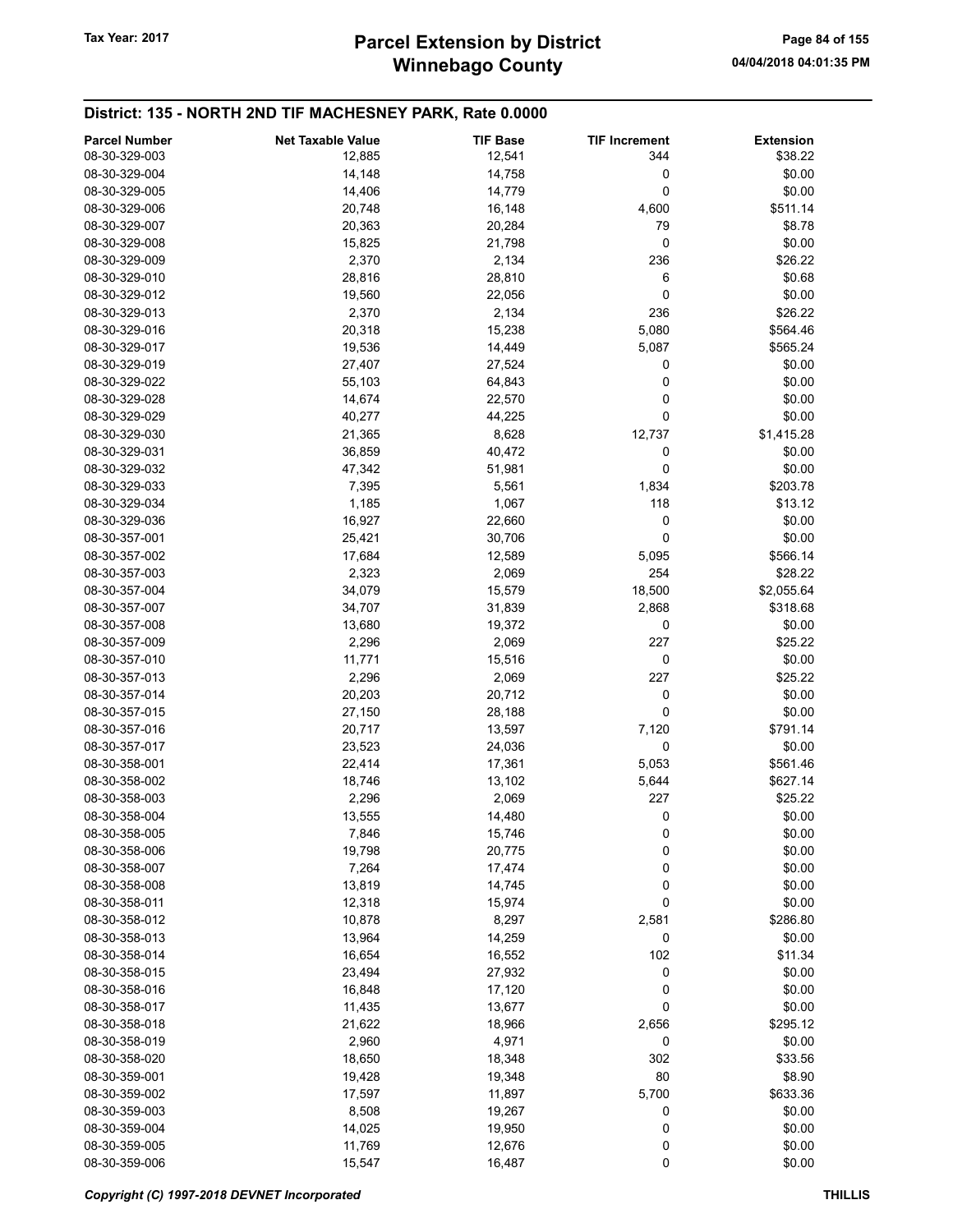| <b>Parcel Number</b>           | <b>Net Taxable Value</b> | <b>TIF Base</b> | <b>TIF Increment</b> | <b>Extension</b>            |
|--------------------------------|--------------------------|-----------------|----------------------|-----------------------------|
| 08-30-359-007                  | 2,296                    | 2,069           | 227                  | \$25.22                     |
| 08-30-359-008                  | 25,715                   | 15,953          | 9,762                | \$1,084.70                  |
| 08-30-359-009                  | 13,059                   | 18,299          | 0                    | \$0.00                      |
| 08-30-359-010                  | 23,054                   | 23,006          | 48                   | \$5.34                      |
| 08-30-359-011                  | 18,283                   | 17,902          | 381                  | \$42.34                     |
| 08-30-359-012                  | 16,101                   | 20,830          | 0                    | \$0.00                      |
| 08-30-359-013                  | 9,305                    | 12,172          | $\mathbf 0$          | \$0.00                      |
| 08-30-359-014                  | 18,293                   | 13,105          | 5,188                | \$576.46                    |
| 08-30-359-015                  | 16,634                   | 16,533          | 101                  | \$11.22                     |
| 08-30-359-016                  | 24,366                   | 24,329          | 37                   | \$4.12                      |
| 08-30-360-001                  | 13,519                   | 15,889          | $\pmb{0}$            | \$0.00                      |
| 08-30-360-002                  | 24,775                   | 19,743          | 5,032                | \$559.14                    |
| 08-30-360-003                  | 14,975                   | 18,336          | 0                    | \$0.00                      |
| 08-30-360-004                  | 16,263                   | 14,096          | 2,167                | \$240.80                    |
| 08-30-360-005                  | 17,367                   | 17,241          | 126                  | \$14.00                     |
| 08-30-360-006                  | 12,365                   | 13,279          | 0                    | \$0.00                      |
| 08-30-360-007                  | 14,991                   | 15,453          | 0                    | \$0.00                      |
| 08-30-360-008                  | 13,838                   | 14,761          | 0                    | \$0.00                      |
| 08-30-376-001                  | 27,851                   | 27,821          | 30                   | \$3.34                      |
| 08-30-376-002                  | 18,480                   | 19,153          | 0                    | \$0.00                      |
| 08-30-376-003                  | 16,253                   | 17,174          | 0                    | \$0.00                      |
| 08-30-376-004                  | 17,817                   | 23,753          | 0                    | \$0.00                      |
| 08-30-376-005                  | 19,853                   | 18,510          | 1,343                | \$149.24                    |
| 08-30-376-006                  | 18,726                   | 20,757          | 0                    | \$0.00                      |
| 08-30-376-007                  | 24,380                   | 29,845          | 0                    | \$0.00                      |
| 08-30-376-008                  | 24,685                   | 25,583          | 0                    | \$0.00                      |
| 08-30-376-009                  | 17,791                   | 18,725          | 0                    | \$0.00                      |
| 08-30-376-010                  | 18,433                   | 27,861          | 0                    | \$0.00                      |
| 08-30-376-011                  | 13,538                   | 21,158          | 0                    | \$0.00                      |
| 08-30-376-012                  | 17,971                   |                 | 0                    | \$0.00                      |
|                                |                          | 18,091          | 0                    |                             |
| 08-30-376-013<br>08-30-376-014 | 19,053                   | 19,423          | 0                    | \$0.00<br>\$0.00            |
|                                | 12,252                   | 18,497          |                      |                             |
| 08-30-376-015                  | 27,543                   | 21,529          | 6,014                | \$668.26                    |
| 08-30-376-016                  | 8,074                    | 6,874           | 1,200                | \$133.34                    |
| 08-30-376-017                  | 55,224                   | 60,636          | 0                    | \$0.00                      |
| 08-30-376-018                  | 27,587                   | 30,290          | 0                    | \$0.00                      |
| 08-30-376-019                  | 13,037                   | 13,230          | 0                    | \$0.00                      |
| 08-30-376-020                  | 159,205                  | 162,112         | 0                    | \$0.00                      |
| 08-30-377-001                  | 4,396                    | 5,077           | 0                    | \$0.00                      |
| 08-30-377-002                  | 4,512                    | 5,077           | $\boldsymbol{0}$     | \$0.00                      |
| 08-30-377-003                  | 4,530                    | 5,077           | 0                    | \$0.00                      |
| 08-30-377-014                  | 22,158                   | 25,285          | 0                    | \$0.00                      |
| 08-30-377-016                  | 206,055                  | 235,823         | 0                    | \$0.00                      |
| 08-30-378-005                  | 290,217                  | 318,657         | 0                    | \$0.00                      |
| 08-30-378-006                  | 44,474                   | 36,634          | 7,840                | \$871.14                    |
| 08-30-378-009                  | 37,454                   | 41,124          | 0                    | \$0.00                      |
| 08-30-378-012                  | 219,083                  | 195,538         | 23,545               | \$2,616.20                  |
| Totals for 135                 | 10,069,018               | 9,081,076       | 2,892,637            | \$321,740.98<br>276 Parcels |

#### District: 137 - MAIN & WHITMAN TIF, Rate 0.0000

| <b>Parcel Number</b> | <b>Net Taxable Value</b> | <b>TIF Base</b> | <b>TIF Increment</b> | Extension    |
|----------------------|--------------------------|-----------------|----------------------|--------------|
| 11-23-179-001        | 45.859                   | 88.351          |                      | \$0.00       |
| 11-23-206-011        | 1.649.835                | 845.661         | 804.174              | \$119.309.68 |
| Totals for 137       | 1.695.694                | 934.012         | 804.174              | \$119.309.68 |
|                      |                          |                 |                      | 2 Parcels    |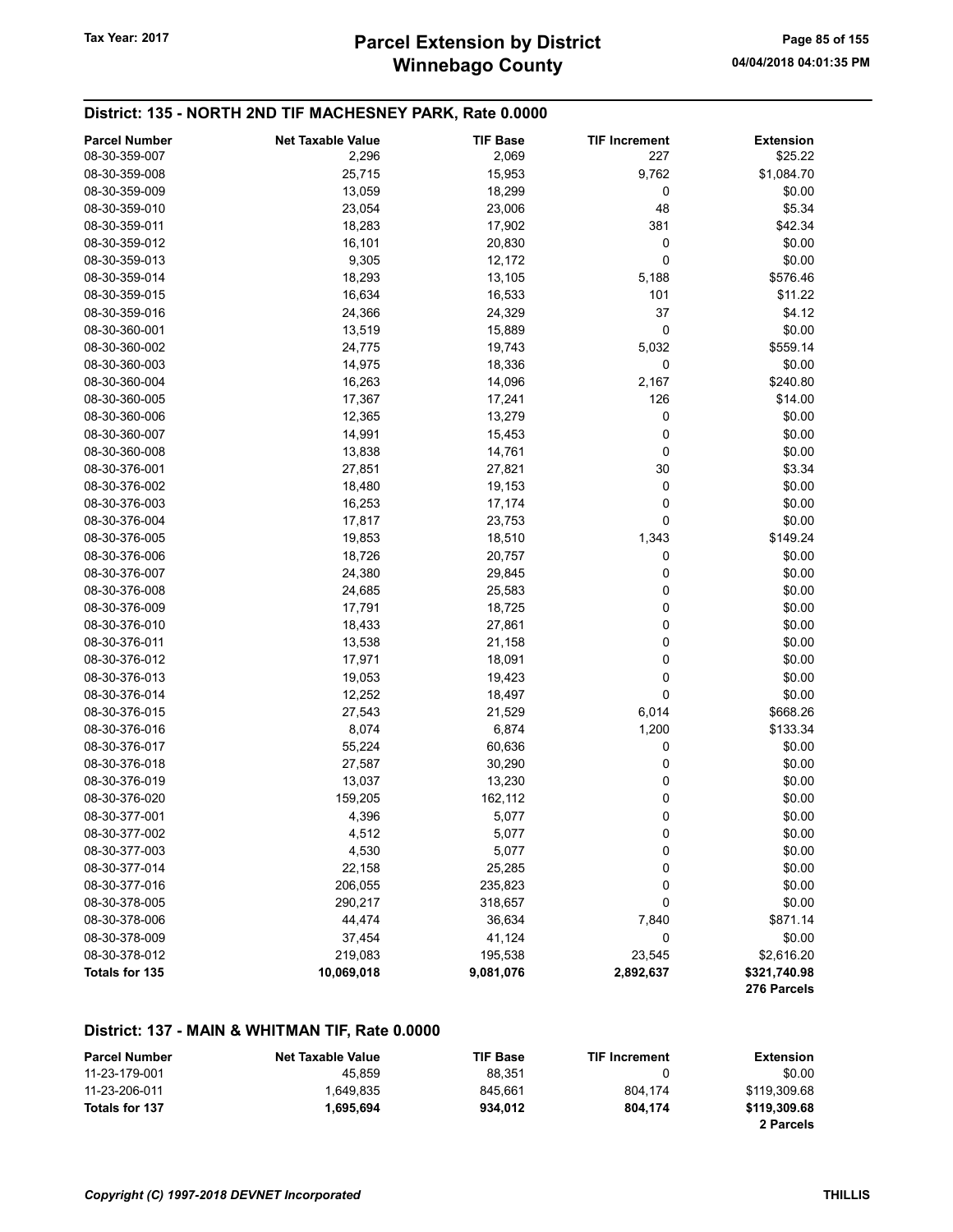# Winnebago County Tax Year: 2017 **Parcel Extension by District** Page 86 of 155

|                                       |                                   |                           |                           | <b>Extension</b> |
|---------------------------------------|-----------------------------------|---------------------------|---------------------------|------------------|
| <b>Parcel Number</b><br>11-25-155-001 | <b>Net Taxable Value</b><br>5,687 | <b>TIF Base</b><br>11,285 | <b>TIF Increment</b><br>0 | \$0.00           |
| 11-25-155-002                         | 1,949                             | 20,604                    | 0                         | \$0.00           |
| 11-25-155-003                         | 4,475                             | 1,639                     | 2,836                     | \$420.76         |
| 11-25-155-004                         | 3,397                             | 16,559                    | 0                         | \$0.00           |
| 11-25-155-005                         | 3,704                             | 11,102                    | 0                         | \$0.00           |
| 11-25-155-006                         | 6,845                             | 15,312                    | 0                         | \$0.00           |
| 11-25-155-007                         | 7,670                             | 14,333                    | 0                         | \$0.00           |
| 11-25-155-008                         | 2,844                             | 12,801                    | 0                         | \$0.00           |
| 11-25-155-009                         | 7,806                             | 17,607                    | 0                         | \$0.00           |
| 11-25-155-010                         | 7,670                             | 10,188                    | 0                         | \$0.00           |
| 11-25-155-011                         | 1,451                             | 1,927                     | 0                         | \$0.00           |
| 11-25-155-012                         | 7,393                             | 7,066                     | 327                       | \$48.52          |
| 11-25-155-013                         | 1,418                             | 19,947                    | 0                         | \$0.00           |
| 11-25-155-014                         | 11,951                            | 11,535                    | 416                       | \$61.72          |
| 11-25-155-015                         | 9,367                             | 16,158                    | 0                         | \$0.00           |
| 11-25-155-016                         | 8,158                             | 15,356                    | 0                         | \$0.00           |
| 11-25-155-017                         | 8,182                             | 21,147                    | 0                         | \$0.00           |
| 11-25-155-018                         | 9,741                             | 20,523                    | 0                         | \$0.00           |
| 11-25-155-019                         | 6,798                             | 13,041                    | 0                         | \$0.00           |
| 11-25-155-020                         | 8,994                             | 14,875                    | 0                         | \$0.00           |
| 11-25-155-021                         | 36,175                            | 71,980                    | 0                         | \$0.00           |
| 11-25-155-022                         | 8,425                             | 18,333                    | 0                         | \$0.00           |
| 11-25-155-023                         | 12,076                            | 19,557                    | 0                         | \$0.00           |
| 11-25-155-024                         | 7,437                             | 18,368                    | 0                         | \$0.00           |
| 11-25-155-025                         | 1,151                             | 1,654                     | 0                         | \$0.00           |
| 11-25-155-026                         | 5,172                             | 11,703                    | 0                         | \$0.00           |
| 11-25-155-027                         | 9,862                             | 21,597                    | 0                         | \$0.00           |
| 11-25-155-028                         | 13,308                            | 23,184                    | 0                         | \$0.00           |
| 11-25-155-029                         | 3,902                             | 12,227                    | 0                         | \$0.00           |
| 11-25-155-030                         | 10,169                            | 17,876                    | 0                         | \$0.00           |
| 11-25-155-031                         | 12,908                            | 26,500                    | 0                         | \$0.00           |
| 11-25-155-032                         | 9,940                             | 12,347                    | 0                         | \$0.00           |
| 11-25-155-033                         | 8,715                             | 15,130                    | 0                         | \$0.00           |
| 11-25-156-001                         | 6,647                             | 13,890                    | 0                         | \$0.00           |
| 11-25-156-002                         | 7,740                             | 19,360                    | 0                         | \$0.00           |
| 11-25-156-003                         | 10,628                            | 19,158                    | 0                         | \$0.00           |
| 11-25-156-004                         | 30,875                            | 34,310                    | 0                         | \$0.00           |
| 11-25-156-005                         | 8,619                             | 18,821                    | 0                         | \$0.00           |
| 11-25-156-006                         | 9,979                             | 21,037                    | 0                         | \$0.00           |
| 11-25-156-007                         | 6,334                             | 4,790                     | 1,544                     | \$229.08         |
| 11-25-156-008                         | 5,253                             | 8,333                     | 0                         | \$0.00           |
| 11-25-156-009                         | 18,342                            | 26,228                    | 0                         | \$0.00           |
| 11-25-156-010                         | 9,135                             | 18,875                    | 0                         | \$0.00           |
| 11-25-156-011                         | 8,916                             | 15,221                    | 0                         | \$0.00           |
| 11-25-156-012                         | 13,946                            | 25,543                    | 0                         | \$0.00           |
| 11-25-156-013                         | 10,137                            | 22,094                    | 0                         | \$0.00           |
| 11-25-156-014                         | 7,667                             | 15,088                    | 0                         | \$0.00           |
| 11-25-156-015                         | 10,463                            | 23,048                    | 0                         | \$0.00           |
| 11-25-156-016                         |                                   | 17,814                    |                           | \$0.00           |
| 11-25-156-017                         | 7,844                             | 12,863                    | 0                         | \$0.00           |
| 11-25-156-018                         | 4,939                             | 9,686                     | 0                         | \$0.00           |
| 11-25-156-019                         | 4,614                             | 9,104                     | 0                         | \$0.00           |
| 11-25-156-020                         | 6,515                             | 24,102                    | 0                         | \$0.00           |
| 11-25-156-021                         | 8,988                             | 10,407                    | 0                         | \$0.00           |
| 11-25-156-022                         | 1,903                             | 3,225                     | 0                         | \$0.00           |
| 11-25-156-023                         |                                   | 34,147                    |                           | \$0.00           |
| 11-25-157-001                         |                                   | 11,801                    |                           | \$0.00           |
| 11-25-157-002                         |                                   | 8,175                     |                           | \$0.00           |
| 11-25-157-003                         |                                   | 18,353                    |                           | \$0.00           |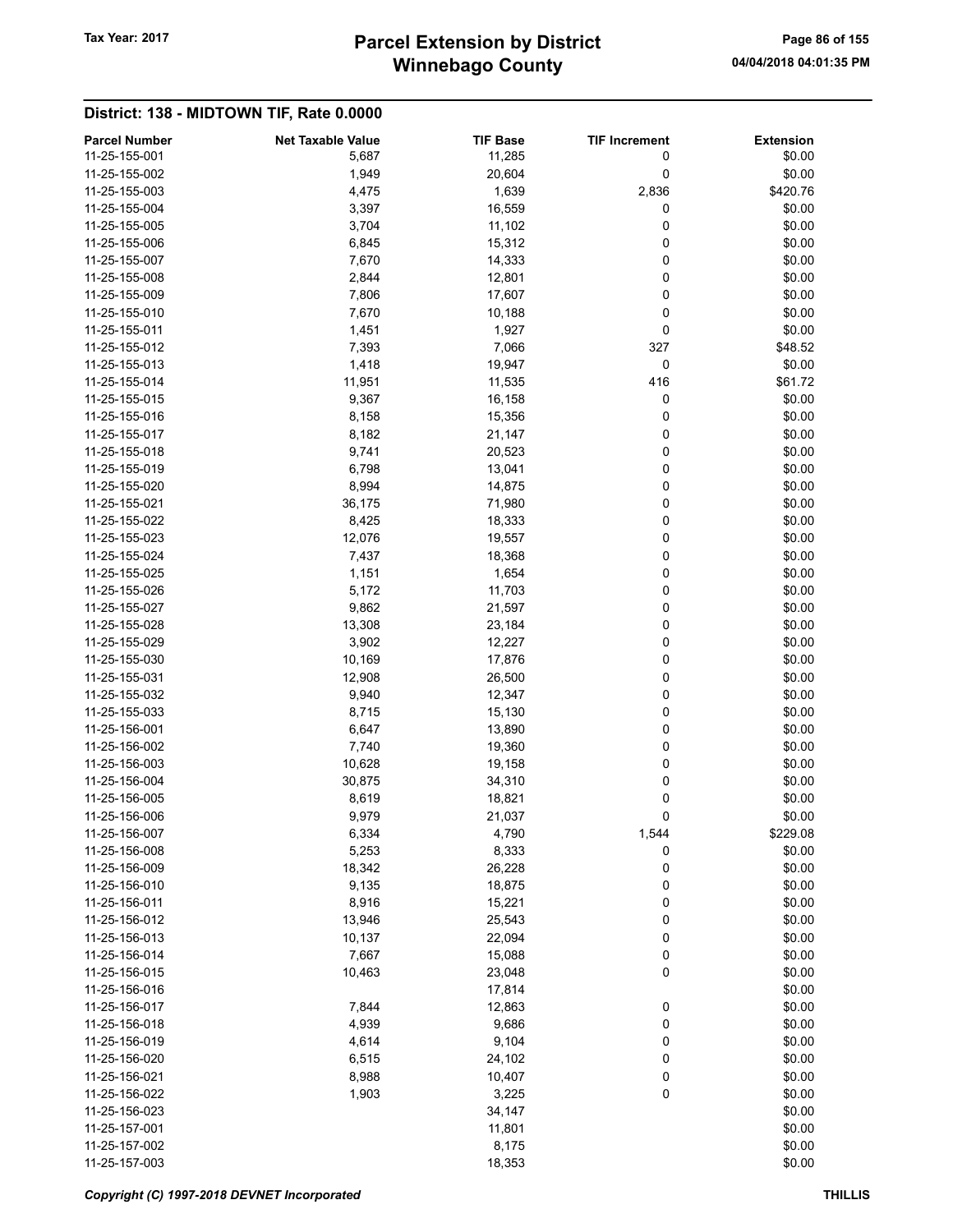# Winnebago County Tax Year: 2017 **Parcel Extension by District** Page 87 of 155

| <b>Parcel Number</b><br>11-25-157-004 | <b>Net Taxable Value</b> | <b>TIF Base</b><br>19,525 | <b>TIF Increment</b> | <b>Extension</b><br>\$0.00 |
|---------------------------------------|--------------------------|---------------------------|----------------------|----------------------------|
|                                       |                          |                           |                      |                            |
| 11-25-157-005<br>11-25-157-006        |                          | 16,865                    |                      | \$0.00                     |
|                                       |                          | 13,756                    |                      | \$0.00                     |
| 11-25-157-007                         |                          | 12,382                    |                      | \$0.00                     |
| 11-25-157-008                         |                          | 4,081                     |                      | \$0.00                     |
| 11-25-157-009                         |                          | 20,822                    |                      | \$0.00                     |
| 11-25-157-010                         |                          | 11,272                    |                      | \$0.00                     |
| 11-25-157-011                         |                          | 13,683                    |                      | \$0.00                     |
| 11-25-157-012                         |                          | 16,307                    |                      | \$0.00                     |
| 11-25-157-013                         |                          | 11,946                    |                      | \$0.00                     |
| 11-25-158-001                         |                          | 13,303                    |                      | \$0.00                     |
| 11-25-158-002                         |                          | 13,119                    |                      | \$0.00                     |
| 11-25-158-003                         |                          | 19,246                    |                      | \$0.00                     |
| 11-25-158-004                         |                          | 19,992                    |                      | \$0.00                     |
| 11-25-158-005                         | 2,692                    | 3,648                     | 0                    | \$0.00                     |
| 11-25-158-006                         |                          | 16,250                    |                      | \$0.00                     |
| 11-25-158-007                         |                          | 17,834                    |                      | \$0.00                     |
| 11-25-158-008                         |                          | 12,442                    |                      | \$0.00                     |
| 11-25-158-009                         |                          | 7,350                     |                      | \$0.00                     |
| 11-25-158-010                         |                          | 11,282                    |                      | \$0.00                     |
| 11-25-158-011                         |                          | 10,760                    |                      | \$0.00                     |
| 11-25-158-012                         |                          | 2,370                     |                      | \$0.00                     |
| 11-25-159-001                         |                          | 1,720                     |                      | \$0.00                     |
| 11-25-159-002                         |                          | 15,447                    |                      | \$0.00                     |
| 11-25-159-003                         |                          | 6,060                     |                      | \$0.00                     |
| 11-25-159-004                         |                          | 27,610                    |                      | \$0.00                     |
| 11-25-159-005                         |                          | 27,962                    |                      | \$0.00                     |
| 11-25-159-006                         |                          | 15,017                    |                      | \$0.00                     |
| 11-25-159-007                         |                          | 17,386                    |                      | \$0.00                     |
| 11-25-159-008                         |                          | 4,753                     |                      | \$0.00                     |
| 11-25-159-009                         |                          | 14,486                    |                      | \$0.00                     |
| 11-25-159-010                         |                          | 16,003                    |                      | \$0.00                     |
| 11-25-159-011                         |                          | 15,417                    |                      | \$0.00                     |
| 11-25-159-012                         |                          | 18,535                    |                      | \$0.00                     |
| 11-25-159-013                         |                          | 21,715                    |                      | \$0.00                     |
| 11-25-159-014                         |                          | 16,213                    |                      | \$0.00                     |
| 11-25-160-001                         | 13,112                   | 30,144                    | 0                    | \$0.00                     |
| 11-25-160-002                         |                          | 14,907                    |                      | \$0.00                     |
| 11-25-160-003                         |                          | 13,559                    |                      | \$0.00                     |
| 11-25-160-004                         |                          | 16,851                    |                      | \$0.00                     |
| 11-25-160-005                         | 8,948                    | 15,009                    | 0                    | \$0.00                     |
| 11-25-160-006                         |                          | 7,007                     |                      | \$0.00                     |
| 11-25-160-007                         | 2,737                    | 19,426                    | 0                    | \$0.00                     |
| 11-25-160-008                         |                          | 17,598                    |                      | \$0.00                     |
| 11-25-160-009                         |                          | 0                         |                      | \$0.00                     |
| 11-25-160-010                         |                          | 40,835                    |                      | \$0.00                     |
| 11-25-301-001                         | 8,608                    | 1,632                     | 6,976                | \$1,034.98                 |
| 11-25-301-002                         | 4,684                    | 12,766                    | 0                    | \$0.00                     |
| 11-25-301-003                         | 7,358                    | 16,593                    | 0                    | \$0.00                     |
| 11-25-301-004                         | 9,406                    | 16,888                    | 0                    | \$0.00                     |
| 11-25-301-005                         |                          |                           |                      | \$0.00                     |
| 11-25-301-006                         | 7,786                    | 12,966                    | 0<br>$\pmb{0}$       | \$0.00                     |
| 11-25-301-007                         | 10,559<br>8,233          | 11,907                    |                      | \$0.00                     |
|                                       |                          | 18,705                    | $\bf{0}$             |                            |
| 11-25-301-008                         | 7,560                    | 19,532                    | 0                    | \$0.00                     |
| 11-25-301-009                         | 8,721                    | 16,911                    | 0                    | \$0.00                     |
| 11-25-301-010                         | 13,446                   | 21,243                    | 0                    | \$0.00                     |
| 11-25-301-011                         | 8,881                    | 14,884                    | 0                    | \$0.00                     |
| 11-25-301-012                         | 11,314                   | 22,831                    | $\boldsymbol{0}$     | \$0.00                     |
| 11-25-301-013                         | 13,617                   | 21,731                    | 0                    | \$0.00                     |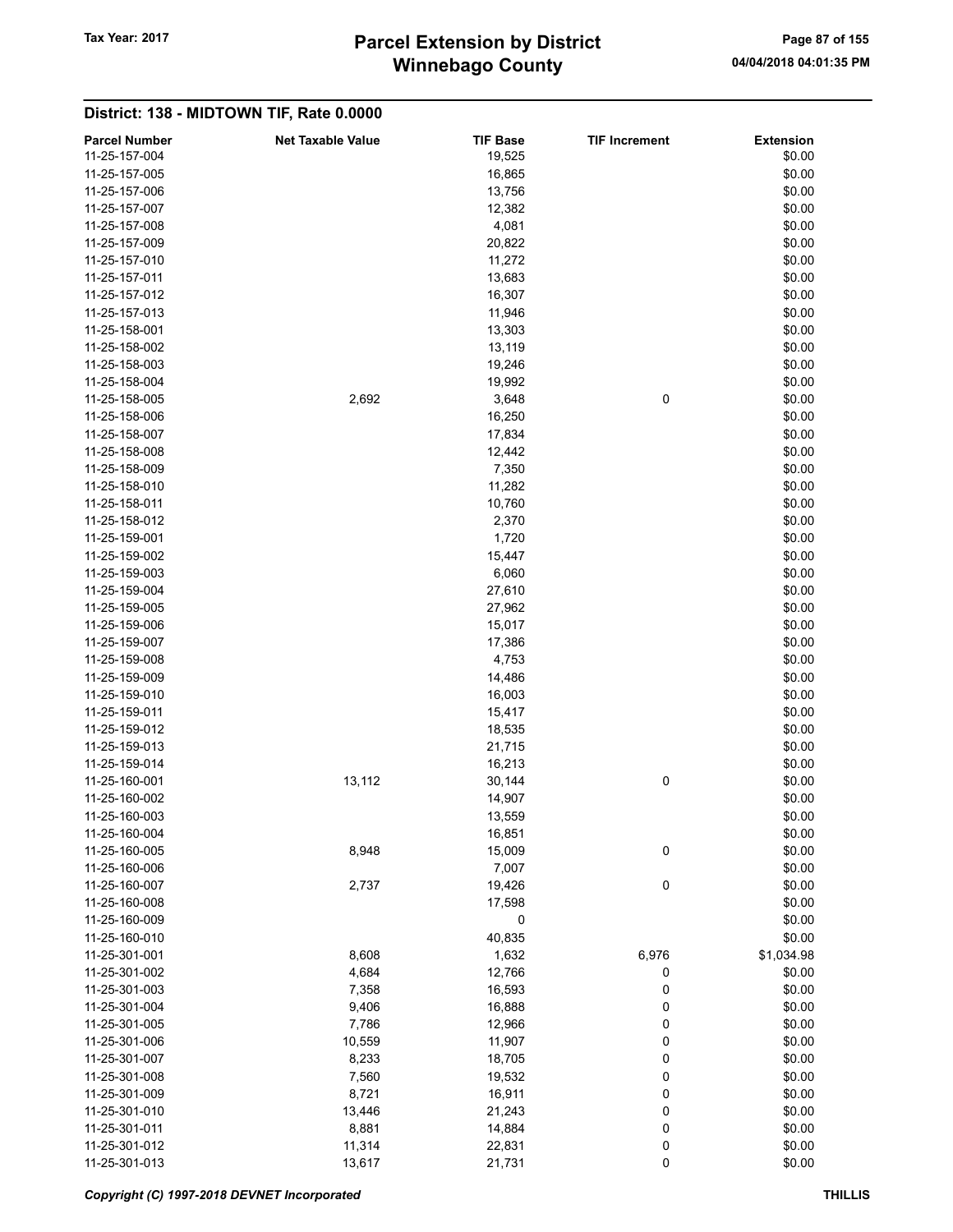# Winnebago County Tax Year: 2017 **Parcel Extension by District** Page 88 of 155

| <b>Parcel Number</b> | <b>Net Taxable Value</b> | <b>TIF Base</b> | <b>TIF Increment</b> | <b>Extension</b> |
|----------------------|--------------------------|-----------------|----------------------|------------------|
| 11-25-301-014        | 1,101                    | 1,582           | 0                    | \$0.00           |
| 11-25-301-015        | 18,599                   | 23,041          | 0                    | \$0.00           |
| 11-25-301-020        | 14,303                   | 23,049          | 0                    | \$0.00           |
| 11-25-301-021        | 6,695                    | 15,173          | 0                    | \$0.00           |
| 11-25-301-022        | 9,356                    | 20,839          | 0                    | \$0.00           |
| 11-25-301-023        | 7,814                    | 14,305          | 0                    | \$0.00           |
| 11-25-301-024        | 7,135                    | 7,802           | 0                    | \$0.00           |
| 11-25-301-025        | 8,830                    | 19,297          | 0                    | \$0.00           |
| 11-25-301-026        | 915                      | 1,316           | 0                    | \$0.00           |
| 11-25-301-027        | 8,122                    | 17,872          | 0                    | \$0.00           |
| 11-25-301-028        | 113                      | 16,864          | 0                    | \$0.00           |
| 11-25-301-029        | 17,714                   | 20,528          | 0                    | \$0.00           |
| 11-25-301-030        | 4,493                    | 5,172           | 0                    | \$0.00           |
| 11-25-301-031        | 5,201                    | 6,694           | 0                    | \$0.00           |
| 11-25-301-033        | 11,069                   | 21,896          | 0                    | \$0.00           |
| 11-25-301-035        | 10,345                   | 18,139          | 0                    | \$0.00           |
| 11-25-301-036        | 3,487                    | 8,767           | 0                    | \$0.00           |
| 11-25-301-037        | 2,906                    | 14,047          | 0                    | \$0.00           |
| 11-25-301-038        | 8,164                    | 18,119          | 0                    | \$0.00           |
| 11-25-301-039        | 7,986                    | 17,446          | 0                    | \$0.00           |
|                      |                          |                 |                      |                  |
| 11-25-301-040        | 1,546                    | 18,079          | 0                    | \$0.00           |
| 11-25-301-041        | 796                      | 11,275          | 0                    | \$0.00           |
| 11-25-302-001        | 8,715                    | 17,197          | 0                    | \$0.00           |
| 11-25-302-002        | 9,181                    | 20,056          | 0                    | \$0.00           |
| 11-25-302-003        | 6,640                    | 14,008          | 0                    | \$0.00           |
| 11-25-302-004        | 8,121                    | 16,093          | 0                    | \$0.00           |
| 11-25-302-005        | 9,516                    | 21,252          | 0                    | \$0.00           |
| 11-25-302-006        | 7,532                    | 19,967          | 0                    | \$0.00           |
| 11-25-302-007        | 10,615                   | 23,719          | 0                    | \$0.00           |
| 11-25-302-008        | 8,367                    | 16,533          | 0                    | \$0.00           |
| 11-25-302-009        | 10,778                   | 25,476          | 0                    | \$0.00           |
| 11-25-302-010        | 5,285                    | 19,791          | 0                    | \$0.00           |
| 11-25-302-011        | 6,972                    | 16,511          | 0                    | \$0.00           |
| 11-25-302-012        | 33,141                   | 41,555          | 0                    | \$0.00           |
| 11-25-302-013        | 9,187                    | 14,028          | 0                    | \$0.00           |
| 11-25-302-014        | 8,025                    | 17,285          | 0                    | \$0.00           |
| 11-25-302-015        | 8,077                    | 16,651          | 0                    | \$0.00           |
| 11-25-302-016        | 10,084                   | 21,820          | 0                    | \$0.00           |
| 11-25-302-017        | 8,636                    | 18,985          | 0                    | \$0.00           |
| 11-25-302-018        | 15,582                   | 18,592          | 0                    | \$0.00           |
| 11-25-302-019        | 11,042                   | 2,165           | 8,877                | \$1,317.02       |
| 11-25-302-020        | 9,346                    | 15,750          | 0                    | \$0.00           |
| 11-25-302-021        | 11,224                   | 31,572          | 0                    | \$0.00           |
| 11-25-302-022        | 7,712                    | 17,243          | 0                    | \$0.00           |
| 11-25-303-001        | 8,014                    | 12,384          | 0                    | \$0.00           |
| 11-25-303-002        | 8,701                    | 10,561          | 0                    | \$0.00           |
| 11-25-303-003        | 4,876                    | 10,358          | 0                    | \$0.00           |
| 11-25-303-004        | 9,234                    | 19,274          | 0                    | \$0.00           |
|                      |                          | 15,208          |                      |                  |
| 11-25-303-005        | 3,799                    |                 | 0                    | \$0.00           |
| 11-25-303-006        | 9,139                    | 16,205          | 0                    | \$0.00           |
| 11-25-303-007        | 8,053                    | 18,676          | 0                    | \$0.00           |
| 11-25-303-008        | 9,666                    | 19,965          | 0                    | \$0.00           |
| 11-25-303-009        | 13,588                   | 28,000          | 0                    | \$0.00           |
| 11-25-303-010        | 6,963                    | 19,897          | 0                    | \$0.00           |
| 11-25-303-011        | 9,186                    | 20,951          | 0                    | \$0.00           |
| 11-25-303-012        | 9,210                    | 21,005          | 0                    | \$0.00           |
| 11-25-303-013        | 10,913                   | 23,815          | 0                    | \$0.00           |
| 11-25-303-014        | 8,492                    | 28,625          | 0                    | \$0.00           |
| 11-25-303-015        | 7,892                    | 17,697          | 0                    | \$0.00           |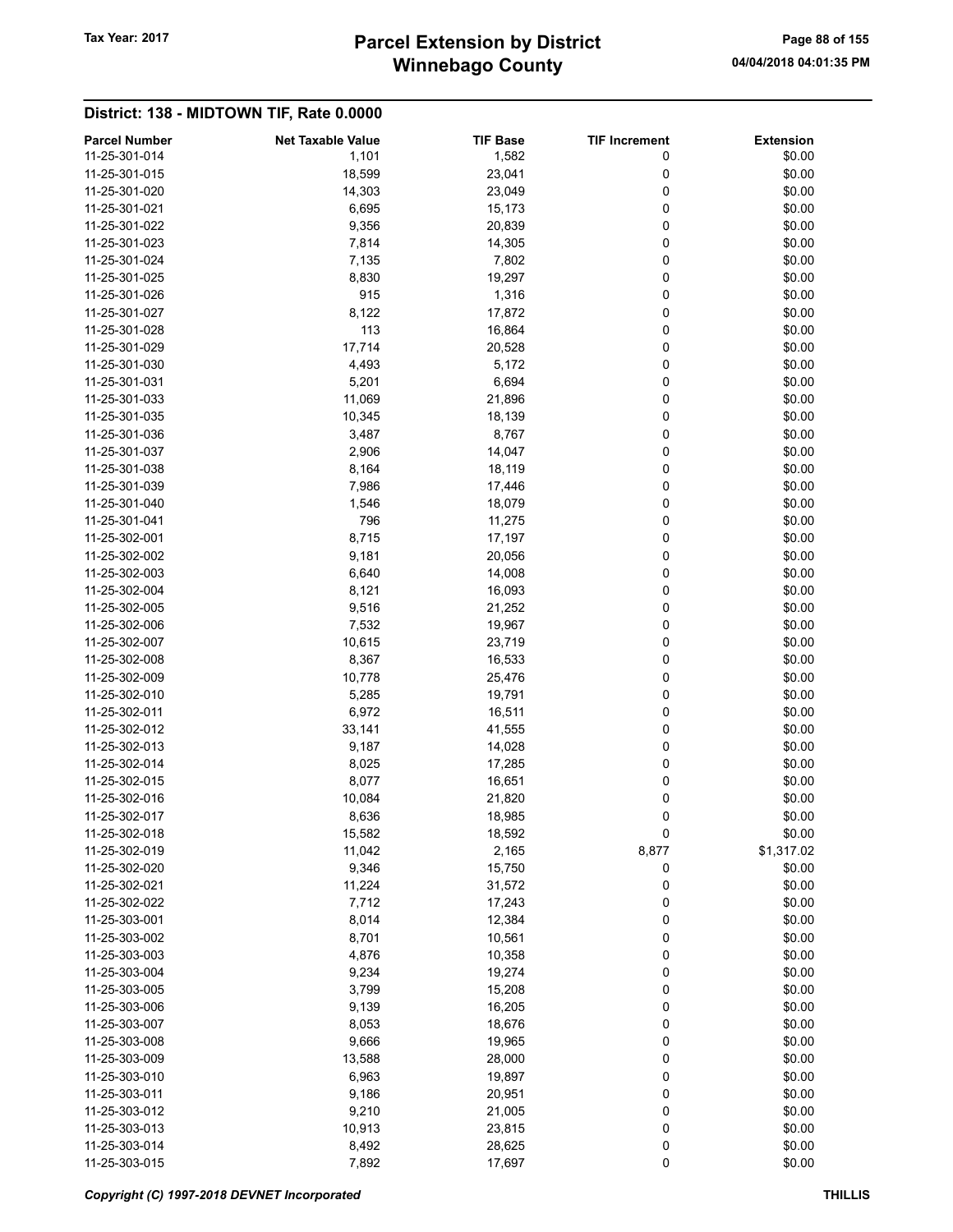# Winnebago County Tax Year: 2017 **Parcel Extension by District** Page 89 of 155

| <b>Parcel Number</b> | <b>Net Taxable Value</b> | <b>TIF Base</b> | <b>TIF Increment</b> | <b>Extension</b> |
|----------------------|--------------------------|-----------------|----------------------|------------------|
| 11-25-303-016        | 7,963                    | 18,083          | 0                    | \$0.00           |
| 11-25-303-017        | 5,694                    | 20,113          | 0                    | \$0.00           |
| 11-25-303-018        | 5,427                    | 12,811          | 0                    | \$0.00           |
| 11-25-303-021        | 4,649                    | 10,845          | 0                    | \$0.00           |
| 11-25-303-022        | 1,903                    | 20,225          | 0                    | \$0.00           |
| 11-25-303-023        | 2,708                    | 12,953          | 0                    | \$0.00           |
| 11-25-303-024        | 1,240                    | 1,783           | 0                    | \$0.00           |
| 11-25-303-025        | 6,752                    | 17,252          | 0                    | \$0.00           |
| 11-25-303-026        | 7,941                    | 18,024          | 0                    | \$0.00           |
| 11-25-303-027        | 7,987                    | 18,117          | 0                    | \$0.00           |
| 11-25-303-029        | 5,869                    | 15,664          | 0                    | \$0.00           |
| 11-25-303-030        | 15,041                   | 18,089          | 0                    | \$0.00           |
| 11-25-304-001        | 1,519                    | 1,750           | 0                    | \$0.00           |
| 11-25-305-001        | 1,609                    | 1,854           | 0                    | \$0.00           |
| 11-25-305-003        | 171                      | 1,963           | 0                    | \$0.00           |
| 11-25-306-001        | 0                        | 1,516           | 0                    | \$0.00           |
| 11-25-307-001        | 1,425                    | 1,641           | 0                    | \$0.00           |
| 11-25-308-001        | 1,038                    | 1,197           | 0                    | \$0.00           |
| 11-25-309-001        | 19,522                   | 22,480          | 0                    | \$0.00           |
| 11-25-309-007        | 55,992                   | 64,483          | 0                    | \$0.00           |
| 11-25-309-008        | 1,393                    | 1,605           | 0                    | \$0.00           |
| 11-25-309-009        | 34,073                   | 39,239          | 0                    | \$0.00           |
| 11-25-309-011        | 46,388                   | 53,420          | 0                    | \$0.00           |
| 11-25-309-012        | 35,067                   | 49,335          | 0                    | \$0.00           |
| 11-25-310-004        | 12,663                   | 23,715          | 0                    | \$0.00           |
| 11-25-310-006        | 8,494                    | 34,163          | 0                    | \$0.00           |
| 11-25-310-007        | 33,333                   | 56,682          | 0                    | \$0.00           |
| 11-25-310-008        | 101,188                  | 116,531         | 0                    | \$0.00           |
| 11-25-351-001        | 1,967                    | 2,293           | 0                    | \$0.00           |
| 11-25-351-002        | 772                      | 893             | 0                    | \$0.00           |
| 11-25-351-004        | 2,731                    | 3,145           | 0                    | \$0.00           |
| 11-25-351-006        | 772                      | 1,056           | 0                    | \$0.00           |
| 11-25-351-007        | 119,694                  | 164,246         | 0                    | \$0.00           |
| 11-25-352-001        | 23,966                   | 44,487          | 0                    | \$0.00           |
| 11-25-352-003        | 4,614                    | 5,313           | 0                    | \$0.00           |
| 11-25-352-004        | 1,191                    | 1,372           | 0                    | \$0.00           |
| 11-25-352-005        | 10,013                   | 11,531          | 0                    | \$0.00           |
| 11-25-353-001        | 139,081                  | 163,913         | 0                    | \$0.00           |
| 11-25-354-001        | 2,329                    | 2,682           | 0                    | \$0.00           |
| 11-25-354-003        | 1,957                    | 3,486           | 0                    | \$0.00           |
| 11-25-354-004        | 1,960                    | 2,257           | 0                    | \$0.00           |
| 11-25-354-005        | 2,034                    | 3,924           | 0                    | \$0.00           |
| 11-25-354-006        | 1,920                    | 3,373           | 0                    | \$0.00           |
| 11-25-355-001        | 16,628                   | 22,836          | 0                    | \$0.00           |
| 11-25-355-002        | 7,843                    | 9,033           | 0                    | \$0.00           |
| 11-25-355-003        | 6,217                    | 24,522          | 0                    | \$0.00           |
| 11-25-355-004        | 1,338                    | 1,540           | 0                    | \$0.00           |
| 11-25-356-001        | 76,957                   | 93,041          | 0                    | \$0.00           |
| 11-25-356-002        | 4,405                    | 5,074           | 0                    | \$0.00           |
| 11-25-356-003        | 29,548                   | 34,266          | 0                    | \$0.00           |
|                      |                          |                 |                      |                  |
| 11-25-356-004        | 374                      | 627             | 0                    | \$0.00           |
| 11-25-356-005        | 2,168                    | 2,495           | 0                    | \$0.00           |
| 11-26-230-010        | 6,809                    | 9,634           | 0                    | \$0.00           |
| 11-26-231-010        | 10,825                   | 12,586          | $\mathbf 0$          | \$0.00           |
| 11-26-231-011        | 20,650                   | 48,688          | 0                    | \$0.00           |
| 11-26-231-013        | 20,000                   | 22,533          | 0                    | \$0.00           |
| 11-26-231-015        | 18,401                   | 21,351          | 0                    | \$0.00           |
| 11-26-231-016        | 15,000                   | 29,933          | 0                    | \$0.00           |
| 11-26-231-019        | 36,962                   | 56,794          | 0                    | \$0.00           |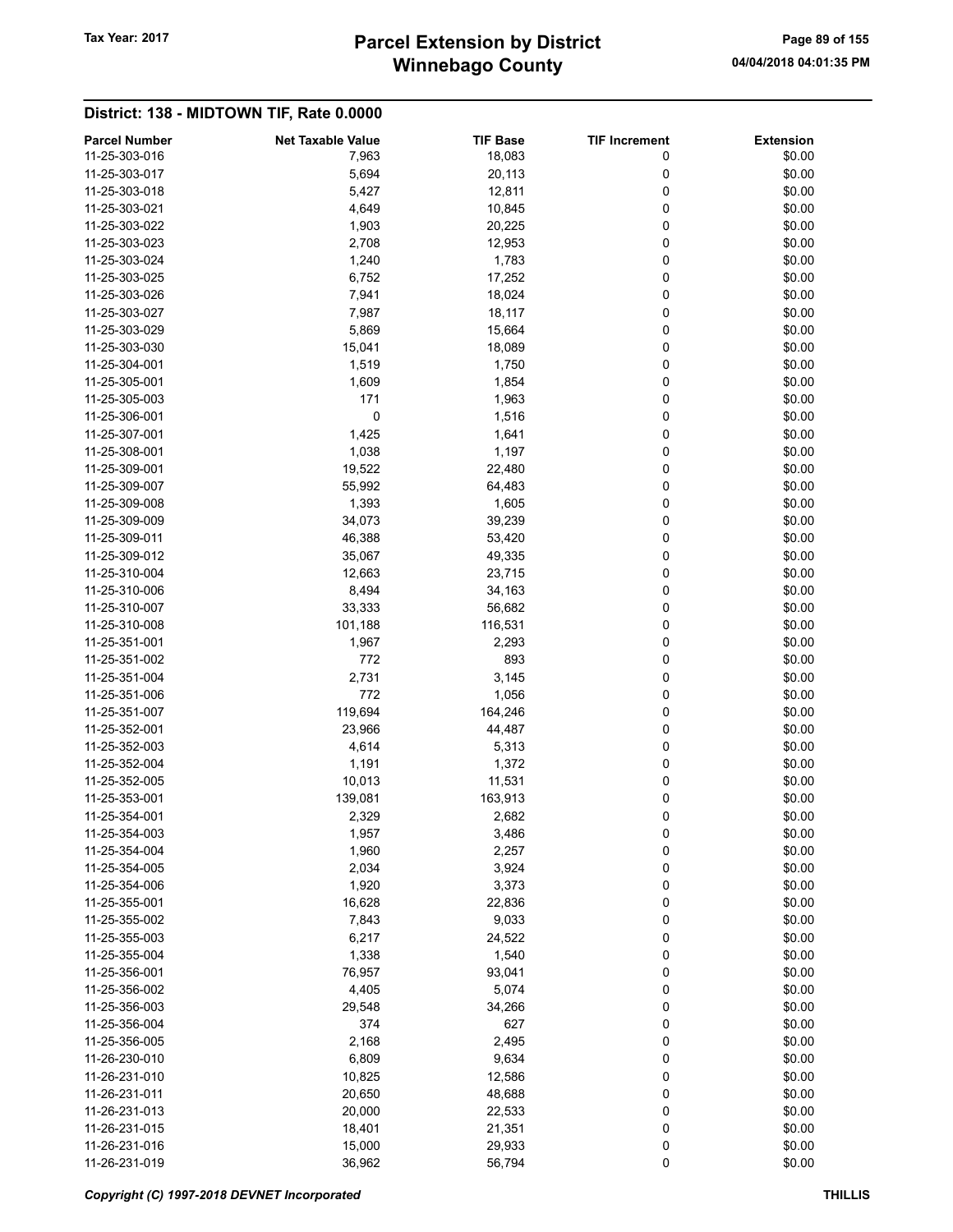# Winnebago County Tax Year: 2017 **Parcel Extension by District** Page 90 of 155

| <b>Parcel Number</b> | <b>Net Taxable Value</b> | <b>TIF Base</b>  | <b>TIF Increment</b> | <b>Extension</b>   |
|----------------------|--------------------------|------------------|----------------------|--------------------|
| 11-26-232-001        | 10,462                   | 16,151           | 0                    | \$0.00             |
| 11-26-232-002        | 11,140                   | 7,111            | 4,029                | \$597.76           |
| 11-26-232-003        | 14,070                   | 16,372           | 0                    | \$0.00             |
| 11-26-232-004        | 4,989                    | 6,013            | 0                    | \$0.00             |
| 11-26-232-005        | 12,133                   | 19,323           | 0                    | \$0.00             |
| 11-26-233-001        | 3,987                    | 4,896            | 0                    | \$0.00             |
| 11-26-233-002        | 13,881                   | 16,272           | 0                    | \$0.00             |
| 11-26-233-003        | 34,238                   | 41,157           | 0                    | \$0.00             |
| 11-26-233-004        | 23,418                   | 27,544           | 0                    | \$0.00             |
| 11-26-233-005        | 13,926                   | 34,152           | 0                    | \$0.00             |
| 11-26-233-006        |                          | 30,644           |                      | \$0.00             |
| 11-26-233-008        | 36,681                   | 42,837           | 0                    | \$0.00             |
| 11-26-233-028        | 3,758                    | 4,595            | 0                    | \$0.00             |
| 11-26-233-029        | 67,933                   | 30,448           | 37,485               | \$5,561.40         |
| 11-26-235-004        | 15,523                   | 31,453           | 0                    | \$0.00             |
| 11-26-235-005        | 3,500                    | 15,644           | 0                    | \$0.00             |
| 11-26-235-006        | 16,097                   | 60,450           | 0                    | \$0.00             |
| 11-26-235-009        | 19,862                   | 23,077           | 0                    | \$0.00             |
| 11-26-235-010        | 13,925                   | 16,237           | 0                    | \$0.00             |
| 11-26-235-011        | 11,744                   | 13,727           | 0                    | \$0.00             |
| 11-26-235-017        | 51,023                   | 60,163           | 0                    | \$0.00             |
| 11-26-235-018        | 2,066                    | 2,378            | 0                    | \$0.00             |
| 11-26-235-019        |                          | 0                |                      | \$0.00             |
| 11-26-236-002        | 26,261                   | 30,605           | 0                    | \$0.00             |
| 11-26-236-003        | 19,419                   | 24,581           | 0                    | \$0.00             |
| 11-26-236-004        | 9,314                    | 11,440           | 0                    | \$0.00             |
| 11-26-236-007        | 12,445                   | 13,842           | 0                    | \$0.00             |
| 11-26-236-008        | 3,963                    | 7,871            | 0                    | \$0.00             |
| 11-26-236-009        | 5,121                    | 6,448            | 0                    | \$0.00             |
| 11-26-236-010        | 5,121                    | 6,448            | 0                    | \$0.00             |
| 11-26-236-011        | 8,111                    | 18,096           | 0                    | \$0.00             |
| 11-26-236-012        | 2,894                    | 3,333            | 0                    | \$0.00             |
| 11-26-236-013        | 13,164                   | 15,160           | 0                    | \$0.00             |
| 11-26-236-014        | 14,018                   | 19,545           | 0                    | \$0.00             |
| 11-26-276-005        | 22,730                   | 26,477           | 0                    | \$0.00             |
| 11-26-276-006        | 14,983                   | 17,405           | 0                    | \$0.00             |
| 11-26-276-007        | 14,404                   | 16,702           | 0                    | \$0.00             |
| 11-26-276-008        | 14,404                   | 16,702           | 0                    | \$0.00             |
| 11-26-276-012        | 20,913                   | 24,084           | $\Omega$             | \$0.00             |
| 11-26-276-013        | 23,643                   | 27,228           | 0                    | \$0.00             |
| 11-26-276-014        |                          |                  |                      |                    |
| 11-26-276-015        | 15,035                   | 17,314           | 0<br>0               | \$0.00             |
| 11-26-276-016        | 36,667                   | 47,153<br>48,967 | $\mathbf 0$          | \$0.00             |
| 11-26-277-001        | 33,127<br>19,760         |                  |                      | \$0.00<br>\$105.50 |
| 11-26-277-002        |                          | 19,049           | 711                  |                    |
| 11-26-277-003        | 20,382                   | 33,268           | 0                    | \$0.00             |
|                      | 13,155                   | 15,269           | 0                    | \$0.00             |
| 11-26-277-004        | 1,786                    | 2,559            | 0                    | \$0.00             |
| 11-26-277-005        | 1,786                    | 2,213            | 0                    | \$0.00             |
| 11-26-277-006        | 16,986                   | 20,573           | 0                    | \$0.00             |
| 11-26-277-007        | 16,669                   | 38,239           | 0                    | \$0.00             |
| 11-26-277-009        | 6,196                    | 23,608           | 0                    | \$0.00             |
| 11-26-277-010        | 6,416                    | 12,948           | 0                    | \$0.00             |
| 11-26-277-011        | 6,414                    | 10,745           | 0                    | \$0.00             |
| 11-26-277-012        | 9,872                    | 18,233           | 0                    | \$0.00             |
| 11-26-277-013        | 5,265                    | 7,578            | 0                    | \$0.00             |
| 11-26-277-015        | 3,397                    | 15,188           | 0                    | \$0.00             |
| 11-26-277-017        | 6,416                    | 12,948           | 0                    | \$0.00             |
| 11-26-277-018        |                          | 105,035          |                      | \$0.00             |
| 11-26-277-019        |                          | 14,578           |                      | \$0.00             |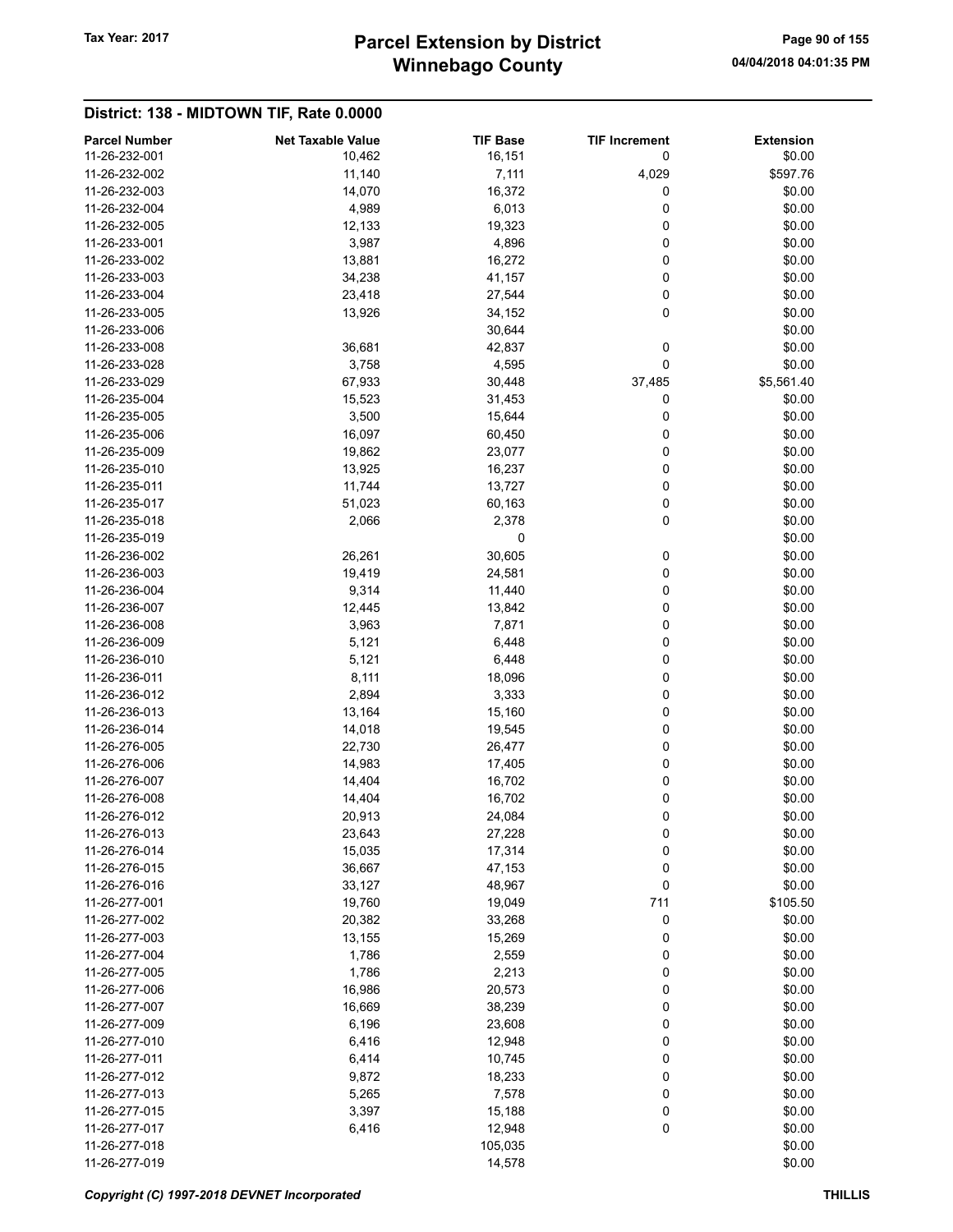# Winnebago County Tax Year: 2017 **Parcel Extension by District** Page 91 of 155

| <b>Parcel Number</b> | <b>Net Taxable Value</b> | <b>TIF Base</b> | <b>TIF Increment</b> | <b>Extension</b> |
|----------------------|--------------------------|-----------------|----------------------|------------------|
| 11-26-277-020        | 40,464                   | 46,442          | 0                    | \$0.00           |
| 11-26-277-021        | 6,032                    | 14,081          | 0                    | \$0.00           |
| 11-26-277-022        | 4,618                    | 16,381          | 0                    | \$0.00           |
| 11-26-280-002        | 11,395                   | 15,296          | 0                    | \$0.00           |
| 11-26-280-003        | 34,829                   | 40,037          | 0                    | \$0.00           |
| 11-26-280-004        | 8,797                    | 14,667          | $\mathbf 0$          | \$0.00           |
| 11-26-280-006        | 24,098                   | 19,600          | 4,498                | \$667.34         |
| 11-26-280-009        | 29,123                   | 33,539          | 0                    | \$0.00           |
| 11-26-280-010        | 19,015                   | 23,801          | 0                    | \$0.00           |
| 11-26-280-011        | 7,354                    | 8,468           | 0                    | \$0.00           |
| 11-26-280-014        | 0                        | 23,474          | 0                    | \$0.00           |
| 11-26-280-015        | 45,762                   | 52,131          | 0                    | \$0.00           |
| 11-26-280-016        | 8,158                    | 9,394           | 0                    | \$0.00           |
| 11-26-280-017        | 802                      | 1,150           | 0                    | \$0.00           |
| 11-26-280-018        | 18,303                   | 24,973          | 0                    | \$0.00           |
| 11-26-280-019        | 697                      | 999             | 0                    | \$0.00           |
| 11-26-280-020        | 697                      | 999             | 0                    | \$0.00           |
| 11-26-280-021        | 8,093                    | 18,345          | 0                    | \$0.00           |
| 11-26-280-022        | 12,276                   | 20,846          | 0                    | \$0.00           |
| 11-26-280-023        | 3,774                    | 14,802          | 0                    | \$0.00           |
| 11-26-280-024        | 4,967                    | 5,720           | 0                    | \$0.00           |
| 11-26-282-005        | 21,739                   | 35,135          | 0                    | \$0.00           |
| 11-26-282-008        | 7,267                    | 8,861           | 0                    | \$0.00           |
| 11-26-282-009        | 1,577                    | 2,072           | 0                    | \$0.00           |
| 11-26-282-010        | 18,391                   | 41,549          | 0                    | \$0.00           |
| 11-26-282-011        | 5,356                    | 20,885          | 0                    | \$0.00           |
| 11-26-282-012        | 28,875                   | 82,028          | 0                    | \$0.00           |
| 11-26-283-001        | 12,037                   | 14,165          | 0                    | \$0.00           |
| 11-26-283-002        | 19,021                   | 15,743          | 3,278                | \$486.34         |
| 11-26-283-003        | 15,886                   | 18,715          | 0                    | \$0.00           |
| 11-26-283-004        | 7,931                    | 15,038          | 0                    | \$0.00           |
| 11-26-283-005        | 14,142                   | 93,183          | 0                    | \$0.00           |
| 11-26-283-006        | 30,613                   | 35,254          | 0                    | \$0.00           |
| 11-26-283-007        | 6,903                    | 16,516          | 0                    | \$0.00           |
| 11-26-283-008        | 7,354                    | 8,468           | 0                    | \$0.00           |
| 11-26-283-009        | 6,833                    | 15,024          | 0                    | \$0.00           |
| 11-26-283-011        | 50,593                   | 50,050          | 543                  | \$80.56          |
| 11-26-283-012        | 7,991                    | 9,201           | 0                    | \$0.00           |
| 11-26-283-013        | 8,001                    | 9,214           | 0                    | \$0.00           |
| 11-26-283-014        | 10,116                   | 25,029          | $\boldsymbol{0}$     | \$0.00           |
| 11-26-283-015        | 12,027                   | 25,573          | 0                    | \$0.00           |
| 11-26-283-017        | 5,351                    | 18,387          | 0                    | \$0.00           |
| 11-26-285-001        | 51,112                   | 58,863          | 0                    | \$0.00           |
| 11-26-285-002        | 6,239                    | 7,523           | 0                    | \$0.00           |
| 11-26-285-003        | 7,671                    | 8,833           | 0                    | \$0.00           |
| 11-26-285-004        | 13,741                   | 25,616          | $\boldsymbol{0}$     | \$0.00           |
| 11-26-286-001        | 12,142                   | 13,983          | 0                    | \$0.00           |
| 11-26-287-001        |                          | 0               |                      | \$0.00           |
| 11-26-287-002        |                          | 0               |                      | \$0.00           |
| 11-26-288-001        | 24,456                   | 23,046          | 1,410                | \$209.20         |
| 11-26-288-002        | 2,876                    | 0               | 2,876                | \$426.70         |
| 11-26-288-003        |                          | 0               |                      | \$0.00           |
| 11-26-288-004        | 15,741                   | 22,849          | 0                    | \$0.00           |
| 11-26-288-005        | 9,000                    | 31,876          | 0                    | \$0.00           |
| 11-26-288-006        | 8,058                    | 17,777          | 0                    | \$0.00           |
| 11-26-288-007        | 20,387                   | 39,399          | 0                    | \$0.00           |
| 11-26-288-008        | 7,636                    | 8,792           | 0                    | \$0.00           |
| 11-26-288-009        | 14,303                   | 27,559          | $\pmb{0}$            | \$0.00           |
| 11-26-288-010        | 1,299                    | 1,963           | 0                    | \$0.00           |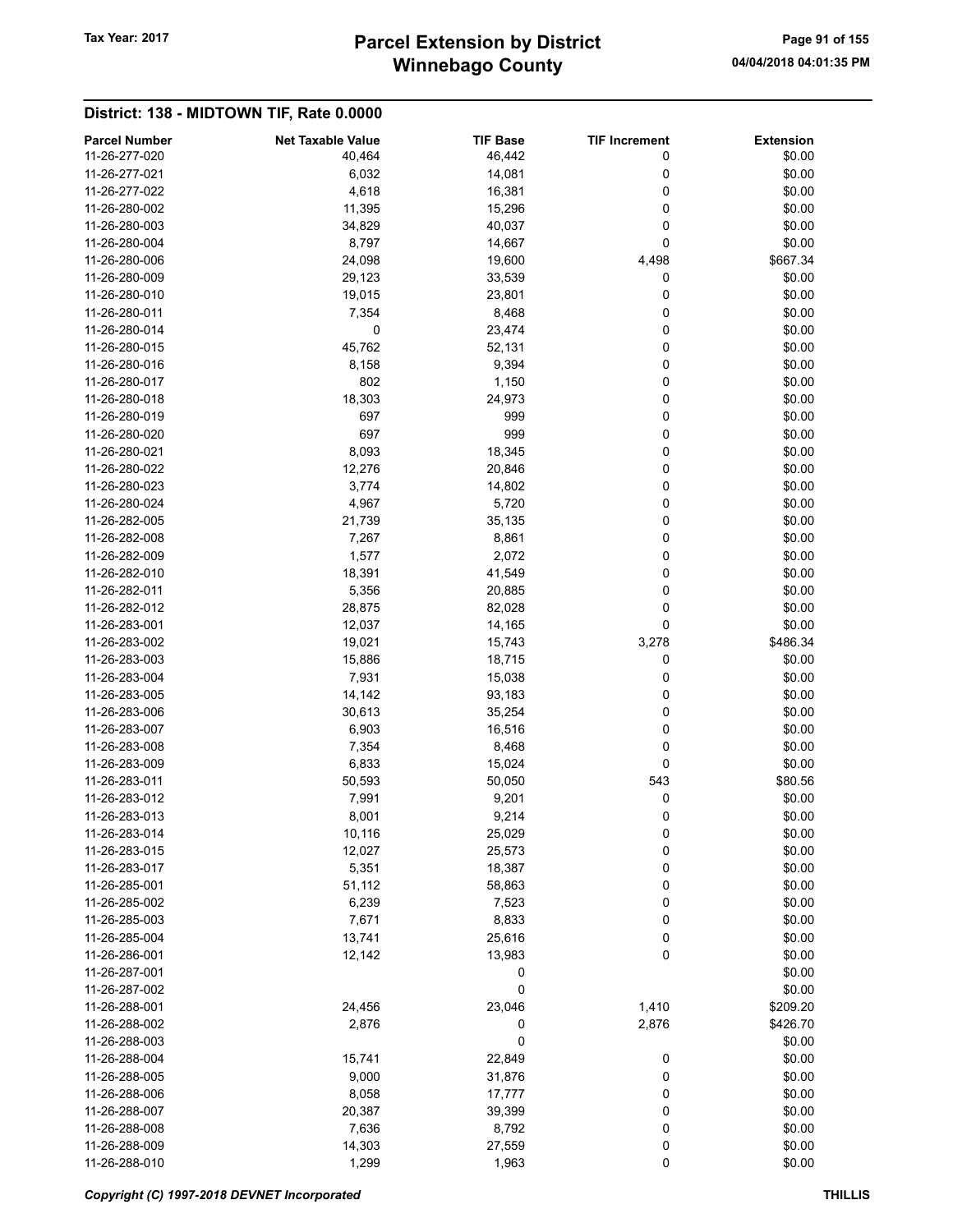# Winnebago County Tax Year: 2017 **Parcel Extension by District** Page 92 of 155

| <b>Parcel Number</b>           | <b>Net Taxable Value</b> | <b>TIF Base</b> | <b>TIF Increment</b> | <b>Extension</b> |
|--------------------------------|--------------------------|-----------------|----------------------|------------------|
| 11-26-288-011                  | 7,517                    | 16,925          | 0                    | \$0.00           |
| 11-26-288-012                  | 9,797                    | 16,148          | 0                    | \$0.00           |
| 11-26-403-003                  | 1,773                    | 0               | 1,773                | \$263.06         |
| 11-26-403-004                  | 1,464                    | 0               | 1,464                | \$217.20         |
| 11-26-404-001                  | 26,272                   | 30,255          | 0                    | \$0.00           |
| 11-26-404-002                  | 7,670                    | 14,494          | 0                    | \$0.00           |
| 11-26-404-003                  | 13,126                   | 15,116          | 0                    | \$0.00           |
| 11-26-404-004                  | 4,490                    | 5,170           | 0                    | \$0.00           |
| 11-26-404-005                  | 1,679                    | 2,437           | 0                    | \$0.00           |
| 11-26-404-006                  |                          | 0               |                      | \$0.00           |
| 11-26-404-007                  | 16,341                   | 23,807          | 0                    | \$0.00           |
| 11-26-404-008                  | 0                        | 17,001          | 0                    | \$0.00           |
| 11-26-404-009                  | 6,438                    | 14,460          | 0                    | \$0.00           |
| 11-26-404-010                  | 951                      | 1,362           | 0                    | \$0.00           |
| 11-26-404-011                  | 5,163                    | 4,796           | 367                  | \$54.46          |
| 11-26-404-012                  | 2,928                    | 8,326           | 0                    | \$0.00           |
| 11-26-404-013                  | 8,374                    | 4,967           | 3,407                | \$505.48         |
| 11-26-404-014                  | 983                      | 1,410           | 0                    | \$0.00           |
| 11-26-404-015                  | 5,415                    | 16,389          | 0                    | \$0.00           |
| 11-26-405-001                  |                          | 0               |                      | \$0.00           |
| 11-26-405-002                  | 0                        | 159             | 0                    | \$0.00           |
| 11-26-406-001                  | 230                      | 26,101          | 0                    | \$0.00           |
| 11-26-406-002                  |                          | 1,095           |                      | \$0.00           |
| 11-26-406-003                  | 3,172                    | 13,194          | 0                    | \$0.00           |
| 11-26-406-004                  |                          | 1,342           |                      | \$0.00           |
| 11-26-406-005                  | 7,611                    | 16,984          | 0                    | \$0.00           |
| 11-26-406-006                  | 9,639                    | 21,336          | 0                    | \$0.00           |
| 11-26-406-007                  | 12,908                   | 28,750          | 0                    | \$0.00           |
| 11-26-406-008                  | 9,510                    | 40,704          | 0                    | \$0.00           |
| 11-26-406-009                  | 0                        | 17,574          | 0                    | \$0.00           |
| 11-26-407-002                  |                          |                 |                      | \$0.00           |
| 11-26-407-003                  |                          | 8,843<br>1,960  |                      | \$0.00           |
| 11-26-407-005                  |                          | 1,453           |                      | \$0.00           |
| 11-26-407-006                  |                          |                 | 0                    |                  |
|                                | 10,062                   | 20,778          |                      | \$0.00           |
| 11-26-407-007<br>11-26-407-008 | 7,448                    | 15,754          |                      | \$0.00           |
|                                |                          | 14,378          | 0                    | \$0.00           |
| 11-26-407-009                  | 7,356                    | 11,179          | 0                    | \$0.00           |
| 11-26-407-010                  | 8,413                    | 18,626          | 0                    | \$0.00           |
| 11-26-407-011                  | 623                      | 5,265           | 0                    | \$0.00           |
| 11-26-407-012                  | 8,060                    | 18,591          | 0                    | \$0.00           |
| 11-26-407-013                  |                          | 4,693           |                      | \$0.00           |
| 11-26-408-001                  | 14,171                   | 16,321          | 0                    | \$0.00           |
| 11-26-408-002                  | 4,369                    | 16,625          | 0                    | \$0.00           |
| 11-26-408-003                  | 0                        | 20,104          | 0                    | \$0.00           |
| 11-26-408-004                  | 6,586                    | 7,585           | 0                    | \$0.00           |
| 11-26-408-005                  | 1,963                    | 20,394          | 0                    | \$0.00           |
| 11-26-408-006                  | 5,499                    | 6,333           | 0                    | \$0.00           |
| 11-26-408-007                  | 3,506                    | 21,380          | 0                    | \$0.00           |
| 11-26-408-008                  | 8,410                    | 18,294          | 0                    | \$0.00           |
| 11-26-408-009                  |                          | 0               |                      | \$0.00           |
| 11-26-408-010                  | 8,981                    | 20,098          | 0                    | \$0.00           |
| 11-26-408-011                  | 320                      | 14,775          | 0                    | \$0.00           |
| 11-26-408-012                  | 1,035                    | 14,107          | 0                    | \$0.00           |
| 11-26-408-013                  | 7,374                    | 11,302          | 0                    | \$0.00           |
| 11-26-408-017                  | 8,243                    | 17,151          | 0                    | \$0.00           |
| 11-26-408-018                  |                          | 1,197           |                      | \$0.00           |
| 11-26-409-001                  |                          | 1,396           |                      | \$0.00           |
| 11-26-409-002                  | 4,226                    | 9,777           | 0                    | \$0.00           |
| 11-26-409-003                  | 7,124                    | 5,000           | 2,124                | \$315.12         |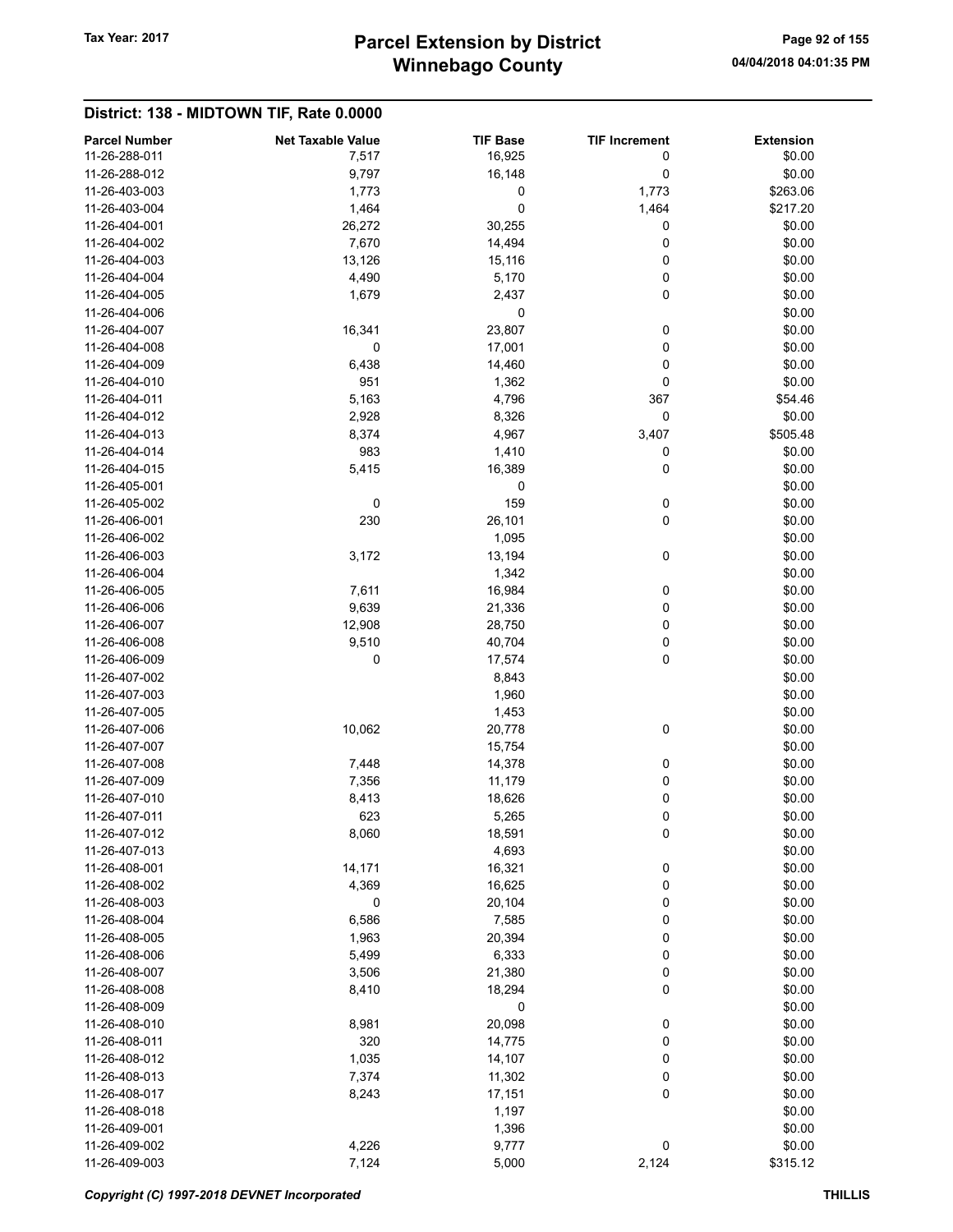# Winnebago County Tax Year: 2017 **Parcel Extension by District** Page 93 of 155

| <b>Parcel Number</b> | <b>Net Taxable Value</b> | <b>TIF Base</b> | <b>TIF Increment</b> | <b>Extension</b> |
|----------------------|--------------------------|-----------------|----------------------|------------------|
| 11-26-409-004        | 2,301                    | 12,250          | 0                    | \$0.00           |
| 11-26-409-005        | 852                      | 13,532          | 0                    | \$0.00           |
| 11-26-409-007        | 4,787                    | 10,800          | 0                    | \$0.00           |
| 11-26-409-008        |                          | 891             |                      | \$0.00           |
| 11-26-409-009        | 8,279                    | 12,212          | 0                    | \$0.00           |
| 11-26-409-012        | 7,817                    | 16,595          | 0                    | \$0.00           |
| 11-26-409-015        | 9,819                    | 1,877           | 7,942                | \$1,178.30       |
| 11-26-409-016        | 1,020                    | 1,463           | 0                    | \$0.00           |
| 11-26-409-017        | 6,567                    | 14,441          | 0                    | \$0.00           |
| 11-26-409-018        | 8,557                    | 13,986          | 0                    | \$0.00           |
| 11-26-409-019        | 6,588                    | 14,014          | 0                    | \$0.00           |
| 11-26-409-020        | 6,833                    | 15,431          | 0                    | \$0.00           |
| 11-26-409-021        | 0                        | 28,851          | 0                    | \$0.00           |
| 11-26-409-022        | 9,181                    | 18,062          | 0                    | \$0.00           |
| 11-26-409-023        | 10,190                   | 22,272          | 0                    | \$0.00           |
| 11-26-409-024        | 9,089                    | 19,508          | 0                    | \$0.00           |
| 11-26-409-027        | 6,115                    | 13,327          | 0                    | \$0.00           |
| 11-26-409-028        | 861                      | 10,176          | 0                    | \$0.00           |
| 11-26-409-029        | 373                      | 535             | 0                    | \$0.00           |
| 11-26-409-030        | 1,427                    | 9,403           | 0                    | \$0.00           |
| 11-26-410-001        | 7,254                    | 2,095           | 5,159                | \$765.40         |
| 11-26-410-002        | 5,656                    | 12,680          | 0                    | \$0.00           |
| 11-26-410-003        | 7,010                    | 15,742          | 0                    | \$0.00           |
| 11-26-410-004        | 993                      | 1,423           | 0                    | \$0.00           |
| 11-26-410-005        | 9,287                    | 20,681          | 0                    | \$0.00           |
| 11-26-410-006        | 5,000                    | 12,859          | 0                    | \$0.00           |
| 11-26-410-007        | 8,435                    | 19,035          | 0                    | \$0.00           |
| 11-26-410-008        | 1,520                    | 13,908          | 0                    | \$0.00           |
| 11-26-410-009        |                          | 18,598          |                      | \$0.00           |
| 11-26-410-010        | 6,125                    | 13,802          | 0                    | \$0.00           |
| 11-26-410-011        | 6,961                    | 14,358          | 0                    | \$0.00           |
| 11-26-410-012        | 5,575                    | 6,651           | 0                    | \$0.00           |
| 11-26-410-013        | 512                      | 733             | 0                    | \$0.00           |
| 11-26-410-014        |                          |                 | 0                    | \$0.00           |
| 11-26-410-015        | 6,089                    | 13,174          |                      |                  |
|                      | 7,577                    | 14,674          | 0                    | \$0.00           |
| 11-26-410-016        | 4,198                    | 8,889           | 0                    | \$0.00           |
| 11-26-410-017        | 5,809                    | 11,661          | 0                    | \$0.00           |
| 11-26-410-018        | 874                      | 20,164          | 0                    | \$0.00           |
| 11-26-410-019        | 7,961                    | 15,725          | 0                    | \$0.00           |
| 11-26-411-004        | 843                      | 1,208           | 0                    | \$0.00           |
| 11-26-411-005        | 8,264                    | 17,670          | 0                    | \$0.00           |
| 11-26-411-006        | 3,905                    | 12,670          | 0                    | \$0.00           |
| 11-26-411-007        | 8,675                    | 19,156          | 0                    | \$0.00           |
| 11-26-411-008        | 7,353                    | 11,195          | 0                    | \$0.00           |
| 11-26-411-009        | 6,249                    | 12,854          | 0                    | \$0.00           |
| 11-26-411-010        | 7,889                    | 20,502          | 0                    | \$0.00           |
| 11-26-411-011        | 6,854                    | 27,026          | 0                    | \$0.00           |
| 11-26-411-013        |                          | 0               |                      | \$0.00           |
| 11-26-411-014        | 8,800                    | 14,175          | 0                    | \$0.00           |
| 11-26-411-015        | 19,005                   | 23,912          | 0                    | \$0.00           |
| 11-26-411-016        | 3,533                    | 18,381          | 0                    | \$0.00           |
| 11-26-412-001        |                          | 1,360           |                      | \$0.00           |
| 11-26-412-002        | 7,656                    | 8,300           | $\boldsymbol{0}$     | \$0.00           |
| 11-26-412-003        | 7,961                    | 15,904          | 0                    | \$0.00           |
| 11-26-412-004        |                          | 1,482           |                      | \$0.00           |
| 11-26-412-005        |                          | 2,273           |                      | \$0.00           |
| 11-26-413-001        | 6,108                    | 16,534          | 0                    | \$0.00           |
| 11-26-413-002        | 1,394                    | 0               | 1,394                | \$206.82         |
| 11-26-413-003        |                          | 24,060          |                      | \$0.00           |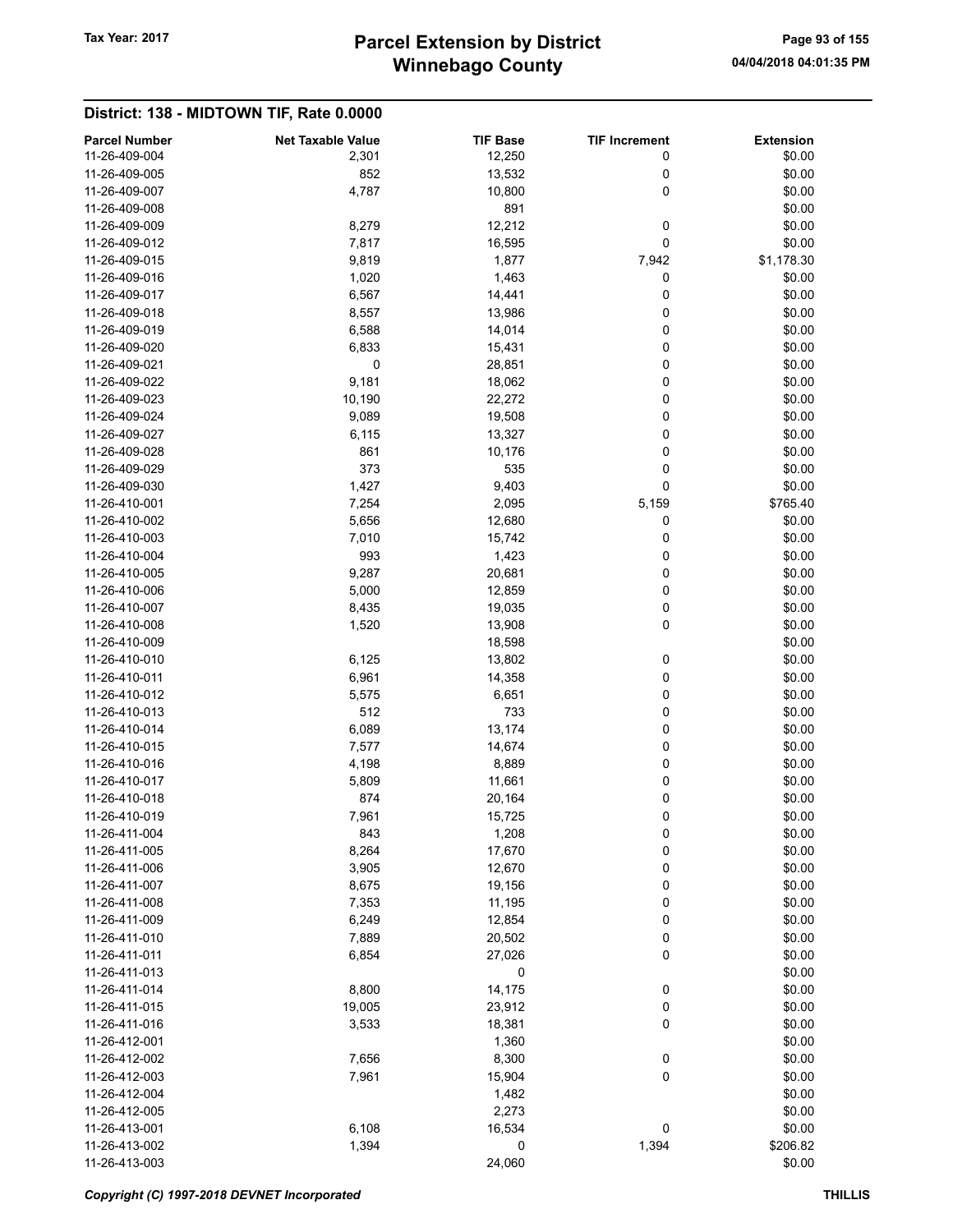# Winnebago County Tax Year: 2017 **Parcel Extension by District** Page 94 of 155

| <b>Parcel Number</b>           | <b>Net Taxable Value</b> | <b>TIF Base</b> | <b>TIF Increment</b> | <b>Extension</b> |
|--------------------------------|--------------------------|-----------------|----------------------|------------------|
| 11-26-413-004                  | 6,833                    | 3,948           | 2,885                | \$428.04         |
| 11-26-413-005                  | 4,245                    | 19,410          | 0                    | \$0.00           |
| 11-26-413-006                  | 10,513                   | 18,333          | 0                    | \$0.00           |
| 11-26-413-007                  | 8,447                    | 0               | 8,447                | \$1,253.22       |
| 11-26-413-008                  | 5,903                    | 12,490          | 0                    | \$0.00           |
| 11-26-413-009                  | 9,936                    | 15,088          | 0                    | \$0.00           |
| 11-26-413-010                  | 6,100                    | 14,934          | 0                    | \$0.00           |
| 11-26-413-011                  | 10,455                   | 22,757          | 0                    | \$0.00           |
| 11-26-413-012                  | 10,250                   | 23,454          | 0                    | \$0.00           |
| 11-26-413-013                  | 6,624                    | 11,174          | 0                    | \$0.00           |
| 11-26-413-014                  | 8,956                    | 15,277          | 0                    | \$0.00           |
| 11-26-413-015                  | 9,159                    | 20,361          | 0                    | \$0.00           |
| 11-26-413-016                  | 3,018                    | 18,100          | 0                    | \$0.00           |
| 11-26-413-017                  | 7,826                    | 5,916           | 1,910                | \$283.38         |
| 11-26-413-018                  | 10,895                   | 16,000          | 0                    | \$0.00           |
| 11-26-426-002                  | 38,868                   | 79,966          | 0                    | \$0.00           |
| 11-26-426-006                  | 14,853                   | 17,105          | 0                    | \$0.00           |
| 11-26-426-008                  | 3,430                    | 3,949           | 0                    | \$0.00           |
| 11-26-426-009                  | 6,807                    | 7,840           | 0                    | \$0.00           |
| 11-26-426-010                  | 11,523                   | 11,858          | 0                    | \$0.00           |
| 11-26-426-011                  | 1,972                    | 2,093           | 0                    | \$0.00           |
| 11-26-427-001                  | 11,853                   | 19,410          | 0                    | \$0.00           |
| 11-26-428-001                  | 9,362                    | 22,899          | 0                    | \$0.00           |
| 11-26-428-002                  | 5,930                    | 13,287          | 0                    | \$0.00           |
| 11-26-428-005                  | 15,091                   | 17,894          | 0                    | \$0.00           |
| 11-26-428-006                  | 6,972                    |                 | 0                    | \$0.00           |
|                                |                          | 11,815          | 0                    |                  |
| 11-26-428-007<br>11-26-428-008 | 1,394                    | 1,998           | 0                    | \$0.00           |
|                                | 1,394                    | 1,998<br>1,998  |                      | \$0.00           |
| 11-26-428-009                  | 1,394                    |                 | 0                    | \$0.00           |
| 11-26-428-011                  | 9,157                    | 26,381          | 0                    | \$0.00           |
| 11-26-428-013                  | 745                      | 17,439          | 0                    | \$0.00           |
| 11-26-428-014                  | 3,446                    | 9,663           | 0                    | \$0.00           |
| 11-26-428-015                  | 7,473                    | 22,425          | 0                    | \$0.00           |
| 11-26-429-001                  | 5,950                    | 16,130          | 0                    | \$0.00           |
| 11-26-429-002                  | 6,793                    | 16,720          | 0                    | \$0.00           |
| 11-26-429-003                  | 0                        | 9,868           | 0                    | \$0.00           |
| 11-26-429-004                  | 8,293                    | 18,393          | 0                    | \$0.00           |
| 11-26-429-005                  | 446                      | 15,658          | 0                    | \$0.00           |
| 11-26-429-006                  | 9,429                    | 10,488          | $\Omega$             | \$0.00           |
| 11-26-429-007                  | 5,520                    | 14,635          | 0                    | \$0.00           |
| 11-26-429-008                  | 7,834                    | 17,274          | 0                    | \$0.00           |
| 11-26-429-009                  | 848                      | 1,216           | 0                    | \$0.00           |
| 11-26-429-010                  | 4,834                    | 10,388          | 0                    | \$0.00           |
| 11-26-429-011                  | 7,543                    | 24,936          | 0                    | \$0.00           |
| 11-26-429-012                  | 7,474                    | 22,403          | 0                    | \$0.00           |
| 11-26-429-013                  | 3,251                    | 15,778          | 0                    | \$0.00           |
| 11-26-429-014                  | 10,666                   | 23,972          | 0                    | \$0.00           |
| 11-26-429-015                  | 8,297                    | 14,437          | 0                    | \$0.00           |
| 11-26-430-001                  | 16,738                   | 19,275          | 0                    | \$0.00           |
| 11-26-430-002                  | 29,285                   | 33,726          | 0                    | \$0.00           |
| 11-26-430-003                  | 1,367                    | 1,574           | 0                    | \$0.00           |
| 11-26-430-004                  | 15,103                   | 17,342          | 0                    | \$0.00           |
| 11-26-430-007                  | 26,930                   | 39,920          | 0                    | \$0.00           |
| 11-26-430-012                  | 50,270                   | 38,675          | 11,595               | \$1,720.28       |
| 11-26-432-003                  | 9,315                    | 19,532          | 0                    | \$0.00           |
| 11-26-432-004                  | 16,414                   | 18,903          | 0                    | \$0.00           |
| 11-26-432-005                  | 6,182                    | 0               | 6,182                | \$917.18         |
| 11-26-432-006                  | 5,903                    | 6,798           | 0                    | \$0.00           |
| 11-26-432-007                  | 7,177                    | 11,053          | 0                    | \$0.00           |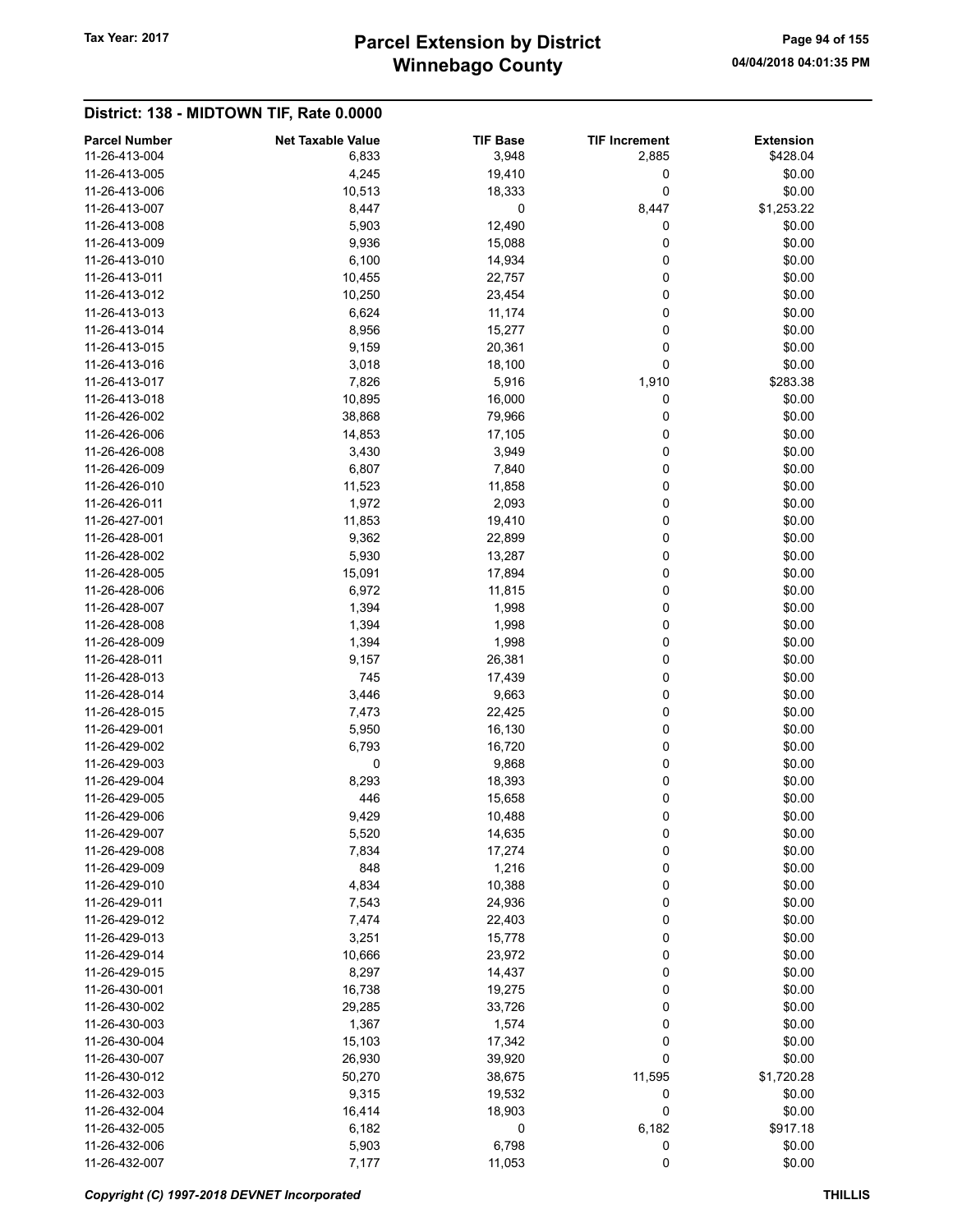# Winnebago County Tax Year: 2017 **Parcel Extension by District** Page 95 of 155

| <b>Parcel Number</b> | <b>Net Taxable Value</b> | <b>TIF Base</b> | <b>TIF Increment</b> | <b>Extension</b> |
|----------------------|--------------------------|-----------------|----------------------|------------------|
| 11-26-432-008        | 19,184                   | 36,380          | 0                    | \$0.00           |
| 11-26-432-009        | 4,799                    | 13,127          | 0                    | \$0.00           |
| 11-26-432-010        | 6,322                    | 14,732          | 0                    | \$0.00           |
| 11-26-432-011        | 6,752                    | 14,773          | 0                    | \$0.00           |
| 11-26-432-012        | 7,670                    | 18,786          | 0                    | \$0.00           |
| 11-26-432-013        | 6,717                    | 13,045          | 0                    | \$0.00           |
| 11-26-432-014        | 957                      | 1,371           | 0                    | \$0.00           |
| 11-26-432-015        | 14,974                   | 17,244          | 0                    | \$0.00           |
| 11-26-432-016        | 9,431                    | 18,860          | 0                    | \$0.00           |
| 11-26-432-017        |                          | 0               |                      | \$0.00           |
| 11-26-435-006        | 1,245                    | 1,433           | 0                    | \$0.00           |
| 11-26-438-001        | 1,368                    | 18,599          | 0                    | \$0.00           |
| 11-26-438-002        | 849                      | 27,417          | 0                    | \$0.00           |
| 11-26-438-003        | 10,100                   | 22,486          | 0                    | \$0.00           |
| 11-26-438-004        | 5,183                    | 12,783          | 0                    | \$0.00           |
| 11-26-438-005        | 7,272                    | 16,117          | 0                    | \$0.00           |
| 11-26-438-006        | 6,100                    | 13,396          | 0                    | \$0.00           |
| 11-26-438-007        | 6,845                    | 17,469          | 0                    | \$0.00           |
| 11-26-438-008        | 5,357                    | 10,666          | 0                    | \$0.00           |
| 11-26-438-009        | 5,578                    | 9,350           | 0                    | \$0.00           |
| 11-26-438-012        | 3,772                    | 10,061          | 0                    | \$0.00           |
| 11-26-438-013        | 7,850                    | 4,695           | 3,155                | \$468.10         |
| 11-26-438-014        | 6,589                    | 13,830          | 0                    | \$0.00           |
| 11-26-438-015        | 7,459                    | 19,324          | 0                    | \$0.00           |
| 11-26-438-016        | 5,008                    | 20,044          | 0                    | \$0.00           |
| 11-26-438-017        | 8,596                    | 12,722          | 0                    | \$0.00           |
| 11-26-438-018        | 5,625                    | 8,291           | 0                    | \$0.00           |
| 11-26-438-021        | 10,721                   | 20,638          | 0                    | \$0.00           |
| 11-26-438-022        | 10,244                   | 8,158           | 2,086                | \$309.50         |
| 11-26-438-023        | 9,056                    | 14,034          | 0                    | \$0.00           |
| 11-26-438-024        | 5,114                    | 17,159          | 0                    | \$0.00           |
| 11-26-451-009        | 9,329                    | 20,607          | 0                    | \$0.00           |
| 11-26-451-010        | 7,720                    | 5,392           | 2,328                | \$345.40         |
| 11-26-451-011        |                          | 1,753           |                      | \$0.00           |
| 11-26-451-012        |                          | 0               |                      | \$0.00           |
| 11-26-451-014        |                          | 0               |                      | \$0.00           |
| 11-26-451-015        |                          | 0               |                      | \$0.00           |
| 11-26-451-016        |                          | 0               |                      | \$0.00           |
| 11-26-451-017        |                          | 0               |                      | \$0.00           |
| 11-26-451-018        |                          | 0               |                      | \$0.00           |
| 11-26-451-019        |                          | 0               |                      | \$0.00           |
| 11-26-451-020        |                          | 2,783           |                      | \$0.00           |
| 11-26-452-001        |                          | 0               |                      | \$0.00           |
| 11-26-452-002        |                          | 0               |                      | \$0.00           |
| 11-26-452-003        |                          | 0               |                      | \$0.00           |
| 11-26-452-004        |                          | 0               |                      | \$0.00           |
| 11-26-452-005        |                          | 0               |                      | \$0.00           |
| 11-26-452-006        |                          | 0               |                      | \$0.00           |
| 11-26-453-001        |                          | 0               |                      | \$0.00           |
| 11-26-453-003        | 352                      | 810             | 0                    | \$0.00           |
| 11-26-453-006        | 7,347                    | 18,156          | 0                    | \$0.00           |
| 11-26-453-007        | 6,909                    | 10,476          | 0                    | \$0.00           |
| 11-26-453-008        | 7,426                    | 15,380          | 0                    | \$0.00           |
| 11-26-453-009        | 1,654                    | 19,388          | 0                    | \$0.00           |
| 11-26-453-010        | 27,386                   | 31,539          | 0                    | \$0.00           |
| 11-26-453-011        | 4,305                    | 4,957           | 0                    | \$0.00           |
| 11-26-453-013        | 7,991                    | 17,974          | 0                    | \$0.00           |
| 11-26-453-014        | 4,373                    | 15,632          | 0                    | \$0.00           |
| 11-26-476-001        | 10,076                   | 17,050          | 0                    | \$0.00           |
|                      |                          |                 |                      |                  |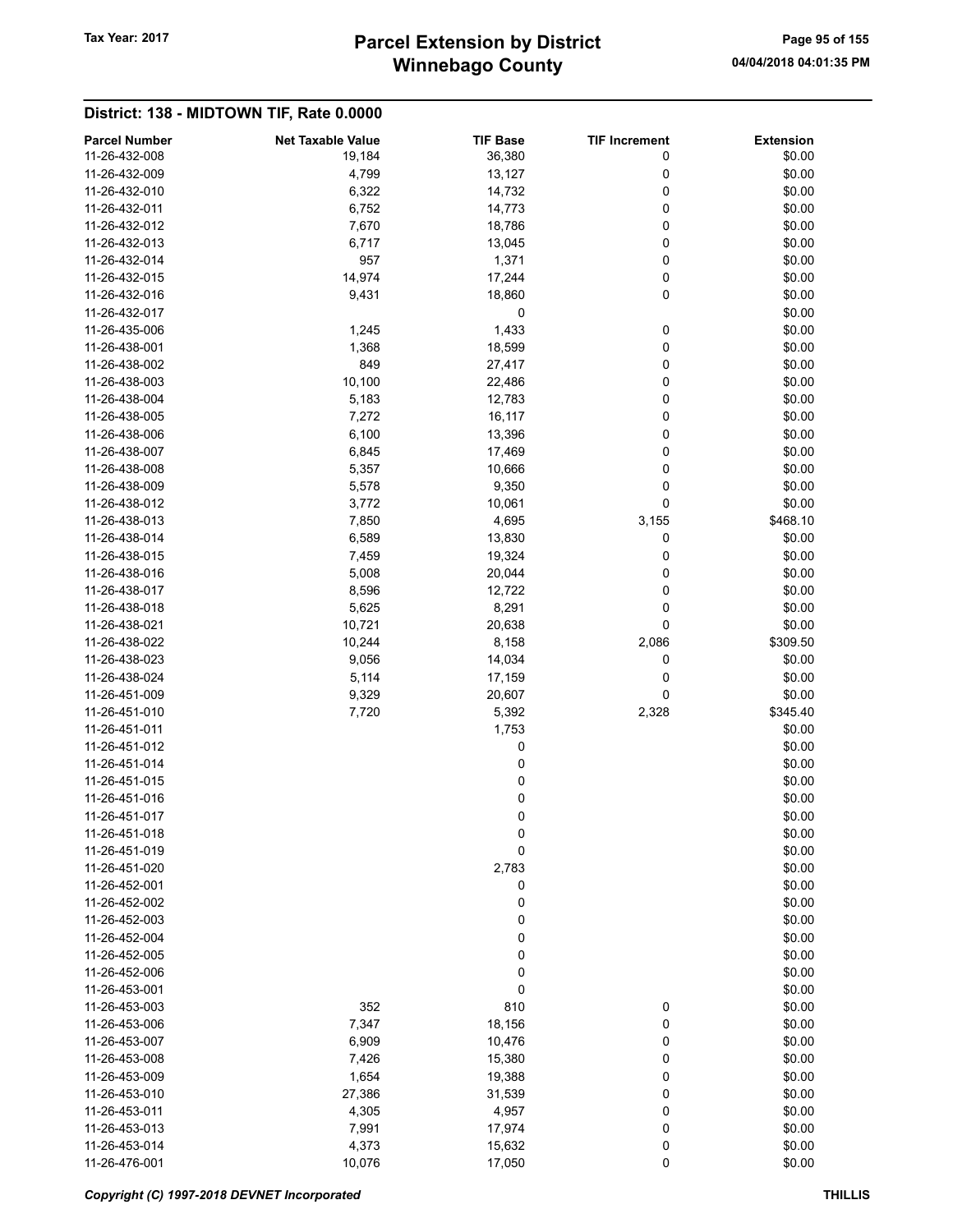# Winnebago County Tax Year: 2017 **Parcel Extension by District** Tax Year: 2017 Page 96 of 155

# District: 138 - MIDTOWN TIF, Rate 0.0000 Parcel Number **Net Taxable Value** TIF Base TIF Increment Extension 11-26-476-002 7,697 7,697 16,753 0 \$0.00 11-26-476-003 11,599 24,972 0 \$0.00

|                       |           |            |         | 622 Parcels |
|-----------------------|-----------|------------|---------|-------------|
| <b>Totals for 138</b> | 5,417,784 | 10,329,770 | 138,024 | \$20,477.82 |
| 11-26-486-009         | 11,889    | 21,457     | 0       | \$0.00      |
| 11-26-486-008         | 12,125    | 17,870     | 0       | \$0.00      |
| 11-26-486-007         | 8,101     | 13,127     | 0       | \$0.00      |
| 11-26-486-006         | 6,193     | 7,313      | 0       | \$0.00      |
| 11-26-486-005         | 9,160     | 20,445     | 0       | \$0.00      |
| 11-26-486-004         | 1,717     | 9,355      | 0       | \$0.00      |
| 11-26-486-003         | 7,694     | 11,222     | 0       | \$0.00      |
| 11-26-486-002         | 9,505     | 18,893     | 0       | \$0.00      |
| 11-26-486-001         | 9,329     | 19,128     | 0       | \$0.00      |
| 11-26-485-007         | 7,333     | 10,249     | 0       | \$0.00      |
| 11-26-485-006         | 14,111    | 20,649     | 0       | \$0.00      |
| 11-26-485-005         | 6,543     | 14,796     | 0       | \$0.00      |
| 11-26-485-004         | 5,950     | 6,849      | 0       | \$0.00      |
| 11-26-485-003         |           | 0          |         | \$0.00      |
| 11-26-485-002         | 1,348     | 14,036     | 0       | \$0.00      |
| 11-26-485-001         | 8,901     | 14,434     | 0       | \$0.00      |
| 11-26-480-007         | 6,944     | 14,002     | 0       | \$0.00      |
| 11-26-480-006         | 10,248    | 23,059     | 0       | \$0.00      |
| 11-26-480-005         | 5,206     | 9,967      | 0       | \$0.00      |
| 11-26-480-004         | 0         | 1,847      | 0       | \$0.00      |
| 11-26-480-003         | 4,974     | 11,965     | 0       | \$0.00      |
| 11-26-480-002         | 7,549     | 13,397     | 0       | \$0.00      |
| 11-26-480-001         | 13,303    | 15,319     | 0       | \$0.00      |
| 11-26-476-011         | 0         | 247        | 0       | \$0.00      |
| 11-26-476-010         | 5,770     | 12,088     | 0       | \$0.00      |
| 11-26-476-009         | 3,904     | 4,496      | 0       | \$0.00      |
| 11-26-476-008         | 6,085     | 7,008      | 0       | \$0.00      |
| 11-26-476-007         | 0         | 163        | 0       | \$0.00      |
| 11-26-476-006         | 23,094    | 35,183     | 0       | \$0.00      |
| 11-26-476-004         | 5,253     | 6,002      | 0       | \$0.00      |
| $11 - 20 - 470 - 000$ | 11,ວອອ    | 24,91 Z    | v       | QU.UU       |

#### District: 139 - KISHWAUKEE & HARRISON TIF #2, Rate 0.0000

| <b>Parcel Number</b> | <b>Net Taxable Value</b> | <b>TIF Base</b> | <b>TIF Increment</b> | <b>Extension</b> |
|----------------------|--------------------------|-----------------|----------------------|------------------|
| 11-36-451-001        | 25.367                   | 29.214          |                      | \$0.00           |
| 11-36-451-010        | 368.227                  | 462.515         | O                    | \$0.00           |
| Totals for 139       | 393.594                  | 491.729         | 0                    | \$0.00           |
|                      |                          |                 |                      | 2 Parcels        |

#### District: 140 - FORMER BELOIT CORP TIF, Rate 0.0000

| <b>Parcel Number</b> | <b>Net Taxable Value</b> | <b>TIF Base</b> | <b>TIF Increment</b> | <b>Extension</b> |
|----------------------|--------------------------|-----------------|----------------------|------------------|
| 03-12-376-001        | 41,527                   | 56,148          | 0                    | \$0.00           |
| 03-12-452-002        | 118,893                  | 73.384          | 45,509               | \$4,647.02       |
| 03-12-452-003        | 891,880                  | 284,859         | 607,021              | \$61,984.14      |
| 03-12-476-001        | 57,068                   | 56,871          | 197                  | \$20.12          |
| 03-13-126-001        | 180,048                  | 243,447         | 0                    | \$0.00           |
| 03-13-176-004        | 26,081                   | 25,990          | 91                   | \$9.30           |
| 03-13-201-002        | 3.281.008                | 907.988         | 2.373.020            | \$242,313.82     |
| 03-13-226-027        | 21,206                   | 21,134          | 72                   | \$7.36           |
| 03-13-226-029        | 25,948                   | 25,858          | 90                   | \$9.20           |
| 03-13-226-035        | 3,695                    | 3,723           | 0                    | \$0.00           |
| 03-13-226-036        | 20,084                   | 19.899          | 185                  | \$18.90          |
| 03-13-226-037        | 23,547                   | 23,360          | 187                  | \$19.10          |
| 03-13-231-001        | 19,655                   | 19,548          | 107                  | \$10.94          |
| 03-13-252-001        | 10,483                   | 5,360           | 5,123                | \$523.12         |

#### Copyright (C) 1997-2018 DEVNET Incorporated THILLIS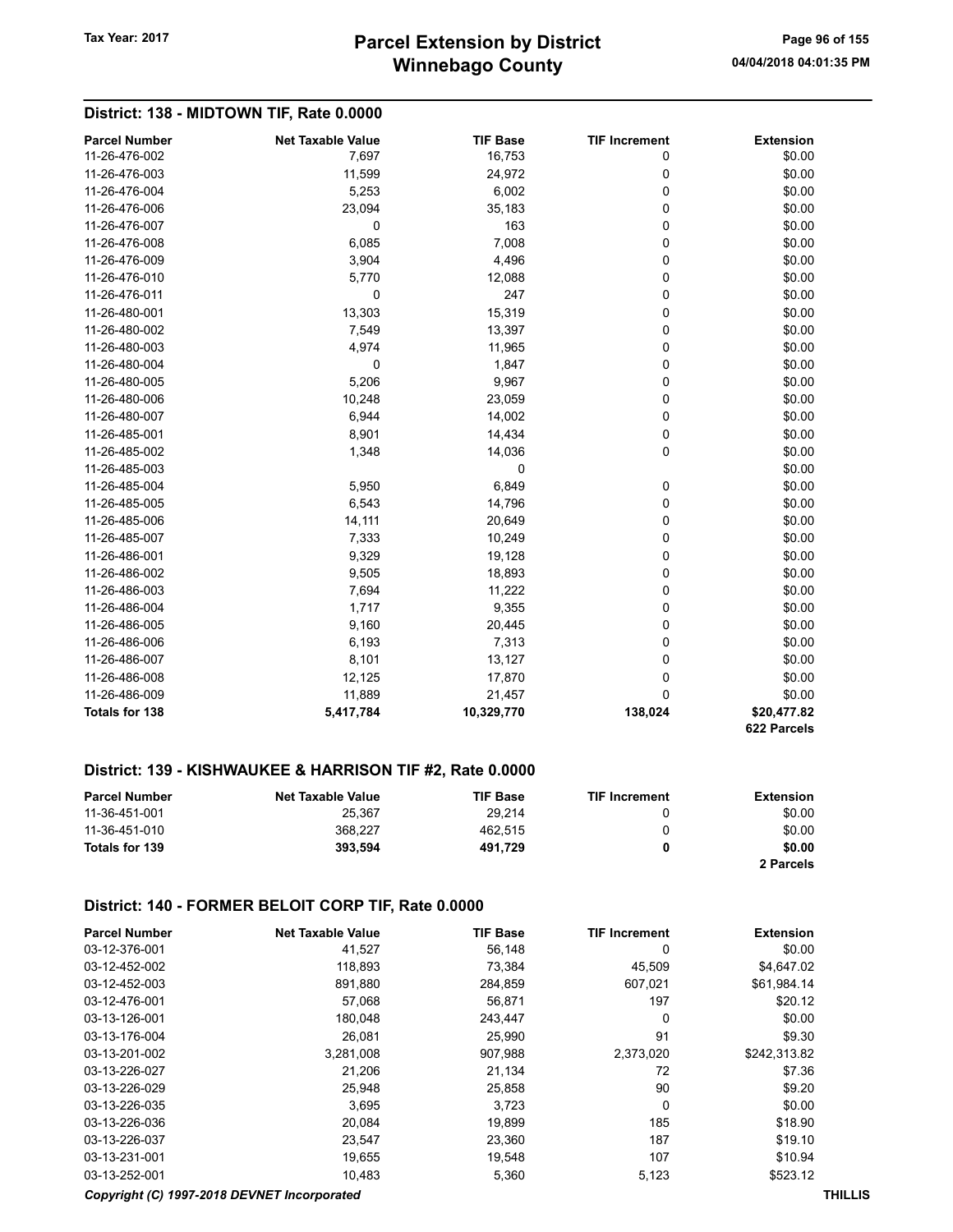# District: 140 - FORMER BELOIT CORP TIF, Rate 0.0000

| <b>Parcel Number</b> | <b>Net Taxable Value</b> | <b>TIF Base</b> | <b>TIF Increment</b> | <b>Extension</b>                  |
|----------------------|--------------------------|-----------------|----------------------|-----------------------------------|
| 03-13-252-004        | 9.888                    | 8.229           | ∣.659                | \$169.40                          |
| 04-07-351-001        | 1.410                    | 1.406           |                      | \$0.42                            |
| Totals for 140       | 4.732.421                | 1.777.204       | 3.033.265            | \$309,732.84<br><b>16 Parcels</b> |

#### District: 141 - GLOBAL TRADE TIF #3, Rate 0.0000

| 15-11-102-003<br>0                    |        | \$0.00     |
|---------------------------------------|--------|------------|
| 15-11-126-004<br>2,480<br>5,750       | 0      | \$0.00     |
| 69,910<br>15-11-126-005<br>49,017     | 20,893 | \$3,099.76 |
| 15-11-126-006<br>7,392<br>8,512       | 0      | \$0.00     |
| 15-11-126-007<br>89,834<br>103,455    | 0      | \$0.00     |
| 15-11-126-008<br>86,823               |        | \$0.00     |
| 15-11-127-003<br>237,274<br>409,479   | 0      | \$0.00     |
| 15-11-127-004<br>44,846<br>57,574     | 0      | \$0.00     |
| 23,733<br>30,667<br>15-11-127-005     | 0      | \$0.00     |
| 15-11-127-006<br>6,367<br>7,333       | 0      | \$0.00     |
| 15-11-127-007<br>80,861<br>93,123     | 0      | \$0.00     |
| 15-11-127-010<br>56,251<br>81,880     | 0      | \$0.00     |
| 15-11-127-011<br>70,330<br>83,967     | 0      | \$0.00     |
| 15-11-127-012<br>96,022<br>128,947    | 0      | \$0.00     |
| 101,683<br>15-11-128-001<br>140,343   | 0      | \$0.00     |
| 15-11-128-002<br>40,872<br>47,069     | 0      | \$0.00     |
| 15-11-128-003<br>44,013<br>50,687     | 0      | \$0.00     |
| 55,893<br>64,370<br>15-11-128-004     | 0      | \$0.00     |
| 15-11-128-005<br>29,050<br>33,457     | 0      | \$0.00     |
| 15-11-128-006<br>52,706<br>60,700     | 0      | \$0.00     |
| 15-11-128-007<br>48,412<br>55,753     | 0      | \$0.00     |
| 21,502<br>28,260<br>15-11-128-008     | 0      | \$0.00     |
| 15-11-128-009<br>32,083<br>42,560     | 0      | \$0.00     |
| 15-11-151-001<br>881,387<br>1,160,469 | 0      | \$0.00     |
| 15-11-151-002<br>325,739<br>822,466   | 0      | \$0.00     |
| 15-11-151-004<br>39,589<br>45,592     | 0      | \$0.00     |
| 262,286<br>15-11-151-005<br>398,551   | 0      | \$0.00     |
| 90,020<br>223,494<br>15-11-176-002    | 0      | \$0.00     |
| 223,494<br>15-11-176-003<br>194,053   | 0      | \$0.00     |
| 15-11-176-010<br>19,225<br>23,017     | 0      | \$0.00     |
| 15-11-176-011<br>7,448<br>8,574       | 0      | \$0.00     |
| 15-11-176-013<br>0                    |        | \$0.00     |
| 0<br>15-11-176-014                    |        | \$0.00     |
| 15-11-176-015<br>358,991<br>413,425   | 0      | \$0.00     |
| 15-11-176-016<br>146,619<br>231,831   | 0      | \$0.00     |
| 15-11-201-001<br>0                    |        | \$0.00     |
| 0<br>15-11-201-002                    |        | \$0.00     |
| 15-11-226-003<br>160,345<br>180,818   | 0      | \$0.00     |
| 15-11-226-004<br>198,897<br>204,408   | 0      | \$0.00     |
| 15-11-226-006<br>170,768<br>378,470   | 0      | \$0.00     |
| 15-11-227-001<br>435,684<br>1,007,571 | 0      | \$0.00     |
| 15-11-227-002<br>199,510<br>425,569   | 0      | \$0.00     |
| 15-11-227-004<br>22,099<br>19,191     | 0      | \$0.00     |
| 15-11-227-005<br>17,776<br>20,470     | 0      | \$0.00     |
| 15-11-251-003<br>319,727<br>488,439   | 0      | \$0.00     |
| 15-11-251-004<br>410,769<br>473,057   | 0      | \$0.00     |
| 15-11-251-005<br>479,591<br>837,186   | 0      | \$0.00     |
| 15-11-252-002<br>26,671<br>30,715     | 0      | \$0.00     |
| 15-11-252-003<br>29,332<br>33,779     | 0      | \$0.00     |
| 15-11-252-004<br>201,339<br>294,185   | 0      | \$0.00     |
| 15-11-276-001<br>0                    |        | \$0.00     |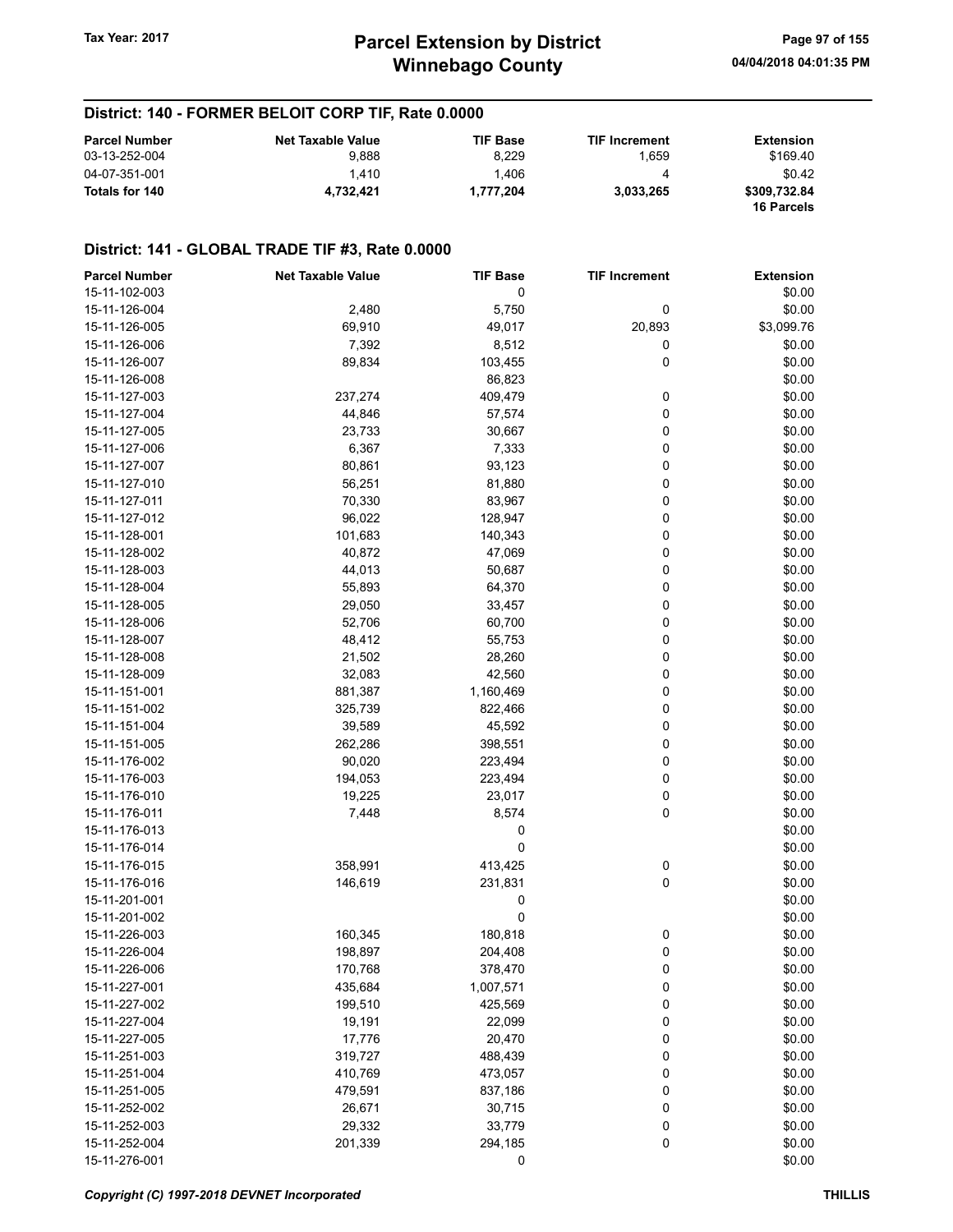# District: 141 - GLOBAL TRADE TIF #3, Rate 0.0000

| <b>Parcel Number</b> | <b>Net Taxable Value</b> | <b>TIF Base</b> | <b>TIF Increment</b> | <b>Extension</b> |
|----------------------|--------------------------|-----------------|----------------------|------------------|
| 15-11-276-002        |                          | 7,167           |                      | \$0.00           |
| 15-11-276-003        |                          | 3,941           |                      | \$0.00           |
| 15-11-276-004        | 31,859                   | 36,690          | 0                    | \$0.00           |
| 15-11-276-005        | 467,002                  | 650,837         | 0                    | \$0.00           |
| 15-11-301-002        | 28,614                   | 32,954          | 0                    | \$0.00           |
| 15-11-301-003        |                          |                 | 0                    |                  |
|                      | 63,064                   | 72,626          |                      | \$0.00           |
| 15-11-301-004        | 259,219                  | 186,113         | 73,106               | \$10,846.24      |
| 15-11-301-005        | 233,012                  | 334,237         | 0                    | \$0.00           |
| 15-11-326-007        | 166,771                  | 192,059         | 0                    | \$0.00           |
| 15-11-326-011        | 646,602                  | 862,598         | 0                    | \$0.00           |
| 15-11-326-012        |                          | 0               |                      | \$0.00           |
| 15-11-326-013        |                          | 0               |                      | \$0.00           |
| 15-11-401-002        | 1,273,549                | 1,466,864       | 0                    | \$0.00           |
| 15-12-101-001        | 64,197                   | 70,523          | 0                    | \$0.00           |
| 15-12-101-002        | 679,332                  | 1,280,505       | 0                    | \$0.00           |
| 15-12-101-003        | 83,799                   | 126,708         | 0                    | \$0.00           |
| 15-12-101-004        | 21,136                   | 134,341         | 0                    | \$0.00           |
| 15-12-101-005        | 73,837                   | 85,033          | 0                    | \$0.00           |
| 15-12-126-001        | 134,123                  | 147,105         | 0                    | \$0.00           |
| 15-12-126-002        | 293,295                  | 364,825         | 0                    | \$0.00           |
|                      |                          |                 |                      |                  |
| 15-12-126-003        | 4,970                    | 5,723           | 0                    | \$0.00           |
| 15-12-126-004        | 9,743                    | 10,905          | 0                    | \$0.00           |
| 15-12-126-005        | 20,736                   | 22,389          | 0                    | \$0.00           |
| 15-12-126-007        |                          | 0               |                      | \$0.00           |
| 15-12-126-008        | 116,913                  | 134,641         | 0                    | \$0.00           |
| 15-12-126-009        | 16,228                   | 18,467          | 0                    | \$0.00           |
| 15-12-126-010        | 7,024                    | 19,431          | 0                    | \$0.00           |
| 15-12-126-011        | 14,799                   | 19,011          | 0                    | \$0.00           |
| 15-12-126-012        | 12,214                   | 16,429          | 0                    | \$0.00           |
| 15-12-126-013        | 11,395                   | 17,840          | 0                    | \$0.00           |
| 15-12-126-014        | 9,911                    | 18,762          | 0                    | \$0.00           |
| 15-12-126-015        | 4,744                    | 14,718          | 0                    | \$0.00           |
| 15-12-126-016        | 9,043                    | 11,818          | 0                    | \$0.00           |
| 15-12-126-017        | 3,011                    | 5,511           | 0                    | \$0.00           |
| 15-12-127-001        | 12,770                   | 18,377          | 0                    | \$0.00           |
| 15-12-127-002        | 8,560                    | 9,877           | 0                    | \$0.00           |
| 15-12-127-003        |                          |                 |                      |                  |
|                      | 1,752                    | 9,969           | 0                    | \$0.00           |
| 15-12-127-004        | 16,596                   | 27,776          | 0                    | \$0.00           |
| 15-12-127-005        | 1,822                    | 5,022           | 0                    | \$0.00           |
| 15-12-127-006        | 8,846                    | 8,414           | 432                  | \$64.10          |
| 15-12-127-007        | 15,070                   | 23,262          | 0                    | \$0.00           |
| 15-12-127-008        | 14,422                   | 21,587          | 0                    | \$0.00           |
| 15-12-127-009        | 6,395                    | 23,621          | $\pmb{0}$            | \$0.00           |
| 15-12-127-010        | 5,365                    | 5,130           | 235                  | \$34.88          |
| 15-12-127-011        | 39,652                   | 62,713          | 0                    | \$0.00           |
| 15-12-127-012        | 7,539                    | 19,191          | 0                    | \$0.00           |
| 15-12-127-013        | 7,019                    | 10,043          | 0                    | \$0.00           |
| 15-12-127-014        | 7,670                    | 12,034          | 0                    | \$0.00           |
| 15-12-127-015        | 1,910                    | 2,749           | 0                    | \$0.00           |
| 15-12-127-016        | 2,038                    | 3,123           | 0                    | \$0.00           |
| 15-12-127-017        | 22,381                   | 30,418          | 0                    | \$0.00           |
|                      |                          |                 |                      |                  |
| 15-12-127-018        | 14,506                   | 16,077          | 0                    | \$0.00           |
| 15-12-127-019        | 23,721                   | 31,454          | 0                    | \$0.00           |
| 15-12-128-001        | 15,212                   | 15,492          | 0                    | \$0.00           |
| 15-12-128-002        | 1,800                    | 21,096          | 0                    | \$0.00           |
| 15-12-128-005        | 13,184                   | 22,054          | 0                    | \$0.00           |
| 15-12-128-006        | 13,622                   | 21,195          | 0                    | \$0.00           |
| 15-12-128-007        | 8,554                    | 4,261           | 4,293                | \$636.92         |
| 15-12-128-008        | 17,053                   | 17,464          | 0                    | \$0.00           |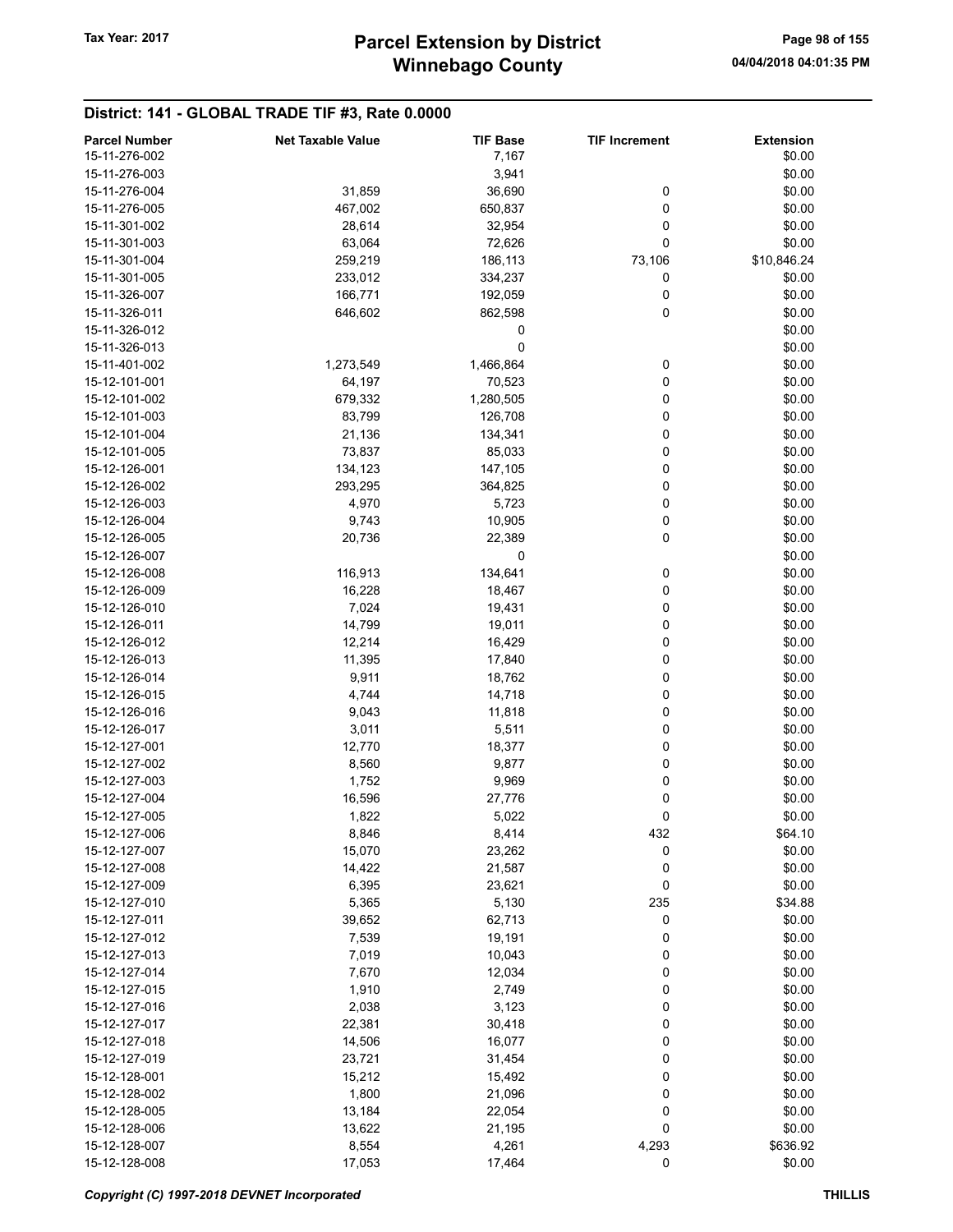# District: 141 - GLOBAL TRADE TIF #3, Rate 0.0000

| <b>Parcel Number</b>  | <b>Net Taxable Value</b> | <b>TIF Base</b> | <b>TIF Increment</b> | <b>Extension</b>   |
|-----------------------|--------------------------|-----------------|----------------------|--------------------|
| 15-12-128-009         | 13,569                   | 10,081          | 3,488                | \$517.50           |
| 15-12-128-010         | 16,516                   | 12,268          | 4,248                | \$630.26           |
| 15-12-128-011         | 1,436                    | 2,067           | 0                    | \$0.00             |
| 15-12-128-012         | 14,765                   | 18,749          | 0                    | \$0.00             |
| 15-12-152-001         | 54,688                   | 62,980          | 0                    | \$0.00             |
| 15-12-152-004         | 150,475                  | 173,293         | 0                    | \$0.00             |
| 15-12-152-005         |                          | 0               |                      | \$0.00             |
| 15-12-152-006         | 24,557                   | 28,281          | 0                    | \$0.00             |
| 15-12-152-007         | 486,407                  | 394,653         | 91,754               | \$13,612.90        |
| 15-12-176-001         | 10,911                   | 65,480          | 0                    | \$0.00             |
| 15-12-176-005         | 10,546                   | 54,793          | 0                    | \$0.00             |
| 15-12-176-006         | 96,642                   | 172,106         | 0                    | \$0.00             |
| 15-12-176-007         | 123,182                  | 141,860         | 0                    | \$0.00             |
| 15-12-302-001         | 28,739                   | 33,097          | 0                    | \$0.00             |
| 15-12-302-004         | 6,197                    | 7,136           | 0                    | \$0.00             |
| 15-12-302-005         | 134,507                  | 114,627         | 19,880               | \$2,949.46         |
| 15-12-302-006         | 14,333                   | 14,333          | 0                    | \$0.00             |
| 15-12-303-002         | 114,289                  | 146,243         | 0                    | \$0.00             |
| 15-12-303-003         | 378,242                  | 568,335         | 0                    | \$0.00             |
| 15-12-326-001         | 118,883                  | 188,097         | 0                    | \$0.00             |
| 15-12-326-002         | 126,150                  | 161,420         | 0                    | \$0.00             |
| 15-12-326-003         | 4,558                    | 6,550           | 0                    | \$0.00             |
| 15-12-327-004         | 42,950                   | 49,368          | $\Omega$             | \$0.00             |
| 15-12-327-020         | 68,446                   | 67,545          | 901                  | \$133.68           |
| 15-12-327-021         | 70,681                   | 81,399          | 0                    | \$0.00             |
| 15-12-328-017         | 2,334                    | 3,145           | 0                    | \$0.00             |
| 15-12-328-018         | 1,112                    | 0               | 1,112                | \$164.98           |
| 15-12-328-019         | 104,640                  | 202,984         | 0                    | \$0.00             |
| <b>Totals for 141</b> | 13,473,827               | 19,211,465      | 220,342              | \$32,690.68        |
|                       |                          |                 |                      | <b>138 Parcels</b> |

| <b>Parcel Number</b> | <b>Net Taxable Value</b> | <b>TIF Base</b> | <b>TIF Increment</b> | <b>Extension</b> |
|----------------------|--------------------------|-----------------|----------------------|------------------|
| 11-14-359-001        |                          | 12,009          |                      | \$0.00           |
| 11-14-359-002        | 8,361                    | 6,555           | 1,806                | \$267.94         |
| 11-14-359-003        | 4,218                    | 4,218           | 0                    | \$0.00           |
| 11-14-360-004        | 4,068                    | 11,575          | 0                    | \$0.00           |
| 11-14-360-005        | 7,192                    | 13,059          | 0                    | \$0.00           |
| 11-14-360-006        | 10,904                   | 17,675          | 0                    | \$0.00           |
| 11-14-360-007        | 7,747                    | 15,049          | 0                    | \$0.00           |
| 11-14-360-008        | 11,012                   | 20,017          | 0                    | \$0.00           |
| 11-14-360-009        | 8,792                    | 14,878          | 0                    | \$0.00           |
| 11-14-360-010        | 16,045                   | 18,617          | 0                    | \$0.00           |
| 11-14-361-001        | 2,717                    | 14,405          | 0                    | \$0.00           |
| 11-14-361-002        | 12,858                   | 17,796          | 0                    | \$0.00           |
| 11-14-361-003        | 8,251                    | 18,846          | 0                    | \$0.00           |
| 11-14-361-004        | 3,933                    | 16,401          | 0                    | \$0.00           |
| 11-14-361-005        | 3,610                    | 9,234           | 0                    | \$0.00           |
| 11-22-281-011        | 60,749                   | 84,545          | 0                    | \$0.00           |
| 11-22-281-013        | 16,367                   | 18,847          | 0                    | \$0.00           |
| 11-22-281-014        | 63,857                   | 99,855          | 0                    | \$0.00           |
| 11-22-281-016        | 19,462                   | 22,046          | 0                    | \$0.00           |
| 11-22-284-004        | 24,553                   | 28,275          | 0                    | \$0.00           |
| 11-22-284-005        | 4,799                    | 22,035          | 0                    | \$0.00           |
| 11-22-284-006        | 4,077                    | 0               | 4,077                | \$604.88         |
| 11-22-284-007        | 4,568                    | 5,260           | 0                    | \$0.00           |
| 11-22-284-008        |                          | 4,636           |                      | \$0.00           |
| 11-22-284-011        |                          | 126,703         |                      | \$0.00           |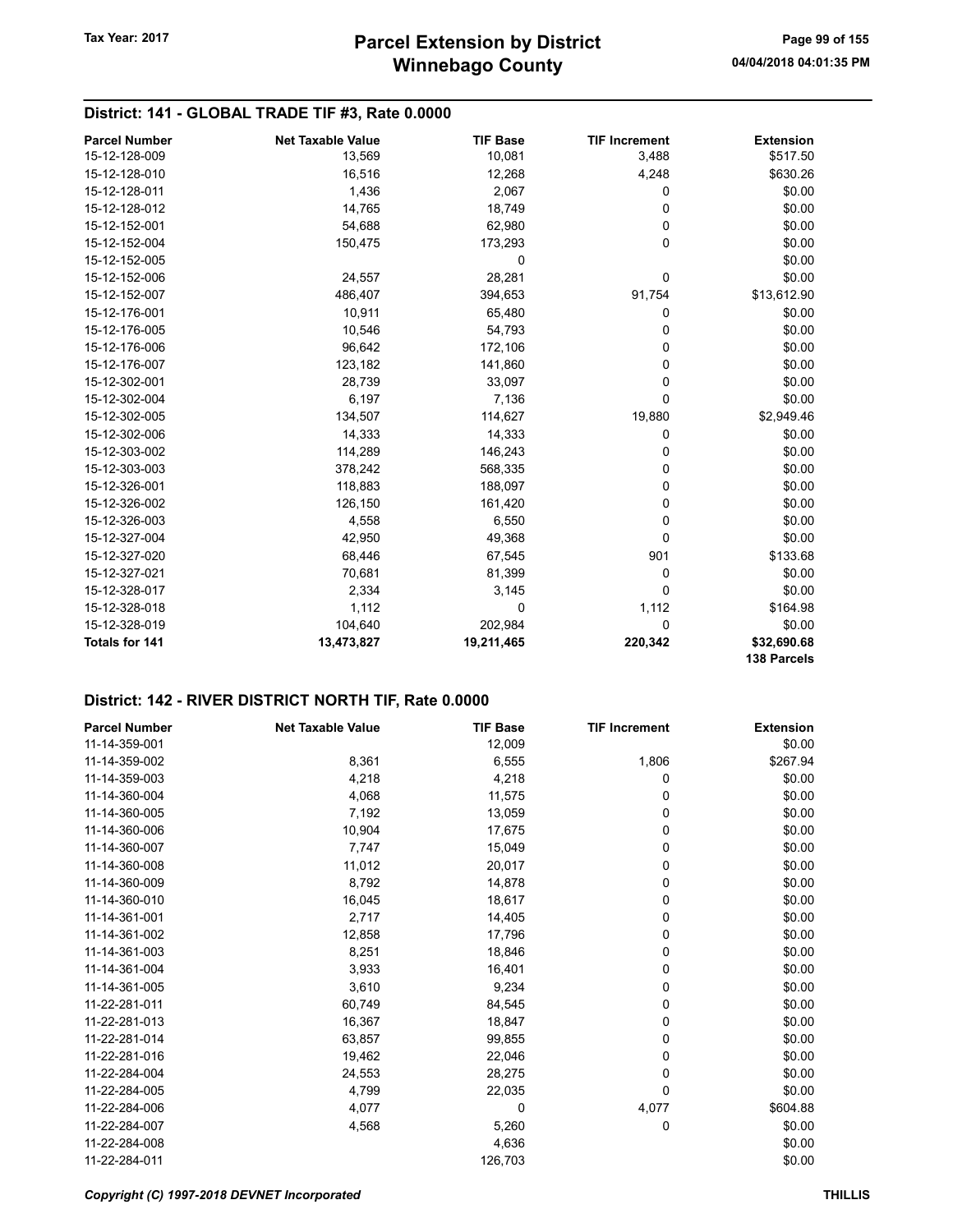| <b>Parcel Number</b> | <b>Net Taxable Value</b> | <b>TIF Base</b> | <b>TIF Increment</b> | <b>Extension</b> |
|----------------------|--------------------------|-----------------|----------------------|------------------|
| 11-22-284-012        |                          | 0               |                      | \$0.00           |
| 11-22-285-001        | 76,911                   | 88,572          | $\mathbf 0$          | \$0.00           |
| 11-22-285-002        |                          | 0               |                      | \$0.00           |
| 11-22-285-003        |                          | 0               |                      | \$0.00           |
| 11-22-426-001        |                          |                 |                      |                  |
|                      |                          | 0               |                      | \$0.00           |
| 11-22-426-002        |                          | 0               |                      | \$0.00           |
| 11-22-426-003        |                          | 0               |                      | \$0.00           |
| 11-22-426-004        |                          | 0               |                      | \$0.00           |
| 11-22-427-002        | 509                      | 732             | $\pmb{0}$            | \$0.00           |
| 11-22-427-003        |                          | 0               |                      | \$0.00           |
| 11-22-427-004        |                          | 0               |                      | \$0.00           |
| 11-22-427-006        | 1,005                    | 1,158           | 0                    | \$0.00           |
| 11-22-427-007        | 1,164                    | 1,339           | 0                    | \$0.00           |
| 11-22-427-008        | 9,390                    | 10,813          | 0                    | \$0.00           |
| 11-22-427-010        |                          |                 |                      | \$1,297.74       |
|                      | 37,363                   | 28,616          | 8,747                |                  |
| 11-22-427-011        | 7,230                    | 8,325           | 0                    | \$0.00           |
| 11-22-427-014        |                          | 0               |                      | \$0.00           |
| 11-22-427-015        | 14,836                   | 15,533          | 0                    | \$0.00           |
| 11-22-427-016        | 11,405                   | 14,517          | 0                    | \$0.00           |
| 11-22-427-018        | 30,870                   | 47,073          | 0                    | \$0.00           |
| 11-22-431-004        |                          | 0               |                      | \$0.00           |
| 11-22-431-005        |                          | 0               |                      | \$0.00           |
| 11-22-433-017        |                          | 0               |                      | \$0.00           |
| 11-23-101-003        | 4,076                    | 6,650           | 0                    | \$0.00           |
| 11-23-101-004        | 271                      | 4,299           | 0                    | \$0.00           |
|                      |                          |                 |                      |                  |
| 11-23-101-005        |                          | 6,691           |                      | \$0.00           |
| 11-23-101-006        | 4,834                    | 15,409          | 0                    | \$0.00           |
| 11-23-102-002        | 8,800                    | 14,352          | 0                    | \$0.00           |
| 11-23-102-003        | 3,737                    | 16,860          | 0                    | \$0.00           |
| 11-23-102-004        | 5,544                    | 11,146          | 0                    | \$0.00           |
| 11-23-102-005        | 6,359                    | 17,644          | 0                    | \$0.00           |
| 11-23-102-006        | 7,042                    | 18,529          | 0                    | \$0.00           |
| 11-23-102-007        | 544                      | 784             | 0                    | \$0.00           |
| 11-23-102-008        | 11,646                   | 16,629          | 0                    | \$0.00           |
| 11-23-102-009        | 8,385                    | 17,215          | 0                    | \$0.00           |
| 11-23-102-010        | 244                      | 13,418          | 0                    | \$0.00           |
| 11-23-102-011        |                          |                 |                      |                  |
|                      | 7,494                    | 10,153          | 0                    | \$0.00           |
| 11-23-102-012        | 7,410                    | 20,017          | 0                    | \$0.00           |
| 11-23-102-013        | 7,688                    | 13,834          | 0                    | \$0.00           |
| 11-23-102-014        | 6,537                    | 15,363          | 0                    | \$0.00           |
| 11-23-102-015        | 14,665                   | 20,935          | 0                    | \$0.00           |
| 11-23-102-016        | 10,401                   | 15,385          | 0                    | \$0.00           |
| 11-23-102-017        | 8,237                    | 18,412          | 0                    | \$0.00           |
| 11-23-102-018        | 14,678                   | 21,153          | 0                    | \$0.00           |
| 11-23-102-019        | 15,600                   | 22,359          | 0                    | \$0.00           |
| 11-23-102-020        | 549                      | 792             | 0                    | \$0.00           |
| 11-23-102-021        | 2,998                    | 5,598           | 0                    | \$0.00           |
| 11-23-102-022        |                          |                 |                      |                  |
|                      | 415                      | 21,865          | 0                    | \$0.00           |
| 11-23-102-023        | 8,447                    | 14,416          | 0                    | \$0.00           |
| 11-23-104-006        | 5,455                    | 8,375           | $\pmb{0}$            | \$0.00           |
| 11-23-104-014        | 2,921                    | 11,827          | 0                    | \$0.00           |
| 11-23-104-017        | 5,967                    | 5,427           | 540                  | \$80.12          |
| 11-23-104-018        | 555                      | 10,895          | 0                    | \$0.00           |
| 11-23-104-019        | 11,821                   | 16,810          | 0                    | \$0.00           |
| 11-23-104-020        | 11,336                   | 14,045          | 0                    | \$0.00           |
| 11-23-104-022        | 10,241                   | 20,499          | 0                    | \$0.00           |
| 11-23-104-023        | 10,171                   | 10,325          | 0                    | \$0.00           |
| 11-23-106-013        | 155                      | 223             | 0                    | \$0.00           |
| 11-23-106-014        | 7,391                    | 10,211          | $\pmb{0}$            | \$0.00           |
|                      |                          |                 |                      |                  |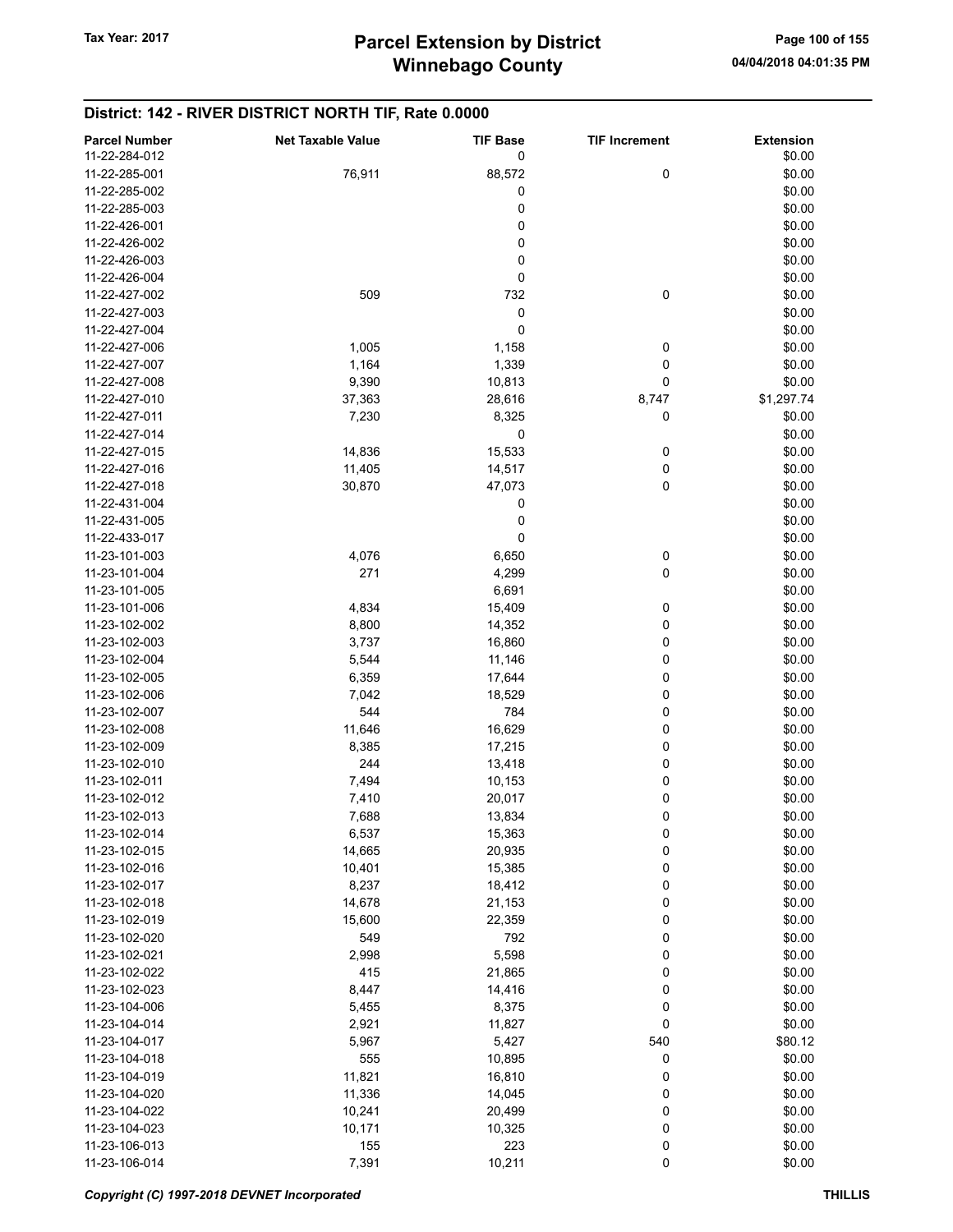| <b>Parcel Number</b> | <b>Net Taxable Value</b> | <b>TIF Base</b> | <b>TIF Increment</b> | <b>Extension</b> |
|----------------------|--------------------------|-----------------|----------------------|------------------|
| 11-23-106-015        | 0                        | 17,580          | 0                    | \$0.00           |
| 11-23-106-016        | 2,458                    | 500             | 1,958                | \$290.50         |
| 11-23-106-017        | 6,528                    | 10,155          | 0                    | \$0.00           |
| 11-23-106-018        | 359                      | 516             | 0                    | \$0.00           |
| 11-23-106-019        | 4,070                    |                 | 0                    | \$0.00           |
|                      |                          | 9,825           |                      |                  |
| 11-23-106-020        | 5,380                    | 5,673           | 0                    | \$0.00           |
| 11-23-106-021        | 290                      | 418             | 0                    | \$0.00           |
| 11-23-106-022        | 517                      | 745             | 0                    | \$0.00           |
| 11-23-106-023        | 9,818                    | 13,482          | 0                    | \$0.00           |
| 11-23-106-024        | 313                      | 451             | 0                    | \$0.00           |
| 11-23-106-025        | 4,718                    | 8,189           | 0                    | \$0.00           |
| 11-23-107-001        | 5,953                    | 7,377           | 0                    | \$0.00           |
| 11-23-107-002        | 261                      | 376             | 0                    | \$0.00           |
| 11-23-107-003        | 11,315                   | 6,761           | 4,554                | \$675.66         |
| 11-23-107-004        | 7,485                    | 9,790           | 0                    | \$0.00           |
| 11-23-107-005        | 15,510                   | 22,240          | 0                    | \$0.00           |
| 11-23-107-009        | 6,846                    | 4,649           | 2,197                | \$325.96         |
| 11-23-107-010        | 10,809                   | 10,392          | 417                  | \$61.88          |
| 11-23-107-011        |                          | 9,753           | 0                    | \$0.00           |
|                      | 6,845                    |                 |                      |                  |
| 11-23-107-012        | 5,718                    | 11,231          | 0                    | \$0.00           |
| 11-23-107-013        | 0                        | 7,152           | 0                    | \$0.00           |
| 11-23-107-014        | 272                      | 4,342           | 0                    | \$0.00           |
| 11-23-107-015        | 10,460                   | 9,211           | 1,249                | \$185.32         |
| 11-23-107-016        | 5,404                    | 4,729           | 675                  | \$100.16         |
| 11-23-107-017        | 334                      | 482             | 0                    | \$0.00           |
| 11-23-107-018        | 2,568                    | 4,146           | 0                    | \$0.00           |
| 11-23-107-021        | 8,146                    | 19,206          | 0                    | \$0.00           |
| 11-23-107-022        | 7,333                    | 13,972          | 0                    | \$0.00           |
| 11-23-107-023        | 6,758                    | 17,593          | 0                    | \$0.00           |
| 11-23-107-025        | 29,088                   | 38,443          | 0                    | \$0.00           |
| 11-23-107-026        | 148,524                  | 171,379         | 0                    | \$0.00           |
| 11-23-107-027        | 12,591                   | 20,681          | 0                    | \$0.00           |
| 11-23-107-028        | 17,272                   | 25,084          | 0                    | \$0.00           |
| 11-23-107-030        | 429                      | 16,410          | 0                    | \$0.00           |
| 11-23-107-031        | 394                      |                 | 0                    |                  |
|                      | 11,630                   | 15,495          |                      | \$0.00<br>\$0.00 |
| 11-23-107-032        |                          | 17,634          | 0                    |                  |
| 11-23-107-033        | 12,450                   | 18,367          | 0                    | \$0.00           |
| 11-23-107-035        | 272                      | 392             | 0                    | \$0.00           |
| 11-23-107-036        | 10,000                   | 31,693          | 0                    | \$0.00           |
| 11-23-107-037        | 14,095                   | 16,734          | 0                    | \$0.00           |
| 11-23-107-038        | 15,173                   | 21,530          | 0                    | \$0.00           |
| 11-23-107-039        | 11,503                   | 19,151          | 0                    | \$0.00           |
| 11-23-107-040        | 16,462                   | 18,508          | 0                    | \$0.00           |
| 11-23-107-041        | 486                      | 18,335          | 0                    | \$0.00           |
| 11-23-107-042        | 2,848                    | 28,011          | 0                    | \$0.00           |
| 11-23-107-043        | 5,545                    | 9,335           | 0                    | \$0.00           |
| 11-23-107-044        | 78,913                   | 196,017         | 0                    | \$0.00           |
| 11-23-126-001        | 10,298                   | 20,772          | 0                    | \$0.00           |
| 11-23-126-004        | 544                      | 5,385           | 0                    | \$0.00           |
| 11-23-126-005        |                          | 0               |                      | \$0.00           |
| 11-23-126-006        |                          |                 |                      | \$0.00           |
|                      | 7,313                    | 19,728          | 0                    |                  |
| 11-23-126-007        | 1,438                    | 6,553           | 0                    | \$0.00           |
| 11-23-126-008        | 272                      | 392             | 0                    | \$0.00           |
| 11-23-126-009        | 535                      | 771             | 0                    | \$0.00           |
| 11-23-126-010        | 8,231                    | 14,254          | 0                    | \$0.00           |
| 11-23-126-011        | 0                        | 0               | 0                    | \$0.00           |
| 11-23-126-012        | 7,257                    | 21,789          | 0                    | \$0.00           |
| 11-23-126-013        | 468                      | 674             | 0                    | \$0.00           |
| 11-23-126-014        | 7,748                    | 13,038          | 0                    | \$0.00           |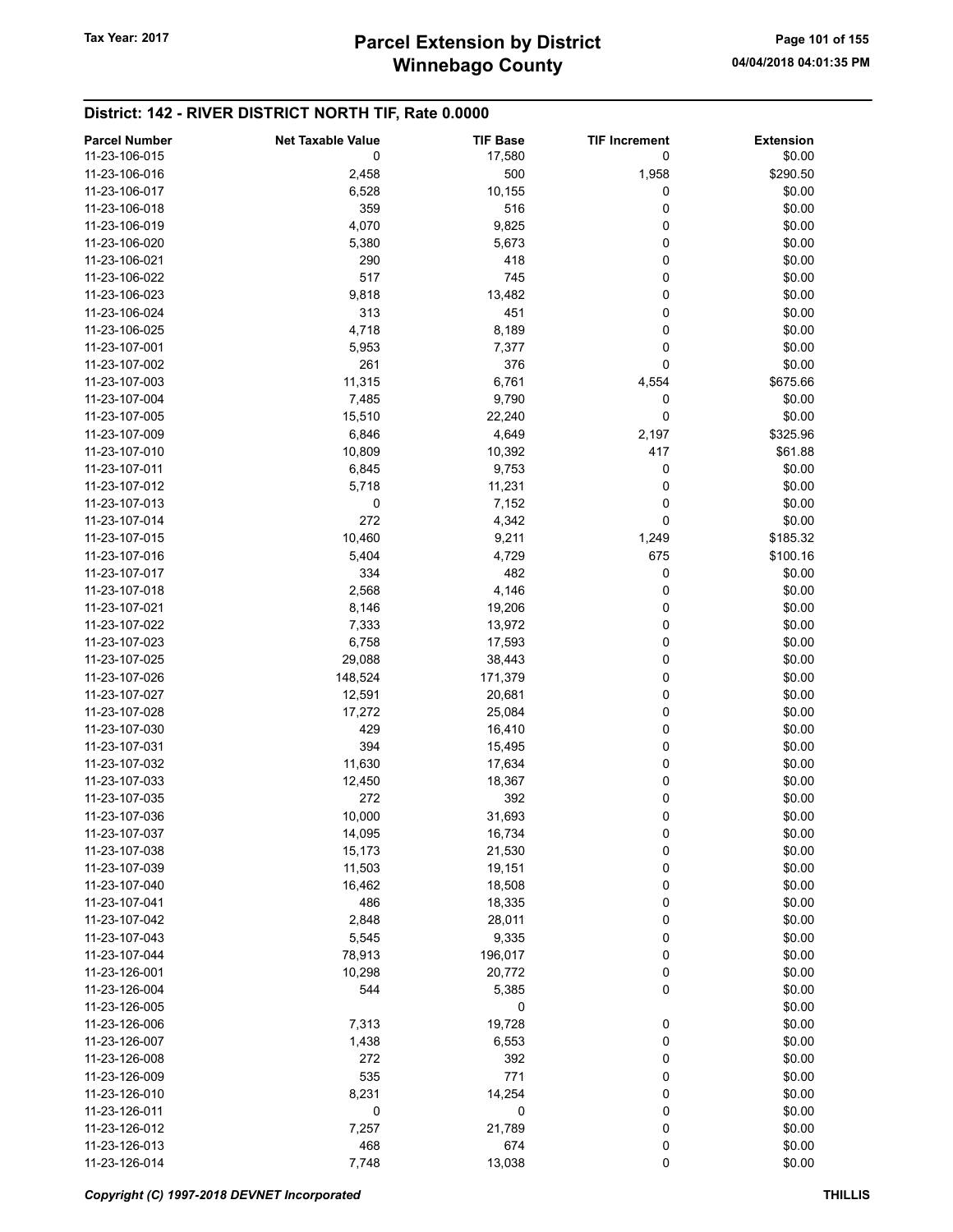# Winnebago County Tax Year: 2017 **Parcel Extension by District** Page 102 of 155

| <b>Parcel Number</b> | <b>Net Taxable Value</b> | <b>TIF Base</b> | <b>TIF Increment</b> | <b>Extension</b> |
|----------------------|--------------------------|-----------------|----------------------|------------------|
| 11-23-126-015        | 5,691                    | 8,730           | 0                    | \$0.00           |
| 11-23-126-016        | 9,759                    | 11,743          | 0                    | \$0.00           |
| 11-23-126-017        | 3,962                    | 7,444           | 0                    | \$0.00           |
| 11-23-126-018        | 530                      | 5,810           | 0                    | \$0.00           |
| 11-23-126-019        | 2,784                    | 7,498           | 0                    | \$0.00           |
| 11-23-126-020        | 5,659                    | 10,835          | 0                    | \$0.00           |
| 11-23-126-021        | 5,600                    | 10,416          | 0                    | \$0.00           |
| 11-23-126-022        | 5,532                    | 5,532           | 0                    | \$0.00           |
| 11-23-126-023        | 460                      |                 | 0                    | \$0.00           |
|                      |                          | 2,568           |                      |                  |
| 11-23-126-024        | 1,824                    | 14,772          | 0                    | \$0.00           |
| 11-23-126-025        | 3,793                    | 12,728          | 0                    | \$0.00           |
| 11-23-126-026        | 7,287                    | 10,512          | 0                    | \$0.00           |
| 11-23-126-027        | 298                      | 4,771           | 0                    | \$0.00           |
| 11-23-126-028        | 7,796                    | 17,468          | 0                    | \$0.00           |
| 11-23-126-029        | 403                      | 4,700           | 0                    | \$0.00           |
| 11-23-126-030        | 14,947                   | 27,584          | 0                    | \$0.00           |
| 11-23-126-031        | 18,360                   | 23,476          | 0                    | \$0.00           |
| 11-23-126-032        | 6,116                    | 19,253          | 0                    | \$0.00           |
| 11-23-126-033        | 15,329                   | 21,291          | 0                    | \$0.00           |
| 11-23-126-034        | 566                      | 815             | 0                    | \$0.00           |
| 11-23-126-035        | 9,280                    | 21,523          | 0                    | \$0.00           |
| 11-23-126-036        | 14,343                   | 0               | 14,343               | \$2,127.98       |
| 11-23-126-037        | 15,124                   | 16,537          | 0                    | \$0.00           |
| 11-23-126-038        | 33,385                   | 37,929          | 0                    | \$0.00           |
| 11-23-126-039        | 1,560                    | 102,964         | 0                    | \$0.00           |
| 11-23-126-040        | 23,660                   | 34,124          | 0                    | \$0.00           |
| 11-23-126-041        | 22,136                   |                 | 0                    | \$0.00           |
|                      |                          | 34,403          |                      |                  |
| 11-23-126-042        | 175,920                  | 202,578         | 0                    | \$0.00           |
| 11-23-126-043        | 14,100                   | 14,565          | 0                    | \$0.00           |
| 11-23-129-001        | 203,119                  | 343,607         | 0                    | \$0.00           |
| 11-23-129-002        | 85,920                   | 109,302         | 0                    | \$0.00           |
| 11-23-129-003        | 5,875                    | 822             | 5,053                | \$749.68         |
| 11-23-129-004        | 7,835                    | 10,451          | 0                    | \$0.00           |
| 11-23-129-005        | 12,917                   | 16,004          | 0                    | \$0.00           |
| 11-23-129-007        | 920                      | 1,325           | 0                    | \$0.00           |
| 11-23-129-008        | 131,591                  | 202,170         | 0                    | \$0.00           |
| 11-23-129-009        | 1,227                    | 1,767           | 0                    | \$0.00           |
| 11-23-129-010        | 117,589                  | 135,423         | 0                    | \$0.00           |
| 11-23-129-011        | 16,580                   | 29,793          | 0                    | \$0.00           |
| 11-23-129-012        | 14,756                   | 23,082          | 0                    | \$0.00           |
| 11-23-129-013        | 87,149                   | 100,364         | 0                    | \$0.00           |
| 11-23-130-001        | 15,667                   | 24,259          | $\pmb{0}$            | \$0.00           |
| 11-23-130-002        | 9,694                    | 8,476           | 1,218                | \$180.72         |
| 11-23-130-003        | 251,112                  | 289,083         | 0                    | \$0.00           |
| 11-23-130-004        | 9,555                    | 22,036          | 0                    | \$0.00           |
| 11-23-130-005        | 106,655                  | 83,694          | 22,961               | \$3,406.56       |
| 11-23-130-006        | 4,336                    | 7,614           | 0                    | \$0.00           |
| 11-23-130-007        |                          |                 |                      | \$0.00           |
|                      | 6,833                    | 8,815           | 0                    |                  |
| 11-23-130-008        | 2,500                    | 21,676          | 0                    | \$0.00           |
| 11-23-130-009        | 7,542                    | 13,073          | 0                    | \$0.00           |
| 11-23-130-010        | 9,766                    | 7,868           | 1,898                | \$281.60         |
| 11-23-130-011        | 555                      | 800             | 0                    | \$0.00           |
| 11-23-130-012        | 76,667                   | 158,257         | 0                    | \$0.00           |
| 11-23-130-013        | 4,585                    | 0               | 4,585                | \$680.24         |
| 11-23-130-014        | 6,534                    | 0               | 6,534                | \$969.40         |
| 11-23-130-015        | 27,866                   | 0               | 27,866               | \$4,134.28       |
| 11-23-130-016        | 25,814                   | 24,229          | 1,585                | \$235.16         |
| 11-23-130-017        | 11,290                   | 13,687          | 0                    | \$0.00           |
| 11-23-130-018        | 81,380                   | 81,681          | 0                    | \$0.00           |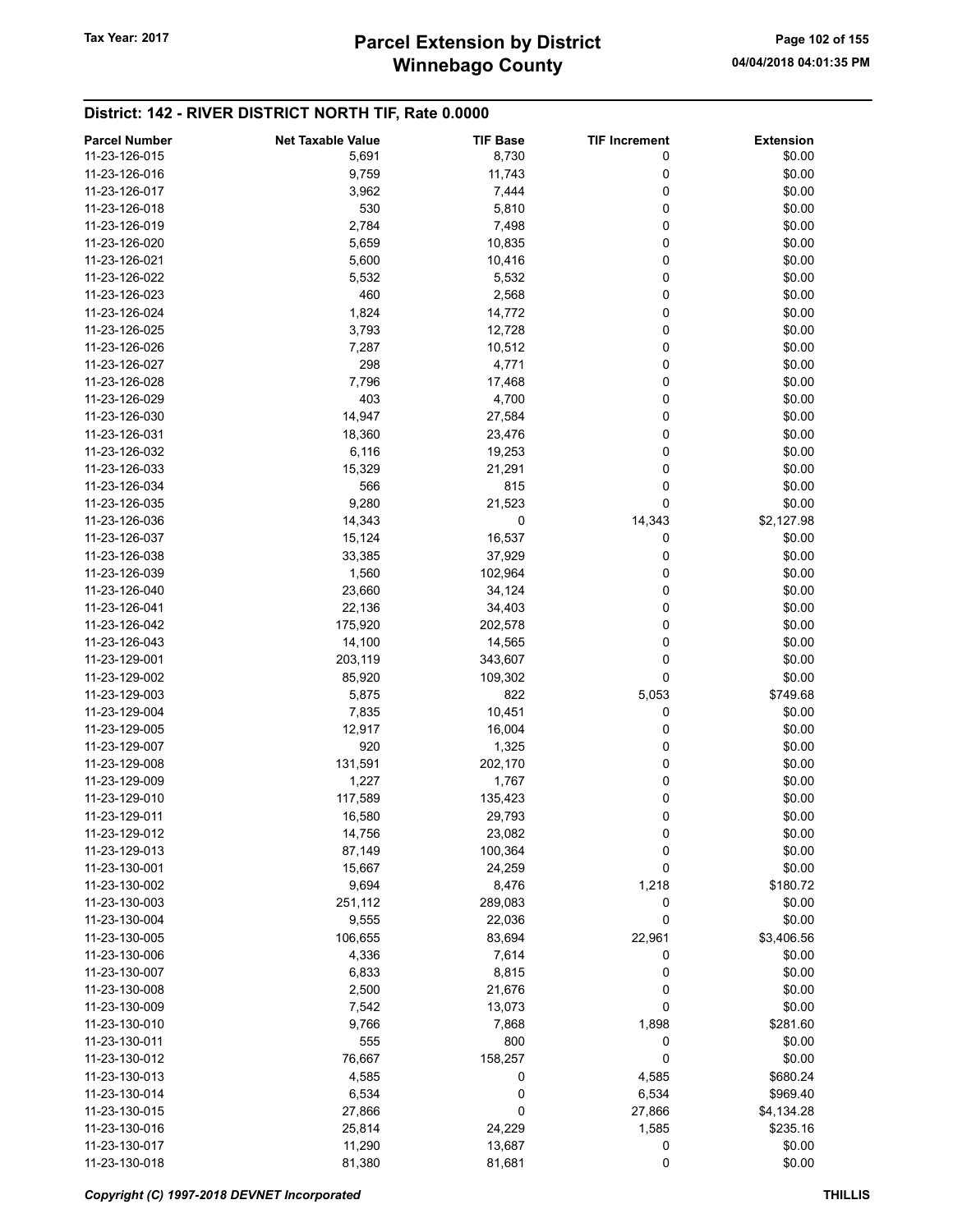| <b>Parcel Number</b> | <b>Net Taxable Value</b> | <b>TIF Base</b> | <b>TIF Increment</b> | <b>Extension</b> |
|----------------------|--------------------------|-----------------|----------------------|------------------|
| 11-23-130-019        | 25,747                   | 40,213          | 0                    | \$0.00           |
| 11-23-130-020        | 6,717                    | 7,735           | 0                    | \$0.00           |
| 11-23-130-021        | 14,995                   | 17,269          | 0                    | \$0.00           |
| 11-23-130-022        |                          | 0               |                      | \$0.00           |
| 11-23-132-001        |                          | 30,373          |                      | \$0.00           |
|                      | 26,373                   |                 | 0                    |                  |
| 11-23-132-002        | 28,136                   | 38,196          | 0                    | \$0.00           |
| 11-23-132-003        | 17,175                   | 21,687          | 0                    | \$0.00           |
| 11-23-132-004        |                          | 0               |                      | \$0.00           |
| 11-23-132-005        |                          | 31,107          |                      | \$0.00           |
| 11-23-132-006        |                          | 9,450           |                      | \$0.00           |
| 11-23-132-007        | 73,143                   | 96,001          | 0                    | \$0.00           |
| 11-23-132-008        |                          | 53,214          |                      | \$0.00           |
| 11-23-132-009        | 9,562                    | 11,014          | 0                    | \$0.00           |
| 11-23-132-010        | 4,987                    | 5,744           | 0                    | \$0.00           |
| 11-23-132-011        | 20,897                   | 30,813          | 0                    | \$0.00           |
| 11-23-132-012        | 24,543                   | 28,265          | 0                    | \$0.00           |
| 11-23-132-013        | 17,203                   | 16,750          | 453                  | \$67.22          |
| 11-23-132-014        |                          | 0               |                      | \$0.00           |
| 11-23-132-015        |                          | 0               |                      | \$0.00           |
| 11-23-132-016        |                          | 0               |                      | \$0.00           |
| 11-23-132-017        |                          | 0               |                      | \$0.00           |
| 11-23-132-018        |                          | 0               |                      | \$0.00           |
| 11-23-151-004        | 7,907                    | 10,094          | 0                    | \$0.00           |
| 11-23-151-005        | 9,364                    | 13,938          | 0                    | \$0.00           |
| 11-23-151-006        | 3,824                    | 14,663          | 0                    | \$0.00           |
| 11-23-151-007        | 8,082                    | 6,867           | 1,215                | \$180.26         |
| 11-23-151-011        |                          | 0               |                      | \$0.00           |
| 11-23-152-001        | 596                      | 858             | 0                    | \$0.00           |
| 11-23-152-002        | 7,203                    | 3,491           | 3,712                | \$550.72         |
| 11-23-152-003        | 6,793                    | 24,249          | 0                    | \$0.00           |
| 11-23-153-001        | 662                      | 955             | 0                    | \$0.00           |
| 11-23-153-002        | 378                      | 545             | 0                    | \$0.00           |
| 11-23-153-003        | 463                      | 666             | 0                    | \$0.00           |
| 11-23-153-004        | 415                      | 598             | 0                    | \$0.00           |
|                      |                          |                 |                      |                  |
| 11-23-153-005        | 4,649                    | 12,552          | 0                    | \$0.00           |
| 11-23-153-006        | 289                      | 417             | 0                    | \$0.00           |
| 11-23-153-007        | 6,811                    | 16,750          | 0                    | \$0.00           |
| 11-23-154-001        | 44,157                   | 36,543          | 7,614                | \$1,129.64       |
| 11-23-154-002        | 435                      | 627             | 0                    | \$0.00           |
| 11-23-154-003        | 498                      | 0               | 498                  | \$73.88          |
| 11-23-154-004        | 2,406                    | 3,215           | 0                    | \$0.00           |
| 11-23-154-005        | 0                        | 5,314           | 0                    | \$0.00           |
| 11-23-154-006        | 9,634                    | 12,190          | 0                    | \$0.00           |
| 11-23-154-007        | 622                      | 895             | 0                    | \$0.00           |
| 11-23-154-008        | 46,534                   | 48,938          | 0                    | \$0.00           |
| 11-23-154-009        | 12,228                   | 23,449          | 0                    | \$0.00           |
| 11-23-154-010        | 324                      | 4,230           | 0                    | \$0.00           |
| 11-23-154-011        | 4,512                    | 6,030           | 0                    | \$0.00           |
| 11-23-154-012        | 7,868                    | 16,495          | 0                    | \$0.00           |
| 11-23-154-013        | 7,309                    | 9,012           | 0                    | \$0.00           |
| 11-23-154-014        | 49,087                   | 27,260          | 21,827               | \$3,238.32       |
| 11-23-154-015        | 9,029                    | 9,029           | 0                    | \$0.00           |
| 11-23-155-001        |                          | 0               |                      | \$0.00           |
| 11-23-155-002        | 21,029                   | 23,776          | 0                    | \$0.00           |
| 11-23-155-003        | 10,854                   | 12,964          | 0                    | \$0.00           |
| 11-23-155-004        | 15,033                   | 17,850          | 0                    | \$0.00           |
| 11-23-156-001        | 13,082                   | 15,530          | 0                    | \$0.00           |
| 11-23-156-002        | 6,522                    | 3,576           | 2,946                | \$437.08         |
| 11-23-156-003        | 6,136                    | 11,134          | 0                    | \$0.00           |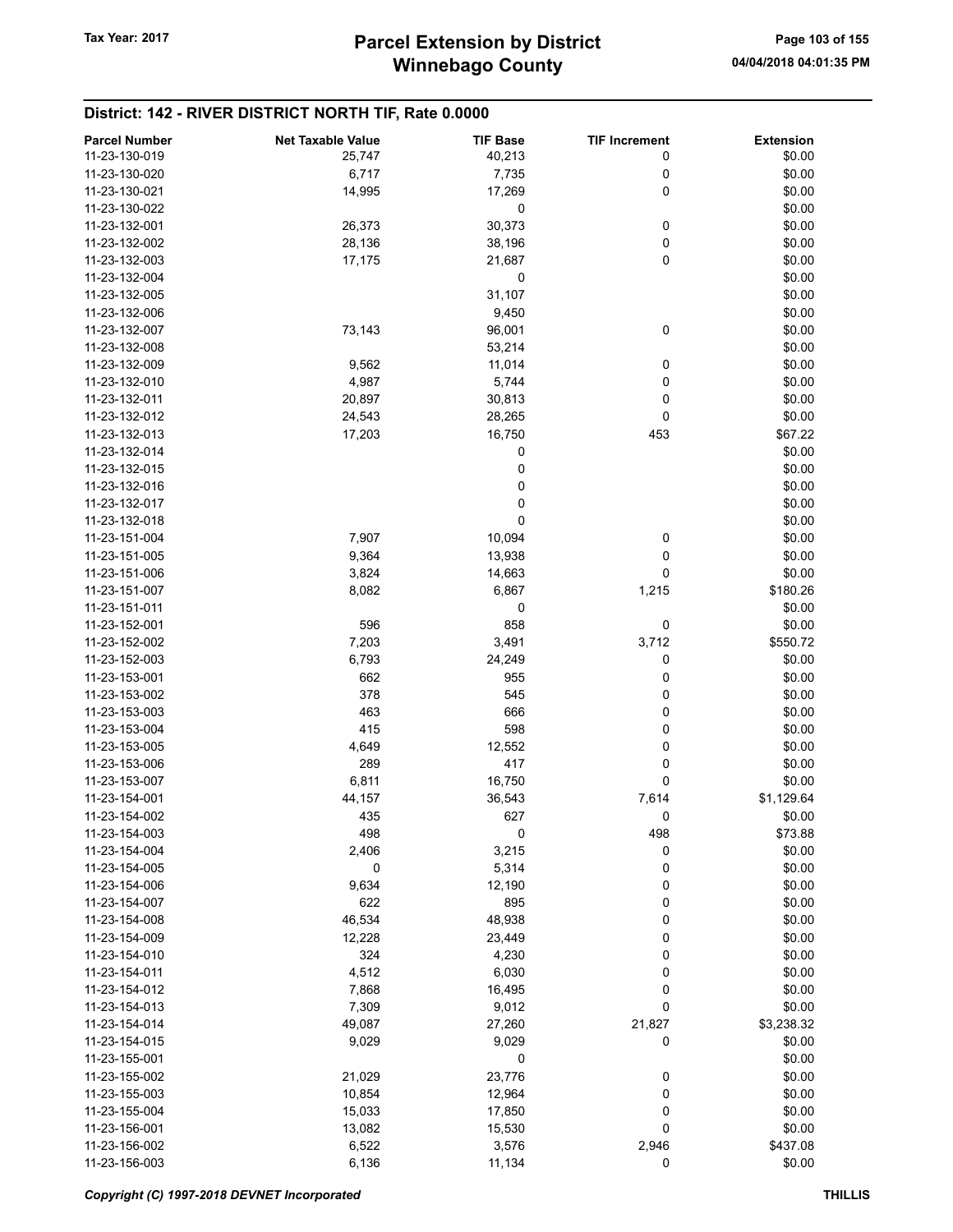| <b>Parcel Number</b> | <b>Net Taxable Value</b> | <b>TIF Base</b> | <b>TIF Increment</b> | <b>Extension</b> |
|----------------------|--------------------------|-----------------|----------------------|------------------|
| 11-23-156-004        | 998                      | 1,319           | 0                    | \$0.00           |
| 11-23-156-005        | 11,127                   | 13,785          | 0                    | \$0.00           |
| 11-23-156-006        | 4,160                    | 11,680          | 0                    | \$0.00           |
| 11-23-156-007        | 572                      | 761             | 0                    | \$0.00           |
| 11-23-156-008        | 11,544                   | 20,123          | 0                    | \$0.00           |
|                      |                          |                 |                      |                  |
| 11-23-156-009        | 11,687                   | 16,088          | 0                    | \$0.00           |
| 11-23-156-010        | 7,048                    | 12,732          | 0                    | \$0.00           |
| 11-23-156-011        | 410                      | 590             | 0                    | \$0.00           |
| 11-23-156-012        | 37,363                   | 49,238          | 0                    | \$0.00           |
| 11-23-156-013        | 18,094                   | 22,122          | 0                    | \$0.00           |
| 11-23-156-014        | 56,385                   | 71,669          | 0                    | \$0.00           |
| 11-23-156-015        | 12,623                   | 14,988          | 0                    | \$0.00           |
| 11-23-157-001        | 2,529                    | 5,366           | 0                    | \$0.00           |
| 11-23-157-002        | 11,890                   | 20,844          | 0                    | \$0.00           |
| 11-23-157-003        | 11,889                   | 21,181          | 0                    | \$0.00           |
| 11-23-157-006        | 3,272                    | 3,934           | 0                    | \$0.00           |
| 11-23-157-007        | 15,989                   | 20,486          | 0                    | \$0.00           |
| 11-23-157-008        | 14,489                   | 16,952          | 0                    | \$0.00           |
| 11-23-157-010        | 13,171                   | 0               | 13,171               | \$1,954.10       |
|                      |                          |                 |                      |                  |
| 11-23-157-011        |                          | 15,578          |                      | \$0.00           |
| 11-23-157-012        |                          | 4,130           |                      | \$0.00           |
| 11-23-157-013        | 5,215                    | 7,088           | 0                    | \$0.00           |
| 11-23-157-014        | 41,780                   | 37,273          | 4,507                | \$668.68         |
| 11-23-157-015        | 0                        | 346             | 0                    | \$0.00           |
| 11-23-157-016        | 25,754                   | 0               | 25,754               | \$3,820.94       |
| 11-23-157-017        | 7,717                    | 22,704          | 0                    | \$0.00           |
| 11-23-158-001        | 0                        | 0               | 0                    | \$0.00           |
| 11-23-158-002        | 16,307                   | 8,888           | 7,419                | \$1,100.72       |
| 11-23-159-001        | 34,647                   | 424,135         | 0                    | \$0.00           |
| 11-23-159-002        | 107,118                  | 123,360         | 0                    | \$0.00           |
| 11-23-159-003        |                          | 0               |                      | \$0.00           |
| 11-23-159-004        | 24,575                   | 28,301          | 0                    | \$0.00           |
| 11-23-159-005        | 3,371                    | 4,538           | 0                    | \$0.00           |
| 11-23-160-003        |                          | 0               |                      | \$0.00           |
| 11-23-160-004        |                          | 0               |                      | \$0.00           |
|                      |                          |                 |                      |                  |
| 11-23-176-001        |                          | 0               |                      | \$0.00           |
| 11-23-176-003        | 14,600                   | 17,334          | 0                    | \$0.00           |
| 11-23-176-004        | 54,704                   | 63,000          | 0                    | \$0.00           |
| 11-23-176-005        |                          | 0               |                      | \$0.00           |
| 11-23-176-006        |                          | $\pmb{0}$       |                      | \$0.00           |
| 11-23-176-007        |                          | 0               |                      | \$0.00           |
| 11-23-176-008        | 48,196                   | 53,837          | 0                    | \$0.00           |
| 11-23-176-009        | 34,456                   | 39,914          | 0                    | \$0.00           |
| 11-23-176-010        |                          | 0               |                      | \$0.00           |
| 11-23-176-011        | 14,631                   | 17,372          | 0                    | \$0.00           |
| 11-23-176-012        | 455,134                  | 501,057         | 0                    | \$0.00           |
| 11-23-177-001        | 10,106                   | 15,256          | 0                    | \$0.00           |
| 11-23-177-002        | 24,080                   | 27,731          | 0                    | \$0.00           |
| 11-23-177-003        | 11,393                   | 15,321          | 0                    | \$0.00           |
| 11-23-177-004        |                          | 0               |                      | \$0.00           |
|                      |                          |                 |                      |                  |
| 11-23-177-005        | 18,875                   | 0               | 18,875               | \$2,800.36       |
| 11-23-177-006        |                          | 0               |                      | \$0.00           |
| 11-23-177-007        |                          | 0               |                      | \$0.00           |
| 11-23-177-008        | 89,274                   | 102,811         | 0                    | \$0.00           |
| 11-23-177-009        | 11,848                   | 0               | 11,848               | \$1,757.80       |
| 11-23-177-010        | 1,749                    | 0               | 1,749                | \$259.50         |
| 11-23-177-011        | 3,708                    | 0               | 3,708                | \$550.14         |
| 11-23-178-004        |                          | 0               |                      | \$0.00           |
| 11-23-179-002        | 523,086                  | 518,813         | 4,273                | \$633.96         |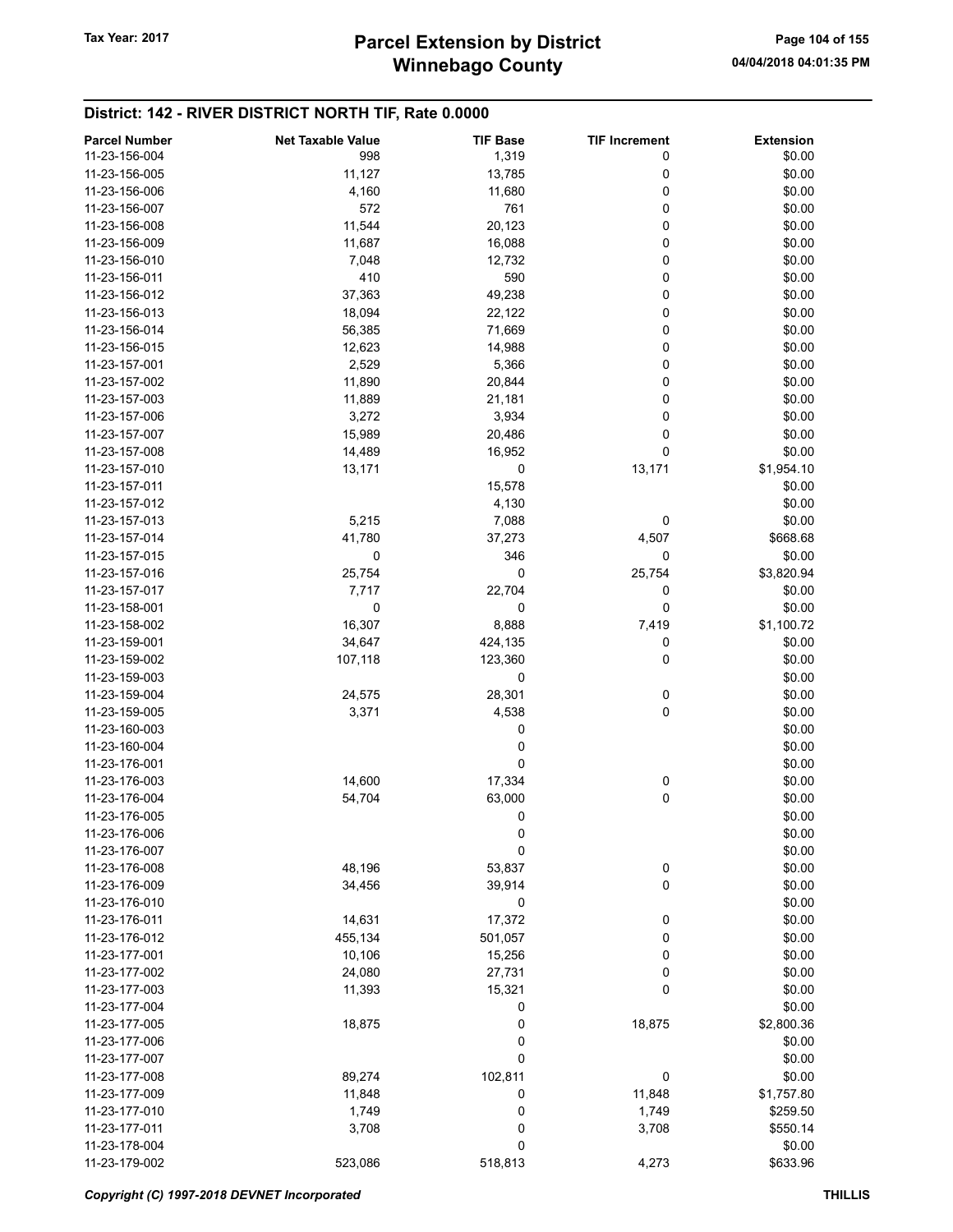| <b>Parcel Number</b>           | <b>Net Taxable Value</b> | <b>TIF Base</b> | <b>TIF Increment</b> | <b>Extension</b>   |
|--------------------------------|--------------------------|-----------------|----------------------|--------------------|
| 11-23-179-003                  |                          | 70,344          |                      | \$0.00             |
| 11-23-179-004                  | 70,664                   | 75,443          | 0                    | \$0.00             |
| 11-23-179-005                  |                          | 0               |                      | \$0.00             |
| 11-23-179-006                  |                          | 0               |                      | \$0.00             |
| 11-23-179-015                  |                          | 0               |                      | \$0.00             |
|                                |                          |                 |                      |                    |
| 11-23-179-021                  |                          | 0               |                      | \$0.00             |
| 11-23-180-001                  | 72,704                   | 83,467          | 0                    | \$0.00             |
| 11-23-180-002                  | 1,701                    | 1,958           | 0                    | \$0.00             |
| 11-23-181-013                  |                          | 0               |                      | \$0.00             |
| 11-23-182-001                  | 1,975                    | 21,547          | 0                    | \$0.00             |
| 11-23-182-002                  | 13,661                   | 24,841          | 0                    | \$0.00             |
| 11-23-182-003                  | 13,661                   | 24,841          | 0                    | \$0.00             |
| 11-23-182-004                  | 13,661                   | 24,841          | 0                    | \$0.00             |
| 11-23-182-005                  | 9,125                    | 16,478          | 0                    | \$0.00             |
| 11-23-182-006                  | 13,661                   | 24,841          | 0                    | \$0.00             |
| 11-23-182-007                  | 13,661                   | 24,841          | 0                    | \$0.00             |
| 11-23-182-008                  | 13,661                   | 24,841          | 0                    | \$0.00             |
| 11-23-182-009                  | 273                      | 332             | 0                    | \$0.00             |
| 11-23-182-010                  | 273                      | 332             | 0                    | \$0.00             |
| 11-23-182-011                  | 273                      | 332             | 0                    | \$0.00             |
|                                |                          |                 |                      |                    |
| 11-23-182-012                  | 273                      | 332             | 0                    | \$0.00             |
| 11-23-182-013                  | 273                      | 332             | 0                    | \$0.00             |
| 11-23-301-001                  | 16,307                   | 33,953          | 0                    | \$0.00             |
| 11-23-301-005                  |                          | 0               |                      | \$0.00             |
| 11-23-302-003                  |                          | 0               |                      | \$0.00             |
| 11-23-302-004                  |                          | 0               |                      | \$0.00             |
| 11-23-303-004                  | 76,898                   | 75,464          | 1,434                | \$212.76           |
| 11-23-303-007                  | 288,716                  | 257,289         | 31,427               | \$4,662.60         |
| 11-23-305-001                  | 56,588                   | 42,627          | 13,961               | \$2,071.30         |
| 11-23-305-002                  | 151,872                  | 37,781          | 114,091              | \$16,926.88        |
| 11-23-305-004                  | 167,417                  | 117,265         | 50,152               | \$7,440.70         |
| 11-23-306-001                  | 72,688                   | 32,945          | 39,743               | \$5,896.40         |
| 11-23-306-005                  | 24,460                   | 66,500          | 0                    | \$0.00             |
| 11-23-306-013                  | 26,268                   | 23,660          | 2,608                | \$386.94           |
| 11-23-306-014                  | 55,952                   | 102,587         | 0                    | \$0.00             |
|                                |                          | 23,175          | 0                    |                    |
| 11-23-306-016<br>11-23-306-017 | 17,636                   |                 |                      | \$0.00<br>\$412.76 |
|                                | 12,907                   | 10,125          | 2,782                |                    |
| 11-23-306-018                  | 10,686                   | 17,950          | 0                    | \$0.00             |
| 11-23-307-001                  | 15,298                   | 18,648          | 0                    | \$0.00             |
| 11-23-307-002                  | 15,687                   | 20,778          | 0                    | \$0.00             |
| 11-23-307-003                  | 86,614                   | 121,075         | 0                    | \$0.00             |
| 11-23-307-004                  | 64,196                   | 59,578          | 4,618                | \$685.14           |
| 11-23-307-005                  | 17,586                   | 18,951          | 0                    | \$0.00             |
| 11-23-307-006                  | 16,226                   | 18,951          | 0                    | \$0.00             |
| 11-23-307-007                  | 940,875                  | 684,012         | 256,863              | \$38,108.98        |
| 11-23-307-008                  |                          | 0               |                      | \$0.00             |
| 11-23-308-001                  |                          | 0               |                      | \$0.00             |
| 11-23-308-002                  |                          | 0               |                      | \$0.00             |
| 11-23-308-003                  |                          | 0               |                      | \$0.00             |
| 11-23-308-004                  |                          | 0               |                      | \$0.00             |
| 11-23-308-005                  |                          | 0               |                      | \$0.00             |
| 11-23-308-006                  | 21,230                   | 24,656          |                      | \$0.00             |
|                                |                          |                 | 0                    |                    |
| 11-23-308-008                  |                          | 0               |                      | \$0.00             |
| 11-23-308-009                  |                          | 0               |                      | \$0.00             |
| 11-23-308-010                  |                          | 0               |                      | \$0.00             |
| 11-23-308-011                  |                          | 0               |                      | \$0.00             |
| 11-23-308-014                  | 17,296                   | 20,261          | 0                    | \$0.00             |
| 11-23-308-015                  |                          | 0               |                      | \$0.00             |
| 11-23-310-001                  | 10,300                   | 33,160          | 0                    | \$0.00             |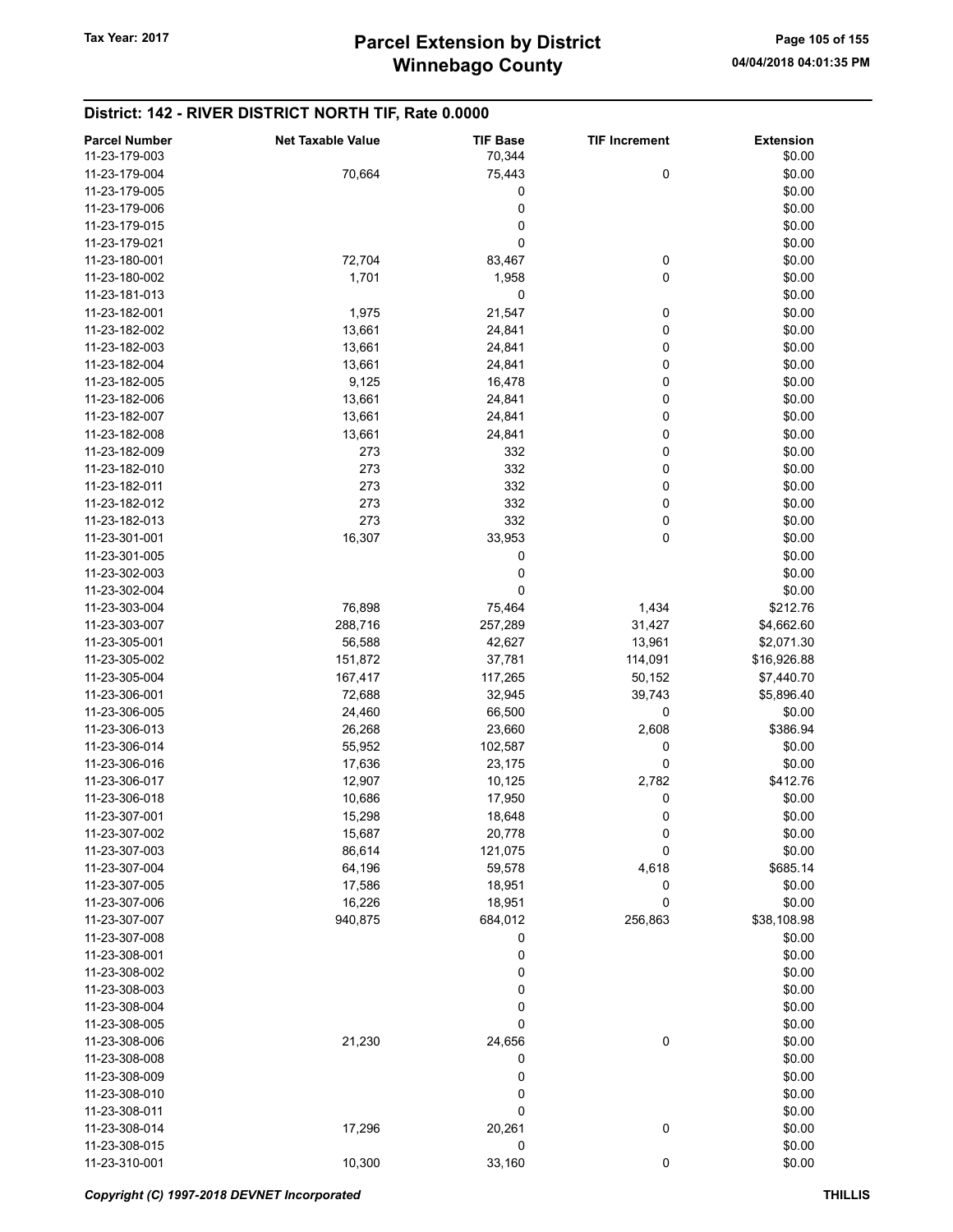| <b>Parcel Number</b>  | <b>Net Taxable Value</b> | <b>TIF Base</b> | <b>TIF Increment</b> | <b>Extension</b> |
|-----------------------|--------------------------|-----------------|----------------------|------------------|
| 11-23-310-002         | 14,916                   | 17,369          | 0                    | \$0.00           |
| 11-23-310-003         | 2,575                    | 6,012           | 0                    | \$0.00           |
| 11-23-310-004         |                          | 0               |                      | \$0.00           |
| 11-23-310-005         |                          | $\mathbf 0$     |                      | \$0.00           |
| 11-23-311-003         | 28,342                   | 31,149          | 0                    | \$0.00           |
| 11-23-311-004         | 19,282                   | 22,313          | 0                    | \$0.00           |
| 11-23-311-005         | 43,317                   | 134,827         | 0                    | \$0.00           |
| 11-23-311-009         |                          | 0               |                      | \$0.00           |
| 11-23-312-005         |                          | 0               |                      | \$0.00           |
| 11-23-312-006         | 900,588                  | 492,614         | 407,974              | \$60,528.26      |
| 11-23-312-008         | 24,548                   | 32,764          | 0                    | \$0.00           |
| 11-23-312-009         | 10,245                   | 0               | 10,245               | \$1,519.98       |
| 11-23-312-010         |                          | 0               |                      | \$0.00           |
| 11-23-312-011         | 14,651                   | 29,228          | 0                    | \$0.00           |
| 11-23-313-005         |                          | 0               |                      | \$0.00           |
| 11-23-313-008         |                          | 0               |                      | \$0.00           |
| 11-23-314-001         | 2,336                    | 45,857          | 0                    | \$0.00           |
| 11-23-314-002         | 0                        | 1,267           | 0                    | \$0.00           |
| 11-23-314-003         |                          | 0               |                      | \$0.00           |
| 11-23-314-004         |                          | 0               |                      | \$0.00           |
| 11-23-315-004         |                          | 0               |                      | \$0.00           |
| 11-23-356-002         |                          | 0               |                      | \$0.00           |
| 11-23-356-004         | 733,333                  | 955,404         | 0                    | \$0.00           |
| <b>Totals for 142</b> | 9,718,830                | 12,012,491      | 1,177,730            | \$174,731.80     |
|                       |                          |                 |                      | 402 Parcels      |

#### District: 143 - BROADWAY TIF, Rate 0.0000

| <b>Parcel Number</b> | <b>Net Taxable Value</b> | <b>TIF Base</b> | <b>TIF Increment</b> | <b>Extension</b> |
|----------------------|--------------------------|-----------------|----------------------|------------------|
| 11-25-357-001        | 1,988                    | 23,810          | 0                    | \$0.00           |
| 11-25-357-002        | 9,973                    | 18,918          | 0                    | \$0.00           |
| 11-25-357-003        | 14,010                   | 22,801          | 0                    | \$0.00           |
| 11-25-357-004        | 3,032                    | 3,659           | 0                    | \$0.00           |
| 11-25-357-005        | 5,282                    | 23,835          | 0                    | \$0.00           |
| 11-25-357-006        | 7,560                    | 10,017          | 0                    | \$0.00           |
| 11-25-357-007        | 1,603                    | 5,293           | 0                    | \$0.00           |
| 11-25-357-008        | 6,298                    | 14,718          | 0                    | \$0.00           |
| 11-25-357-009        | 6,066                    | 14,844          | 0                    | \$0.00           |
| 11-25-357-010        | 393                      | 13,068          | 0                    | \$0.00           |
| 11-25-357-011        | 2,567                    | 22,484          | 0                    | \$0.00           |
| 11-25-357-012        | 8,631                    | 23,758          | 0                    | \$0.00           |
| 11-25-357-013        | 2,567                    | 3,866           | 0                    | \$0.00           |
| 11-25-357-014        | 5,999                    | 22,684          | 0                    | \$0.00           |
| 11-25-357-015        | 9,413                    | 23,696          | 0                    | \$0.00           |
| 11-25-358-001        | 10,017                   | 12,813          | 0                    | \$0.00           |
| 11-25-358-002        | 6,717                    | 18,807          | 0                    | \$0.00           |
| 11-25-358-003        | 6,554                    | 15,473          | 0                    | \$0.00           |
| 11-25-358-004        | 7,766                    | 19,374          | 0                    | \$0.00           |
| 11-25-358-005        | 3,623                    | 13,951          | 0                    | \$0.00           |
| 11-25-358-006        | 10,549                   | 26,530          | 0                    | \$0.00           |
| 11-25-358-007        | 8,425                    | 18,097          | 0                    | \$0.00           |
| 11-25-358-008        | 10,210                   | 17,976          | 0                    | \$0.00           |
| 11-25-358-009        | 9,947                    | 14,986          | 0                    | \$0.00           |
| 11-25-358-010        | 15,963                   | 33,893          | 0                    | \$0.00           |
| 11-25-358-011        | 12,142                   | 17,429          | 0                    | \$0.00           |
| 11-25-358-012        | 8,492                    | 15,913          | 0                    | \$0.00           |
| 11-25-358-013        | 13,433                   | 30,183          | 0                    | \$0.00           |
| 11-25-358-014        | 7,594                    | 15,494          | 0                    | \$0.00           |
| 11-25-358-015        | 1,972                    | 13,982          | 0                    | \$0.00           |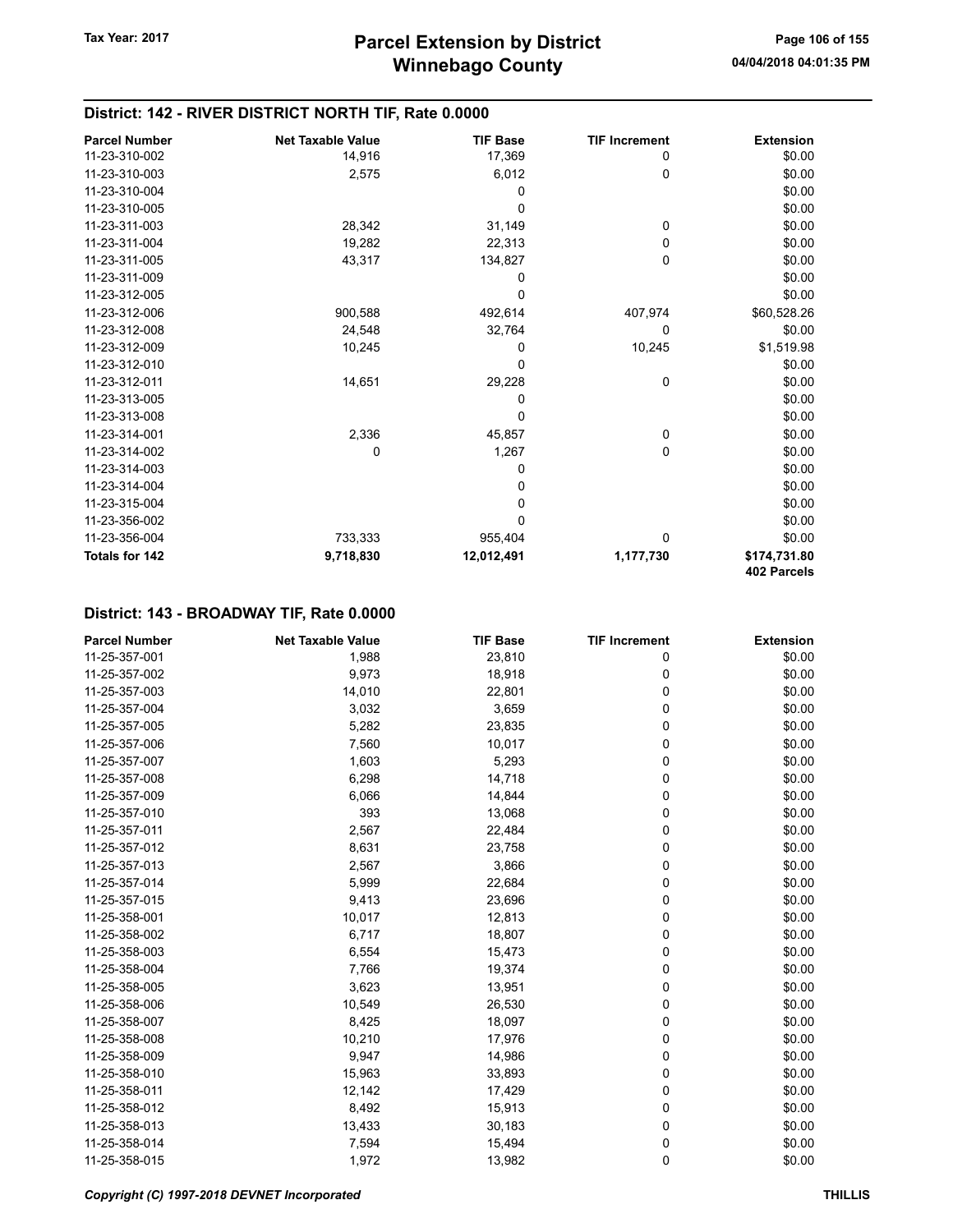# Winnebago County Tax Year: 2017 **Parcel Extension by District** Page 107 of 155

# District: 143 - BROADWAY TIF, Rate 0.0000

| <b>Parcel Number</b>           | <b>Net Taxable Value</b> | <b>TIF Base</b> | <b>TIF Increment</b> | <b>Extension</b> |
|--------------------------------|--------------------------|-----------------|----------------------|------------------|
| 11-25-358-016                  | 15,677                   | 25,124          | 0                    | \$0.00           |
| 11-25-359-001                  | 2,071                    | 3,118           | 0                    | \$0.00           |
| 11-25-359-002                  | 7,287                    | 19,335          | 0                    | \$0.00           |
| 11-25-359-003                  | 7,484                    | 18,385          | 0                    | \$0.00           |
| 11-25-359-004                  | 10,450                   | 14,103          | 0                    | \$0.00           |
| 11-25-359-005                  | 22,883                   | 53,826          | 0                    | \$0.00           |
| 11-25-359-006                  | 34,846                   | 42,045          | 0                    | \$0.00           |
|                                |                          |                 | 0                    |                  |
| 11-25-359-007<br>11-25-359-008 | 1,622                    | 2,443           |                      | \$0.00           |
|                                | 3,053                    | 16,469          | 0                    | \$0.00           |
| 11-25-359-009                  | 13,587                   | 21,626          | 0                    | \$0.00           |
| 11-25-359-010                  | 12,830                   | 27,445          | 0                    | \$0.00           |
| 11-25-359-011                  | 5,753                    | 13,714          | 0                    | \$0.00           |
| 11-25-359-012                  | 10,360                   | 19,601          | 0                    | \$0.00           |
| 11-25-359-013                  | 8,880                    | 21,027          | 0                    | \$0.00           |
| 11-25-359-014                  | 14,836                   | 29,491          | 0                    | \$0.00           |
| 11-25-360-001                  | 8,715                    | 20,430          | 0                    | \$0.00           |
| 11-25-360-002                  | 7,322                    | 17,344          | 0                    | \$0.00           |
| 11-25-360-003                  | 16,731                   | 26,351          | 0                    | \$0.00           |
| 11-25-360-004                  | 1,822                    | 2,744           | 0                    | \$0.00           |
| 11-25-360-005                  | 12,550                   | 16,959          | 0                    | \$0.00           |
| 11-25-360-006                  | 2,733                    | 4,116           | 0                    | \$0.00           |
| 11-25-360-007                  | 6,099                    | 13,900          | 0                    | \$0.00           |
| 11-25-360-008                  | 3,050                    | 4,456           | 0                    | \$0.00           |
| 11-25-360-009                  | 21,714                   | 26,200          | 0                    | \$0.00           |
| 11-25-360-010                  | 11,949                   | 25,762          | 0                    | \$0.00           |
| 11-25-360-011                  | 8,198                    | 9,332           | 0                    | \$0.00           |
| 11-25-360-012                  | 9,427                    | 11,588          | 0                    | \$0.00           |
| 11-25-360-013                  | 34,331                   | 58,365          | 0                    | \$0.00           |
| 11-25-360-014                  | 1,358                    | 15,354          | 0                    | \$0.00           |
| 11-25-360-015                  | 12,557                   | 22,719          | 0                    | \$0.00           |
| 11-25-360-016                  | 10,190                   | 14,195          | 0                    | \$0.00           |
| 11-25-360-017                  | 9,366                    | 21,358          | 0                    | \$0.00           |
| 11-25-360-018                  | 8,808                    | 27,372          | 0                    | \$0.00           |
| 11-25-360-019                  | 1,190                    | 11,678          | 0                    | \$0.00           |
| 11-25-360-020                  | 2,071                    | 23,345          | 0                    | \$0.00           |
| 11-25-360-021                  | 2,378                    | 16,961          | 0                    | \$0.00           |
| 11-25-360-022                  | 3,832                    | 13,760          | 0                    | \$0.00           |
| 11-25-360-023                  | 9,181                    | 26,083          | 0                    | \$0.00           |
| 11-25-360-025                  |                          | 33,008          |                      | \$0.00           |
| 11-25-360-027                  |                          | 9,144           |                      | \$0.00           |
| 11-25-360-028                  | 24,683                   | 34,311          | 0                    | \$0.00           |
| 11-25-361-001                  | 19,503                   | 32,592          | 0                    | \$0.00           |
| 11-25-361-002                  |                          |                 |                      | \$0.00           |
| 11-25-361-003                  | 8,483                    | 16,123          | 0                    |                  |
|                                | 7,205                    | 13,187          | 0                    | \$0.00           |
| 11-25-361-004                  | 9,203                    | 18,690          | 0                    | \$0.00           |
| 11-25-361-005                  | 2,287                    | 18,062          | 0                    | \$0.00           |
| 11-25-361-006                  | 1,822                    | 21,279          | 0                    | \$0.00           |
| 11-25-361-007                  | 7,472                    | 17,972          | 0                    | \$0.00           |
| 11-25-361-008                  | 6,856                    | 14,065          | 0                    | \$0.00           |
| 11-25-361-009                  | 12,229                   | 40,823          | 0                    | \$0.00           |
| 11-25-361-010                  | 23,020                   | 40,884          | $\mathbf 0$          | \$0.00           |
| 11-25-361-011                  | 23,515                   | 33,574          | 0                    | \$0.00           |
| 11-25-361-012                  | 2,886                    | 30,230          | 0                    | \$0.00           |
| 11-25-361-013                  | 31,652                   | 41,700          | 0                    | \$0.00           |
| 11-25-361-014                  | 7,392                    | 16,012          | 0                    | \$0.00           |
| 11-25-361-015                  | 11,255                   | 15,531          | 0                    | \$0.00           |
| 11-25-361-016                  | 4,320                    | 19,507          | 0                    | \$0.00           |
| 11-25-361-017                  | 132,469                  | 55,711          | 76,758               | \$11,388.06      |
| 11-25-361-018                  | 27,499                   | 33,179          | $\mathbf 0$          | \$0.00           |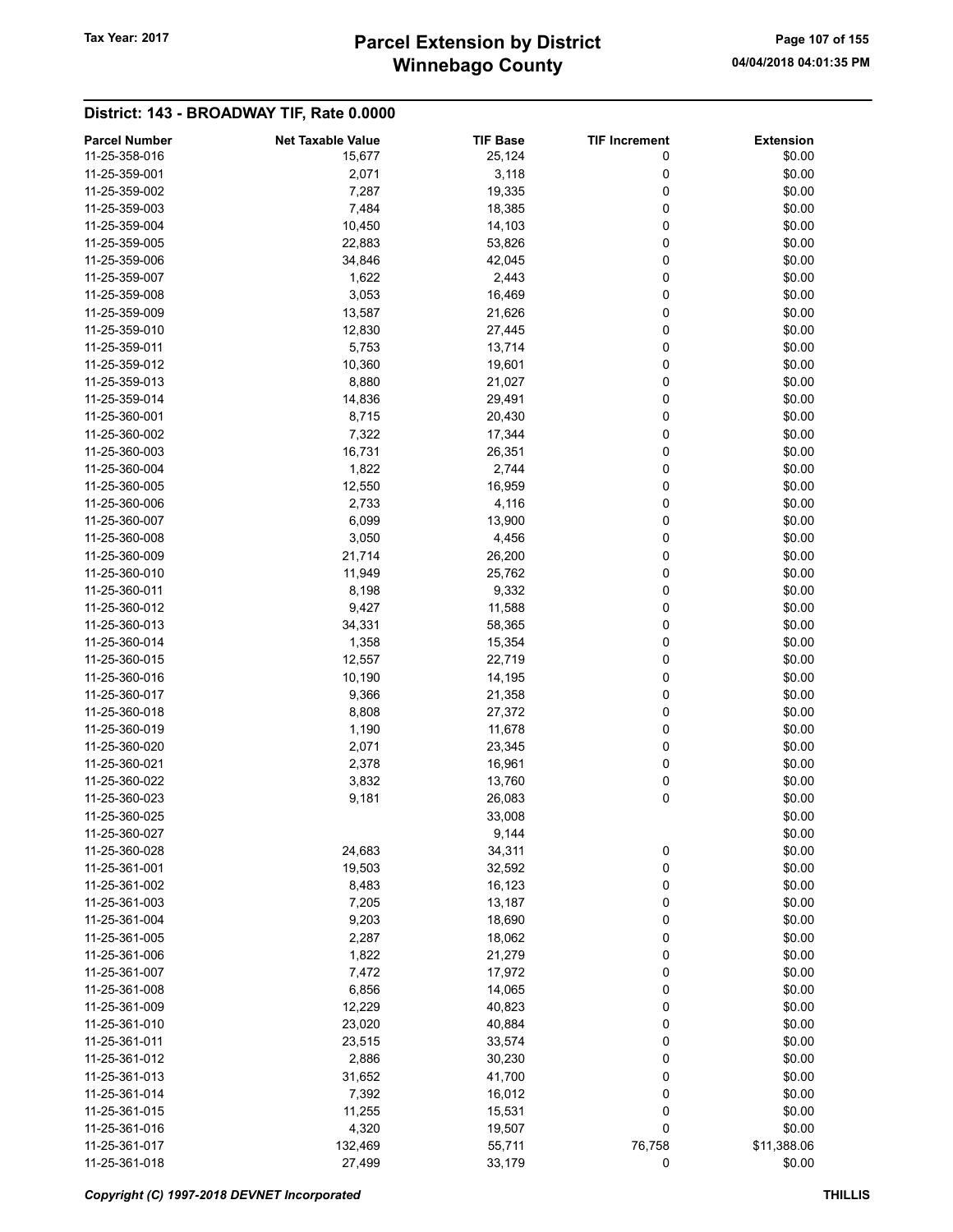# Winnebago County Tax Year: 2017 **Parcel Extension by District** Page 108 of 155

# District: 143 - BROADWAY TIF, Rate 0.0000

| <b>Parcel Number</b> | <b>Net Taxable Value</b> | <b>TIF Base</b> | <b>TIF Increment</b> | <b>Extension</b> |
|----------------------|--------------------------|-----------------|----------------------|------------------|
| 11-25-361-019        | 6,370                    | 8,618           | 0                    | \$0.00           |
| 11-25-361-020        | 14,278                   | 20,137          | 0                    | \$0.00           |
| 11-25-362-001        | 11,035                   | 15,504          | 0                    | \$0.00           |
| 11-25-362-002        | 10,865                   | 14,937          | 0                    | \$0.00           |
| 11-25-362-003        | 6,892                    | 20,662          | 0                    | \$0.00           |
| 11-25-362-004        |                          |                 |                      |                  |
|                      | 8,658                    | 22,821          | 0                    | \$0.00           |
| 11-25-362-005        | 8,321                    | 17,142          | 0                    | \$0.00           |
| 11-25-362-006        | 7,518                    | 21,665          | 0                    | \$0.00           |
| 11-25-362-007        | 8,789                    | 11,551          | 0                    | \$0.00           |
| 11-25-362-008        | 8,190                    | 18,812          | 0                    | \$0.00           |
| 11-25-362-009        | 7,379                    | 13,981          | 0                    | \$0.00           |
| 11-25-362-010        | 8,408                    | 19,919          | 0                    | \$0.00           |
| 11-25-362-011        | 6,996                    | 16,543          | 0                    | \$0.00           |
| 11-25-362-012        | 797                      | 1,220           | 0                    | \$0.00           |
| 11-25-362-013        | 27,034                   | 43,214          | 0                    | \$0.00           |
| 11-25-362-014        | 0                        | 213             | 0                    | \$0.00           |
| 11-25-362-015        | 26,538                   | 35,842          | 0                    | \$0.00           |
| 11-25-362-016        | 6,066                    | 14,645          | 0                    | \$0.00           |
| 11-25-362-017        | 8,090                    | 13,564          | 0                    | \$0.00           |
| 11-25-362-018        | 14,046                   | 22,864          | 0                    | \$0.00           |
|                      |                          |                 |                      |                  |
| 11-25-362-019        | 8,119                    | 23,358          | 0                    | \$0.00           |
| 11-25-362-020        | 3,363                    | 28,306          | 0                    | \$0.00           |
| 11-25-362-021        | 10,182                   | 23,251          | 0                    | \$0.00           |
| 11-25-362-022        | 11,516                   | 21,666          | 0                    | \$0.00           |
| 11-25-362-023        | 8,850                    | 20,115          | 0                    | \$0.00           |
| 11-25-362-024        | 48,912                   | 41,561          | 7,351                | \$1,090.62       |
| 11-25-362-025        | 26,327                   | 36,101          | 0                    | \$0.00           |
| 11-25-362-026        | 12,724                   | 17,326          | 0                    | \$0.00           |
| 11-25-362-027        | 31,485                   | 52,823          | 0                    | \$0.00           |
| 11-25-362-028        | 24,131                   | 41,246          | 0                    | \$0.00           |
| 11-25-362-029        | 29,631                   | 36,241          | 0                    | \$0.00           |
| 11-25-362-030        | 5,929                    | 42,361          | 0                    | \$0.00           |
| 11-25-378-002        | 28,354                   | 34,208          | 0                    | \$0.00           |
| 11-25-378-006        | 7,205                    | 13,224          | 0                    | \$0.00           |
| 11-25-378-007        | 16,616                   | 20,709          | 0                    | \$0.00           |
| 11-25-378-008        | 12,055                   | 17,127          | 0                    | \$0.00           |
|                      |                          |                 |                      |                  |
| 11-25-378-009        |                          | 0               |                      | \$0.00           |
| 11-25-378-010        | 33,447                   | 68,468          | 0                    | \$0.00           |
| 11-25-378-011        | 20,320                   | 27,939          | 0                    | \$0.00           |
| 11-25-379-001        | 259                      | 312             | 0                    | \$0.00           |
| 11-25-379-002        | 1,404                    | 1,695           | 0                    | \$0.00           |
| 11-25-379-003        | 8,088                    | 18,856          | 0                    | \$0.00           |
| 11-25-379-004        | 5,810                    | 16,373          | 0                    | \$0.00           |
| 11-25-379-005        | 10,947                   | 21,442          | 0                    | \$0.00           |
| 11-25-379-006        | 10,105                   | 18,018          | 0                    | \$0.00           |
| 11-25-379-007        | 49,256                   | 67,773          | 0                    | \$0.00           |
| 11-25-380-001        | 6,553                    | 7,907           | 0                    | \$0.00           |
| 11-25-380-002        | 9,403                    | 15,840          | 0                    | \$0.00           |
| 11-25-380-003        | 10,871                   | 16,625          | 0                    | \$0.00           |
| 11-25-380-004        | 10,003                   | 24,174          | $\pmb{0}$            | \$0.00           |
|                      |                          |                 |                      |                  |
| 11-25-380-005        | 10,871                   | 25,147          | 0                    | \$0.00           |
| 11-25-380-006        | 8,206                    | 22,561          | 0                    | \$0.00           |
| 11-25-380-007        | 9,729                    | 17,105          | 0                    | \$0.00           |
| 11-25-380-008        | 9,548                    | 18,882          | 0                    | \$0.00           |
| 11-25-380-009        | 8,600                    | 17,628          | 0                    | \$0.00           |
| 11-25-380-010        | 1,066                    | 9,654           | 0                    | \$0.00           |
| 11-25-380-011        | 10,848                   | 13,088          | 0                    | \$0.00           |
| 11-25-380-012        | 7,971                    | 12,478          | 0                    | \$0.00           |
| 11-25-380-013        | 11,355                   | 19,184          | $\pmb{0}$            | \$0.00           |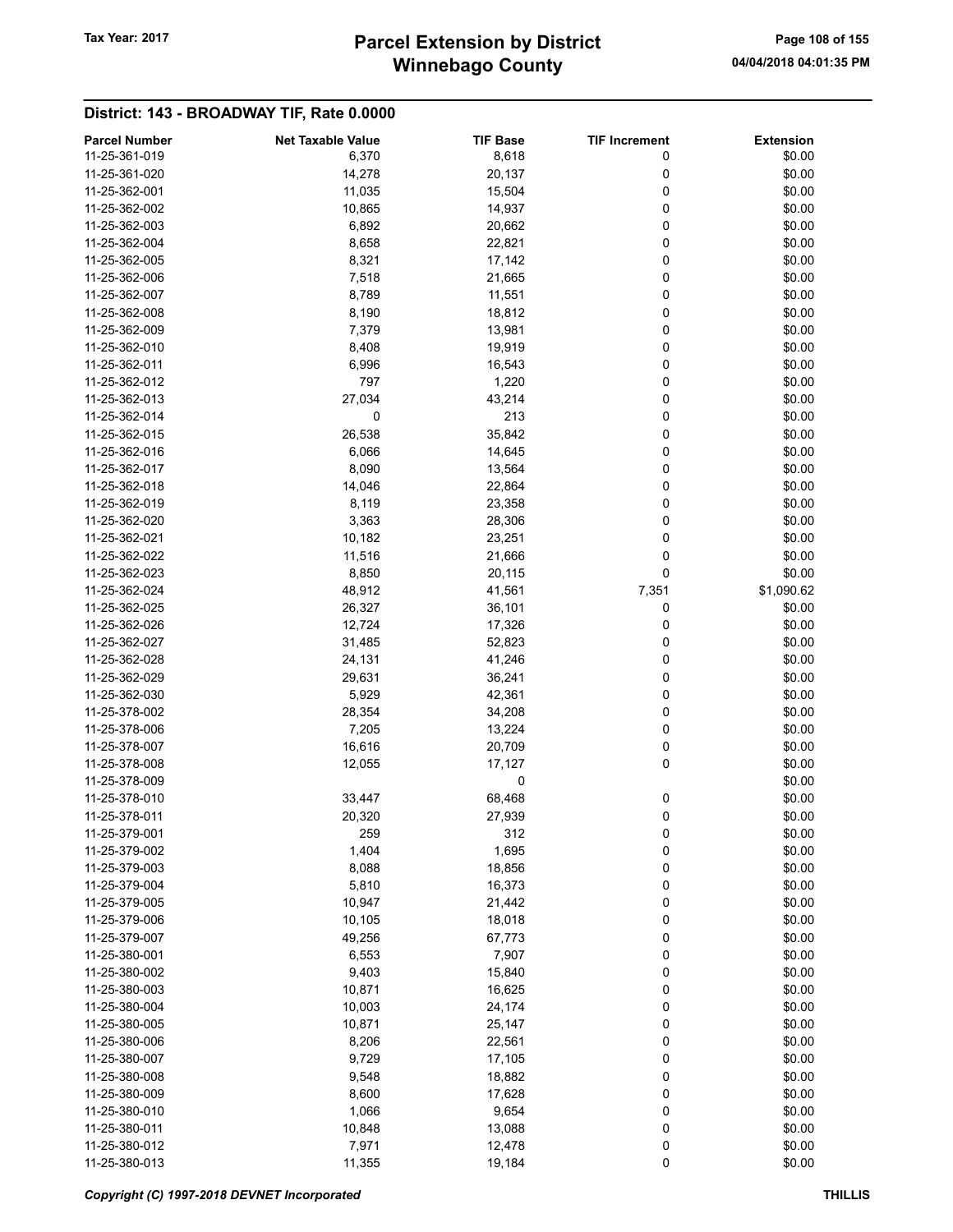# Winnebago County Tax Year: 2017 **Parcel Extension by District** Page 109 of 155

| <b>Parcel Number</b> | <b>Net Taxable Value</b> | <b>TIF Base</b> | <b>TIF Increment</b> | <b>Extension</b> |
|----------------------|--------------------------|-----------------|----------------------|------------------|
| 11-25-380-014        | 8,317                    | 19,018          | 0                    | \$0.00           |
| 11-25-380-015        | 7,644                    | 18,013          | 0                    | \$0.00           |
|                      |                          |                 |                      |                  |
| 11-25-380-016        | 1,488                    | 13,170          | 0                    | \$0.00           |
| 11-25-380-017        | 9,046                    | 20,696          | 0                    | \$0.00           |
| 11-25-380-018        | 7,293                    | 16,371          | 0                    | \$0.00           |
| 11-25-380-019        | 6,532                    | 16,446          | 0                    | \$0.00           |
| 11-25-380-020        | 7,031                    | 14,228          | 0                    | \$0.00           |
| 11-25-380-021        | 6,972                    | 16,989          | 0                    | \$0.00           |
| 11-25-380-022        | 25,346                   | 38,792          | 0                    | \$0.00           |
| 11-25-381-001        | 21,970                   | 41,560          | 0                    | \$0.00           |
| 11-25-381-002        | 695                      | 1,100           | 0                    | \$0.00           |
|                      |                          | 14,851          | 0                    |                  |
| 11-25-381-003        | 6,057                    |                 |                      | \$0.00           |
| 11-25-381-004        | 1,549                    | 13,684          | 0                    | \$0.00           |
| 11-25-381-005        | 6,588                    | 8,224           | 0                    | \$0.00           |
| 11-25-381-006        | 13,442                   | 16,218          | 0                    | \$0.00           |
| 11-25-381-007        | 19,988                   | 39,662          | 0                    | \$0.00           |
| 11-25-381-008        | 10,977                   | 20,486          | 0                    | \$0.00           |
| 11-25-381-009        | 8,112                    | 19,004          | 0                    | \$0.00           |
| 11-25-381-010        | 11,199                   | 19,440          | 0                    | \$0.00           |
| 11-25-381-011        | 12,815                   | 18,233          | 0                    | \$0.00           |
| 11-25-381-012        | 16,903                   | 31,235          | 0                    | \$0.00           |
|                      |                          |                 |                      |                  |
| 11-25-381-013        | 5,276                    | 15,893          | 0                    | \$0.00           |
| 11-25-381-014        | 7,551                    | 8,821           | 0                    | \$0.00           |
| 11-25-382-001        | 7,881                    | 17,947          | 0                    | \$0.00           |
| 11-25-382-002        | 2,177                    | 3,094           | 0                    | \$0.00           |
| 11-25-382-003        | 7,065                    | 12,669          | 0                    | \$0.00           |
| 11-25-382-004        | 8,780                    | 13,472          | 0                    | \$0.00           |
| 11-25-382-006        | 5,753                    | 14,141          | 0                    | \$0.00           |
| 11-25-382-007        | 12,510                   | 16,666          | 0                    | \$0.00           |
| 11-25-382-008        | 10,870                   | 24,464          | 0                    | \$0.00           |
| 11-25-382-009        | 1,833                    | 17,657          | 0                    | \$0.00           |
| 11-25-382-010        | 7,019                    | 14,732          | 0                    | \$0.00           |
|                      |                          |                 |                      |                  |
| 11-25-382-011        | 12,907                   | 12,111          | 796                  | \$118.10         |
| 11-25-382-012        | 7,644                    | 9,835           | 0                    | \$0.00           |
| 11-25-382-013        | 7,644                    | 9,835           | 0                    | \$0.00           |
| 11-25-382-014        | 12,222                   | 15,356          | 0                    | \$0.00           |
| 11-25-382-015        | 7,742                    | 9,953           | 0                    | \$0.00           |
| 11-25-382-016        | 12,079                   | 28,826          | 0                    | \$0.00           |
| 11-25-382-017        | 27,647                   | 28,172          | 0                    | \$0.00           |
| 11-25-382-018        | 18,002                   | 40,734          | 0                    | \$0.00           |
| 11-25-382-019        | 10,333                   | 28,288          | 0                    | \$0.00           |
| 11-25-382-020        | 744                      | 1,120           | 0                    | \$0.00           |
| 11-25-382-021        | 744                      | 1,120           |                      |                  |
|                      |                          |                 | 0                    | \$0.00           |
| 11-25-383-001        | 9,842                    | 22,553          | 0                    | \$0.00           |
| 11-25-383-002        | 2,854                    | 17,683          | 0                    | \$0.00           |
| 11-25-383-003        | 7,170                    | 20,430          | 0                    | \$0.00           |
| 11-25-383-004        | 6,568                    | 24,408          | 0                    | \$0.00           |
| 11-25-383-005        | 7,553                    | 19,010          | 0                    | \$0.00           |
| 11-25-383-006        | 6,871                    | 17,691          | 0                    | \$0.00           |
| 11-25-383-007        | 13,958                   | 15,559          | 0                    | \$0.00           |
| 11-25-383-008        | 8,890                    | 17,262          | 0                    | \$0.00           |
| 11-25-383-009        | 5,485                    | 14,643          | 0                    | \$0.00           |
| 11-25-383-010        | 7,473                    | 12,189          | 0                    | \$0.00           |
| 11-25-383-011        |                          |                 | 0                    | \$0.00           |
|                      | 8,170                    | 11,451          |                      |                  |
| 11-25-383-012        | 27,583                   | 42,083          | 0                    | \$0.00           |
| 11-25-383-013        | 8,303                    | 11,731          | 0                    | \$0.00           |
| 11-25-383-016        | 2,621                    | 22,100          | 0                    | \$0.00           |
| 11-25-383-017        | 867                      | 5,624           | 0                    | \$0.00           |
| 11-25-383-018        | 10,456                   | 22,607          | 0                    | \$0.00           |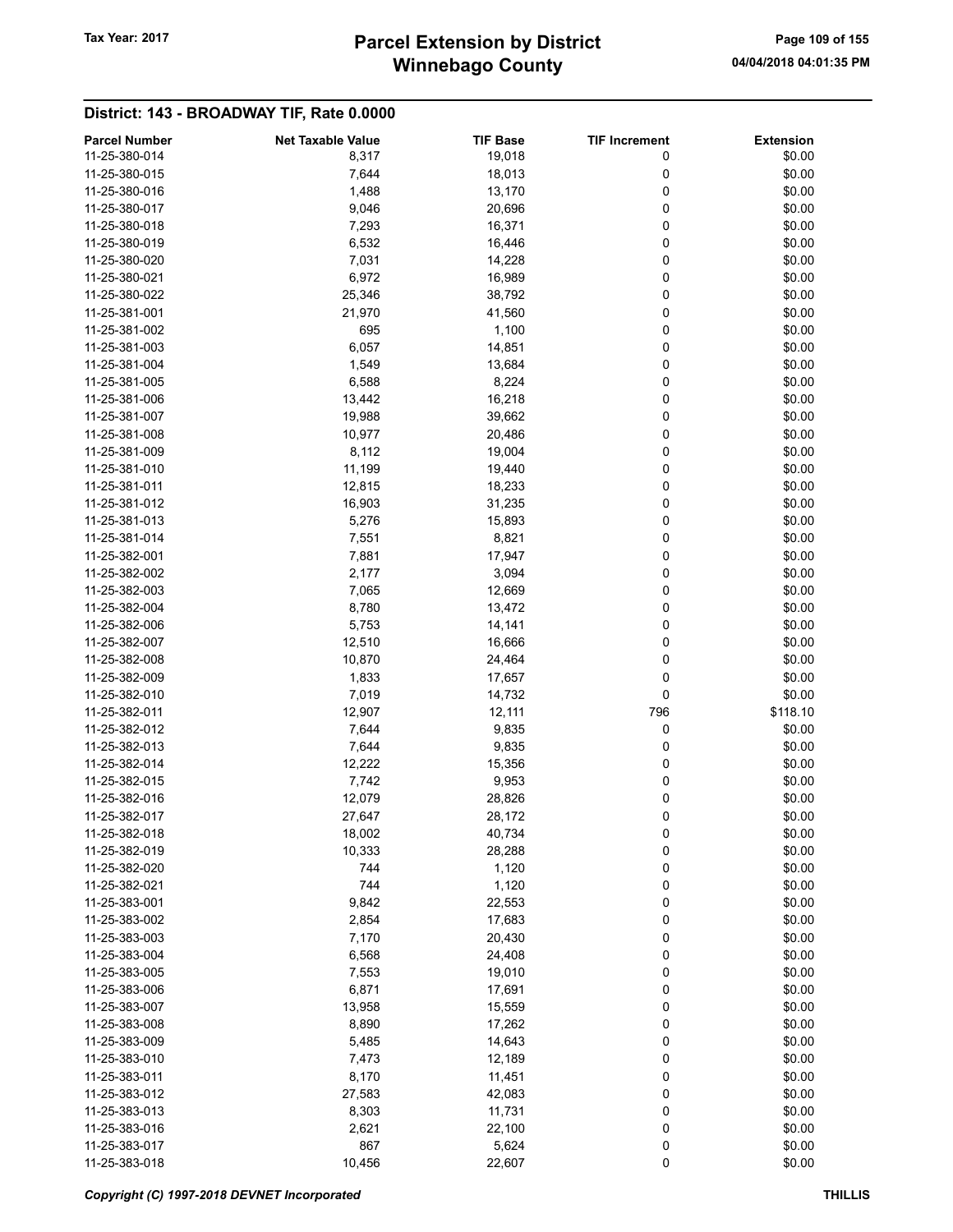# Winnebago County Tax Year: 2017 **Parcel Extension by District** Page 110 of 155

| <b>Parcel Number</b> | <b>Net Taxable Value</b> | <b>TIF Base</b> | <b>TIF Increment</b> | <b>Extension</b> |
|----------------------|--------------------------|-----------------|----------------------|------------------|
| 11-25-383-019        | 4,880                    | 23,571          | 0                    | \$0.00           |
| 11-25-384-004        | 56,736                   | 68,458          | 0                    | \$0.00           |
| 11-25-460-001        | 170,458                  | 205,669         | 0                    | \$0.00           |
| 11-25-460-002        | 4,908                    | 10,937          | 0                    | \$0.00           |
| 11-26-351-001        | 257,459                  | 363,061         | 0                    | \$0.00           |
| 11-26-351-002        | 272,633                  | 438,856         | 0                    | \$0.00           |
| 11-26-352-001        | 19,343                   | 53,541          | 0                    | \$0.00           |
|                      |                          |                 |                      |                  |
| 11-26-352-002        | 2,254                    | 3,396           | 0                    | \$0.00           |
| 11-26-352-003        | 1,845                    | 2,777           | 0                    | \$0.00           |
| 11-26-352-004        | 165                      | 3,835           | 0                    | \$0.00           |
| 11-26-352-005        | 1,875                    | 2,825           | 0                    | \$0.00           |
| 11-26-352-006        | 10,134                   | 17,024          | 0                    | \$0.00           |
| 11-26-352-007        | 2,088                    | 3,145           | 0                    | \$0.00           |
| 11-26-352-008        | 1,639                    | 2,467           | 0                    | \$0.00           |
| 11-26-352-009        | 1,671                    | 2,516           | 0                    | \$0.00           |
| 11-26-352-010        | 5,369                    | 10,780          | 0                    | \$0.00           |
| 11-26-352-012        | 9,020                    | 16,908          | 0                    | \$0.00           |
| 11-26-352-013        | 1,456                    | 2,194           | 0                    | \$0.00           |
| 11-26-354-001        | 9,071                    | 19,664          | 0                    | \$0.00           |
| 11-26-354-002        | 7,833                    | 27,470          | 0                    | \$0.00           |
| 11-26-354-003        |                          |                 | 0                    | \$0.00           |
|                      | 7,399                    | 15,781          |                      |                  |
| 11-26-354-004        | 5,352                    | 5,113           | 239                  | \$35.46          |
| 11-26-354-005        | 2,026                    | 3,052           | 0                    | \$0.00           |
| 11-26-355-001        |                          | 0               |                      | \$0.00           |
| 11-26-355-002        | 7,855                    | 17,892          | 0                    | \$0.00           |
| 11-26-355-003        | 13,755                   | 25,901          | 0                    | \$0.00           |
| 11-26-355-004        | 1,593                    | 17,357          | 0                    | \$0.00           |
| 11-26-355-005        | 8,932                    | 19,679          | 0                    | \$0.00           |
| 11-26-355-006        | 10,482                   | 22,519          | 0                    | \$0.00           |
| 11-26-355-007        | 3,741                    | 10,291          | 0                    | \$0.00           |
| 11-26-355-008        | 2,287                    | 13,603          | 0                    | \$0.00           |
| 11-26-355-009        | 7,862                    | 9,096           | 0                    | \$0.00           |
| 11-26-355-010        | 11,728                   | 27,951          | 0                    | \$0.00           |
| 11-26-355-011        | 5,497                    | 17,272          | 0                    | \$0.00           |
| 11-26-355-012        | 4,623                    | 8,944           | 0                    | \$0.00           |
| 11-26-355-013        | 5,346                    | 13,025          | 0                    | \$0.00           |
|                      |                          |                 |                      | \$0.00           |
| 11-26-355-014        | 7,507                    | 14,790          | 0                    |                  |
| 11-26-355-015        | 4,486                    | 14,282          | 0                    | \$0.00           |
| 11-26-356-001        | 6,647                    | 15,053          | 0                    | \$0.00           |
| 11-26-356-002        | 7,960                    | 9,093           | 0                    | \$0.00           |
| 11-26-356-003        | 1,159                    | 9,967           | 0                    | \$0.00           |
| 11-26-356-004        | 19,998                   | 33,754          | 0                    | \$0.00           |
| 11-26-356-005        | 5,578                    | 8,834           | 0                    | \$0.00           |
| 11-26-356-006        | 8,924                    | 7,106           | 1,818                | \$269.72         |
| 11-26-356-007        | 1,508                    | 7,514           | 0                    | \$0.00           |
| 11-26-357-001        | 6,284                    | 8,896           | 0                    | \$0.00           |
| 11-26-357-002        | 6,647                    | 11,830          | 0                    | \$0.00           |
| 11-26-357-003        | 8,643                    | 10,767          | 0                    | \$0.00           |
| 11-26-357-004        | 8,437                    | 15,863          | 0                    | \$0.00           |
| 11-26-357-005        | 8,047                    | 17,049          | 0                    | \$0.00           |
| 11-26-357-006        |                          |                 |                      | \$0.00           |
|                      | 2,158                    | 14,286          | 0                    |                  |
| 11-26-357-007        | 2,484                    | 9,151           | 0                    | \$0.00           |
| 11-26-357-008        | 6,941                    | 8,488           | 0                    | \$0.00           |
| 11-26-357-009        | 6,136                    | 11,969          | 0                    | \$0.00           |
| 11-26-357-010        | 5,369                    | 13,724          | 0                    | \$0.00           |
| 11-26-357-011        | 1,949                    | 9,027           | 0                    | \$0.00           |
| 11-26-357-012        | 6,391                    | 8,752           | 0                    | \$0.00           |
| 11-26-357-013        | 6,574                    | 12,424          | 0                    | \$0.00           |
| 11-26-357-014        | 6,090                    | 6,844           | 0                    | \$0.00           |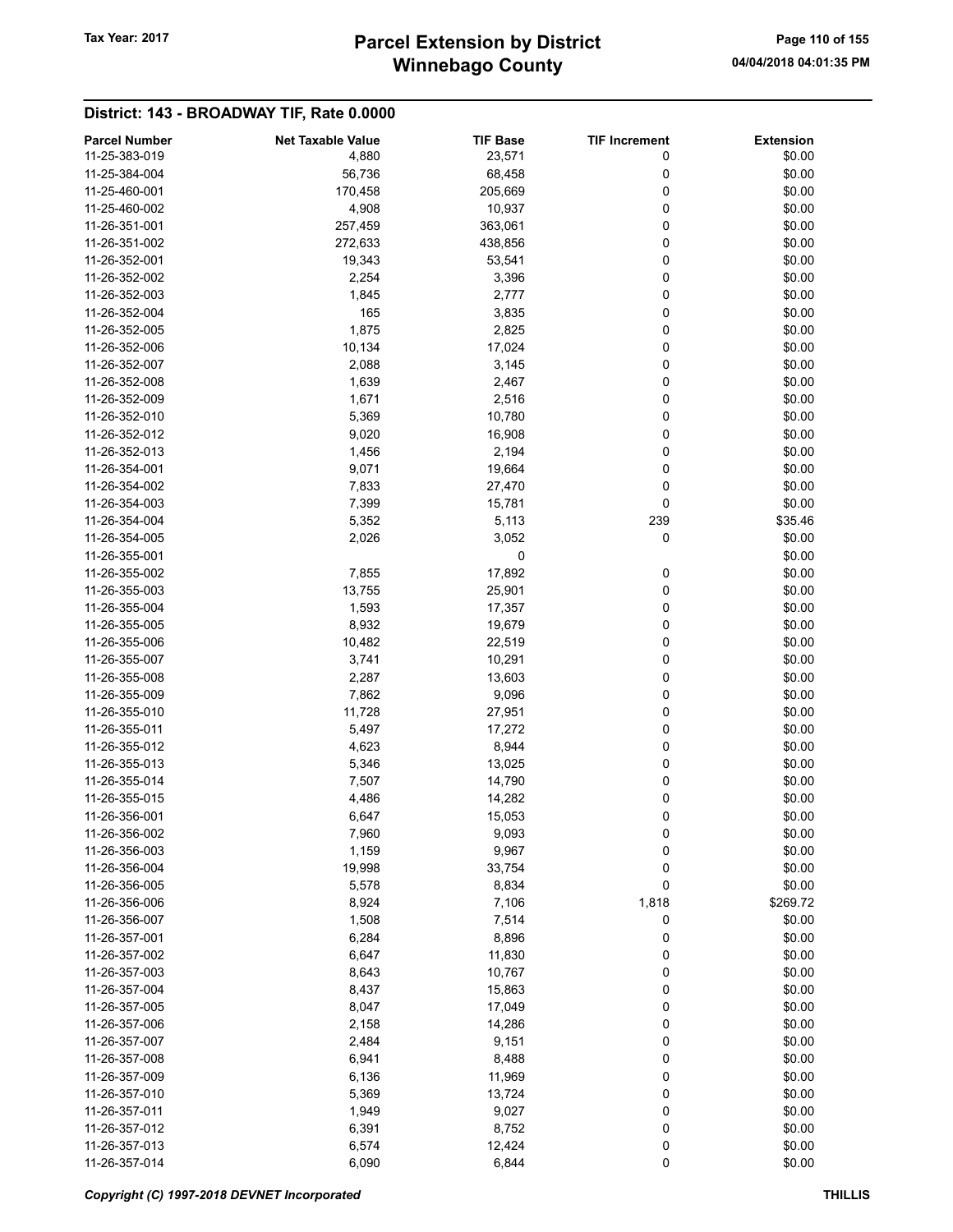# Winnebago County Tax Year: 2017 **Parcel Extension by District** Page 111 of 155

| <b>Parcel Number</b><br>11-26-358-001 | <b>Net Taxable Value</b> | <b>TIF Base</b><br>0 | <b>TIF Increment</b> | <b>Extension</b><br>\$0.00 |
|---------------------------------------|--------------------------|----------------------|----------------------|----------------------------|
| 11-26-358-002                         | 7,249                    | 20,814               | 0                    | \$0.00                     |
| 11-26-358-003                         | 1,212                    | 12,614               | 0                    | \$0.00                     |
| 11-26-358-004                         | 5,232                    | 20,255               | 0                    | \$0.00                     |
| 11-26-358-005                         | 7,624                    | 10,421               | 0                    | \$0.00                     |
| 11-26-358-006                         | 11,242                   | 12,302               | 0                    | \$0.00                     |
| 11-26-358-007                         | 8,492                    | 6,343                | 2,149                | \$318.84                   |
| 11-26-379-001                         | 15,979                   | 23,243               | 0                    | \$0.00                     |
| 11-26-379-003                         |                          | 2,041                |                      | \$0.00                     |
| 11-26-379-004                         | 4,171                    | 25,985               | 0                    | \$0.00                     |
| 11-26-379-005                         | 10,000                   | 14,729               | 0                    | \$0.00                     |
| 11-26-379-006                         | 73,780                   | 89,020               | 0                    | \$0.00                     |
| 11-26-379-007                         |                          | 70,370               |                      | \$0.00                     |
| 11-26-379-008                         | 6,207                    | 7,490                | 0                    | \$0.00                     |
| 11-26-379-009                         |                          | 1,388                |                      | \$0.00                     |
| 11-26-380-001                         | 10,591                   | 23,062               | 0                    | \$0.00                     |
| 11-26-380-002                         | 21,917                   | 26,443               | 0                    | \$0.00                     |
| 11-26-381-001                         | 45,730                   | 55,176               | 0                    | \$0.00                     |
| 11-26-381-004                         | 11,013                   | 14,426               | 0                    | \$0.00                     |
| 11-26-382-003                         | 18,267                   | 27,751               | 0                    | \$0.00                     |
| 11-26-383-001                         | 126,818                  | 153,014              | 0                    | \$0.00                     |
| 11-26-383-002                         | 1,580                    | 1,907                | 0                    | \$0.00                     |
| 11-26-383-003                         | 3,328                    | 4,016                | 0                    | \$0.00                     |
| 11-26-383-006                         | 221,302                  | 0                    | 221,302              | \$32,833.04                |
| 11-26-383-007                         | 175,830                  | 202,049              | 0                    | \$0.00                     |
| 11-26-454-004                         | 14,398                   | 27,802               | 0                    | \$0.00                     |
| 11-26-454-006                         | 48,254                   | 63,511               | 0                    | \$0.00                     |
| 11-26-454-007                         |                          | 3,680                |                      | \$0.00                     |
| 11-26-456-002                         |                          | 0                    |                      | \$0.00                     |
| 11-26-456-003                         | 5,095                    | 24,452               | 0                    | \$0.00                     |
| 11-26-456-004                         | 27,571                   | 41,095               | 0                    | \$0.00                     |
| 11-26-456-005                         | 1,587                    | 2,326                | 0                    | \$0.00                     |
| 11-26-456-007                         | 30,573                   | 52,589               | 0                    | \$0.00                     |
| 11-26-457-001                         | 11,251                   | 22,512               | 0                    | \$0.00                     |
| 11-26-457-002                         | 10,882                   | 24,840               | 0                    | \$0.00                     |
| 11-26-457-003                         | 8,053                    | 18,559               | 0                    | \$0.00                     |
| 11-26-457-004                         | 13,676                   | 16,892               | 0                    | \$0.00                     |
| 11-26-457-005                         | 15,900                   | 25,102               | 0                    | \$0.00                     |
| 11-26-457-006                         | 8,588                    | 14,249               | 0                    | \$0.00                     |
| 11-26-457-007                         | 2,349                    | 7,883                | 0                    | \$0.00                     |
| 11-26-457-008                         | 3,998                    | 11,342               | 0                    | \$0.00                     |
| 11-26-457-009                         | 781                      | 1,173                | 0                    | \$0.00                     |
| 11-26-457-010                         | 11,074                   | 20,600               | 0                    | \$0.00                     |
| 11-26-457-011                         | 9,743                    | 22,379               | 0                    | \$0.00                     |
| 11-26-457-012                         | 4,393                    | 17,778               | 0                    | \$0.00                     |
| 11-26-457-013                         | 9,029                    | 18,828               | 0                    | \$0.00                     |
| 11-26-458-012                         | 5,659                    | 11,333               | 0                    | \$0.00                     |
| 11-26-458-013                         | 737                      | 1,107                | 0                    | \$0.00                     |
| 11-26-458-014                         | 9,825                    | 25,933               | 0                    | \$0.00                     |
| 11-26-458-015                         | 0                        | 89                   | 0                    | \$0.00                     |
| 11-26-458-018                         | 83,129                   | 73,340               | 9,789                | \$1,452.34                 |
| 11-26-458-027                         | 2,105                    | 2,766                | 0                    | \$0.00                     |
| 11-26-458-028                         | 1,970                    | 2,459                | 0                    | \$0.00                     |
| 11-26-458-029                         | 1,619                    | 14,308               | 0                    | \$0.00                     |
| 11-26-458-030                         | 16,146                   | 26,657               | 0                    | \$0.00                     |
| 11-26-458-031                         | 0                        | 18,510               | 0                    | \$0.00                     |
| 11-26-459-003                         | 18,498                   | 22,419               | 0                    | \$0.00                     |
| 11-26-459-004                         | 30,374                   | 49,014               | 0                    | \$0.00                     |
| 11-26-459-005                         | 8,633                    | 24,128               | 0                    | \$0.00                     |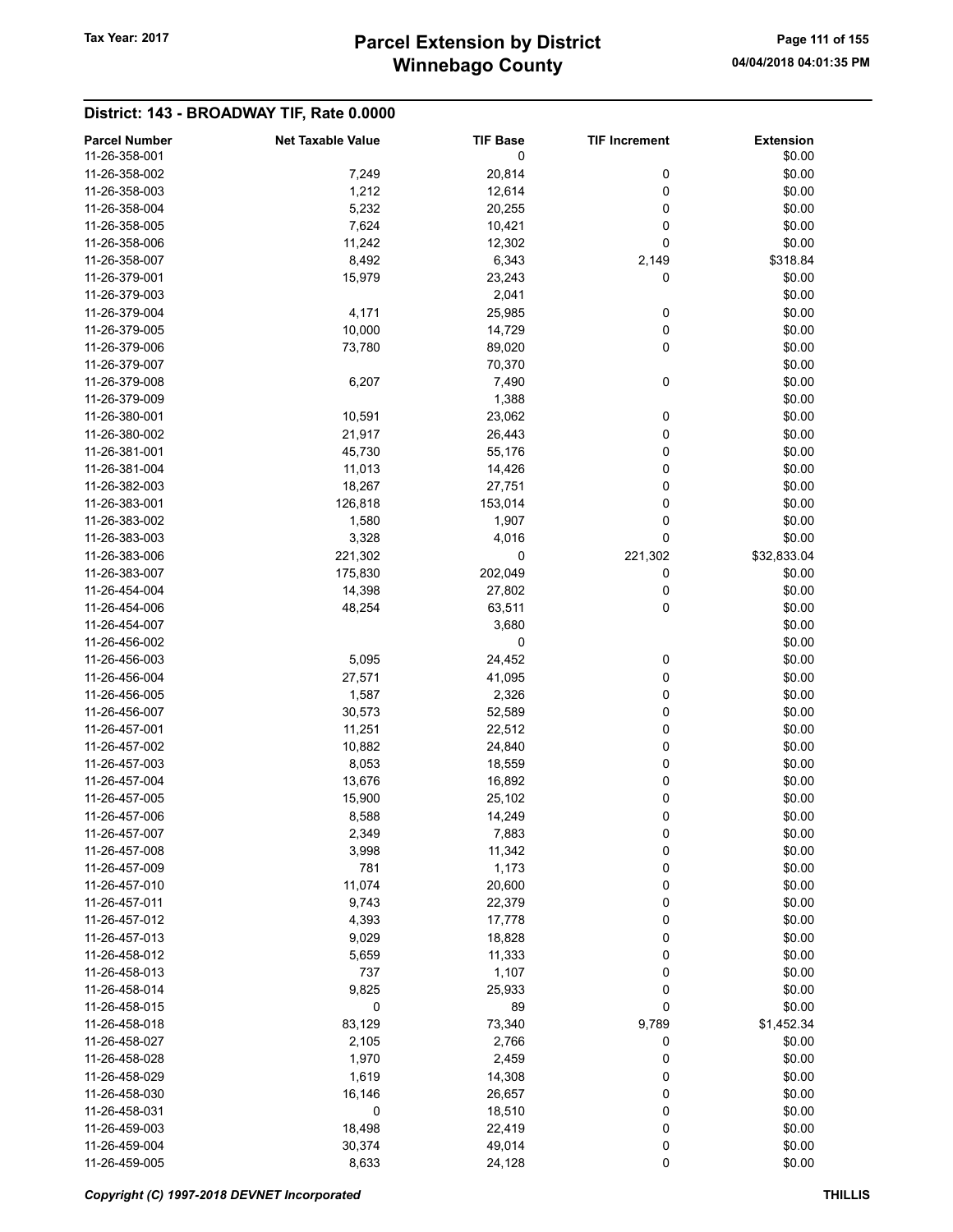# Winnebago County Tax Year: 2017 **Parcel Extension by District** Page 112 of 155

| <b>Parcel Number</b> | <b>Net Taxable Value</b> | <b>TIF Base</b> | <b>TIF Increment</b> | <b>Extension</b> |
|----------------------|--------------------------|-----------------|----------------------|------------------|
| 11-26-459-006        | 13,592                   | 22,965          | 0                    | \$0.00           |
| 11-26-459-007        | 12,740                   | 18,079          | 0                    | \$0.00           |
| 11-26-459-012        | 3,154                    | 4,379           | 0                    | \$0.00           |
| 11-26-459-013        | 3,154                    | 4,418           | 0                    | \$0.00           |
| 11-26-459-014        | 12,688                   | 17,221          | 0                    | \$0.00           |
| 11-26-459-015        | 12,785                   |                 |                      |                  |
|                      |                          | 17,353          | 0                    | \$0.00           |
| 11-26-459-016        | 56,045                   | 58,200          | 0                    | \$0.00           |
| 11-26-459-017        | 16,858                   | 20,764          | 0                    | \$0.00           |
| 11-26-459-018        | 22,770                   | 32,329          | 0                    | \$0.00           |
| 11-26-460-001        | 8,278                    | 7,159           | 1,119                | \$166.02         |
| 11-26-460-002        | 1,449                    | 8,632           | 0                    | \$0.00           |
| 11-26-460-003        |                          | 16,759          |                      | \$0.00           |
| 11-26-460-004        | 594                      | 893             | 0                    | \$0.00           |
| 11-26-460-005        | 6,268                    | 14,826          | 0                    | \$0.00           |
| 11-26-460-006        | 6,733                    | 20,238          | 0                    | \$0.00           |
| 11-26-460-007        | 7,544                    | 12,475          | 0                    | \$0.00           |
| 11-26-460-008        | 5,810                    | 14,797          | 0                    | \$0.00           |
| 11-26-460-009        | 7,733                    | 12,683          | 0                    | \$0.00           |
| 11-26-460-010        | 8,018                    | 13,136          | 0                    | \$0.00           |
| 11-26-460-011        | 7,518                    | 18,443          | 0                    | \$0.00           |
| 11-26-460-012        | 8,274                    | 16,228          | 0                    | \$0.00           |
| 11-26-460-013        | 4,486                    | 10,888          | 0                    | \$0.00           |
| 11-26-460-014        | 7,803                    | 14,092          | 0                    | \$0.00           |
| 11-26-460-015        | 5,353                    | 12,651          | 0                    | \$0.00           |
| 11-26-461-001        | 9,155                    | 8,970           | 185                  | \$27.46          |
| 11-26-461-002        | 8,648                    | 19,590          | 0                    | \$0.00           |
| 11-26-461-003        |                          |                 |                      | \$0.00           |
|                      | 7,657                    | 14,224          | 0                    |                  |
| 11-26-461-004        | 7,518                    | 15,460          | 0                    | \$0.00           |
| 11-26-461-005        | 7,076                    | 16,184          | 0                    | \$0.00           |
| 11-26-461-006        | 7,518                    | 12,478          | 0                    | \$0.00           |
| 11-26-461-007        | 7,322                    | 13,447          | 0                    | \$0.00           |
| 11-26-461-008        | 1,056                    | 17,394          | 0                    | \$0.00           |
| 11-26-461-009        | 7,473                    | 23,050          | 0                    | \$0.00           |
| 11-26-461-010        | 9,083                    | 21,283          | 0                    | \$0.00           |
| 11-26-461-011        | 7,895                    | 10,021          | 0                    | \$0.00           |
| 11-26-461-012        | 21,140                   | 29,461          | 0                    | \$0.00           |
| 11-26-461-013        | 9,226                    | 17,530          | 0                    | \$0.00           |
| 11-26-461-014        | 8,343                    | 20,646          | 0                    | \$0.00           |
| 11-26-461-015        | 7,444                    | 17,047          | 0                    | \$0.00           |
| 11-26-461-016        | 10,196                   | 23,820          | 0                    | \$0.00           |
| 11-26-461-017        | 22,438                   | 34,328          | 0                    | \$0.00           |
| 11-26-461-018        | 8,557                    | 18,429          | 0                    | \$0.00           |
| 11-26-461-019        | 9,468                    | 14,026          | 0                    | \$0.00           |
| 11-26-461-020        | 1,436                    | 13,294          | 0                    | \$0.00           |
| 11-26-461-021        |                          | 16,294          |                      | \$0.00           |
| 11-26-461-022        | 7,571                    | 9,134           | 0                    | \$0.00           |
| 11-26-461-023        | 22,660                   | 37,359          | 0                    | \$0.00           |
| 11-26-477-001        | 6,146                    | 18,768          | 0                    | \$0.00           |
| 11-26-477-002        | 3,953                    | 23,294          | 0                    | \$0.00           |
| 11-26-477-003        | 10,260                   | 25,502          | 0                    | \$0.00           |
| 11-26-478-001        |                          |                 |                      | \$0.00           |
|                      | 8,241                    | 18,986          | 0                    |                  |
| 11-26-478-002        | 8,897                    | 18,345          | 0                    | \$0.00           |
| 11-26-478-003        | 4,680                    | 16,020          | 0                    | \$0.00           |
| 11-26-478-004        | 7,524                    | 21,281          | 0                    | \$0.00           |
| 11-26-478-005        | 10,761                   | 10,761          | 0                    | \$0.00           |
| 11-26-478-006        | 3,021                    | 7,185           | 0                    | \$0.00           |
| 11-26-478-007        | 83,157                   | 102,731         | 0                    | \$0.00           |
| 11-26-478-008        | 11,958                   | 20,285          | 0                    | \$0.00           |
| 11-26-478-009        | 21,738                   | 41,871          | 0                    | \$0.00           |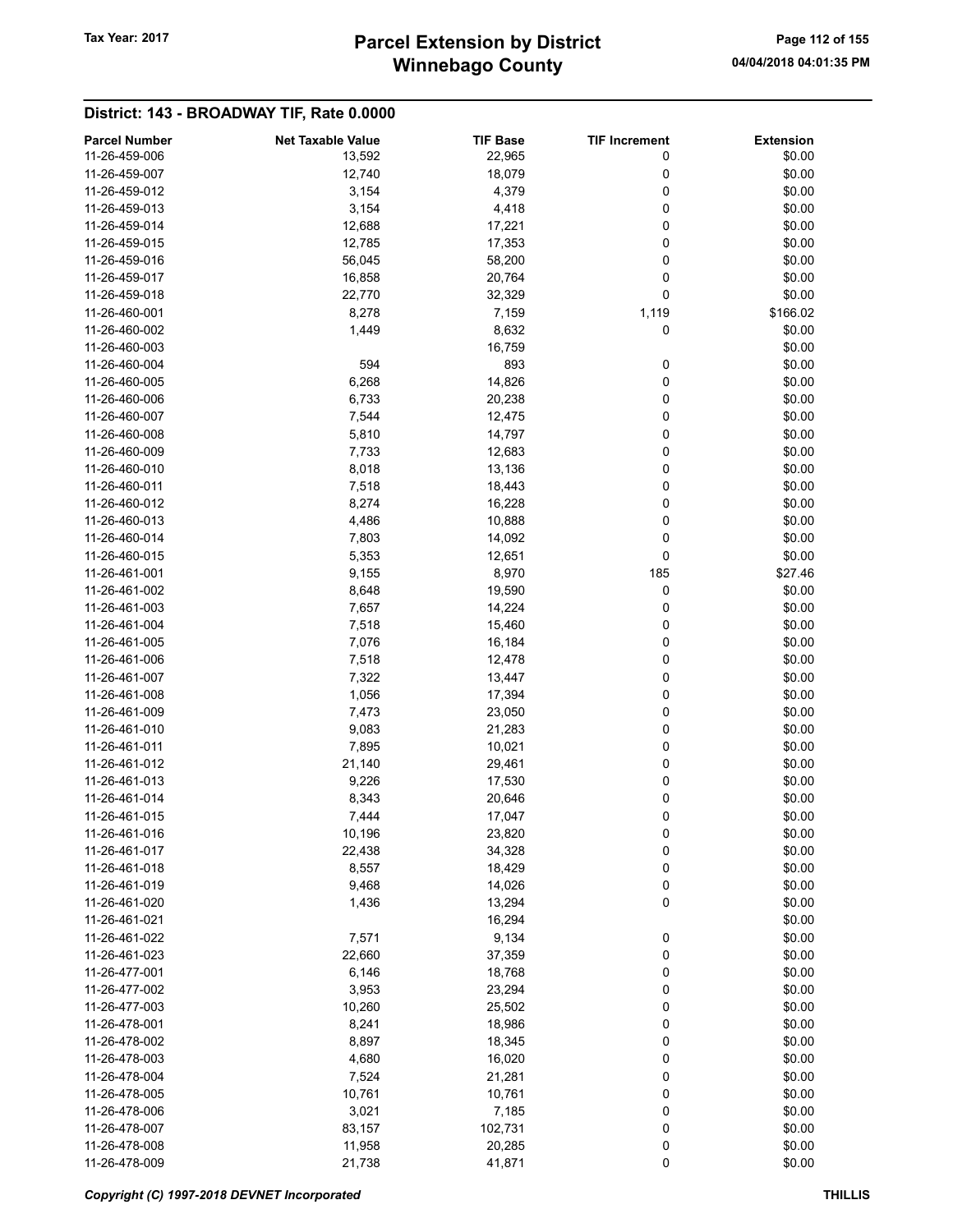# Winnebago County Tax Year: 2017 **Parcel Extension by District** Page 113 of 155

| <b>Parcel Number</b> | <b>Net Taxable Value</b> | <b>TIF Base</b> | <b>TIF Increment</b> | <b>Extension</b> |
|----------------------|--------------------------|-----------------|----------------------|------------------|
| 11-26-479-001        | 7,605                    | 17,064          | 0                    | \$0.00           |
| 11-26-479-002        | 5,369                    | 13,918          | 0                    | \$0.00           |
| 11-26-479-003        | 8,324                    | 12,118          | 0                    | \$0.00           |
| 11-26-479-004        | 6,298                    | 15,392          | 0                    | \$0.00           |
| 11-26-479-005        | 6,543                    | 23,920          | 0                    | \$0.00           |
| 11-26-479-006        | 6,984                    | 15,194          | 0                    | \$0.00           |
| 11-26-479-007        | 6,496                    | 16,548          | 0                    | \$0.00           |
| 11-26-479-008        | 4,774                    | 26,597          | 0                    | \$0.00           |
| 11-26-479-009        | 2,007                    | 12,758          | 0                    | \$0.00           |
| 11-26-479-010        | 829                      |                 |                      | \$0.00           |
|                      |                          | 20,043          | 0                    |                  |
| 11-26-479-011        | 8,634                    | 23,173          | 0                    | \$0.00           |
| 11-26-479-012        | 8,376                    | 19,715          | 0                    | \$0.00           |
| 11-26-479-013        | 6,781                    | 8,854           | 0                    | \$0.00           |
| 11-26-479-014        | 18,488                   | 22,307          | 0                    | \$0.00           |
| 11-26-479-015        |                          | 0               |                      | \$0.00           |
| 11-26-479-016        | 25,806                   | 31,138          | 0                    | \$0.00           |
| 11-26-479-017        | 3,318                    | 5,819           | 0                    | \$0.00           |
| 11-26-479-018        | 5,786                    | 7,446           | 0                    | \$0.00           |
| 11-26-479-019        | 19,780                   | 26,982          | 0                    | \$0.00           |
| 11-26-479-020        | 23,491                   | 31,177          | 0                    | \$0.00           |
| 11-26-479-021        | 8,010                    | 54,231          | 0                    | \$0.00           |
| 11-26-479-022        | 1,235                    | 23,775          | 0                    | \$0.00           |
| 11-26-479-023        | 2,526                    | 45,694          | 0                    | \$0.00           |
| 11-26-479-024        | 16,461                   | 20,680          | 0                    | \$0.00           |
| 11-26-479-025        | 11,412                   | 11,412          | 0                    | \$0.00           |
| 11-26-479-026        | 11,691                   | 11,691          | 0                    | \$0.00           |
| 11-26-479-027        | 26,570                   | 32,567          | 0                    | \$0.00           |
| 11-26-479-028        | 1,001                    | 12,486          | 0                    | \$0.00           |
| 11-26-481-001        | 15,317                   | 18,481          | 0                    | \$0.00           |
| 11-26-481-002        | 16,303                   | 24,603          | 0                    | \$0.00           |
|                      |                          |                 |                      |                  |
| 11-26-481-003        | 8,104                    | 17,312          | 0                    | \$0.00           |
| 11-26-481-004        | 11,892                   | 18,954          | 0                    | \$0.00           |
| 11-26-481-005        | 1,348                    | 14,458          | 0                    | \$0.00           |
| 11-26-481-006        | 4,880                    | 11,045          | 0                    | \$0.00           |
| 11-26-481-007        | 8,448                    | 18,695          | 0                    | \$0.00           |
| 11-26-481-008        | 5,383                    | 13,621          | 0                    | \$0.00           |
| 11-26-482-001        | 1,528                    | 2,170           | 0                    | \$0.00           |
| 11-26-482-002        | 9,570                    | 15,288          | 0                    | \$0.00           |
| 11-26-482-003        | 9,724                    | 16,794          | 0                    | \$0.00           |
| 11-26-482-004        | 14,476                   | 22,199          | 0                    | \$0.00           |
| 11-26-482-005        | 5,807                    | 16,133          | 0                    | \$0.00           |
| 11-26-482-006        | 8,913                    | 11,271          | 0                    | \$0.00           |
| 11-26-482-007        | 783                      | 15,679          | 0                    | \$0.00           |
| 11-26-482-008        | 1,330                    | 11,470          | 0                    | \$0.00           |
| 11-26-482-009        | 7,948                    | 18,566          | 0                    | \$0.00           |
| 11-26-482-010        | 16,769                   | 21,266          | 0                    | \$0.00           |
| 11-26-482-011        | 7,739                    | 18,078          | 0                    | \$0.00           |
| 11-26-482-012        | 1,268                    | 17,156          | 0                    | \$0.00           |
| 11-26-482-013        | 3,718                    | 15,418          | 0                    | \$0.00           |
| 11-26-482-014        | 12,593                   | 25,520          | 0                    | \$0.00           |
| 11-26-482-015        | 7,583                    | 17,649          | 0                    | \$0.00           |
| 11-26-482-016        |                          |                 | 0                    | \$0.00           |
|                      | 6,148                    | 23,079          |                      |                  |
| 11-26-482-017        | 5,670                    | 18,623          | 0                    | \$0.00           |
| 11-26-482-018        | 32,615                   | 69,589          | 0                    | \$0.00           |
| 11-26-482-019        | 9,717                    | 22,489          | 0                    | \$0.00           |
| 11-26-483-001        | 22,873                   | 47,174          | 0                    | \$0.00           |
| 11-26-483-002        | 6,901                    | 18,285          | 0                    | \$0.00           |
| 11-26-483-003        | 6,244                    | 0               | 6,244                | \$926.38         |
| 11-26-483-004        | 15,211                   | 31,152          | 0                    | \$0.00           |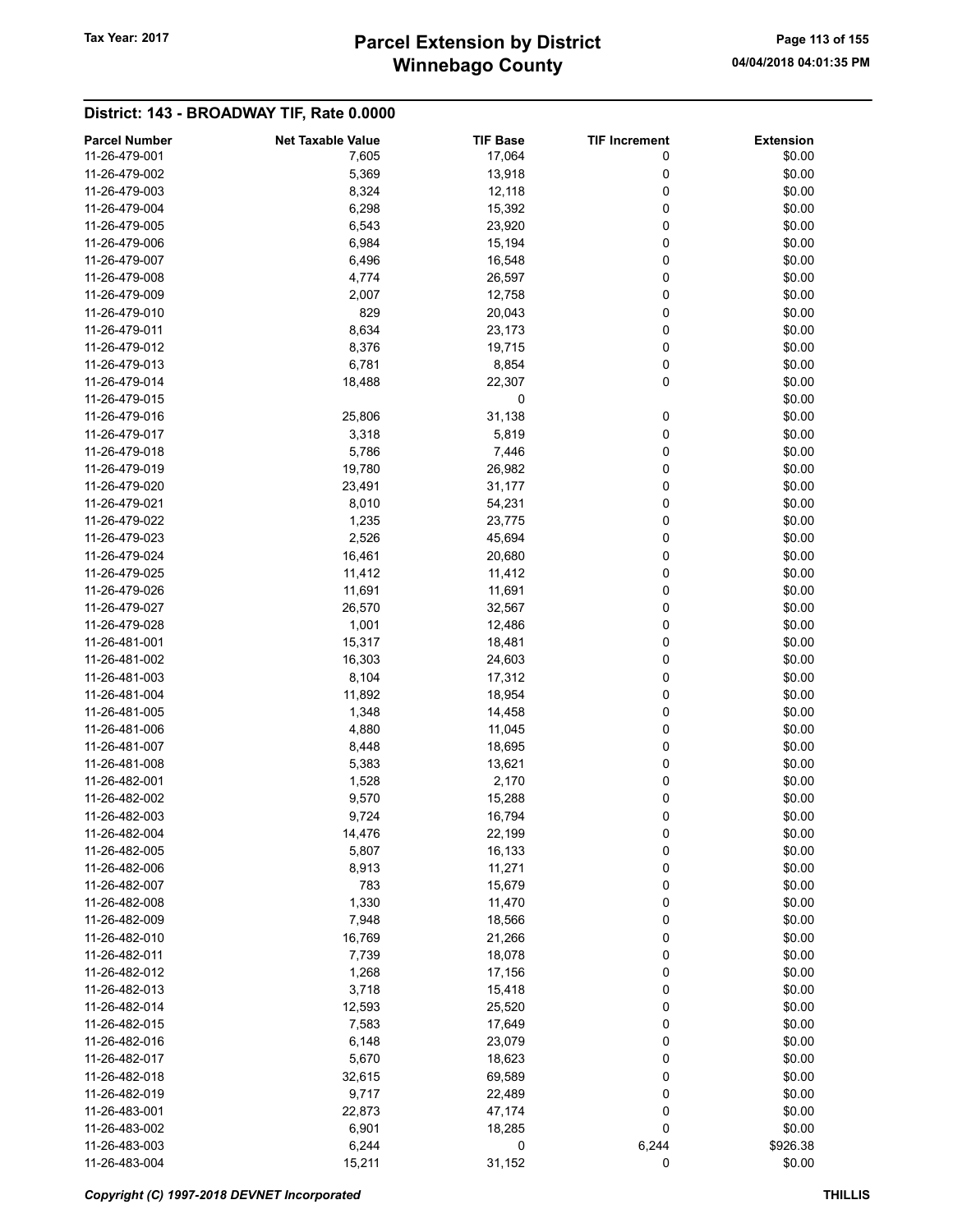| <b>Parcel Number</b> | <b>Net Taxable Value</b> | <b>TIF Base</b> | <b>TIF Increment</b> | <b>Extension</b> |
|----------------------|--------------------------|-----------------|----------------------|------------------|
| 11-26-483-005        | 8,287                    | 12,842          | 0                    | \$0.00           |
| 11-26-483-006        | 1,404                    | 8,995           | 0                    | \$0.00           |
| 11-26-483-007        | 7,812                    | 33,927          | 0                    | \$0.00           |
| 11-26-483-008        |                          | 0               |                      | \$0.00           |
| 11-26-483-009        | 9,050                    | 7,067           | 1,983                | \$294.20         |
| 11-26-483-010        |                          | 0               |                      | \$0.00           |
| 11-26-483-011        |                          | 0               |                      | \$0.00           |
| 11-26-483-012        |                          | 0               |                      | \$0.00           |
| 11-26-483-013        |                          | 0               |                      | \$0.00           |
| 11-26-483-014        |                          | 0               |                      | \$0.00           |
| 11-26-483-015        | 13,704                   | 21,179          | 0                    | \$0.00           |
| 11-26-483-016        | 286                      | 6,990           | 0                    | \$0.00           |
| 11-26-483-017        | 835                      | 1,765           | 0                    | \$0.00           |
| 11-26-483-018        | 7,322                    | 19,601          | 0                    | \$0.00           |
| 11-26-483-019        |                          | 0               |                      | \$0.00           |
| 11-26-484-002        |                          | 121,150         |                      | \$0.00           |
| 11-26-484-003        |                          | 0               |                      | \$0.00           |
| 11-26-484-005        | 26,333                   | 41,843          | 0                    | \$0.00           |
| 11-26-484-006        | 26,264                   | 32,306          | 0                    | \$0.00           |
| 11-26-484-007        | 11,278                   | 15,393          | 0                    | \$0.00           |
| 11-26-484-008        | 27,177                   | 33,295          | 0                    | \$0.00           |
| 11-26-484-009        | 18,000                   | 25,237          | 0                    | \$0.00           |
| 11-26-484-010        | 29,430                   | 36,206          | 0                    | \$0.00           |
| 11-26-484-011        | 80,679                   | 97,346          | 0                    | \$0.00           |
| 11-26-484-012        |                          |                 |                      | \$0.00           |
| 11-26-484-013        |                          | 20,293          |                      | \$0.00           |
|                      |                          | 0               |                      |                  |
| 11-26-487-001        |                          | 1,620           |                      | \$0.00           |
| 11-26-487-002        |                          | 48,337          |                      | \$0.00           |
| 11-26-487-004        | 11,349                   | 15,886          | 0                    | \$0.00           |
| 11-26-487-005        | 1,516                    | 15,368          | 0                    | \$0.00           |
| 11-26-487-006        | 6,426                    | 2,918           | 3,508                | \$520.46         |
| 11-26-487-007        | 1,367                    | 7,360           | 0                    | \$0.00           |
| 11-26-487-008        | 8,325                    | 19,126          | 0                    | \$0.00           |
| 11-26-487-009        | 9,299                    | 14,366          | 0                    | \$0.00           |
| 11-26-487-010        | 6,702                    | 9,211           | 0                    | \$0.00           |
| 11-26-487-011        | 4,834                    | 18,229          | 0                    | \$0.00           |
| 11-26-487-012        | 10,484                   | 23,980          | 0                    | \$0.00           |
| 11-26-487-013        | 9,008                    | 14,397          | 0                    | \$0.00           |
| 11-26-487-014        | 6.717                    | 22,630          | 0                    | \$0.00           |
| 11-26-487-015        | 5,055                    | 11,550          | 0                    | \$0.00           |
| 11-26-487-016        | 13,148                   | 20,839          | 0                    | \$0.00           |
| 11-26-487-017        | 8,146                    | 19,305          | 0                    | \$0.00           |
| 11-26-487-018        | 1,264                    | 20,335          | 0                    | \$0.00           |
| 11-26-487-019        | 10,146                   | 22,451          | 0                    | \$0.00           |
| 11-26-487-020        | 7,133                    | 22,036          | 0                    | \$0.00           |
| 11-26-487-021        | 0                        | 168             | 0                    | \$0.00           |
| 11-26-487-022        | 3,999                    | 16,654          | 0                    | \$0.00           |
| 11-26-488-001        | 9,005                    | 18,531          | 0                    | \$0.00           |
| 11-26-488-002        | 5,392                    | 10,778          | 0                    | \$0.00           |
| 11-26-488-003        | 1,298                    | 6,437           | 0                    | \$0.00           |
| 11-26-488-004        | 8,983                    | 19,324          | 0                    | \$0.00           |
| 11-26-488-005        | 6,624                    | 21,403          | 0                    | \$0.00           |
| 11-26-488-006        | 6,752                    | 12,538          | 0                    | \$0.00           |
| 11-26-488-007        | 2,630                    | 3,174           | 0                    | \$0.00           |
| 11-26-488-008        | 62,556                   | 75,478          | 0                    | \$0.00           |
| 11-26-488-009        | 8,750                    | 14,051          | 0                    | \$0.00           |
| 11-26-488-010        | 6,671                    | 11,146          | 0                    | \$0.00           |
| 11-26-488-011        | 908                      | 1,363           | 0                    | \$0.00           |
| 11-26-488-012        | 7,623                    | 23,974          | 0                    | \$0.00           |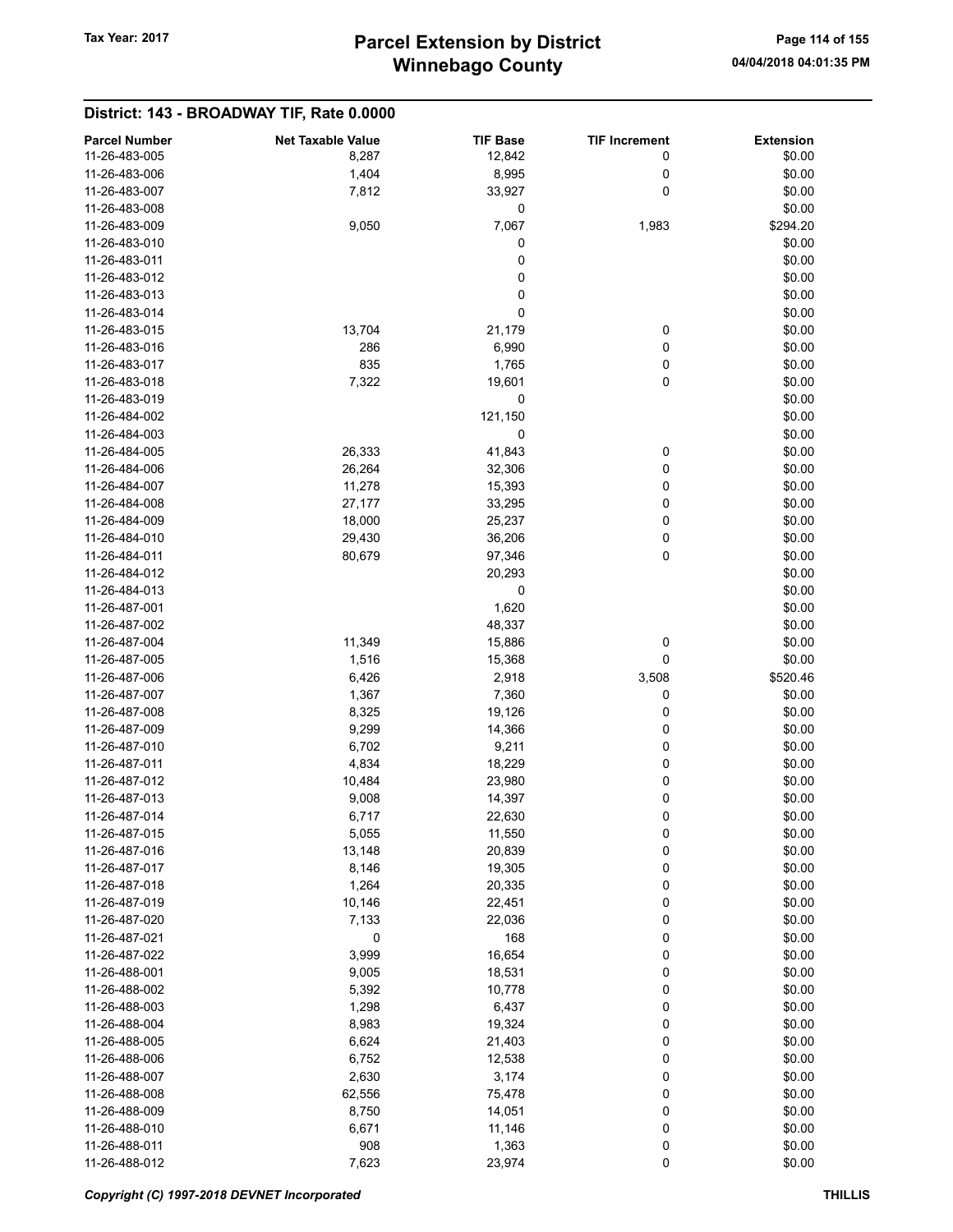# Winnebago County Tax Year: 2017 **Parcel Extension by District** Page 115 of 155

| <b>Parcel Number</b> | <b>Net Taxable Value</b> | <b>TIF Base</b> | <b>TIF Increment</b> | <b>Extension</b> |
|----------------------|--------------------------|-----------------|----------------------|------------------|
| 11-26-488-013        | 30,886                   | 42,936          | 0                    | \$0.00           |
| 11-26-488-014        |                          | 11,736          |                      | \$0.00           |
| 11-26-488-015        | 19,526                   | 24,347          | 0                    | \$0.00           |
| 11-26-488-016        | 6,282                    | 13,470          | 0                    | \$0.00           |
| 11-26-488-017        | 2,065                    | 12,686          | 0                    | \$0.00           |
| 11-26-488-018        | 8,906                    | 13,223          | 0                    | \$0.00           |
| 11-26-488-019        | 4,974                    | 20,744          | 0                    | \$0.00           |
| 11-26-488-020        | 5,810                    | 13,973          | 0                    | \$0.00           |
| 11-26-488-021        | 1,448                    | 6,004           | 0                    | \$0.00           |
| 11-26-488-022        | 7,846                    | 10,417          | 0                    | \$0.00           |
| 11-26-488-023        | 6,866                    | 17,717          | 0                    | \$0.00           |
| 11-26-488-025        | 4,945                    | 6,325           | 0                    | \$0.00           |
| 11-26-488-026        | 42,458                   | 49,048          | 0                    | \$0.00           |
| 11-26-488-027        | 14,422                   | 18,491          | 0                    | \$0.00           |
| 11-26-488-028        | 21,602                   | 26,430          | 0                    | \$0.00           |
| 11-26-488-029        | 27,019                   | 36,405          | 0                    | \$0.00           |
| 11-26-488-030        | 12,630                   |                 | 0                    | \$0.00           |
|                      |                          | 23,985          |                      |                  |
| 11-26-488-031        | 13,518                   | 21,196          | 0                    | \$0.00           |
| 11-26-488-032        |                          | 0               |                      | \$0.00           |
| 11-26-488-033        | 4,955                    | 9,856           | 0                    | \$0.00           |
| 11-27-477-001        | 21,679                   | 26,158          | 0                    | \$0.00           |
| 11-27-477-002        |                          | 0               |                      | \$0.00           |
| 11-27-478-001        | 4,157                    | 12,554          | 0                    | \$0.00           |
| 11-27-478-002        | 1,274                    | 1,918           | 0                    | \$0.00           |
| 11-27-478-003        | 1,302                    | 1,961           | 0                    | \$0.00           |
| 11-27-478-004        | 2,821                    | 19,970          | 0                    | \$0.00           |
| 11-27-478-005        | 6,298                    | 12,276          | 0                    | \$0.00           |
| 11-27-478-006        | 8,274                    | 17,512          | 0                    | \$0.00           |
| 11-27-478-007        | 4,578                    | 11,689          | 0                    | \$0.00           |
| 11-27-478-008        | 8,286                    | 13,826          | 0                    | \$0.00           |
| 11-27-479-001        | 6,915                    | 22,448          | 0                    | \$0.00           |
| 11-27-479-002        | 7,437                    | 15,595          | 0                    | \$0.00           |
| 11-27-479-003        | 8,693                    | 17,565          | 0                    | \$0.00           |
| 11-27-479-004        | 7,065                    | 13,455          | 0                    | \$0.00           |
| 11-27-479-005        | 7,507                    | 12,187          | 0                    | \$0.00           |
| 11-27-479-006        | 5,075                    | 15,595          | 0                    | \$0.00           |
| 11-27-479-007        | 13,146                   | 20,425          | 0                    | \$0.00           |
| 11-27-479-008        | 9,014                    | 18,708          | 0                    | \$0.00           |
| 11-27-479-009        | 7,753                    | 10,046          | 0                    | \$0.00           |
| 11-27-479-010        | 9,192                    | 14,025          | 0                    | \$0.00           |
| 11-27-479-011        | 6,519                    | 12,821          | 0                    | \$0.00           |
| 11-27-479-012        | 8,356                    | 15,955          | 0                    | \$0.00           |
| 11-27-479-013        | 11,511                   | 16,239          | 0                    | \$0.00           |
| 11-27-479-014        | 14,267                   | 23,525          | 0                    | \$0.00           |
| 11-27-479-015        | 9,240                    | 20,207          | 0                    | \$0.00           |
| 11-27-480-001        | 8,276                    | 8,202           | 74                   | \$10.98          |
| 11-27-480-002        |                          |                 |                      |                  |
|                      | 10,552                   | 23,588          | 0                    | \$0.00           |
| 11-27-480-003        | 2,896                    | 11,285          | 0                    | \$0.00           |
| 11-27-480-004        | 9,377                    | 8,842           | 535                  | \$79.38          |
| 11-27-480-005        | 9,172                    | 24,614          | 0                    | \$0.00           |
| 11-27-480-006        | 8,496                    | 11,630          | 0                    | \$0.00           |
| 11-27-480-007        | 6,544                    | 13,584          | 0                    | \$0.00           |
| 11-27-480-008        | 7,855                    | 16,476          | 0                    | \$0.00           |
| 11-27-480-009        | 15,468                   | 24,102          | 0                    | \$0.00           |
| 11-27-480-010        | 8,402                    | 14,669          | 0                    | \$0.00           |
| 11-27-480-011        | 8,100                    | 19,637          | 0                    | \$0.00           |
| 11-27-480-012        | 1,381                    | 20,874          | 0                    | \$0.00           |
| 11-27-480-013        | 4,509                    | 13,890          | 0                    | \$0.00           |
| 11-27-480-014        | 7,303                    | 6,401           | 902                  | \$133.82         |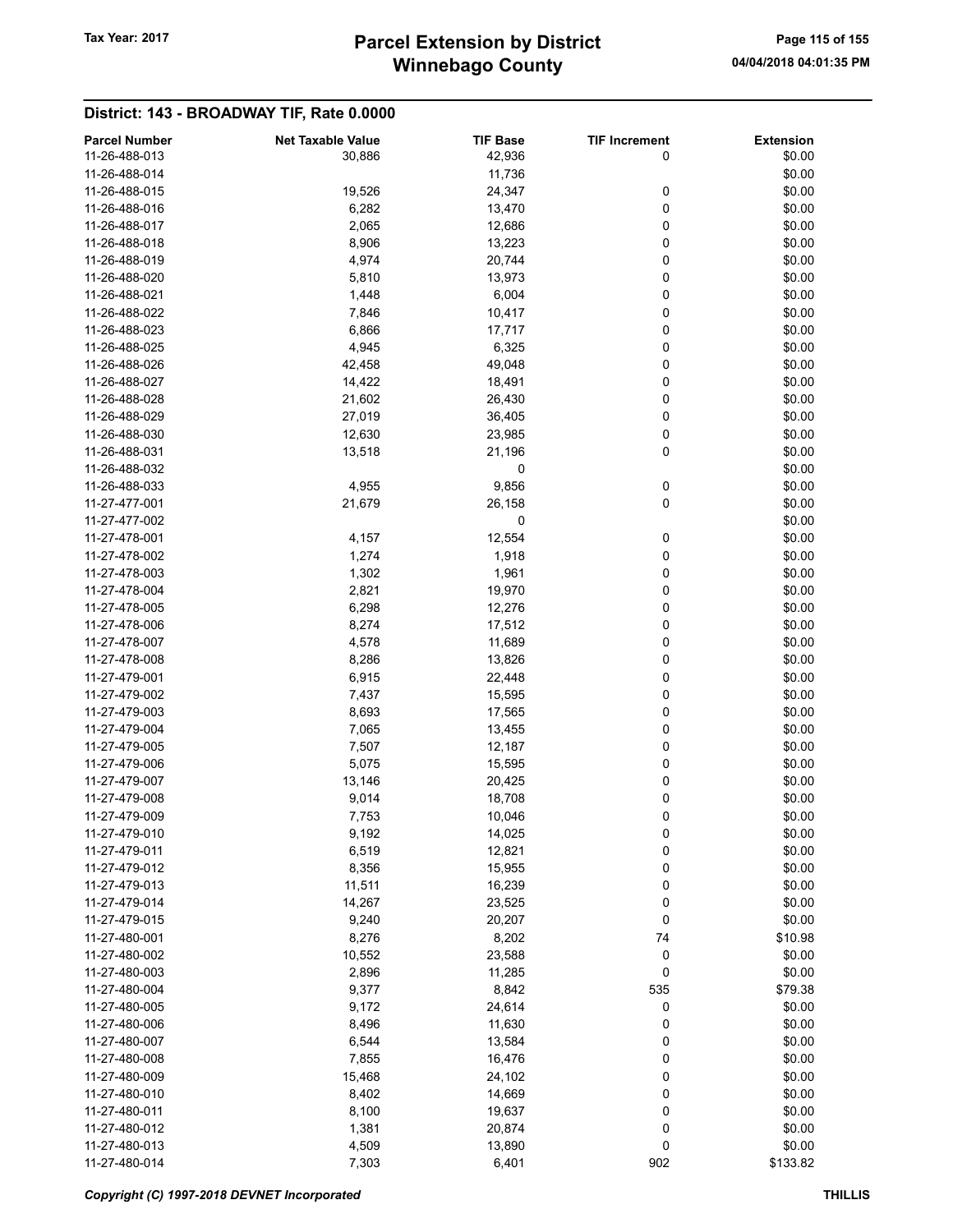# Winnebago County Tax Year: 2017 **Parcel Extension by District** Page 116 of 155

| 11-27-480-015<br>17,278<br>\$0.00<br>11,694<br>0<br>10,787<br>0<br>\$0.00<br>11-27-481-001<br>7,543<br>0<br>11-27-481-002<br>0<br>7,694<br>\$0.00<br>11-27-481-003<br>5,756<br>19,778<br>0<br>\$0.00<br>\$0.00<br>11-27-481-004<br>8,018<br>12,251<br>0<br>11-27-481-005<br>19,903<br>21,129<br>0<br>\$0.00<br>11-27-481-006<br>5,096<br>7,353<br>0<br>\$0.00<br>11-27-481-007<br>13,588<br>26,810<br>0<br>\$0.00<br>\$0.00<br>11-27-481-008<br>12,861<br>20,354<br>0<br>\$0.00<br>11-34-226-001<br>9,575<br>17,097<br>0<br>11-34-226-002<br>7,112<br>16,188<br>0<br>\$0.00<br>0<br>\$0.00<br>11-34-226-003<br>4,196<br>0<br>11-34-226-004<br>9,669<br>13,824<br>0<br>\$0.00<br>11-34-226-005<br>21,341<br>0<br>\$0.00<br>9,262<br>\$0.00<br>11-34-226-006<br>7,958<br>17,063<br>0<br>0<br>\$0.00<br>11-34-226-007<br>5,731<br>6,079<br>0<br>\$0.00<br>11-34-226-008<br>4,427<br>6,224<br>\$114.54<br>11-34-226-009<br>10,463<br>9,691<br>772<br>11-34-226-010<br>1,406<br>5,958<br>0<br>\$0.00<br>11-34-226-011<br>10,761<br>16,508<br>0<br>\$0.00<br>11-34-226-012<br>6,036<br>17,283<br>0<br>\$0.00<br>11-34-227-001<br>8,021<br>10,197<br>0<br>\$0.00<br>\$0.00<br>11-34-227-002<br>1,390<br>17,358<br>0<br>11-34-227-003<br>9,332<br>23,103<br>0<br>\$0.00<br>\$0.00<br>11-34-227-004<br>1,680<br>8,919<br>0<br>\$0.00<br>11-34-227-005<br>1,322<br>6,001<br>0<br>11-34-227-006<br>10,011<br>0<br>\$0.00<br>21,772<br>10,537<br>0<br>11-34-227-007<br>21,250<br>\$0.00<br>11-34-228-001<br>5,380<br>8,072<br>0<br>\$0.00<br>6,426<br>0<br>\$0.00<br>11-34-228-002<br>14,251<br>\$0.00<br>11-34-228-003<br>9,540<br>18,476<br>0<br>11-34-228-004<br>17,394<br>28,222<br>0<br>\$0.00<br>11-34-228-005<br>2,452<br>0<br>\$0.00<br>4,165<br>11-34-228-006<br>18,423<br>24,207<br>0<br>\$0.00<br>11-34-229-001<br>4,957<br>5,980<br>0<br>\$0.00<br>11-34-229-002<br>4,957<br>5,980<br>0<br>\$0.00<br>11-34-229-003<br>5,013<br>6,048<br>0<br>\$0.00<br>11-34-229-006<br>3,475<br>8,806<br>0<br>\$0.00<br>11-34-229-007<br>0<br>992<br>1,493<br>\$0.00<br>11-34-229-008<br>0<br>\$0.00<br>\$0.00<br>11-34-229-009<br>7,844<br>14,918<br>0<br>11-34-229-010<br>4,068<br>5,174<br>0<br>\$0.00<br>11-34-229-011<br>10,308<br>22,393<br>0<br>\$0.00<br>0<br>\$0.00<br>11-34-229-012<br>10,695<br>26,935<br>0<br>\$0.00<br>11-34-229-013<br>5,833<br>26,889<br>0<br>\$0.00<br>11-34-229-015<br>15,989<br>16,160<br>\$0.00<br>11-34-229-016<br>10,701<br>32,667<br>0<br>11-34-229-017<br>4,604<br>5,879<br>0<br>\$0.00<br>11,169<br>0<br>\$0.00<br>11-34-229-018<br>7,608<br>11-34-229-023<br>41,804<br>0<br>\$0.00<br>50,440<br>0<br>0<br>\$0.00<br>11-34-229-024<br>6,555<br>6,708<br>25,582<br>0<br>\$0.00<br>11-34-229-025<br>31,975<br>0<br>\$0.00<br>11-34-229-026<br>70,514<br>11-34-230-001<br>12,593<br>24,524<br>0<br>\$0.00<br>0<br>\$0.00<br>11-34-230-002<br>5,369<br>17,107<br>$\pmb{0}$<br>\$0.00<br>11-34-230-005<br>1,580<br>14,179<br>8,206<br>72<br>11-34-230-006<br>8,278<br>\$10.68<br>0<br>\$0.00<br>11-34-230-007<br>6,159<br>11,134 | <b>Parcel Number</b> | <b>Net Taxable Value</b> | <b>TIF Base</b> | <b>TIF Increment</b> | <b>Extension</b> |
|------------------------------------------------------------------------------------------------------------------------------------------------------------------------------------------------------------------------------------------------------------------------------------------------------------------------------------------------------------------------------------------------------------------------------------------------------------------------------------------------------------------------------------------------------------------------------------------------------------------------------------------------------------------------------------------------------------------------------------------------------------------------------------------------------------------------------------------------------------------------------------------------------------------------------------------------------------------------------------------------------------------------------------------------------------------------------------------------------------------------------------------------------------------------------------------------------------------------------------------------------------------------------------------------------------------------------------------------------------------------------------------------------------------------------------------------------------------------------------------------------------------------------------------------------------------------------------------------------------------------------------------------------------------------------------------------------------------------------------------------------------------------------------------------------------------------------------------------------------------------------------------------------------------------------------------------------------------------------------------------------------------------------------------------------------------------------------------------------------------------------------------------------------------------------------------------------------------------------------------------------------------------------------------------------------------------------------------------------------------------------------------------------------------------------------------------------------------------------------------------------------------------------------------------------------------------------------------------------------------------------------------------------------------------------------------------------------------------------------------------------------------------------------------------------------------------------------------------------------------------------------------------------------------------------------------------------------------------------------------------------------------------------------------------------|----------------------|--------------------------|-----------------|----------------------|------------------|
|                                                                                                                                                                                                                                                                                                                                                                                                                                                                                                                                                                                                                                                                                                                                                                                                                                                                                                                                                                                                                                                                                                                                                                                                                                                                                                                                                                                                                                                                                                                                                                                                                                                                                                                                                                                                                                                                                                                                                                                                                                                                                                                                                                                                                                                                                                                                                                                                                                                                                                                                                                                                                                                                                                                                                                                                                                                                                                                                                                                                                                                      |                      |                          |                 |                      |                  |
|                                                                                                                                                                                                                                                                                                                                                                                                                                                                                                                                                                                                                                                                                                                                                                                                                                                                                                                                                                                                                                                                                                                                                                                                                                                                                                                                                                                                                                                                                                                                                                                                                                                                                                                                                                                                                                                                                                                                                                                                                                                                                                                                                                                                                                                                                                                                                                                                                                                                                                                                                                                                                                                                                                                                                                                                                                                                                                                                                                                                                                                      |                      |                          |                 |                      |                  |
|                                                                                                                                                                                                                                                                                                                                                                                                                                                                                                                                                                                                                                                                                                                                                                                                                                                                                                                                                                                                                                                                                                                                                                                                                                                                                                                                                                                                                                                                                                                                                                                                                                                                                                                                                                                                                                                                                                                                                                                                                                                                                                                                                                                                                                                                                                                                                                                                                                                                                                                                                                                                                                                                                                                                                                                                                                                                                                                                                                                                                                                      |                      |                          |                 |                      |                  |
|                                                                                                                                                                                                                                                                                                                                                                                                                                                                                                                                                                                                                                                                                                                                                                                                                                                                                                                                                                                                                                                                                                                                                                                                                                                                                                                                                                                                                                                                                                                                                                                                                                                                                                                                                                                                                                                                                                                                                                                                                                                                                                                                                                                                                                                                                                                                                                                                                                                                                                                                                                                                                                                                                                                                                                                                                                                                                                                                                                                                                                                      |                      |                          |                 |                      |                  |
|                                                                                                                                                                                                                                                                                                                                                                                                                                                                                                                                                                                                                                                                                                                                                                                                                                                                                                                                                                                                                                                                                                                                                                                                                                                                                                                                                                                                                                                                                                                                                                                                                                                                                                                                                                                                                                                                                                                                                                                                                                                                                                                                                                                                                                                                                                                                                                                                                                                                                                                                                                                                                                                                                                                                                                                                                                                                                                                                                                                                                                                      |                      |                          |                 |                      |                  |
|                                                                                                                                                                                                                                                                                                                                                                                                                                                                                                                                                                                                                                                                                                                                                                                                                                                                                                                                                                                                                                                                                                                                                                                                                                                                                                                                                                                                                                                                                                                                                                                                                                                                                                                                                                                                                                                                                                                                                                                                                                                                                                                                                                                                                                                                                                                                                                                                                                                                                                                                                                                                                                                                                                                                                                                                                                                                                                                                                                                                                                                      |                      |                          |                 |                      |                  |
|                                                                                                                                                                                                                                                                                                                                                                                                                                                                                                                                                                                                                                                                                                                                                                                                                                                                                                                                                                                                                                                                                                                                                                                                                                                                                                                                                                                                                                                                                                                                                                                                                                                                                                                                                                                                                                                                                                                                                                                                                                                                                                                                                                                                                                                                                                                                                                                                                                                                                                                                                                                                                                                                                                                                                                                                                                                                                                                                                                                                                                                      |                      |                          |                 |                      |                  |
|                                                                                                                                                                                                                                                                                                                                                                                                                                                                                                                                                                                                                                                                                                                                                                                                                                                                                                                                                                                                                                                                                                                                                                                                                                                                                                                                                                                                                                                                                                                                                                                                                                                                                                                                                                                                                                                                                                                                                                                                                                                                                                                                                                                                                                                                                                                                                                                                                                                                                                                                                                                                                                                                                                                                                                                                                                                                                                                                                                                                                                                      |                      |                          |                 |                      |                  |
|                                                                                                                                                                                                                                                                                                                                                                                                                                                                                                                                                                                                                                                                                                                                                                                                                                                                                                                                                                                                                                                                                                                                                                                                                                                                                                                                                                                                                                                                                                                                                                                                                                                                                                                                                                                                                                                                                                                                                                                                                                                                                                                                                                                                                                                                                                                                                                                                                                                                                                                                                                                                                                                                                                                                                                                                                                                                                                                                                                                                                                                      |                      |                          |                 |                      |                  |
|                                                                                                                                                                                                                                                                                                                                                                                                                                                                                                                                                                                                                                                                                                                                                                                                                                                                                                                                                                                                                                                                                                                                                                                                                                                                                                                                                                                                                                                                                                                                                                                                                                                                                                                                                                                                                                                                                                                                                                                                                                                                                                                                                                                                                                                                                                                                                                                                                                                                                                                                                                                                                                                                                                                                                                                                                                                                                                                                                                                                                                                      |                      |                          |                 |                      |                  |
|                                                                                                                                                                                                                                                                                                                                                                                                                                                                                                                                                                                                                                                                                                                                                                                                                                                                                                                                                                                                                                                                                                                                                                                                                                                                                                                                                                                                                                                                                                                                                                                                                                                                                                                                                                                                                                                                                                                                                                                                                                                                                                                                                                                                                                                                                                                                                                                                                                                                                                                                                                                                                                                                                                                                                                                                                                                                                                                                                                                                                                                      |                      |                          |                 |                      |                  |
|                                                                                                                                                                                                                                                                                                                                                                                                                                                                                                                                                                                                                                                                                                                                                                                                                                                                                                                                                                                                                                                                                                                                                                                                                                                                                                                                                                                                                                                                                                                                                                                                                                                                                                                                                                                                                                                                                                                                                                                                                                                                                                                                                                                                                                                                                                                                                                                                                                                                                                                                                                                                                                                                                                                                                                                                                                                                                                                                                                                                                                                      |                      |                          |                 |                      |                  |
|                                                                                                                                                                                                                                                                                                                                                                                                                                                                                                                                                                                                                                                                                                                                                                                                                                                                                                                                                                                                                                                                                                                                                                                                                                                                                                                                                                                                                                                                                                                                                                                                                                                                                                                                                                                                                                                                                                                                                                                                                                                                                                                                                                                                                                                                                                                                                                                                                                                                                                                                                                                                                                                                                                                                                                                                                                                                                                                                                                                                                                                      |                      |                          |                 |                      |                  |
|                                                                                                                                                                                                                                                                                                                                                                                                                                                                                                                                                                                                                                                                                                                                                                                                                                                                                                                                                                                                                                                                                                                                                                                                                                                                                                                                                                                                                                                                                                                                                                                                                                                                                                                                                                                                                                                                                                                                                                                                                                                                                                                                                                                                                                                                                                                                                                                                                                                                                                                                                                                                                                                                                                                                                                                                                                                                                                                                                                                                                                                      |                      |                          |                 |                      |                  |
|                                                                                                                                                                                                                                                                                                                                                                                                                                                                                                                                                                                                                                                                                                                                                                                                                                                                                                                                                                                                                                                                                                                                                                                                                                                                                                                                                                                                                                                                                                                                                                                                                                                                                                                                                                                                                                                                                                                                                                                                                                                                                                                                                                                                                                                                                                                                                                                                                                                                                                                                                                                                                                                                                                                                                                                                                                                                                                                                                                                                                                                      |                      |                          |                 |                      |                  |
|                                                                                                                                                                                                                                                                                                                                                                                                                                                                                                                                                                                                                                                                                                                                                                                                                                                                                                                                                                                                                                                                                                                                                                                                                                                                                                                                                                                                                                                                                                                                                                                                                                                                                                                                                                                                                                                                                                                                                                                                                                                                                                                                                                                                                                                                                                                                                                                                                                                                                                                                                                                                                                                                                                                                                                                                                                                                                                                                                                                                                                                      |                      |                          |                 |                      |                  |
|                                                                                                                                                                                                                                                                                                                                                                                                                                                                                                                                                                                                                                                                                                                                                                                                                                                                                                                                                                                                                                                                                                                                                                                                                                                                                                                                                                                                                                                                                                                                                                                                                                                                                                                                                                                                                                                                                                                                                                                                                                                                                                                                                                                                                                                                                                                                                                                                                                                                                                                                                                                                                                                                                                                                                                                                                                                                                                                                                                                                                                                      |                      |                          |                 |                      |                  |
|                                                                                                                                                                                                                                                                                                                                                                                                                                                                                                                                                                                                                                                                                                                                                                                                                                                                                                                                                                                                                                                                                                                                                                                                                                                                                                                                                                                                                                                                                                                                                                                                                                                                                                                                                                                                                                                                                                                                                                                                                                                                                                                                                                                                                                                                                                                                                                                                                                                                                                                                                                                                                                                                                                                                                                                                                                                                                                                                                                                                                                                      |                      |                          |                 |                      |                  |
|                                                                                                                                                                                                                                                                                                                                                                                                                                                                                                                                                                                                                                                                                                                                                                                                                                                                                                                                                                                                                                                                                                                                                                                                                                                                                                                                                                                                                                                                                                                                                                                                                                                                                                                                                                                                                                                                                                                                                                                                                                                                                                                                                                                                                                                                                                                                                                                                                                                                                                                                                                                                                                                                                                                                                                                                                                                                                                                                                                                                                                                      |                      |                          |                 |                      |                  |
|                                                                                                                                                                                                                                                                                                                                                                                                                                                                                                                                                                                                                                                                                                                                                                                                                                                                                                                                                                                                                                                                                                                                                                                                                                                                                                                                                                                                                                                                                                                                                                                                                                                                                                                                                                                                                                                                                                                                                                                                                                                                                                                                                                                                                                                                                                                                                                                                                                                                                                                                                                                                                                                                                                                                                                                                                                                                                                                                                                                                                                                      |                      |                          |                 |                      |                  |
|                                                                                                                                                                                                                                                                                                                                                                                                                                                                                                                                                                                                                                                                                                                                                                                                                                                                                                                                                                                                                                                                                                                                                                                                                                                                                                                                                                                                                                                                                                                                                                                                                                                                                                                                                                                                                                                                                                                                                                                                                                                                                                                                                                                                                                                                                                                                                                                                                                                                                                                                                                                                                                                                                                                                                                                                                                                                                                                                                                                                                                                      |                      |                          |                 |                      |                  |
|                                                                                                                                                                                                                                                                                                                                                                                                                                                                                                                                                                                                                                                                                                                                                                                                                                                                                                                                                                                                                                                                                                                                                                                                                                                                                                                                                                                                                                                                                                                                                                                                                                                                                                                                                                                                                                                                                                                                                                                                                                                                                                                                                                                                                                                                                                                                                                                                                                                                                                                                                                                                                                                                                                                                                                                                                                                                                                                                                                                                                                                      |                      |                          |                 |                      |                  |
|                                                                                                                                                                                                                                                                                                                                                                                                                                                                                                                                                                                                                                                                                                                                                                                                                                                                                                                                                                                                                                                                                                                                                                                                                                                                                                                                                                                                                                                                                                                                                                                                                                                                                                                                                                                                                                                                                                                                                                                                                                                                                                                                                                                                                                                                                                                                                                                                                                                                                                                                                                                                                                                                                                                                                                                                                                                                                                                                                                                                                                                      |                      |                          |                 |                      |                  |
|                                                                                                                                                                                                                                                                                                                                                                                                                                                                                                                                                                                                                                                                                                                                                                                                                                                                                                                                                                                                                                                                                                                                                                                                                                                                                                                                                                                                                                                                                                                                                                                                                                                                                                                                                                                                                                                                                                                                                                                                                                                                                                                                                                                                                                                                                                                                                                                                                                                                                                                                                                                                                                                                                                                                                                                                                                                                                                                                                                                                                                                      |                      |                          |                 |                      |                  |
|                                                                                                                                                                                                                                                                                                                                                                                                                                                                                                                                                                                                                                                                                                                                                                                                                                                                                                                                                                                                                                                                                                                                                                                                                                                                                                                                                                                                                                                                                                                                                                                                                                                                                                                                                                                                                                                                                                                                                                                                                                                                                                                                                                                                                                                                                                                                                                                                                                                                                                                                                                                                                                                                                                                                                                                                                                                                                                                                                                                                                                                      |                      |                          |                 |                      |                  |
|                                                                                                                                                                                                                                                                                                                                                                                                                                                                                                                                                                                                                                                                                                                                                                                                                                                                                                                                                                                                                                                                                                                                                                                                                                                                                                                                                                                                                                                                                                                                                                                                                                                                                                                                                                                                                                                                                                                                                                                                                                                                                                                                                                                                                                                                                                                                                                                                                                                                                                                                                                                                                                                                                                                                                                                                                                                                                                                                                                                                                                                      |                      |                          |                 |                      |                  |
|                                                                                                                                                                                                                                                                                                                                                                                                                                                                                                                                                                                                                                                                                                                                                                                                                                                                                                                                                                                                                                                                                                                                                                                                                                                                                                                                                                                                                                                                                                                                                                                                                                                                                                                                                                                                                                                                                                                                                                                                                                                                                                                                                                                                                                                                                                                                                                                                                                                                                                                                                                                                                                                                                                                                                                                                                                                                                                                                                                                                                                                      |                      |                          |                 |                      |                  |
|                                                                                                                                                                                                                                                                                                                                                                                                                                                                                                                                                                                                                                                                                                                                                                                                                                                                                                                                                                                                                                                                                                                                                                                                                                                                                                                                                                                                                                                                                                                                                                                                                                                                                                                                                                                                                                                                                                                                                                                                                                                                                                                                                                                                                                                                                                                                                                                                                                                                                                                                                                                                                                                                                                                                                                                                                                                                                                                                                                                                                                                      |                      |                          |                 |                      |                  |
|                                                                                                                                                                                                                                                                                                                                                                                                                                                                                                                                                                                                                                                                                                                                                                                                                                                                                                                                                                                                                                                                                                                                                                                                                                                                                                                                                                                                                                                                                                                                                                                                                                                                                                                                                                                                                                                                                                                                                                                                                                                                                                                                                                                                                                                                                                                                                                                                                                                                                                                                                                                                                                                                                                                                                                                                                                                                                                                                                                                                                                                      |                      |                          |                 |                      |                  |
|                                                                                                                                                                                                                                                                                                                                                                                                                                                                                                                                                                                                                                                                                                                                                                                                                                                                                                                                                                                                                                                                                                                                                                                                                                                                                                                                                                                                                                                                                                                                                                                                                                                                                                                                                                                                                                                                                                                                                                                                                                                                                                                                                                                                                                                                                                                                                                                                                                                                                                                                                                                                                                                                                                                                                                                                                                                                                                                                                                                                                                                      |                      |                          |                 |                      |                  |
|                                                                                                                                                                                                                                                                                                                                                                                                                                                                                                                                                                                                                                                                                                                                                                                                                                                                                                                                                                                                                                                                                                                                                                                                                                                                                                                                                                                                                                                                                                                                                                                                                                                                                                                                                                                                                                                                                                                                                                                                                                                                                                                                                                                                                                                                                                                                                                                                                                                                                                                                                                                                                                                                                                                                                                                                                                                                                                                                                                                                                                                      |                      |                          |                 |                      |                  |
|                                                                                                                                                                                                                                                                                                                                                                                                                                                                                                                                                                                                                                                                                                                                                                                                                                                                                                                                                                                                                                                                                                                                                                                                                                                                                                                                                                                                                                                                                                                                                                                                                                                                                                                                                                                                                                                                                                                                                                                                                                                                                                                                                                                                                                                                                                                                                                                                                                                                                                                                                                                                                                                                                                                                                                                                                                                                                                                                                                                                                                                      |                      |                          |                 |                      |                  |
|                                                                                                                                                                                                                                                                                                                                                                                                                                                                                                                                                                                                                                                                                                                                                                                                                                                                                                                                                                                                                                                                                                                                                                                                                                                                                                                                                                                                                                                                                                                                                                                                                                                                                                                                                                                                                                                                                                                                                                                                                                                                                                                                                                                                                                                                                                                                                                                                                                                                                                                                                                                                                                                                                                                                                                                                                                                                                                                                                                                                                                                      |                      |                          |                 |                      |                  |
|                                                                                                                                                                                                                                                                                                                                                                                                                                                                                                                                                                                                                                                                                                                                                                                                                                                                                                                                                                                                                                                                                                                                                                                                                                                                                                                                                                                                                                                                                                                                                                                                                                                                                                                                                                                                                                                                                                                                                                                                                                                                                                                                                                                                                                                                                                                                                                                                                                                                                                                                                                                                                                                                                                                                                                                                                                                                                                                                                                                                                                                      |                      |                          |                 |                      |                  |
|                                                                                                                                                                                                                                                                                                                                                                                                                                                                                                                                                                                                                                                                                                                                                                                                                                                                                                                                                                                                                                                                                                                                                                                                                                                                                                                                                                                                                                                                                                                                                                                                                                                                                                                                                                                                                                                                                                                                                                                                                                                                                                                                                                                                                                                                                                                                                                                                                                                                                                                                                                                                                                                                                                                                                                                                                                                                                                                                                                                                                                                      |                      |                          |                 |                      |                  |
|                                                                                                                                                                                                                                                                                                                                                                                                                                                                                                                                                                                                                                                                                                                                                                                                                                                                                                                                                                                                                                                                                                                                                                                                                                                                                                                                                                                                                                                                                                                                                                                                                                                                                                                                                                                                                                                                                                                                                                                                                                                                                                                                                                                                                                                                                                                                                                                                                                                                                                                                                                                                                                                                                                                                                                                                                                                                                                                                                                                                                                                      |                      |                          |                 |                      |                  |
|                                                                                                                                                                                                                                                                                                                                                                                                                                                                                                                                                                                                                                                                                                                                                                                                                                                                                                                                                                                                                                                                                                                                                                                                                                                                                                                                                                                                                                                                                                                                                                                                                                                                                                                                                                                                                                                                                                                                                                                                                                                                                                                                                                                                                                                                                                                                                                                                                                                                                                                                                                                                                                                                                                                                                                                                                                                                                                                                                                                                                                                      |                      |                          |                 |                      |                  |
|                                                                                                                                                                                                                                                                                                                                                                                                                                                                                                                                                                                                                                                                                                                                                                                                                                                                                                                                                                                                                                                                                                                                                                                                                                                                                                                                                                                                                                                                                                                                                                                                                                                                                                                                                                                                                                                                                                                                                                                                                                                                                                                                                                                                                                                                                                                                                                                                                                                                                                                                                                                                                                                                                                                                                                                                                                                                                                                                                                                                                                                      |                      |                          |                 |                      |                  |
|                                                                                                                                                                                                                                                                                                                                                                                                                                                                                                                                                                                                                                                                                                                                                                                                                                                                                                                                                                                                                                                                                                                                                                                                                                                                                                                                                                                                                                                                                                                                                                                                                                                                                                                                                                                                                                                                                                                                                                                                                                                                                                                                                                                                                                                                                                                                                                                                                                                                                                                                                                                                                                                                                                                                                                                                                                                                                                                                                                                                                                                      |                      |                          |                 |                      |                  |
|                                                                                                                                                                                                                                                                                                                                                                                                                                                                                                                                                                                                                                                                                                                                                                                                                                                                                                                                                                                                                                                                                                                                                                                                                                                                                                                                                                                                                                                                                                                                                                                                                                                                                                                                                                                                                                                                                                                                                                                                                                                                                                                                                                                                                                                                                                                                                                                                                                                                                                                                                                                                                                                                                                                                                                                                                                                                                                                                                                                                                                                      |                      |                          |                 |                      |                  |
|                                                                                                                                                                                                                                                                                                                                                                                                                                                                                                                                                                                                                                                                                                                                                                                                                                                                                                                                                                                                                                                                                                                                                                                                                                                                                                                                                                                                                                                                                                                                                                                                                                                                                                                                                                                                                                                                                                                                                                                                                                                                                                                                                                                                                                                                                                                                                                                                                                                                                                                                                                                                                                                                                                                                                                                                                                                                                                                                                                                                                                                      |                      |                          |                 |                      |                  |
|                                                                                                                                                                                                                                                                                                                                                                                                                                                                                                                                                                                                                                                                                                                                                                                                                                                                                                                                                                                                                                                                                                                                                                                                                                                                                                                                                                                                                                                                                                                                                                                                                                                                                                                                                                                                                                                                                                                                                                                                                                                                                                                                                                                                                                                                                                                                                                                                                                                                                                                                                                                                                                                                                                                                                                                                                                                                                                                                                                                                                                                      |                      |                          |                 |                      |                  |
|                                                                                                                                                                                                                                                                                                                                                                                                                                                                                                                                                                                                                                                                                                                                                                                                                                                                                                                                                                                                                                                                                                                                                                                                                                                                                                                                                                                                                                                                                                                                                                                                                                                                                                                                                                                                                                                                                                                                                                                                                                                                                                                                                                                                                                                                                                                                                                                                                                                                                                                                                                                                                                                                                                                                                                                                                                                                                                                                                                                                                                                      |                      |                          |                 |                      |                  |
|                                                                                                                                                                                                                                                                                                                                                                                                                                                                                                                                                                                                                                                                                                                                                                                                                                                                                                                                                                                                                                                                                                                                                                                                                                                                                                                                                                                                                                                                                                                                                                                                                                                                                                                                                                                                                                                                                                                                                                                                                                                                                                                                                                                                                                                                                                                                                                                                                                                                                                                                                                                                                                                                                                                                                                                                                                                                                                                                                                                                                                                      |                      |                          |                 |                      |                  |
|                                                                                                                                                                                                                                                                                                                                                                                                                                                                                                                                                                                                                                                                                                                                                                                                                                                                                                                                                                                                                                                                                                                                                                                                                                                                                                                                                                                                                                                                                                                                                                                                                                                                                                                                                                                                                                                                                                                                                                                                                                                                                                                                                                                                                                                                                                                                                                                                                                                                                                                                                                                                                                                                                                                                                                                                                                                                                                                                                                                                                                                      |                      |                          |                 |                      |                  |
|                                                                                                                                                                                                                                                                                                                                                                                                                                                                                                                                                                                                                                                                                                                                                                                                                                                                                                                                                                                                                                                                                                                                                                                                                                                                                                                                                                                                                                                                                                                                                                                                                                                                                                                                                                                                                                                                                                                                                                                                                                                                                                                                                                                                                                                                                                                                                                                                                                                                                                                                                                                                                                                                                                                                                                                                                                                                                                                                                                                                                                                      |                      |                          |                 |                      |                  |
|                                                                                                                                                                                                                                                                                                                                                                                                                                                                                                                                                                                                                                                                                                                                                                                                                                                                                                                                                                                                                                                                                                                                                                                                                                                                                                                                                                                                                                                                                                                                                                                                                                                                                                                                                                                                                                                                                                                                                                                                                                                                                                                                                                                                                                                                                                                                                                                                                                                                                                                                                                                                                                                                                                                                                                                                                                                                                                                                                                                                                                                      |                      |                          |                 |                      |                  |
|                                                                                                                                                                                                                                                                                                                                                                                                                                                                                                                                                                                                                                                                                                                                                                                                                                                                                                                                                                                                                                                                                                                                                                                                                                                                                                                                                                                                                                                                                                                                                                                                                                                                                                                                                                                                                                                                                                                                                                                                                                                                                                                                                                                                                                                                                                                                                                                                                                                                                                                                                                                                                                                                                                                                                                                                                                                                                                                                                                                                                                                      |                      |                          |                 |                      |                  |
|                                                                                                                                                                                                                                                                                                                                                                                                                                                                                                                                                                                                                                                                                                                                                                                                                                                                                                                                                                                                                                                                                                                                                                                                                                                                                                                                                                                                                                                                                                                                                                                                                                                                                                                                                                                                                                                                                                                                                                                                                                                                                                                                                                                                                                                                                                                                                                                                                                                                                                                                                                                                                                                                                                                                                                                                                                                                                                                                                                                                                                                      |                      |                          |                 |                      |                  |
|                                                                                                                                                                                                                                                                                                                                                                                                                                                                                                                                                                                                                                                                                                                                                                                                                                                                                                                                                                                                                                                                                                                                                                                                                                                                                                                                                                                                                                                                                                                                                                                                                                                                                                                                                                                                                                                                                                                                                                                                                                                                                                                                                                                                                                                                                                                                                                                                                                                                                                                                                                                                                                                                                                                                                                                                                                                                                                                                                                                                                                                      |                      |                          |                 |                      |                  |
|                                                                                                                                                                                                                                                                                                                                                                                                                                                                                                                                                                                                                                                                                                                                                                                                                                                                                                                                                                                                                                                                                                                                                                                                                                                                                                                                                                                                                                                                                                                                                                                                                                                                                                                                                                                                                                                                                                                                                                                                                                                                                                                                                                                                                                                                                                                                                                                                                                                                                                                                                                                                                                                                                                                                                                                                                                                                                                                                                                                                                                                      |                      |                          |                 |                      |                  |
|                                                                                                                                                                                                                                                                                                                                                                                                                                                                                                                                                                                                                                                                                                                                                                                                                                                                                                                                                                                                                                                                                                                                                                                                                                                                                                                                                                                                                                                                                                                                                                                                                                                                                                                                                                                                                                                                                                                                                                                                                                                                                                                                                                                                                                                                                                                                                                                                                                                                                                                                                                                                                                                                                                                                                                                                                                                                                                                                                                                                                                                      |                      |                          |                 |                      |                  |
|                                                                                                                                                                                                                                                                                                                                                                                                                                                                                                                                                                                                                                                                                                                                                                                                                                                                                                                                                                                                                                                                                                                                                                                                                                                                                                                                                                                                                                                                                                                                                                                                                                                                                                                                                                                                                                                                                                                                                                                                                                                                                                                                                                                                                                                                                                                                                                                                                                                                                                                                                                                                                                                                                                                                                                                                                                                                                                                                                                                                                                                      |                      |                          |                 |                      |                  |
|                                                                                                                                                                                                                                                                                                                                                                                                                                                                                                                                                                                                                                                                                                                                                                                                                                                                                                                                                                                                                                                                                                                                                                                                                                                                                                                                                                                                                                                                                                                                                                                                                                                                                                                                                                                                                                                                                                                                                                                                                                                                                                                                                                                                                                                                                                                                                                                                                                                                                                                                                                                                                                                                                                                                                                                                                                                                                                                                                                                                                                                      |                      |                          |                 |                      |                  |
|                                                                                                                                                                                                                                                                                                                                                                                                                                                                                                                                                                                                                                                                                                                                                                                                                                                                                                                                                                                                                                                                                                                                                                                                                                                                                                                                                                                                                                                                                                                                                                                                                                                                                                                                                                                                                                                                                                                                                                                                                                                                                                                                                                                                                                                                                                                                                                                                                                                                                                                                                                                                                                                                                                                                                                                                                                                                                                                                                                                                                                                      |                      |                          |                 |                      |                  |
|                                                                                                                                                                                                                                                                                                                                                                                                                                                                                                                                                                                                                                                                                                                                                                                                                                                                                                                                                                                                                                                                                                                                                                                                                                                                                                                                                                                                                                                                                                                                                                                                                                                                                                                                                                                                                                                                                                                                                                                                                                                                                                                                                                                                                                                                                                                                                                                                                                                                                                                                                                                                                                                                                                                                                                                                                                                                                                                                                                                                                                                      |                      |                          |                 |                      |                  |
|                                                                                                                                                                                                                                                                                                                                                                                                                                                                                                                                                                                                                                                                                                                                                                                                                                                                                                                                                                                                                                                                                                                                                                                                                                                                                                                                                                                                                                                                                                                                                                                                                                                                                                                                                                                                                                                                                                                                                                                                                                                                                                                                                                                                                                                                                                                                                                                                                                                                                                                                                                                                                                                                                                                                                                                                                                                                                                                                                                                                                                                      |                      |                          |                 |                      |                  |
|                                                                                                                                                                                                                                                                                                                                                                                                                                                                                                                                                                                                                                                                                                                                                                                                                                                                                                                                                                                                                                                                                                                                                                                                                                                                                                                                                                                                                                                                                                                                                                                                                                                                                                                                                                                                                                                                                                                                                                                                                                                                                                                                                                                                                                                                                                                                                                                                                                                                                                                                                                                                                                                                                                                                                                                                                                                                                                                                                                                                                                                      |                      |                          |                 |                      |                  |
|                                                                                                                                                                                                                                                                                                                                                                                                                                                                                                                                                                                                                                                                                                                                                                                                                                                                                                                                                                                                                                                                                                                                                                                                                                                                                                                                                                                                                                                                                                                                                                                                                                                                                                                                                                                                                                                                                                                                                                                                                                                                                                                                                                                                                                                                                                                                                                                                                                                                                                                                                                                                                                                                                                                                                                                                                                                                                                                                                                                                                                                      |                      |                          |                 |                      |                  |
|                                                                                                                                                                                                                                                                                                                                                                                                                                                                                                                                                                                                                                                                                                                                                                                                                                                                                                                                                                                                                                                                                                                                                                                                                                                                                                                                                                                                                                                                                                                                                                                                                                                                                                                                                                                                                                                                                                                                                                                                                                                                                                                                                                                                                                                                                                                                                                                                                                                                                                                                                                                                                                                                                                                                                                                                                                                                                                                                                                                                                                                      |                      |                          |                 |                      |                  |
|                                                                                                                                                                                                                                                                                                                                                                                                                                                                                                                                                                                                                                                                                                                                                                                                                                                                                                                                                                                                                                                                                                                                                                                                                                                                                                                                                                                                                                                                                                                                                                                                                                                                                                                                                                                                                                                                                                                                                                                                                                                                                                                                                                                                                                                                                                                                                                                                                                                                                                                                                                                                                                                                                                                                                                                                                                                                                                                                                                                                                                                      |                      |                          |                 |                      |                  |
|                                                                                                                                                                                                                                                                                                                                                                                                                                                                                                                                                                                                                                                                                                                                                                                                                                                                                                                                                                                                                                                                                                                                                                                                                                                                                                                                                                                                                                                                                                                                                                                                                                                                                                                                                                                                                                                                                                                                                                                                                                                                                                                                                                                                                                                                                                                                                                                                                                                                                                                                                                                                                                                                                                                                                                                                                                                                                                                                                                                                                                                      | 11-34-230-008        | 1,920                    | 3,165           | $\pmb{0}$            | \$0.00           |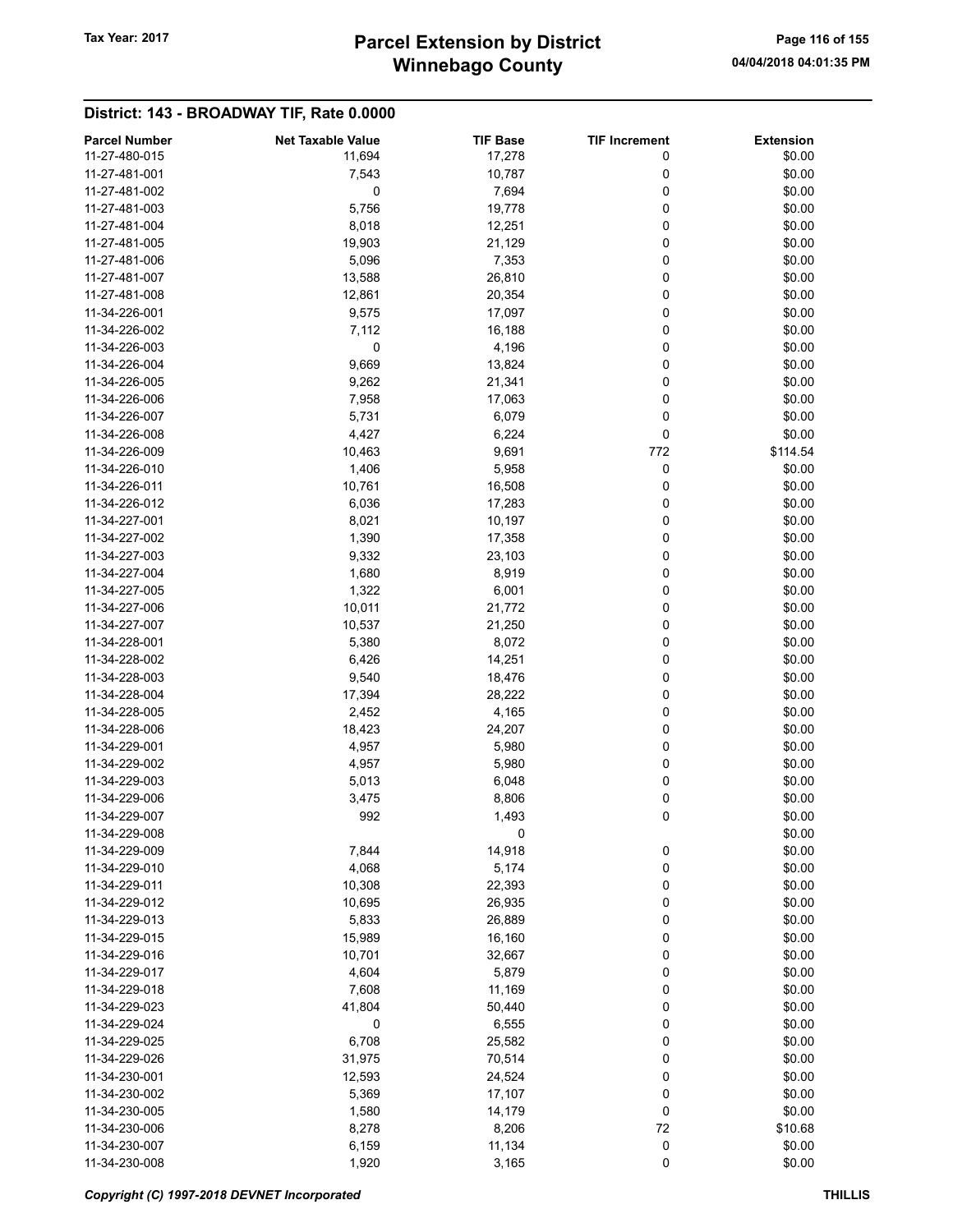# Winnebago County Tax Year: 2017 **Parcel Extension by District** Page 117 of 155

| <b>Parcel Number</b> | <b>Net Taxable Value</b> | <b>TIF Base</b> | <b>TIF Increment</b> | <b>Extension</b> |
|----------------------|--------------------------|-----------------|----------------------|------------------|
| 11-34-230-009        | 1,920                    | 3,165           | 0                    | \$0.00           |
| 11-34-230-010        | 1,921                    | 3,165           | 0                    | \$0.00           |
| 11-34-230-011        | 1,919                    | 3,165           | 0                    | \$0.00           |
| 11-34-230-012        | 10,731                   | 20,853          | 0                    | \$0.00           |
| 11-34-230-013        | 10,524                   | 20,450          | 0                    | \$0.00           |
|                      |                          |                 |                      |                  |
| 11-34-230-014        | 5,496                    | 6,253           | 0                    | \$0.00           |
| 11-34-230-015        | 1,365                    | 10,185          | 0                    | \$0.00           |
| 11-34-231-001        | 8,693                    | 18,559          | 0                    | \$0.00           |
| 11-34-231-002        | 7,098                    | 15,830          | 0                    | \$0.00           |
| 11-34-231-003        | 10,736                   | 18,869          | 0                    | \$0.00           |
| 11-34-231-004        | 6,786                    | 10,915          | 0                    | \$0.00           |
| 11-34-231-005        | 11,702                   | 12,932          | 0                    | \$0.00           |
| 11-34-231-006        | 15,027                   | 22,198          | 0                    | \$0.00           |
| 11-34-231-007        | 8,167                    | 24,016          | 0                    | \$0.00           |
| 11-34-231-008        | 6,147                    | 8,003           | 0                    | \$0.00           |
| 11-34-231-009        | 12,674                   | 24,575          | 0                    | \$0.00           |
| 11-34-231-010        | 20,152                   | 32,840          | 0                    | \$0.00           |
| 11-34-232-001        | 9,851                    | 10,251          | 0                    | \$0.00           |
| 11-34-232-002        | 45,323                   | 54,684          | 0                    | \$0.00           |
| 11-34-232-010        |                          |                 |                      |                  |
|                      | 13,926                   | 14,053          | 0                    | \$0.00           |
| 11-34-232-011        | 1,176                    | 1,419           | 0                    | \$0.00           |
| 11-34-276-003        | 61,145                   | 0               | 61,145               | \$9,071.66       |
| 11-35-101-001        | 3,146                    | 14,414          | 0                    | \$0.00           |
| 11-35-101-002        | 8,541                    | 13,261          | 0                    | \$0.00           |
| 11-35-101-003        | 1,341                    | 8,113           | 0                    | \$0.00           |
| 11-35-101-004        | 16,697                   | 15,932          | 765                  | \$113.50         |
| 11-35-101-005        | 7,903                    | 15,038          | 0                    | \$0.00           |
| 11-35-101-006        | 5,865                    | 20,706          | 0                    | \$0.00           |
| 11-35-101-007        | 16,043                   | 20,789          | 0                    | \$0.00           |
| 11-35-102-001        |                          | 0               |                      | \$0.00           |
| 11-35-102-002        |                          | 0               |                      | \$0.00           |
| 11-35-102-003        | 6,753                    | 8,154           | 0                    | \$0.00           |
| 11-35-102-004        | 7,553                    | 14,214          | 0                    | \$0.00           |
| 11-35-102-005        |                          | 0               |                      | \$0.00           |
| 11-35-102-006        | 10,238                   | 19,774          | 0                    | \$0.00           |
| 11-35-102-007        | 9,433                    | 18,916          | 0                    | \$0.00           |
| 11-35-102-008        |                          |                 |                      |                  |
|                      |                          | 0               |                      | \$0.00           |
| 11-35-103-001        |                          | 0               |                      | \$0.00           |
| 11-35-103-002        | 7,372                    | 8,893           | 0                    | \$0.00           |
| 11-35-103-003        |                          | 0               |                      | \$0.00           |
| 11-35-104-001        | 10,914                   | 14,623          | 0                    | \$0.00           |
| 11-35-104-002        | 32,810                   | 39,587          | 0                    | \$0.00           |
| 11-35-104-003        | 32,810                   | 39,587          | 0                    | \$0.00           |
| 11-35-104-004        | 16,463                   | 19,862          | 0                    | \$0.00           |
| 11-35-104-005        | 1,593                    | 1,920           | 0                    | \$0.00           |
| 11-35-126-002        | 10,529                   | 21,773          | 0                    | \$0.00           |
| 11-35-126-003        | 637                      | 768             | 0                    | \$0.00           |
| 11-35-126-004        | 13,991                   | 25,397          | 0                    | \$0.00           |
| 11-35-127-001        | 13,921                   | 16,892          | 0                    | \$0.00           |
| 11-35-128-001        | 4,029                    | 4,860           | 0                    | \$0.00           |
| 11-35-128-003        | 11,633                   | 24,568          | $\mathbf 0$          | \$0.00           |
| 11-35-128-016        | 8,370                    | 19,188          | 0                    | \$0.00           |
| 11-35-128-017        |                          |                 | 0                    | \$0.00           |
|                      | 191,370                  | 230,879         |                      |                  |
| 11-35-128-018        | 2,440                    | 10,869          | 0                    | \$0.00           |
| 11-35-128-019        | 41,955                   | 53,130          | 0                    | \$0.00           |
| 11-35-128-020        | 1,745                    | 16,247          | 0                    | \$0.00           |
| 11-35-128-021        | 28,060                   | 34,954          | 0                    | \$0.00           |
| 11-35-128-022        | 9,333                    | 27,426          | 0                    | \$0.00           |
| 11-35-128-023        | 13,874                   | 25,519          | $\pmb{0}$            | \$0.00           |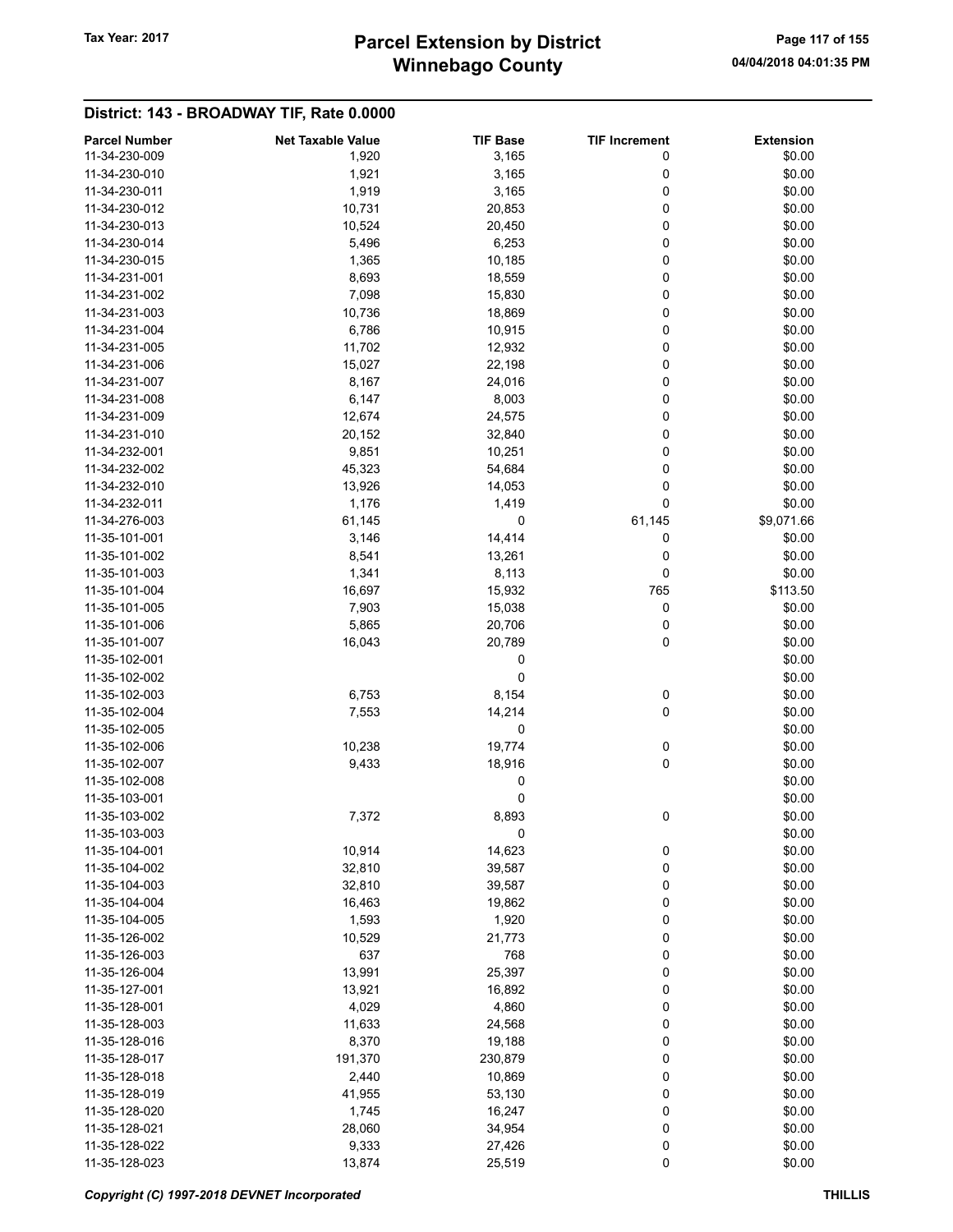# Winnebago County Tax Year: 2017 **Parcel Extension by District** Page 118 of 155

|                      |                          |                 | <b>TIF Increment</b> |                  |
|----------------------|--------------------------|-----------------|----------------------|------------------|
| <b>Parcel Number</b> | <b>Net Taxable Value</b> | <b>TIF Base</b> |                      | <b>Extension</b> |
| 11-35-201-005        | 117,786                  | 126,024         | 0                    | \$0.00           |
| 11-35-201-006        | 20,782                   | 32,538          | 0                    | \$0.00           |
| 11-35-201-007        | 20,782                   | 32,423          | 0                    | \$0.00           |
| 11-35-201-008        | 17,474                   | 23,849          | 0                    | \$0.00           |
| 11-35-201-009        | 11,709                   | 31,575          | 0                    | \$0.00           |
| 11-35-201-012        | 7,518                    | 9,673           | 0                    | \$0.00           |
| 11-35-201-013        | 70,990                   | 90,908          | 0                    | \$0.00           |
| 11-35-201-014        | 16,835                   | 21,083          | 0                    | \$0.00           |
| 11-35-201-015        |                          | 23,022          |                      | \$0.00           |
| 11-35-201-016        | 38,510                   | 52,455          | 0                    | \$0.00           |
| 11-35-201-017        | 547                      | 530             | 17                   | \$2.52           |
| 11-35-202-001        | 44,222                   | 54,834          | 0                    | \$0.00           |
|                      |                          |                 |                      |                  |
| 11-35-202-002        | 33,010                   | 40,703          | 0                    | \$0.00           |
| 11-35-202-003        | 3,279                    | 12,622          | 0                    | \$0.00           |
| 11-35-202-004        | 713                      | 965             | 0                    | \$0.00           |
| 11-35-202-005        | 9,610                    | 21,871          | 0                    | \$0.00           |
| 11-35-202-006        | 8,100                    | 16,756          | 0                    | \$0.00           |
| 11-35-202-007        | 20,782                   | 31,853          | 0                    | \$0.00           |
| 11-35-202-008        | 8,193                    | 18,631          | 0                    | \$0.00           |
| 11-35-202-009        | 12,228                   | 5,969           | 6,259                | \$928.60         |
| 11-35-202-010        | 13,612                   | 16,889          | 0                    | \$0.00           |
| 11-35-202-011        | 1,570                    | 2,372           | 0                    | \$0.00           |
| 11-35-202-012        | 10,190                   | 23,442          | 0                    | \$0.00           |
| 11-35-202-013        |                          |                 | 0                    |                  |
|                      | 11,138                   | 14,763          |                      | \$0.00           |
| 11-35-202-014        | 11,644                   | 23,306          | 0                    | \$0.00           |
| 11-35-202-015        | 6,391                    | 17,384          | 0                    | \$0.00           |
| 11-35-202-016        | 9,564                    | 22,858          | 0                    | \$0.00           |
| 11-35-202-017        | 12,471                   | 28,492          | 0                    | \$0.00           |
| 11-35-203-001        | 18,204                   | 25,092          | 0                    | \$0.00           |
| 11-35-203-002        | 5,434                    | 20,746          | 0                    | \$0.00           |
| 11-35-203-003        | 8,274                    | 18,202          | 0                    | \$0.00           |
| 11-35-203-004        | 8,123                    | 22,672          | 0                    | \$0.00           |
| 11-35-203-005        | 4,366                    | 11,286          | 0                    | \$0.00           |
| 11-35-203-006        | 2,118                    | 17,007          | 0                    | \$0.00           |
| 11-35-203-007        | 8,770                    | 17,064          | 0                    | \$0.00           |
| 11-35-203-010        | 10,191                   | 16,464          | 0                    | \$0.00           |
|                      |                          |                 | 0                    |                  |
| 11-35-203-011        | 9,192                    | 25,105          |                      | \$0.00           |
| 11-35-203-012        | 10,276                   | 26,102          | 0                    | \$0.00           |
| 11-35-203-013        | 9,320                    | 17,036          | 0                    | \$0.00           |
| 11-35-203-014        | 8,100                    | 16,432          | 0                    | \$0.00           |
| 11-35-203-015        | 11,872                   | 21,055          | 0                    | \$0.00           |
| 11-35-203-016        | 10,467                   | 28,220          | 0                    | \$0.00           |
| 11-35-203-017        | 9,690                    | 20,967          | 0                    | \$0.00           |
| 11-35-203-018        | 3,567                    | 23,131          | 0                    | \$0.00           |
| 11-35-203-019        | 0                        | 16,568          | 0                    | \$0.00           |
| 11-35-203-020        | 3,738                    | 19,798          | 0                    | \$0.00           |
| 11-35-226-001        | 42,086                   | 57,142          | 0                    | \$0.00           |
| 11-35-226-002        | 9,770                    | 22,328          | 0                    | \$0.00           |
| 11-35-226-003        | 8,947                    | 21,677          | 0                    | \$0.00           |
| 11-35-226-004        | 7,243                    | 17,591          | 0                    | \$0.00           |
| 11-35-226-005        |                          |                 |                      |                  |
|                      | 1,916                    | 30,047          | 0                    | \$0.00           |
| 11-35-226-006        | 3,207                    | 4,453           | 0                    | \$0.00           |
| 11-35-226-007        | 3,057                    | 19,352          | 0                    | \$0.00           |
| 11-35-226-008        | 2,424                    | 24,106          | 0                    | \$0.00           |
| 11-35-226-009        | 8,973                    | 16,728          | 0                    | \$0.00           |
| 11-35-226-010        | 7,050                    | 11,182          | 0                    | \$0.00           |
| 11-35-226-011        | 17,323                   | 33,487          | 0                    | \$0.00           |
| 11-35-226-012        | 20,427                   | 25,125          | 0                    | \$0.00           |
| 11-35-226-013        | 29,110                   | 35,545          | 0                    | \$0.00           |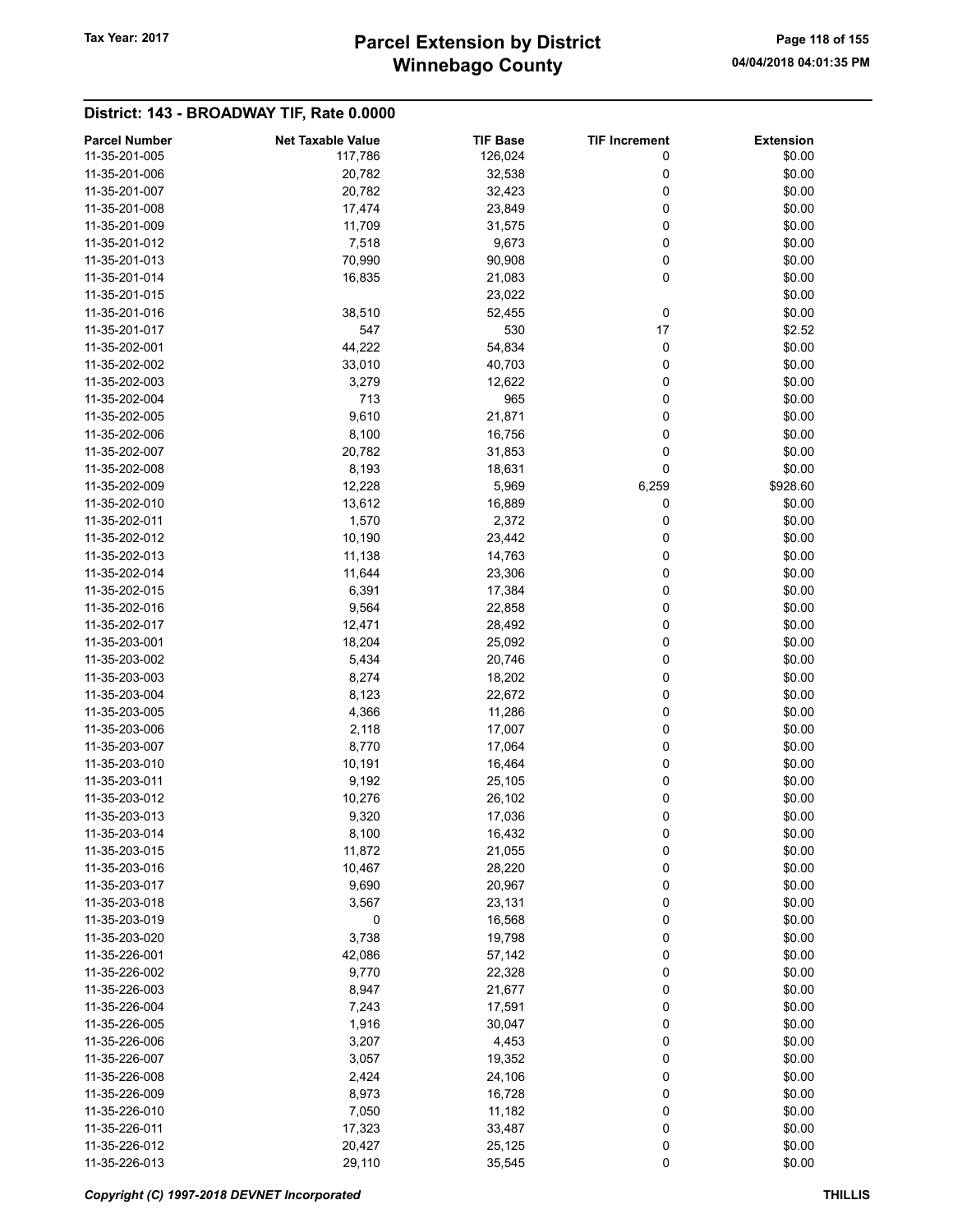# Winnebago County Tax Year: 2017 **Parcel Extension by District** Page 119 of 155

| <b>Parcel Number</b> | <b>Net Taxable Value</b> | <b>TIF Base</b> | <b>TIF Increment</b> | <b>Extension</b> |
|----------------------|--------------------------|-----------------|----------------------|------------------|
| 11-35-226-014        |                          | 14,901          |                      | \$0.00           |
| 11-35-226-015        |                          | 13,951          |                      | \$0.00           |
| 11-35-226-018        | 6,751                    | 15,890          | 0                    | \$0.00           |
| 11-35-226-019        | 7,566                    | 21,395          | 0                    | \$0.00           |
| 11-35-226-020        | 23,609                   | 29,867          | 0                    | \$0.00           |
| 11-35-227-001        | 20,248                   | 34,040          | 0                    | \$0.00           |
| 11-35-227-002        |                          | 0               |                      | \$0.00           |
| 11-35-227-003        | 8,289                    | 10,669          | 0                    | \$0.00           |
| 11-35-227-004        | 26,088                   | 34,282          | 0                    | \$0.00           |
| 11-35-227-005        | 13,587                   | 27,981          | 0                    | \$0.00           |
| 11-35-227-006        | 78,901                   | 96,367          | 0                    | \$0.00           |
| 11-35-227-007        | 10,087                   | 26,241          | 0                    | \$0.00           |
| 11-35-227-008        | 17,948                   | 21,366          | 0                    | \$0.00           |
| 11-35-227-009        | 36,439                   | 49,339          | 0                    | \$0.00           |
| 11-35-227-010        | 23,253                   | 28,531          | 0                    | \$0.00           |
| 11-35-227-011        | 41,477                   | 51,419          | 0                    | \$0.00           |
| 11-35-227-012        | 40,610                   | 48,998          | 0                    | \$0.00           |
| 11-35-227-013        | 115,079                  | 138,850         | 0                    | \$0.00           |
| 11-35-227-014        | 6,899                    | 8,323           | 0                    | \$0.00           |
| 11-35-227-015        | 11,529                   | 25,473          | 0                    | \$0.00           |
| 11-35-227-016        | 3,285                    | 7,355           | 0                    | \$0.00           |
| 11-35-227-017        | 8,274                    | 18,184          | 0                    | \$0.00           |
| 11-35-227-018        | 7,855                    | 17,241          | 0                    | \$0.00           |
| 11-35-228-001        | 20,000                   | 29,760          | 0                    | \$0.00           |
| 11-35-228-007        | 7,305                    | 9,037           | 0                    | \$0.00           |
| 11-35-228-008        | 11,032                   | 13,471          | 0                    | \$0.00           |
| 11-35-228-009        | 5,296                    | 7,566           | 0                    | \$0.00           |
| 11-35-228-011        | 9,565                    | 12,862          | 0                    | \$0.00           |
| 11-35-228-015        | 9,280                    | 12,604          | 0                    | \$0.00           |
| 11-35-228-016        | 9,280                    | 12,604          | 0                    | \$0.00           |
| 11-35-228-019        | 5,673                    | 6,845           | 0                    | \$0.00           |
| 11-35-228-020        | 0                        | 22,514          | 0                    | \$0.00           |
| 11-35-228-021        | 10,401                   | 16,562          | 0                    | \$0.00           |
| 11-35-228-022        | 7,810                    | 12,814          | 0                    | \$0.00           |
| 11-35-228-023        | 9,262                    | 20,735          | 0                    | \$0.00           |
| 11-35-228-024        | 17,586                   | 38,495          | 0                    | \$0.00           |
| 11-35-228-040        | 87,163                   | 108,710         | 0                    | \$0.00           |
| 11-35-228-042        | 1,099                    | 1,414           | 0                    | \$0.00           |
| 11-35-228-043        | 4,099                    | 29,528          | 0                    | \$0.00           |
| 11-35-228-045        |                          | 0               |                      | \$0.00           |
| 11-35-228-047        | 4,493                    | 21,000          | 0                    | \$0.00           |
| 11-35-228-048        | 49,691                   | 105,764         | 0                    | \$0.00           |
| 11-36-101-001        | 2,169                    | 2,780           | 0                    | \$0.00           |
| 11-36-101-002        | 2,400                    | 3,059           | 0                    | \$0.00           |
| 11-36-101-003        | 4,982                    | 6,339           | 0                    | \$0.00           |
| 11-36-101-004        | 4,741                    | 7,746           | 0                    | \$0.00           |
| 11-36-101-005        | 20,613                   | 23,099          | 0                    | \$0.00           |
| 11-36-101-006        | 16,476                   | 22,397          | 0                    | \$0.00           |
| 11-36-101-007        | 10,404                   | 5,111           | 5,293                | \$785.30         |
| 11-36-101-008        | 12,346                   | 15,074          | 0                    | \$0.00           |
| 11-36-101-009        | 36,194                   | 44,842          | 0                    | \$0.00           |
| 11-36-101-010        | 21,466                   | 45,521          | 0                    | \$0.00           |
| 11-36-101-011        | 21,456                   | 43,393          | 0                    | \$0.00           |
| 11-36-101-012        | 23,808                   | 68,426          | 0                    | \$0.00           |
| 11-36-101-017        | 13,595                   | 28,430          | 0                    | \$0.00           |
| 11-36-101-018        | 13,452                   | 33,058          | 0                    | \$0.00           |
| 11-36-101-019        | 11,155                   | 22,371          | 0                    | \$0.00           |
| 11-36-101-020        | 16,412                   | 33,875          | 0                    | \$0.00           |
| 11-36-101-021        | 4,000                    | 15,309          | 0                    | \$0.00           |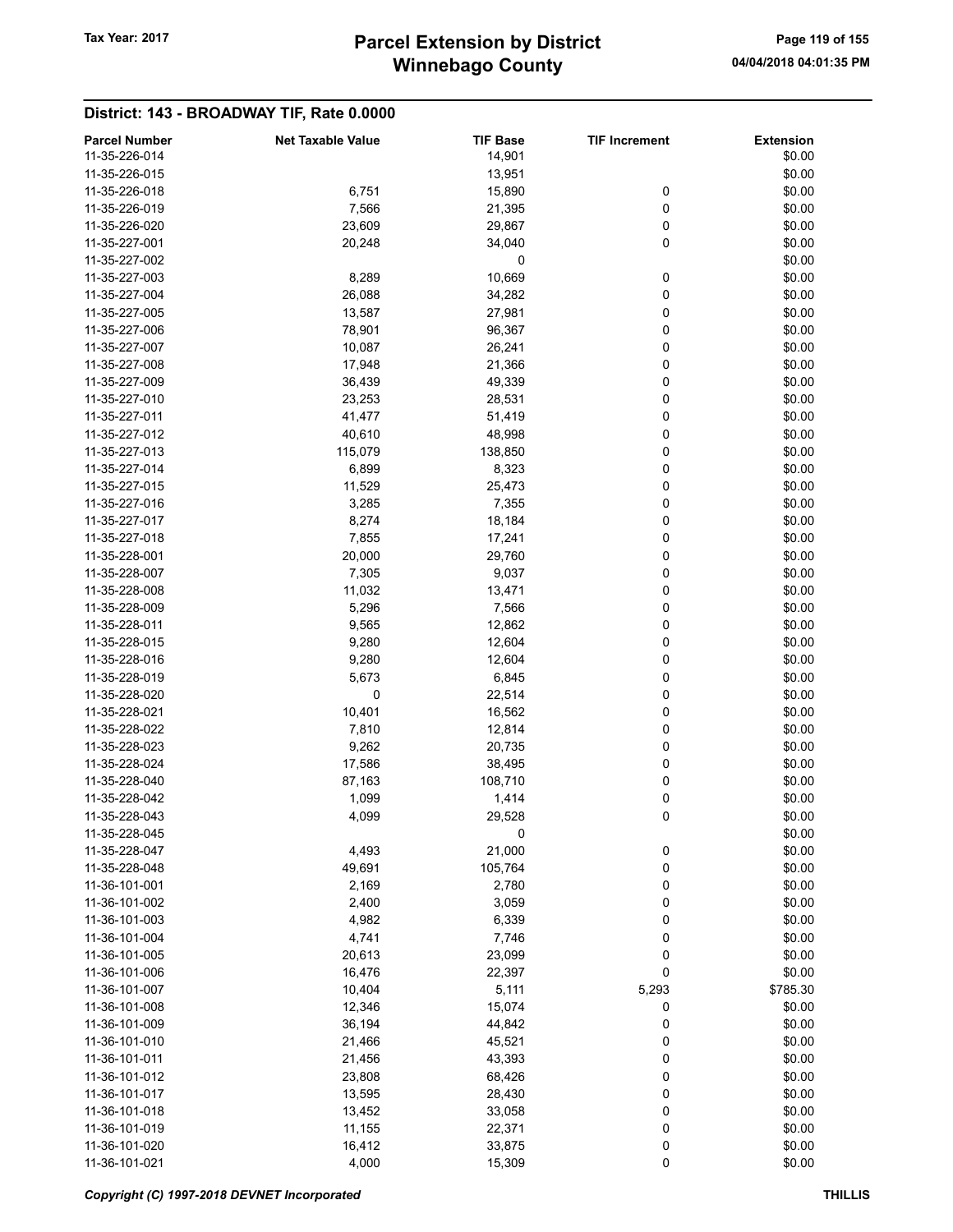# Winnebago County Tax Year: 2017 **Parcel Extension by District** Page 120 of 155

| <b>Parcel Number</b> | <b>Net Taxable Value</b> | <b>TIF Base</b> | <b>TIF Increment</b> | <b>Extension</b> |
|----------------------|--------------------------|-----------------|----------------------|------------------|
| 11-36-101-023        | 9,481                    | 19,605          | 0                    | \$0.00           |
| 11-36-102-001        | 20,148                   | 25,043          | 0                    | \$0.00           |
| 11-36-102-002        | 6,250                    | 7,892           | 0                    | \$0.00           |
| 11-36-102-003        | 7,622                    | 9,510           | 0                    | \$0.00           |
| 11-36-102-004        | 10,884                   | 13,914          | 0                    | \$0.00           |
| 11-36-102-005        | 7,995                    | 7,180           | 815                  | \$120.92         |
| 11-36-102-008        | 11,000                   | 13,660          | 0                    | \$0.00           |
| 11-36-102-009        | 15,119                   | 21,032          | 0                    | \$0.00           |
| 11-36-102-010        |                          |                 | 0                    | \$0.00           |
| 11-36-102-011        | 20,380<br>5,540          | 32,029          |                      |                  |
|                      |                          | 23,166          | 0                    | \$0.00           |
| 11-36-102-012        | 7,344                    | 12,294          | 0                    | \$0.00           |
| 11-36-102-013        | 28,893                   | 45,301          | 0                    | \$0.00           |
| 11-36-102-014        | 8,472                    | 18,610          | 0                    | \$0.00           |
| 11-36-102-015        |                          | 0               |                      | \$0.00           |
| 11-36-102-016        | 9,527                    | 21,232          | 0                    | \$0.00           |
| 11-36-102-017        | 243                      | 10,500          | 0                    | \$0.00           |
| 11-36-102-018        | 11,591                   | 14,731          | 0                    | \$0.00           |
| 11-36-102-019        | 11,319                   | 31,931          | 0                    | \$0.00           |
| 11-36-102-020        | 8,832                    | 20,753          | 0                    | \$0.00           |
| 11-36-102-021        | 10,296                   | 14,611          | 0                    | \$0.00           |
| 11-36-102-022        | 10,313                   | 24,680          | 0                    | \$0.00           |
| 11-36-102-023        | 20,045                   | 24,980          | 0                    | \$0.00           |
| 11-36-103-001        |                          | 0               |                      | \$0.00           |
| 11-36-103-002        | 1,302                    | 1,676           | 0                    | \$0.00           |
| 11-36-103-003        | 11,636                   | 14,231          | 0                    | \$0.00           |
| 11-36-103-004        | 2,893                    | 3,691           | 0                    | \$0.00           |
| 11-36-103-005        | 2,997                    | 3,887           | 0                    | \$0.00           |
| 11-36-103-006        | 9,012                    | 20,917          | 0                    | \$0.00           |
| 11-36-103-007        | 5,333                    | 20,225          | 0                    | \$0.00           |
| 11-36-103-008        | 6,937                    | 19,950          | 0                    | \$0.00           |
| 11-36-103-009        | 6,115                    | 17,268          | 0                    | \$0.00           |
| 11-36-103-010        | 6,508                    | 13,535          | 0                    | \$0.00           |
| 11-36-103-011        | 9,212                    | 14,998          | 0                    | \$0.00           |
| 11-36-103-014        |                          | 0               |                      | \$0.00           |
| 11-36-103-015        | 1,152                    | 12,032          | 0                    | \$0.00           |
| 11-36-103-016        | 5,950                    | 13,240          | 0                    | \$0.00           |
| 11-36-103-017        | 7,379                    | 13,486          | 0                    | \$0.00           |
| 11-36-103-018        | 1,537                    | 1,978           | 0                    | \$0.00           |
| 11-36-103-019        | 4,416                    | 4,995           | 0                    | \$0.00           |
| 11-36-104-001        | 0                        | 0               |                      | \$0.00           |
| 11-36-104-002        |                          | 32,580          | 0                    |                  |
| 11-36-104-003        | 26,557                   |                 | 0                    | \$0.00           |
|                      | 0                        | 0               | 0                    | \$0.00           |
| 11-36-104-005        | 7,254                    | 9,336           | 0                    | \$0.00           |
| 11-36-104-006        | 14,528                   | 17,528          | 0                    | \$0.00           |
| 11-36-104-007        | 28,192                   | 29,854          | 0                    | \$0.00           |
| 11-36-104-008        | 173                      | 261             | 0                    | \$0.00           |
| 11-36-104-009        | 6,775                    | 15,908          | 0                    | \$0.00           |
| 11-36-104-010        | 23,981                   | 42,909          | 0                    | \$0.00           |
| 11-36-104-011        |                          | 0               |                      | \$0.00           |
| 11-36-104-012        | 35,406                   | 43,752          | 0                    | \$0.00           |
| 11-36-126-002        | 12,414                   | 22,918          | 0                    | \$0.00           |
| 11-36-126-003        | 8,666                    | 21,256          | 0                    | \$0.00           |
| 11-36-126-004        | 7,670                    | 17,184          | 0                    | \$0.00           |
| 11-36-126-005        | 13,174                   | 32,688          | 0                    | \$0.00           |
| 11-36-126-006        | 13,624                   | 33,313          | 0                    | \$0.00           |
| 11-36-126-007        | 8,323                    | 32,407          | 0                    | \$0.00           |
| 11-36-126-008        | 12,274                   | 25,771          | 0                    | \$0.00           |
| 11-36-126-009        | 17,891                   | 31,208          | 0                    | \$0.00           |
| 11-36-126-010        |                          | 0               |                      | \$0.00           |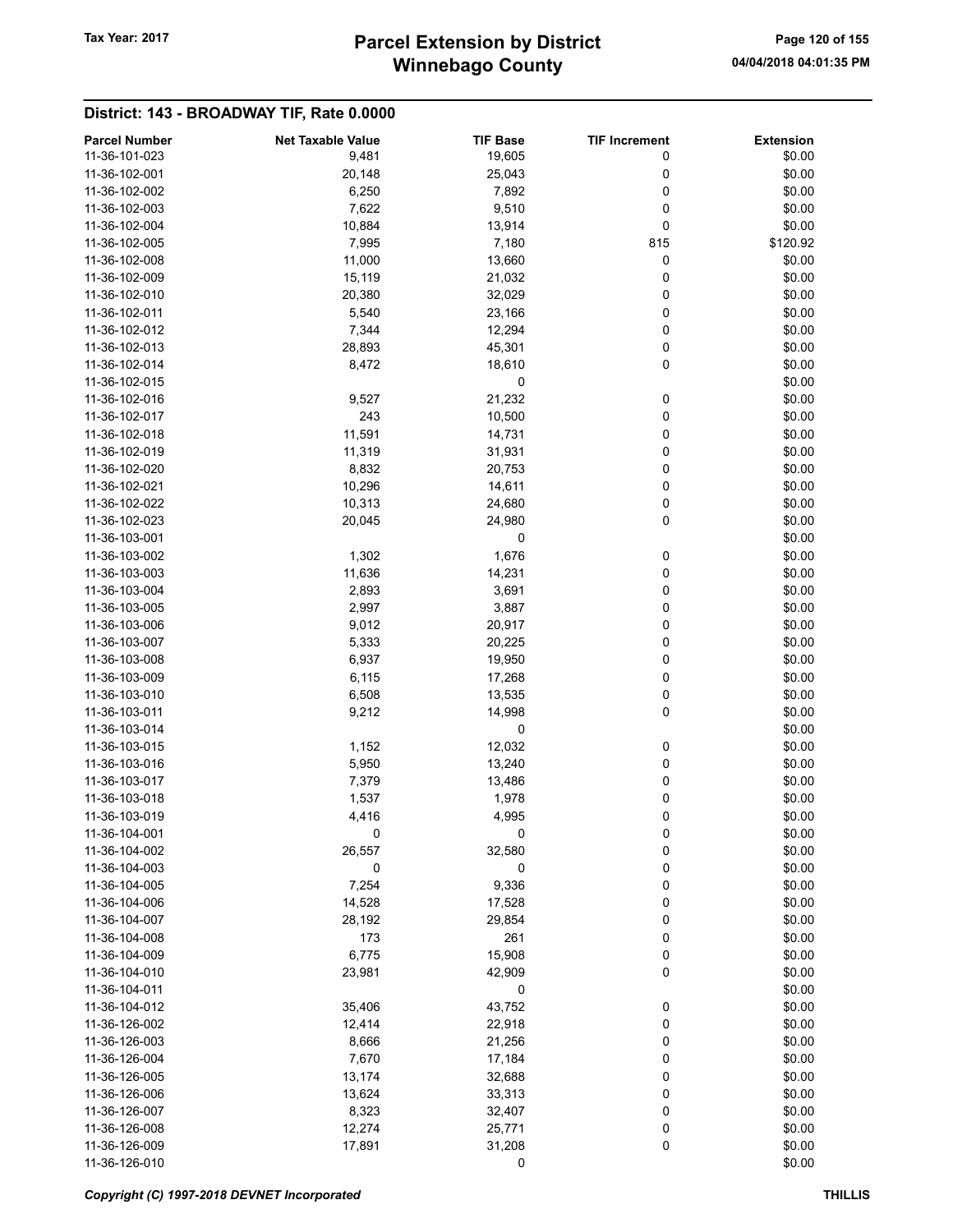# Winnebago County Tax Year: 2017 **Parcel Extension by District** Page 121 of 155

| <b>Parcel Number</b> | <b>Net Taxable Value</b> | <b>TIF Base</b> | <b>TIF Increment</b> | <b>Extension</b> |
|----------------------|--------------------------|-----------------|----------------------|------------------|
| 11-36-126-011        | 9,162                    | 21,103          | 0                    | \$0.00           |
| 11-36-126-012        | 14,729                   | 15,684          | 0                    | \$0.00           |
| 11-36-126-013        | 20,782                   | 38,877          | 0                    | \$0.00           |
| 11-36-126-014        | 29,945                   | 43,330          | 0                    | \$0.00           |
| 11-36-126-015        | 10,924                   | 30,556          | 0                    | \$0.00           |
| 11-36-126-016        | 34,713                   | 43,435          | 0                    | \$0.00           |
| 11-36-127-001        | 11,236                   | 14,049          | 0                    | \$0.00           |
| 11-36-127-002        | 9,871                    | 12,106          | 0                    | \$0.00           |
| 11-36-127-003        |                          |                 | 0                    | \$0.00           |
|                      | 23,830                   | 29,444          |                      |                  |
| 11-36-127-004        | 11,503                   | 23,261          | 0                    | \$0.00           |
| 11-36-127-005        | 20,740                   | 41,864          | 0                    | \$0.00           |
| 11-36-127-006        | 12,136                   | 31,197          | 0                    | \$0.00           |
| 11-36-127-007        | 11,027                   | 21,768          | 0                    | \$0.00           |
| 11-36-127-008        | 13,252                   | 28,136          | 0                    | \$0.00           |
| 11-36-127-009        | 15,245                   | 21,129          | 0                    | \$0.00           |
| 11-36-127-010        | 13,992                   | 19,449          | 0                    | \$0.00           |
| 11-36-127-011        | 14,323                   | 30,083          | 0                    | \$0.00           |
| 11-36-127-012        | 23,980                   | 47,003          | 0                    | \$0.00           |
| 11-36-127-013        | 18,683                   | 46,305          | 0                    | \$0.00           |
| 11-36-127-014        | 14,821                   | 25,721          | 0                    | \$0.00           |
| 11-36-127-015        | 11,694                   | 24,338          | 0                    | \$0.00           |
| 11-36-127-016        | 9,282                    | 21,660          | 0                    | \$0.00           |
| 11-36-127-017        | 7,403                    | 19,275          | 0                    | \$0.00           |
| 11-36-127-018        | 7,952                    | 17,148          | 0                    | \$0.00           |
| 11-36-127-019        | 7,158                    | 14,668          | 0                    | \$0.00           |
| 11-36-128-002        | 1,822                    | 2,200           | 0                    | \$0.00           |
| 11-36-128-003        | 66,914                   | 68,493          | 0                    | \$0.00           |
| 11-36-128-006        | 13,225                   | 17,395          | 0                    | \$0.00           |
| 11-36-128-008        |                          |                 |                      | \$0.00           |
|                      | 52,362                   | 63,178          | 0                    |                  |
| 11-36-131-001        | 17,739                   | 26,420          | 0                    | \$0.00           |
| 11-36-131-002        | 16,485                   | 27,458          | 0                    | \$0.00           |
| 11-36-131-003        | 12,907                   | 23,932          | 0                    | \$0.00           |
| 11-36-131-004        | 9,467                    | 21,493          | 0                    | \$0.00           |
| 11-36-131-005        | 12,539                   | 21,911          | 0                    | \$0.00           |
| 11-36-131-006        | 28,139                   | 29,281          | 0                    | \$0.00           |
| 11-36-201-004        | 4,239                    | 4,239           | 0                    | \$0.00           |
| 11-36-201-005        | 7,904                    | 19,961          | 0                    | \$0.00           |
| 11-36-202-001        | 3,833                    | 4,624           | 0                    | \$0.00           |
| 11-36-202-002        | 11,135                   | 24,673          | 0                    | \$0.00           |
| 11-36-202-003        | 9,332                    | 17,719          | 0                    | \$0.00           |
| 11-36-202-004        | 28,775                   | 47,228          | 0                    | \$0.00           |
| 11-36-202-005        | 28,775                   | 51,589          | $\pmb{0}$            | \$0.00           |
| 11-36-202-006        | 12,509                   | 20,341          | 0                    | \$0.00           |
| 11-36-202-007        | 9,590                    | 20,189          | 0                    | \$0.00           |
| 11-36-202-008        | 8,600                    | 14,783          | 0                    | \$0.00           |
| 11-36-202-009        | 50,361                   | 60,764          | 0                    | \$0.00           |
| 11-36-202-010        | 6,962                    | 8,399           | 0                    | \$0.00           |
| 11-36-202-011        | 8,153                    | 20,970          | 0                    | \$0.00           |
| 11-36-202-012        | 8,134                    | 9,500           | 0                    | \$0.00           |
| 11-36-202-013        |                          |                 | 0                    | \$0.00           |
|                      | 9,126                    | 20,840          |                      |                  |
| 11-36-202-014        | 5,775                    | 8,580           | 0                    | \$0.00           |
| 11-36-203-004        | 1,768                    | 18,291          | 0                    | \$0.00           |
| 11-36-203-005        | 7,065                    | 14,318          | 0                    | \$0.00           |
| 11-36-203-006        | 7,657                    | 21,381          | 0                    | \$0.00           |
| 11-36-203-007        | 6,566                    | 16,947          | 0                    | \$0.00           |
| 11-36-203-008        | 14,096                   | 23,996          | 0                    | \$0.00           |
| 11-36-203-009        | 8,693                    | 19,449          | 0                    | \$0.00           |
| 11-36-203-010        | 7,810                    | 20,270          | 0                    | \$0.00           |
| 11-36-203-011        | 7,813                    | 20,059          | $\pmb{0}$            | \$0.00           |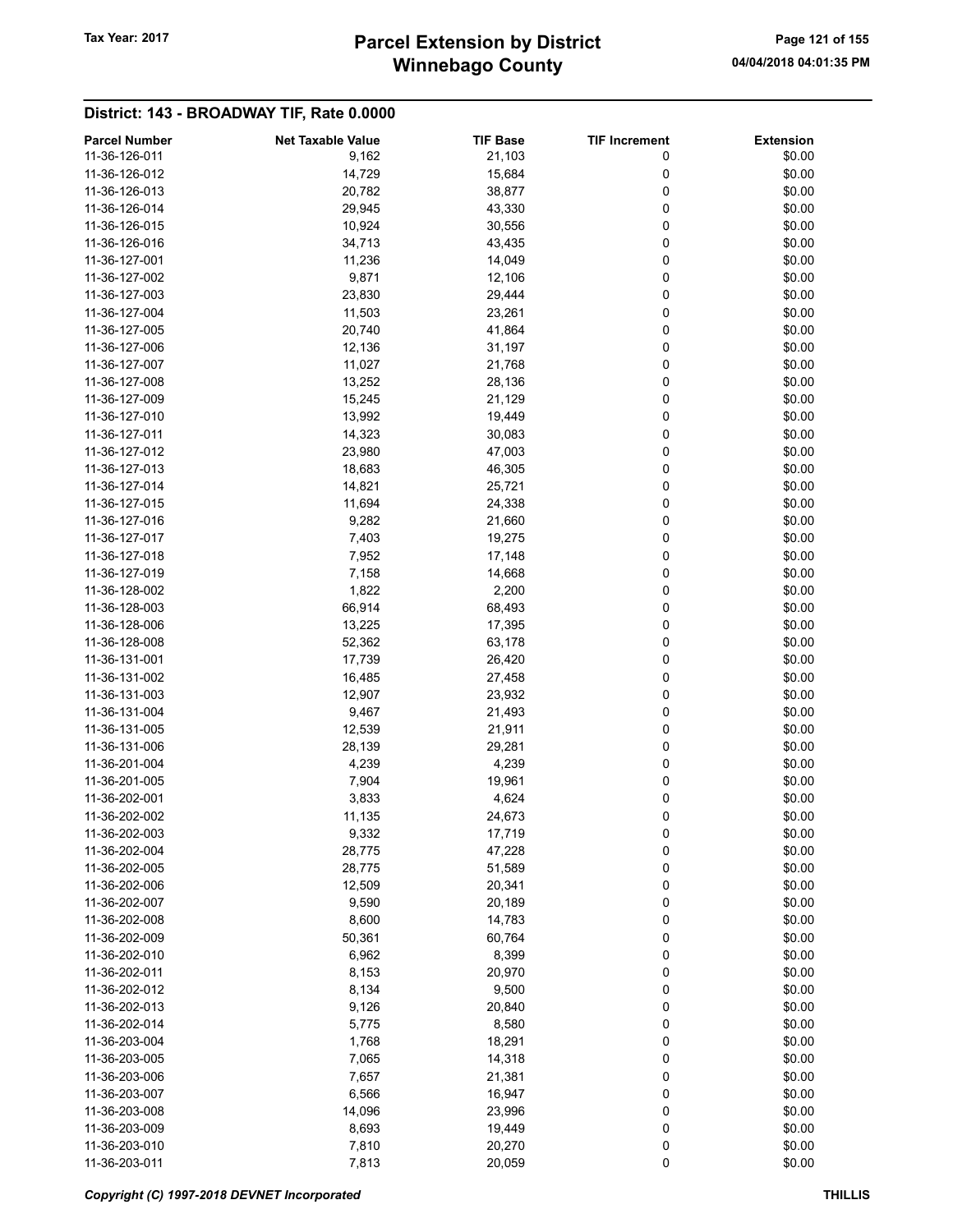# Winnebago County Tax Year: 2017 **Parcel Extension by District** Page 122 of 155

## District: 143 - BROADWAY TIF, Rate 0.0000

| <b>Parcel Number</b> | <b>Net Taxable Value</b> | <b>TIF Base</b> | <b>TIF Increment</b> | <b>Extension</b> |
|----------------------|--------------------------|-----------------|----------------------|------------------|
| 11-36-203-012        | 40.268                   | 53.985          |                      | \$0.00           |
| 11-36-204-004        | 8.308                    | 13.571          |                      | \$0.00           |
| 11-36-204-005        | 11.698                   | 14.115          |                      | \$0.00           |
| Totals for 143       | 11.411.777               | 19.647.900      | 409.890              | \$60,812.60      |
|                      |                          |                 |                      | 918 Parcels      |

| <b>Parcel Number</b> | <b>Net Taxable Value</b> | <b>TIF Base</b> | <b>TIF Increment</b> | <b>Extension</b> |
|----------------------|--------------------------|-----------------|----------------------|------------------|
| 11-23-251-005        | 53,601                   | 64,673          | 0                    | \$0.00           |
| 11-23-251-008        | 3,130                    | 3,776           | 0                    | \$0.00           |
| 11-23-251-009        | 3,077                    | 3,711           | 0                    | \$0.00           |
| 11-23-251-010        | 63,209                   | 76,267          | 0                    | \$0.00           |
| 11-23-251-011        | 79,741                   | 113,732         | 0                    | \$0.00           |
| 11-23-251-012        | 140,829                  | 169,919         | 0                    | \$0.00           |
| 11-23-251-013        | 9,198                    | 18,432          | 0                    | \$0.00           |
| 11-23-252-001        | 97,429                   | 117,554         | 0                    | \$0.00           |
| 11-23-252-002        | 1,778                    | 2,145           | 0                    | \$0.00           |
| 11-23-252-003        | 1,669                    | 2,015           | 0                    | \$0.00           |
| 11-23-252-004        | 1,777                    | 2,145           | 0                    | \$0.00           |
| 11-23-252-005        | 10,674                   | 25,198          | 0                    | \$0.00           |
| 11-23-253-001        | 6,636                    | 17,599          | 0                    | \$0.00           |
| 11-23-253-002        | 71,218                   | 85,929          | 0                    | \$0.00           |
| 11-23-253-003        | 42,182                   | 50,895          | 0                    | \$0.00           |
| 11-23-253-004        | 25,000                   | 52,707          | 0                    | \$0.00           |
|                      |                          |                 |                      |                  |
| 11-23-253-005        | 2,074                    | 2,501           | 0                    | \$0.00           |
| 11-23-253-006        | 9,574                    | 11,439          | 0                    | \$0.00           |
| 11-23-253-007        | 137,059                  | 165,365         | 0                    | \$0.00           |
| 11-23-253-008        | 31,250                   | 62,380          | 0                    | \$0.00           |
| 11-23-253-011        | 14,211                   | 18,012          | 0                    | \$0.00           |
| 11-23-253-012        | 13,338                   | 20,612          | 0                    | \$0.00           |
| 11-23-253-013        | 11,386                   | 20,785          | 0                    | \$0.00           |
| 11-23-253-037        | 0                        | 18,020          | 0                    | \$0.00           |
| 11-23-276-001        | 55,188                   | 66,589          | 0                    | \$0.00           |
| 11-23-276-002        | 60,711                   | 82,812          | 0                    | \$0.00           |
| 11-23-276-003        | 37,309                   | 45,017          | 0                    | \$0.00           |
| 11-23-276-004        | 11,663                   | 27,253          | 0                    | \$0.00           |
| 11-23-276-005        | 6,322                    | 10,204          | 0                    | \$0.00           |
| 11-23-276-006        | 58,522                   | 70,610          | 0                    | \$0.00           |
| 11-23-276-007        | 2,074                    | 2,501           | 0                    | \$0.00           |
| 11-23-326-001        | 1,307,714                | 124,726         | 1,182,988            | \$175,511.66     |
| 11-23-326-002        | 106,429                  | 128,414         | 0                    | \$0.00           |
| 11-23-327-002        |                          | 0               |                      | \$0.00           |
| 11-23-330-001        |                          | 0               |                      | \$0.00           |
| 11-23-331-002        | 1,046                    | 1,262           | 0                    | \$0.00           |
| 11-23-331-006        |                          | 0               |                      | \$0.00           |
| 11-23-332-001        |                          | 0               |                      | \$0.00           |
| 11-23-332-002        |                          | 0               |                      | \$0.00           |
| 11-23-332-003        |                          | 0               |                      | \$0.00           |
| 11-23-333-001        | 21,218                   | 25,602          | 0                    | \$0.00           |
| 11-23-333-002        | 0                        | 1               | 0                    | \$0.00           |
| 11-23-333-004        | 8,667                    | 24,009          | 0                    | \$0.00           |
| 11-23-334-001        | 32,053                   | 43,917          | 0                    | \$0.00           |
| 11-23-334-002        | 13,271                   | 16,810          | 0                    | \$0.00           |
| 11-23-334-003        | 4,872                    | 5,878           | 0                    | \$0.00           |
| 11-23-334-004        | 13,877                   | 25,099          | 0                    | \$0.00           |
| 11-23-335-001        | 2,996                    | 15,658          | 0                    | \$0.00           |
| 11-23-335-002        | 9,349                    | 10,878          | 0                    | \$0.00           |
| 11-23-335-003        | 35,888                   | 30,676          | 5,212                | \$773.28         |
|                      |                          |                 |                      |                  |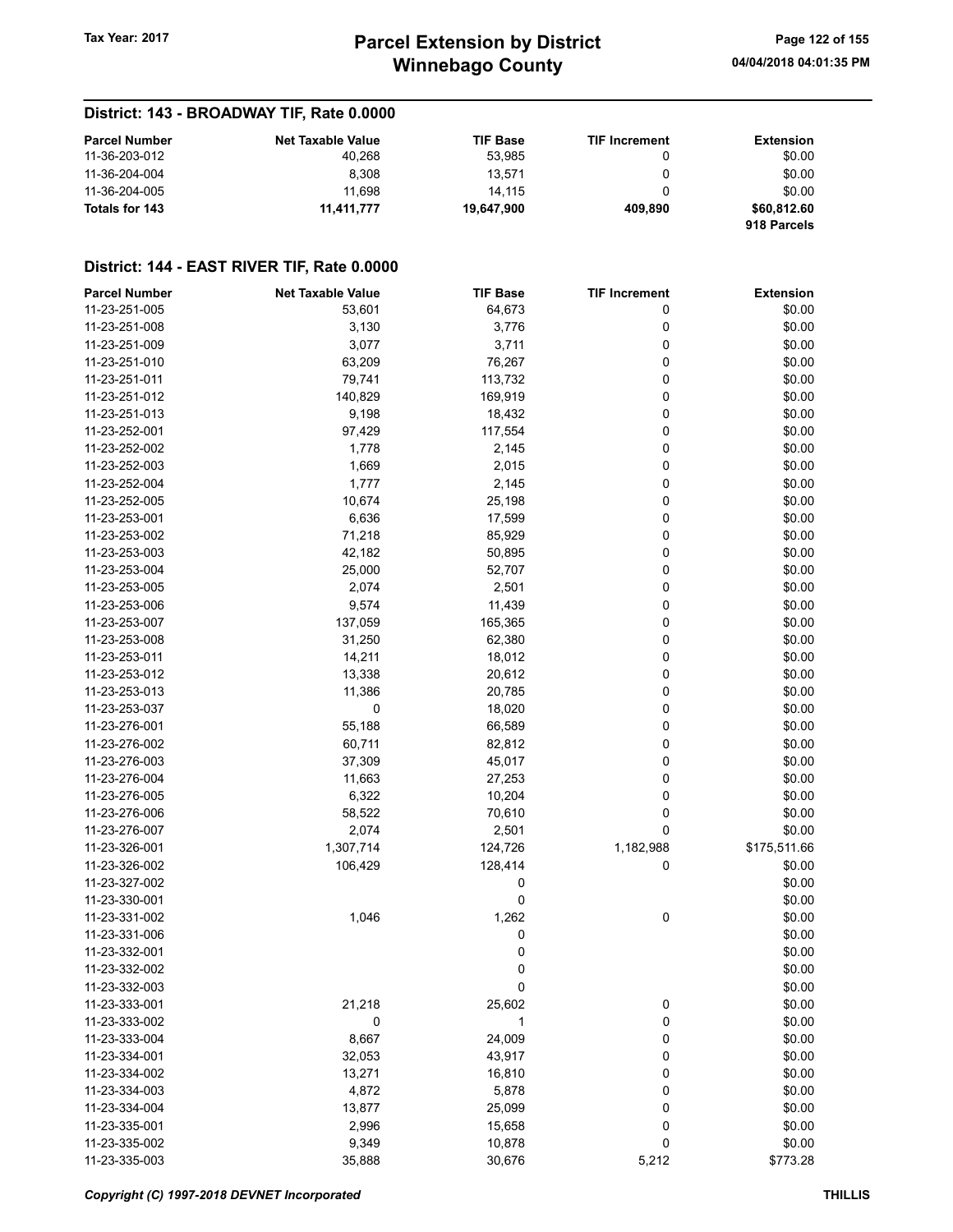| <b>Parcel Number</b> | <b>Net Taxable Value</b> | <b>TIF Base</b> | <b>TIF Increment</b> | <b>Extension</b> |
|----------------------|--------------------------|-----------------|----------------------|------------------|
| 11-23-335-004        | 89,376                   | 107,840         | 0                    | \$0.00           |
| 11-23-335-006        | 67,143                   | 86,892          | 0                    | \$0.00           |
| 11-23-335-007        |                          |                 | 0                    | \$0.00           |
|                      | 73,797                   | 89,042          |                      |                  |
| 11-23-335-008        | 11,444                   | 27,690          | 0                    | \$0.00           |
| 11-23-335-009        | 6,795                    | 40,808          | 0                    | \$0.00           |
| 11-23-335-010        | 2,833                    | 19,042          | 0                    | \$0.00           |
| 11-23-335-011        | 27,177                   | 43,606          | 0                    | \$0.00           |
| 11-23-337-001        | 883                      | 190             | 693                  | \$102.82         |
| 11-23-337-002        | 629                      | 243             | 386                  | \$57.28          |
| 11-23-337-003        | 868                      | 225             | 643                  | \$95.40          |
| 11-23-337-004        | 1,225                    | 190             | 1,035                | \$153.56         |
| 11-23-337-005        | 452                      | 112             | 340                  | \$50.44          |
| 11-23-337-006        | 947                      | 240             | 707                  | \$104.90         |
| 11-23-337-007        | 51,832                   | 9,315           | 42,517               | \$6,307.96       |
| 11-23-337-008        |                          |                 |                      |                  |
|                      | 30,688                   | 11,902          | 18,786               | \$2,787.16       |
| 11-23-337-009        | 33,789                   | 11,021          | 22,768               | \$3,377.94       |
| 11-23-337-010        | 43,487                   | 9,320           | 34,167               | \$5,069.12       |
| 11-23-337-011        | 33,789                   | 11,771          | 22,018               | \$3,266.66       |
| 11-23-337-012        | 33,948                   | 11,115          | 22,833               | \$3,387.58       |
| 11-23-359-001        | 114,954                  | 0               | 114,954              | \$17,054.92      |
| 11-23-360-001        |                          | 0               |                      | \$0.00           |
| 11-23-361-001        |                          | 0               |                      | \$0.00           |
| 11-23-361-002        | 1,789                    | 2,156           | 0                    | \$0.00           |
| 11-23-377-001        |                          | 0               |                      | \$0.00           |
| 11-23-377-002        | 26,001                   | 14,555          | 11,446               | \$1,698.16       |
| 11-23-379-001        | 1,273                    |                 |                      | \$0.00           |
|                      |                          | 1,535           | 0                    |                  |
| 11-23-379-002        | 22,381                   | 22,499          | 0                    | \$0.00           |
| 11-23-379-003        | 10,698                   | 13,115          | 0                    | \$0.00           |
| 11-23-379-004        | 8,327                    | 10,642          | 0                    | \$0.00           |
| 11-23-379-005        | 13,832                   | 11,486          | 2,346                | \$348.06         |
| 11-23-379-006        | 19,186                   | 23,174          | 0                    | \$0.00           |
| 11-23-379-007        | 14,388                   | 16,183          | 0                    | \$0.00           |
| 11-23-379-008        | 14,390                   | 16,193          | 0                    | \$0.00           |
| 11-23-379-009        | 17,663                   | 13,131          | 4,532                | \$672.38         |
| 11-23-379-010        | 5,044                    | 7,612           | 0                    | \$0.00           |
| 11-23-379-011        | 46,424                   | 11,366          | 35,058               | \$5,201.32       |
| 11-23-379-012        | 162,020                  | 55,589          | 106,431              | \$15,790.42      |
| 11-23-379-013        | 17,265                   | 19,769          | 0                    | \$0.00           |
| 11-23-379-014        | 148,673                  | 144,827         | 3,846                | \$570.60         |
| 11-23-380-006        | 27,513                   |                 | 5,574                | \$826.98         |
|                      |                          | 21,939          |                      |                  |
| 11-23-380-007        | 14,799                   | 18,154          | 0                    | \$0.00           |
| 11-23-380-008        | 18,455                   | 22,861          | 0                    | \$0.00           |
| 11-23-380-009        | 28,136                   | 28,180          | 0                    | \$0.00           |
| 11-23-380-010        | 24,908                   | 30,946          | 0                    | \$0.00           |
| 11-23-381-001        |                          | 0               |                      | \$0.00           |
| 11-23-382-001        | 20,785                   | 40,501          | 0                    | \$0.00           |
| 11-23-382-003        | 95,919                   | 92,840          | 3,079                | \$456.82         |
| 11-23-382-004        | 21,741                   | 20,234          | 1,507                | \$223.58         |
| 11-23-382-005        | 23,340                   | 22,442          | 898                  | \$133.24         |
| 11-23-382-011        | 38,269                   | 46,720          | 0                    | \$0.00           |
| 11-23-382-012        | 67,940                   | 63,103          | 4,837                | \$717.64         |
| 11-23-382-013        | 20,719                   | 13,494          | 7,225                | \$1,071.92       |
| 11-23-382-014        | 19,700                   | 16,512          | 3,188                | \$472.98         |
| 11-23-382-015        | 907                      | 1,166           | 0                    | \$0.00           |
|                      |                          |                 |                      |                  |
| 11-23-382-016        | 61,616                   | 26,889          | 34,727               | \$5,152.20       |
| 11-23-382-017        | 52,757                   | 67,937          | 0                    | \$0.00           |
| 11-23-382-018        | 19,596                   | 24,316          | 0                    | \$0.00           |
| 11-23-382-019        | 29,817                   | 24,959          | 4,858                | \$720.76         |
| 11-23-382-021        | 1,781                    | 2,291           | 0                    | \$0.00           |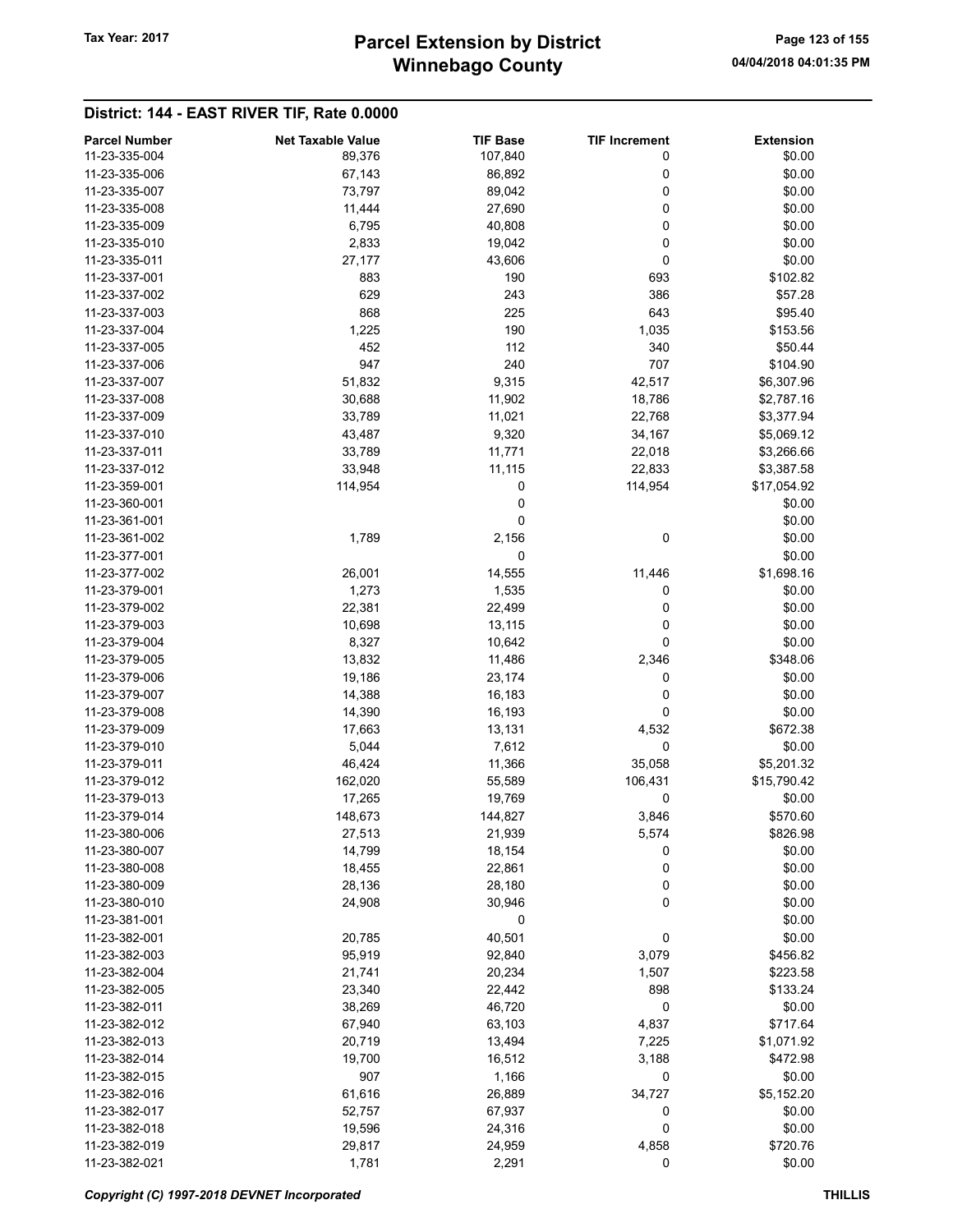| <b>Parcel Number</b>           | <b>Net Taxable Value</b> | <b>TIF Base</b> | <b>TIF Increment</b> | <b>Extension</b> |
|--------------------------------|--------------------------|-----------------|----------------------|------------------|
| 11-23-382-022                  | 1,781                    | 2,291           | 0                    | \$0.00           |
| 11-23-382-023                  | 5,444                    | 7,007           | 0                    | \$0.00           |
| 11-23-382-024                  | 220,782                  | 25,497          | 195,285              | \$28,973.08      |
| 11-23-382-026                  |                          | 0               |                      | \$0.00           |
| 11-23-382-027                  |                          | 0               |                      | \$0.00           |
| 11-23-382-029                  | 22,381                   | 22,706          | 0                    | \$0.00           |
| 11-23-382-030                  | 17,584                   | 18,139          | 0                    | \$0.00           |
| 11-23-383-008                  |                          | 0               |                      | \$0.00           |
| 11-23-384-003                  | 21,091                   | 25,449          | 0                    | \$0.00           |
| 11-23-384-004                  | 1,919                    | 2,317           | 0                    | \$0.00           |
| 11-23-384-005                  | 15,393                   | 24,457          | 0                    | \$0.00           |
| 11-23-384-008                  | 7,687                    | 0               | 7,687                | \$1,140.48       |
| 11-23-384-009                  | 8,422                    | 0               | 8,422                | \$1,249.52       |
| 11-23-384-010                  | 7,498                    | 0               | 7,498                | \$1,112.44       |
| 11-23-384-011                  | 135,987                  | 0               | 135,987              | \$20,175.44      |
| 11-23-386-001                  | 13,903                   | 31,703          | 0                    | \$0.00           |
| 11-23-386-002                  | 2,793                    | 3,671           | 0                    | \$0.00           |
| 11-23-386-003                  | 31,692                   | 27,108          | 4,584                | \$680.10         |
| 11-23-386-004                  |                          | 0               |                      | \$0.00           |
| 11-23-386-010                  | 34,531                   | 33,563          | 968                  | \$143.62         |
| 11-23-386-011                  | 13,631                   | 16,674          | 0                    | \$0.00           |
| 11-23-386-012                  | 152,627                  | 33,302          | 119,325              | \$17,703.42      |
| 11-23-386-013                  | 54,694                   | 12,176          | 42,518               | \$6,308.10       |
| 11-23-386-014                  | 64,018                   | 14,806          | 49,212               | \$7,301.24       |
| 11-23-390-012                  |                          | 0               |                      | \$0.00           |
| 11-23-390-013                  |                          | 0               |                      | \$0.00           |
| 11-23-390-014                  |                          | 0               |                      | \$0.00           |
| 11-23-390-018                  | 803                      | 969             | 0                    | \$0.00           |
| 11-23-390-019                  | 23,760                   | 28,861          | 0                    | \$0.00           |
| 11-23-401-001                  | 385                      | 466             | 0                    | \$0.00           |
| 11-23-401-002                  | 9,351                    | 11,282          | 0                    | \$0.00           |
| 11-23-401-003                  | 11,742                   | 24,609          | 0                    | \$0.00           |
| 11-23-401-004                  | 20,937                   | 25,262          | 0                    | \$0.00           |
| 11-23-402-001                  | 5,160                    | 9,414           | 0                    | \$0.00           |
| 11-23-402-002                  | 1,014                    | 1,529           | 0                    | \$0.00           |
| 11-23-402-003                  | 1,138                    | 1,716           | 0                    | \$0.00           |
| 11-23-402-004                  | 24,504                   | 33,181          | 0                    | \$0.00           |
| 11-23-402-005                  | 41,371                   | 49,917          | 0                    | \$0.00           |
| 11-23-402-006                  | 7,354                    | 8,872           | 0                    | \$0.00           |
| 11-23-402-007                  | 6,682                    | 16,278          | 0                    | \$0.00           |
| 11-23-403-001                  | 143,200                  | 172,781         | 0                    | \$0.00           |
| 11-23-404-001                  | 9,944                    | 11,997          | 0                    | \$0.00           |
| 11-23-404-002                  | 615                      | 741             | 0                    | \$0.00           |
| 11-23-404-003                  | 12,139                   | 34,343          | 0                    | \$0.00           |
| 11-23-404-004                  | 21,706                   | 34,123          | 0                    | \$0.00           |
| 11-23-404-005                  | 10,225                   | 23,561          | 0                    | \$0.00           |
| 11-23-404-006                  | 8,266                    | 14,236          | 0                    | \$0.00           |
| 11-23-404-007                  | 24,702                   | 16,375          | 8,327                | \$1,235.42       |
| 11-23-404-008                  | 5,848                    | 18,015          | 0                    | \$0.00           |
| 11-23-404-009                  |                          |                 | 0                    | \$0.00           |
|                                | 33,626                   | 45,133          |                      |                  |
| 11-23-408-001<br>11-23-411-001 |                          | 0<br>36,717     |                      | \$0.00<br>\$0.00 |
|                                | 3,038                    |                 | 0                    |                  |
| 11-23-411-002                  | 5,718                    | 17,726          | 0                    | \$0.00           |
| 11-23-411-003                  | 14,352                   | 22,166          | 0                    | \$0.00           |
| 11-23-411-004                  | 11,950                   | 13,606          | 0                    | \$0.00           |
| 11-23-411-005                  | 6,275                    | 12,695          | 0                    | \$0.00           |
| 11-23-411-006                  | 8,945                    | 19,860          | 0                    | \$0.00           |
| 11-23-411-007                  |                          | 0               |                      | \$0.00           |
| 11-23-411-008                  |                          | 0               |                      | \$0.00           |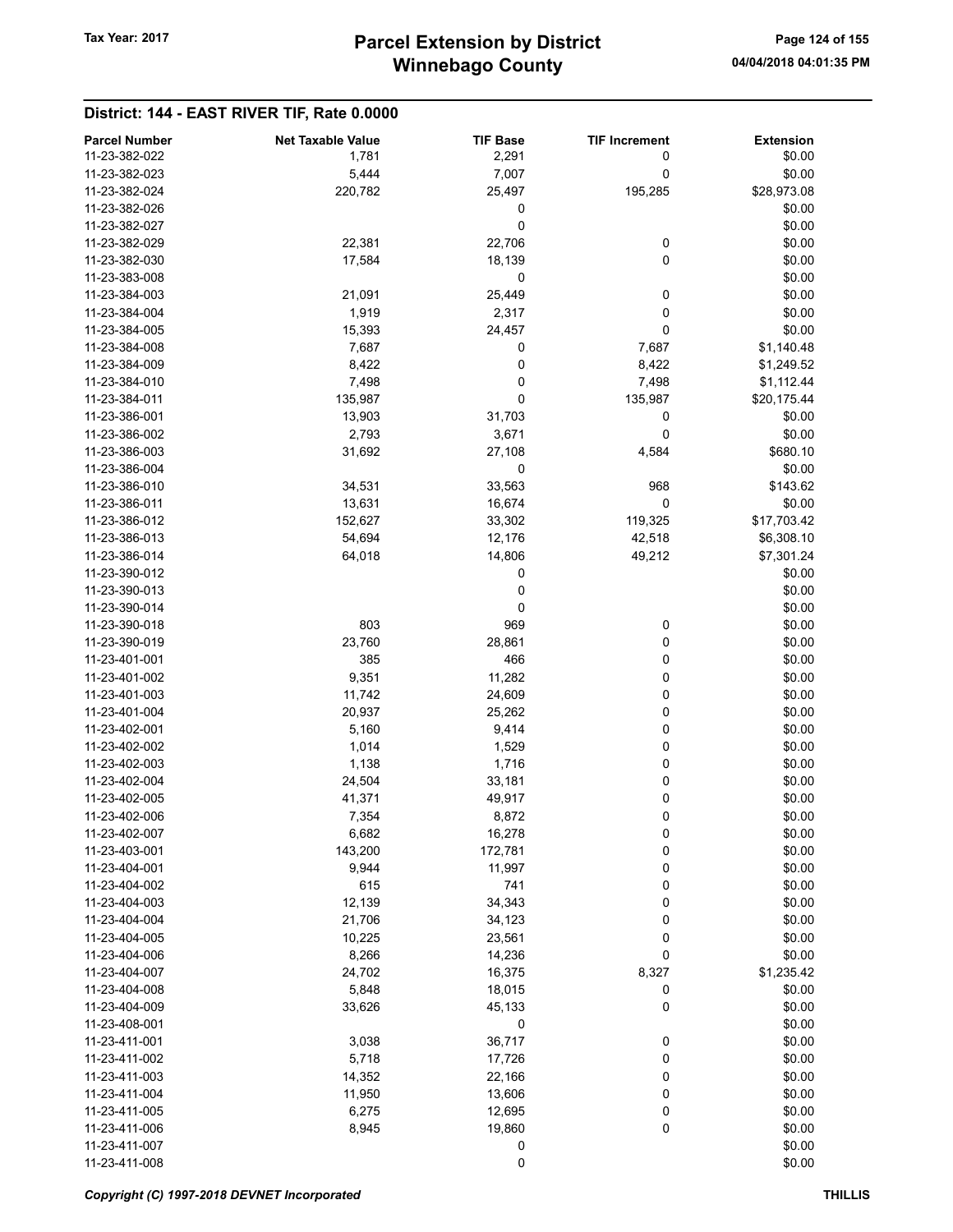| <b>Parcel Number</b> | <b>Net Taxable Value</b> | <b>TIF Base</b> | <b>TIF Increment</b> | <b>Extension</b> |
|----------------------|--------------------------|-----------------|----------------------|------------------|
| 11-23-411-011        | 12,114                   | 14,615          | 0                    | \$0.00           |
| 11-23-451-001        |                          | 0               |                      | \$0.00           |
| 11-23-456-001        | 3,939                    | 21,941          | 0                    | \$0.00           |
| 11-23-456-007        | 8,614                    | 18,626          | 0                    | \$0.00           |
| 11-23-456-008        | 4,009                    | 22,381          | 0                    | \$0.00           |
| 11-23-456-009        | 8,619                    | 20,599          | 0                    | \$0.00           |
| 11-23-456-010        | 4,156                    | 19,641          | 0                    | \$0.00           |
| 11-23-456-011        | 5,755                    | 19,968          | 0                    | \$0.00           |
| 11-23-456-012        | 14,066                   | 22,907          | 0                    | \$0.00           |
| 11-23-456-013        | 2,274                    |                 | 0                    | \$0.00           |
|                      |                          | 3,429           |                      |                  |
| 11-23-456-014        | 1,671                    | 2,520           | 0                    | \$0.00           |
| 11-23-456-015        | 1,739                    | 22,712          | 0                    | \$0.00           |
| 11-23-456-016        | 4,729                    | 13,245          | 0                    | \$0.00           |
| 11-23-456-017        | 8,240                    | 18,602          | 0                    | \$0.00           |
| 11-23-457-002        | 108,855                  | 126,580         | 0                    | \$0.00           |
| 11-23-457-006        | 67,658                   | 112,662         | 0                    | \$0.00           |
| 11-23-458-001        | 18,976                   | 25,436          | 0                    | \$0.00           |
| 11-23-458-002        | 21,739                   | 46,850          | 0                    | \$0.00           |
| 11-23-458-003        | 1,083                    | 1,307           | 0                    | \$0.00           |
| 11-23-458-004        | 6,314                    | 7,618           | 0                    | \$0.00           |
| 11-23-458-005        | 24,939                   | 86,317          | 0                    | \$0.00           |
| 11-23-458-006        | 23,606                   | 36,269          | 0                    | \$0.00           |
| 11-23-458-007        | 1,591                    | 0               | 1,591                | \$236.06         |
| 11-23-458-008        | 13,586                   | 0               | 13,586               | \$2,015.66       |
| 11-23-458-009        | 11,585                   | 20,919          | 0                    | \$0.00           |
| 11-23-458-010        | 49,209                   | 58,959          | 0                    | \$0.00           |
| 11-23-458-011        | 8,376                    | 19,255          | 0                    | \$0.00           |
| 11-23-458-012        |                          |                 | 0                    | \$0.00           |
|                      | 4,664                    | 5,627           |                      |                  |
| 11-23-458-013        | 28,370                   | 34,045          | 0                    | \$0.00           |
| 11-23-458-014        | 39,156                   | 52,050          | 0                    | \$0.00           |
| 11-23-458-015        | 3,636                    | 4,387           | 0                    | \$0.00           |
| 11-23-462-001        | 8,525                    | 10,286          | 0                    | \$0.00           |
| 11-23-462-002        | 3,701                    | 4,466           | 0                    | \$0.00           |
| 11-23-462-003        | 63,813                   | 76,304          | 0                    | \$0.00           |
| 11-23-462-004        | 9,705                    | 14,004          | 0                    | \$0.00           |
| 11-23-462-005        | 12,380                   | 14,937          | 0                    | \$0.00           |
| 11-23-463-001        | 60,000                   | 100,802         | 0                    | \$0.00           |
| 11-26-101-001        | 49,236                   | 59,407          | 0                    | \$0.00           |
| 11-26-102-001        |                          | 0               |                      | \$0.00           |
| 11-26-102-003        | 31,433                   | 39,832          | 0                    | \$0.00           |
| 11-26-102-004        |                          | 56,639          |                      | \$0.00           |
| 11-26-103-001        | 1,997                    | 3,013           | $\pmb{0}$            | \$0.00           |
| 11-26-103-002        | 12,362                   | 17,997          | 0                    | \$0.00           |
| 11-26-103-003        | 9,844                    | 14,209          | 0                    | \$0.00           |
| 11-26-103-004        |                          | 0               |                      | \$0.00           |
| 11-26-103-005        | 14,796                   | 20,610          | 0                    | \$0.00           |
| 11-26-103-006        | 55,488                   | 66,950          | 0                    | \$0.00           |
|                      |                          |                 |                      |                  |
| 11-26-103-007        | 8,239                    | 18,098          | 0                    | \$0.00           |
| 11-26-103-008        | 7,182                    | 21,605          | 0                    | \$0.00           |
| 11-26-103-009        | 25,590                   | 26,986          | 0                    | \$0.00           |
| 11-26-103-010        | 16,000                   | 20,279          | 0                    | \$0.00           |
| 11-26-104-001        | 62,857                   | 86,677          | 0                    | \$0.00           |
| 11-26-104-002        |                          | 0               |                      | \$0.00           |
| 11-26-126-001        |                          | 0               |                      | \$0.00           |
| 11-26-127-001        | 10,041                   | 40,554          | 0                    | \$0.00           |
| 11-26-127-002        | 25,563                   | 36,814          | 0                    | \$0.00           |
| 11-26-127-003        | 34,651                   | 45,821          | 0                    | \$0.00           |
| 11-26-127-005        |                          | 0               |                      | \$0.00           |
| 11-26-127-006        |                          | 0               |                      | \$0.00           |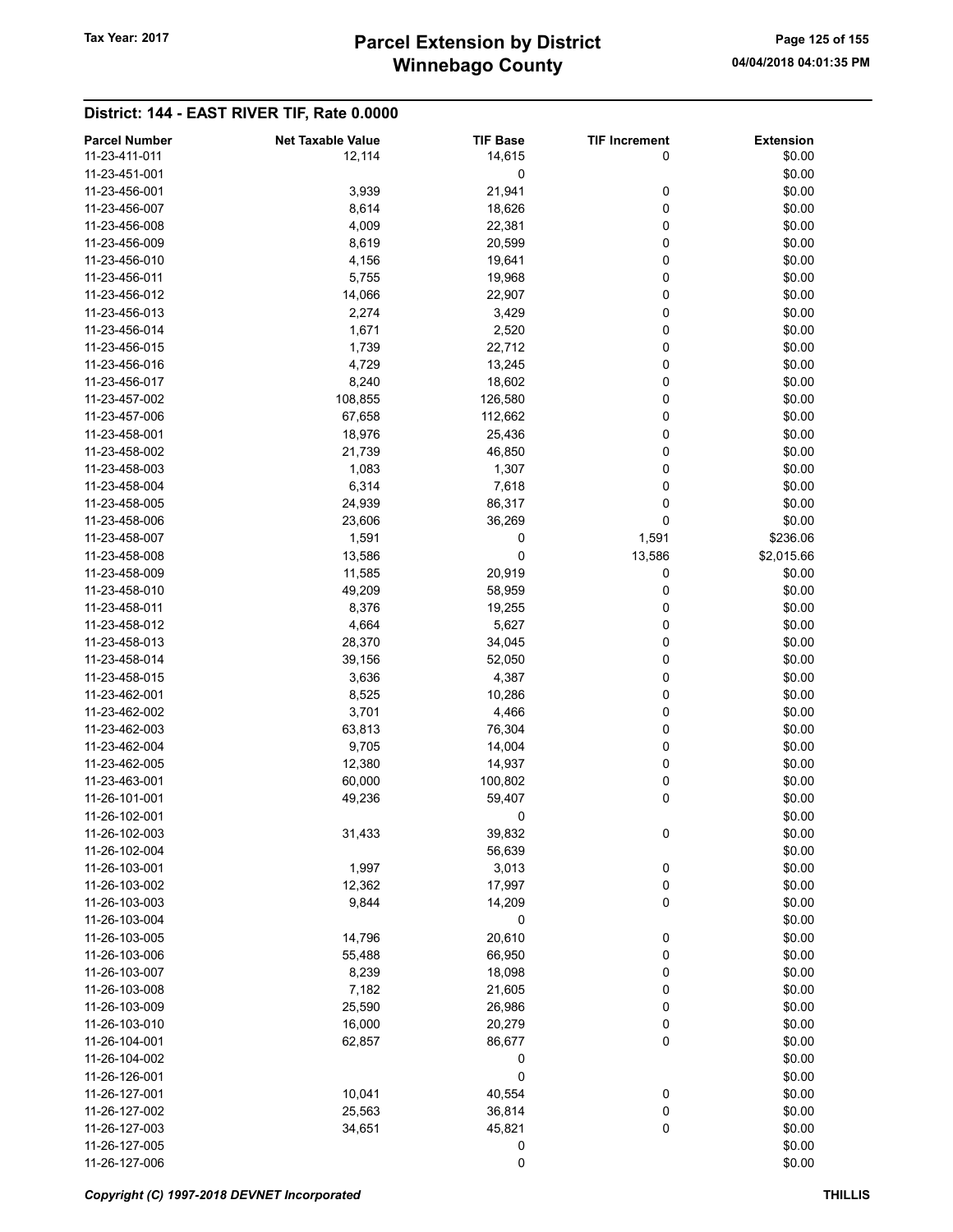| <b>Parcel Number</b> | <b>Net Taxable Value</b> | <b>TIF Base</b> | <b>TIF Increment</b> | <b>Extension</b> |
|----------------------|--------------------------|-----------------|----------------------|------------------|
| 11-26-128-001        |                          | 0               |                      | \$0.00           |
| 11-26-128-002        | 18,847                   | 45,197          | 0                    | \$0.00           |
| 11-26-128-003        |                          | 0               |                      | \$0.00           |
| 11-26-128-004        | 17,577                   | 24,482          | 0                    | \$0.00           |
| 11-26-128-005        | 19,222                   | 26,625          | 0                    | \$0.00           |
| 11-26-128-006        | 10,112                   | 31,126          | 0                    | \$0.00           |
| 11-26-128-007        | 6,879                    | 30,202          | 0                    | \$0.00           |
| 11-26-128-008        | 14,307                   | 16,434          | 0                    | \$0.00           |
| 11-26-128-009        | 14,685                   | 22,663          | 0                    | \$0.00           |
| 11-26-128-010        | 10,194                   | 27,546          | 0                    | \$0.00           |
| 11-26-128-011        | 15,127                   | 9,913           | 5,214                | \$773.56         |
| 11-26-128-012        | 9,491                    | 23,914          | 0                    | \$0.00           |
| 11-26-128-013        | 12,024                   | 23,052          | 0                    | \$0.00           |
| 11-26-129-001        | 30,845                   | 21,416          | 9,429                | \$1,398.92       |
| 11-26-129-002        | 17,212                   | 27,718          | 0                    | \$0.00           |
| 11-26-129-003        | 14,060                   | 33,221          | 0                    | \$0.00           |
| 11-26-129-004        | 17,541                   | 23,649          | 0                    | \$0.00           |
| 11-26-129-005        | 6,368                    | 14,704          | 0                    | \$0.00           |
| 11-26-129-006        | 12,986                   | 20,722          | 0                    | \$0.00           |
| 11-26-129-007        | 11,534                   | 24,526          | 0                    | \$0.00           |
| 11-26-129-008        | 8,765                    | 29,555          | 0                    | \$0.00           |
| 11-26-129-009        | 16,083                   | 24,405          | 0                    | \$0.00           |
| 11-26-129-010        | 15,367                   | 23,732          | 0                    | \$0.00           |
| 11-26-129-011        | 14,693                   | 26,970          | 0                    | \$0.00           |
| 11-26-129-012        | 2,289                    | 10,631          | 0                    | \$0.00           |
| 11-26-129-013        | 5,766                    | 24,148          | 0                    | \$0.00           |
| 11-26-129-014        | 10,068                   | 22,804          | 0                    | \$0.00           |
| 11-26-129-015        | 6,879                    | 21,244          | 0                    | \$0.00           |
| 11-26-129-016        | 11,888                   | 26,243          | 0                    | \$0.00           |
| 11-26-130-003        | 1,347                    | 2,031           | 0                    | \$0.00           |
| 11-26-130-004        | 4,068                    | 9,180           | 0                    | \$0.00           |
| 11-26-130-005        | 4,068                    | 3,486           | 582                  | \$86.36          |
| 11-26-130-006        | 555                      | 838             | 0                    | \$0.00           |
| 11-26-130-007        | 9,594                    | 21,336          | 0                    | \$0.00           |
| 11-26-130-008        | 13,587                   | 26,217          | 0                    | \$0.00           |
| 11-26-130-009        |                          | 0               |                      | \$0.00           |
| 11-26-130-010        | 15,820                   | 17,171          | 0                    | \$0.00           |
| 11-26-130-011        | 19,721                   | 23,797          | 0                    | \$0.00           |
| 11-26-130-012        | 11,908                   | 27,462          | 0                    | \$0.00           |
| 11-26-130-013        | 13,248                   | 28,056          | 0                    | \$0.00           |
| 11-26-130-014        | 7,790                    | 15,394          | 0                    | \$0.00           |
| 11-26-130-015        |                          | 0               |                      | \$0.00           |
| 11-26-130-016        | $\bf{0}$                 | 14,694          | $\boldsymbol{0}$     | \$0.00           |
| 11-26-130-017        | 0                        | 0               | $\pmb{0}$            | \$0.00           |
| 11-26-131-001        |                          | 0               |                      | \$0.00           |
| 11-26-131-005        | 4,012                    | 4,840           | 0                    | \$0.00           |
| 11-26-131-006        | 22,455                   | 27,294          | 0                    | \$0.00           |
| 11-26-132-002        |                          | 0               |                      | \$0.00           |
| 11-26-132-003        |                          | 0               |                      | \$0.00           |
| 11-26-132-005        | 2,932                    | 3,536           | 0                    | \$0.00           |
| 11-26-132-006        | 6,033                    | 7,279           | 0                    | \$0.00           |
| 11-26-132-007        | 5,565                    | 6,713           | 0                    | \$0.00           |
| 11-26-132-008        | 8,391                    | 19,360          | 0                    | \$0.00           |
| 11-26-132-009        | 21,633                   | 19,813          | 1,820                | \$270.02         |
| 11-26-132-010        | 10,832                   | 32,889          | 0                    | \$0.00           |
| 11-26-132-011        | 15,149                   | 33,722          | 0                    | \$0.00           |
| 11-26-132-012        | 1,530                    | 1,846           | 0                    | \$0.00           |
| 11-26-132-013        |                          | 0               |                      | \$0.00           |
| 11-26-132-014        |                          | 0               |                      | \$0.00           |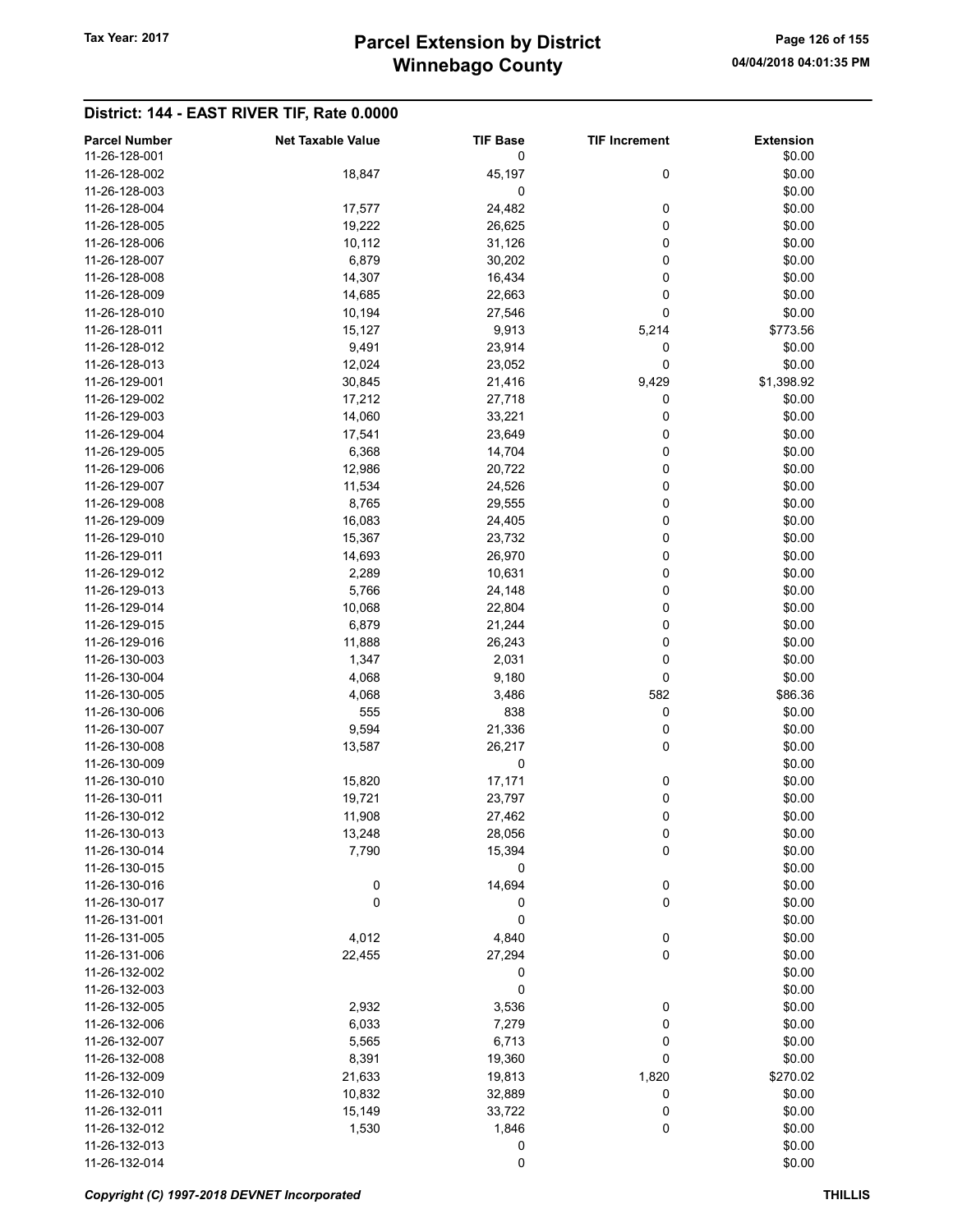# Winnebago County Tax Year: 2017 **Parcel Extension by District** Page 127 of 155

| <b>Parcel Number</b> | <b>Net Taxable Value</b> | <b>TIF Base</b> | <b>TIF Increment</b> | <b>Extension</b> |
|----------------------|--------------------------|-----------------|----------------------|------------------|
| 11-26-132-015        |                          | 0               |                      | \$0.00           |
|                      |                          |                 |                      |                  |
| 11-26-133-001        | 17,581                   | 33,812          | 0                    | \$0.00           |
| 11-26-133-002        | 16,864                   | 27,708          | 0                    | \$0.00           |
| 11-26-133-003        | 1,020                    | 9,408           | 0                    | \$0.00           |
| 11-26-133-004        | 4,000                    | 16,142          | 0                    | \$0.00           |
| 11-26-133-005        | 18,149                   | 24,810          | 0                    | \$0.00           |
|                      |                          |                 |                      |                  |
| 11-26-133-006        | 5,160                    | 26,647          | 0                    | \$0.00           |
| 11-26-133-007        | 10,440                   | 32,412          | 0                    | \$0.00           |
| 11-26-133-008        | 21,161                   | 40,418          | 0                    | \$0.00           |
| 11-26-133-009        | 13,636                   | 31,271          | 0                    | \$0.00           |
| 11-26-133-010        | 25,987                   | 35,176          | 0                    | \$0.00           |
| 11-26-133-011        | 30,817                   | 46,512          | 0                    | \$0.00           |
| 11-26-133-012        | 37,300                   | 54,771          | 0                    | \$0.00           |
|                      |                          |                 |                      |                  |
| 11-26-133-013        | 27,412                   | 31,433          | 0                    | \$0.00           |
| 11-26-134-001        | 12,228                   | 45,328          | 0                    | \$0.00           |
| 11-26-134-002        | 12,228                   | 45,328          | 0                    | \$0.00           |
| 11-26-134-003        | 26                       | 10,840          | 0                    | \$0.00           |
| 11-26-134-004        | 5,160                    | 10,840          | 0                    | \$0.00           |
| 11-26-134-005        | 8,077                    | 26,663          | 0                    | \$0.00           |
| 11-26-134-006        |                          |                 | 0                    |                  |
|                      | 2,763                    | 3,333           |                      | \$0.00           |
| 11-26-134-007        |                          | 0               |                      | \$0.00           |
| 11-26-134-008        | 15,574                   | 22,005          | 0                    | \$0.00           |
| 11-26-134-009        | 2,685                    | 4,050           | 0                    | \$0.00           |
| 11-26-134-010        | 20,305                   | 34,013          | 0                    | \$0.00           |
| 11-26-135-005        | 1,944                    | 3,080           | 0                    | \$0.00           |
| 11-26-135-006        | 5,589                    | 14,252          | 0                    | \$0.00           |
|                      |                          |                 |                      |                  |
| 11-26-137-001        |                          | 0               |                      | \$0.00           |
| 11-26-137-002        | 88,688                   | 0               | 88,688               | \$13,158.02      |
| 11-26-137-004        | 14,518                   | 18,162          | 0                    | \$0.00           |
| 11-26-137-005        | 962                      | 1,452           | 0                    | \$0.00           |
| 11-26-137-006        | 18,616                   | 17,259          | 1,357                | \$201.34         |
| 11-26-137-007        | 6,592                    | 10,441          | 0                    | \$0.00           |
| 11-26-137-008        | 7,056                    | 17,281          | 0                    | \$0.00           |
|                      |                          |                 |                      |                  |
| 11-26-137-010        |                          | 0               |                      | \$0.00           |
| 11-26-137-011        | 19,597                   | 28,354          | 0                    | \$0.00           |
| 11-26-138-001        | 21,045                   | 26,193          | 0                    | \$0.00           |
| 11-26-138-002        | 11,952                   | 24,476          | 0                    | \$0.00           |
| 11-26-138-003        | 49,938                   | 45,761          | 4,177                | \$619.72         |
| 11-26-138-004        |                          | 0               |                      | \$0.00           |
| 11-26-138-005        | 26,053                   | 34,709          | 0                    | \$0.00           |
| 11-26-138-006        |                          | 0               |                      | \$0.00           |
|                      |                          |                 |                      |                  |
| 11-26-138-007        | 6,963                    | 23,555          | 0                    | \$0.00           |
| 11-26-138-008        | 10,837                   | 16,317          | $\pmb{0}$            | \$0.00           |
| 11-26-138-009        | 20,023                   | 27,173          | 0                    | \$0.00           |
| 11-26-138-010        |                          | 0               |                      | \$0.00           |
| 11-26-138-011        | 14,740                   | 24,674          | 0                    | \$0.00           |
| 11-26-138-012        | 13,355                   | 25,477          | 0                    | \$0.00           |
| 11-26-138-013        | 7,635                    | 23,210          | 0                    | \$0.00           |
| 11-26-139-001        |                          |                 |                      |                  |
|                      |                          | 0               |                      | \$0.00           |
| 11-26-139-002        | 35,939                   | 37,041          | 0                    | \$0.00           |
| 11-26-139-003        |                          | 0               |                      | \$0.00           |
| 11-26-139-004        | 5,392                    | 18,296          | $\pmb{0}$            | \$0.00           |
| 11-26-139-006        | 6,636                    | 20,355          | 0                    | \$0.00           |
| 11-26-139-008        | 6,118                    | 21,090          | 0                    | \$0.00           |
| 11-26-139-009        | 17,487                   | 30,709          | 0                    | \$0.00           |
|                      |                          |                 |                      |                  |
| 11-26-140-001        |                          | 0               |                      | \$0.00           |
| 11-26-140-004        | 543                      | 5,253           | $\pmb{0}$            | \$0.00           |
| 11-26-140-007        | 2,671                    | 4,029           | 0                    | \$0.00           |
| 11-26-141-001        | 17,098                   | 20,630          | $\pmb{0}$            | \$0.00           |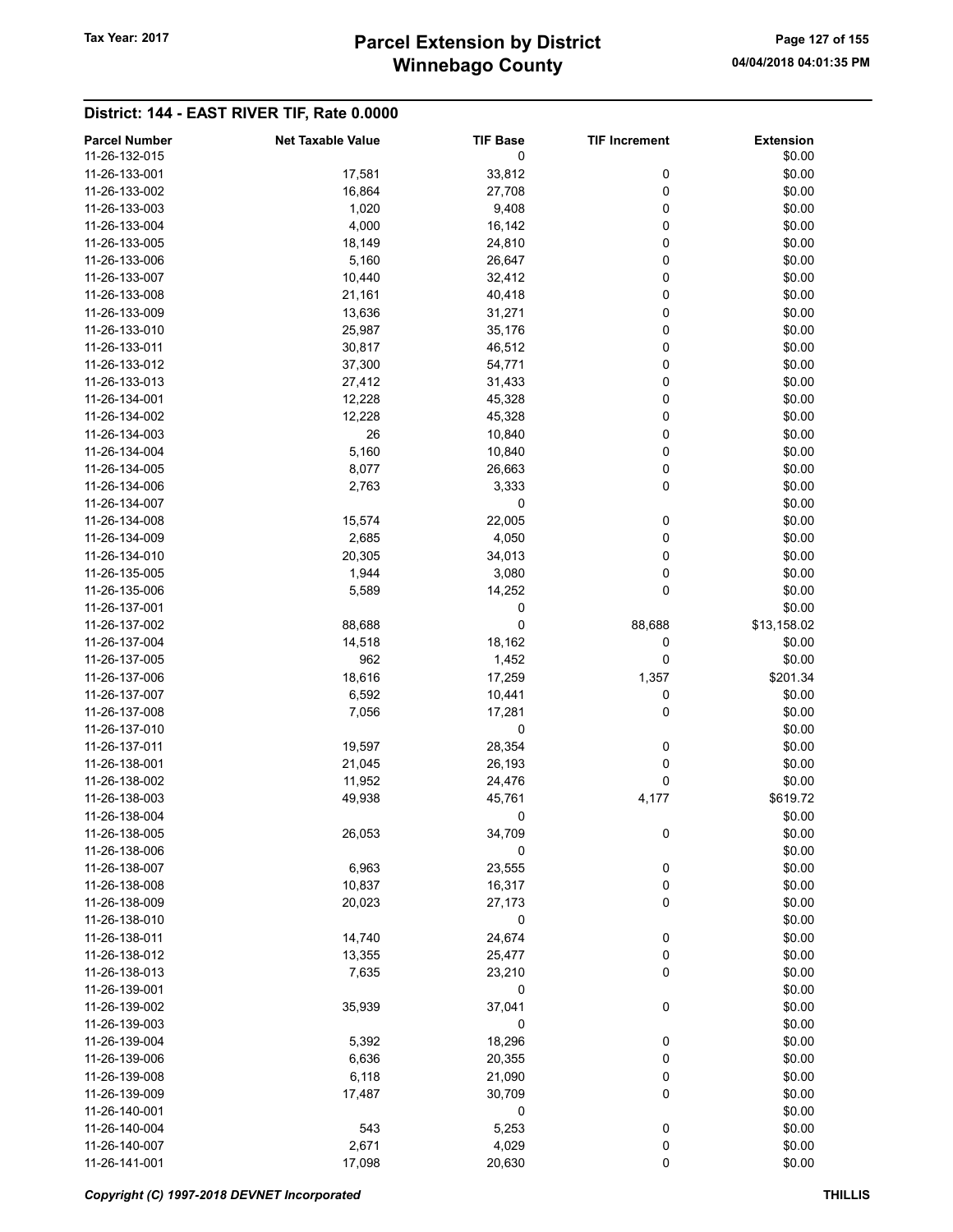| <b>Parcel Number</b> | <b>Net Taxable Value</b> | <b>TIF Base</b> | <b>TIF Increment</b> | <b>Extension</b> |
|----------------------|--------------------------|-----------------|----------------------|------------------|
| 11-26-141-002        | 28,297                   | 44,809          | 0                    | \$0.00           |
| 11-26-141-003        | 12,546                   | 29,051          | 0                    | \$0.00           |
| 11-26-141-007        | 14,147                   | 29,871          | 0                    | \$0.00           |
| 11-26-141-008        | 9,015                    | 27,827          | 0                    | \$0.00           |
| 11-26-141-009        | 4,897                    | 7,469           | 0                    | \$0.00           |
| 11-26-157-001        |                          | 0               |                      | \$0.00           |
| 11-26-157-002        |                          | 0               |                      | \$0.00           |
| 11-26-157-003        |                          | 0               |                      | \$0.00           |
| 11-26-157-004        |                          | 0               |                      | \$0.00           |
| 11-26-157-005        |                          | 0               |                      | \$0.00           |
| 11-26-157-006        | 84,524                   | 113,054         | 0                    | \$0.00           |
| 11-26-157-007        | 82,720                   | 102,899         | 0                    | \$0.00           |
| 11-26-158-001        |                          | 5,730           |                      | \$0.00           |
| 11-26-158-002        |                          | 4,829           |                      | \$0.00           |
| 11-26-158-003        |                          | 0               |                      | \$0.00           |
| 11-26-158-004        | 781                      | 4,207           | 0                    | \$0.00           |
| 11-26-158-005        | 7,657                    | 14,160          | 0                    | \$0.00           |
| 11-26-158-006        | 812                      | 1,214           | 0                    | \$0.00           |
| 11-26-158-007        | 7,065                    | 16,506          | 0                    | \$0.00           |
| 11-26-158-008        | 5,193                    | 9,837           | 0                    | \$0.00           |
| 11-26-158-009        | 781                      | 0               | 781                  | \$115.88         |
|                      |                          |                 |                      |                  |
| 11-26-158-010        | 1,475                    | 6,206           | 0                    | \$0.00           |
| 11-26-158-011        | 4,550                    | 7,042           | 0                    | \$0.00           |
| 11-26-158-012        | 3,716                    | 7,158           | 0                    | \$0.00           |
| 11-26-158-013        | 9,192                    | 17,157          | 0                    | \$0.00           |
| 11-26-159-002        | 5,508                    | 4,147           | 1,361                | \$201.92         |
| 11-26-159-005        | 7,605                    | 17,786          | 0                    | \$0.00           |
| 11-26-159-008        | 811                      | 8,475           | 0                    | \$0.00           |
| 11-26-159-009        | 4,016                    | 5,747           | 0                    | \$0.00           |
| 11-26-159-010        | 5,843                    | 11,412          | 0                    | \$0.00           |
| 11-26-159-011        | 8,146                    | 12,356          | 0                    | \$0.00           |
| 11-26-159-012        | 792                      | 1,194           | 0                    | \$0.00           |
| 11-26-159-013        | 0                        | 210             | 0                    | \$0.00           |
| 11-26-159-014        | 980                      | 1,478           | 0                    | \$0.00           |
| 11-26-159-015        | 5,421                    | 8,402           | 0                    | \$0.00           |
| 11-26-159-016        | 980                      | 0               | 980                  | \$145.40         |
| 11-26-159-017        | 9,574                    | 14,951          | 0                    | \$0.00           |
| 11-26-159-018        | 6,170                    | 13,432          | 0                    | \$0.00           |
| 11-26-159-019        | 9,346                    | 24,055          | 0                    | \$0.00           |
| 11-26-159-020        | 6,671                    | 7,547           | 0                    | \$0.00           |
| 11-26-159-021        | 1,021                    | 1,539           | 0                    | \$0.00           |
| 11-26-159-022        | 8,106                    | 16,498          | 0                    | \$0.00           |
| 11-26-159-023        | 9,697                    | 13,788          | 0                    | \$0.00           |
| 11-26-159-024        | 0                        | 7,029           | 0                    | \$0.00           |
| 11-26-159-025        | $\pmb{0}$                | 4,598           | 0                    | \$0.00           |
| 11-26-160-001        | 5,142                    | 3,651           | 1,491                | \$221.22         |
| 11-26-160-002        | 7,665                    | 15,006          | 0                    | \$0.00           |
| 11-26-160-003        | 9,526                    | 22,434          | 0                    | \$0.00           |
| 11-26-160-004        | 7,322                    | 9,175           | 0                    | \$0.00           |
| 11-26-160-005        | 980                      |                 | 0                    |                  |
|                      |                          | 10,451          |                      | \$0.00           |
| 11-26-160-008        | 9,375                    | 8,971           | 404                  | \$59.94          |
| 11-26-160-009        | 10,272                   | 14,695          | 0                    | \$0.00           |
| 11-26-160-010        | 2,545                    | 8,532           | 0                    | \$0.00           |
| 11-26-176-002        |                          | 0               |                      | \$0.00           |
| 11-26-176-003        | 149,074                  | 0               | 149,074              | \$22,117.08      |
| 11-26-176-004        |                          | 0               |                      | \$0.00           |
| 11-26-177-001        | 10,766                   | 6,984           | 3,782                | \$561.12         |
| 11-26-177-002        | 10,753                   | 6,984           | 3,769                | \$559.18         |
| 11-26-177-003        | 5,062                    | 10,784          | 0                    | \$0.00           |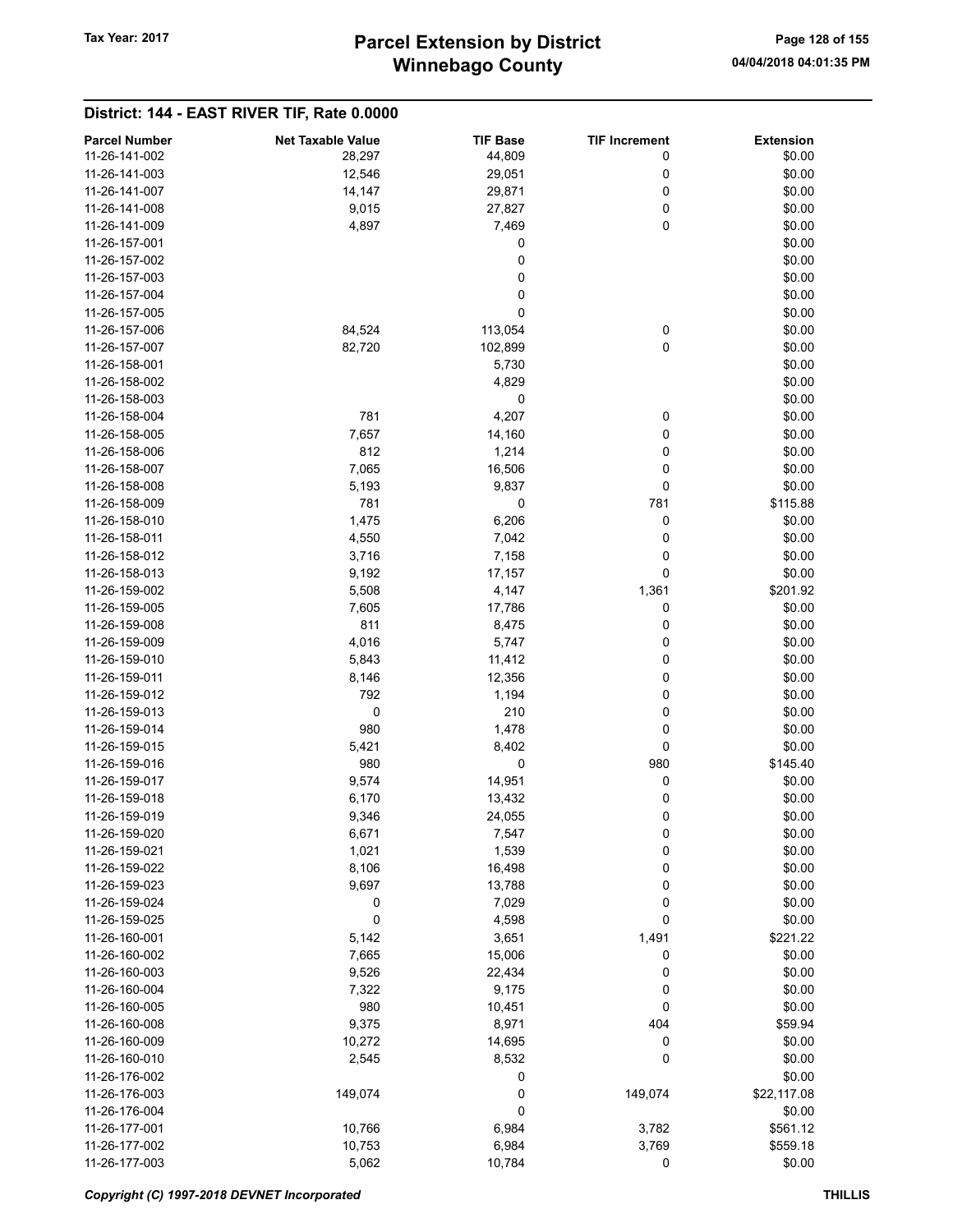# Winnebago County Tax Year: 2017 **Parcel Extension by District** Page 129 of 155

| <b>Parcel Number</b> | <b>Net Taxable Value</b> | <b>TIF Base</b> | <b>TIF Increment</b> | <b>Extension</b> |
|----------------------|--------------------------|-----------------|----------------------|------------------|
| 11-26-177-004        | 6,714                    | 9,991           | 0                    | \$0.00           |
| 11-26-177-005        | 16,842                   | 24,695          | 0                    | \$0.00           |
| 11-26-177-006        | 6,884                    | 13,899          | 0                    | \$0.00           |
| 11-26-177-007        | 1,130                    | 1,705           | 0                    | \$0.00           |
| 11-26-177-008        | 1,367                    | 2,062           | 0                    | \$0.00           |
| 11-26-177-009        | 9,161                    | 15,367          | 0                    | \$0.00           |
| 11-26-177-011        | 3,968                    | 15,333          | 0                    | \$0.00           |
| 11-26-177-012        | 5,459                    | 18,852          | 0                    | \$0.00           |
|                      |                          |                 |                      |                  |
| 11-26-177-013        | 7,513                    | 11,667          | 0                    | \$0.00           |
| 11-26-177-014        | 11,890                   | 28,223          | 0                    | \$0.00           |
| 11-26-177-015        | 1,903                    | 13,271          | 0                    | \$0.00           |
| 11-26-177-016        | 7,903                    | 14,473          | 0                    | \$0.00           |
| 11-26-177-017        | 4,341                    | 8,227           | 0                    | \$0.00           |
| 11-26-177-018        | 8,675                    | 19,682          | 0                    | \$0.00           |
| 11-26-177-019        | 9,614                    | 18,347          | 0                    | \$0.00           |
| 11-26-177-020        | 9,413                    | 17,370          | 0                    | \$0.00           |
| 11-26-177-027        | 8,759                    | 19,792          | 0                    | \$0.00           |
| 11-26-178-001        |                          | 0               |                      | \$0.00           |
| 11-26-178-002        | 7,197                    | 7,844           | 0                    | \$0.00           |
| 11-26-178-005        | 11,610                   | 28,323          | 0                    | \$0.00           |
| 11-26-178-006        | 10,158                   | 23,431          | 0                    | \$0.00           |
| 11-26-178-007        | 10,158                   | 22,911          | 0                    | \$0.00           |
| 11-26-178-008        | 10,158                   | 23,373          | 0                    | \$0.00           |
| 11-26-178-011        | 1,255                    | 1,892           | 0                    | \$0.00           |
| 11-26-178-012        | 6,112                    | 4,224           | 1,888                | \$280.12         |
| 11-26-178-013        | 8,495                    | 19,844          | 0                    | \$0.00           |
| 11-26-178-014        |                          |                 |                      |                  |
|                      | 14,265                   | 15,420          | 0                    | \$0.00           |
| 11-26-178-015        | 8,043                    | 10,176          | 0                    | \$0.00           |
| 11-26-178-016        | 6,308                    | 7,356           | 0                    | \$0.00           |
| 11-26-178-017        | 7,498                    | 9,445           | 0                    | \$0.00           |
| 11-26-178-018        | 9,564                    | 11,897          | 0                    | \$0.00           |
| 11-26-178-019        |                          | 624             |                      | \$0.00           |
| 11-26-178-020        |                          | 0               |                      | \$0.00           |
| 11-26-178-021        | 671                      | 12,222          | 0                    | \$0.00           |
| 11-26-178-022        | 995                      | 15,366          | 0                    | \$0.00           |
| 11-26-178-023        | 4,871                    | 19,452          | 0                    | \$0.00           |
| 11-26-178-024        | 6,822                    | 18,735          | 0                    | \$0.00           |
| 11-26-179-001        |                          | 0               |                      | \$0.00           |
| 11-26-179-002        | 722                      | 1,089           | 0                    | \$0.00           |
| 11-26-179-003        | 9,674                    | 18,492          | 0                    | \$0.00           |
| 11-26-179-004        | 8,135                    | 18,429          | 0                    | \$0.00           |
| 11-26-179-005        |                          | 0               |                      | \$0.00           |
| 11-26-179-006        | 6,114                    | 14,198          | 0                    | \$0.00           |
| 11-26-179-007        | 4,643                    | 8,695           | 0                    | \$0.00           |
| 11-26-179-008        | 9,679                    | 12,545          | 0                    | \$0.00           |
| 11-26-179-010        | 11,505                   | 16,259          | 0                    | \$0.00           |
| 11-26-179-011        | 8,298                    | 23,328          | 0                    | \$0.00           |
|                      |                          |                 |                      |                  |
| 11-26-179-012        |                          | 15,454          |                      | \$0.00           |
| 11-26-179-013        | 4,888                    | 13,511          | $\pmb{0}$            | \$0.00           |
| 11-26-179-014        | 0                        | 767             | 0                    | \$0.00           |
| 11-26-179-015        | $\pmb{0}$                | 3,917           | 0                    | \$0.00           |
| 11-26-179-016        | 3,027                    | 9,562           | 0                    | \$0.00           |
| 11-26-179-017        | 5,324                    | 12,460          | 0                    | \$0.00           |
| 11-26-179-018        | 0                        | 4,259           | 0                    | \$0.00           |
| 11-26-179-019        | 442                      | 17,985          | 0                    | \$0.00           |
| 11-26-179-020        | 0                        | 126             | 0                    | \$0.00           |
| 11-26-179-021        |                          | 178             |                      | \$0.00           |
| 11-26-179-022        |                          | 1,341           |                      | \$0.00           |
| 11-26-179-023        |                          | 14,371          |                      | \$0.00           |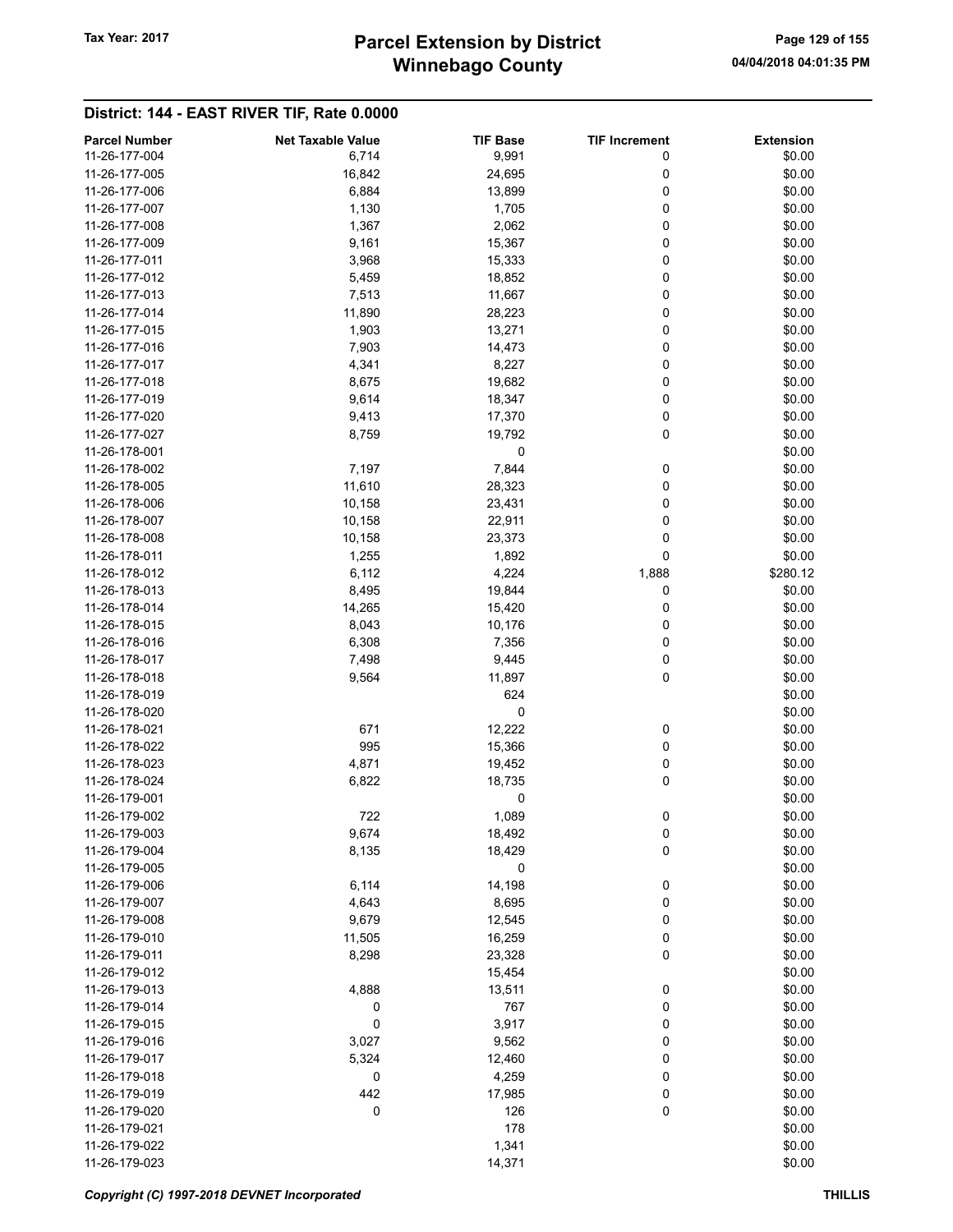# Winnebago County Tax Year: 2017 **Parcel Extension by District** Page 130 of 155

| <b>Parcel Number</b> | <b>Net Taxable Value</b> | <b>TIF Base</b> | <b>TIF Increment</b> | <b>Extension</b> |
|----------------------|--------------------------|-----------------|----------------------|------------------|
| 11-26-179-024        | 366                      | 4,480           | 0                    | \$0.00           |
| 11-26-179-033        | 67,395                   | 108,985         | 0                    | \$0.00           |
| 11-26-179-035        | 18,979                   | 24,987          | 0                    | \$0.00           |
| 11-26-179-036        | 20,040                   | 21,817          | 0                    | \$0.00           |
| 11-26-180-001        |                          | 0               |                      | \$0.00           |
| 11-26-180-002        |                          | 19,251          |                      | \$0.00           |
| 11-26-180-003        | 4,504                    | 16,647          | 0                    | \$0.00           |
| 11-26-180-004        | 6,368                    | 12,626          | 0                    | \$0.00           |
| 11-26-180-006        | 498                      | 8,276           | 0                    | \$0.00           |
| 11-26-180-007        | 4,303                    | 4,500           | 0                    | \$0.00           |
| 11-26-180-008        | 1,443                    | 20,182          | 0                    | \$0.00           |
| 11-26-180-009        | 194                      | 20,421          | 0                    | \$0.00           |
| 11-26-180-010        | 6,634                    | 26,824          | 0                    | \$0.00           |
| 11-26-180-011        | 2,605                    | 13,381          | 0                    | \$0.00           |
| 11-26-180-012        |                          | 33,932          |                      | \$0.00           |
| 11-26-180-015        | 6,032                    | 18,620          | 0                    | \$0.00           |
| 11-26-180-016        |                          | 11,579          |                      | \$0.00           |
| 11-26-180-017        |                          | 0               |                      | \$0.00           |
| 11-26-180-018        | 2,455                    | 10,298          | 0                    | \$0.00           |
| 11-26-180-019        | 6,834                    | 17,092          | 0                    | \$0.00           |
| 11-26-180-020        | 933                      | 11,853          | 0                    | \$0.00           |
| 11-26-180-021        | 0                        | 22,422          | 0                    | \$0.00           |
| 11-26-201-001        |                          | 0               |                      | \$0.00           |
| 11-26-201-003        |                          | 0               |                      | \$0.00           |
| 11-26-201-004        | 17,587                   | 103,719         | 0                    | \$0.00           |
| 11-26-201-005        |                          | 20,606          |                      | \$0.00           |
| 11-26-201-006        | 35,652                   | 43,413          | 0                    | \$0.00           |
| 11-26-201-008        | 19,610                   | 25,242          | $\pmb{0}$            | \$0.00           |
| 11-26-201-011        |                          | 136,072         |                      | \$0.00           |
| 11-26-201-012        | 10,563                   | 10,834          | 0                    | \$0.00           |
| 11-26-201-013        | 3,299                    | 3,980           | 0                    | \$0.00           |
| 11-26-201-014        | 5,358                    | 6,465           | 0                    | \$0.00           |
| 11-26-201-015        | 2,274                    | 2,743           | 0                    | \$0.00           |
| 11-26-201-018        | 3,215                    | 4,588           | 0                    | \$0.00           |
| 11-26-201-021        | 63,407                   | 78,833          | 0                    | \$0.00           |
| 11-26-201-023        |                          | 0               |                      | \$0.00           |
| 11-26-201-024        |                          | 0               |                      | \$0.00           |
| 11-26-203-008        | 82,198                   | 117,758         | 0                    | \$0.00           |
| 11-26-203-009        | 76,286                   | 152,464         | 0                    | \$0.00           |
| 11-26-302-001        |                          | 0               |                      | \$0.00           |
| 11-26-303-001        | 5,927                    | 5,927           | $\boldsymbol{0}$     | \$0.00           |
| 11-26-303-002        | 6,032                    | 13,990          | 0                    | \$0.00           |
| 11-26-303-003        | 6,519                    | 9,518           | 0                    | \$0.00           |
| 11-26-303-004        | 9,248                    | 21,718          | 0                    | \$0.00           |
| 11-26-303-005        | 6,972                    | 14,027          | 0                    | \$0.00           |
| 11-26-303-006        | 9,999                    | 12,567          | 0                    | \$0.00           |
| 11-26-303-007        | 2,016                    | 7,948           | 0                    | \$0.00           |
| 11-26-303-009        | 5,729                    | 5,729           | 0                    | \$0.00           |
| 11-26-303-011        | 9,735                    | 18,137          | 0                    | \$0.00           |
| 11-26-303-012        | 235                      | 285             | 0                    | \$0.00           |
| 11-26-303-013        |                          | 0               |                      | \$0.00           |
| 11-26-303-015        | 1,332                    | 7,705           | 0                    | \$0.00           |
| 11-26-304-001        | 4,939                    | 14,615          | 0                    | \$0.00           |
| 11-26-304-002        | 8,402                    | 13,333          | $\pmb{0}$            | \$0.00           |
| 11-26-304-003        | 8,903                    | 7,858           | 1,045                | \$155.04         |
| 11-26-304-004        | 4,064                    | 14,764          | 0                    | \$0.00           |
| 11-26-304-005        | 6,396                    | 7,240           | 0                    | \$0.00           |
| 11-26-304-008        |                          | 0               |                      | \$0.00           |
| 11-26-304-009        | 19,612                   | 23,660          | 0                    | \$0.00           |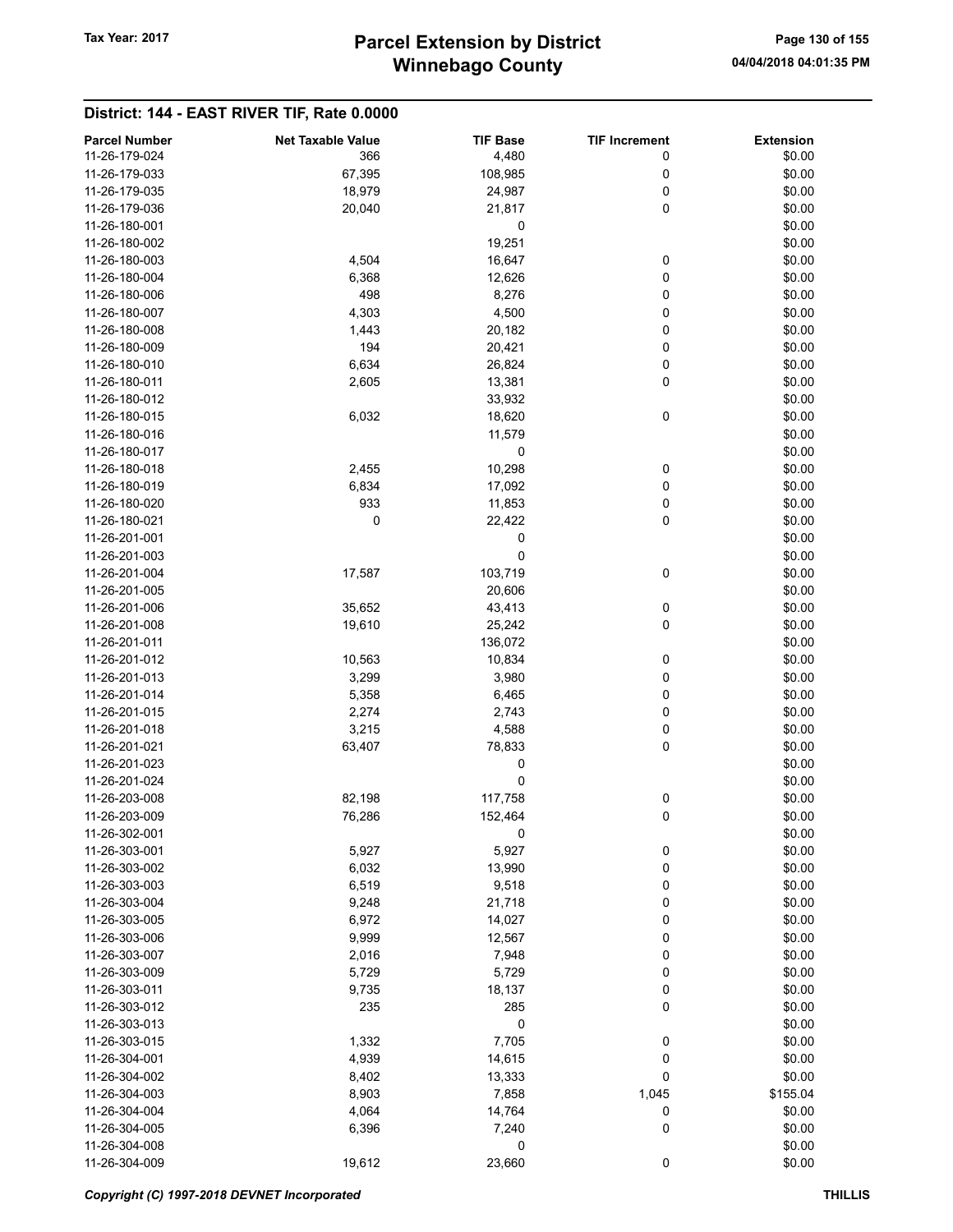# Winnebago County Tax Year: 2017 **Parcel Extension by District** Page 131 of 155

| <b>Parcel Number</b> | <b>Net Taxable Value</b> | <b>TIF Base</b> | <b>TIF Increment</b> | <b>Extension</b> |
|----------------------|--------------------------|-----------------|----------------------|------------------|
| 11-26-304-011        | 38,147                   | 46,026          | 0                    | \$0.00           |
| 11-26-305-007        | 174,655                  | 217,267         | 0                    | \$0.00           |
| 11-26-326-001        | 7,414                    | 20,495          | 0                    | \$0.00           |
| 11-26-326-002        | 9,754                    | 25,614          | 0                    | \$0.00           |
| 11-26-326-003        | 1,672                    | 2,523           | 0                    | \$0.00           |
| 11-26-326-004        | 2,405                    | 8,758           | 0                    | \$0.00           |
| 11-26-326-005        | 6,219                    | 14,779          | 0                    | \$0.00           |
| 11-26-326-006        | 0                        | 1,194           | 0                    | \$0.00           |
| 11-26-326-007        | 1,567                    | 27,560          | 0                    | \$0.00           |
| 11-26-326-008        |                          |                 | 0                    | \$0.00           |
| 11-26-326-009        | 8,599                    | 20,315          |                      | \$0.00           |
|                      | 3,794                    | 12,886          | 0                    |                  |
| 11-26-326-010        | 596                      | 10,755          | 0                    | \$0.00           |
| 11-26-326-011        | 10,331                   | 19,629          | 0                    | \$0.00           |
| 11-26-326-012        | 0                        | 5,732           | 0                    | \$0.00           |
| 11-26-326-013        | 8,530                    | 15,425          | 0                    | \$0.00           |
| 11-26-327-001        | 4,483                    | 16,979          | 0                    | \$0.00           |
| 11-26-327-002        | 2,461                    | 7,670           | 0                    | \$0.00           |
| 11-26-327-003        | 3,927                    | 18,777          | 0                    | \$0.00           |
| 11-26-327-004        |                          | 12,983          |                      | \$0.00           |
| 11-26-327-005        |                          | 10,105          |                      | \$0.00           |
| 11-26-327-006        | 1,280                    | 20,755          | 0                    | \$0.00           |
| 11-26-327-007        | 3,134                    | 12,151          | 0                    | \$0.00           |
| 11-26-327-008        | 165                      | 1,135           | 0                    | \$0.00           |
| 11-26-327-009        | 2,110                    | 9,296           | 0                    | \$0.00           |
| 11-26-327-010        | 1,756                    | 14,905          | 0                    | \$0.00           |
| 11-26-327-011        | 3,423                    | 10,259          | 0                    | \$0.00           |
| 11-26-327-012        | 2,662                    | 8,048           | 0                    | \$0.00           |
| 11-26-327-013        | 4,127                    | 10,589          | 0                    | \$0.00           |
| 11-26-327-014        | 3,142                    | 21,057          | 0                    | \$0.00           |
| 11-26-327-015        | 2,997                    | 17,399          | 0                    | \$0.00           |
| 11-26-327-016        | 0                        | 15,644          | 0                    | \$0.00           |
| 11-26-327-017        | 3,962                    | 16,170          | 0                    | \$0.00           |
| 11-26-327-018        |                          | 20,623          |                      | \$0.00           |
| 11-26-327-019        |                          | 17,737          |                      | \$0.00           |
| 11-26-327-020        | 8,760                    | 23,934          | 0                    | \$0.00           |
| 11-26-327-021        |                          | 10,024          |                      | \$0.00           |
| 11-26-327-022        | 8,447                    |                 |                      | \$0.00           |
|                      |                          | 21,740          | 0                    |                  |
| 11-26-327-024        | 3,828                    | 18,422          | 0                    | \$0.00           |
| 11-26-327-032        | 39,749                   | 75,094          | 0                    | \$0.00           |
| 11-26-328-021        |                          | 1,217           |                      | \$0.00           |
| 11-26-328-022        |                          | 2,660           |                      | \$0.00           |
| 11-26-328-023        |                          | 2,310           |                      | \$0.00           |
| 11-26-328-025        |                          | $\pmb{0}$       |                      | \$0.00           |
| 11-26-329-001        | 9,442                    | 18,193          | $\pmb{0}$            | \$0.00           |
| 11-26-329-002        | 10,188                   | 22,312          | 0                    | \$0.00           |
| 11-26-329-003        | 896                      | 1,350           | 0                    | \$0.00           |
| 11-26-329-004        | 7,437                    | 17,871          | 0                    | \$0.00           |
| 11-26-329-005        | 6,620                    | 7,847           | 0                    | \$0.00           |
| 11-26-329-006        | 5,275                    | 5,578           | 0                    | \$0.00           |
| 11-26-329-007        | 5,556                    | 10,522          | 0                    | \$0.00           |
| 11-26-329-008        | 1,678                    | 6,464           | $\boldsymbol{0}$     | \$0.00           |
| 11-26-329-009        | 5,317                    | 5,967           | 0                    | \$0.00           |
| 11-26-329-010        | 5,016                    | 9,244           | 0                    | \$0.00           |
| 11-26-329-011        | 4,579                    | 4,579           | 0                    | \$0.00           |
| 11-26-329-012        | 6,332                    | 14,560          | 0                    | \$0.00           |
| 11-26-329-013        | 851                      | 1,282           | 0                    | \$0.00           |
| 11-26-329-014        | 951                      | 1,433           | 0                    | \$0.00           |
| 11-26-329-015        | 4,601                    | 4,601           | $\boldsymbol{0}$     | \$0.00           |
| 11-26-329-016        | 4,649                    | 4,981           | $\pmb{0}$            | \$0.00           |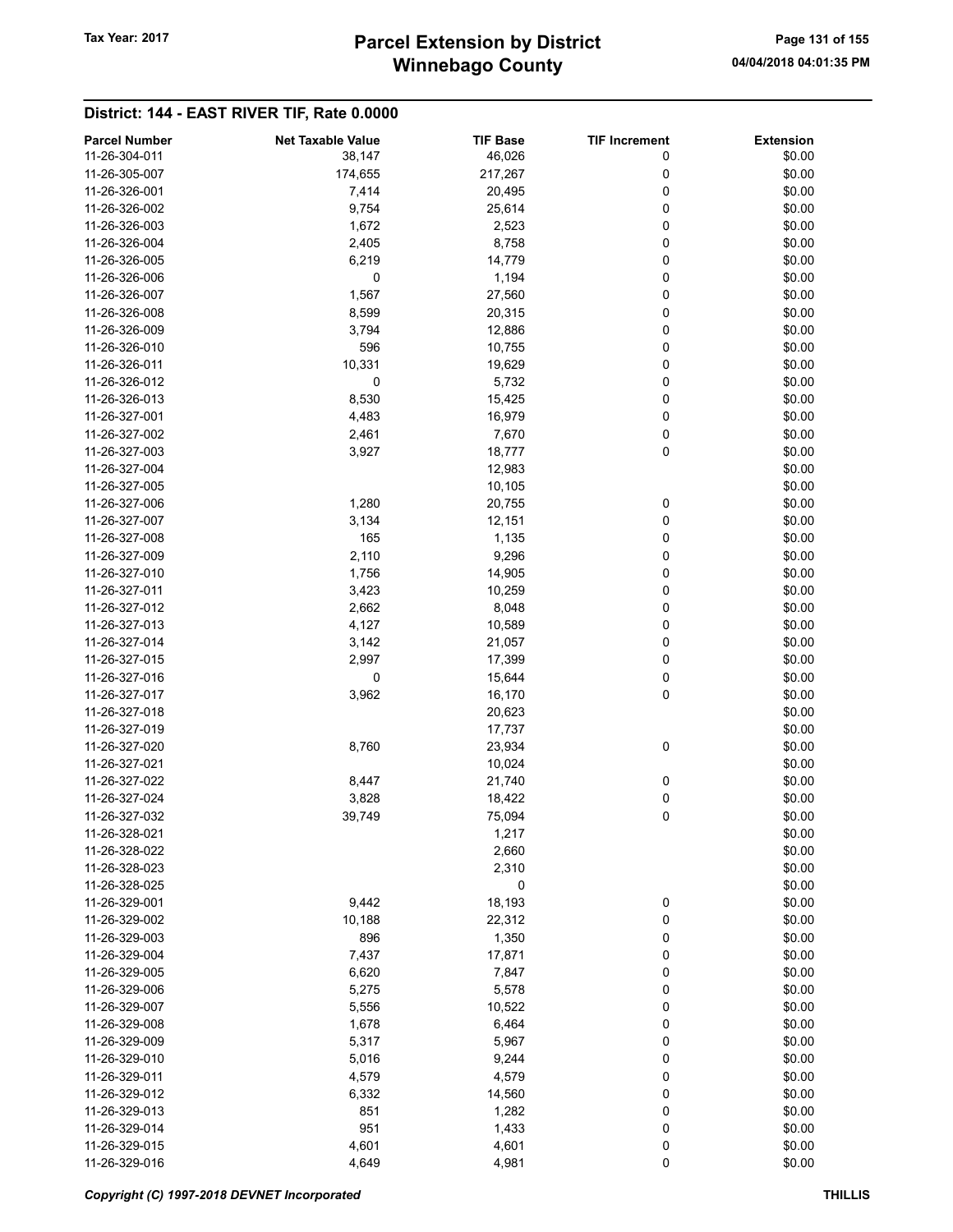# Winnebago County Tax Year: 2017 **Parcel Extension by District** Page 132 of 155

| <b>Parcel Number</b> | <b>Net Taxable Value</b> | <b>TIF Base</b> | <b>TIF Increment</b> | <b>Extension</b> |
|----------------------|--------------------------|-----------------|----------------------|------------------|
| 11-26-329-017        | 951                      | 1,433           | 0                    | \$0.00           |
| 11-26-329-018        | 8,850                    | 25,851          | 0                    | \$0.00           |
| 11-26-329-019        | 9,178                    | 13,235          | 0                    | \$0.00           |
| 11-26-329-022        | 893                      | 20,492          | 0                    | \$0.00           |
| 11-26-329-023        | 4,667                    | 19,785          | 0                    | \$0.00           |
| 11-26-329-024        | 5,346                    | 16,125          | 0                    | \$0.00           |
| 11-26-329-025        | 6,461                    | 10,849          | 0                    | \$0.00           |
| 11-26-329-026        | 6,089                    | 11,531          | 0                    | \$0.00           |
|                      |                          |                 |                      |                  |
| 11-26-329-027        | 1,347                    | 2,031           | 0                    | \$0.00           |
| 11-26-329-028        | 597                      | 7,696           | 0                    | \$0.00           |
| 11-26-329-029        | 6,694                    | 18,206          | 0                    | \$0.00           |
| 11-26-329-030        | 7,177                    | 18,690          | 0                    | \$0.00           |
| 11-26-329-031        | 1,046                    | 17,081          | 0                    | \$0.00           |
| 11-26-329-032        | 1,103                    | 1,663           | 0                    | \$0.00           |
| 11-26-329-033        | 0                        | 1,791           | 0                    | \$0.00           |
| 11-26-329-034        | 1,140                    | 1,720           | 0                    | \$0.00           |
| 11-26-329-038        | 6,611                    | 25,992          | 0                    | \$0.00           |
| 11-26-330-001        | 8,503                    | 13,968          | 0                    | \$0.00           |
| 11-26-330-002        | 6,149                    | 6,647           | 0                    | \$0.00           |
| 11-26-330-003        | 7,763                    | 19,827          | 0                    | \$0.00           |
| 11-26-330-004        | 3,616                    | 17,319          | 0                    | \$0.00           |
| 11-26-330-005        |                          |                 | 0                    | \$0.00           |
|                      | 5,856                    | 9,382           |                      |                  |
| 11-26-330-008        | 4,683                    | 6,734           | 0                    | \$0.00           |
| 11-26-330-009        | 874                      | 1,318           | 0                    | \$0.00           |
| 11-26-330-010        | 5,736                    | 2,623           | 3,113                | \$461.86         |
| 11-26-330-011        | 6,607                    | 7,532           | 0                    | \$0.00           |
| 11-26-330-012        | 8,493                    | 17,273          | 0                    | \$0.00           |
| 11-26-330-013        | 6,275                    | 14,237          | 0                    | \$0.00           |
| 11-26-330-014        | 5,975                    | 13,323          | 0                    | \$0.00           |
| 11-26-330-015        | 7,518                    | 11,414          | 0                    | \$0.00           |
| 11-26-330-016        | 14,622                   | 33,928          | 0                    | \$0.00           |
| 11-26-330-017        | 8,832                    | 10,871          | 0                    | \$0.00           |
| 11-26-330-018        | 4,619                    | 5,578           | 0                    | \$0.00           |
| 11-26-330-019        | 8,267                    | 15,577          | 0                    | \$0.00           |
| 11-26-330-020        | 4,730                    | 8,739           | 0                    | \$0.00           |
| 11-26-330-021        | 6,205                    | 10,494          | 0                    | \$0.00           |
| 11-26-330-022        | 1,561                    | 22,270          | 0                    | \$0.00           |
|                      |                          |                 |                      |                  |
| 11-26-330-024        | 1,080                    | 14,191          | 0                    | \$0.00           |
| 11-26-330-025        | 6,422                    | 9,424           | 0                    | \$0.00           |
| 11-26-330-026        | 3,928                    | 19,805          | 0                    | \$0.00           |
| 11-26-330-027        | 3,196                    | 22,547          | $\pmb{0}$            | \$0.00           |
| 11-26-330-028        | 7,089                    | 11,971          | 0                    | \$0.00           |
| 11-26-330-029        | 11,731                   | 27,486          | 0                    | \$0.00           |
| 11-26-330-030        | 8,984                    | 21,801          | 0                    | \$0.00           |
| 11-26-331-001        | 470                      | 1,578           | 0                    | \$0.00           |
| 11-26-331-002        | 5,361                    | 10,847          | 0                    | \$0.00           |
| 11-26-331-003        | 3,295                    | 6,211           | 0                    | \$0.00           |
| 11-26-331-004        | 4,416                    | 4,416           | 0                    | \$0.00           |
| 11-26-331-008        | 5,912                    | 11,184          | 0                    | \$0.00           |
| 11-26-331-009        | 15,415                   | 20,230          | 0                    | \$0.00           |
| 11-26-331-010        | 6,508                    | 14,312          | 0                    | \$0.00           |
| 11-26-331-023        | 8,760                    | 19,988          | 0                    | \$0.00           |
| 11-26-331-024        | 979                      |                 |                      | \$0.00           |
|                      |                          | 20,174          | 0                    |                  |
| 11-26-331-025        | 6,706                    | 20,114          | 0                    | \$0.00           |
| 11-26-331-026        |                          | 0               |                      | \$0.00           |
| 11-26-331-027        | 770                      | 1,162           | $\pmb{0}$            | \$0.00           |
| 11-26-331-029        | 970                      | 1,494           | $\pmb{0}$            | \$0.00           |
| 11-26-331-030        |                          | 5,163           |                      | \$0.00           |
| 11-26-331-031        | 671                      | 1,494           | $\pmb{0}$            | \$0.00           |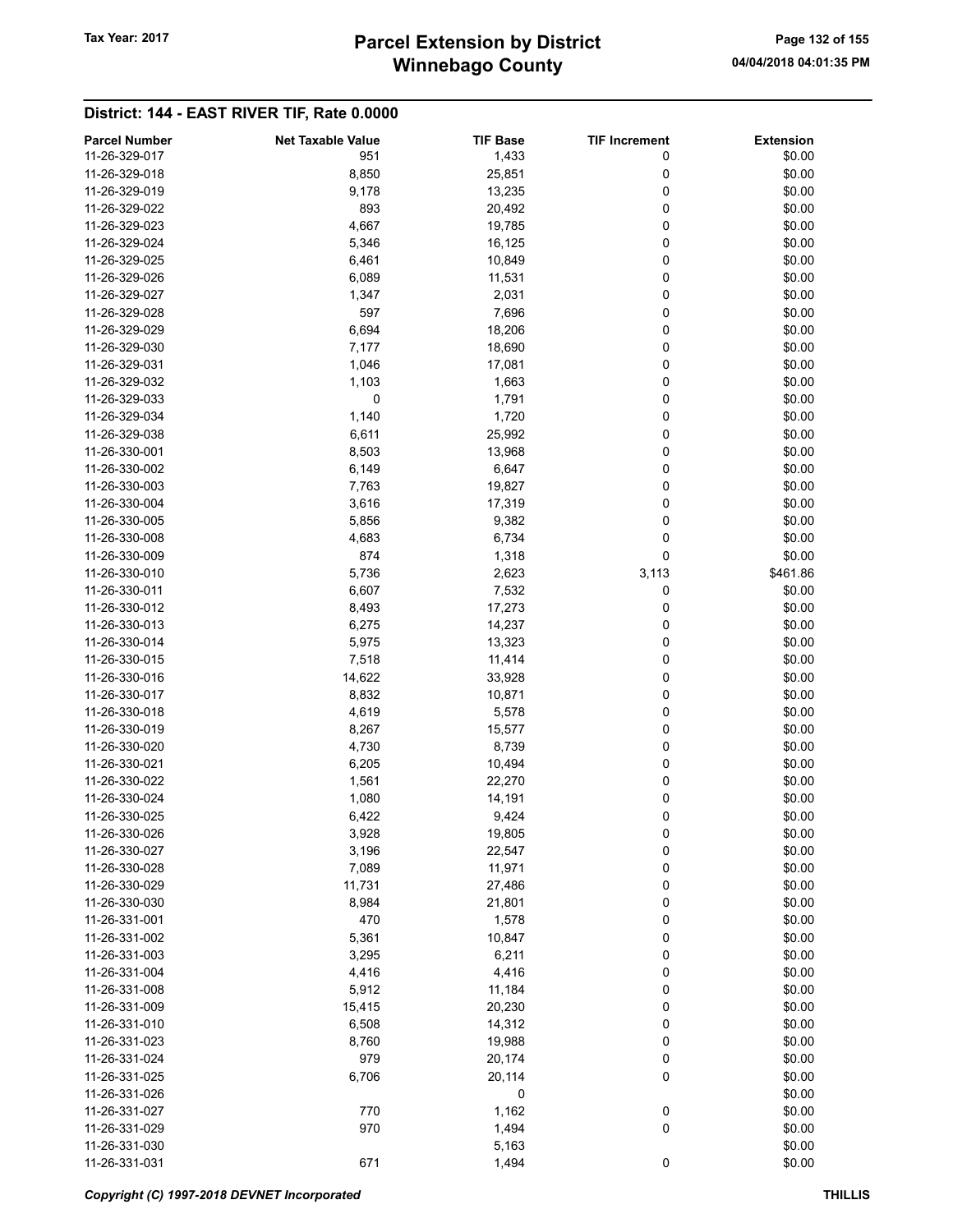| <b>Parcel Number</b>  | <b>Net Taxable Value</b> | <b>TIF Base</b> | <b>TIF Increment</b> | <b>Extension</b> |
|-----------------------|--------------------------|-----------------|----------------------|------------------|
| 11-26-331-032         | 5,776                    | 9.551           | 0                    | \$0.00           |
| 11-26-353-006         | 123.450                  | 153.567         |                      | \$0.00           |
| 11-26-353-007         | 1.384                    | 0               | 1.384                | \$205.34         |
| 11-26-376-010         | 221.371                  | 336.020         | 0                    | \$0.00           |
| 11-26-378-004         | 51.685                   | 70.048          |                      | \$0.00           |
| <b>Totals for 144</b> | 10.660.846               | 13,241,739      | 2.574.928            | \$382.024.36     |
|                       |                          |                 |                      | 645 Parcels      |

#### District: 145 - SUMNER ROAD / GROVE ST TIF, Rate 0.0000

| <b>Parcel Number</b> | <b>Net Taxable Value</b> | <b>TIF Base</b> | <b>TIF Increment</b> | Extension |
|----------------------|--------------------------|-----------------|----------------------|-----------|
| 09-29-327-016        | 58.419                   | 93.550          |                      | \$0.00    |
| Totals for 145       | 58.419                   | 93.550          |                      | \$0.00    |
|                      |                          |                 |                      | Parcels   |

#### District: 146 - LOVES PARK CORP CENTER TIF, Rate 0.0000

| <b>Parcel Number</b>  | <b>Net Taxable Value</b> | <b>TIF Base</b> | <b>TIF Increment</b> | <b>Extension</b> |
|-----------------------|--------------------------|-----------------|----------------------|------------------|
| 08-35-379-002         | 4,034                    | 2,242           | 1,792                | \$201.50         |
| 08-35-383-002         |                          | 0               |                      | \$0.00           |
| 08-35-400-006         | 8,192                    | 9,804           | 0                    | \$0.00           |
| 08-35-400-007         | 5,115                    | 1,899           | 3,216                | \$355.06         |
| 08-35-400-009         | 1,613,900                | 1,931,441       | 0                    | \$0.00           |
| 08-35-400-010         | 286,117                  | 147,394         | 138,723              | \$15,598.72      |
| 08-35-400-013         | 1,469,292                | 327             | 1,468,965            | \$165,177.78     |
| 12-02-126-011         | 3,413                    | 1,361           | 2,052                | \$233.48         |
| 12-02-127-008         | 86,428                   | 0               | 86,428               | \$9,833.60       |
| 12-02-127-010         | 2,537                    | 12,049          | 0                    | \$0.00           |
| 12-02-178-002         | 354,898                  | 558,340         | 0                    | \$0.00           |
| 12-02-178-003         | 397                      | 199             | 198                  | \$22.54          |
| 12-02-178-004         | 514                      | 258             | 256                  | \$29.14          |
| 12-02-178-005         | 769                      | 390             | 379                  | \$43.12          |
| 12-02-178-006         | 1,129                    | 575             | 554                  | \$63.04          |
| 12-02-178-007         | 357                      | 182             | 175                  | \$19.92          |
| 12-02-178-008         | 506                      | 267             | 239                  | \$27.20          |
| 12-02-178-009         | 261                      | 33,935          | 0                    | \$0.00           |
| 12-02-179-004         | 388                      | 228             | 160                  | \$18.20          |
| 12-02-179-005         | 449                      | 273             | 176                  | \$20.02          |
| 12-02-179-006         | 38,374                   | 47,297          | $\mathbf 0$          | \$0.00           |
| 12-02-179-007         |                          | 0               |                      | \$0.00           |
| 12-02-179-008         | 547                      | 672             | 0                    | \$0.00           |
| 12-02-201-003         | 2,037,996                | 1,835,109       | 202,887              | \$23,084.08      |
| <b>Totals for 146</b> | 5,915,613                | 4,584,242       | 1,906,200            | \$214,727.40     |
|                       |                          |                 |                      | 24 Parcels       |

#### District: 147 - WESTSTONE TIF, Rate 0.0000

| <b>Parcel Number</b> | <b>Net Taxable Value</b> | <b>TIF Base</b> | <b>TIF Increment</b> | <b>Extension</b> |
|----------------------|--------------------------|-----------------|----------------------|------------------|
| 08-13-100-003        | 1.170                    | 342             | 828                  | \$88.34          |
| 08-13-300-009        | 2.748                    | 1.475           | 1,273                | \$138.40         |
| 08-13-300-010        | 1.214                    | 660             | 554                  | \$60.24          |
| 08-13-300-011        | 50,393                   | 49.409          | 984                  | \$106.98         |
| 08-14-100-005        | 3.051                    | 906             | 2,145                | \$228.84         |
| 08-14-200-003        | 5.545                    | 2.086           | 3.459                | \$369.02         |
| 08-14-300-002        | 1.139                    | 537             | 602                  | \$64.22          |
| 08-14-300-014        | 12,923                   | 39.124          | 0                    | \$0.00           |
| 08-14-300-016        | 15.957                   | 3.049           | 12.908               | \$1,403.40       |
| 08-14-400-001        | 1,637                    | 742             | 895                  | \$95.48          |
| 08-14-400-007        | 6.435                    | 21.164          | 0                    | \$0.00           |
| 08-14-400-008        | 1,321                    | 450             | 871                  | \$94.70          |

#### Copyright (C) 1997-2018 DEVNET Incorporated THILLIS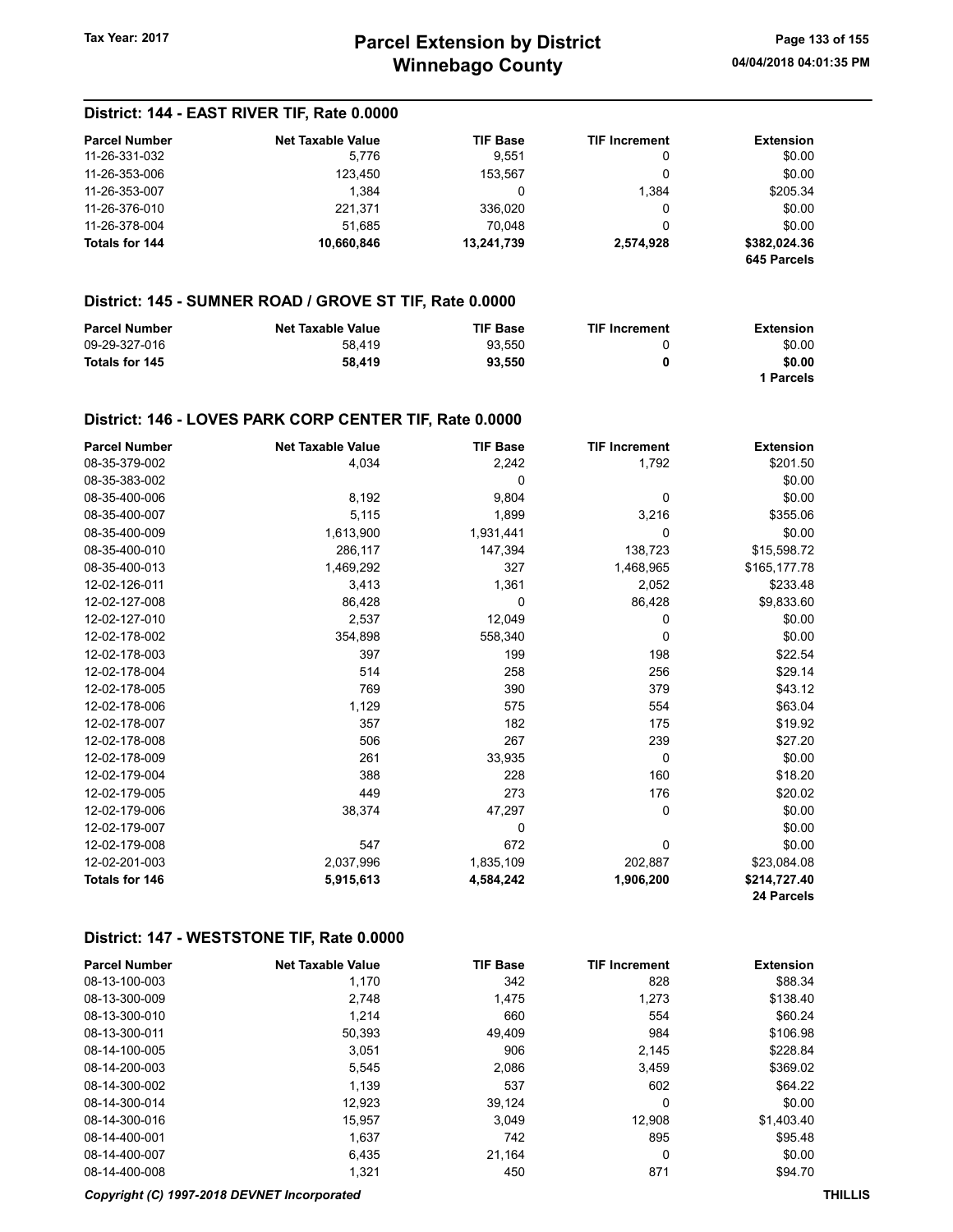## District: 147 - WESTSTONE TIF, Rate 0.0000

| <b>Parcel Number</b>  | Net Taxable Value | <b>TIF Base</b> | <b>TIF Increment</b> | <b>Extension</b>  |
|-----------------------|-------------------|-----------------|----------------------|-------------------|
| 08-14-400-009         | 1,530,450         | 35,123          | 1.495.327            | \$162.576.44      |
| 08-14-400-010         | 1,037,574         | 22.514          | 1.015.060            | \$110.360.38      |
| 08-14-400-011         | 20.067            | 6.304           | 13.763               | \$1,496.36        |
| 08-14-400-012         | 9.992             | 2,702           | 7,290                | \$792.60          |
| 08-14-400-014         | 1,520,756         | 1.797           | 1.518.959            | \$165.145.78      |
| 08-14-400-015         | 2.912             | 4               | 2.908                | \$316.18          |
| <b>Totals for 147</b> | 4,225,284         | 188,388         | 4,077,826            | \$443,337.36      |
|                       |                   |                 |                      | <b>18 Parcels</b> |

## District: 148 - NORTH WILLOW CREEK TIF, Rate 0.0000

| <b>Parcel Number</b> | <b>Net Taxable Value</b> | <b>TIF Base</b> | <b>TIF Increment</b> | <b>Extension</b> |
|----------------------|--------------------------|-----------------|----------------------|------------------|
| 08-16-103-008        | 1,065                    | 414             | 651                  | \$74.34          |
| 08-16-103-009        | 560                      | 213             | 347                  | \$39.62          |
| 08-16-151-011        | 490.353                  | 411.014         | 79.339               | \$9.059.80       |
| 08-17-276-002        | 90.381                   | 31.431          | 58.950               | \$6.731.56       |
| 08-17-276-005        | 899.346                  | 1.043.576       | 0                    | \$0.00           |
| Totals for 148       | 1.481.705                | 1.486.648       | 139.287              | \$15,905.32      |
|                      |                          |                 |                      | 5 Parcels        |

## District: 149 - SOUTH WILLOW CREEK TIF, Rate 0.0000

| <b>Parcel Number</b> | <b>Net Taxable Value</b> | <b>TIF Base</b> | <b>TIF Increment</b> | <b>Extension</b> |
|----------------------|--------------------------|-----------------|----------------------|------------------|
| 08-17-277-005        | 194,447                  | 225,630         | 0                    | \$0.00           |
| 08-17-277-014        | 1,262,087                | 22,720          | 1,239,367            | \$141,524.56     |
| 08-17-277-015        | 995,381                  | 396,636         | 598,745              | \$68,371.30      |
| 08-17-277-016        | 40,450                   | 22,548          | 17,902               | \$2,044.26       |
| 08-17-378-005        | 146,160                  | 169,600         | 0                    | \$0.00           |
| 08-17-402-006        | 118,435                  | 137,430         | $\mathbf 0$          | \$0.00           |
| 08-17-402-015        | 227,335                  | 263,794         | $\mathbf 0$          | \$0.00           |
| 08-17-402-021        | 21,911                   | 12,275          | 9,636                | \$1,100.34       |
| 08-17-402-024        | 249,074                  | 329,417         | 0                    | \$0.00           |
| 08-17-402-025        | 0                        | 97              | 0                    | \$0.00           |
| 08-17-402-027        | 0                        | 97              | 0                    | \$0.00           |
| 08-17-402-028        | 271,152                  | 326,752         | 0                    | \$0.00           |
| 08-17-402-031        | 444,316                  | 200,377         | 243,939              | \$27,855.64      |
| 08-17-402-032        | 8,762                    | 4,855           | 3,907                | \$446.14         |
| 08-17-402-033        | 12,979                   | 7,189           | 5,790                | \$661.18         |
| 08-17-402-034        | 136,926                  | 158,885         | 0                    | \$0.00           |
| 08-17-426-001        | 258,640                  | 300,118         | $\mathbf 0$          | \$0.00           |
| 08-17-426-003        | 166,051                  | 251,328         | $\mathbf 0$          | \$0.00           |
| 08-17-427-005        | 246,914                  | 238,949         | 7,965                | \$909.54         |
| 08-17-427-006        | 110,429                  | 128,139         | 0                    | \$0.00           |
| 08-17-427-008        | 634                      | 19,768          | 0                    | \$0.00           |
| 08-17-427-009        | 78,391                   | 90,963          | $\mathbf 0$          | \$0.00           |
| 08-17-427-010        | 235,399                  | 273,150         | 0                    | \$0.00           |
| 08-17-427-011        | 158,092                  | 183,445         | $\mathbf 0$          | \$0.00           |
| 08-17-427-017        | 96,044                   | 12,445          | 83,599               | \$9,546.26       |
| 08-17-427-018        | 1,126,709                | 1,009,449       | 117,260              | \$13,390.04      |
| 08-17-451-015        | 679,951                  | 788,995         | 0                    | \$0.00           |
| 08-17-451-016        | 0                        | 97              | $\mathbf 0$          | \$0.00           |
| 08-17-451-017        | 0                        | 97              | 0                    | \$0.00           |
| 08-17-451-018        | 0                        | 97              | $\mathbf 0$          | \$0.00           |
| 08-17-476-001        | 54,697                   | 63,468          | 0                    | \$0.00           |
| 08-17-476-002        | 120,162                  | 102,645         | 17,517               | \$2,000.28       |
| 08-17-476-003        | 87,968                   | 102,076         | 0                    | \$0.00           |
| 08-17-476-004        | 119,573                  | 138,749         | 0                    | \$0.00           |
| 08-17-476-009        | 127,228                  | 1,110           | 126,118              | \$14,401.54      |
| 08-17-476-010        |                          | 2,605           |                      | \$0.00           |
| 08-17-476-011        | 0                        | 115             | 0                    | \$0.00           |
|                      |                          |                 |                      |                  |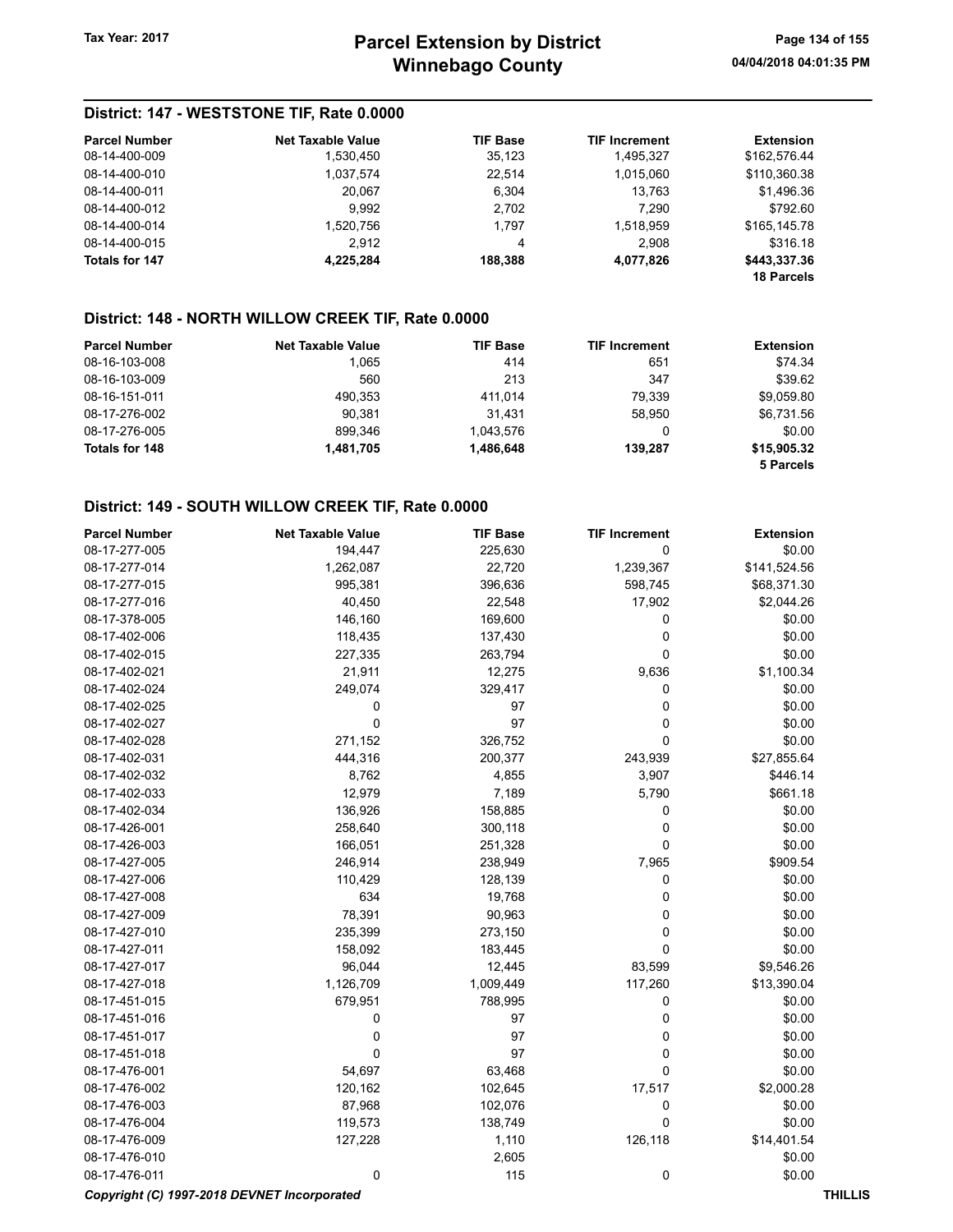## District: 149 - SOUTH WILLOW CREEK TIF, Rate 0.0000

| <b>Parcel Number</b> | <b>Net Taxable Value</b> | <b>TIF Base</b> | <b>TIF Increment</b> | <b>Extension</b>  |
|----------------------|--------------------------|-----------------|----------------------|-------------------|
| 08-17-476-012        | 164.675                  | 116             | 164.559              | \$18,791.16       |
| 08-17-477-002        | 49,855                   | 298             | 49,557               | \$5,658.96        |
| 08-17-477-003        | 78,384                   | 561             | 77,823               | \$8,886.70        |
| 08-17-478-005        | 0                        | 97              | 0                    | \$0.00            |
| 08-17-478-006        | 83,499                   | 96.888          | 0                    | \$0.00            |
| 08-20-201-021        | 0                        | 97              | 0                    | \$0.00            |
| 08-20-225-013        | 474.393                  | 628,086         | 0                    | \$0.00            |
| 08-20-225-014        | 73,468                   | 89.591          | 0                    | \$0.00            |
| 08-20-225-015        | 88,780                   | 109.501         | 0                    | \$0.00            |
| Totals for 149       | 8,809,351                | 6,911,345       | 2,763,684            | \$315,587.90      |
|                      |                          |                 |                      | <b>46 Parcels</b> |

## District: 150 - GLOBAL TRADEPARK SOUTH TIF, Rate 0.0000

| <b>Parcel Number</b> | <b>Net Taxable Value</b> | <b>TIF Base</b> | <b>TIF Increment</b> | <b>Extension</b> |
|----------------------|--------------------------|-----------------|----------------------|------------------|
| 15-28-452-002        | 6,099                    | 3,584           | 2,515                | \$326.00         |
| 15-28-477-002        | 7,682                    | 4,312           | 3,370                | \$436.82         |
| 15-33-100-006        | 14,391                   | 8,337           | 6,054                | \$784.70         |
| 15-33-200-005        | 18,423                   | 10,204          | 8,219                | \$1,065.32       |
| 15-33-200-007        | 25,379                   | 13,688          | 11,691               | \$1,515.36       |
| 15-33-200-008        | 6,894                    | 3,639           | 3,255                | \$421.90         |
| 15-33-300-002        | 21,651                   | 10,022          | 11,629               | \$1,507.32       |
| 15-33-300-004        | 4,916                    | 2,264           | 2,652                | \$343.74         |
| 15-33-400-002        | 9,421                    | 3,711           | 5,710                | \$740.12         |
| 15-33-400-003        | 9,605                    | 4,167           | 5,438                | \$704.86         |
| 15-33-400-004        | 11,586                   | 4,203           | 7,383                | \$956.96         |
| 15-33-400-005        | 9,504                    | 3,746           | 5,758                | \$746.34         |
| 15-33-400-006        | 2,023                    | 1,096           | 927                  | \$120.16         |
| 15-34-101-001        | 15,399                   | 7,742           | 7,657                | \$992.48         |
| 15-34-101-003        | 5,924                    | 3,006           | 2,918                | \$378.22         |
| 15-34-126-004        | 30,390                   | 14,836          | 15,554               | \$2,016.06       |
| 15-34-200-005        | 5,444                    | 3,068           | 2,376                | \$307.98         |
| 15-34-300-001        | 33,565                   | 13,657          | 19,908               | \$2,580.42       |
| 15-34-300-002        | 19,074                   | 10,359          | 8,715                | \$1,129.62       |
| 15-34-400-001        | 32,831                   | 36,356          | 0                    | \$0.00           |
| 15-34-400-003        | 17,409                   | 9,355           | 8,054                | \$1,043.94       |
| 15-35-300-001        | 27,546                   | 13,344          | 14,202               | \$1,840.82       |
| Totals for 150       | 335,156                  | 184,696         | 153,985              | \$19,959.14      |
|                      |                          |                 |                      | 22 Parcels       |

#### District: 151 - I-39 / BAXTER ROAD TIF, Rate 0.0000

| <b>Parcel Number</b>                        | <b>Net Taxable Value</b> | <b>TIF Base</b> | <b>TIF Increment</b> | <b>Extension</b> |  |
|---------------------------------------------|--------------------------|-----------------|----------------------|------------------|--|
| 16-28-300-009                               | 17,119                   | 10,775          | 6,344                | \$680.18         |  |
| 16-28-300-012                               | 2,601                    | 536             | 2,065                | \$230.42         |  |
| 16-28-300-019                               | 404,702                  | 468,044         | 0                    | \$0.00           |  |
| 16-28-300-021                               | 13,833                   | 3,346           | 10,487               | \$1,170.14       |  |
| 16-28-300-023                               | 5,531                    | 2,227           | 3,304                | \$368.66         |  |
| 16-28-300-024                               | 2,504                    | 1,237           | 1,267                | \$141.38         |  |
| 16-28-400-013                               | 1,003                    | 468             | 535                  | \$60.36          |  |
| 16-28-400-017                               |                          | 20,821          |                      | \$0.00           |  |
| 16-28-400-019                               | 2,547,825                | 6,661           | 2,541,164            | \$286,630.60     |  |
| 16-28-400-020                               | 16,163                   | 4,275           | 11,888               | \$1,340.92       |  |
| 16-28-400-021                               | 2,143                    | 2,340           | 0                    | \$0.00           |  |
| 16-29-100-010                               | 14,280                   | 6,404           | 7,876                | \$844.44         |  |
| 16-29-200-002                               | 12,332                   | 6,095           | 6,237                | \$668.72         |  |
| 16-29-326-002                               | 13,224                   | 6,685           | 6,539                | \$701.10         |  |
| 16-29-351-001                               | 3,181                    | 896             | 2,285                | \$245.00         |  |
| 16-29-351-002                               | 706                      | 529             | 177                  | \$18.98          |  |
| 16-29-351-003                               | 30,963                   | 39,333          | $\mathbf 0$          | \$0.00           |  |
| Copyright (C) 1997-2018 DEVNET Incorporated |                          |                 |                      | <b>THILLIS</b>   |  |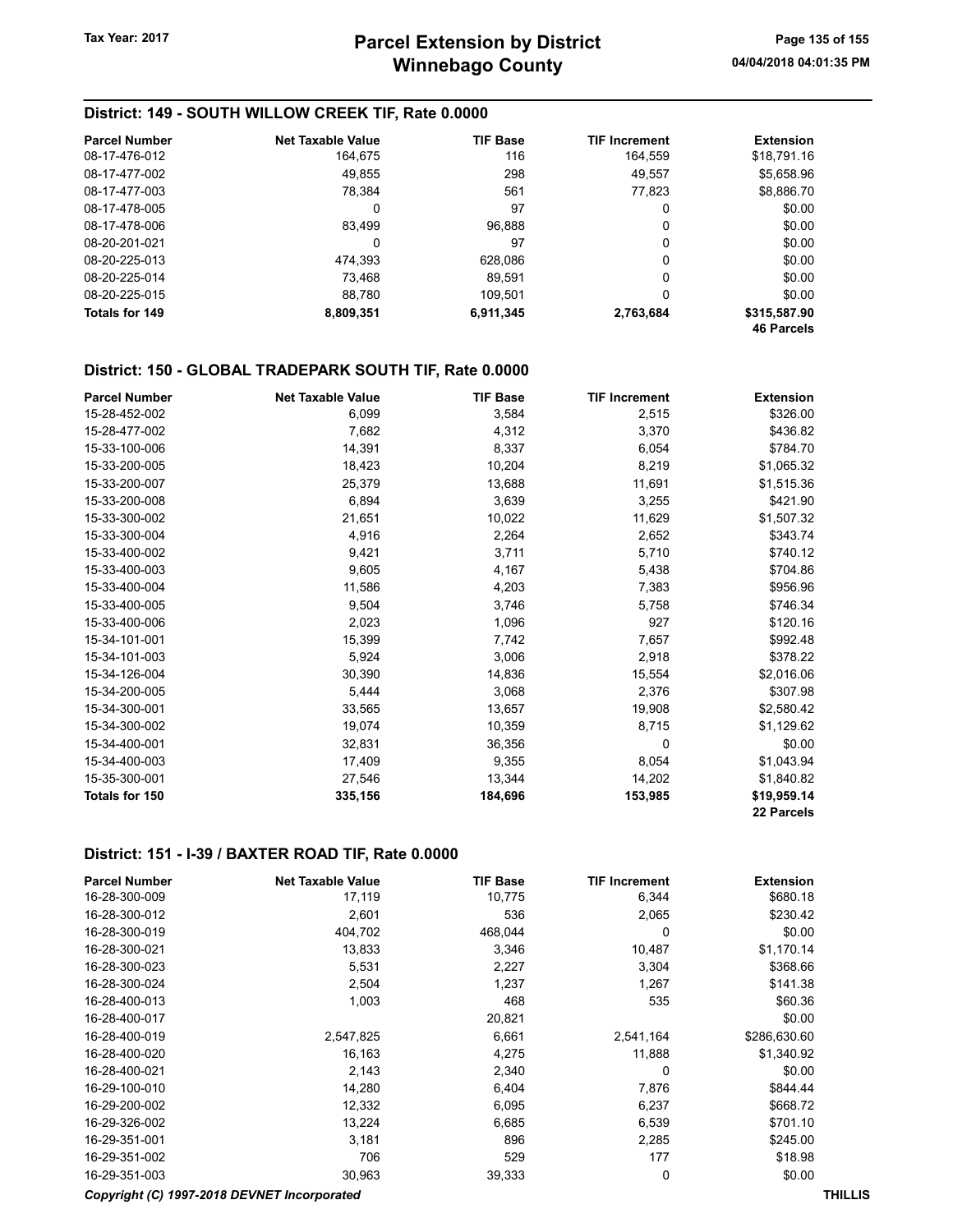## District: 151 - I-39 / BAXTER ROAD TIF, Rate 0.0000

| <b>Parcel Number</b> | <b>Net Taxable Value</b> | <b>TIF Base</b> | <b>TIF Increment</b> | <b>Extension</b>  |
|----------------------|--------------------------|-----------------|----------------------|-------------------|
| 16-29-351-004        | 41,877                   | 48,602          | 0                    | \$0.00            |
| 16-29-376-001        | 4,646                    | 1,526           | 3,120                | \$334.52          |
| 16-29-400-002        | 7,037                    | 3,359           | 3,678                | \$410.40          |
| 16-29-400-004        | 2,187                    | 837             | 1,350                | \$144.74          |
| 16-29-400-005        | 304                      | 63              | 241                  | \$25.84           |
| 16-29-400-008        | 173,086                  | 212,024         | 0                    | \$0.00            |
| 16-29-400-011        | 271,761                  | 447,576         | $\Omega$             | \$0.00            |
| 16-30-300-005        | 0                        | 21              | 0                    | \$0.00            |
| 16-30-300-009        | 8,987                    | 33,579          | $\Omega$             | \$0.00            |
| 16-30-400-007        | 606                      | 93              | 513                  | \$55.00           |
| 16-30-400-008        | 13,596                   | 7,459           | 6,137                | \$658.00          |
| 16-30-400-009        | 865                      | 428             | 437                  | \$46.86           |
| 16-30-400-010        | 37,901                   | 51,916          | 0                    | \$0.00            |
| 16-30-400-011        | 17,063                   | 24,625          | $\Omega$             | \$0.00            |
| 16-30-400-013        | 1,958                    | 889             | 1,069                | \$114.62          |
| 16-30-400-014        | 27,115                   | 37,256          | 0                    | \$0.00            |
| 16-30-400-019        | 28,417                   | 34,852          | 0                    | \$0.00            |
| 16-30-400-020        | 107,809                  | 131,597         | 0                    | \$0.00            |
| 16-30-400-021        | 31,526                   | 97,982          | 0                    | \$0.00            |
| 16-31-100-023        | 37,165                   | 15,219          | 21,946               | \$2,352.98        |
| 16-32-100-004        | 32,877                   | 40,447          | 0                    | \$0.00            |
| 16-32-200-001        | 1,290                    | 226             | 1,064                | \$114.08          |
| 16-32-200-005        | 6,178                    | 1,604           | 4,574                | \$490.42          |
| 16-33-100-009        | 12,772                   | 6,490           | 6,282                | \$700.94          |
| 16-33-100-012        | 22,438                   | 28,510          | 0                    | \$0.00            |
| 16-33-100-013        | 6,401                    | 2,158           | 4,243                | \$454.92          |
| 16-33-200-009        | 21,779                   | 12,741          | 9,038                | \$1,019.44        |
| Totals for 151       | 4,005,751                | 1,822,751       | 2,663,860            | \$300,023.66      |
|                      |                          |                 |                      | <b>44 Parcels</b> |

#### District: 152 - ZENITH CUTTER TIF, Rate 0.0000

| <b>Parcel Number</b> | <b>Net Taxable Value</b> | <b>TIF Base</b> | <b>TIF Increment</b> | <b>Extension</b> |
|----------------------|--------------------------|-----------------|----------------------|------------------|
| 08-28-325-002        | 55.255                   | 23.880          | 31.375               | \$3,699.52       |
| 08-28-325-003        |                          | 3.674           |                      | \$0.00           |
| 08-28-325-004        | 693.826                  | 549.273         | 144.553              | \$17.044.68      |
| 08-28-355-002        | 372.668                  | 432.432         |                      | \$0.00           |
| 08-28-376-008        | 9.696.736                | 31.326          | 9.665.410            | \$1,139,677.50   |
| Totals for 152       | 10.818.485               | 1.040.585       | 9,841,338            | \$1,160,421.70   |
|                      |                          |                 |                      | 5 Parcels        |

#### District: 153 - SPRING CREEK LAKES TIF, Rate 0.0000

| <b>Parcel Number</b> | <b>Net Taxable Value</b> | <b>TIF Base</b> | <b>TIF Increment</b> | <b>Extension</b> |
|----------------------|--------------------------|-----------------|----------------------|------------------|
| 08-25-300-006        | 26,486                   | 14,432          | 12,054               | \$1,193.76       |
| 08-26-400-013        |                          | 0               |                      | \$0.00           |
| 08-35-276-001        | 4,524                    | 5,249           | $\Omega$             | \$0.00           |
| 08-35-400-014        | 10,345                   | 4,261           | 6,084                | \$671.70         |
| 08-35-400-015        | 2,845                    | 752             | 2,093                | \$231.08         |
| 08-35-400-016        | 5,606                    | 3,386           | 2,220                | \$245.10         |
| 08-35-400-017        | 2,178,126                | 2,661           | 2,175,465            | \$240,182.22     |
| 08-36-100-001        | 2,357                    | 1,319           | 1,038                | \$102.80         |
| 08-36-100-006        | 22,697                   | 13,624          | 9,073                | \$898.54         |
| 08-36-100-008        | 5,944                    | 3,382           | 2,562                | \$253.74         |
| 08-36-100-010        | 3,024                    | 1,762           | 1,262                | \$124.98         |
| 08-36-100-011        | 7,136                    | 3,957           | 3,179                | \$314.84         |
| 08-36-100-012        | 26,824                   | 15,372          | 11,452               | \$1,134.14       |
| 08-36-300-015        | 3,559                    | 2,322           | 1,237                | \$136.58         |
| 08-36-300-016        | 823                      | 540             | 283                  | \$31.24          |
| 08-36-300-017        | 1,120                    | 911             | 209                  | \$23.50          |

#### Copyright (C) 1997-2018 DEVNET Incorporated THILLIS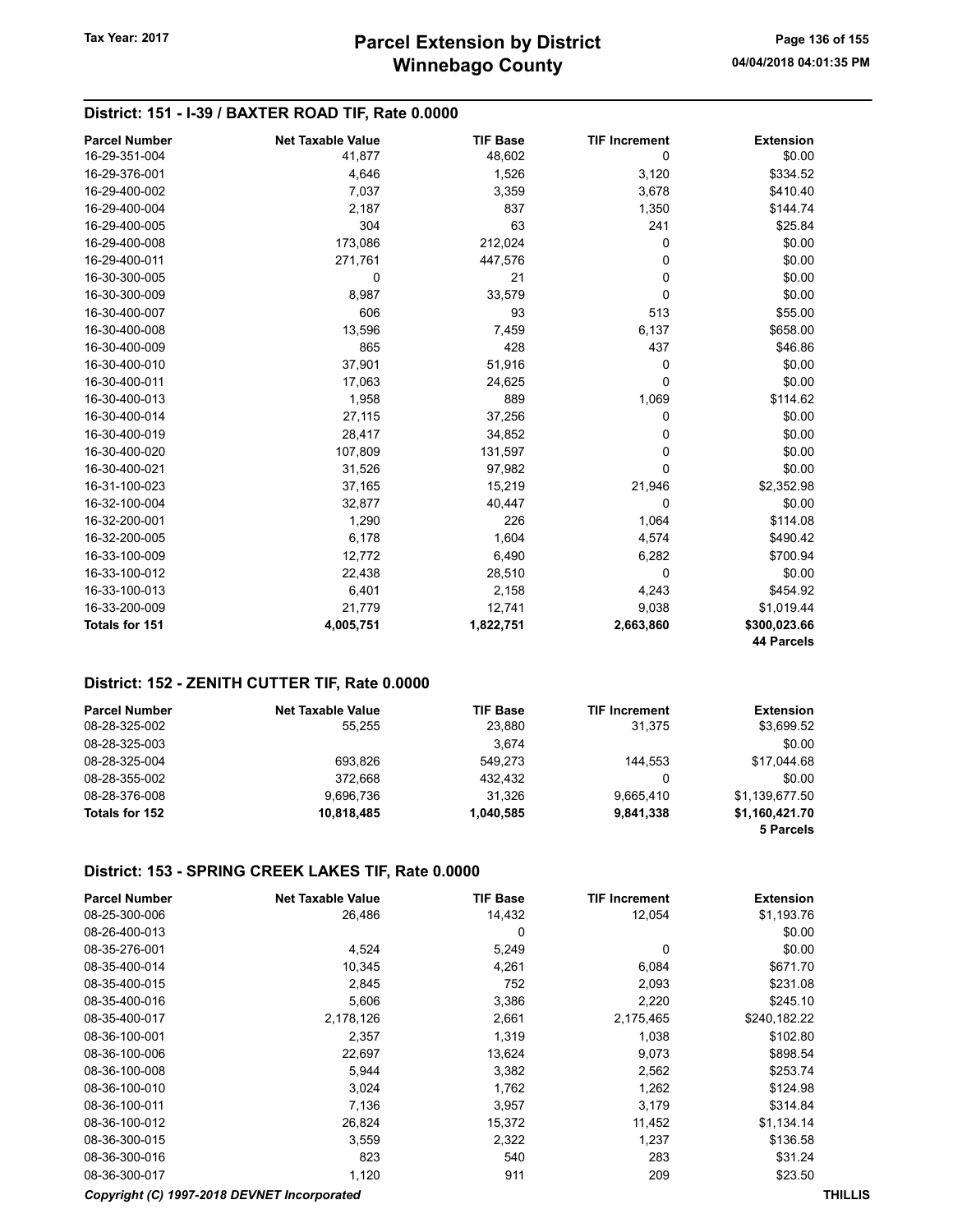#### District: 153 - SPRING CREEK LAKES TIF, Rate 0.0000

| <b>Parcel Number</b> | <b>Net Taxable Value</b> | <b>TIF Base</b> | <b>TIF Increment</b> | <b>Extension</b> |
|----------------------|--------------------------|-----------------|----------------------|------------------|
| 08-36-300-018        | 3,029                    | 2,459           | 570                  | \$64.10          |
| 08-36-300-020        | 0                        | 91              | 0                    | \$0.00           |
| 08-36-300-021        | 2.508                    | 2.003           | 505                  | \$56.78          |
| 08-36-300-023        | 9.037                    | 6,507           | 2.530                | \$279.32         |
| 08-36-300-024        | 1.709                    | 1.275           | 434                  | \$48.80          |
| 08-36-300-025        | 3.883                    | 2.539           | 1.344                | \$148.38         |
| 08-36-300-026        | 10.016                   | 7,338           | 2.678                | \$295.66         |
| 08-36-300-028        | 1.858                    | 1.639           | 219                  | \$24.64          |
| 08-36-300-029        | 54.017                   | 728             | 53.289               | \$5.992.08       |
| 12-02-226-005        | 8.072                    | 7.128           | 944                  | \$107.42         |
| 12-02-226-006        | 113,430                  | 4,558           | 108,872              | \$12,387.24      |
| Totals for 153       | 2,508,975                | 110,195         | 2,399,596            | \$264,948.64     |
|                      |                          |                 |                      | 27 Parcels       |

## District: 154 - FORMER WARNER ELECTRIC TIF, Rate 0.0000

| <b>Parcel Number</b> | <b>Net Taxable Value</b> | <b>TIF Base</b> | <b>TIF Increment</b> | Extension  |
|----------------------|--------------------------|-----------------|----------------------|------------|
| 04-28-126-001        | 467.845                  | 390.181         | 77.664               | \$8.396.34 |
| Totals for 154       | 467.845                  | 390.181         | 77.664               | \$8,396,34 |
|                      |                          |                 |                      | 1 Parcels  |

### District: 157 - JEFFERSON / NORTH 3RD ST TIF, Rate 0.0000

| <b>Parcel Number</b> | <b>Net Taxable Value</b> | <b>TIF Base</b> | <b>TIF Increment</b> | <b>Extension</b> |
|----------------------|--------------------------|-----------------|----------------------|------------------|
| 11-23-411-009        | 4,674                    | 9,599           | 0                    | \$0.00           |
| 11-23-411-010        | 7,991                    | 6,699           | 1,292                | \$191.68         |
| 11-23-411-012        | 7,643                    | 17,319          | 0                    | \$0.00           |
| 11-23-411-013        | 7,813                    | 13,388          | 0                    | \$0.00           |
| 11-23-411-014        | 6,468                    | 13,279          | 0                    | \$0.00           |
| 11-23-411-015        | 972                      | 1,441           | 0                    | \$0.00           |
| 11-23-453-020        | 3,232                    | 3,829           | 0                    | \$0.00           |
| 11-23-453-021        | 144,697                  | 39,488          | 105,209              | \$15,609.12      |
| 11-23-454-001        | 13,910                   | 21,725          | 0                    | \$0.00           |
| 11-23-454-004        | 11,562                   | 13,697          | 0                    | \$0.00           |
| 11-23-454-005        | 10,615                   | 12,576          | 0                    | \$0.00           |
| 11-23-454-006        | 5,303                    | 6,284           | 0                    | \$0.00           |
| 11-23-454-007        | 4,225                    | 5,007           | 0                    | \$0.00           |
| 11-23-454-008        | 10,359                   | 12,275          | 0                    | \$0.00           |
| 11-23-454-009        | 12,954                   | 17,054          | 0                    | \$0.00           |
| 11-23-456-002        | 4,479                    | 5,307           | 0                    | \$0.00           |
| 11-23-456-003        | 4,063                    | 4,815           | 0                    | \$0.00           |
| 11-23-456-004        | 32,529                   | 60,992          | 0                    | \$0.00           |
| 11-23-456-005        | 5,175                    | 6,132           | 0                    | \$0.00           |
| 11-23-456-006        | 3,343                    | 3,960           | 0                    | \$0.00           |
| Totals for 157       | 302,007                  | 274,866         | 106,501              | \$15,800.80      |
|                      |                          |                 |                      | 20 Parcels       |

| <b>Parcel Number</b> | <b>Net Taxable Value</b> | <b>TIF Base</b> | <b>TIF Increment</b> | <b>Extension</b> |
|----------------------|--------------------------|-----------------|----------------------|------------------|
| 12-20-426-004        |                          | 0               |                      | \$0.00           |
| 12-20-451-002        |                          | 0               |                      | \$0.00           |
| 12-20-451-003        |                          | 0               |                      | \$0.00           |
| 12-20-451-004        |                          | 0               |                      | \$0.00           |
| 12-20-451-008        | 132.002                  | 169.431         | 0                    | \$0.00           |
| 12-20-451-009        |                          | 0               |                      | \$0.00           |
| 12-20-451-010        |                          | 0               |                      | \$0.00           |
| 12-20-451-011        | 21,027                   | 62,359          | 0                    | \$0.00           |
| 12-20-451-012        | 238,659                  | 61,160          | 177.499              | \$26,334.28      |
| 12-20-476-001        |                          | 0               |                      | \$0.00           |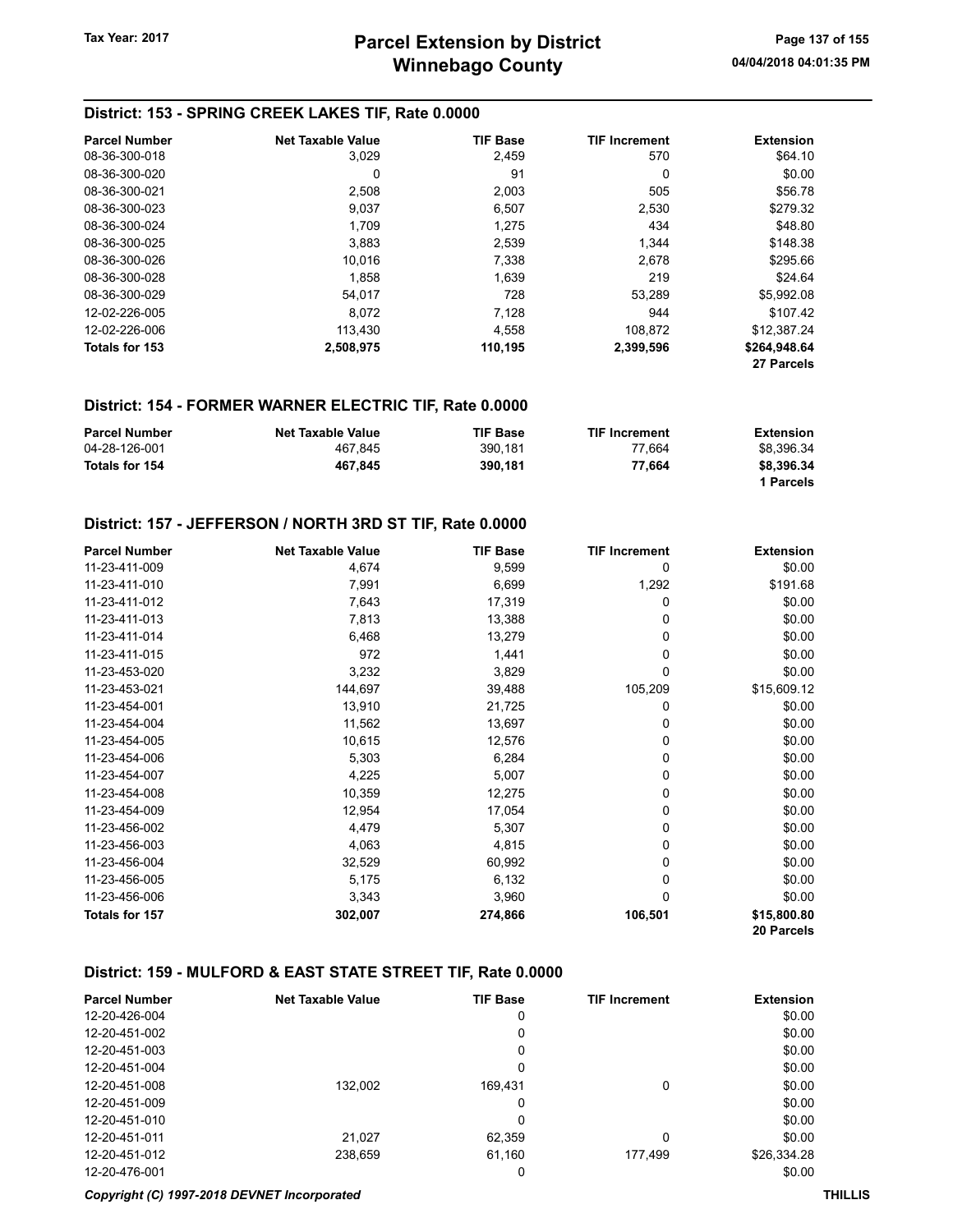| <b>Parcel Number</b> | <b>Net Taxable Value</b> | <b>TIF Base</b> | <b>TIF Increment</b> | <b>Extension</b> |
|----------------------|--------------------------|-----------------|----------------------|------------------|
| 12-21-278-021        | 38,307                   | 33,191          | 5,116                | \$759.04         |
| 12-21-278-022        | 5,272                    | 7,807           | 0                    | \$0.00           |
| 12-21-278-023        | 5,074                    | 7,514           | 0                    | \$0.00           |
| 12-21-278-024        | 56,270                   | 66,672          | 0                    | \$0.00           |
| 12-21-278-025        |                          | 0               |                      | \$0.00           |
| 12-21-329-006        |                          | 0               |                      | \$0.00           |
| 12-21-330-005        | 326,307                  | 361,372         | 0                    | \$0.00           |
| 12-21-330-006        | 301,654                  | 413,499         | 0                    | \$0.00           |
| 12-21-351-003        |                          | 0               |                      | \$0.00           |
| 12-21-351-004        |                          | 0               |                      | \$0.00           |
| 12-21-376-004        |                          | 0               |                      | \$0.00           |
| 12-21-376-016        | 179,470                  | 270,497         | 0                    | \$0.00           |
| 12-21-376-017        | 1,192,233                | 1,439,445       | 0                    | \$0.00           |
| 12-21-376-019        | 1,058,492                | 937,385         | 121,107              | \$17,967.80      |
| 12-21-376-020        | 416,755                  | 676,774         | 0                    | \$0.00           |
| 12-21-377-010        | 719,386                  | 974,433         | 0                    | \$0.00           |
| 12-21-377-012        | 503,154                  | 661,754         | 0                    | \$0.00           |
| 12-21-377-014        | 186,457                  | 220,918         | 0                    | \$0.00           |
| 12-21-401-002        |                          | 0               |                      | \$0.00           |
| 12-21-426-001        | 41,002                   | 63,872          | 0                    | \$0.00           |
| 12-21-426-002        | 45,183                   | 69,467          | 0                    | \$0.00           |
| 12-21-426-003        | 40,418                   | 62,231          | 0                    | \$0.00           |
| 12-21-426-004        | 41,205                   | 50,543          | 0                    | \$0.00           |
| 12-21-426-005        | 36,458                   | 60,786          | 0                    | \$0.00           |
| 12-21-426-006        | 31,196                   | 53,380          | 0                    | \$0.00           |
| 12-21-426-007        | 41,668                   | 47,591          | 0                    | \$0.00           |
| 12-21-426-008        | 24,774                   | 46,489          | 0                    | \$0.00           |
| 12-21-426-009        | 40,770                   | 48,741          | 0                    | \$0.00           |
| 12-21-426-010        | 42,187                   | 57,554          | 0                    | \$0.00           |
| 12-21-426-011        | 33,770                   | 55,773          | 0                    | \$0.00           |
| 12-21-426-012        | 21,701                   | 27,812          | 0                    | \$0.00           |
| 12-21-426-013        | 32,011                   | 44,268          | 0                    | \$0.00           |
| 12-21-426-014        | 32,384                   | 36,605          | 0                    | \$0.00           |
| 12-21-426-015        | 31,818                   | 37,283          | 0                    | \$0.00           |
| 12-21-426-016        | 26,166                   | 40,672          | 0                    | \$0.00           |
| 12-21-427-001        | 40,194                   | 47,622          | 0                    | \$0.00           |
| 12-21-427-002        | 40,193                   | 58,941          | 0                    | \$0.00           |
| 12-21-427-003        | 40,194                   | 54,880          | 0                    | \$0.00           |
| 12-21-427-004        | 40,398                   | 54,229          | 0                    | \$0.00           |
| 12-21-427-005        | 46,343                   | 60,836          | 0                    | \$0.00           |
| 12-21-427-006        | 40,343                   | 56,965          | 0                    | \$0.00           |
| 12-21-427-007        | 45,771                   | 59,039          | 0                    | \$0.00           |
| 12-21-427-008        | 45,771                   | 60,245          | 0                    | \$0.00           |
| 12-21-427-009        | 43,758                   | 57,885          | 0                    | \$0.00           |
| 12-21-427-010        | 43,758                   | 51,845          | 0                    | \$0.00           |
| 12-21-427-011        | 43,758                   | 57,926          | 0                    | \$0.00           |
| 12-21-427-012        | 54,639                   | 73,742          | 0                    | \$0.00           |
| 12-21-427-013        | 51,250                   | 72,011          | 0                    | \$0.00           |
| 12-21-427-014        | 48,922                   | 57,963          | 0                    | \$0.00           |
| 12-21-427-015        | 48,235                   | 58,932          | 0                    | \$0.00           |
| 12-21-427-016        | 45,662                   | 54,100          | 0                    | \$0.00           |
| 12-21-427-017        | 43,714                   | 55,585          | 0                    | \$0.00           |
| 12-21-427-018        | 47,399                   | 53,179          | 0                    | \$0.00           |
| 12-21-428-001        | 38,051                   | 45,083          | 0                    | \$0.00           |
| 12-21-428-002        | 48,918                   | 65,677          | 0                    | \$0.00           |
| 12-21-428-003        | 48,918                   | 64,511          | 0                    | \$0.00           |
| 12-21-428-004        | 52,805                   | 70,384          | 0                    | \$0.00           |
| 12-21-428-008        | 43,834                   | 58,428          | 0                    | \$0.00           |
| 12-21-428-009        | 52,679                   | 70,214          | 0                    | \$0.00           |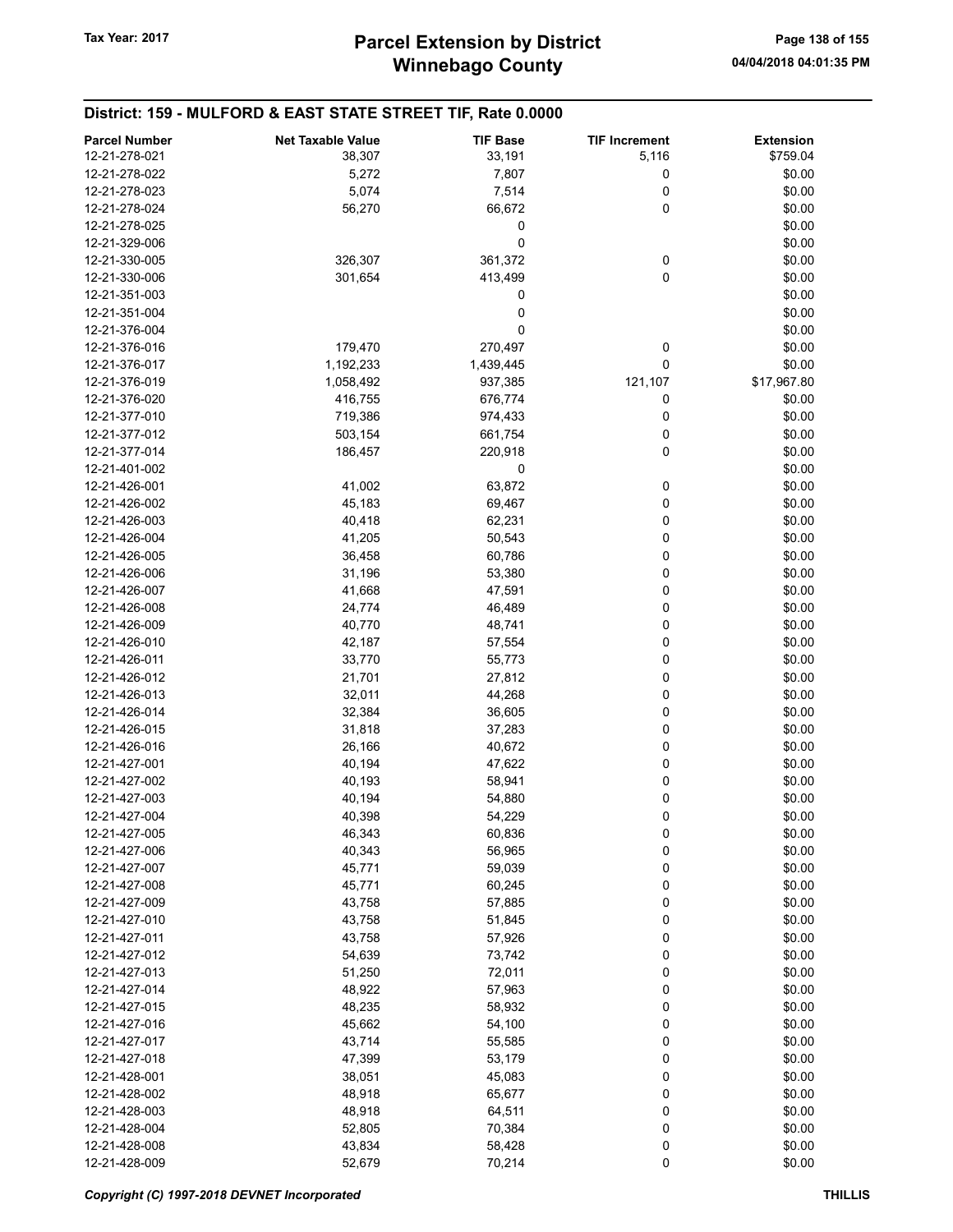# Winnebago County Tax Year: 2017 **Parcel Extension by District** Page 139 of 155

| <b>Parcel Number</b> | <b>Net Taxable Value</b> | <b>TIF Base</b> | <b>TIF Increment</b> | <b>Extension</b> |
|----------------------|--------------------------|-----------------|----------------------|------------------|
| 12-21-428-013        | 146,767                  | 173,891         | 0                    | \$0.00           |
| 12-21-429-001        | 34,090                   | 46,144          | 0                    | \$0.00           |
| 12-21-429-002        | 44,761                   | 61,184          | 0                    | \$0.00           |
| 12-21-429-003        | 48,922                   | 57,963          | 0                    | \$0.00           |
| 12-21-429-004        | 49,438                   | 58,575          | 0                    | \$0.00           |
| 12-21-429-005        | 43,212                   | 57,597          | 0                    | \$0.00           |
| 12-21-429-006        |                          |                 | 0                    | \$0.00           |
|                      | 48,233                   | 57,147          |                      |                  |
| 12-21-429-007        | 41,667                   | 61,355          | 0                    | \$0.00           |
| 12-21-429-008        | 44,912                   | 58,717          | 0                    | \$0.00           |
| 12-21-429-009        | 44,912                   | 59,114          | 0                    | \$0.00           |
| 12-21-429-010        | 43,542                   | 64,482          | 0                    | \$0.00           |
| 12-21-429-011        | 37,345                   | 54,563          | 0                    | \$0.00           |
| 12-21-429-012        | 53,538                   | 72,379          | 0                    | \$0.00           |
| 12-21-429-013        | 49,483                   | 65,957          | 0                    | \$0.00           |
| 12-21-429-014        | 49,465                   | 58,608          | 0                    | \$0.00           |
| 12-21-429-017        |                          | 0               |                      | \$0.00           |
| 12-21-429-018        |                          | 0               |                      | \$0.00           |
| 12-21-429-019        |                          | 0               |                      | \$0.00           |
| 12-21-429-020        |                          | 0               |                      | \$0.00           |
| 12-21-429-021        |                          | 0               |                      | \$0.00           |
| 12-21-429-022        |                          | 0               |                      | \$0.00           |
| 12-21-429-023        |                          | 0               |                      | \$0.00           |
| 12-21-429-025        |                          | 0               |                      | \$0.00           |
| 12-21-429-028        | 86,865                   | 102,919         | 0                    | \$0.00           |
| 12-21-430-001        | 14,456                   | 11,624          | 2,832                | \$420.16         |
| 12-21-430-002        | 17,100                   | 22,381          | 0                    | \$0.00           |
| 12-21-451-001        |                          | 0               |                      | \$0.00           |
| 12-21-452-001        | 17,597                   | 20,847          | 0                    | \$0.00           |
| 12-21-452-002        | 143,878                  | 154,501         | 0                    | \$0.00           |
| 12-21-452-003        | 28,985                   | 34,341          | 0                    | \$0.00           |
| 12-21-452-004        | 27,060                   | 32,061          | 0                    | \$0.00           |
| 12-21-452-005        | 111,906                  | 104,159         | 7,747                | \$1,149.38       |
| 12-21-452-007        | 954,462                  | 982,231         | 0                    | \$0.00           |
| 12-21-453-001        | 164,488                  | 194,886         | 0                    | \$0.00           |
| 12-21-453-002        | 124,331                  | 147,309         | 0                    | \$0.00           |
| 12-21-454-001        | 28,874                   | 52,536          | 0                    | \$0.00           |
| 12-21-454-002        | 28,872                   | 54,257          | 0                    | \$0.00           |
| 12-21-454-003        |                          |                 | 0                    |                  |
|                      | 28,872                   | 52,536          |                      | \$0.00           |
| 12-21-476-001        | 386,870                  | 343,132         | 43,738               | \$6,489.10       |
| 12-21-476-002        | 316,531                  | 301,126         | 15,405               | \$2,285.54       |
| 12-21-477-001        | 9,021                    | 10,688          | 0                    | \$0.00           |
| 12-21-477-002        | 155,488                  | 184,223         | 0                    | \$0.00           |
| 12-21-477-003        | 101,571                  | 133,713         | 0                    | \$0.00           |
| 12-21-477-004        | 14,895                   | 17,647          | 0                    | \$0.00           |
| 12-21-477-005        | 250,128                  | 296,353         | 0                    | \$0.00           |
| 12-21-477-006        | 258,677                  | 306,482         | 0                    | \$0.00           |
| 12-21-477-008        | 67,805                   | 80,335          | 0                    | \$0.00           |
| 12-21-477-010        | 489                      | 573             | 0                    | \$0.00           |
| 12-21-477-011        | 53,668                   | 33,811          | 19,857               | \$2,946.04       |
| 12-21-477-014        | 1,911,971                | 1,300,827       | 611,144              | \$90,671.16      |
| 12-22-351-001        | 6,757                    | 10,005          | 0                    | \$0.00           |
| 12-22-352-002        | 1,552,948                | 1,867,468       | 0                    | \$0.00           |
| 12-22-353-004        | 457,239                  | 541,739         | 0                    | \$0.00           |
| 12-22-353-005        | 550,260                  | 521,648         | 28,612               | \$4,244.96       |
| 12-22-353-011        | 33,008                   | 47,935          | 0                    | \$0.00           |
| 12-22-353-012        | 19,142                   | 22,680          | 0                    | \$0.00           |
| 12-22-353-014        | 36,335                   | 52,114          | 0                    | \$0.00           |
| 12-22-353-015        | 214,549                  | 254,200         | 0                    | \$0.00           |
| 12-27-101-003        | 427,816                  | 811,289         | 0                    | \$0.00           |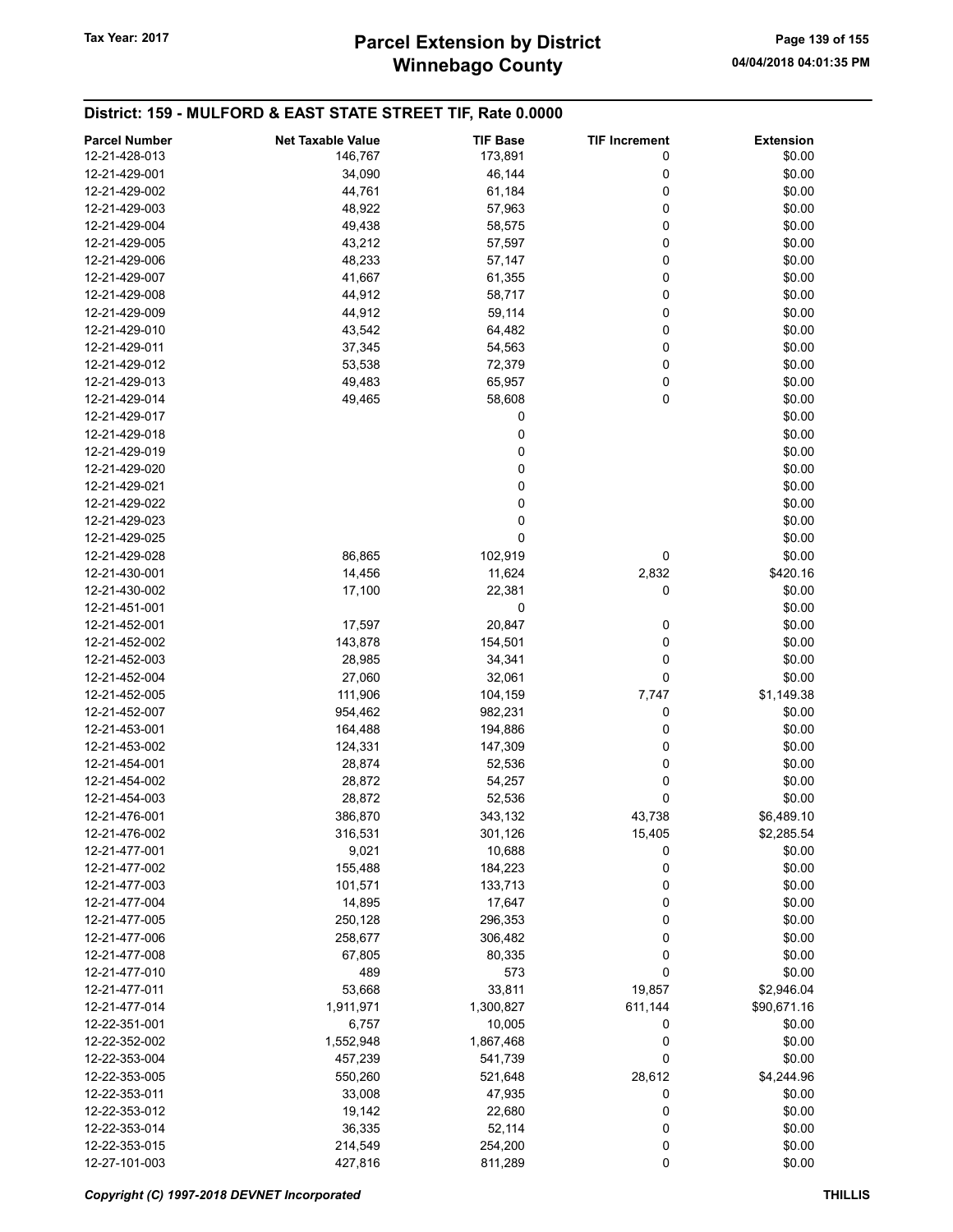| <b>Parcel Number</b> | <b>Net Taxable Value</b> | <b>TIF Base</b> | <b>TIF Increment</b> | <b>Extension</b> |
|----------------------|--------------------------|-----------------|----------------------|------------------|
| 12-27-101-004        | 215,466                  | 0               | 215,466              | \$31,967.18      |
| 12-27-103-014        | 39,889                   | 118,102         | 0                    | \$0.00           |
| 12-27-105-001        | 1,241                    | 1,958           | 0                    | \$0.00           |
| 12-28-101-007        | 1,659                    | 331,139         | 0                    | \$0.00           |
| 12-28-101-008        | 330                      | 63,933          | 0                    | \$0.00           |
| 12-28-101-009        | 297                      | 63,933          | 0                    | \$0.00           |
| 12-28-101-014        | 296,383                  | 396,986         | 0                    | \$0.00           |
| 12-28-101-015        | 149,228                  | 207,855         | 0                    | \$0.00           |
| 12-28-101-016        |                          | 336,898         |                      | \$0.00           |
| 12-28-101-017        |                          | 0               |                      | \$0.00           |
| 12-28-126-003        |                          | 0               |                      | \$0.00           |
| 12-28-126-006        | 75,066                   | 126,937         | 0                    | \$0.00           |
| 12-28-126-007        | 497                      | 589             | 0                    | \$0.00           |
| 12-28-126-008        | 108,104                  | 142,522         | 0                    | \$0.00           |
| 12-28-126-010        | 152,381                  | 543,446         | 0                    | \$0.00           |
| 12-28-126-011        | 90,156                   | 116,859         | 0                    | \$0.00           |
| 12-28-126-012        | 250,010                  | 320,344         | 0                    | \$0.00           |
| 12-28-126-013        | 353,554                  | 1,286,251       | 0                    | \$0.00           |
| 12-28-126-014        | 187,700                  | 567,145         | 0                    | \$0.00           |
| 12-28-126-016        | 217,957                  | 267,833         | 0                    | \$0.00           |
| 12-28-126-017        | 74,266                   | 87,989          | 0                    | \$0.00           |
| 12-28-127-004        | 556,844                  | 661,317         | 0                    | \$0.00           |
| 12-28-127-008        | 108,529                  | 154,775         | 0                    | \$0.00           |
| 12-28-127-009        | 226,978                  | 271,147         | 0                    | \$0.00           |
| 12-28-127-010        | 102,542                  | 151,519         | 0                    | \$0.00           |
| 12-28-127-011        | 313,437                  | 372,386         | 0                    | \$0.00           |
| 12-28-151-010        | 1,195,624                | 1,304,893       | 0                    | \$0.00           |
| 12-28-151-011        | 1,345,077                | 1,594,801       | 0                    | \$0.00           |
| 12-28-151-022        | 40,883                   | 56,206          | 0                    | \$0.00           |
| 12-28-151-025        |                          | 0               |                      | \$0.00           |
| 12-28-151-030        | 115,000                  | 119,436         | 0                    | \$0.00           |
| 12-28-151-031        | 212,860                  | 152,007         | 60,853               | \$9,028.34       |
| 12-28-151-032        | 47,615                   | 80,951          | 0                    | \$0.00           |
| 12-28-151-033        | 263,581                  | 461,816         | 0                    | \$0.00           |
| 12-28-151-034        |                          | 41,469          |                      | \$0.00           |
| 12-28-152-003        |                          | 2,001           |                      | \$0.00           |
| 12-28-176-012        | 225,874                  | 99,246          | 126,628              | \$18,786.92      |
| 12-28-201-003        |                          | 0               |                      | \$0.00           |
| 12-28-202-002        | 901,491                  | 1,112,797       | 0                    | \$0.00           |
| 12-28-202-003        | 144,359                  | 183,108         | 0                    | \$0.00           |
| 12-28-202-004        | 469,834                  | 588,402         | 0                    | \$0.00           |
| 12-28-202-005        |                          | 0               |                      | \$0.00           |
| 12-28-203-003        | 1,076                    | 1,275           | 0                    | \$0.00           |
| 12-28-203-005        | 78,013                   | 90,431          | 0                    | \$0.00           |
| 12-28-203-006        | 230,062                  | 302,030         | 0                    | \$0.00           |
| 12-28-203-007        | 767,345                  | 965,234         | 0                    | \$0.00           |
| 12-28-204-012        |                          | 0               |                      | \$0.00           |
| 12-28-204-013        |                          | 0               |                      | \$0.00           |
| 12-28-204-014        | 6,231                    | 9,227           | 0                    | \$0.00           |
| 12-28-204-017        | 343,063                  | 461,725         | 0                    | \$0.00           |
| 12-28-204-018        | 125,250                  | 148,398         | 0                    | \$0.00           |
| 12-28-204-023        | 717,502                  | 850,100         | 0                    | \$0.00           |
| 12-28-204-036        | 959                      | 1,386           | 0                    | \$0.00           |
| 12-28-204-037        | 230,997                  | 287,277         | 0                    | \$0.00           |
| 12-28-204-038        | 67,971                   | 104,268         | 0                    | \$0.00           |
| 12-28-204-039        | 88,280                   | 104,595         | 0                    | \$0.00           |
| 12-28-204-040        | 226,104                  | 288,795         | 0                    | \$0.00           |
| 12-28-226-001        | 115,487                  | 27,845          | 87,642               | \$13,002.84      |
| 12-28-226-002        |                          | 0               |                      | \$0.00           |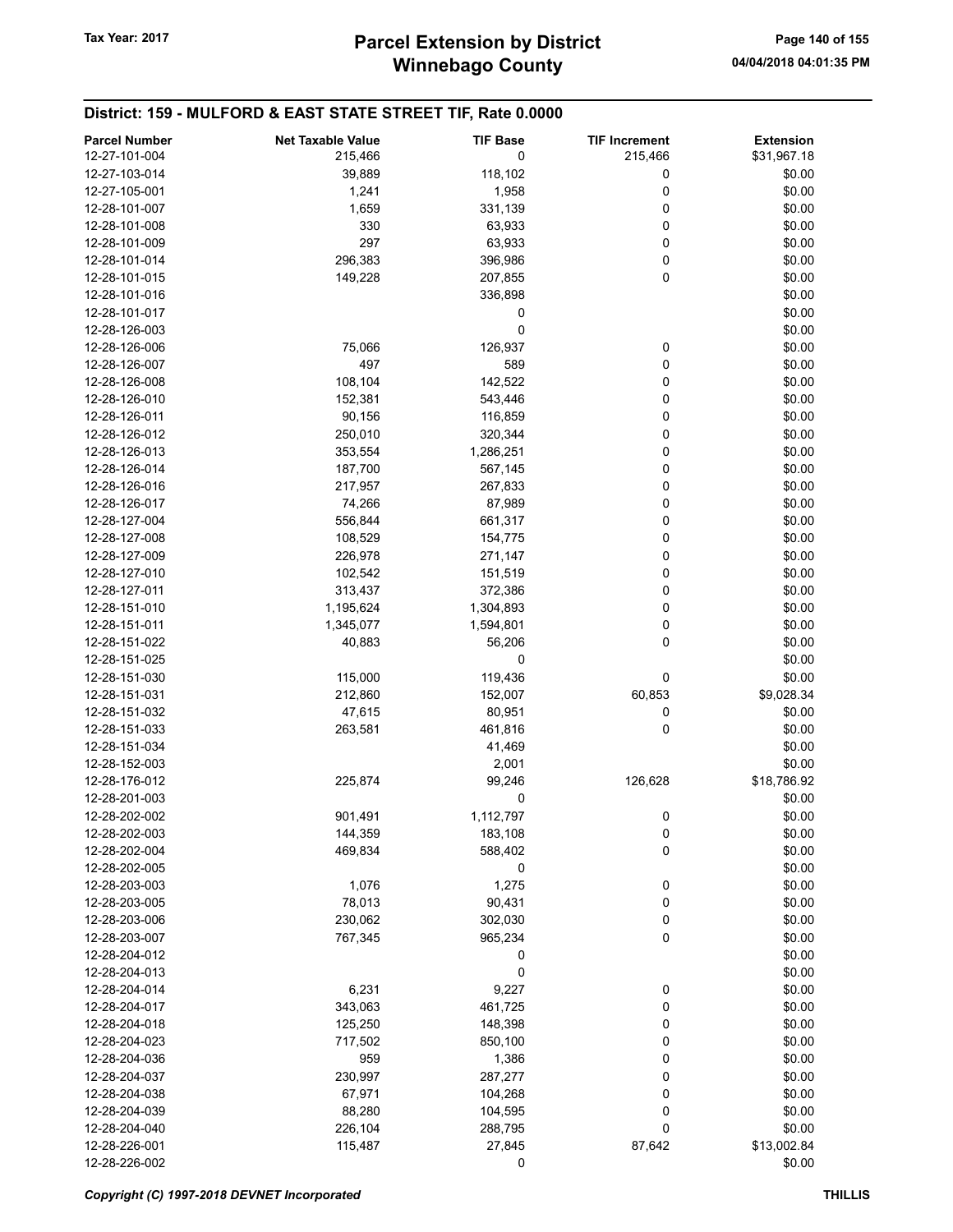| <b>Parcel Number</b> | <b>Net Taxable Value</b> | <b>TIF Base</b> | <b>TIF Increment</b> | <b>Extension</b> |
|----------------------|--------------------------|-----------------|----------------------|------------------|
| 12-28-226-004        | 160,289                  | 202,373         | 0                    | \$0.00           |
|                      |                          |                 |                      |                  |
| 12-28-226-008        | 195,926                  | 293,705         | 0                    | \$0.00           |
| 12-28-226-009        | 273,265                  | 119,169         | 154,096              | \$22,862.14      |
| 12-28-226-010        | 239,069                  | 306,911         | 0                    | \$0.00           |
| 12-28-227-001        | 539,068                  | 705,236         | 0                    | \$0.00           |
| 12-28-227-002        | 336,949                  | 546,731         | 0                    | \$0.00           |
| 12-28-227-003        | 131,165                  | 172,919         | 0                    | \$0.00           |
| 12-28-227-004        | 164,242                  | 221,344         | 0                    | \$0.00           |
| 12-28-227-006        | 1,266,122                | 1,505,868       | 0                    | \$0.00           |
| 12-28-227-017        | 253,446                  | 309,607         | 0                    | \$0.00           |
| 12-29-201-001        | 112,579                  | 139,400         | 0                    | \$0.00           |
| 12-29-201-002        | 9,609                    | 13,975          | 0                    | \$0.00           |
|                      |                          |                 | 0                    | \$0.00           |
| 12-29-201-003        | 34,082                   | 40,380          |                      |                  |
| 12-29-201-004        | 8,742                    | 12,946          | 0                    | \$0.00           |
| 12-29-201-005        | 8,742                    | 12,946          | 0                    | \$0.00           |
| 12-29-201-006        | 8,742                    | 12,946          | 0                    | \$0.00           |
| 12-29-201-007        | 49,474                   | 61,207          | 0                    | \$0.00           |
| 12-29-201-008        | 48,872                   | 60,494          | 0                    | \$0.00           |
| 12-29-201-009        | 10,223                   | 12,113          | 0                    | \$0.00           |
| 12-29-201-010        | 8,377                    | 9,925           | 0                    | \$0.00           |
| 12-29-201-011        | 8,377                    | 9,925           | 0                    | \$0.00           |
| 12-29-201-012        | 2,498                    | 3,693           | 0                    | \$0.00           |
| 12-29-201-013        | 2,498                    | 3,693           | 0                    | \$0.00           |
| 12-29-201-014        | 8,253                    | 9,779           | 0                    | \$0.00           |
| 12-29-201-015        | 9,078                    |                 | 0                    | \$0.00           |
|                      |                          | 10,754          |                      |                  |
| 12-29-201-016        | 6,252                    | 7,407           | 0                    | \$0.00           |
| 12-29-201-017        | 2,081                    | 3,078           | 0                    | \$0.00           |
| 12-29-201-018        | 13,382                   | 30,098          | 0                    | \$0.00           |
| 12-29-202-001        | 91,315                   | 123,757         | 0                    | \$0.00           |
| 12-29-202-002        | 44,496                   | 61,864          | 0                    | \$0.00           |
| 12-29-202-003        | 14,190                   | 23,404          | 0                    | \$0.00           |
| 12-29-202-004        |                          | 0               |                      | \$0.00           |
| 12-29-202-005        |                          | 0               |                      | \$0.00           |
| 12-29-202-008        | 80,642                   | 95,546          | 0                    | \$0.00           |
| 12-29-202-009        | 14,777                   | 30,133          | 0                    | \$0.00           |
| 12-29-202-010        | 16,616                   | 27,378          | 0                    | \$0.00           |
| 12-29-202-011        | 14,227                   | 23,916          | 0                    | \$0.00           |
| 12-29-202-012        | 14,742                   | 24,711          | 0                    | \$0.00           |
|                      |                          |                 |                      |                  |
| 12-29-202-013        | 14,957                   | 24,992          | 0                    | \$0.00           |
| 12-29-202-014        | 13,447                   | 22,822          | 0                    | \$0.00           |
| 12-29-202-017        | 17,057                   | 27,937          | 0                    | \$0.00           |
| 12-29-202-018        | 13,530                   | 32,064          | 0                    | \$0.00           |
| 12-29-203-001        | 46,810                   | 55,459          | 0                    | \$0.00           |
| 12-29-203-002        | 43,732                   | 51,815          | 0                    | \$0.00           |
| 12-29-203-003        | 15,635                   | 26,404          | 0                    | \$0.00           |
| 12-29-203-004        | 17,474                   | 24,765          | 0                    | \$0.00           |
| 12-29-203-005        | 2,498                    | 3,693           | 0                    | \$0.00           |
| 12-29-203-006        | 17,456                   | 28,297          | 0                    | \$0.00           |
| 12-29-203-007        | 15,724                   | 22,741          | 0                    | \$0.00           |
| 12-29-203-008        | 12,469                   | 21,040          | 0                    | \$0.00           |
| 12-29-203-009        | 44,241                   | 52,417          | 0                    | \$0.00           |
| 12-29-203-010        | 24,747                   |                 |                      | \$0.00           |
|                      |                          | 34,069          | 0                    |                  |
| 12-29-203-011        | 17,698                   | 35,965          | 0                    | \$0.00           |
| 12-29-203-012        | 2,498                    | 3,693           | 0                    | \$0.00           |
| 12-29-203-013        | 13,440                   | 20,083          | 0                    | \$0.00           |
| 12-29-203-014        | 11,274                   | 23,058          | 0                    | \$0.00           |
| 12-29-203-015        | 13,701                   | 27,148          | 0                    | \$0.00           |
| 12-29-203-016        | 16,828                   | 24,504          | 0                    | \$0.00           |
| 12-29-204-006        | 14,280                   | 23,703          | 0                    | \$0.00           |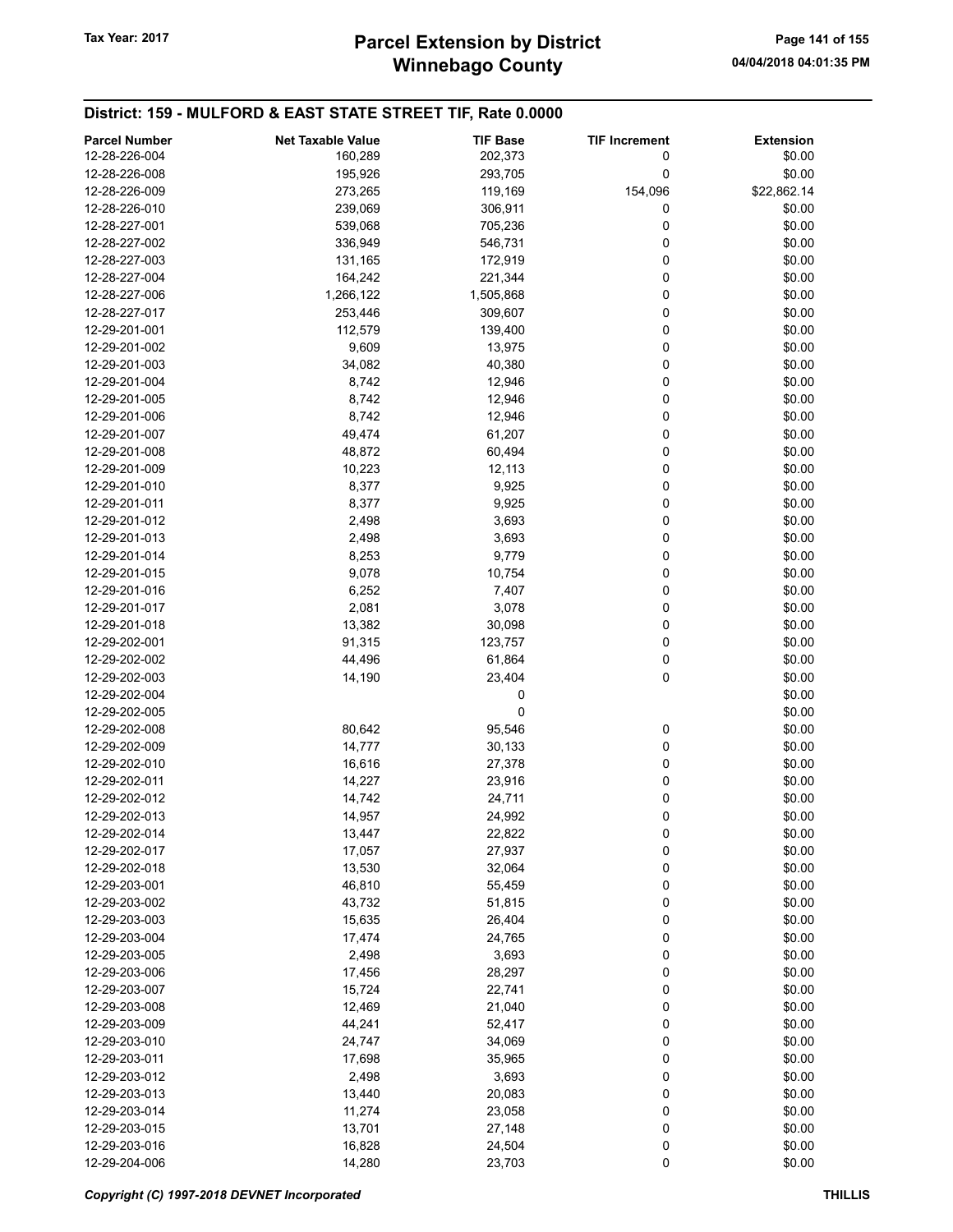# Winnebago County Tax Year: 2017 **Parcel Extension by District** Page 142 of 155

| <b>Parcel Number</b> | <b>Net Taxable Value</b> | <b>TIF Base</b> | <b>TIF Increment</b> | <b>Extension</b> |
|----------------------|--------------------------|-----------------|----------------------|------------------|
| 12-29-204-007        | 8,970                    | 24,375          | 0                    | \$0.00           |
| 12-29-204-008        | 18,474                   | 29,588          | 0                    | \$0.00           |
|                      |                          |                 |                      |                  |
| 12-29-204-009        | 9,739                    | 17,916          | 0                    | \$0.00           |
| 12-29-204-010        | 10,336                   | 31,339          | 0                    | \$0.00           |
| 12-29-204-011        | 7,152                    | 24,316          | 0                    | \$0.00           |
| 12-29-204-012        | 8,696                    | 23,361          | 0                    | \$0.00           |
| 12-29-204-013        | 2,498                    | 3,693           | 0                    | \$0.00           |
| 12-29-205-001        | 14,112                   | 27,183          | 0                    | \$0.00           |
| 12-29-205-002        | 13,528                   | 26,348          | 0                    | \$0.00           |
| 12-29-205-003        | 18,542                   | 32,029          | 0                    | \$0.00           |
| 12-29-205-006        | 8,913                    | 18,570          | 0                    | \$0.00           |
| 12-29-205-007        | 12,470                   | 21,311          | 0                    | \$0.00           |
| 12-29-205-008        | 12,569                   | 17,663          | 0                    | \$0.00           |
| 12-29-205-009        |                          |                 | 0                    |                  |
|                      | 9,053                    | 18,189          |                      | \$0.00           |
| 12-29-205-013        | 17,277                   | 28,481          | 0                    | \$0.00           |
| 12-29-205-014        | 2,498                    | 3,693           | 0                    | \$0.00           |
| 12-29-205-015        | 9,171                    | 28,732          | 0                    | \$0.00           |
| 12-29-205-016        |                          | 0               |                      | \$0.00           |
| 12-29-205-017        | 21,942                   | 25,997          | 0                    | \$0.00           |
| 12-29-205-018        | 17,858                   | 28,732          | 0                    | \$0.00           |
| 12-29-205-019        | 21,977                   | 25,655          | 0                    | \$0.00           |
| 12-29-205-020        | 15,806                   | 25,696          | 0                    | \$0.00           |
| 12-29-205-021        | 38,671                   | 53,783          | 0                    | \$0.00           |
| 12-29-205-022        | 25,477                   | 42,982          | 0                    | \$0.00           |
|                      |                          |                 | 0                    | \$0.00           |
| 12-29-205-026        | 25,903                   | 39,256          |                      |                  |
| 12-29-205-027        | 16,796                   | 16,581          | 215                  | \$31.90          |
| 12-29-206-001        | 20,622                   | 33,301          | 0                    | \$0.00           |
| 12-29-206-002        | 14,566                   | 24,010          | 0                    | \$0.00           |
| 12-29-206-003        | 13,605                   | 23,106          | 0                    | \$0.00           |
| 12-29-206-004        | 14,844                   | 24,493          | 0                    | \$0.00           |
| 12-29-206-005        | 14,123                   | 26,402          | 0                    | \$0.00           |
| 12-29-206-006        | 13,617                   | 23,100          | 0                    | \$0.00           |
| 12-29-206-007        | 14,601                   | 24,530          | 0                    | \$0.00           |
| 12-29-206-008        | 16,643                   | 27,450          | 0                    | \$0.00           |
| 12-29-206-009        | 24,627                   | 36,074          | 0                    | \$0.00           |
| 12-29-206-011        | 12,562                   | 26,259          | 0                    | \$0.00           |
| 12-29-206-012        | 14,839                   | 24,871          | 0                    | \$0.00           |
|                      |                          |                 |                      |                  |
| 12-29-206-013        | 13,277                   | 28,950          | 0                    | \$0.00           |
| 12-29-206-016        | 17,652                   | 27,069          | 0                    | \$0.00           |
| 12-29-206-017        | 11,650                   | 28,931          | 0                    | \$0.00           |
| 12-29-206-020        | 21,481                   | 31,775          | 0                    | \$0.00           |
| 12-29-206-021        | 12,723                   | 20,044          | 0                    | \$0.00           |
| 12-29-206-022        | 12,701                   | 21,472          | 0                    | \$0.00           |
| 12-29-206-023        | 2,347                    | 3,473           | 0                    | \$0.00           |
| 12-29-206-026        | 22,350                   | 13,551          | 8,799                | \$1,305.46       |
| 12-29-206-027        | 15,522                   | 32,024          | 0                    | \$0.00           |
| 12-29-226-001        | 44,197                   | 52,367          | 0                    | \$0.00           |
| 12-29-226-002        | 43,436                   | 51,462          | 0                    | \$0.00           |
| 12-29-226-003        | 2,522                    | 3,731           | 0                    | \$0.00           |
| 12-29-226-004        | 13,586                   | 29,400          | 0                    | \$0.00           |
|                      |                          |                 |                      |                  |
| 12-29-226-005        | 25,886                   | 38,332          | 0                    | \$0.00           |
| 12-29-226-006        | 22,396                   | 33,178          | 0                    | \$0.00           |
| 12-29-226-007        | 4,983                    | 17,520          | 0                    | \$0.00           |
| 12-29-226-008        | 26,194                   | 27,563          | 0                    | \$0.00           |
| 12-29-226-013        | 23,661                   | 43,841          | 0                    | \$0.00           |
| 12-29-226-014        | 22,856                   | 36,742          | 0                    | \$0.00           |
| 12-29-226-015        | 25,644                   | 31,781          | 0                    | \$0.00           |
| 12-29-226-016        | 228,304                  | 270,498         | 0                    | \$0.00           |
| 12-29-226-017        | 33,156                   | 49,448          | 0                    | \$0.00           |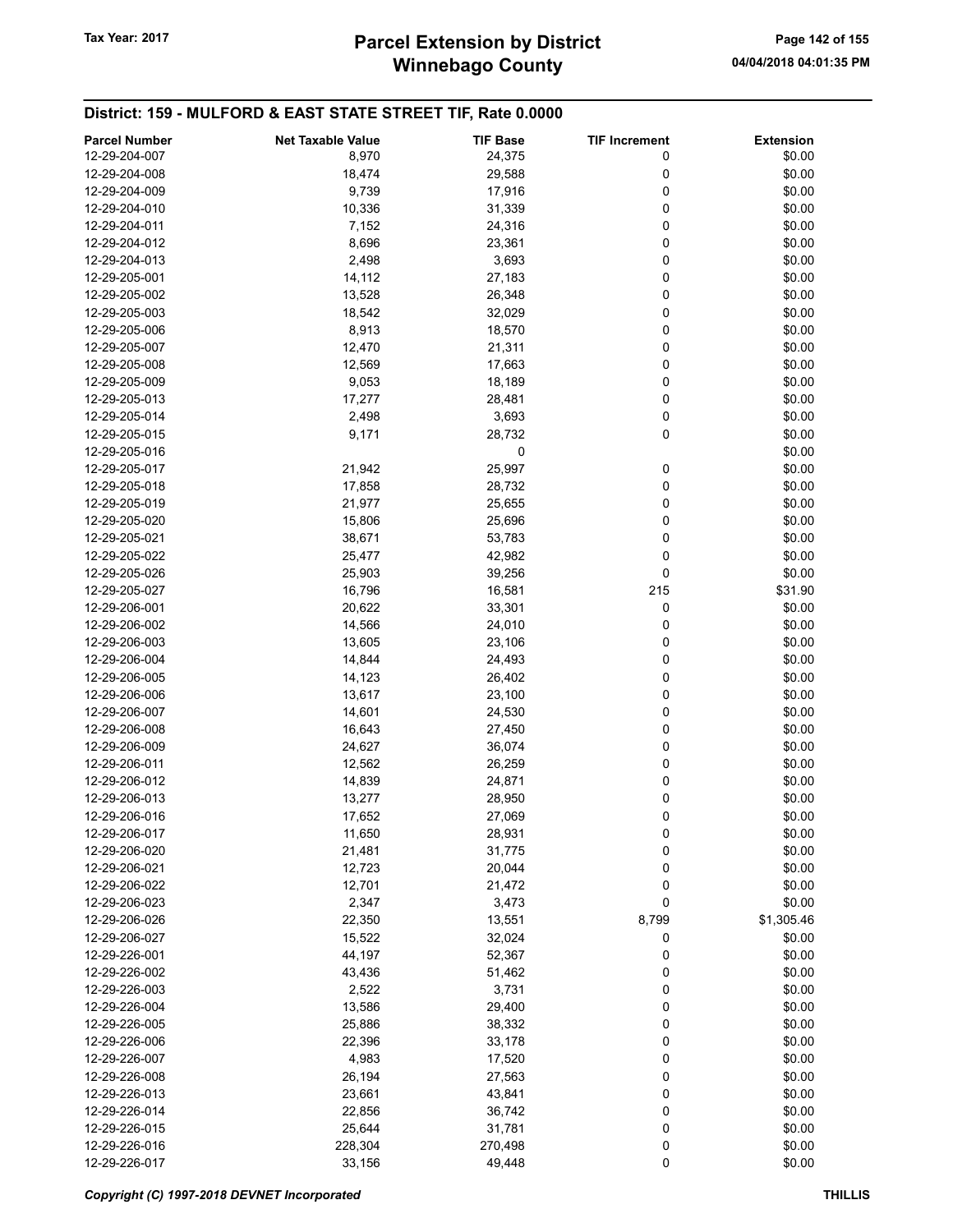| 12-29-226-018<br>49,205<br>\$0.00<br>34,728<br>0<br>\$0.00<br>12-29-226-019<br>37,385<br>52,988<br>0<br>12-29-226-020<br>35,243<br>43,946<br>0<br>\$0.00<br>12-29-226-021<br>92,853<br>152,339<br>0<br>\$0.00<br>0<br>\$0.00<br>12-29-226-022<br>92,854<br>148,973<br>\$2,713.26<br>12-29-226-023<br>92,853<br>74,565<br>18,288<br>12-29-226-024<br>72,354<br>117,730<br>\$0.00<br>0<br>72,353<br>71,176<br>1,177<br>\$174.62<br>12-29-226-025<br>12-29-226-026<br>59,731<br>86,881<br>0<br>\$0.00<br>\$2,445.76<br>12-29-226-027<br>87,634<br>71,149<br>16,485<br>12-29-226-028<br>89,672<br>96,934<br>0<br>\$0.00<br>111,423<br>180,345<br>0<br>\$0.00<br>12-29-226-029<br>12-29-226-030<br>12,874<br>33,586<br>0<br>\$0.00<br>\$0.00<br>12-29-226-031<br>22,729<br>33,287<br>0<br>6,114<br>0<br>\$0.00<br>12-29-227-001<br>14,330<br>12-29-227-002<br>8,114<br>14,330<br>0<br>\$0.00<br>0<br>12-29-227-003<br>2,849<br>12,641<br>\$0.00<br>14,114<br>17,964<br>12-29-227-004<br>0<br>\$0.00<br>0<br>\$0.00<br>12-29-227-005<br>14,114<br>20,330<br>0<br>14,114<br>14,330<br>\$0.00<br>12-29-227-006<br>12-29-227-007<br>14,114<br>20,330<br>0<br>\$0.00<br>12-29-227-008<br>8,114<br>20,330<br>0<br>\$0.00<br>12-29-228-001<br>25,478<br>0<br>\$0.00<br>63,081<br>0<br>27,861<br>45,011<br>\$0.00<br>12-29-228-002<br>12-29-228-003<br>77,238<br>91,512<br>0<br>\$0.00<br>0<br>12-29-228-004<br>92,854<br>154,741<br>\$0.00<br>\$0.00<br>12-29-228-005<br>76,085<br>118,449<br>0<br>12-29-228-006<br>0<br>39,852<br>0<br>\$0.00<br>12-29-228-007<br>35,536<br>50,284<br>0<br>\$0.00<br>0<br>\$0.00<br>12-29-228-008<br>36,810<br>51,005<br>12-29-228-009<br>0<br>\$0.00<br>49,629<br>12-29-228-010<br>16,376<br>0<br>\$0.00<br>12-29-228-011<br>29,099<br>49,797<br>0<br>\$0.00<br>\$0.00<br>12-29-228-012<br>92,853<br>98,578<br>0<br>77,103<br>\$0.00<br>12-29-228-013<br>119,642<br>0<br>57,064<br>0<br>\$0.00<br>12-29-228-014<br>72,455<br>57,064<br>\$0.00<br>12-29-228-015<br>72,455<br>0<br>12-29-228-017<br>2,913<br>4,320<br>0<br>\$0.00<br>5,030<br>0<br>\$0.00<br>12-29-228-018<br>7,463<br>12-29-228-019<br>11,077<br>13,126<br>0<br>\$0.00<br>0<br>\$0.00<br>12-29-228-020<br>15,361<br>18,200<br>0<br>12-29-228-021<br>42,673<br>57,964<br>\$0.00<br>12-29-228-024<br>286,667<br>208,424<br>78,243<br>\$11,608.38<br>12-29-228-025<br>138,103<br>163,623<br>0<br>\$0.00<br>12-29-229-005<br>\$0.00<br>0<br>12-29-229-011<br>2,674<br>\$0.00<br>12-29-229-012<br>3,555<br>\$0.00<br>\$0.00<br>12-29-229-015<br>238,972<br>370,323<br>0<br>$\pmb{0}$<br>12-29-229-016<br>276,564<br>402,526<br>\$0.00<br>12-29-229-019<br>\$0.00<br>0<br>12-29-229-020<br>4,049<br>\$0.00<br>\$0.00<br>12-29-229-023<br>351,075<br>444,389<br>0<br>0<br>12-29-229-024<br>497,428<br>637,601<br>\$0.00<br>12-29-229-025<br>119,190<br>\$0.00<br>12-29-251-006<br>208,867<br>280,314<br>0<br>\$0.00<br>12-29-251-013<br>540,664<br>640,584<br>0<br>\$0.00<br>12-29-251-014<br>18,213<br>32,345<br>0<br>\$0.00<br>12-29-257-001<br>119,933<br>155,712<br>0<br>\$0.00 | <b>Parcel Number</b> | <b>Net Taxable Value</b> | <b>TIF Base</b> | <b>TIF Increment</b> | <b>Extension</b> |
|-------------------------------------------------------------------------------------------------------------------------------------------------------------------------------------------------------------------------------------------------------------------------------------------------------------------------------------------------------------------------------------------------------------------------------------------------------------------------------------------------------------------------------------------------------------------------------------------------------------------------------------------------------------------------------------------------------------------------------------------------------------------------------------------------------------------------------------------------------------------------------------------------------------------------------------------------------------------------------------------------------------------------------------------------------------------------------------------------------------------------------------------------------------------------------------------------------------------------------------------------------------------------------------------------------------------------------------------------------------------------------------------------------------------------------------------------------------------------------------------------------------------------------------------------------------------------------------------------------------------------------------------------------------------------------------------------------------------------------------------------------------------------------------------------------------------------------------------------------------------------------------------------------------------------------------------------------------------------------------------------------------------------------------------------------------------------------------------------------------------------------------------------------------------------------------------------------------------------------------------------------------------------------------------------------------------------------------------------------------------------------------------------------------------------------------------------------------------------------------------------------------------------------------------------------------------------------------------------------------------------------------------------------------------------------------------------------------------------------------------------------------------------------------------------------------------------------------------------------------------------------------------------------------------------------------------------------------------------------------------------------------------------------------------------------------------|----------------------|--------------------------|-----------------|----------------------|------------------|
|                                                                                                                                                                                                                                                                                                                                                                                                                                                                                                                                                                                                                                                                                                                                                                                                                                                                                                                                                                                                                                                                                                                                                                                                                                                                                                                                                                                                                                                                                                                                                                                                                                                                                                                                                                                                                                                                                                                                                                                                                                                                                                                                                                                                                                                                                                                                                                                                                                                                                                                                                                                                                                                                                                                                                                                                                                                                                                                                                                                                                                                                   |                      |                          |                 |                      |                  |
|                                                                                                                                                                                                                                                                                                                                                                                                                                                                                                                                                                                                                                                                                                                                                                                                                                                                                                                                                                                                                                                                                                                                                                                                                                                                                                                                                                                                                                                                                                                                                                                                                                                                                                                                                                                                                                                                                                                                                                                                                                                                                                                                                                                                                                                                                                                                                                                                                                                                                                                                                                                                                                                                                                                                                                                                                                                                                                                                                                                                                                                                   |                      |                          |                 |                      |                  |
|                                                                                                                                                                                                                                                                                                                                                                                                                                                                                                                                                                                                                                                                                                                                                                                                                                                                                                                                                                                                                                                                                                                                                                                                                                                                                                                                                                                                                                                                                                                                                                                                                                                                                                                                                                                                                                                                                                                                                                                                                                                                                                                                                                                                                                                                                                                                                                                                                                                                                                                                                                                                                                                                                                                                                                                                                                                                                                                                                                                                                                                                   |                      |                          |                 |                      |                  |
|                                                                                                                                                                                                                                                                                                                                                                                                                                                                                                                                                                                                                                                                                                                                                                                                                                                                                                                                                                                                                                                                                                                                                                                                                                                                                                                                                                                                                                                                                                                                                                                                                                                                                                                                                                                                                                                                                                                                                                                                                                                                                                                                                                                                                                                                                                                                                                                                                                                                                                                                                                                                                                                                                                                                                                                                                                                                                                                                                                                                                                                                   |                      |                          |                 |                      |                  |
|                                                                                                                                                                                                                                                                                                                                                                                                                                                                                                                                                                                                                                                                                                                                                                                                                                                                                                                                                                                                                                                                                                                                                                                                                                                                                                                                                                                                                                                                                                                                                                                                                                                                                                                                                                                                                                                                                                                                                                                                                                                                                                                                                                                                                                                                                                                                                                                                                                                                                                                                                                                                                                                                                                                                                                                                                                                                                                                                                                                                                                                                   |                      |                          |                 |                      |                  |
|                                                                                                                                                                                                                                                                                                                                                                                                                                                                                                                                                                                                                                                                                                                                                                                                                                                                                                                                                                                                                                                                                                                                                                                                                                                                                                                                                                                                                                                                                                                                                                                                                                                                                                                                                                                                                                                                                                                                                                                                                                                                                                                                                                                                                                                                                                                                                                                                                                                                                                                                                                                                                                                                                                                                                                                                                                                                                                                                                                                                                                                                   |                      |                          |                 |                      |                  |
|                                                                                                                                                                                                                                                                                                                                                                                                                                                                                                                                                                                                                                                                                                                                                                                                                                                                                                                                                                                                                                                                                                                                                                                                                                                                                                                                                                                                                                                                                                                                                                                                                                                                                                                                                                                                                                                                                                                                                                                                                                                                                                                                                                                                                                                                                                                                                                                                                                                                                                                                                                                                                                                                                                                                                                                                                                                                                                                                                                                                                                                                   |                      |                          |                 |                      |                  |
|                                                                                                                                                                                                                                                                                                                                                                                                                                                                                                                                                                                                                                                                                                                                                                                                                                                                                                                                                                                                                                                                                                                                                                                                                                                                                                                                                                                                                                                                                                                                                                                                                                                                                                                                                                                                                                                                                                                                                                                                                                                                                                                                                                                                                                                                                                                                                                                                                                                                                                                                                                                                                                                                                                                                                                                                                                                                                                                                                                                                                                                                   |                      |                          |                 |                      |                  |
|                                                                                                                                                                                                                                                                                                                                                                                                                                                                                                                                                                                                                                                                                                                                                                                                                                                                                                                                                                                                                                                                                                                                                                                                                                                                                                                                                                                                                                                                                                                                                                                                                                                                                                                                                                                                                                                                                                                                                                                                                                                                                                                                                                                                                                                                                                                                                                                                                                                                                                                                                                                                                                                                                                                                                                                                                                                                                                                                                                                                                                                                   |                      |                          |                 |                      |                  |
|                                                                                                                                                                                                                                                                                                                                                                                                                                                                                                                                                                                                                                                                                                                                                                                                                                                                                                                                                                                                                                                                                                                                                                                                                                                                                                                                                                                                                                                                                                                                                                                                                                                                                                                                                                                                                                                                                                                                                                                                                                                                                                                                                                                                                                                                                                                                                                                                                                                                                                                                                                                                                                                                                                                                                                                                                                                                                                                                                                                                                                                                   |                      |                          |                 |                      |                  |
|                                                                                                                                                                                                                                                                                                                                                                                                                                                                                                                                                                                                                                                                                                                                                                                                                                                                                                                                                                                                                                                                                                                                                                                                                                                                                                                                                                                                                                                                                                                                                                                                                                                                                                                                                                                                                                                                                                                                                                                                                                                                                                                                                                                                                                                                                                                                                                                                                                                                                                                                                                                                                                                                                                                                                                                                                                                                                                                                                                                                                                                                   |                      |                          |                 |                      |                  |
|                                                                                                                                                                                                                                                                                                                                                                                                                                                                                                                                                                                                                                                                                                                                                                                                                                                                                                                                                                                                                                                                                                                                                                                                                                                                                                                                                                                                                                                                                                                                                                                                                                                                                                                                                                                                                                                                                                                                                                                                                                                                                                                                                                                                                                                                                                                                                                                                                                                                                                                                                                                                                                                                                                                                                                                                                                                                                                                                                                                                                                                                   |                      |                          |                 |                      |                  |
|                                                                                                                                                                                                                                                                                                                                                                                                                                                                                                                                                                                                                                                                                                                                                                                                                                                                                                                                                                                                                                                                                                                                                                                                                                                                                                                                                                                                                                                                                                                                                                                                                                                                                                                                                                                                                                                                                                                                                                                                                                                                                                                                                                                                                                                                                                                                                                                                                                                                                                                                                                                                                                                                                                                                                                                                                                                                                                                                                                                                                                                                   |                      |                          |                 |                      |                  |
|                                                                                                                                                                                                                                                                                                                                                                                                                                                                                                                                                                                                                                                                                                                                                                                                                                                                                                                                                                                                                                                                                                                                                                                                                                                                                                                                                                                                                                                                                                                                                                                                                                                                                                                                                                                                                                                                                                                                                                                                                                                                                                                                                                                                                                                                                                                                                                                                                                                                                                                                                                                                                                                                                                                                                                                                                                                                                                                                                                                                                                                                   |                      |                          |                 |                      |                  |
|                                                                                                                                                                                                                                                                                                                                                                                                                                                                                                                                                                                                                                                                                                                                                                                                                                                                                                                                                                                                                                                                                                                                                                                                                                                                                                                                                                                                                                                                                                                                                                                                                                                                                                                                                                                                                                                                                                                                                                                                                                                                                                                                                                                                                                                                                                                                                                                                                                                                                                                                                                                                                                                                                                                                                                                                                                                                                                                                                                                                                                                                   |                      |                          |                 |                      |                  |
|                                                                                                                                                                                                                                                                                                                                                                                                                                                                                                                                                                                                                                                                                                                                                                                                                                                                                                                                                                                                                                                                                                                                                                                                                                                                                                                                                                                                                                                                                                                                                                                                                                                                                                                                                                                                                                                                                                                                                                                                                                                                                                                                                                                                                                                                                                                                                                                                                                                                                                                                                                                                                                                                                                                                                                                                                                                                                                                                                                                                                                                                   |                      |                          |                 |                      |                  |
|                                                                                                                                                                                                                                                                                                                                                                                                                                                                                                                                                                                                                                                                                                                                                                                                                                                                                                                                                                                                                                                                                                                                                                                                                                                                                                                                                                                                                                                                                                                                                                                                                                                                                                                                                                                                                                                                                                                                                                                                                                                                                                                                                                                                                                                                                                                                                                                                                                                                                                                                                                                                                                                                                                                                                                                                                                                                                                                                                                                                                                                                   |                      |                          |                 |                      |                  |
|                                                                                                                                                                                                                                                                                                                                                                                                                                                                                                                                                                                                                                                                                                                                                                                                                                                                                                                                                                                                                                                                                                                                                                                                                                                                                                                                                                                                                                                                                                                                                                                                                                                                                                                                                                                                                                                                                                                                                                                                                                                                                                                                                                                                                                                                                                                                                                                                                                                                                                                                                                                                                                                                                                                                                                                                                                                                                                                                                                                                                                                                   |                      |                          |                 |                      |                  |
|                                                                                                                                                                                                                                                                                                                                                                                                                                                                                                                                                                                                                                                                                                                                                                                                                                                                                                                                                                                                                                                                                                                                                                                                                                                                                                                                                                                                                                                                                                                                                                                                                                                                                                                                                                                                                                                                                                                                                                                                                                                                                                                                                                                                                                                                                                                                                                                                                                                                                                                                                                                                                                                                                                                                                                                                                                                                                                                                                                                                                                                                   |                      |                          |                 |                      |                  |
|                                                                                                                                                                                                                                                                                                                                                                                                                                                                                                                                                                                                                                                                                                                                                                                                                                                                                                                                                                                                                                                                                                                                                                                                                                                                                                                                                                                                                                                                                                                                                                                                                                                                                                                                                                                                                                                                                                                                                                                                                                                                                                                                                                                                                                                                                                                                                                                                                                                                                                                                                                                                                                                                                                                                                                                                                                                                                                                                                                                                                                                                   |                      |                          |                 |                      |                  |
|                                                                                                                                                                                                                                                                                                                                                                                                                                                                                                                                                                                                                                                                                                                                                                                                                                                                                                                                                                                                                                                                                                                                                                                                                                                                                                                                                                                                                                                                                                                                                                                                                                                                                                                                                                                                                                                                                                                                                                                                                                                                                                                                                                                                                                                                                                                                                                                                                                                                                                                                                                                                                                                                                                                                                                                                                                                                                                                                                                                                                                                                   |                      |                          |                 |                      |                  |
|                                                                                                                                                                                                                                                                                                                                                                                                                                                                                                                                                                                                                                                                                                                                                                                                                                                                                                                                                                                                                                                                                                                                                                                                                                                                                                                                                                                                                                                                                                                                                                                                                                                                                                                                                                                                                                                                                                                                                                                                                                                                                                                                                                                                                                                                                                                                                                                                                                                                                                                                                                                                                                                                                                                                                                                                                                                                                                                                                                                                                                                                   |                      |                          |                 |                      |                  |
|                                                                                                                                                                                                                                                                                                                                                                                                                                                                                                                                                                                                                                                                                                                                                                                                                                                                                                                                                                                                                                                                                                                                                                                                                                                                                                                                                                                                                                                                                                                                                                                                                                                                                                                                                                                                                                                                                                                                                                                                                                                                                                                                                                                                                                                                                                                                                                                                                                                                                                                                                                                                                                                                                                                                                                                                                                                                                                                                                                                                                                                                   |                      |                          |                 |                      |                  |
|                                                                                                                                                                                                                                                                                                                                                                                                                                                                                                                                                                                                                                                                                                                                                                                                                                                                                                                                                                                                                                                                                                                                                                                                                                                                                                                                                                                                                                                                                                                                                                                                                                                                                                                                                                                                                                                                                                                                                                                                                                                                                                                                                                                                                                                                                                                                                                                                                                                                                                                                                                                                                                                                                                                                                                                                                                                                                                                                                                                                                                                                   |                      |                          |                 |                      |                  |
|                                                                                                                                                                                                                                                                                                                                                                                                                                                                                                                                                                                                                                                                                                                                                                                                                                                                                                                                                                                                                                                                                                                                                                                                                                                                                                                                                                                                                                                                                                                                                                                                                                                                                                                                                                                                                                                                                                                                                                                                                                                                                                                                                                                                                                                                                                                                                                                                                                                                                                                                                                                                                                                                                                                                                                                                                                                                                                                                                                                                                                                                   |                      |                          |                 |                      |                  |
|                                                                                                                                                                                                                                                                                                                                                                                                                                                                                                                                                                                                                                                                                                                                                                                                                                                                                                                                                                                                                                                                                                                                                                                                                                                                                                                                                                                                                                                                                                                                                                                                                                                                                                                                                                                                                                                                                                                                                                                                                                                                                                                                                                                                                                                                                                                                                                                                                                                                                                                                                                                                                                                                                                                                                                                                                                                                                                                                                                                                                                                                   |                      |                          |                 |                      |                  |
|                                                                                                                                                                                                                                                                                                                                                                                                                                                                                                                                                                                                                                                                                                                                                                                                                                                                                                                                                                                                                                                                                                                                                                                                                                                                                                                                                                                                                                                                                                                                                                                                                                                                                                                                                                                                                                                                                                                                                                                                                                                                                                                                                                                                                                                                                                                                                                                                                                                                                                                                                                                                                                                                                                                                                                                                                                                                                                                                                                                                                                                                   |                      |                          |                 |                      |                  |
|                                                                                                                                                                                                                                                                                                                                                                                                                                                                                                                                                                                                                                                                                                                                                                                                                                                                                                                                                                                                                                                                                                                                                                                                                                                                                                                                                                                                                                                                                                                                                                                                                                                                                                                                                                                                                                                                                                                                                                                                                                                                                                                                                                                                                                                                                                                                                                                                                                                                                                                                                                                                                                                                                                                                                                                                                                                                                                                                                                                                                                                                   |                      |                          |                 |                      |                  |
|                                                                                                                                                                                                                                                                                                                                                                                                                                                                                                                                                                                                                                                                                                                                                                                                                                                                                                                                                                                                                                                                                                                                                                                                                                                                                                                                                                                                                                                                                                                                                                                                                                                                                                                                                                                                                                                                                                                                                                                                                                                                                                                                                                                                                                                                                                                                                                                                                                                                                                                                                                                                                                                                                                                                                                                                                                                                                                                                                                                                                                                                   |                      |                          |                 |                      |                  |
|                                                                                                                                                                                                                                                                                                                                                                                                                                                                                                                                                                                                                                                                                                                                                                                                                                                                                                                                                                                                                                                                                                                                                                                                                                                                                                                                                                                                                                                                                                                                                                                                                                                                                                                                                                                                                                                                                                                                                                                                                                                                                                                                                                                                                                                                                                                                                                                                                                                                                                                                                                                                                                                                                                                                                                                                                                                                                                                                                                                                                                                                   |                      |                          |                 |                      |                  |
|                                                                                                                                                                                                                                                                                                                                                                                                                                                                                                                                                                                                                                                                                                                                                                                                                                                                                                                                                                                                                                                                                                                                                                                                                                                                                                                                                                                                                                                                                                                                                                                                                                                                                                                                                                                                                                                                                                                                                                                                                                                                                                                                                                                                                                                                                                                                                                                                                                                                                                                                                                                                                                                                                                                                                                                                                                                                                                                                                                                                                                                                   |                      |                          |                 |                      |                  |
|                                                                                                                                                                                                                                                                                                                                                                                                                                                                                                                                                                                                                                                                                                                                                                                                                                                                                                                                                                                                                                                                                                                                                                                                                                                                                                                                                                                                                                                                                                                                                                                                                                                                                                                                                                                                                                                                                                                                                                                                                                                                                                                                                                                                                                                                                                                                                                                                                                                                                                                                                                                                                                                                                                                                                                                                                                                                                                                                                                                                                                                                   |                      |                          |                 |                      |                  |
|                                                                                                                                                                                                                                                                                                                                                                                                                                                                                                                                                                                                                                                                                                                                                                                                                                                                                                                                                                                                                                                                                                                                                                                                                                                                                                                                                                                                                                                                                                                                                                                                                                                                                                                                                                                                                                                                                                                                                                                                                                                                                                                                                                                                                                                                                                                                                                                                                                                                                                                                                                                                                                                                                                                                                                                                                                                                                                                                                                                                                                                                   |                      |                          |                 |                      |                  |
|                                                                                                                                                                                                                                                                                                                                                                                                                                                                                                                                                                                                                                                                                                                                                                                                                                                                                                                                                                                                                                                                                                                                                                                                                                                                                                                                                                                                                                                                                                                                                                                                                                                                                                                                                                                                                                                                                                                                                                                                                                                                                                                                                                                                                                                                                                                                                                                                                                                                                                                                                                                                                                                                                                                                                                                                                                                                                                                                                                                                                                                                   |                      |                          |                 |                      |                  |
|                                                                                                                                                                                                                                                                                                                                                                                                                                                                                                                                                                                                                                                                                                                                                                                                                                                                                                                                                                                                                                                                                                                                                                                                                                                                                                                                                                                                                                                                                                                                                                                                                                                                                                                                                                                                                                                                                                                                                                                                                                                                                                                                                                                                                                                                                                                                                                                                                                                                                                                                                                                                                                                                                                                                                                                                                                                                                                                                                                                                                                                                   |                      |                          |                 |                      |                  |
|                                                                                                                                                                                                                                                                                                                                                                                                                                                                                                                                                                                                                                                                                                                                                                                                                                                                                                                                                                                                                                                                                                                                                                                                                                                                                                                                                                                                                                                                                                                                                                                                                                                                                                                                                                                                                                                                                                                                                                                                                                                                                                                                                                                                                                                                                                                                                                                                                                                                                                                                                                                                                                                                                                                                                                                                                                                                                                                                                                                                                                                                   |                      |                          |                 |                      |                  |
|                                                                                                                                                                                                                                                                                                                                                                                                                                                                                                                                                                                                                                                                                                                                                                                                                                                                                                                                                                                                                                                                                                                                                                                                                                                                                                                                                                                                                                                                                                                                                                                                                                                                                                                                                                                                                                                                                                                                                                                                                                                                                                                                                                                                                                                                                                                                                                                                                                                                                                                                                                                                                                                                                                                                                                                                                                                                                                                                                                                                                                                                   |                      |                          |                 |                      |                  |
|                                                                                                                                                                                                                                                                                                                                                                                                                                                                                                                                                                                                                                                                                                                                                                                                                                                                                                                                                                                                                                                                                                                                                                                                                                                                                                                                                                                                                                                                                                                                                                                                                                                                                                                                                                                                                                                                                                                                                                                                                                                                                                                                                                                                                                                                                                                                                                                                                                                                                                                                                                                                                                                                                                                                                                                                                                                                                                                                                                                                                                                                   |                      |                          |                 |                      |                  |
|                                                                                                                                                                                                                                                                                                                                                                                                                                                                                                                                                                                                                                                                                                                                                                                                                                                                                                                                                                                                                                                                                                                                                                                                                                                                                                                                                                                                                                                                                                                                                                                                                                                                                                                                                                                                                                                                                                                                                                                                                                                                                                                                                                                                                                                                                                                                                                                                                                                                                                                                                                                                                                                                                                                                                                                                                                                                                                                                                                                                                                                                   |                      |                          |                 |                      |                  |
|                                                                                                                                                                                                                                                                                                                                                                                                                                                                                                                                                                                                                                                                                                                                                                                                                                                                                                                                                                                                                                                                                                                                                                                                                                                                                                                                                                                                                                                                                                                                                                                                                                                                                                                                                                                                                                                                                                                                                                                                                                                                                                                                                                                                                                                                                                                                                                                                                                                                                                                                                                                                                                                                                                                                                                                                                                                                                                                                                                                                                                                                   |                      |                          |                 |                      |                  |
|                                                                                                                                                                                                                                                                                                                                                                                                                                                                                                                                                                                                                                                                                                                                                                                                                                                                                                                                                                                                                                                                                                                                                                                                                                                                                                                                                                                                                                                                                                                                                                                                                                                                                                                                                                                                                                                                                                                                                                                                                                                                                                                                                                                                                                                                                                                                                                                                                                                                                                                                                                                                                                                                                                                                                                                                                                                                                                                                                                                                                                                                   |                      |                          |                 |                      |                  |
|                                                                                                                                                                                                                                                                                                                                                                                                                                                                                                                                                                                                                                                                                                                                                                                                                                                                                                                                                                                                                                                                                                                                                                                                                                                                                                                                                                                                                                                                                                                                                                                                                                                                                                                                                                                                                                                                                                                                                                                                                                                                                                                                                                                                                                                                                                                                                                                                                                                                                                                                                                                                                                                                                                                                                                                                                                                                                                                                                                                                                                                                   |                      |                          |                 |                      |                  |
|                                                                                                                                                                                                                                                                                                                                                                                                                                                                                                                                                                                                                                                                                                                                                                                                                                                                                                                                                                                                                                                                                                                                                                                                                                                                                                                                                                                                                                                                                                                                                                                                                                                                                                                                                                                                                                                                                                                                                                                                                                                                                                                                                                                                                                                                                                                                                                                                                                                                                                                                                                                                                                                                                                                                                                                                                                                                                                                                                                                                                                                                   |                      |                          |                 |                      |                  |
|                                                                                                                                                                                                                                                                                                                                                                                                                                                                                                                                                                                                                                                                                                                                                                                                                                                                                                                                                                                                                                                                                                                                                                                                                                                                                                                                                                                                                                                                                                                                                                                                                                                                                                                                                                                                                                                                                                                                                                                                                                                                                                                                                                                                                                                                                                                                                                                                                                                                                                                                                                                                                                                                                                                                                                                                                                                                                                                                                                                                                                                                   |                      |                          |                 |                      |                  |
|                                                                                                                                                                                                                                                                                                                                                                                                                                                                                                                                                                                                                                                                                                                                                                                                                                                                                                                                                                                                                                                                                                                                                                                                                                                                                                                                                                                                                                                                                                                                                                                                                                                                                                                                                                                                                                                                                                                                                                                                                                                                                                                                                                                                                                                                                                                                                                                                                                                                                                                                                                                                                                                                                                                                                                                                                                                                                                                                                                                                                                                                   |                      |                          |                 |                      |                  |
|                                                                                                                                                                                                                                                                                                                                                                                                                                                                                                                                                                                                                                                                                                                                                                                                                                                                                                                                                                                                                                                                                                                                                                                                                                                                                                                                                                                                                                                                                                                                                                                                                                                                                                                                                                                                                                                                                                                                                                                                                                                                                                                                                                                                                                                                                                                                                                                                                                                                                                                                                                                                                                                                                                                                                                                                                                                                                                                                                                                                                                                                   |                      |                          |                 |                      |                  |
|                                                                                                                                                                                                                                                                                                                                                                                                                                                                                                                                                                                                                                                                                                                                                                                                                                                                                                                                                                                                                                                                                                                                                                                                                                                                                                                                                                                                                                                                                                                                                                                                                                                                                                                                                                                                                                                                                                                                                                                                                                                                                                                                                                                                                                                                                                                                                                                                                                                                                                                                                                                                                                                                                                                                                                                                                                                                                                                                                                                                                                                                   |                      |                          |                 |                      |                  |
|                                                                                                                                                                                                                                                                                                                                                                                                                                                                                                                                                                                                                                                                                                                                                                                                                                                                                                                                                                                                                                                                                                                                                                                                                                                                                                                                                                                                                                                                                                                                                                                                                                                                                                                                                                                                                                                                                                                                                                                                                                                                                                                                                                                                                                                                                                                                                                                                                                                                                                                                                                                                                                                                                                                                                                                                                                                                                                                                                                                                                                                                   |                      |                          |                 |                      |                  |
|                                                                                                                                                                                                                                                                                                                                                                                                                                                                                                                                                                                                                                                                                                                                                                                                                                                                                                                                                                                                                                                                                                                                                                                                                                                                                                                                                                                                                                                                                                                                                                                                                                                                                                                                                                                                                                                                                                                                                                                                                                                                                                                                                                                                                                                                                                                                                                                                                                                                                                                                                                                                                                                                                                                                                                                                                                                                                                                                                                                                                                                                   |                      |                          |                 |                      |                  |
|                                                                                                                                                                                                                                                                                                                                                                                                                                                                                                                                                                                                                                                                                                                                                                                                                                                                                                                                                                                                                                                                                                                                                                                                                                                                                                                                                                                                                                                                                                                                                                                                                                                                                                                                                                                                                                                                                                                                                                                                                                                                                                                                                                                                                                                                                                                                                                                                                                                                                                                                                                                                                                                                                                                                                                                                                                                                                                                                                                                                                                                                   |                      |                          |                 |                      |                  |
|                                                                                                                                                                                                                                                                                                                                                                                                                                                                                                                                                                                                                                                                                                                                                                                                                                                                                                                                                                                                                                                                                                                                                                                                                                                                                                                                                                                                                                                                                                                                                                                                                                                                                                                                                                                                                                                                                                                                                                                                                                                                                                                                                                                                                                                                                                                                                                                                                                                                                                                                                                                                                                                                                                                                                                                                                                                                                                                                                                                                                                                                   |                      |                          |                 |                      |                  |
|                                                                                                                                                                                                                                                                                                                                                                                                                                                                                                                                                                                                                                                                                                                                                                                                                                                                                                                                                                                                                                                                                                                                                                                                                                                                                                                                                                                                                                                                                                                                                                                                                                                                                                                                                                                                                                                                                                                                                                                                                                                                                                                                                                                                                                                                                                                                                                                                                                                                                                                                                                                                                                                                                                                                                                                                                                                                                                                                                                                                                                                                   |                      |                          |                 |                      |                  |
|                                                                                                                                                                                                                                                                                                                                                                                                                                                                                                                                                                                                                                                                                                                                                                                                                                                                                                                                                                                                                                                                                                                                                                                                                                                                                                                                                                                                                                                                                                                                                                                                                                                                                                                                                                                                                                                                                                                                                                                                                                                                                                                                                                                                                                                                                                                                                                                                                                                                                                                                                                                                                                                                                                                                                                                                                                                                                                                                                                                                                                                                   |                      |                          |                 |                      |                  |
|                                                                                                                                                                                                                                                                                                                                                                                                                                                                                                                                                                                                                                                                                                                                                                                                                                                                                                                                                                                                                                                                                                                                                                                                                                                                                                                                                                                                                                                                                                                                                                                                                                                                                                                                                                                                                                                                                                                                                                                                                                                                                                                                                                                                                                                                                                                                                                                                                                                                                                                                                                                                                                                                                                                                                                                                                                                                                                                                                                                                                                                                   |                      |                          |                 |                      |                  |
|                                                                                                                                                                                                                                                                                                                                                                                                                                                                                                                                                                                                                                                                                                                                                                                                                                                                                                                                                                                                                                                                                                                                                                                                                                                                                                                                                                                                                                                                                                                                                                                                                                                                                                                                                                                                                                                                                                                                                                                                                                                                                                                                                                                                                                                                                                                                                                                                                                                                                                                                                                                                                                                                                                                                                                                                                                                                                                                                                                                                                                                                   |                      |                          |                 |                      |                  |
|                                                                                                                                                                                                                                                                                                                                                                                                                                                                                                                                                                                                                                                                                                                                                                                                                                                                                                                                                                                                                                                                                                                                                                                                                                                                                                                                                                                                                                                                                                                                                                                                                                                                                                                                                                                                                                                                                                                                                                                                                                                                                                                                                                                                                                                                                                                                                                                                                                                                                                                                                                                                                                                                                                                                                                                                                                                                                                                                                                                                                                                                   |                      |                          |                 |                      |                  |
|                                                                                                                                                                                                                                                                                                                                                                                                                                                                                                                                                                                                                                                                                                                                                                                                                                                                                                                                                                                                                                                                                                                                                                                                                                                                                                                                                                                                                                                                                                                                                                                                                                                                                                                                                                                                                                                                                                                                                                                                                                                                                                                                                                                                                                                                                                                                                                                                                                                                                                                                                                                                                                                                                                                                                                                                                                                                                                                                                                                                                                                                   |                      |                          |                 |                      |                  |
|                                                                                                                                                                                                                                                                                                                                                                                                                                                                                                                                                                                                                                                                                                                                                                                                                                                                                                                                                                                                                                                                                                                                                                                                                                                                                                                                                                                                                                                                                                                                                                                                                                                                                                                                                                                                                                                                                                                                                                                                                                                                                                                                                                                                                                                                                                                                                                                                                                                                                                                                                                                                                                                                                                                                                                                                                                                                                                                                                                                                                                                                   |                      |                          |                 |                      |                  |
|                                                                                                                                                                                                                                                                                                                                                                                                                                                                                                                                                                                                                                                                                                                                                                                                                                                                                                                                                                                                                                                                                                                                                                                                                                                                                                                                                                                                                                                                                                                                                                                                                                                                                                                                                                                                                                                                                                                                                                                                                                                                                                                                                                                                                                                                                                                                                                                                                                                                                                                                                                                                                                                                                                                                                                                                                                                                                                                                                                                                                                                                   |                      |                          |                 |                      |                  |
|                                                                                                                                                                                                                                                                                                                                                                                                                                                                                                                                                                                                                                                                                                                                                                                                                                                                                                                                                                                                                                                                                                                                                                                                                                                                                                                                                                                                                                                                                                                                                                                                                                                                                                                                                                                                                                                                                                                                                                                                                                                                                                                                                                                                                                                                                                                                                                                                                                                                                                                                                                                                                                                                                                                                                                                                                                                                                                                                                                                                                                                                   |                      |                          |                 |                      |                  |
|                                                                                                                                                                                                                                                                                                                                                                                                                                                                                                                                                                                                                                                                                                                                                                                                                                                                                                                                                                                                                                                                                                                                                                                                                                                                                                                                                                                                                                                                                                                                                                                                                                                                                                                                                                                                                                                                                                                                                                                                                                                                                                                                                                                                                                                                                                                                                                                                                                                                                                                                                                                                                                                                                                                                                                                                                                                                                                                                                                                                                                                                   | 12-29-257-002        | 19,643                   | 27,652          | 0                    | \$0.00           |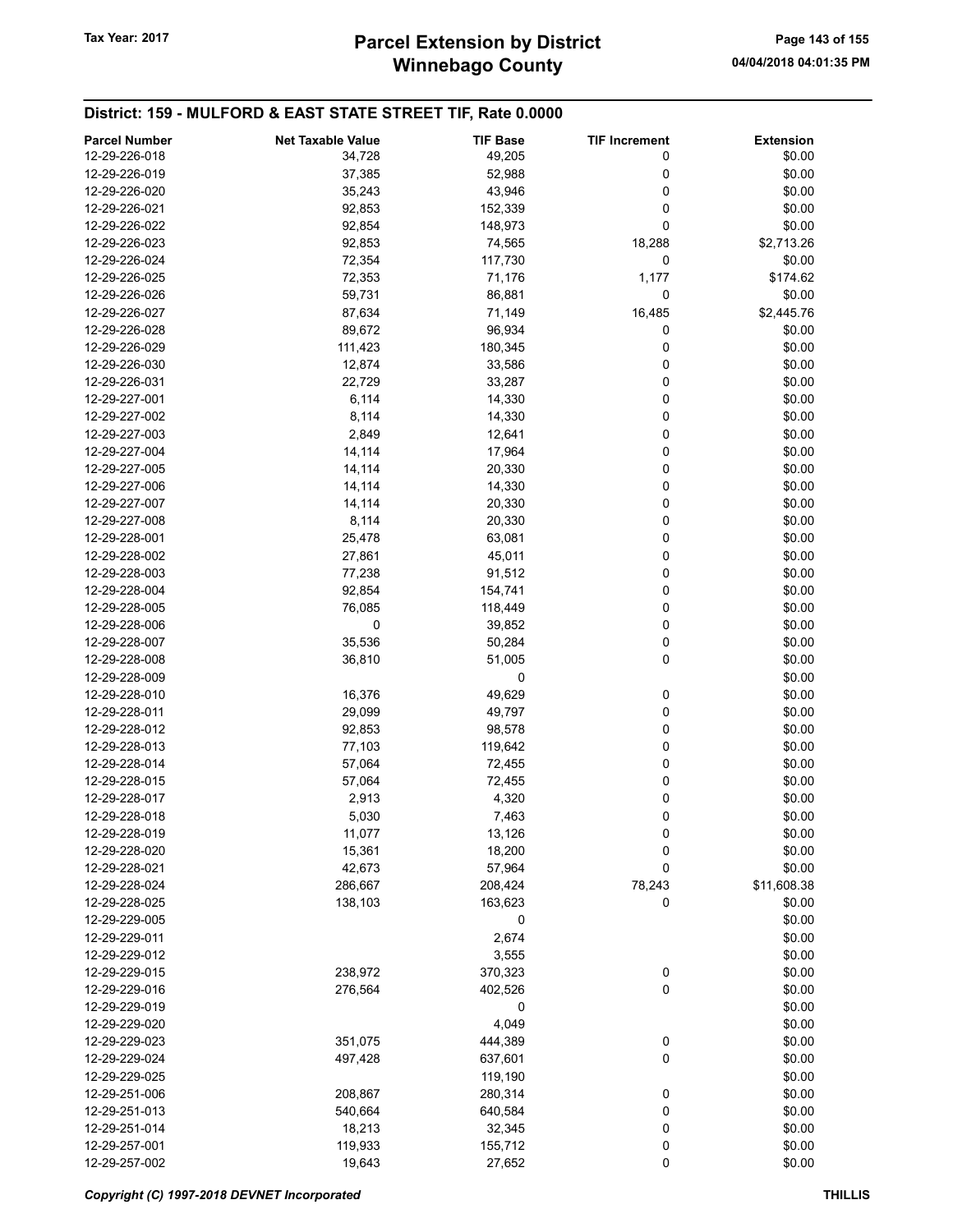# Winnebago County Tax Year: 2017 **Parcel Extension by District** Page 144 of 155

## District: 159 - MULFORD & EAST STATE STREET TIF, Rate 0.0000

| <b>Parcel Number</b> | <b>Net Taxable Value</b> | <b>TIF Base</b> | <b>TIF Increment</b> | <b>Extension</b>            |
|----------------------|--------------------------|-----------------|----------------------|-----------------------------|
| 12-29-276-002        | 18,079                   | 24,832          | 0                    | \$0.00                      |
| 12-29-276-003        | 22,417                   | 43,164          | 0                    | \$0.00                      |
| 12-29-276-004        | 17,815                   | 23,051          | 0                    | \$0.00                      |
| 12-29-276-005        | 19,004                   | 42,391          | 0                    | \$0.00                      |
| 12-29-276-006        | 15,853                   | 35,358          | 0                    | \$0.00                      |
| 12-29-276-007        | 15,759                   | 35,149          | 0                    | \$0.00                      |
| 12-29-276-008        | 29,722                   | 38,977          | 0                    | \$0.00                      |
| 12-29-276-009        | 36,589                   | 47,289          | 0                    | \$0.00                      |
| 12-29-276-010        | 32,806                   | 42,437          | 0                    | \$0.00                      |
| 12-29-276-011        | 31,473                   | 41,212          | 0                    | \$0.00                      |
| 12-29-276-012        | 33,287                   | 52,418          | 0                    | \$0.00                      |
| 12-29-276-013        | 26,936                   | 35,383          | 0                    | \$0.00                      |
| 12-29-276-014        | 20,681                   | 27,780          | 0                    | \$0.00                      |
| 12-29-276-015        | 20,681                   | 27,780          | 0                    | \$0.00                      |
| 12-29-276-017        | 11,649                   | 26,319          | 0                    | \$0.00                      |
| 12-29-276-018        | 21,955                   | 28,258          | 0                    | \$0.00                      |
| 12-29-276-019        | 36,629                   | 48,055          | 0                    | \$0.00                      |
| 12-29-276-020        | 37,787                   | 48,641          | 0                    | \$0.00                      |
| 12-29-276-021        | 22,790                   | 29,332          | 0                    | \$0.00                      |
| 12-29-276-022        | 35,733                   | 45,995          | 0                    | \$0.00                      |
| 12-29-276-023        | 24,468                   | 31,494          | 0                    | \$0.00                      |
| 12-29-276-024        | 34,417                   | 43,897          | 0                    | \$0.00                      |
| 12-29-276-025        | 34,417                   | 43,897          | 0                    | \$0.00                      |
| 12-29-276-026        | 15,425                   | 24,079          | $\mathbf 0$          | \$0.00                      |
| 12-29-276-027        | 19,832                   | 25,528          | 0                    | \$0.00                      |
| 12-29-277-001        | 14,606                   | 30,028          | 0                    | \$0.00                      |
| 12-29-277-002        | 18,652                   | 31,348          | 0                    | \$0.00                      |
| 12-29-277-003        | 103,332                  | 135,821         | 0                    | \$0.00                      |
| 12-29-277-004        |                          | 67,787          |                      | \$0.00                      |
| 12-29-277-005        | 97,077                   | 124,880         | 0                    | \$0.00                      |
| 12-29-277-006        | 163,332                  | 214,318         | 0                    | \$0.00                      |
| 12-29-277-008        |                          | 0               |                      | \$0.00                      |
| 12-29-277-011        | 9,193                    | 13,616          | 0                    | \$0.00                      |
| Totals for 159       | 39,199,827               | 49,938,279      | 1,800,949            | \$267,194.26<br>397 Parcels |

### District: 164 - AUBURN STREET TIF, Rate 0.0000

| <b>Parcel Number</b> | <b>Net Taxable Value</b> | <b>TIF Base</b> | <b>TIF Increment</b> | <b>Extension</b> |
|----------------------|--------------------------|-----------------|----------------------|------------------|
| 11-14-160-002        | 12,296                   | 12,818          | 0                    | \$0.00           |
| 11-14-160-013        | 163,258                  | 154,733         | 8,525                | \$1,264.80       |
| 11-14-301-022        | 4,809                    | 5,013           | 0                    | \$0.00           |
| 11-14-301-023        | 4,892                    | 5,099           | 0                    | \$0.00           |
| 11-14-301-024        | 64,951                   | 67,715          | 0                    | \$0.00           |
| 11-15-156-003        | 29,862                   | 31,133          | 0                    | \$0.00           |
| 11-15-156-004        | 782                      | 815             | 0                    | \$0.00           |
| 11-15-156-005        |                          | 0               |                      | \$0.00           |
| 11-15-156-007        | 10,742                   | 11,197          | 0                    | \$0.00           |
| 11-15-156-008        | 76,193                   | 79,435          | 0                    | \$0.00           |
| 11-15-156-009        | 99,862                   | 70,832          | 29,030               | \$4,306.98       |
| 11-15-156-012        | 44,233                   | 46,117          | 0                    | \$0.00           |
| 11-15-156-013        | 8,550                    | 8,916           | 0                    | \$0.00           |
| 11-15-156-014        | 5,674                    | 5,915           | 0                    | \$0.00           |
| 11-15-156-015        | 5,644                    | 5,885           | 0                    | \$0.00           |
| 11-15-156-017        | 13,291                   | 13,855          | 0                    | \$0.00           |
| 11-15-156-018        | 45,141                   | 47,061          | 0                    | \$0.00           |
| 11-15-156-019        | 15,953                   | 16,630          | 0                    | \$0.00           |
| 11-15-156-020        | 27,649                   | 28,826          | 0                    | \$0.00           |
| 11-15-156-025        | 43,495                   | 45,346          | 0                    | \$0.00           |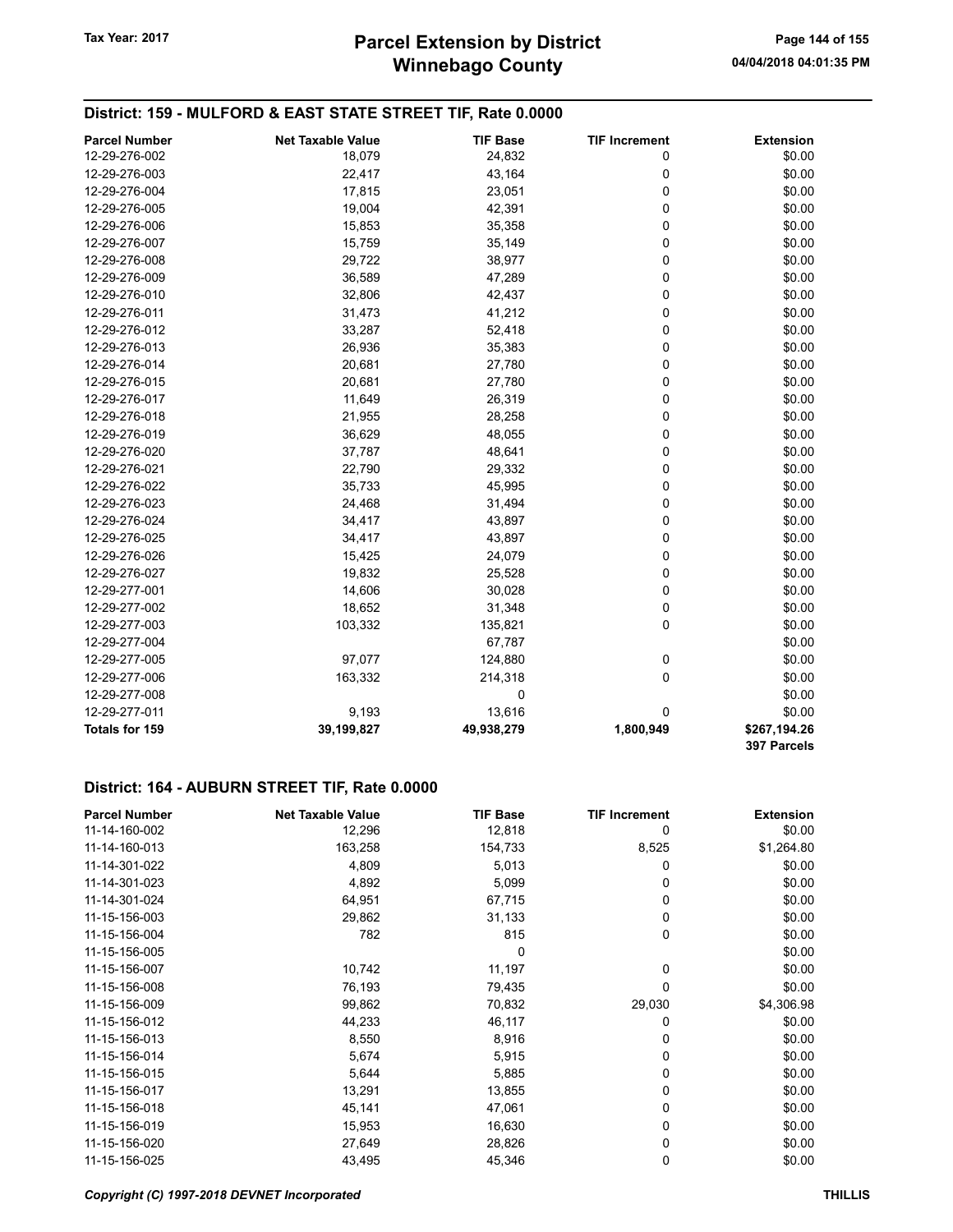| <b>Parcel Number</b> | <b>Net Taxable Value</b> | <b>TIF Base</b> | <b>TIF Increment</b> | <b>Extension</b> |
|----------------------|--------------------------|-----------------|----------------------|------------------|
| 11-15-156-026        | 14,605                   | 11,748          | 2,857                | \$423.88         |
| 11-15-156-027        | 19,567                   | 20,399          | 0                    | \$0.00           |
| 11-15-156-028        | 205,692                  | 203,221         | 2,471                | \$366.60         |
| 11-15-156-029        | 9,454                    | 9,856           | 0                    | \$0.00           |
| 11-15-156-030        | 5,474                    | 5,706           | 0                    | \$0.00           |
| 11-15-156-031        | 5,474                    | 5,706           | 0                    | \$0.00           |
| 11-15-156-032        | 36,683                   | 63,539          | 0                    | \$0.00           |
| 11-15-156-033        | 2,822                    | 2,942           | 0                    | \$0.00           |
|                      |                          |                 |                      |                  |
| 11-15-156-034        | 2,822                    | 2,942           | 0                    | \$0.00           |
| 11-15-156-035        | 2,822                    | 2,942           | 0                    | \$0.00           |
| 11-15-156-038        | 6,434                    | 6,706           | 0                    | \$0.00           |
| 11-15-156-041        | 45,020                   | 46,938          | 0                    | \$0.00           |
| 11-15-156-042        | 6,568                    | 6,847           | 0                    | \$0.00           |
| 11-15-156-043        | 33,732                   | 32,667          | 1,065                | \$158.02         |
| 11-15-156-044        | 68,592                   | 70,065          | 0                    | \$0.00           |
| 11-15-184-003        | 53,919                   | 56,214          | 0                    | \$0.00           |
| 11-15-184-007        | 53,617                   | 55,898          | 0                    | \$0.00           |
| 11-15-184-008        | 26,232                   | 27,348          | 0                    | \$0.00           |
| 11-15-184-009        | 6,737                    | 7,022           | 0                    | \$0.00           |
| 11-15-184-011        | 11,984                   | 12,493          | 0                    | \$0.00           |
| 11-15-184-012        | 30,416                   | 31,708          | 0                    | \$0.00           |
| 11-15-184-013        | 77,239                   | 80,524          | 0                    | \$0.00           |
|                      |                          |                 | 0                    |                  |
| 11-15-185-005        | 3,567                    | 15,051          |                      | \$0.00           |
| 11-15-185-006        | 4,881                    | 5,089           | 0                    | \$0.00           |
| 11-15-185-007        | 16,644                   | 21,033          | 0                    | \$0.00           |
| 11-15-186-001        | 2,171                    | 2,263           | 0                    | \$0.00           |
| 11-15-186-002        | 14,472                   | 15,086          | 0                    | \$0.00           |
| 11-15-186-003        |                          | 0               |                      | \$0.00           |
| 11-15-186-004        |                          | 0               |                      | \$0.00           |
| 11-15-186-005        |                          | 0               |                      | \$0.00           |
| 11-15-187-001        |                          | 0               |                      | \$0.00           |
| 11-15-187-002        |                          | 0               |                      | \$0.00           |
| 11-15-187-003        | 61,986                   | 70,899          | 0                    | \$0.00           |
| 11-15-187-004        | 1,155                    | 0               | 1,155                | \$171.36         |
| 11-15-253-011        | 21,441                   | 22,352          | 0                    | \$0.00           |
| 11-15-253-012        | 27,671                   | 28,849          | 0                    | \$0.00           |
| 11-15-253-013        | 26,130                   | 27,240          | 0                    | \$0.00           |
| 11-15-253-014        | 8,198                    | 8,547           | 0                    | \$0.00           |
| 11-15-253-015        | 13,826                   | 14,413          | 0                    | \$0.00           |
| 11-15-253-016        | 43,101                   |                 | 30,388               | \$4,508.46       |
|                      |                          | 12,713          |                      |                  |
| 11-15-253-017        |                          | 0               |                      | \$0.00           |
| 11-15-253-018        | 27,303                   | 28,461          | 0                    | \$0.00           |
| 11-15-253-019        | 6,651                    | 6,934           | 0                    | \$0.00           |
| 11-15-253-020        | 25,390                   | 26,471          | 0                    | \$0.00           |
| 11-15-254-001        | 10,142                   | 10,573          | 0                    | \$0.00           |
| 11-15-254-002        | 6,270                    | 6,535           | 0                    | \$0.00           |
| 11-15-254-005        | 26,165                   | 27,279          | 0                    | \$0.00           |
| 11-15-254-006        | 16,058                   | 16,740          | 0                    | \$0.00           |
| 11-15-254-007        | 8,726                    | 9,096           | 0                    | \$0.00           |
| 11-15-254-008        | 10,506                   | 10,952          | 0                    | \$0.00           |
| 11-15-254-009        | 4,373                    | 4,559           | 0                    | \$0.00           |
| 11-15-254-010        | 5,474                    | 5,706           | 0                    | \$0.00           |
| 11-15-254-011        |                          | 0               |                      | \$0.00           |
| 11-15-254-012        |                          | 0               |                      | \$0.00           |
| 11-15-254-014        |                          | 0               |                      | \$0.00           |
| 11-15-254-015        | 6,129                    | 6,389           |                      | \$0.00           |
|                      |                          |                 | 0                    |                  |
| 11-15-254-016        | 10,928                   | 11,392          | 0                    | \$0.00           |
| 11-15-254-019        | 217                      | 226             | 0                    | \$0.00           |
| 11-15-254-020        | 14,110                   | 14,712          | 0                    | \$0.00           |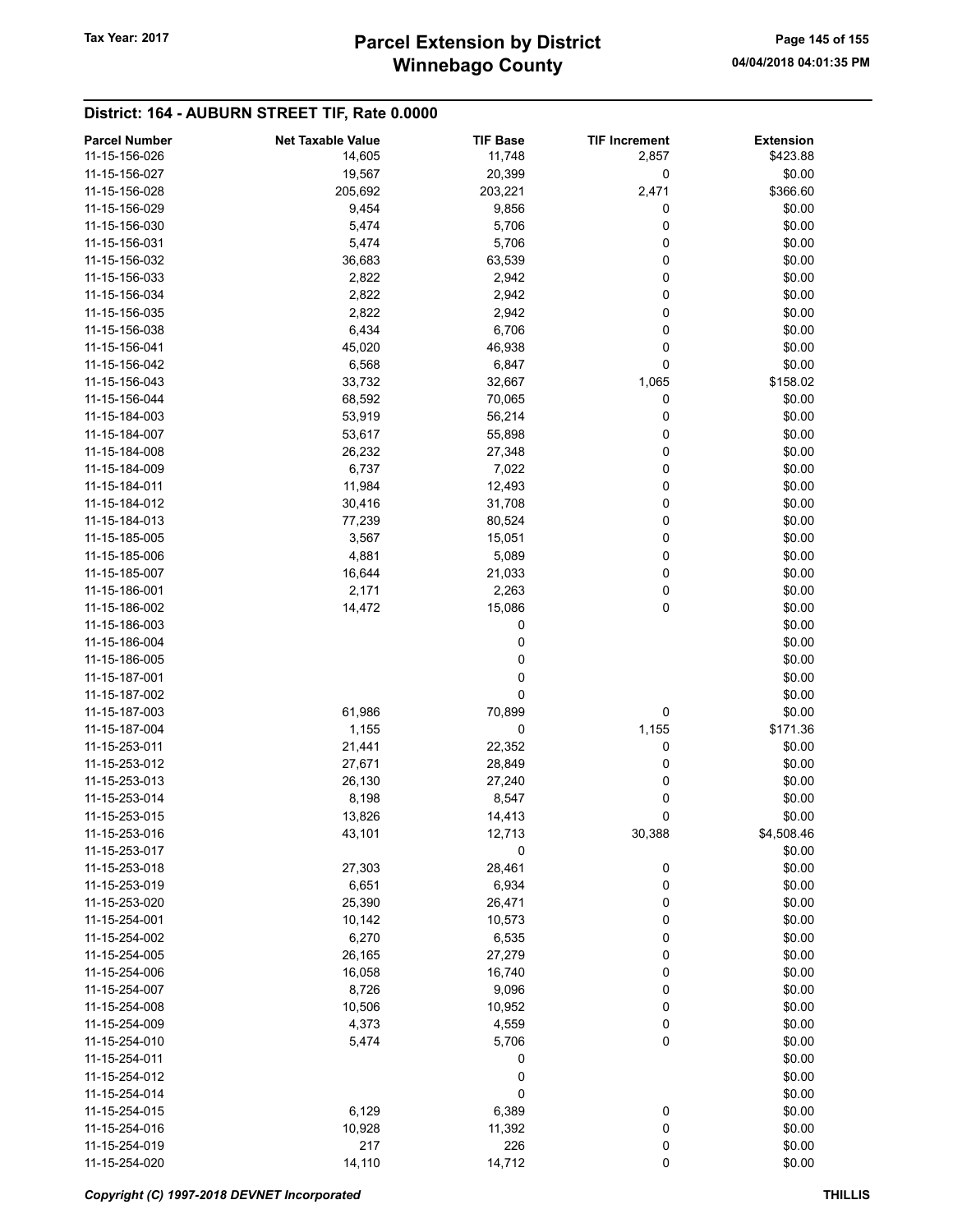| <b>Parcel Number</b> | <b>Net Taxable Value</b> | <b>TIF Base</b> | <b>TIF Increment</b> | <b>Extension</b> |
|----------------------|--------------------------|-----------------|----------------------|------------------|
| 11-15-254-021        | 4,435                    | 4,624           | 0                    | \$0.00           |
| 11-15-254-022        | 83,582                   | 82,989          | 593                  | \$87.98          |
| 11-15-254-023        | 167,183                  | 160,084         | 7,099                | \$1,053.24       |
| 11-15-254-024        | 28,900                   | 30,130          | 0                    | \$0.00           |
| 11-15-254-025        | 3,199                    | 3,333           | 0                    | \$0.00           |
|                      |                          |                 |                      |                  |
| 11-15-256-004        |                          | 6,020           |                      | \$0.00           |
| 11-15-256-005        |                          | 2,551           |                      | \$0.00           |
| 11-15-256-006        | 15,073                   | 15,715          | 0                    | \$0.00           |
| 11-15-256-009        | 26,651                   | 27,785          | 0                    | \$0.00           |
| 11-15-256-010        | 2,394                    | 2,496           | 0                    | \$0.00           |
| 11-15-256-034        | 1,447                    | 1,509           | 0                    | \$0.00           |
| 11-15-256-035        | 1,447                    | 1,509           | 0                    | \$0.00           |
| 11-15-256-036        | 1,447                    | 1,509           | 0                    | \$0.00           |
| 11-15-256-037        | 1,447                    | 1,509           | 0                    | \$0.00           |
| 11-15-256-038        | 1,447                    | 1,509           | 0                    | \$0.00           |
| 11-15-256-039        | 3,550                    | 3,700           | 0                    | \$0.00           |
| 11-15-256-043        | 115,250                  | 114,432         | 818                  | \$121.36         |
| 11-15-256-044        | 12,813                   | 13,358          | 0                    | \$0.00           |
| 11-15-277-032        | 12,583                   | 13,118          | 0                    | \$0.00           |
| 11-15-277-034        | 15,965                   | 14,990          | 975                  | \$144.66         |
| 11-15-278-028        | 51,727                   | 53,928          | 0                    | \$0.00           |
| 11-15-281-014        | 15,937                   | 16,613          | 0                    | \$0.00           |
| 11-15-281-016        | 34,299                   | 35,759          | 0                    | \$0.00           |
| 11-15-281-018        | 28,532                   | 37,155          | 0                    | \$0.00           |
| 11-15-281-019        | 40,000                   | 95,892          | 0                    | \$0.00           |
| 11-15-281-020        |                          | 0               |                      | \$0.00           |
| 11-15-281-021        | 35,758                   | 37,279          | 0                    | \$0.00           |
| 11-15-301-001        | 194,829                  | 193,448         | 1,381                | \$204.90         |
| 11-15-302-001        | 3,449                    | 3,596           | 0                    | \$0.00           |
| 11-15-302-002        | 3,504                    | 3,653           | 0                    | \$0.00           |
| 11-15-302-003        | 30,776                   | 29,169          | 1,607                | \$238.42         |
| 11-15-302-005        | 4,962                    | 5,172           | 0                    | \$0.00           |
| 11-15-328-005        | 10,084                   | 10,512          | 0                    | \$0.00           |
| 11-15-328-006        |                          |                 | 0                    | \$0.00           |
|                      | 47,861                   | 49,896          | 0                    |                  |
| 11-15-328-007        | 29,381                   | 30,632          | 0                    | \$0.00           |
| 11-15-328-008        | 6,043                    | 6,301           |                      | \$0.00           |
| 11-15-328-009        | 5,618                    | 5,858           | 0                    | \$0.00           |
| 11-15-328-010        | 113,126                  | 117,929         | 0                    | \$0.00           |
| 11-15-331-006        |                          | 0               |                      | \$0.00           |
| 11-15-331-008        | 110,979                  | 104,361         | 6,618                | \$981.88         |
| 11-15-401-001        | 23,776                   | 19,924          | 3,852                | \$571.50         |
| 11-15-401-002        | 48,958                   | 51,042          | 0                    | \$0.00           |
| 11-15-401-003        | 162,215                  | 169,116         | 0                    | \$0.00           |
| 11-15-401-009        |                          | 0               |                      | \$0.00           |
| 11-15-401-010        |                          | 0               |                      | \$0.00           |
| 11-15-402-001        |                          | 0               |                      | \$0.00           |
| 11-15-402-002        | 57,336                   | 59,776          | 0                    | \$0.00           |
| 11-15-402-003        | 30,161                   | 31,445          | 0                    | \$0.00           |
| 11-15-402-004        | 1,922                    | 2,004           | 0                    | \$0.00           |
| 11-15-403-003        | 16,323                   | 17,019          | 0                    | \$0.00           |
| 11-15-403-004        | 67,932                   | 86,602          | 0                    | \$0.00           |
| 11-15-403-005        | 31,664                   | 40,704          | 0                    | \$0.00           |
| 11-15-403-006        | 20,333                   | 21,200          | 0                    | \$0.00           |
| 11-15-403-007        | 1,551                    | 1,617           | 0                    | \$0.00           |
| 11-15-403-008        | 24,526                   | 25,570          | 0                    | \$0.00           |
| 11-15-404-001        | 60,278                   | 62,843          | 0                    | \$0.00           |
| 11-15-404-002        | 256,639                  | 267,561         | 0                    | \$0.00           |
| 11-15-404-003        | 4,197                    | 4,375           | 0                    | \$0.00           |
| 11-15-404-004        | 3,243                    | 3,380           | 0                    | \$0.00           |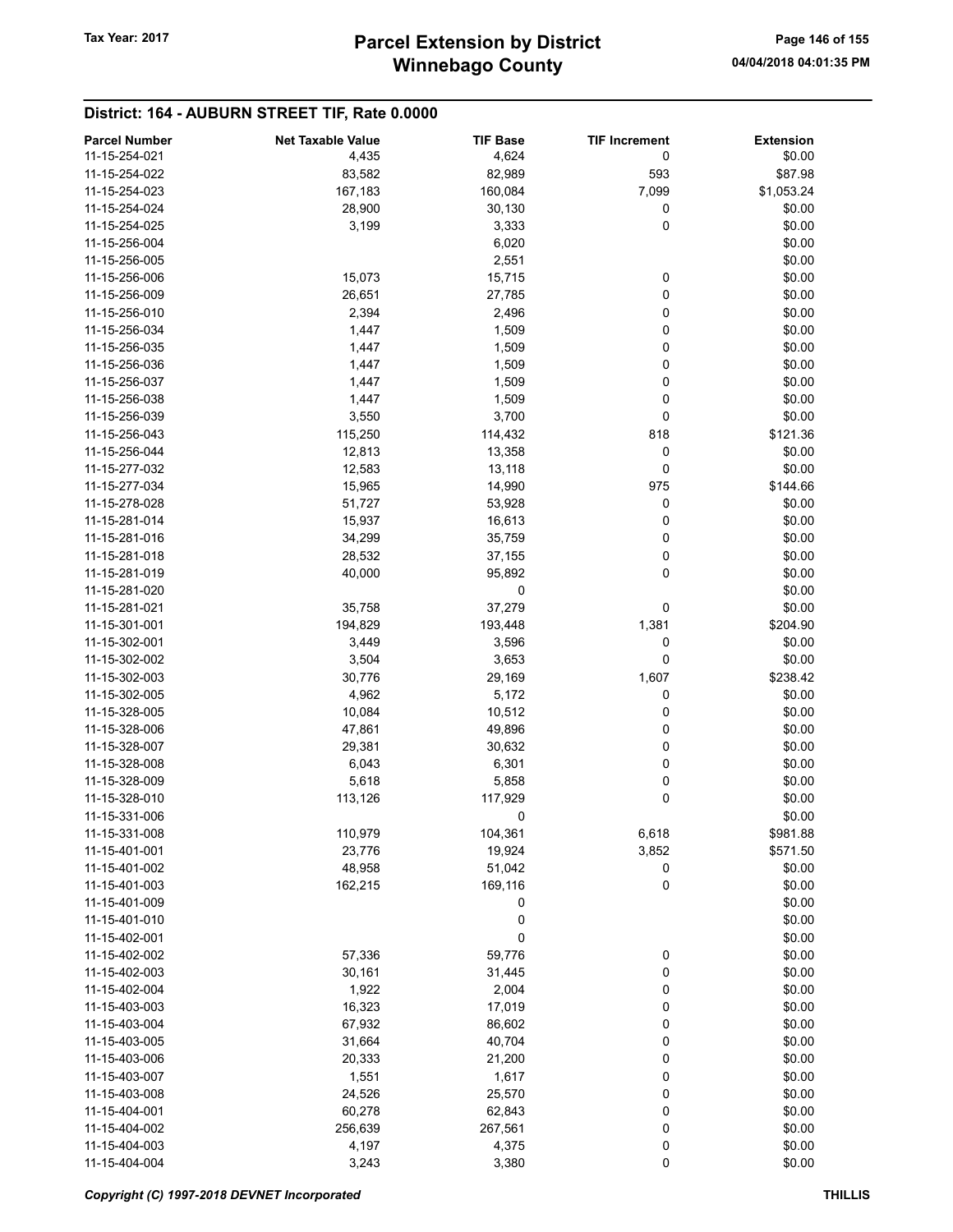| <b>Parcel Number</b> | <b>Net Taxable Value</b> | <b>TIF Base</b> | <b>TIF Increment</b> | <b>Extension</b> |
|----------------------|--------------------------|-----------------|----------------------|------------------|
| 11-15-404-005        | 233,146                  | 243,067         | 0                    | \$0.00           |
| 11-15-404-006        | 9,562                    | 9,970           | 0                    | \$0.00           |
| 11-15-404-008        | 9,747                    | 10,160          | 0                    | \$0.00           |
| 11-15-405-001        | 10,594                   | 11,043          | 0                    | \$0.00           |
| 11-15-405-002        | 4,532                    | 4,724           | 0                    | \$0.00           |
| 11-15-405-003        | 305                      | 318             | 0                    | \$0.00           |
| 11-15-405-004        | 5,291                    | 5,516           | 0                    | \$0.00           |
| 11-15-405-005        | 44,438                   | 46,327          | 0                    | \$0.00           |
| 11-15-405-006        | 28,872                   | 48,507          | 0                    | \$0.00           |
|                      |                          |                 |                      |                  |
| 11-15-405-007        | 23,097                   | 11,981          | 11,116               | \$1,649.20       |
| 11-15-405-008        | 13,247                   | 9,686           | 3,561                | \$528.32         |
| 11-15-405-009        | 10,941                   | 11,408          | 0                    | \$0.00           |
| 11-15-406-001        | 6,174                    | 6,436           | 0                    | \$0.00           |
| 11-15-406-005        | 11,902                   | 12,409          | 0                    | \$0.00           |
| 11-15-406-006        | 1,247                    | 1,302           | 0                    | \$0.00           |
| 11-15-426-025        | 4,237                    | 4,417           | 0                    | \$0.00           |
| 11-15-426-040        | 92,552                   | 96,489          | 0                    | \$0.00           |
| 11-15-426-041        | 67,815                   | 70,701          | 0                    | \$0.00           |
| 11-15-427-003        | 4,796                    | 5,000           | 0                    | \$0.00           |
| 11-15-427-012        | 11,069                   | 12,506          | 0                    | \$0.00           |
| 11-15-427-022        | 127,824                  | 121,150         | 6,674                | \$990.18         |
| 11-15-428-016        | 66,235                   | 81,264          | 0                    | \$0.00           |
| 11-16-185-015        | 2,104                    | 2,193           | 0                    | \$0.00           |
| 11-16-185-016        | 3,117                    | 3,249           | 0                    | \$0.00           |
| 11-16-185-017        | 118,895                  | 129,827         | 0                    | \$0.00           |
| 11-16-185-018        | 3,117                    | 3,249           | 0                    | \$0.00           |
| 11-16-185-019        | 3,117                    | 3,249           | 0                    | \$0.00           |
| 11-16-185-020        | 3,117                    | 3,249           | 0                    | \$0.00           |
| 11-16-185-021        | 4,169                    | 4,346           | 0                    | \$0.00           |
| 11-16-252-015        | 8,491                    | 6,771           | 1,720                | \$255.18         |
| 11-16-252-016        | 4,937                    | 5,146           | 0                    | \$0.00           |
| 11-16-252-017        | 4,300                    | 4,482           | 0                    | \$0.00           |
| 11-16-252-018        | 4,300                    | 4,482           | 0                    | \$0.00           |
| 11-16-252-019        | 21,263                   | 22,169          | 0                    | \$0.00           |
| 11-16-253-017        | 557                      | 727             | 0                    | \$0.00           |
| 11-16-253-018        | 1,275                    | 1,210           | 65                   | \$9.64           |
| 11-16-253-019        | 601                      | 6,274           | 0                    | \$0.00           |
| 11-16-253-021        | 7,266                    | 15,049          | 0                    | \$0.00           |
| 11-16-253-022        |                          | 0               |                      | \$0.00           |
| 11-16-276-003        | 61,218                   | 63,823          | 0                    | \$0.00           |
| 11-16-276-008        | 237,258                  | 247,354         | 0                    | \$0.00           |
| 11-16-276-009        |                          |                 | 18,715               | \$2,776.62       |
|                      | 330,332                  | 311,617         |                      |                  |
| 11-16-276-010        | 15,444                   | 16,103          | 0                    | \$0.00           |
| 11-16-277-003        | 247,410                  | 257,938         | 0                    | \$0.00           |
| 11-16-277-004        | 79,173                   | 82,543          | 0                    | \$0.00           |
| 11-16-277-006        | 203,025                  | 234,031         | 0                    | \$0.00           |
| 11-16-277-007        | 171,879                  | 199,359         | 0                    | \$0.00           |
| 11-16-328-001        | 77,125                   | 35,789          | 41,336               | \$6,132.74       |
| 11-16-328-002        |                          | 0               |                      | \$0.00           |
| 11-16-328-003        |                          | 0               |                      | \$0.00           |
| 11-16-328-004        |                          | 0               |                      | \$0.00           |
| 11-16-328-005        |                          | 0               |                      | \$0.00           |
| 11-16-401-005        | 22,474                   | 23,432          | 0                    | \$0.00           |
| 11-16-401-006        | 17,774                   | 18,528          | 0                    | \$0.00           |
| 11-16-401-007        | 12,443                   | 12,974          | 0                    | \$0.00           |
| 11-16-401-008        | 23,897                   | 24,914          | 0                    | \$0.00           |
| 11-16-426-001        | 74,817                   | 78,000          | 0                    | \$0.00           |
| 11-16-429-001        | 38,922                   | 32,462          | 6,460                | \$958.42         |
| 11-16-429-002        | 15,623                   | 12,230          | 3,393                | \$503.40         |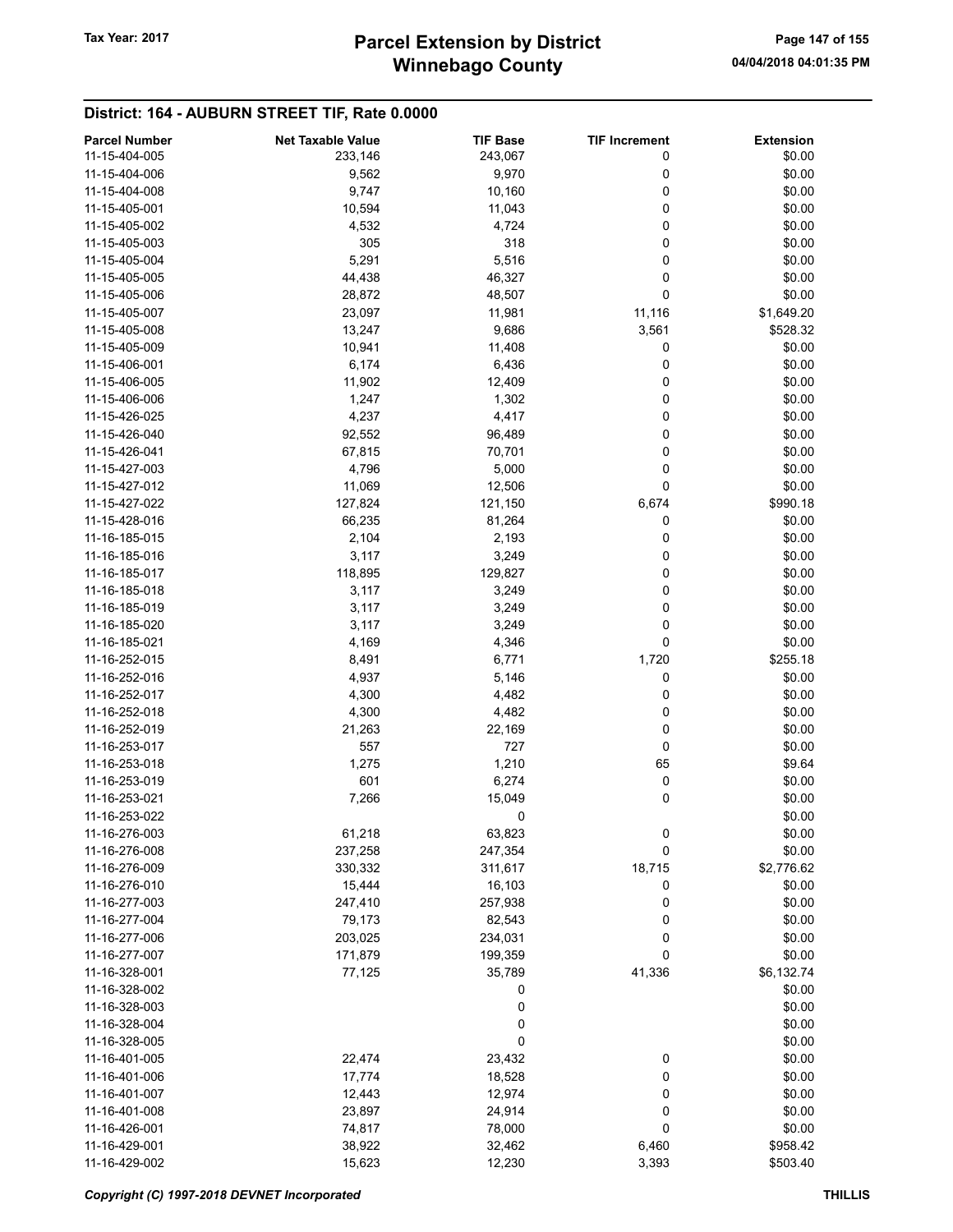| <b>Parcel Number</b> | <b>Net Taxable Value</b> | <b>TIF Base</b> | <b>TIF Increment</b> | <b>Extension</b> |
|----------------------|--------------------------|-----------------|----------------------|------------------|
| 11-16-429-003        | 15.284                   | 13.188          | 2.096                | \$310.98         |
| 11-16-429-004        | 33.090                   | 42.659          |                      | \$0.00           |
| Totals for 164       | 6.559.036                | 6.801.530       | 193.570              | \$28,718.72      |
|                      |                          |                 |                      | 199 Parcels      |

#### District: 165 - FOREST HILLS ROAD TIF, Rate 0.0000

| <b>Parcel Number</b> | <b>Net Taxable Value</b> | <b>TIF Base</b> | <b>TIF Increment</b> | <b>Extension</b> |
|----------------------|--------------------------|-----------------|----------------------|------------------|
| 12-05-126-007        | 632,935                  | 659,869         | 0                    | \$0.00           |
| 12-05-152-001        | 57,026                   | 73,774          | 0                    | \$0.00           |
| 12-05-152-002        | 108,325                  | 136,735         | 0                    | \$0.00           |
| 12-05-152-003        | 5,349                    | 5,576           | 0                    | \$0.00           |
| 12-05-152-005        | 1,856                    | 1,935           | 0                    | \$0.00           |
| 12-05-152-006        | 16,067                   | 16,751          | 0                    | \$0.00           |
| 12-05-152-007        | 92,290                   | 96,218          | 0                    | \$0.00           |
| 12-05-176-004        | 387,865                  | 404,372         | 0                    | \$0.00           |
| 12-05-176-012        | 7,806                    | 8,138           | 0                    | \$0.00           |
| 12-05-176-013        | 7,899                    | 8,235           | 0                    | \$0.00           |
| 12-05-176-014        | 108,743                  | 113,370         | 0                    | \$0.00           |
| 12-05-176-015        | 149,228                  | 141,435         | 7,793                | \$929.28         |
| 12-05-176-016        | 45,540                   | 47,477          | 0                    | \$0.00           |
| 12-05-176-017        | 316,569                  | 220,000         | 96,569               | \$11,515.48      |
| 12-05-176-019        | 189,286                  | 197,341         | 0                    | \$0.00           |
| 12-05-176-020        | 3,873                    | 4,037           | 0                    | \$0.00           |
| 12-05-176-021        | 58,308                   | 60,791          | 0                    | \$0.00           |
| 12-05-176-023        | 246,774                  | 257,275         | 0                    | \$0.00           |
| 12-05-176-026        | 115,458                  | 120,372         | 0                    | \$0.00           |
| 12-05-176-027        |                          | 0               |                      | \$0.00           |
| 12-05-176-028        | 30,924                   | 32,239          | 0                    | \$0.00           |
| 12-05-201-001        | 25,111                   | 26,180          | 0                    | \$0.00           |
| 12-05-201-002        | 58,232                   | 60,710          | 0                    | \$0.00           |
| 12-05-201-004        | 73,788                   | 10,383          | 63,405               | \$7,560.80       |
| 12-05-201-005        | 8,599                    | 24,604          | 0                    | \$0.00           |
| 12-05-201-006        | 57,301                   | 59,740          | 0                    | \$0.00           |
| 12-05-201-007        | 41,326                   | 43,085          | 0                    | \$0.00           |
| 12-05-201-008        | 135,435                  | 141,197         | 0                    | \$0.00           |
| 12-05-202-001        | 149,421                  | 155,778         | 0                    | \$0.00           |
| 12-05-202-002        | 288,349                  | 300,620         | 0                    | \$0.00           |
| 12-05-202-003        | 22,678                   | 23,644          | 0                    | \$0.00           |
| 12-05-202-004        | 115,407                  | 120,320         | 0                    | \$0.00           |
| 12-05-202-005        | 34,783                   | 36,263          | 0                    | \$0.00           |
| 12-05-202-006        | 14,444                   | 15,058          | 0                    | \$0.00           |
| 12-05-202-007        | 18,172                   | 19,897          | 0                    | \$0.00           |
| 12-05-202-008        | 8,304                    | 8,656           | 0                    | \$0.00           |
| 12-05-202-009        | 8,304                    | 8,656           | 0                    | \$0.00           |
| 12-05-202-010        | 9,263                    | 9,656           | 0                    | \$0.00           |
| 12-05-202-015        | 24,335                   | 25,369          | 0                    | \$0.00           |
| 12-05-202-016        | 17,212                   | 17,943          | 0                    | \$0.00           |
| 12-05-202-017        | 12,601                   | 13,136          | 0                    | \$0.00           |
| 12-05-202-018        | 3,361                    | 4,386           | 0                    | \$0.00           |
| 12-05-202-019        | 3,938                    | 9,732           | 0                    | \$0.00           |
| 12-05-202-020        | 15,953                   | 12,255          | 3,698                | \$440.98         |
| 12-05-202-021        | 12,111                   | 14,262          | 0                    | \$0.00           |
| 12-05-202-022        | 10,130                   | 10,560          | 0                    | \$0.00           |
| 12-05-202-023        | 3,256                    | 3,394           | 0                    | \$0.00           |
| 12-05-202-024        | 21,505                   | 13,187          | 8,318                | \$991.90         |
| 12-05-202-025        | 14,755                   | 16,614          | 0                    | \$0.00           |
| 12-05-202-026        | 25,661                   | 26,754          | 0                    | \$0.00           |
| 12-05-202-027        | 13,602                   | 15,557          | 0                    | \$0.00           |
|                      |                          |                 |                      |                  |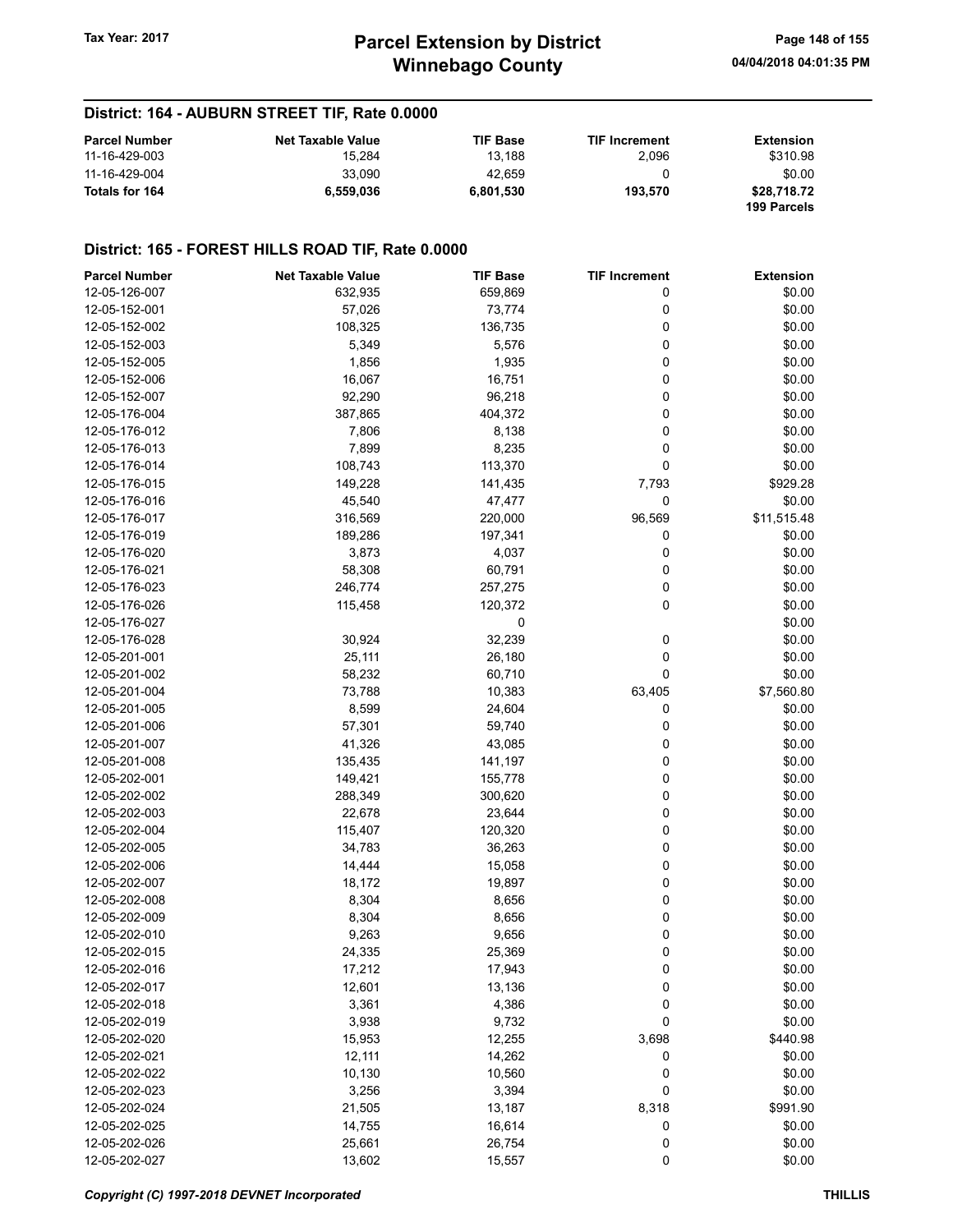### District: 165 - FOREST HILLS ROAD TIF, Rate 0.0000

| <b>Parcel Number</b> | <b>Net Taxable Value</b> | <b>TIF Base</b> | <b>TIF Increment</b> | <b>Extension</b>          |
|----------------------|--------------------------|-----------------|----------------------|---------------------------|
| 12-05-202-028        | 24,378                   | 25.415          |                      | \$0.00                    |
| 12-05-202-029        | 29.571                   | 30.830          | 0                    | \$0.00                    |
| 12-05-302-001        | 585.245                  | 380.069         | 205.176              | \$24.466.42               |
| 12-05-302-002        | 33.334                   | 98.136          |                      | \$0.00                    |
| 12-05-302-003        | 101.293                  | 105.603         |                      | \$0.00                    |
| Totals for 165       | 4.603.279                | 4.493.589       | 384,959              | \$45,904.86<br>56 Parcels |

| <b>Parcel Number</b> | <b>Net Taxable Value</b> | <b>TIF Base</b> | <b>TIF Increment</b> | <b>Extension</b> |
|----------------------|--------------------------|-----------------|----------------------|------------------|
| 04-05-151-001        |                          | 0               |                      | \$0.00           |
| 04-05-152-001        |                          | 2,157           |                      | \$0.00           |
| 04-05-152-002        | 397                      | 375             | 22                   | \$2.26           |
| 04-05-152-003        | 1,563                    | 1,477           | 86                   | \$8.80           |
| 04-05-153-001        | 4,837                    | 4,571           | 266                  | \$27.22          |
| 04-05-153-002        | 190,442                  | 179,986         | 10,456               | \$1,069.74       |
| 04-05-153-003        | 54,411                   | 51,424          | 2,987                | \$305.60         |
| 04-05-153-004        | 43,475                   | 41,088          | 2,387                | \$244.22         |
| 04-05-154-001        |                          | 0               |                      | \$0.00           |
| 04-05-155-004        | 41,639                   | 39,353          | 2,286                | \$233.88         |
| 04-05-155-005        | 58,322                   | 55,120          | 3,202                | \$327.60         |
| 04-05-156-001        | 48,204                   | 45,557          | 2,647                | \$270.82         |
| 04-05-156-002        | 13,446                   | 12,707          | 739                  | \$75.62          |
| 04-05-156-003        | 12,992                   | 12,279          | 713                  | \$72.96          |
| 04-05-156-004        | 16,412                   | 15,511          | 901                  | \$92.18          |
| 04-05-156-005        | 15,538                   | 14,686          | 852                  | \$87.18          |
| 04-05-157-002        | 49,765                   | 25,070          | 24,695               | \$2,526.50       |
| 04-05-158-001        | 28,216                   | 26,667          | 1,549                | \$158.48         |
| 04-05-159-001        | 43,372                   | 40,991          | 2,381                | \$243.60         |
| 04-05-159-002        | 5,125                    | 4,843           | 282                  | \$28.86          |
| 04-05-159-003        | 4,682                    | 4,425           | 257                  | \$26.30          |
| 04-05-159-004        | 7,416                    | 7,009           | 407                  | \$41.64          |
| 04-05-159-005        | 90,257                   | 85,300          | 4,957                | \$507.14         |
| 04-05-159-006        | 5,790                    | 5,472           | 318                  | \$32.54          |
| 04-05-159-007        | 5,312                    | 5,020           | 292                  | \$29.88          |
| 04-05-159-008        | 5,121                    | 4,840           | 281                  | \$28.76          |
| 04-05-176-007        | 152,371                  | 144,005         | 8,366                | \$855.92         |
| 04-05-176-008        | 102,637                  | 97,002          | 5,635                | \$576.52         |
| 04-05-176-009        | 58,334                   | 55,131          | 3,203                | \$327.70         |
| 04-05-176-010        |                          | 0               |                      | \$0.00           |
| 04-05-176-011        | 21,532                   | 20,350          | 1,182                | \$120.94         |
| 04-05-177-001        |                          | 0               |                      | \$0.00           |
| 04-05-177-003        | 7,771                    | 7,344           | 427                  | \$43.70          |
| 04-05-177-004        |                          | 0               |                      | \$0.00           |
| 04-05-177-005        |                          | 0               |                      | \$0.00           |
| 04-05-178-004        | 10,311                   | 9,745           | 566                  | \$57.92          |
| 04-05-179-001        | 46,326                   | 43,782          | 2,544                | \$260.28         |
| 04-05-179-002        |                          | 0               |                      | \$0.00           |
| 04-05-179-003        | 406,851                  | 384,514         | 22,337               | \$2,285.26       |
| 04-05-179-004        |                          | 0               |                      | \$0.00           |
| 04-05-181-003        | 16,565                   | 15,656          | 909                  | \$93.00          |
| 04-05-181-004        | 421,045                  | 397,929         | 23,116               | \$2,364.96       |
| 04-05-182-001        | 192,580                  | 60,862          | 131,718              | \$13,475.82      |
| 04-05-183-006        | 20,837                   | 19,693          | 1,144                | \$117.04         |
| 04-05-252-004        | 15,126                   | 14,275          | 851                  | \$86.84          |
| 04-05-253-006        | 19,171                   | 18,092          | 1,079                | \$110.10         |
| 04-05-253-011        | 3,473                    | 3,277           | 196                  | \$20.00          |
| 04-05-253-012        | 45,514                   | 42,955          | 2,559                | \$261.12         |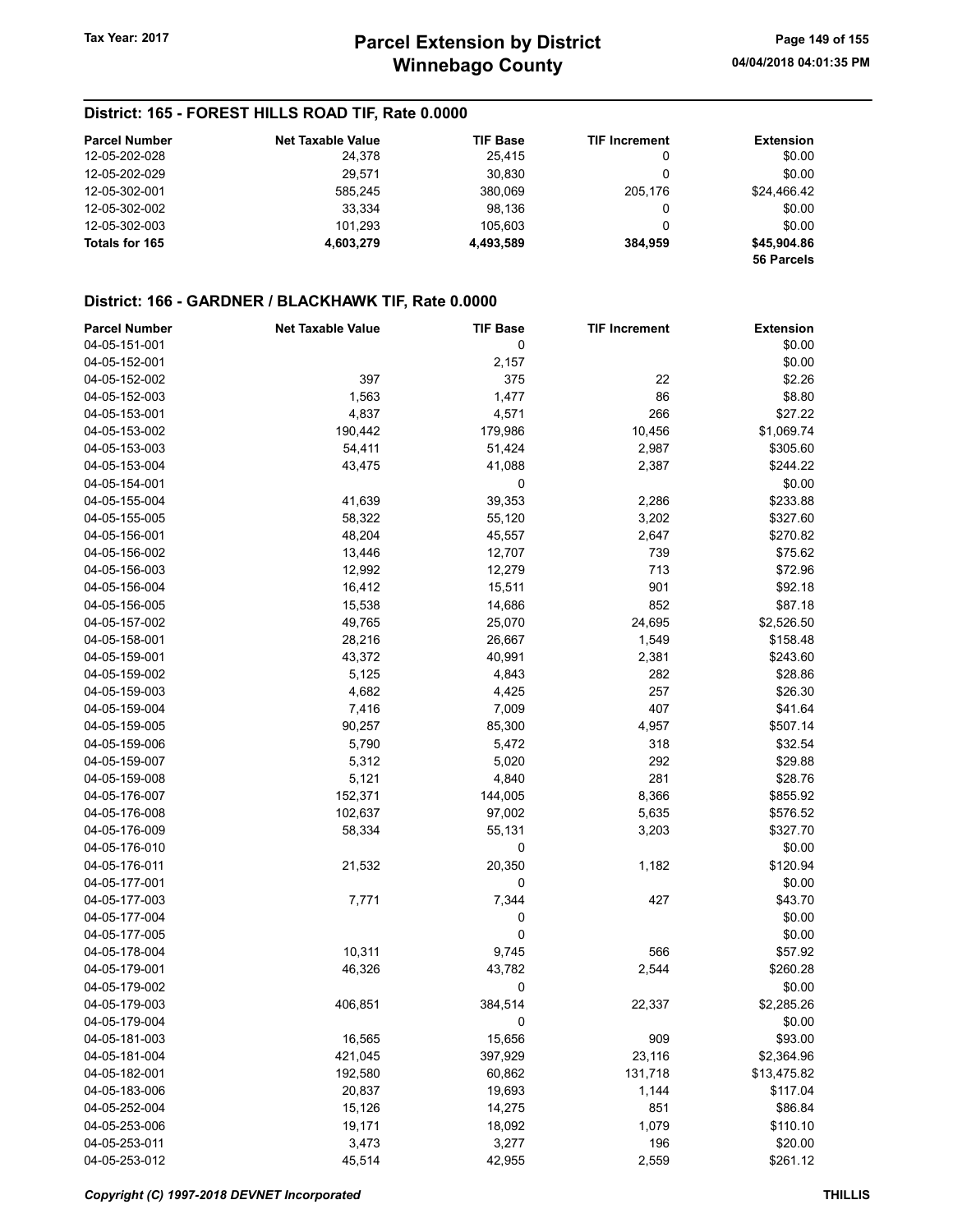# Winnebago County Tax Year: 2017 **Parcel Extension by District** Page 150 of 155

| <b>Parcel Number</b> | <b>Net Taxable Value</b> | <b>TIF Base</b> | <b>TIF Increment</b> | <b>Extension</b> |
|----------------------|--------------------------|-----------------|----------------------|------------------|
| 04-05-253-023        | 45,553                   | 42,992          | 2,561                | \$261.32         |
| 04-05-253-024        | 20,366                   | 19,220          | 1,146                | \$116.94         |
| 04-05-253-025        | 13,433                   | 12,677          | 756                  | \$77.14          |
| 04-05-253-026        | 8,064                    | 7,610           | 454                  | \$46.32          |
| 04-05-253-028        | 13,763                   | 12,990          | 773                  | \$78.88          |
| 04-05-253-030        | 132,111                  | 124,683         | 7,428                | \$757.92         |
| 04-05-258-010        | 16,335                   | 15,417          | 918                  | \$93.68          |
| 04-05-258-011        |                          |                 | 0                    | \$0.00           |
|                      | 6,726                    | 6,726           |                      |                  |
| 04-05-258-012        | 7,088                    | 7,088           | 0                    | \$0.00           |
| 04-05-260-001        | 78,200                   | 73,804          | 4,396                | \$448.56         |
| 04-05-260-009        | 7,278                    | 6,868           | 410                  | \$41.84          |
| 04-05-260-010        | 7,317                    | 6,905           | 412                  | \$42.04          |
| 04-05-276-001        | 296,759                  | 280,075         | 16,684               | \$1,702.38       |
| 04-05-276-002        | 273,075                  | 257,722         | 15,353               | \$1,566.56       |
| 04-05-276-003        | 107,974                  | 101,905         | 6,069                | \$619.26         |
| 04-05-276-004        |                          | 0               |                      | \$0.00           |
| 04-05-277-001        | 4,669                    | 4,407           | 262                  | \$26.74          |
| 04-05-277-002        | 419,573                  | 304,604         | 114,969              | \$11,730.98      |
| 04-05-301-001        | 33,915                   | 76,295          | 0                    | \$0.00           |
| 04-05-301-002        | 7,070                    | 38,630          | 0                    | \$0.00           |
| 04-05-301-003        | 3,434                    | 3,245           | 189                  | \$19.34          |
| 04-05-301-004        |                          | 0               |                      | \$0.00           |
| 04-05-301-005        | 17,832                   | 16,854          | 978                  | \$100.06         |
| 04-05-301-006        | 6,581                    | 6,219           | 362                  | \$37.04          |
| 04-05-302-001        | 59,922                   | 56,632          | 3,290                | \$336.60         |
| 04-05-302-002        | 4,993                    |                 | 274                  | \$28.04          |
|                      |                          | 4,719           |                      |                  |
| 04-05-302-003        | 3,303                    | 3,122           | 181                  | \$18.52          |
| 04-05-302-004        | 43,079                   | 36,089          | 6,990                | \$715.14         |
| 04-05-302-005        | 23,961                   | 22,645          | 1,316                | \$134.64         |
| 04-05-302-006        | 12,773                   | 0               | 12,773               | \$1,306.78       |
| 04-05-302-008        | 16,277                   | 15,384          | 893                  | \$91.36          |
| 04-05-302-009        | 407                      | 0               | 407                  | \$41.64          |
| 04-05-302-010        | 1,043                    | 986             | 57                   | \$5.84           |
| 04-05-303-001        | 22,806                   | 23,080          | 0                    | \$0.00           |
| 04-05-303-002        | 15,875                   | 16,035          | 0                    | \$0.00           |
| 04-05-303-003        | 3,561                    | 3,521           | 40                   | \$4.10           |
| 04-05-303-004        | 1,679                    | 2,128           | 0                    | \$0.00           |
| 04-05-303-005        | 14,712                   | 14,854          | 0                    | \$0.00           |
| 04-05-303-006        | 3,407                    | 8,407           | 0                    | \$0.00           |
| 04-05-303-007        | 1,362                    | 1,287           | 75                   | \$7.68           |
| 04-05-303-008        | 10,090                   | 10,254          | 0                    | \$0.00           |
| 04-05-303-009        | 24,990                   | 23,617          | 1,373                | \$140.48         |
| 04-05-303-010        | 13,195                   | 13,353          | 0                    | \$0.00           |
| 04-05-303-011        | 6,835                    | 6,460           | 375                  | \$38.38          |
| 04-05-303-012        | 12,009                   | 12,204          | 0                    | \$0.00           |
| 04-05-303-013        | 23,058                   | 21,792          | 1,266                | \$129.52         |
|                      |                          |                 |                      |                  |
| 04-05-303-014        | 11,119                   | 11,202          | 0                    | \$0.00           |
| 04-05-303-015        | 9,549                    | 9,704           | 0                    | \$0.00           |
| 04-05-303-016        | 27,116                   | 25,627          | 1,489                | \$152.34         |
| 04-05-303-017        | 2,339                    | 2,280           | 59                   | \$6.04           |
| 04-05-303-018        | 14,810                   | 14,954          | 0                    | \$0.00           |
| 04-05-303-019        | 30,362                   | 42,818          | 0                    | \$0.00           |
| 04-05-303-020        | 4,952                    | 4,680           | 272                  | \$27.84          |
| 04-05-303-021        | 15,432                   | 15,683          | 0                    | \$0.00           |
| 04-05-304-001        |                          | 0               |                      | \$0.00           |
| 04-05-304-002        |                          | 0               |                      | \$0.00           |
| 04-05-304-003        | 17,169                   | 16,226          | 943                  | \$96.48          |
| 04-05-304-004        | 22,652                   | 21,408          | 1,244                | \$127.28         |
| 04-05-304-005        | 3,423                    | 3,235           | 188                  | \$19.24          |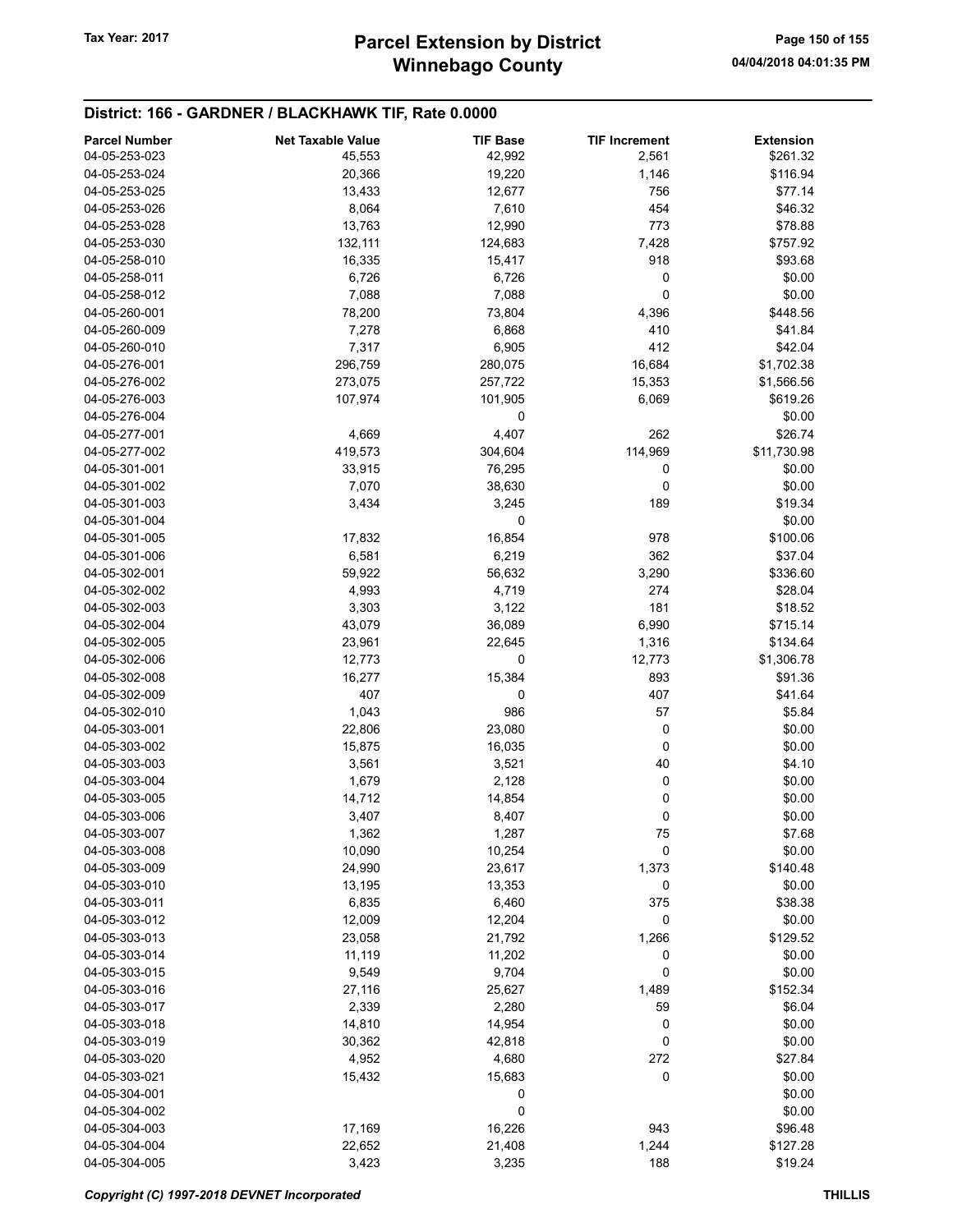# Winnebago County Tax Year: 2017 **Parcel Extension by District** Page 151 of 155

| <b>Parcel Number</b><br>04-05-304-006 | <b>Net Taxable Value</b> | <b>TIF Base</b><br>0 | <b>TIF Increment</b> | <b>Extension</b><br>\$0.00 |
|---------------------------------------|--------------------------|----------------------|----------------------|----------------------------|
| 04-05-304-007                         | 4,952                    | 4,680                | 272                  | \$27.84                    |
| 04-05-304-008                         | 48,312                   | 45,659               | 2,653                | \$271.42                   |
| 04-05-304-009                         | 76,838                   | 72,619               | 4,219                | \$431.64                   |
| 04-05-304-010                         | 47,210                   | 44,618               | 2,592                | \$265.18                   |
| 04-05-304-011                         | 56,358                   | 53,263               | 3,095                | \$316.64                   |
| 04-05-304-012                         | 8,383                    | 8,422                | 0                    | \$0.00                     |
| 04-05-304-013                         | 16,277                   | 16,444               | 0                    | \$0.00                     |
| 04-05-304-014                         | 14,600                   | 14,740               | 0                    | \$0.00                     |
| 04-05-304-015                         | 1,362                    | 1,287                | 75                   | \$7.68                     |
| 04-05-304-016                         | 1,362                    | 1,287                | 75                   | \$7.68                     |
| 04-05-304-017                         | 1,362                    | 1,287                | 75                   | \$7.68                     |
| 04-05-307-001                         | 22,849                   | 21,595               | 1,254                | \$128.30                   |
| 04-05-307-002                         | 494                      | 467                  | 27                   | \$2.76                     |
| 04-05-307-011                         | 64,546                   | 61,003               | 3,543                | \$362.48                   |
| 04-05-307-012                         |                          |                      | 0                    |                            |
| 04-05-307-013                         | 8,825                    | 8,866                | 0                    | \$0.00<br>\$0.00           |
| 04-05-307-014                         | 11,703                   | 11,791               |                      |                            |
|                                       | 38,719                   | 36,594               | 2,125                | \$217.40                   |
| 04-05-307-015                         | 33,629                   | 31,782               | 1,847                | \$188.96                   |
| 04-05-307-016                         | 46,451                   | 36,171               | 10,280               | \$1,051.74                 |
| 04-05-307-017                         | 33,230                   | 39,141               | 0                    | \$0.00                     |
| 04-05-308-001                         |                          | 0                    |                      | \$0.00                     |
| 04-05-326-001                         | 20,913                   | 19,765               | 1,148                | \$117.46                   |
| 04-05-326-002                         | 3,008                    | 2,843                | 165                  | \$16.88                    |
| 04-05-326-003                         | 2,555                    | 2,415                | 140                  | \$14.32                    |
| 04-05-326-004                         | 1,750                    | 1,654                | 96                   | \$9.82                     |
| 04-05-326-005                         | 1,559                    | 1,474                | 85                   | \$8.70                     |
| 04-05-326-006                         | 3,527                    | 3,333                | 194                  | \$19.86                    |
| 04-05-326-007                         | 8,351                    | 7,893                | 458                  | \$46.86                    |
| 04-05-326-010                         | 5,936                    | 5,610                | 326                  | \$33.36                    |
| 04-05-326-011                         | 36,494                   | 34,490               | 2,004                | \$205.04                   |
| 04-05-326-012                         | 13,580                   | 8,052                | 5,528                | \$565.56                   |
| 04-05-326-013                         | 6,803                    | 6,430                | 373                  | \$38.16                    |
| 04-05-326-016                         | 20,581                   | 19,452               | 1,129                | \$115.52                   |
| 04-05-326-017                         | 50,873                   | 48,080               | 2,793                | \$285.76                   |
| 04-05-326-018                         | 33,941                   | 32,077               | 1,864                | \$190.70                   |
| 04-05-326-019                         | 33,649                   | 31,802               | 1,847                | \$188.96                   |
| 04-05-326-020                         | 8,836                    | 8,351                | 485                  | \$49.62                    |
| 04-05-326-021                         | 35,669                   | 33,710               | 1,959                | \$200.42                   |
| 04-05-326-022                         | 6,697                    | 6,800                | 0                    | \$0.00                     |
| 04-05-326-023                         | 3,729                    | 3,525                | 204                  | \$20.88                    |
| 04-05-326-024                         | 3,729                    | 3,525                | 204                  | \$20.88                    |
| 04-05-326-025                         | 18,837                   | 12,801               | 6,036                | \$617.54                   |
| 04-05-326-026                         | 69,612                   | 65,789               | 3,823                | \$391.12                   |
| 04-05-378-001                         | 3,551                    | 9,834                | 0                    | \$0.00                     |
| 04-05-378-002                         | 1,655                    | 11,326               | 0                    | \$0.00                     |
| 04-05-378-003                         | 1,378                    | 1,576                | 0                    | \$0.00                     |
| 04-05-378-004                         | 1,199                    | 1,576                | 0                    | \$0.00                     |
| 04-05-378-005                         | 967                      | 3,183                | 0                    | \$0.00                     |
| 04-05-378-006                         | 5,027                    | 35,956               | 0                    | \$0.00                     |
| 04-05-426-001                         | 54,020                   | 50,983               | 3,037                | \$309.88                   |
| 04-05-426-002                         | 4,644                    | 4,383                | 261                  | \$26.64                    |
| 04-05-426-003                         | 59,186                   | 55,858               | 3,328                | \$339.58                   |
| 04-05-426-005                         | 21,991                   | 20,754               | 1,237                | \$126.22                   |
| 04-05-426-006                         | 5,330                    | 5,330                | 0                    | \$0.00                     |
| 04-05-426-009                         | 13,656                   | 12,550               | 1,106                | \$112.86                   |
| 04-05-426-013                         | 59,718                   | 56,360               | 3,358                | \$342.64                   |
| 04-05-426-014                         | 8,447                    | 7,971                | 476                  | \$48.58                    |
| 04-05-426-015                         | 147,013                  | 138,747              | 8,266                | \$843.44                   |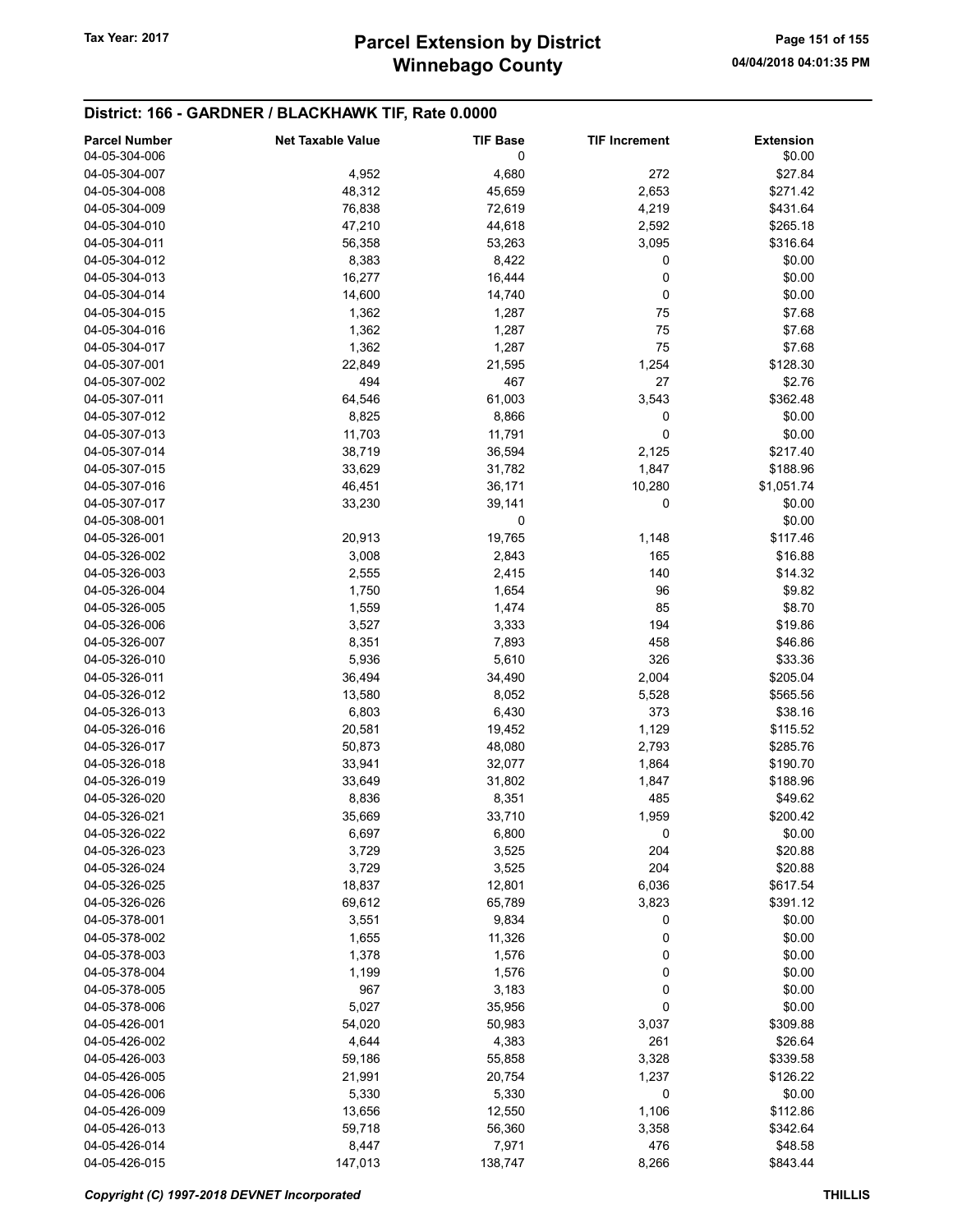# Winnebago County Tax Year: 2017 **Parcel Extension by District** Page 152 of 155

| <b>Parcel Number</b> | <b>Net Taxable Value</b> | <b>TIF Base</b> | <b>TIF Increment</b> | <b>Extension</b> |
|----------------------|--------------------------|-----------------|----------------------|------------------|
| 04-05-426-016        | 2,654                    | 2,504           | 150                  | \$15.32          |
| 04-05-426-017        | 12,372                   | 11,677          | 695                  | \$70.92          |
| 04-05-427-001        | 4,149                    | 3,915           | 234                  | \$23.88          |
| 04-05-427-002        | 15,121                   | 14,270          | 851                  | \$86.84          |
| 04-05-427-003        | 95,202                   |                 | 0                    |                  |
|                      |                          | 97,807          |                      | \$0.00           |
| 04-05-427-004        | 38,681                   | 36,506          | 2,175                | \$221.94         |
| 04-05-427-005        | 3,112                    | 2,937           | 175                  | \$17.86          |
| 04-05-427-006        | 13,490                   | 12,765          | 725                  | \$73.98          |
| 04-05-427-007        | 32,082                   | 49,084          | 0                    | \$0.00           |
| 04-05-427-008        | 2,654                    | 2,504           | 150                  | \$15.32          |
| 04-05-427-009        | 2,654                    | 2,504           | 150                  | \$15.32          |
| 04-05-427-010        | 2,654                    | 2,504           | 150                  | \$15.32          |
| 04-05-427-011        | 2,499                    | 2,358           | 141                  | \$14.40          |
| 04-05-427-012        | 10,838                   | 10,228          | 610                  | \$62.24          |
| 04-06-277-001        |                          | 0               |                      | \$0.00           |
| 04-06-278-001        |                          | 0               |                      | \$0.00           |
| 04-06-427-003        |                          | 0               |                      | \$0.00           |
| 04-06-428-002        | 53,279                   | 50,354          | 2,925                | \$299.26         |
| 04-06-428-005        |                          |                 |                      | \$0.00           |
|                      | 11,456                   | 11,564          | 0                    |                  |
| 04-06-428-006        | 8,084                    | 8,084           | 0                    | \$0.00           |
| 04-06-428-007        | 13,138                   | 19,352          | 0                    | \$0.00           |
| 04-06-428-008        | 15,524                   | 15,679          | 0                    | \$0.00           |
| 04-06-428-009        | 9,395                    | 14,629          | 0                    | \$0.00           |
| 04-06-428-010        | 29,162                   | 29,538          | 0                    | \$0.00           |
| 04-06-428-011        | 1,363                    | 1,288           | 75                   | \$7.68           |
| 04-06-428-012        | 7,870                    | 7,901           | 0                    | \$0.00           |
| 04-06-428-013        | 1,362                    | 1,287           | 75                   | \$7.68           |
| 04-06-428-014        | 22,100                   | 22,363          | 0                    | \$0.00           |
| 04-06-428-015        | 70,406                   | 66,541          | 3,865                | \$395.42         |
| 04-06-428-016        | 253,722                  | 239,791         | 13,931               | \$1,425.26       |
| 04-06-429-002        | 371,605                  | 351,203         | 20,402               | \$2,087.30       |
| 04-06-429-004        | 31,212                   | 29,499          | 1,713                | \$175.26         |
| 04-06-430-001        | 54,774                   | 51,767          | 3,007                | \$307.64         |
| 04-06-430-002        | 32,791                   | 30,991          | 1,800                | \$184.16         |
| 04-06-430-004        |                          | 0               |                      | \$0.00           |
| 04-06-430-005        | 59,881                   | 56,594          | 3,287                | \$336.30         |
| 04-06-430-006        | 60,617                   |                 |                      | \$340.48         |
|                      |                          | 57,289          | 3,328                |                  |
| 04-06-430-007        |                          | 0               |                      | \$0.00           |
| 04-06-430-008        |                          | 0               |                      | \$0.00           |
| 04-06-430-011        |                          | 0               |                      | \$0.00           |
| 04-06-430-012        |                          | 0               |                      | \$0.00           |
| 04-06-430-013        |                          | 0               |                      | \$0.00           |
| 04-06-430-014        | 35,754                   | 36,495          | 0                    | \$0.00           |
| 04-06-453-001        |                          | 0               |                      | \$0.00           |
| 04-06-476-001        | 88,834                   | 83,956          | 4,878                | \$499.06         |
| 04-06-476-004        | 52,935                   | 50,029          | 2,906                | \$297.32         |
| 04-06-476-005        |                          | 0               |                      | \$0.00           |
| 04-06-476-006        | 86,186                   | 81,454          | 4,732                | \$484.12         |
| 04-06-476-007        | 64,772                   | 61,217          | 3,555                | \$363.70         |
| 04-06-476-008        | 54,586                   | 51,589          | 2,997                | \$306.62         |
| 04-06-476-009        | 7,665                    | 7,245           | 420                  | \$42.98          |
| 04-06-476-010        | 155,187                  | 146,029         | 9,158                | \$936.94         |
| 04-06-477-001        |                          |                 |                      | \$0.00           |
|                      |                          | 0               |                      |                  |
| 04-06-477-002        |                          | 0               |                      | \$0.00           |
| 04-06-477-003        | 4,749                    | 4,488           | 261                  | \$26.70          |
| 04-06-477-004        |                          | 0               |                      | \$0.00           |
| 04-06-477-005        | 3,423                    | 3,235           | 188                  | \$19.24          |
| 04-06-477-006        | 9,644                    | 9,115           | 529                  | \$54.12          |
| 04-06-477-007        | 9,276                    | 8,767           | 509                  | \$52.08          |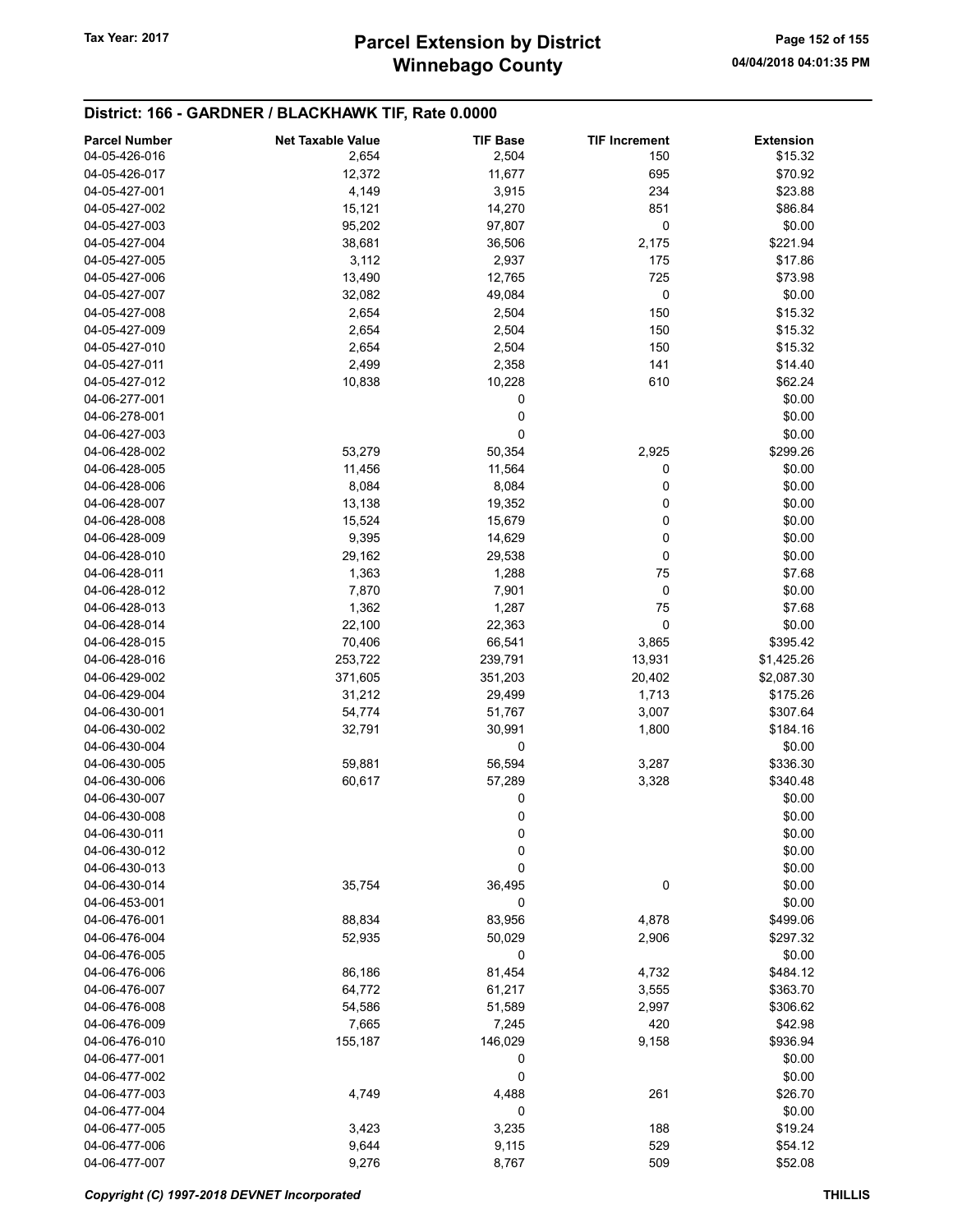### District: 166 - GARDNER / BLACKHAWK TIF, Rate 0.0000

| <b>Parcel Number</b>  | Net Taxable Value | <b>TIF Base</b> | <b>TIF Increment</b> | <b>Extension</b>           |
|-----------------------|-------------------|-----------------|----------------------|----------------------------|
| 04-06-477-008         | 40.139            | 37.935          | 2.204                | \$225.50                   |
| 04-06-477-009         | 127,492           | 79.928          | 47.564               | \$4,866.18                 |
| 04-06-477-010         | 9.669             | 9.138           | 531                  | \$54.34                    |
| 04-06-477-011         | 34.304            | 32.422          | 1,882                | \$192.54                   |
| 04-06-477-012         |                   | 0               |                      | \$0.00                     |
| 04-06-478-001         | 60,595            | 57,268          | 3,327                | \$340.38                   |
| 04-06-478-002         |                   | 0               |                      | \$0.00                     |
| 04-06-479-001         | 26,918            | 25.441          | 1.477                | \$151.12                   |
| 04-06-479-002         | 33.975            | 29.160          | 4.815                | \$492.62                   |
| 04-06-480-001         |                   | 0               |                      | \$0.00                     |
| 04-06-480-002         |                   | 0               |                      | \$0.00                     |
| 04-07-202-001         |                   | 0               |                      | \$0.00                     |
| <b>Totals for 166</b> | 7,860,433         | 7,332,024       | 713,029              | \$72,893.84<br>237 Parcels |

### District: 167 - VILLAGE OF ROCKTON DOWNTOWN TIF, Rate 0.0000

| <b>Parcel Number</b> | <b>Net Taxable Value</b> | <b>TIF Base</b> | <b>TIF Increment</b> | <b>Extension</b> |
|----------------------|--------------------------|-----------------|----------------------|------------------|
| 03-24-108-003        | 36,293                   | 34,300          | 1,993                | \$203.52         |
| 03-24-109-006        | 16,894                   | 15,966          | 928                  | \$94.76          |
| 03-24-110-008        | 25,304                   | 23,915          | 1,389                | \$141.84         |
| 03-24-110-009        | 42,751                   | 40,403          | 2,348                | \$239.76         |
| 03-24-110-010        | 43,290                   | 35,584          | 7,706                | \$786.88         |
| 03-24-111-001        |                          | 0               |                      | \$0.00           |
| 03-24-111-002        |                          | 0               |                      | \$0.00           |
| 03-24-134-002        | 3,626                    | 18,224          | 0                    | \$0.00           |
| 03-24-134-003        | 17,635                   | 18,549          | 0                    | \$0.00           |
| 03-24-134-004        | 21,162                   | 26,324          | 0                    | \$0.00           |
| 03-24-134-005        | 1,583                    | 1,496           | 87                   | \$8.88           |
| 03-24-134-010        | 28,990                   | 27,399          | 1,591                | \$162.46         |
| 03-24-134-015        | 2,352                    | 2,223           | 129                  | \$13.18          |
| 03-24-134-016        | 6,867                    | 6,491           | 376                  | \$38.40          |
| 03-24-134-017        | 26,340                   | 24,895          | 1,445                | \$147.56         |
| 03-24-134-018        | 41,032                   | 38,780          | 2,252                | \$229.96         |
| 03-24-134-019        | 91,494                   | 81,747          | 9,747                | \$995.30         |
| 03-24-134-021        | 47,367                   | 47,367          | 0                    | \$0.00           |
| 03-24-135-002        | 58,822                   | 55,592          | 3,230                | \$329.82         |
| 03-24-135-010        | 18,857                   | 17,822          | 1,035                | \$105.70         |
| 03-24-135-011        | 53,387                   | 50,456          | 2,931                | \$299.30         |
| 03-24-135-012        | 38,129                   | 36,035          | 2,094                | \$213.82         |
| 03-24-135-014        | 15,298                   | 14,457          | 841                  | \$85.88          |
| 03-24-135-015        | 58,881                   | 55,648          | 3,233                | \$330.14         |
| 03-24-135-017        | 37,596                   | 35,531          | 2,065                | \$210.86         |
| 03-24-135-019        | 6,701                    | 6,333           | 368                  | \$37.58          |
| 03-24-135-020        | 41,506                   | 39,227          | 2,279                | \$232.72         |
| 03-24-135-021        | 84,376                   | 79,744          | 4,632                | \$472.98         |
| 03-24-136-005        |                          | 0               |                      | \$0.00           |
| 03-24-136-006        | 23,792                   | 22,486          | 1,306                | \$133.36         |
| 03-24-136-007        | 106,669                  | 100,812         | 5,857                | \$598.08         |
| 03-24-136-009        | 59,799                   | 56,516          | 3,283                | \$335.24         |
| 03-24-136-010        | 128,834                  | 82,281          | 46,553               | \$4,753.62       |
| 03-24-137-003        | 4,050                    | 16,634          | 0                    | \$0.00           |
| 03-24-137-004        | 3,082                    | 2,913           | 169                  | \$17.26          |
| 03-24-137-008        | 37,375                   | 40,994          | 0                    | \$0.00           |
| 03-24-137-009        | 3,517                    | 3,324           | 193                  | \$19.72          |
| 03-24-137-010        | 30,910                   | 34,884          | 0                    | \$0.00           |
| 03-24-138-001        | 42,154                   | 39,839          | 2,315                | \$236.40         |
| 03-24-138-002        | 63,686                   | 60,189          | 3,497                | \$357.10         |
| 03-24-138-003        | 10,249                   | 32,847          | 0                    | \$0.00           |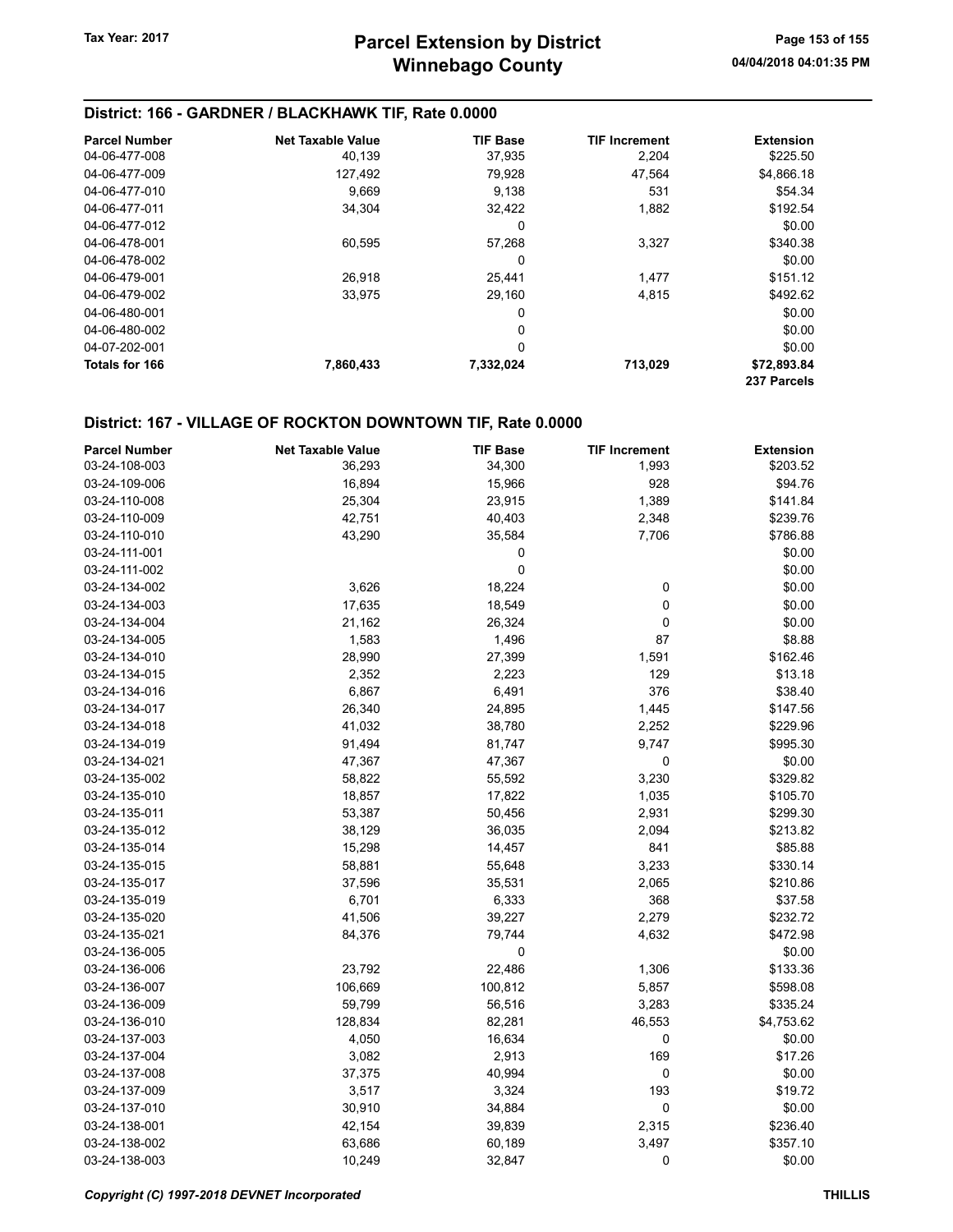### District: 167 - VILLAGE OF ROCKTON DOWNTOWN TIF, Rate 0.0000

| <b>Parcel Number</b> | <b>Net Taxable Value</b> | <b>TIF Base</b> | <b>TIF Increment</b> | <b>Extension</b>   |
|----------------------|--------------------------|-----------------|----------------------|--------------------|
| 03-24-138-004        | 36,551                   | 34,545          | 2,006                | \$204.84           |
| 03-24-138-005        | 45,889                   | 35,012          | 10,877               | \$1,110.68         |
| 03-24-138-006        | 44,087                   | 41,667          | 2,420                | \$247.12           |
| 03-24-138-007        |                          | 0               |                      | \$0.00             |
| 03-24-138-008        | 68,609                   | 64,842          | 3,767                | \$384.66           |
| 03-24-138-009        | 47,587                   | 44,975          | 2,612                | \$266.72           |
| 03-24-138-010        | 302                      | 285             | 17                   | \$1.74             |
| 03-24-139-001        | 28,921                   | 27,333          | 1,588                | \$162.16           |
| 03-24-139-002        | 24,501                   | 23,156          | 1,345                | \$137.34           |
| 03-24-139-003        | 29,038                   | 27,443          | 1,595                | \$162.88           |
| 03-24-139-004        | 37,009                   | 34,978          | 2,031                | \$207.40           |
| 03-24-139-005        | 42,882                   | 40,528          | 2,354                | \$240.38           |
| 03-24-139-006        | 37,801                   | 35,726          | 2,075                | \$211.88           |
| 03-24-139-007        | 49,104                   | 46,408          | 2,696                | \$275.30           |
| 03-24-139-008        | 43,293                   | 40,917          | 2,376                | \$242.62           |
| 03-24-139-009        | 26,669                   | 25,205          | 1,464                | \$149.50           |
| 03-24-139-011        | 50,359                   | 47,594          | 2,765                | \$282.34           |
| 03-24-139-012        | 9,584                    | 9,058           | 526                  | \$53.72            |
| 03-24-139-013        | 9,830                    | 9,291           | 539                  | \$55.04            |
| 03-24-139-016        | 15,929                   | 15,055          | 874                  | \$89.26            |
| 03-24-139-017        | 6,983                    | 6,600           | 383                  | \$39.12            |
| 03-24-139-018        | 21,552                   | 14,369          | 7,183                | \$733.48           |
| 03-24-139-019        | 11,692                   |                 | 642                  |                    |
|                      |                          | 11,050          | 221                  | \$65.56<br>\$22.58 |
| 03-24-139-020        | 4,038                    | 3,817           |                      |                    |
| 03-24-139-021        | 36,939                   | 34,911          | 2,028                | \$207.08           |
| 03-24-139-022        | 49,615                   | 46,869          | 2,746                | \$280.40           |
| 03-24-140-003        | 33,719                   | 31,869          | 1,850                | \$188.92           |
| 03-24-140-005        | 16,415                   | 9,514           | 6,901                | \$704.68           |
| 03-24-140-009        |                          | 0               |                      | \$0.00             |
| 03-24-140-013        | 61,939                   | 58,526          | 3,413                | \$348.52           |
| 03-24-140-014        |                          | 0               |                      | \$0.00             |
| 03-24-140-016        | 330,848                  | 575,127         | 0                    | \$0.00             |
| 03-24-141-001        | 15,757                   | 13,880          | 1,877                | \$191.66           |
| 03-24-141-002        | 7,603                    | 32,005          | 0                    | \$0.00             |
| 03-24-141-003        | 17,540                   | 22,767          | 0                    | \$0.00             |
| 03-24-141-004        | 30,320                   | 28,655          | 1,665                | \$170.02           |
| 03-24-141-005        | 2,612                    | 9,985           | 0                    | \$0.00             |
| 03-24-141-006        |                          | 0               |                      | \$0.00             |
| 03-24-142-001        |                          | 0               |                      | \$0.00             |
| 03-24-176-002        | 34,360                   | 86,328          | 0                    | \$0.00             |
| 03-24-177-001        |                          | 0               |                      | \$0.00             |
| 03-24-178-001        |                          | 0               |                      | \$0.00             |
| 03-24-178-002        |                          | 0               |                      | \$0.00             |
| 03-24-178-003        |                          | 600             |                      | \$0.00             |
| 03-24-179-011        | 2,116                    | 1,767           | 349                  | \$35.64            |
| 03-24-179-012        | 18,695                   | 15,901          | 2,794                | \$285.30           |
| 03-24-203-001        | 39,783                   | 37,599          | 2,184                | \$223.02           |
| 03-24-206-008        | 15,532                   | 21,942          | 0                    | \$0.00             |
| 03-24-206-009        | 2,780                    | 2,780           | 0                    | \$0.00             |
| 03-24-206-010        | 18,625                   | 17,602          | 1,023                | \$104.46           |
| 03-24-206-011        | 21,444                   | 19,937          | 1,507                | \$153.88           |
| 03-24-207-003        | 32,550                   | 37,404          | 0                    | \$0.00             |
| 03-24-207-004        | 17,333                   | 18,345          | 0                    | \$0.00             |
| 03-24-207-006        | 148,705                  | 140,540         | 8,165                | \$833.74           |
| 03-24-208-004        | 37,365                   | 35,314          | 2,051                | \$209.44           |
| 03-24-208-005        | 31,374                   | 24,322          | 7,052                | \$720.10           |
| 03-24-208-006        | 30,916                   | 28,889          | 2,027                | \$206.98           |
| 03-24-208-007        | 50,591                   | 46,163          | 4,428                | \$452.16           |
| 03-24-251-002        | 1,367                    | 0               | 1,367                | \$139.60           |